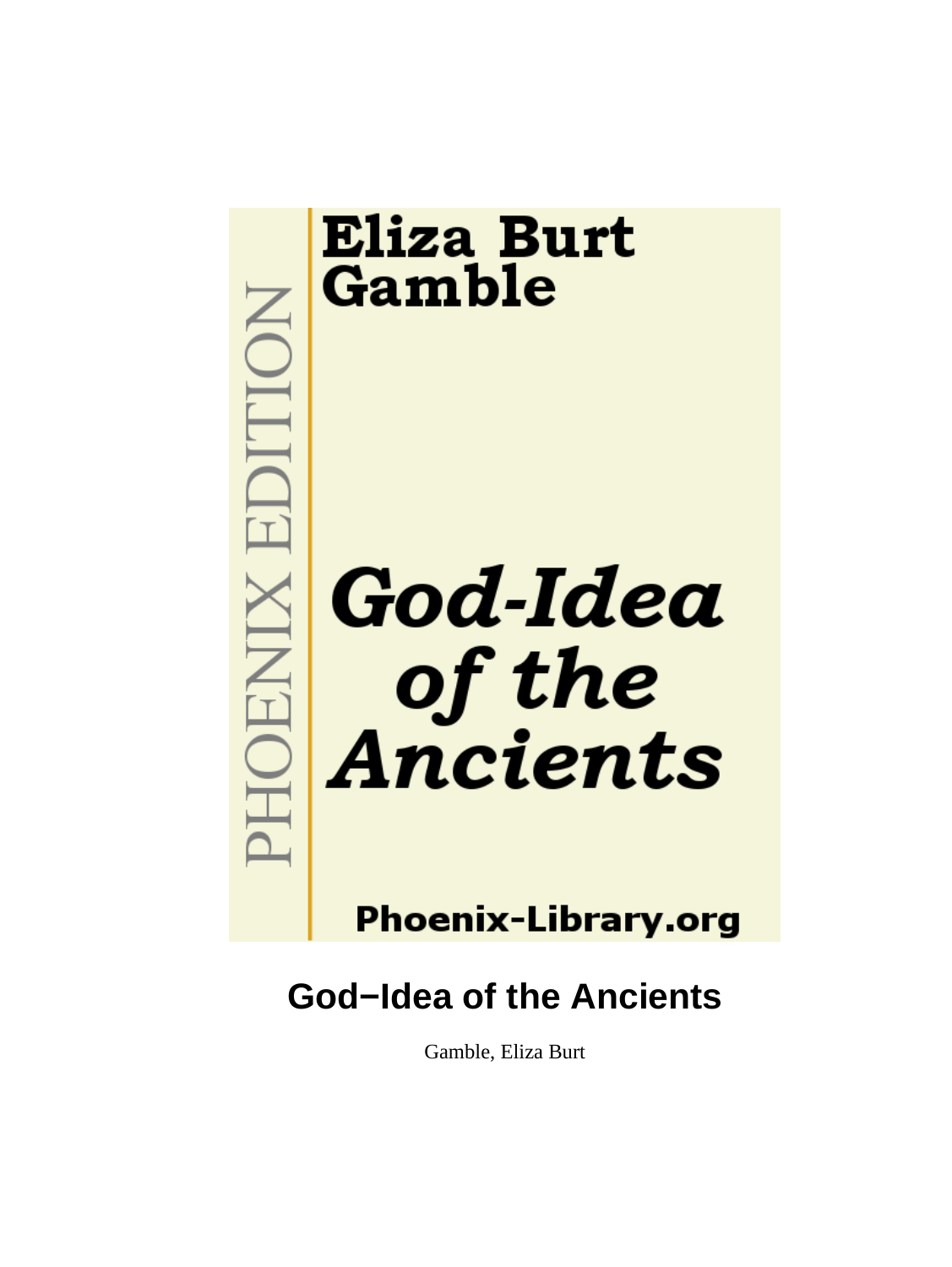## God−Idea of the Ancients

[Table Of Content](#page-197-0) [About Phoenix−Edition](#page-198-0) **[Copyright](#page-201-0)**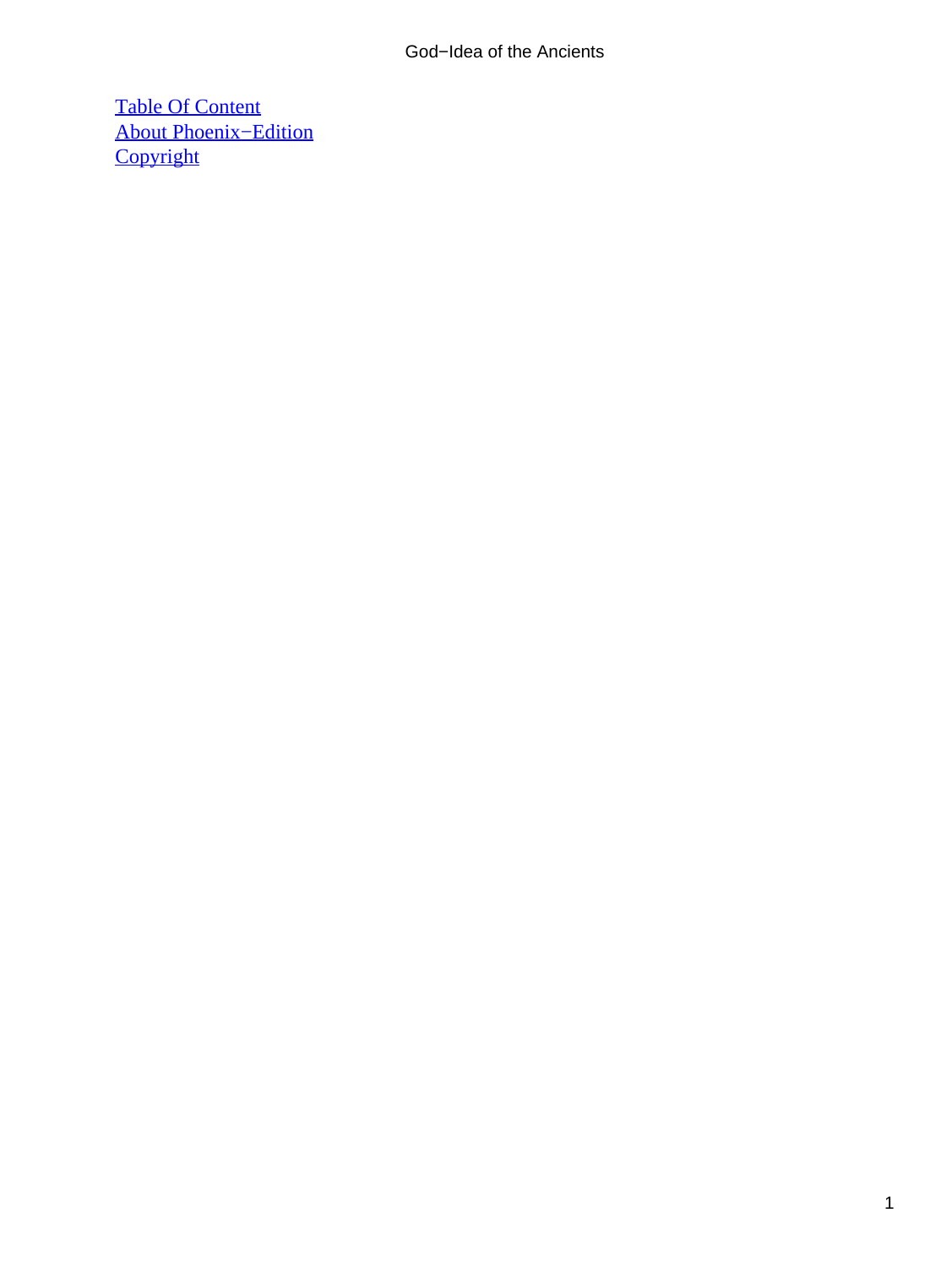# *T*HE GOD−IDEA **Of the ancients or sex in religion**

# BY **Eliza burt gamble**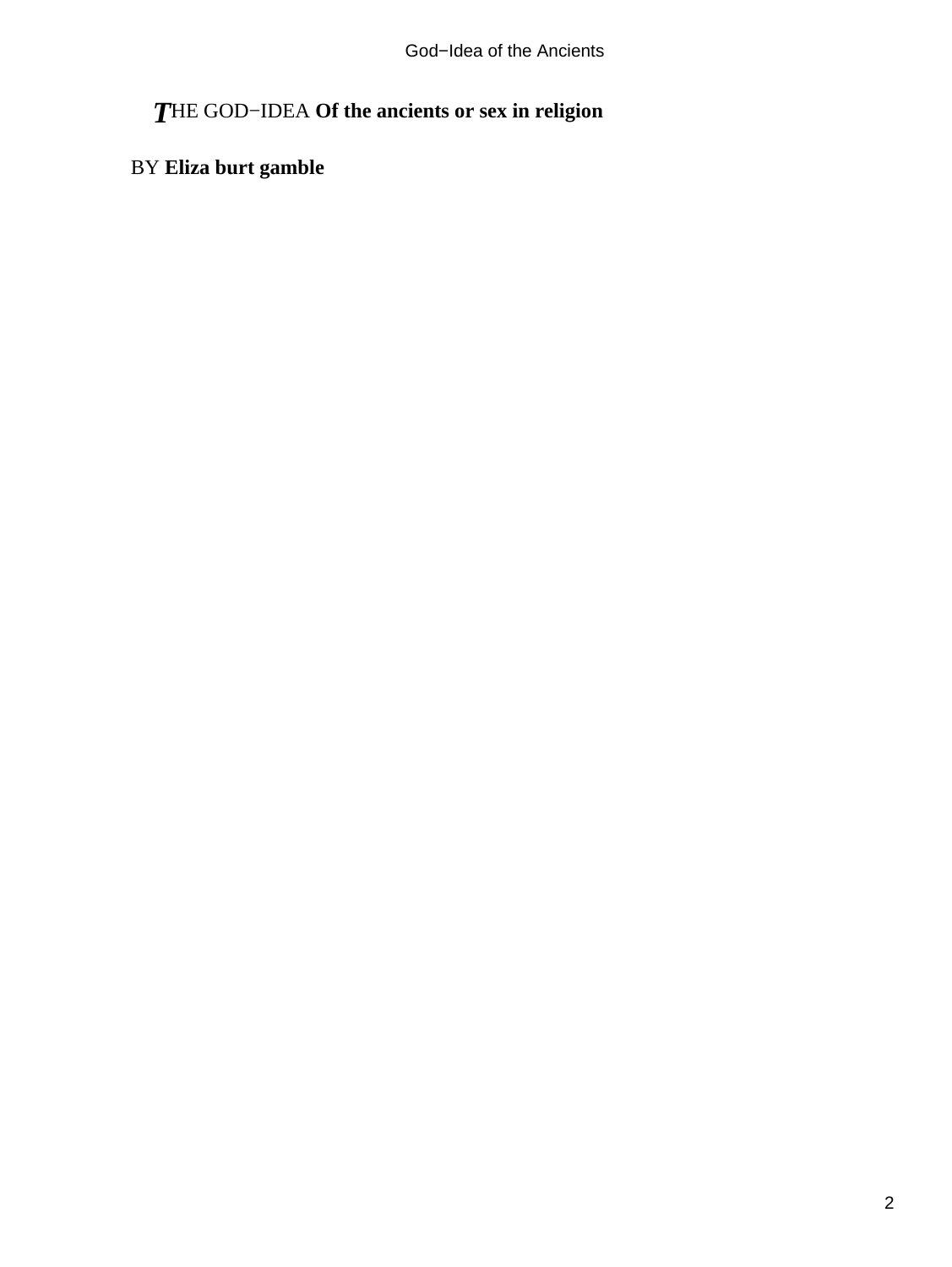## **[PREFACE.](#page-197-0)**

*M*uch of the material for this volume was collected during the time that I was preparing for the press the Evolution of Woman, or while searching for data bearing on the subject of sex−specialization. While preparing that book for publication, it was my intention to include within it this branch of my investigation, but wishing to obtain certain facts relative to the foundations of religious belief and worship which were not accessible at that time, and knowing that considerable labor and patience would be required in securing these facts, I decided to publish the first part of the work, withholding for the time being that portion of it pertaining especially to the development of the God−idea.

 As mankind construct their own gods, or as the prevailing ideas of the unknowable reflect the inner consciousness of human beings, a trustworthy history of the growth of religions must correspond to the processes involved in the mental, moral, and social development of the individual and the nation.

 By means of data brought forward in these later times relative to the growth of the God−idea, it is observed that an independent chain of evidence has been produced in support of the facts recently set forth bearing upon the development of the two diverging lines of sexual demarcation. In other words, it has been found that sex is the fundamental fact not only in the operations of Nature but in the construction of a god.

 In the Evolution of Woman it has been shown that the peculiar inheritance of the two sexes, female and male, is the result of the bias given to these separate lines of development during the earliest periods of sex−differentiation; and, as this division of labor was a necessary step in the evolutionary processes, the rate of progress depended largely on the subsequent adjustment of these two primary elements or forces. A comprehensive study of prehistoric records shows that in an earlier age of existence upon the earth, at a time when woman's influence was in the ascendancy over that of man, human energy was directed by the altruistic characters which originated in and have been transmitted through the female; but after the decline of woman's power, all human institutions, customs, forms, and habits of thought are seen to reflect the egoistic qualities acquired by the male.

 Nowhere is the influence of sex more plainly manifested than in the formulation of religious conceptions and creeds. With the rise of male power and dominion, and the corresponding repression of the natural female instincts, the principles which originally constituted the God−idea gradually gave place to a Deity better suited to the peculiar bias which had been given to the male organism. An anthropomorphic god like that of the Jews – a god whose chief attributes are power and virile might – could have had its origin only under a system of masculine rule.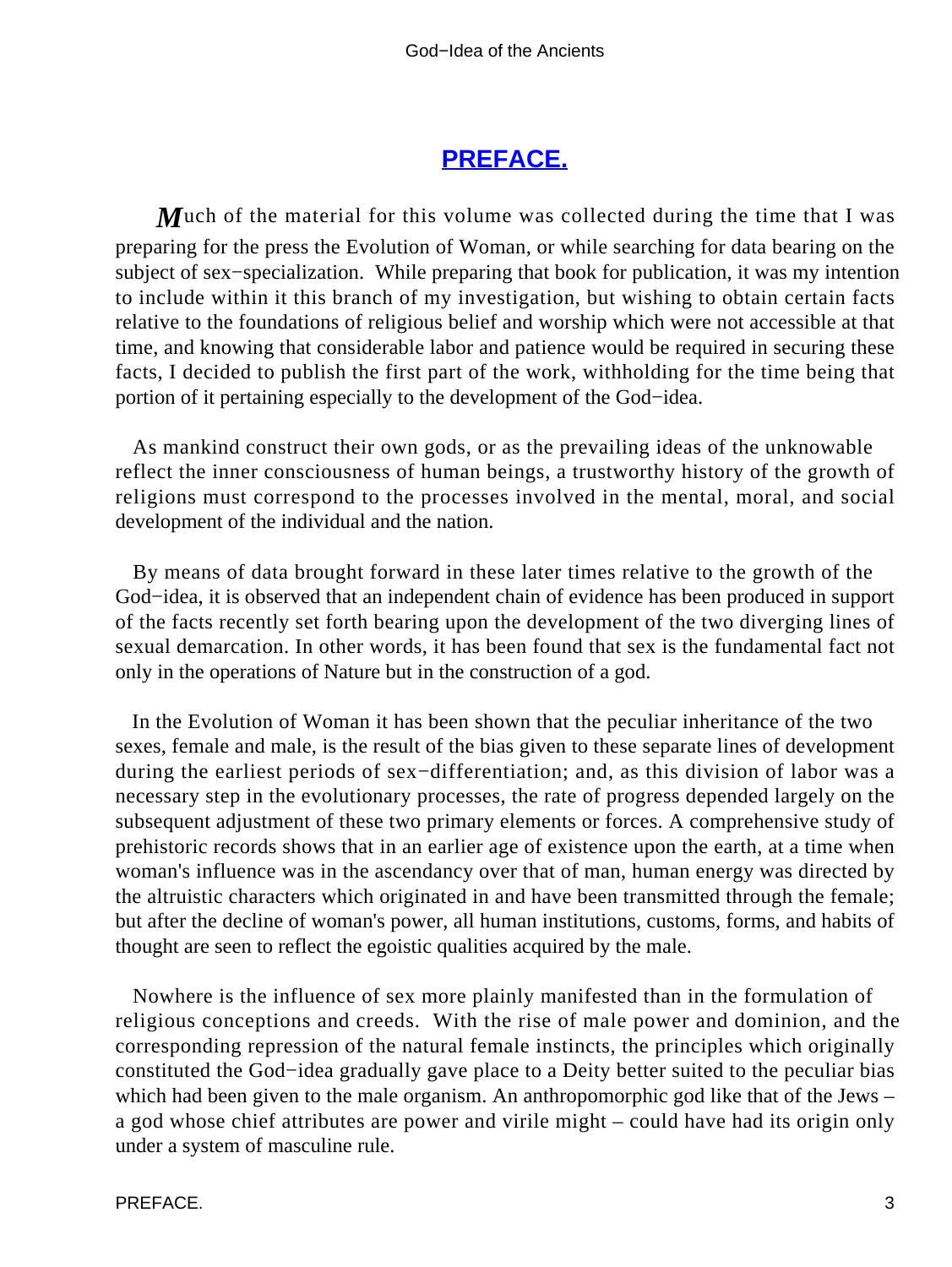Religion is especially liable to reflect the vagaries and weaknesses of human nature; and, as the forms and habits of thought connected with worship take a firmer hold on the mental constitution than do those belonging to any other department of human experience, religious conceptions should be subjected to frequent and careful examination in order to perceive, if possible, the extent to which we are holding on to ideas which are unsuited to existing conditions.

 In an age when every branch of inquiry is being subjected to reasonable criticism, it would seem that the origin and growth of religion should be investigated from beneath the surface, and that all the facts bearing upon it should be brought forward as a contribution to our fund of general information. As well might we hope to gain a complete knowledge of human history by studying only the present aspect of society, as to expect to reach reasonable conclusions respecting the prevailing God−idea by investigating the various creeds and dogmas of existing faiths.

 The object of this volume is not only to furnish a brief outline of religious growth, but to show the effect which each of the two forces, female and male, has had on the development of our present God− idea, which investigation serves to accentuate the conclusions arrived at in the Evolution of Woman relative to the inheritance of each of the two lines of sexual demarcation.

E.B.G.

THE GOD−IDEA **Of the ancients.**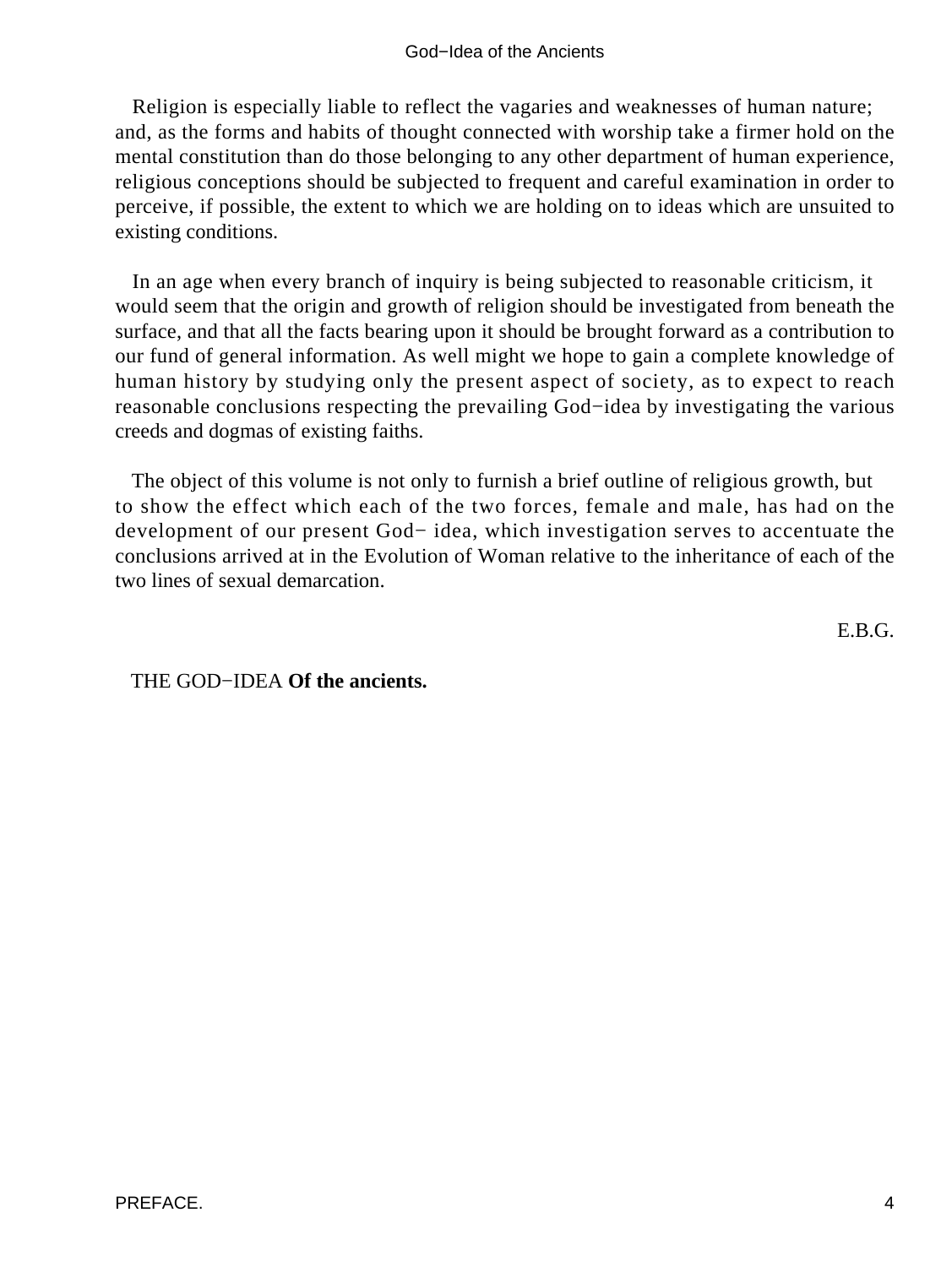## **[INTRODUCTION.](#page-197-0)**

*T*hrough a study of the primitive god−idea as manifested in monumental records in various parts of the world; through scientific investigation into the early religious conceptions of mankind as expressed by symbols which appear in the architecture and decorations of sacred edifices and shrines; by means of a careful examination of ancient holy objects and places still extant in every quarter of the globe, and through the study of antique art, it is not unlikely that a line of investigation has been marked out whereby a tolerably correct knowledge of the processes involved in our present religious systems may be obtained. The numberless figures and sacred emblems which appear carved in imperishable stone in the earliest cave temples; the huge towers, monoliths, and rocking stones found in nearly every country of the globe, and which are known to be closely connected with primitive belief and worship, and the records found on tablets which are being unearthed in various parts of the world, are, with the unravelling of extinct tongues, proving an almost inexhaustible source for obtaining information bearing upon the early history of the human race, and, together, furnish indisputable evidence of the origin, development, and unity of religious faiths.

 By comparing the languages used by the earlier races to express their religious conceptions; by observing the similarity in the mythoses and sacred appellations among all tribe and nations, an through the discovery of the fact that the legends extant in the various countries of the globe are identical, or have the same foundation, it is probable that a clue has already been obtained whereby an outline of the religious history of the human family from a period even as remote as the «first dispersion,» or from a time when one race comprehended the entire population of the globe, maybe traced. Humboldt in his Researches observes: «In every part of the globe, on the ridge of the Cordilleras as well as in the Isle of Samothrace, in the Aegean Sea, fragments of primitive languages are preserved in religious rites.»

 Regarding the identity of the fundamental ideas contained in the various systems of religion, both past and present, Hargrave Jennings, in referring to a parallel drawn by Sir William Jones, between the deities of Meru and Olympus, observes:

 «All our speculations tend to the same conclusions. One day it is a discovery of cinerary vases, the next, it is etymological research; yet again it is ethnological investigation, and the day after, it is the publication of unsuspected tales from the Norse; but all go to heap up proof of our consanguinity with the peoples of history – and of an original general belief, we might add.»

That the religious systems of India and Egypt were originally the same, there can be at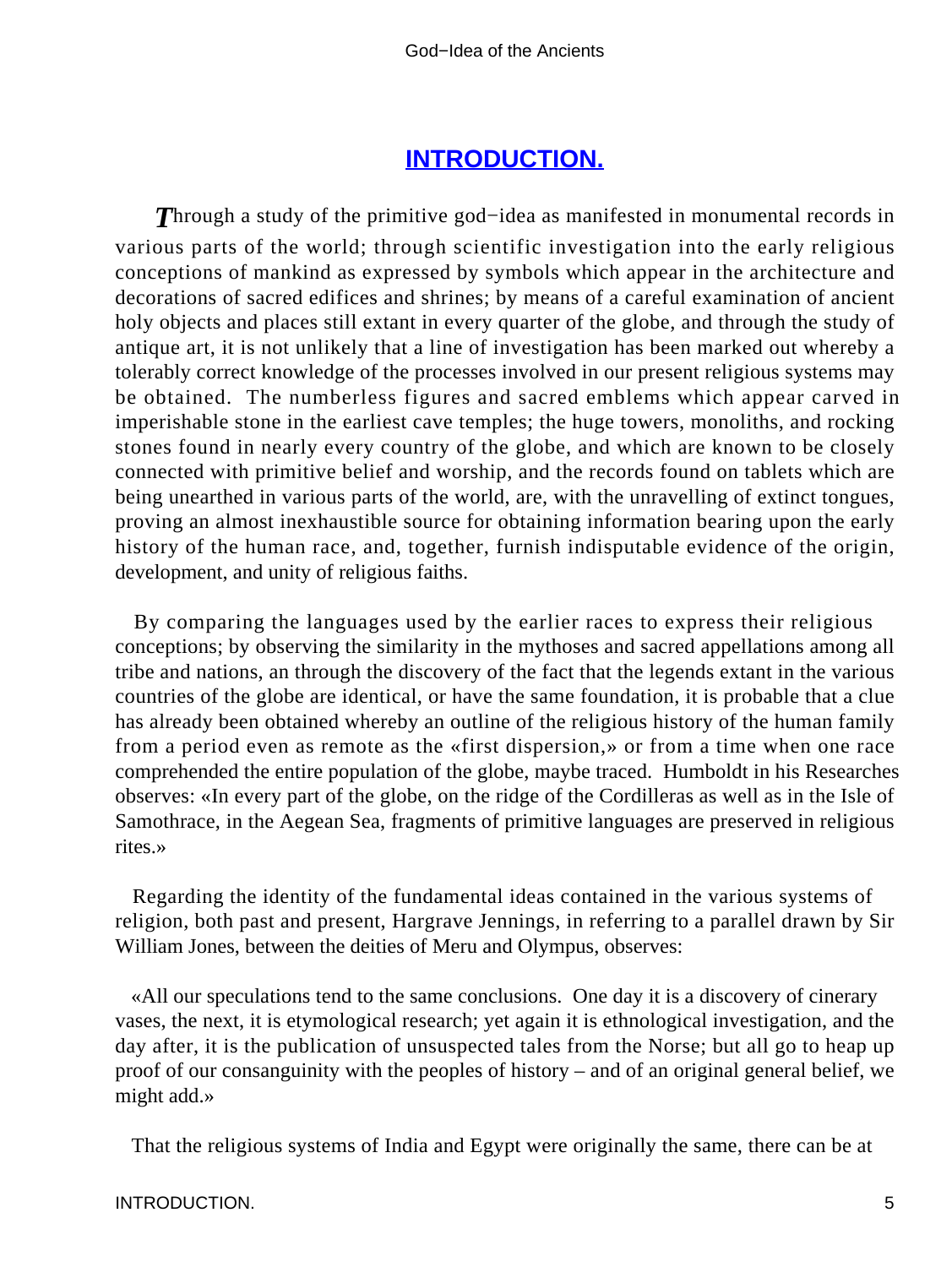the present time no reasonable doubt. The fact noted by various writers, of the British Sepoys, who, on their overland route from India, upon beholding the ruins of Dendera, prostrated themselves before the remains of the ancient temples and offered adoration to them, proves the identity of Indian and Egyptian deities. These foreign devotees, being asked to explain the reason of their strange conduct declared that they «saw sculptured before them the gods of their country.»

 Upon the subject of the identity of Eastern religions, Wilford remarks that one and the same code both of theology and of fabulous history, has been received through a range or belt about forty degrees broad across the old continent, in a southeast and northwest direction from the eastern shores of the Malaga peninsula to the western extremity of the British Isles, that, through this immense range the same religious notions reappear in various places under various modifications, as might be expected; and that there is not a greater difference between the tenets and worship of the Hindoos and the Greeks than exists between the churches of Home and Geneva.

 Concerning the universality of certain religious beliefs and opinions, Faber, commenting upon the above statement of Wilford, observes that, immense as is this territorial range, it is by far too limited to include the entire phenomenon, that the observation

 «applies with equal propriety to the entire habitable globe; for the arbitrary rites and opinions of every pagan nation bear so close a resemblance to each other, that such a coincidence can only have been produced by their having had a common origin. Barbarism itself has not been able to efface the strong primeval impression. Vestiges of the ancient general system may be traced in the recently discovered islands in the Pacific Ocean; and, when the American world was first opened to the hardy adventurers of Europe, its inhabitants from north to south venerated, with kindred ceremonies and kindred notions, the gods of Egypt and Hindostan, of Greece and Italy, of Phoenicia and Britain.»[1]

[1] Pagan Idolatry, book i., ch. i.

 «Though each religion has its own peculiar growth, the seed from which they spring is everywhere the same.»[2]

[2] Max Muller, Origin and Growth of Religion, p. 48.

 The question as to whether the identity of conception and the similarity in detail observed in religious rites, ceremonies, and symbols in the various countries of the globe are due to the universal law of unity which governs human development, or whether, through the dispersion of one original people, the early conceptions of a Deity were spread broadcast over the entire earth, is perhaps not settled; yet, from the facts which have been brought forward during the last century, the latter theory seems altogether probable, such divergence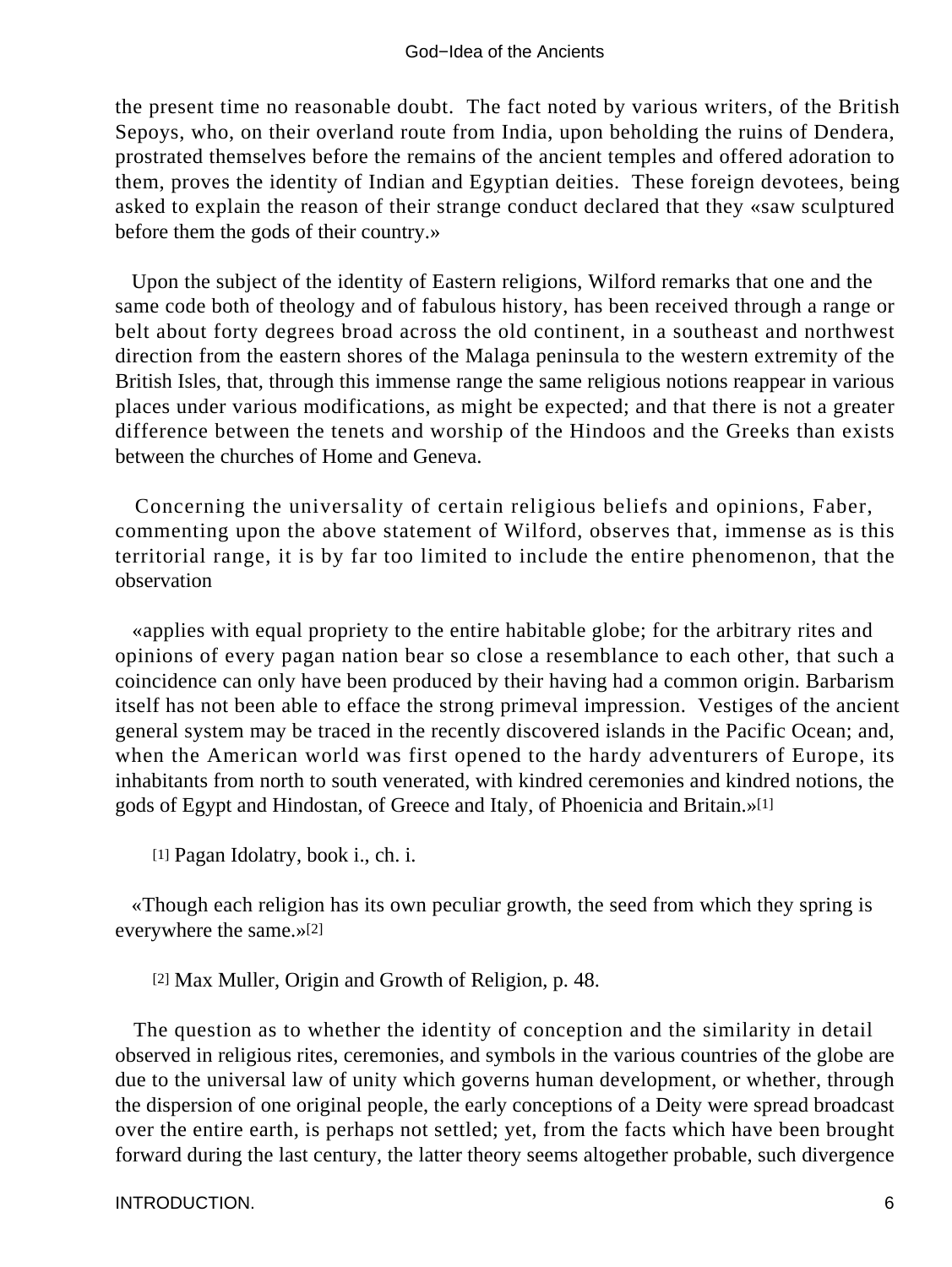in religious ideas as is observed among the various peoples of the earth being attributable to variations in temperament caused by changed conditions of life. In other words, the divergence in the course of religious development has doubtless been due to environment.

 In an attempt to understand the history of the growth of the god−idea, the fact should be borne in mind that, from the earliest conception of a creative force in the animal and vegetable world to the latest development in theological speculation, there has never been what might consistently be termed a new religion. On the contrary, religion like everything else is subject to the law of growth; therefore the faiths of to−day are the legitimate result, or outcome, of the primary idea of a Deity developed in accordance with the laws governing the peculiar instincts which have been in the ascendancy during the life of mankind on the earth.

 The erroneous impression which under a belief in the unknown has come to prevail, namely, that the moral law is the result of religion; or, in other words, that the human conscience is in some manner dependent on supernaturalism for its origin and maintenance, is, with a better and clearer understanding of the past history of the development of the human race, being gradually dispelled. On one point we may reasonably rest assured that the knowledge of right and wrong and our sense of justice and right−living have been developed quite independently of all religious beliefs. The moral law embodied in the golden rule is not an outgrowth of mysticism, or of man's notions of the unknowable; but, on the contrary, is the result of experience, and was formulated in response to a recognized law of human necessity, – a law which involves the fundamental principle of progress. The history of human development shows conclusively that mankind **Grew** into the recognition of the moral law, that through sympathy, or a desire for the welfare of others, – a character which had its root in maternal affection, – conscience and the moral sense were evolved.

 While the moral law and the conscience may not be accounted as in any sense the result of man's ideas concerning the unknowable, neither can the errors and weaknesses developed in human nature be regarded as the result of religion. Although the sexual excesses which during three or four thousand years were practiced as sacred rites, and treated as part and parcel of religion in various parts of the world, have had the effect to stimulate and strengthen the animal nature in man, yet these rites may not be accounted as the primary cause of the supremacy of the lower nature over the higher faculties. On the contrary, the impulse which has been termed religion, with all the vagaries which its history presents, is to be regarded more as an effect than as a cause. The stage of a nation's development regulates its religion. Man creates his own gods; they are powerless to change him.

 As written history records only those events in human experience which belong to a comparatively recent period of man's existence, and as the primitive conceptions of a Deity lie buried beneath ages of corruption, glimpses of the earlier faiths of mankind, as has already been stated, must be looked for in the traditions, monuments, and languages of extinct races.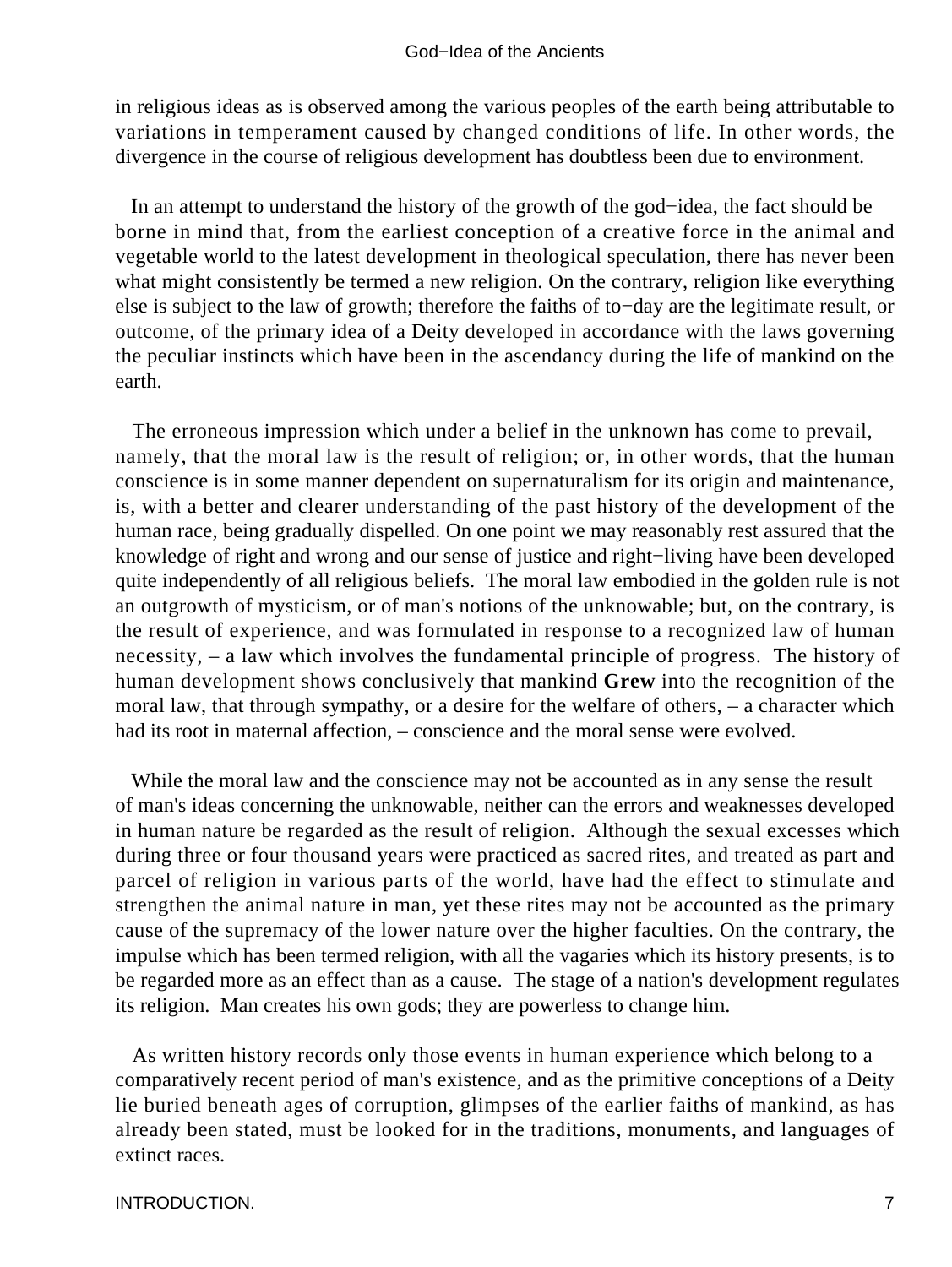#### God−Idea of the Ancients

 In reviewing this matter we shall doubtless observe the fact that if the stage of a nation's growth is indicated by its religious conceptions, and if remnants of religious beliefs are everywhere present in the languages, traditions, and monuments of the past through a careful study of these subjects we may expect to gain a tolerably correct understanding not alone of the growth of the god−idea but of the stage of development reached by the nations which existed prior to the beginning of the historic age. We shall be enabled also to perceive whether or not the course of human development during the intervening ages has been continuous, or whether, for some cause hitherto unexplained, true progress throughout a portion of this time has been arrested, thus producing a backward movement, or degeneracy.

 If we would unravel the mysteries involved in present religious faiths, we should begin not by attempting to analyze or explain any existing system or systems of belief and worship. Such a course is likely to end not only in confusion and in a subsequent denial of the existence of the religious nature in mankind, but is liable, also, to create an aversion for and a distrust of the entire subject of religious experience. In view of this fact it would appear to be not only useless but exceedingly unwise to spend one's time in attempting to gain a knowledge of this subject simply by studying the later developments in its history.

 If we are really desirous of obtaining information regarding present religious phenomena, it is plain that we should adopt the scientific method and turn our attention to the remote past, where, by careful and systematic investigation, we are enabled to perceive the earliest conception of a creative force and the fundamental basis of all religious systems, from which may be traced the gradual development of the god−idea.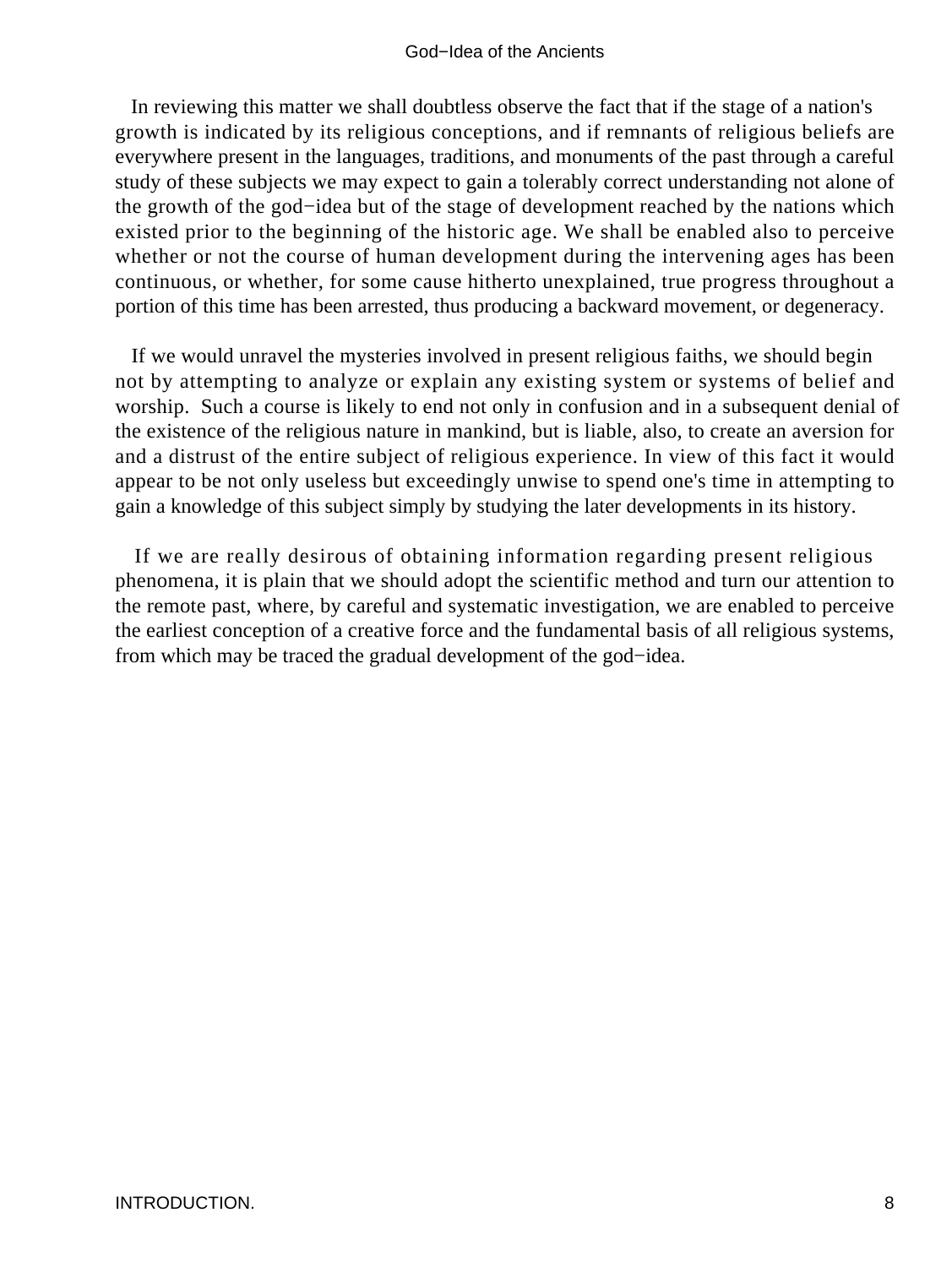# **[CHAPTER I.](#page-197-0)**

## *S*EX **The foundation of the** GOD−IDEA.

 In the study of primitive religion, the analogy existing between the growth of the god−idea and the development of the human race, and especially of the two sex−principles, is everywhere clearly apparent.

 «Religion is to be found alone with its justification and explanation in the relations of the sexes. There and therein only.»[3]

[3] Hargrave Jennings, Phallicism.

 As the conception of a deity originated in sex, or in the creative agencies female and male which animate Nature, we may reasonably expect to find, in the history of the development of the two sex−principles and in the notions entertained concerning them throughout past ages, a tolerably correct account of the growth of the god−idea. We shall perceive that during an earlier age of human existence, not only were the reproductive powers throughout Nature, and especially in human beings and in animals, venerated as the Creator, but we shall find also that the prevailing ideas relative to the importance of either sex in the office of reproduction decided the sex of this universal creative force. We shall observe also that the ideas of a god have always corresponded with the current opinions regarding the importance of either sex in human society. In other words, so long as female power and influence were in the ascendency, the creative force was regarded as embodying the principles of the female nature; later, however, when woman's power waned, and the supremacy of man was gained, the god−idea began gradually to assume the male characters and attributes.

 Through scientific research the fact has been observed that, for ages after life appeared on the earth, the male had no separate existence; that the two sex−principles, the sperm and the germ, were contained within one and the same individual. Through the processes of differentiation, however, these elements became detached, and with the separation of the male from the female, the reproductive functions were henceforth confided to two separate individuals.

 As originally, throughout Nature, the female was the visible organic unit within whom was contained the exclusive creative power, and as throughout the earlier ages of life on the earth she comprehended the male, it is not perhaps singular that, even after the appearance of mankind on the earth, the greater importance of the mother element in human society should have been recognized; nor, as the power to bring forth coupled with perceptive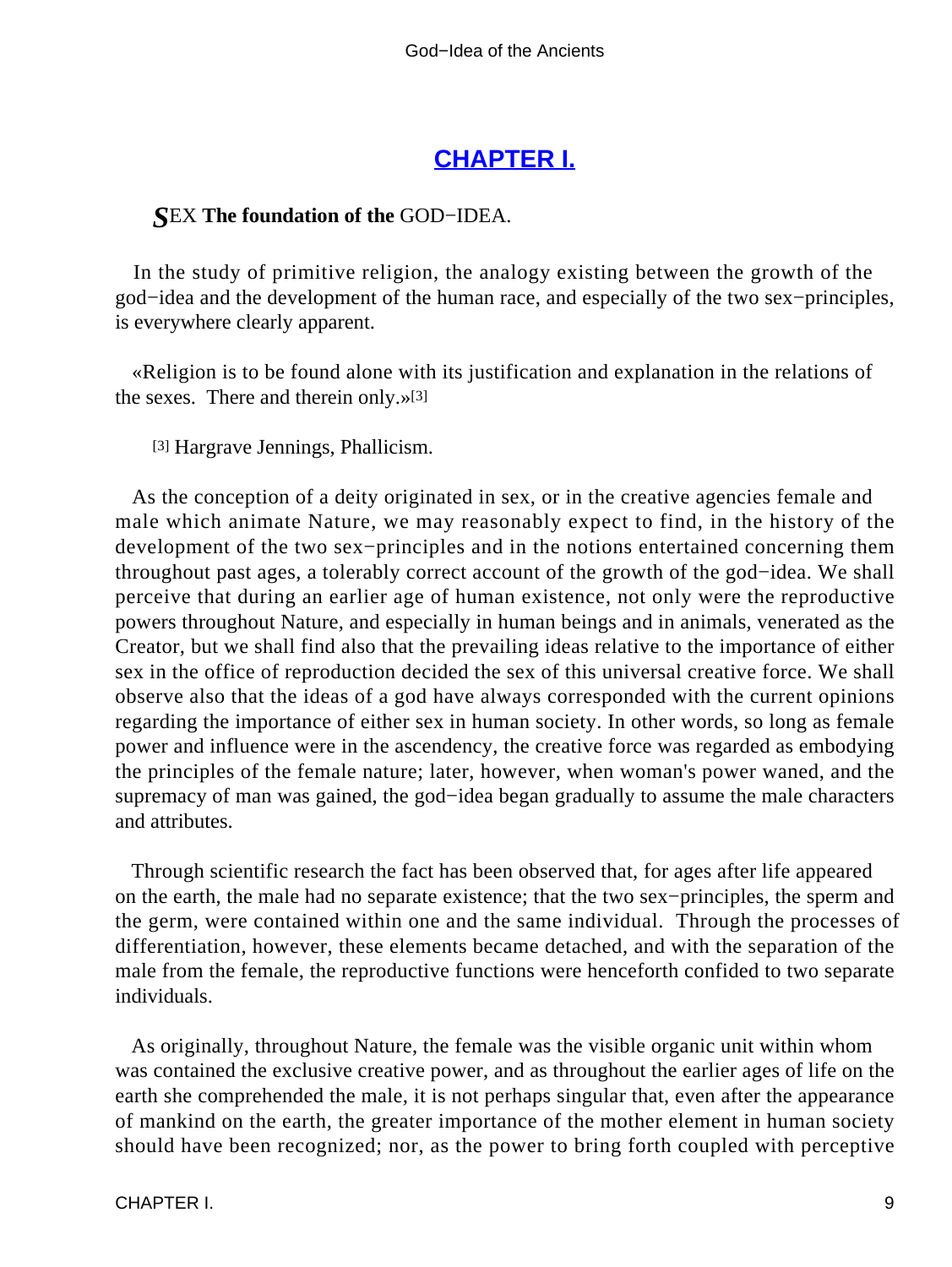wisdom originally constituted the Creator, that the god−idea should have been female instead of male.

 From the facts to be observed in relation to this subject, it is altogether probable that for ages the generating principle throughout Nature was venerated as female; but with that increase of knowledge which was the result of observation and experience, juster or more correct ideas came to prevail, and subsequently the great fructifying energy throughout the universe came to be regarded as a dual indivisible force – female and male. This force, or agency, constituted one God, which, as woman's functions in those ages were accounted of more importance than those of man, was oftener worshipped under the form of a female figure.

 Neith, Minerva, Athene, and Cybele, the most important deities of their respective countries, were adored as Perceptive Wisdom, or Light, while Ceres and others represented Fertility. With the incoming of male dominion and supremacy, however, we observe the desire to annul the importance of the female and to enthrone one all−powerful male god whose chief attributes were power and might.

 Notwithstanding the efforts which during the historic period have been put forward to magnify the importance of the male both in human affairs and in the god−idea, still, no one, I think, can study the mythologies and traditions of the nations of antiquity without being impressed with the prominence given to the female element, and the deeper the study the stronger will this impression grow.

 During a certain stage of human development, religion was but a recognition of and a reliance upon the vivifying or fructifying forces throughout Nature, and in the earlier ages of man's career, worship consisted for the most part in the celebration of festivals at stated seasons of the year, notably during seed−time and harvest, to commemorate the benefits derived from the grain field and vineyard.

 Doubtless the first deified object was Gaia, the Earth. As within the bosom of the earth was supposed to reside the fructifying, life−giving power, and as from it were received all the bounties of life, it was female. It was the Universal Mother, and to her as to no other divinity worshipped by mankind, was offered a spontaneity of devotion and a willing acknowledgment of dependence. Thus far in the history of mankind no temples dedicated to an undefined and undefinable God had been raised. The children of Mother Earth met in the open air, without the precincts of any man−made shrine, and under the aerial canopy of heaven, acknowledged the bounties of the great Deity and their dependence upon her gifts. She was a beneficent and all−wise God, a tender and loving parent – a mother, who demanded no bleeding sacrifice to reconcile her to her children. The ceremonies observed at these festive seasons consisted for the most part in merry−making and in general thanksgiving, in which the gratitude of the worshippers found expression in song and dance, and in invocations to their Deity for a return or continuance of her gifts.

CHAPTER I. 10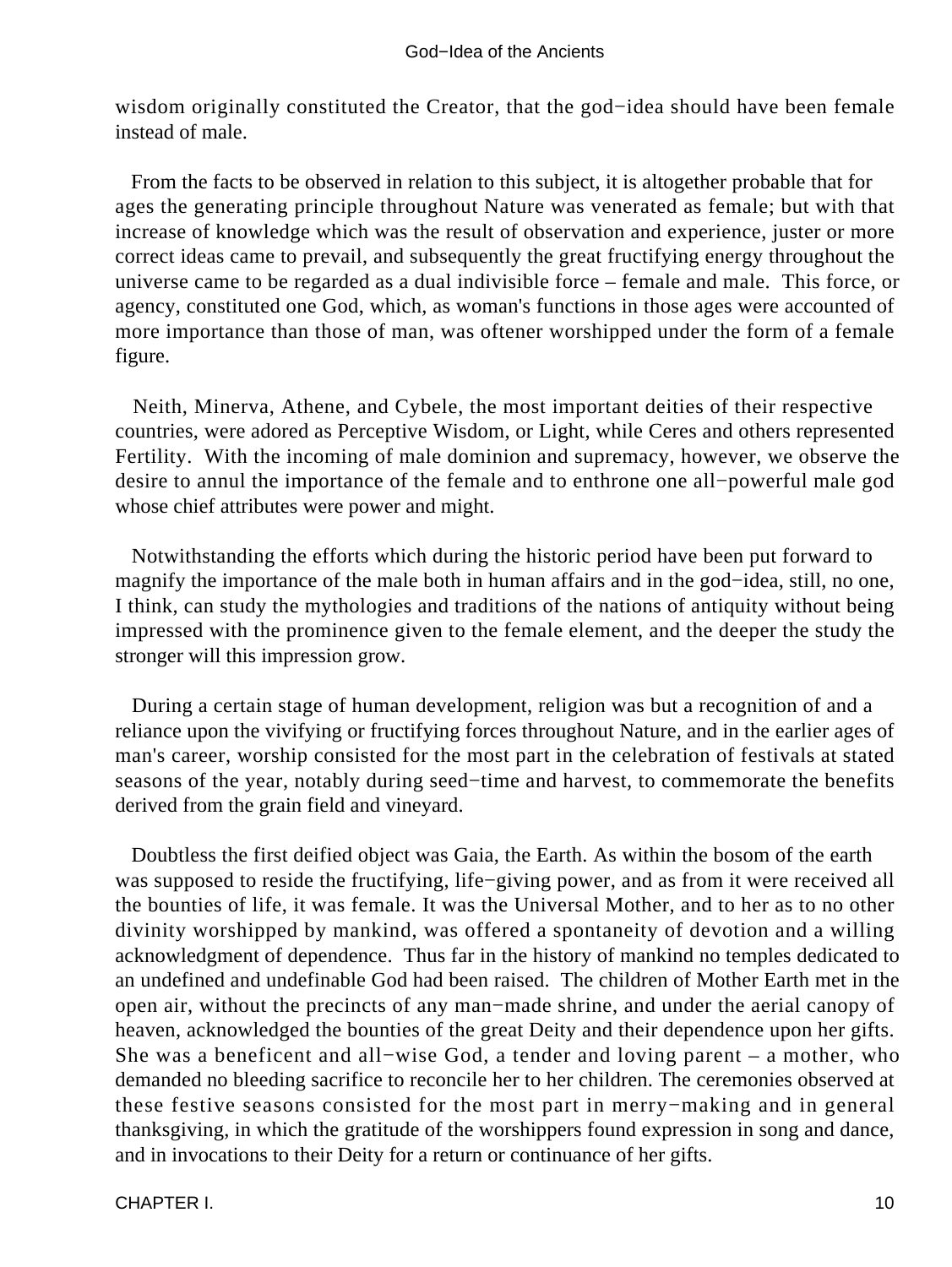Subsequently, through the awe and reverence inspired by the mysteries involved in birth and life, the adoration of the creative principles in vegetable existence became supplemented by the worship of the creative functions in human beings and in animals. The earth, including the power inherent in it by which the continuity of existence is maintained, and by which new forms are continuously called into life, embodied the idea of God; and, as this inner force was regarded as inherent in matter, or as a manifestation of it, in process of time earth and the heavens, body and spirit, came to be worshipped under the form of a mother and her child, this figure being the highest expression of a Creator which the human mind was able to conceive. Not only did this emblem represent fertility, or the fecundating energies of Nature, but with the power to create were combined or correlated all the mental qualities and attributes of the two sexes. In fact the whole universe was contained in the Mother idea – the child, which was sometimes female, sometimes male, being a scion or offshoot from the eternal or universal unit.

 Underlying all ancient mythologies may be observed the idea that the earth, from which all things proceed, is female. Even in the mythology of the Finns, Lapps, and Esths, Mother Earth is the divinity adored. Tylor calls attention to the same idea in the mythology of England,

 «from the days when the Anglo−Saxon called upon the Earth, 'Hal wes thu folde fira modor' (Hail, thou Earth, men's mother), to the time when mediaeval Englishmen made a riddle of her asking 'Who is Adam's mother?' and poetry continued what mythology was letting fall, when Milton's Archangel promised Adam a life to last '. . . till like ripe fruit thou drop Into thy Mother's lap.' »[4]

[4] Primitive Culture, vol. i., p. 295.

 In the old religion the sky was the husband of the earth and the earth was mother of all the gods.[5] In the traditions of past ages the fact is clearly perceived that there was a time when the mother was not only the one recognized parent on earth, but that the female principle was worshipped as the more important creative force throughout Nature.

[5] Max Muller, Origin and Growth of Religion, p. 279.

 Doubtless the worship of the female energy prevailed under the matriarchal system, and was practised at a time when women were the recognized heads of families and when they were regarded as the more important factors in human society. The fact has been shown in a previous work that after women began to leave their homes at marriage, and after property, especially land, had fallen under the supervision and control of men, the latter, as they manipulated all the necessaries of life and the means of supplying them, began to regard themselves as superior beings, and later, to claim that as a factor in reproduction, or creation, the male was the more important. With this change the ideas of a Deity also began to undergo a modification. The dual principle necessary to creation, and which had hitherto

CHAPTER I. 11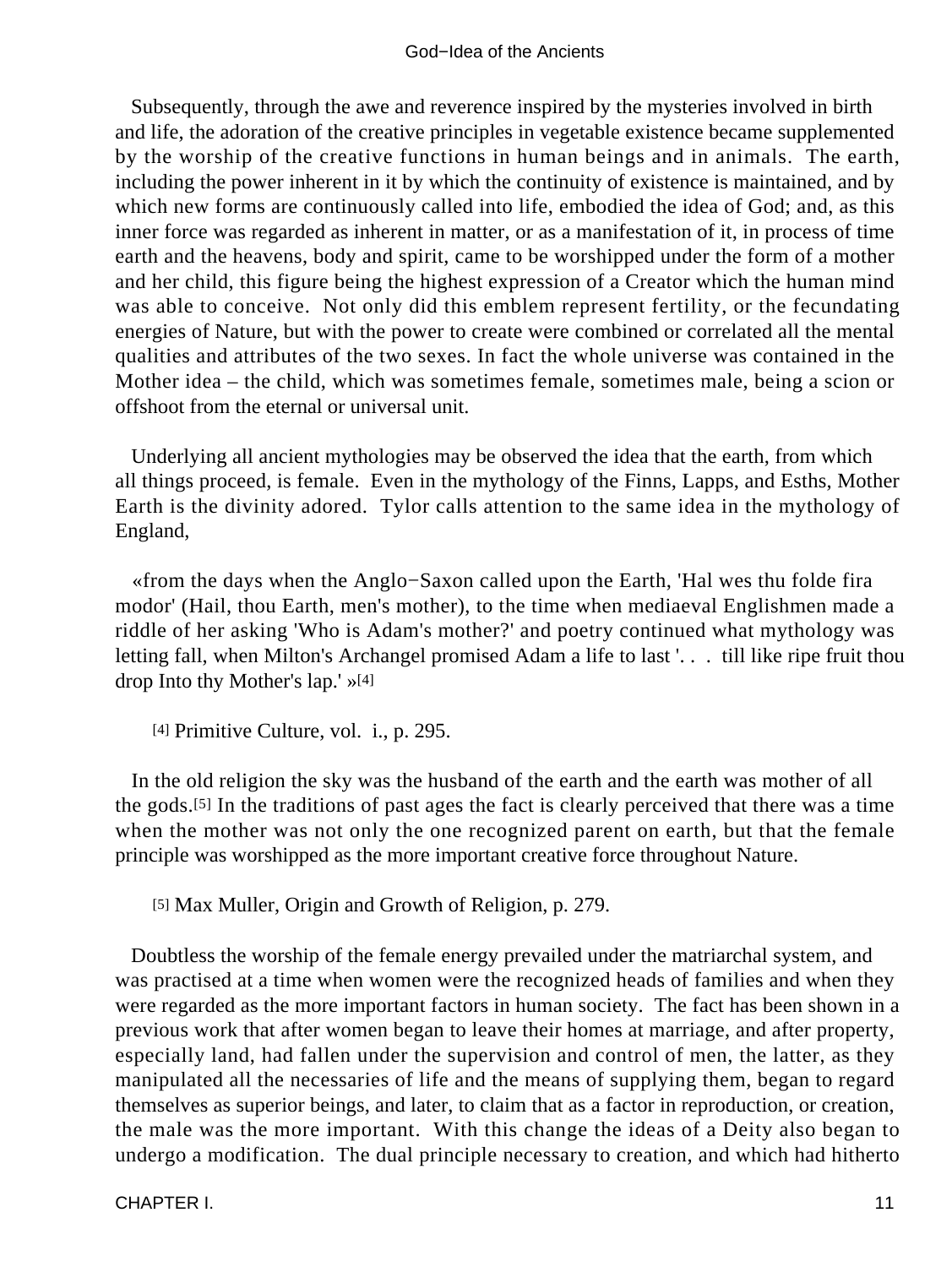been worshipped as an indivisible unity, began gradually to separate into its individual elements, the male representing spirit, the moving or forming force in the generative processes, the female being matter – the instrument through which spirit works. Spirit which is eternal had produced matter which is destructible. The fact will be observed that this doctrine prevails to a greater or less extent in the theologies of the present time.

 A little observation and reflection will show us that during this change in the ideas relative to a creative principle, or God, descent and the rights of succession which had hitherto been reckoned through the mother were changed from the female to the male line, the father having in the meantime become the only recognized parent. In the Eumenides of Aeschylus, the plea of Orestes in extenuation of his crime is that he is not of kin to his mother. Euripides, also, puts into the mouth of Apollo the same physiological notion, that she who bears the child is only its nurse. The Hindoo Code of Menu, which, however, since its earliest conception, has undergone numberless mutilations to suit the purposes of the priests, declares that «the mother is but the field which brings forth the plant according to whatsoever seed is sown.»

 Although, through the accumulation of property in masses and the capture of women for wives, men had succeeded in gaining the ascendancy, and although the doctrine had been propounded that the father is the only parent, thereby reversing the established manner of reckoning descent, still, as we shall hereafter observe, thousands of years were required to eliminate the female element from the god−idea.

 We must not lose sight of the fact that human society was first organized and held together by means of the gens, at the head of which was a woman. The several members of this organization were but parts of one body cemented together by the pure principle of maternity, the chief duty of these members being to defend and protect each other if needs be with their life blood. The fact has been observed, in an earlier work, that only through the gens was the organization of society possible. Without it mankind could have accomplished nothing toward its own advancement.

 Thus, throughout the earlier ages of human existence, at a time when mankind lived nearer to Nature and before individual wealth and the stimulation of evil passions had engendered superstition, selfishness, and distrust, the maternal element constituted not only the binding and preserving principle in human society, but, together with the power to bring forth, constituted also the god−idea, which idea, as has already been observed, at a certain stage in the history of the race was portrayed by a female figure with a child in her arms.

 From all sources of information at hand are to be derived evidences of the fact that the earliest religion of which we have any account was pure Nature−worship, that whatever at any given time might have been the object adored, whether it were the earth, a tree, water, or the sun, it was simply as an emblem of the great energizing agency in Nature. The moving or forming force in the universe constituted the god−idea. The figure of a mother with her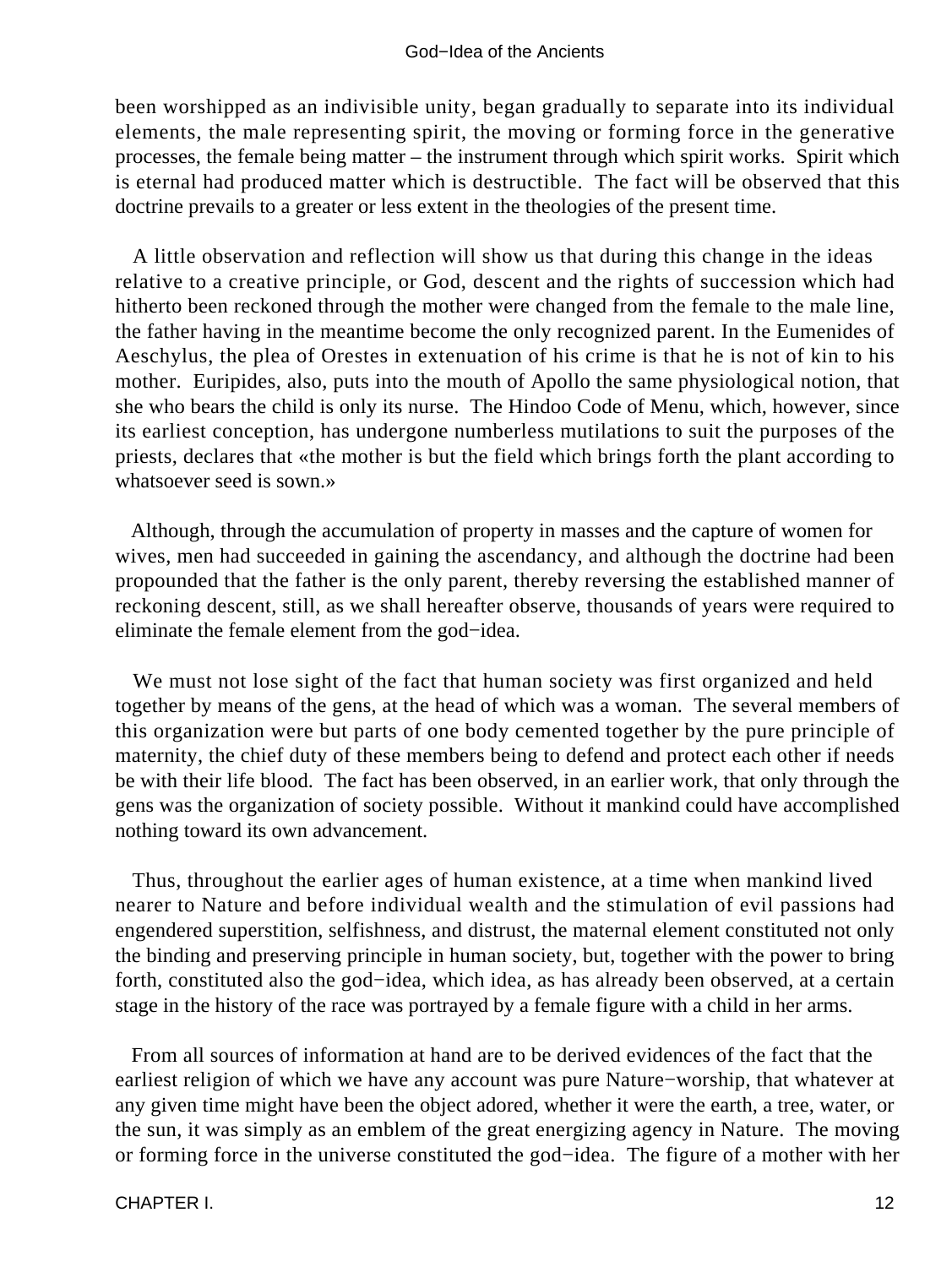child signified not only the power to bring forth, but Perceptive Wisdom, or Light, as well.

 As through a study of Comparative Ethnology, or through an investigation into the customs, traditions, and mythoses of extant races in the various stages of development, have been discovered the beginnings of the religious idea and the mental qualities which among primitive races prompted worship, so, also, through extinct tongues and the symbolism used in religious rites and ceremonies, many of the processes have been unearthed whereby the original and beautiful conceptions of the Deity, and the worship inspired by the operations of Nature, and especially the creative functions in human beings gradually became obscured by the grossest ideas and the vilest practices. The symbols which appear in connection with early religious rites and ceremonies, and under which are veiled the conceptions of a still earlier and purer age, when compared with subsequently developed notions relative to the same objects, indicate plainly the change which has been wrought in the original ideas relative to the creative functions, and furnish an index to the direction which human development, or growth, has taken.

 As the human race constructs its own gods, and as by the conceptions involved in the deities worshipped at any given time in the history of mankind we are able to form a correct estimate of the character, temperament, and aspirations of the worshippers, so the history of the gods of the race, as revealed to us through the means of symbols, monumental records, and the investigation of extinct tongues, proves that from a stage of Nature worship and a pure and rational conception of the creative forces in the universe, mankind, in course of time, degenerated into mere devotees of sensual pleasure. With the corruption of human nature and the decline of mental power which followed the supremacy of the animal instincts, the earlier abstract idea of God was gradually lost sight of, and man himself in the form of a potentate or ruler, together with the various emblems of virility, came to be worshipped as the Creator. From adorers of an abstract creative principle, mankind had lapsed into worshippers of the symbols under which this principle had been veiled.

 Although at certain stages in the history of the human race the evils, which as a result of the supremacy of the ruder elements developed in mankind had befallen the race were lamented and bewailed, they could not be suppressed. Man had become a lost and ruined creature. The golden age had passed away.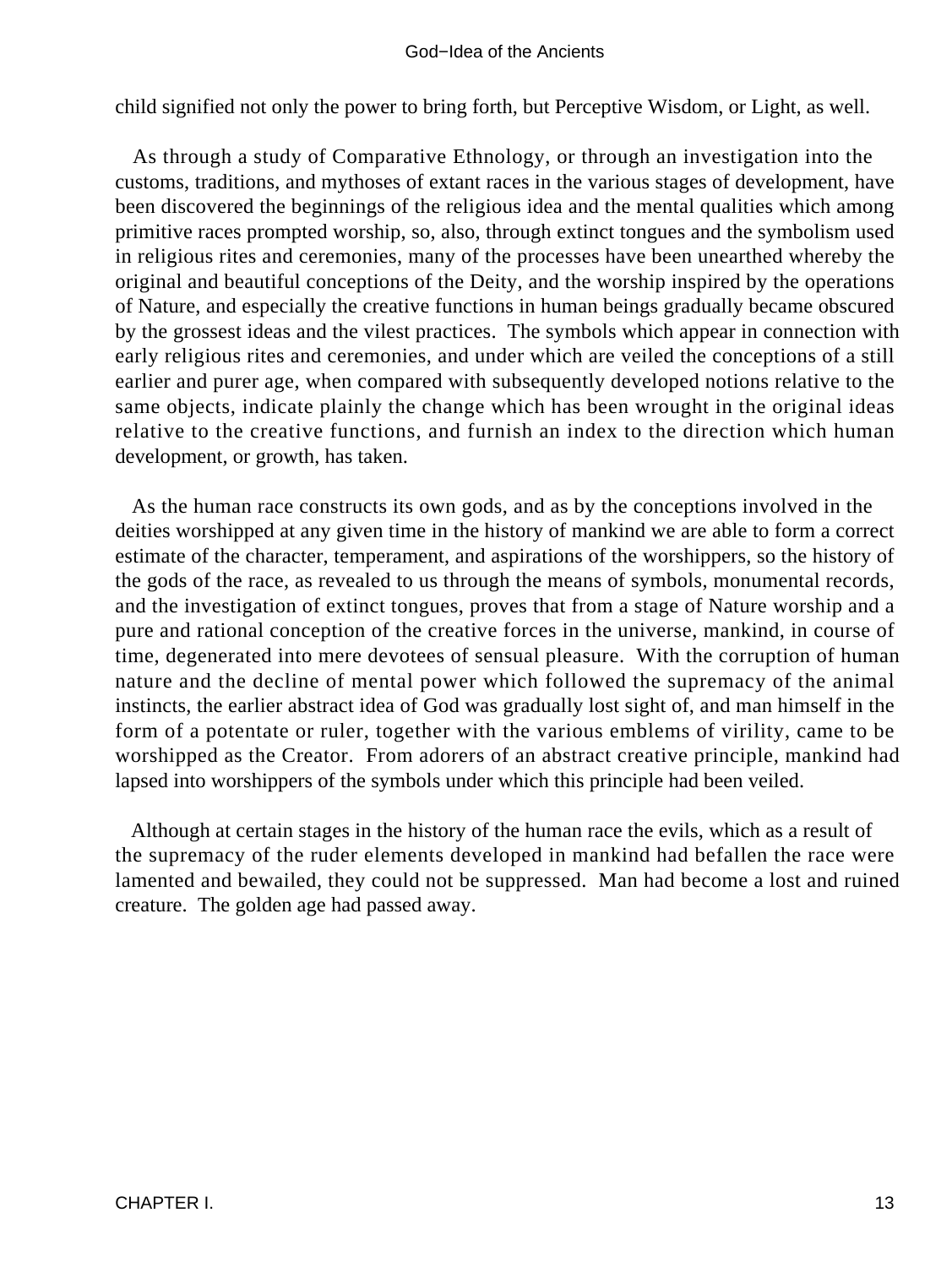## **[CHAPTER II.](#page-197-0)**

### *T*REE, **Plant,** AND **Fruit worship.**

 When mankind first began to perceive the fact of an all−pervading agency throughout Nature, by or through which everything is produced, and when they began to speculate on the origin of life and the final cause and destiny of things, it is not in the least remarkable that various objects and elements, such as fire, air, water, trees, etc., should in their turn have been venerated as in some special manner embodying the divine essence. Neither is it surprising although this universal agency was regarded as one, or as a dual entity, they should have recognized its manifold expressions or manifestations.

 To primitive man, the visible sources whence proceeded his daily sustenance doubtless constituted the first objects of his regard and adoration. Hence, in addition to the homage paid to the earth, in due course of time would be added the worship of trees, upon which the early race was directly dependent for food. At a time when the art of agriculture had not been attained, all such trees as yielded their fruit for the support of the human race, and which afforded to mankind pleasant beverages or cooling shade, would come to be regarded as embodying the universal beneficent principle – the great creating and preserving agency of Nature, and therefore as proper objects of veneration.

 According to the Phoenician theogony, «the first gods which were worshipped by oblations and sacrifices were the fruits of the earth, on which they and their descendants lived as their forefathers had done.»

 Although, after the art of agriculture had been developed, mankind was gradually relieved from its past dependence on the tree as a means of support, it nevertheless continued to be regarded with veneration as an emblem of creative power or of productive energy.

 Among the traditions and monuments of nearly every country of the globe are to be found traces of a sacred tree – a Tree of Life. In various countries there appear two traditional trees, the one typical of the continuation of physical life, the other representing spiritual life, or the life of the soul. After the age of pure Nature−worship had passed, however, and serpent, fire, and phallic faiths had been introduced, the original signification of the tree, like that of all other religious emblems, became considerably changed. Through its energies, or life−giving properties, existence had long been maintained, and for this reason, as has already been observed, it became an object of veneration; but, after the reproductive power in man had risen to the dignity of a supreme God, the tree, to the masses of the people, became a symbol of the physical, life−giving energy in mortals and in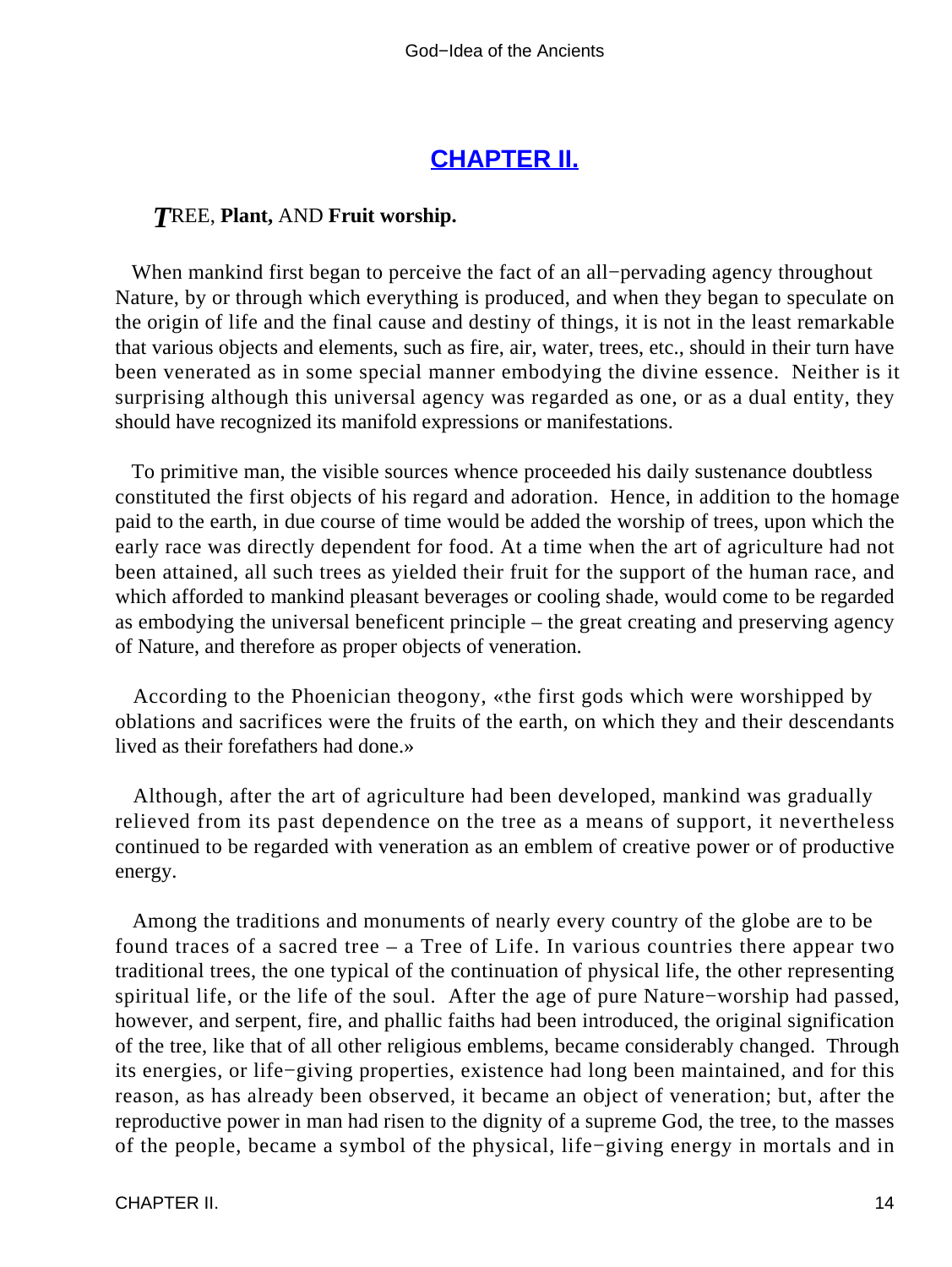animals. In other words, it became a phallic emblem representing the continuation of existence, or the power to reproduce or continue life on the earth. As a religious symbol it became the traditional Tree of Life.

 The tree, like nearly every other object in nature, was and still is, in various parts of the world, either female or male, and all ideas connected with it are sacred and closely interwoven with sex.

 The extent to which trees have been venerated in past ages seems to be little understood, and there are doubtless few persons, at the present time, who would willingly believe that all along the religious stream, from its source to its latest developed branches, are to be observed traces of this ancient worship, which, in its earliest stages, was simply a recognition of Nature's bounties.

 Barlow, in his work on Symbolism, says that «the most generally received symbol of life is a tree – as also the most appropriate.»

 Again the same writer observes: «Besides the monumental evidence thus furnished of a sacred tree, or Tree of Life, there is an historical and traditional evidence of the same thing, found in the early literature of various nations, in the customs, and popular usages.»[6] As tree− and sun−worship, or the adoration of Nature's processes, finally became interwoven with phallic faiths, its history can be understood only after these later developments in the religious stream have been examined, or after the true significance of the serpent as a religious emblem, and the various ideas connected with the traditional Tree of Life, have been exposed.

[6] Essays on Symbolism, p. 84.

 The palm, the pine, the oak, the banian, or bo, and many other species of trees, have, at different times, and by various nations, been invested with divine honors; but, in oriental countries, by far the most sacred among them is the Ficus Religiosa, or the holy bo tree of India. Something of the true significance of the traditional Tree of Life may be observed in the ideas connected with the worship of this emblem. The fig, when planted with the palm, as it frequently is in the East, near temples and holy shrines, is regarded as a peculiarly sacred object. When entwining the palm, which is male, it is always female; from their embrace Kalpia, or passion, is developed. This union causes the continuation of existence and the «revolutions of time.» The whole constitutes the Tree of Life.

 In Ceylon, there stands at the present time a tree which we are told is still worshipped by every follower of Buddha. It is a sacred bo, or Ficus Religiosa, which stands adjacent to an ancient holy shrine known as the Brazen Monastery, now in ruins. Of this tree Forlong remarks: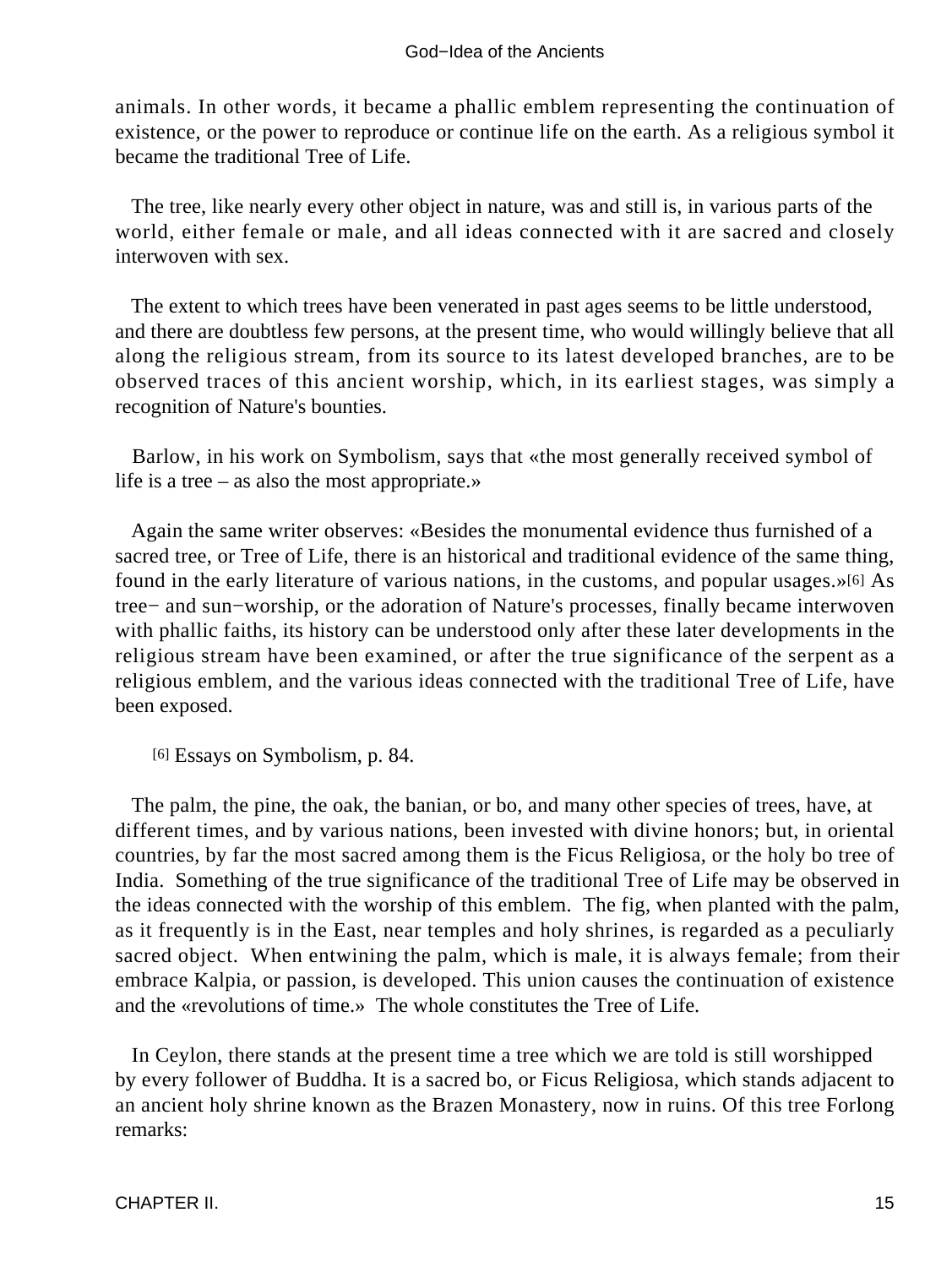«Though now amidst ruins and wild forests, and although having stood thus in solitary desolation for some 1500 years, yet there it still grows, and is worshipped and deeply revered by more millions of our race than any other god, prophet, or idol, which the world has ever seen.»[7]

[7] Rivers of Life, vol. i., p. 35.

 This tree is sacred to Sakyu Mooni, is 2200 years old, and is said to be a slip from a tree planted by Bood Gaya, one of the three former Buddhas who, like Sakyu Mooni, visited Ceylon. Under the parent of this tree the great prophet reposed after he had attained perfect rest, or after he had overcome the flesh and become Buddha. It was under a bo tree that Mai, Queen of Heaven, brought him forth, and, in fact, very many of the most important incidents of his life are closely connected with this sacred emblem.

 In an allusion to the bo tree of Ceylon, a slip of which is said to have been carried from India to that island by a certain priestess in the year 307 B.C., Forlong observes:

 «This wonderful idol has furnished shoots to half Asia, and every shoot is trained as much as possible like the parent, and like it, also, enclosed and tended. Men watch and listen for signs and sounds from this holy tree just as the priests of Dodona did beneath their rustling oaks, and, as many people, even of these somewhat sceptical days, still do, beneath the pulpits of their pope, priest, or other oracle.»[8]

[8] Rivers of Life, vol. i., p, 36.

The sacred Ficus is worshipped in India and in many of the Polynesian islands.

 Regarding the palm, Inman assures us that it is emblematical of the active male energy, or the continuation of existence.[9]

[9] Ancient Faiths Embodied in Ancient Names, vol. ii., p. 448.

 Within the legends underlying the Jewish religion, it will be remembered that the tree appears mysteriously connected with the beginning of life and is interwoven with the first ideas of human action and experience. The literal sense, however, of the allegory in Genesis concerning the woman, the tree, and the serpent, and its meaning as generally accepted by laymen and the uneducated among the priesthood, has little in common with its true significance as understood by the initiated.

 In Vedic times, the home tree was worshipped as a god, and to the exhilarating properties in its juice was ascribed that subtle quality which was regarded as the life−giving, or creative, energy supposed to reside in heat, and which was closely connected with passion or procreative energy. This quality was their Bacchus, Dionysos, or god−idea – the creator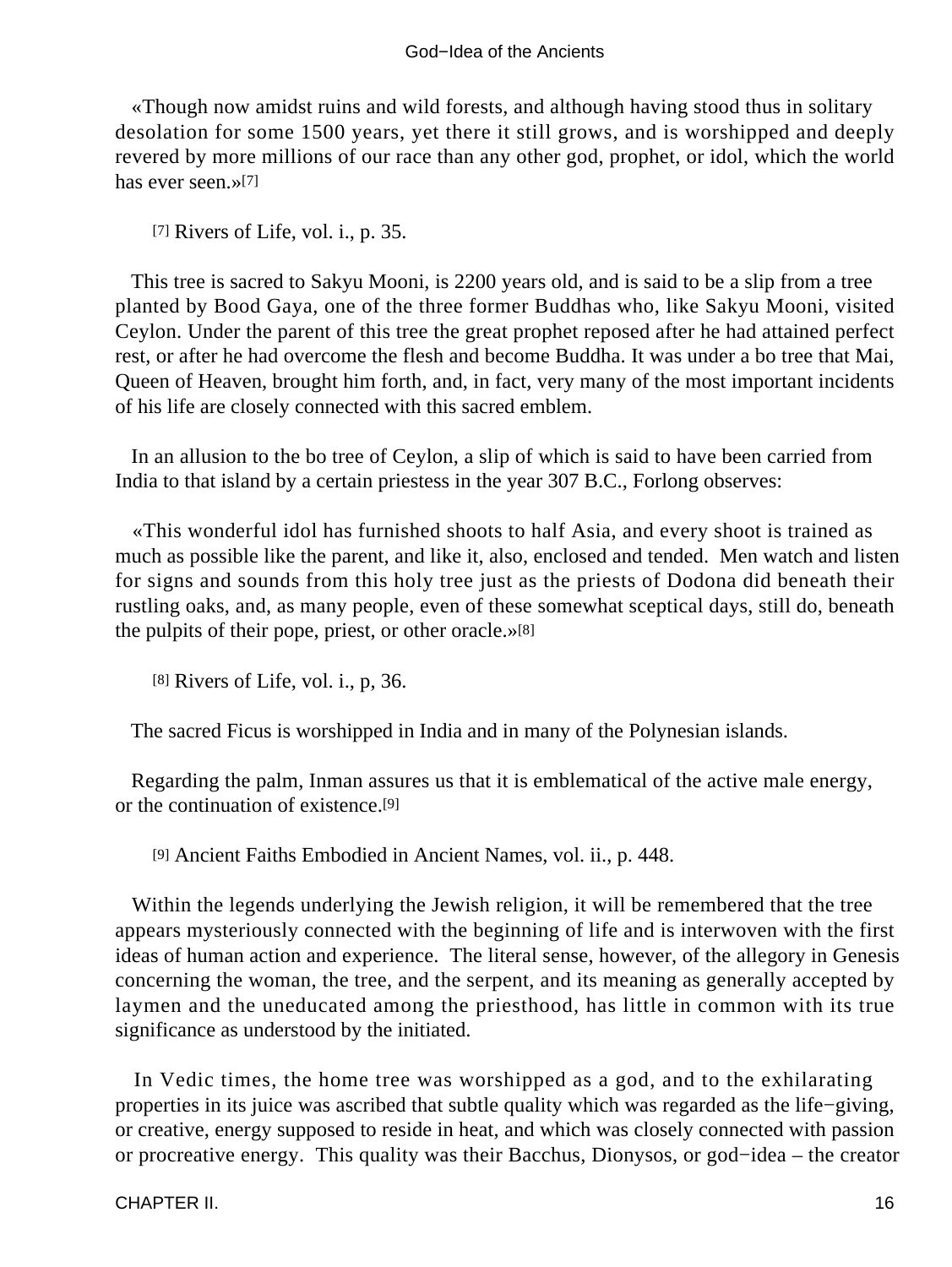not alone of physical existence, but of good and evil as well. It was the Destroyer, yet the Regenerator, of life.

 Of the Zoroastrian home, or sacred tree, which by the Persians was worshipped for thousands of years, Layard remarks: «The plant or its product was called the mystical body of God, the living water or food of eternal life, when duly consecrated and administered according to Zoroastrian rites.» It has been suggested, and not without reason, that to this idea of the ancients, respecting the sacred character of the properties of the home juice, may be traced the «origin of the celebration of Jewish holy or paschal suppers and other eucharistic rites.»

 Although by the ancients water was sometimes regarded as the original principle, later, wine, or the intoxicating quality within it, came to constitute the god−idea. It was spirit, while water was matter; hence, in the sacraments, water and wine were commingled, wine representing the essence or blood of God; water, at the same time, standing for the people. Cyprian, the bishop martyr, while contending for the use of wine in the Sacrament of the Lord's Supper, makes use of the following argument:

 «The Holy Spirit also is not silent in the Psalms on the sacrament of this thing, when He makes mention of the Lord's Cup, and says 'Thy intoxicating cup how excellent it is!' Now the cup which intoxicates is assuredly mingled with wine, for water cannot intoxicate anybody. And the Cup of the Lord in such wise inebriates, as Noe also was intoxicated drinking wine in Genesis. . . . For because Christ bore us all, in that he also bore our sins, we see that in the water is understood the people, but in the wine is showed the blood of Christ. . . . Thus, therefore, in consecrating the Cup of the Lord, water alone cannot be offered, even as wine alone cannot be offered. For if anyone offer wine only, the blood of Christ is dissociated from us; but if the water be alone, the people are dissociated from Christ.»[10]

[10] Epistles of Cyprian, vol. i., pp. 215−217.

 The Sacrament of the Lord's Supper, at which wine is mysteriously converted into the essence of Deity, or into the blood of Christ, is without doubt a relic of the idea once entertained regarding the homa tree. Certain writers entertain the opinion that from the use of the sacred homa juice have arisen various religious practices and rites, such for instance as offering oblations to the gods, anointing holy stones, and pouring wine on sacred hills, also the custom of pledging oaths over glasses of wine.

 The May pole, a decidedly phallic emblem, whose festivals until a very recent time were celebrated in England by the old as well as the young, was usually if not always sprinkled with wine. From the accounts which we have of this sacred emblem and its festival, it seems that no royal edict nor priestly denunciation was sufficient to expel it from the country.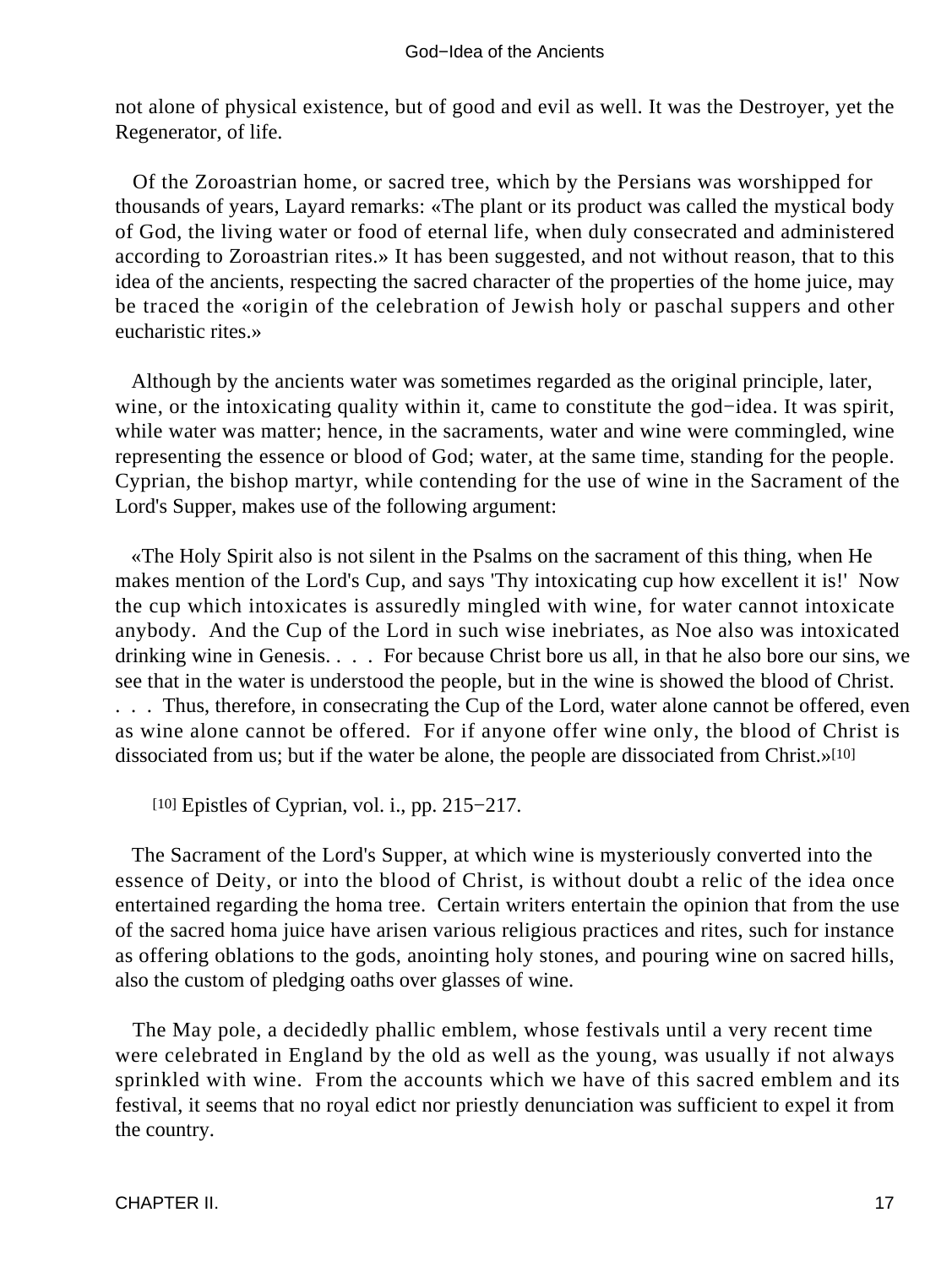According to Dr. Stevenson, the festival of Holi or the worship of Holika Devata, in the island of Ceylon, «has a close resemblance to the English festival of the May−pole, which originated in a religious ceremony or festival of the Cushites (called Phoenicians) who anciently occupied Western Europe.»[11]

[11] Quoted by Baldwin, Prehistoric Nations, p. 223.

 The ash is the Scandinavian Tree of Life, and, like the sacred trees of all nations, is emblematical of the continuation of existence. This tree has a triple root, which peculiarity doubtless accounts for its sacred character. It is both female and male, and is said to be regarded as a «sort of Logos or Wisdom.» It is the first emanation from the Deity, and yet a Trinity in Unity. To insult or injure this tree was sacrilege, to cut it down was an offense punishable with death.

 In the old Egyptian and Zoroastrian story, appear the descriptions of two Trees of Life, also a Tree of Knowledge. In the accounts given of these trees, the Ficus, the female Tree of Life, represents the life of the soul, while the palm, the male Tree of Life, is that which gives physical life, which also is the true significance of the word «lord.» When, however, either of these trees stood alone, or unaccompanied by its counterpart, by it both of the creative principles were understood. By these ideas is suggested the thought which among a certain school of psychologists of the present century seems to be gaining ground, namely: that man is a dual entity, or, in other words, that he has a subjective mind and an objective self, which so long as this life endures must co−operate or work together.

 In the following descriptions of Egyptian emblems, will be perceived some of the changes which finally took place relative to the idea of sex in the god−idea.

 In the museum of Egyptian antiquities in Berlin is a sepulchral tablet representing the Tree of Life. This emblem figures the trunk of a tree, from the top of which emerges the bust of a woman – Netpe. She is the goddess of heavenly existence, and is administering to the deceased the water and the bread of life, the latter of which is represented by a substance in the form of cakes or rolls. The time at which this tablet was found is not known, but it is supposed to belong to the period of the XIXth dynasty, or about the time of Rameses II., 1400 years B.C.

 There is also in the Berlin museum another representation of the Egyptian Tree of Life, in which the trunk has given place to the entire body of a woman. This, also, is Netpe, who is still spiritual wisdom or the maternal principle. We are informed by Forlong that Diana was worshipped by the Amazons under a sacred tree.<sup>[12]</sup> From this symbol the tree, which grew first into the figure of a divine woman, and later assumed the form of a divine man, arose the emblem of the cross.

```
[12] Rivers of Life, vol. i., p. 70.
```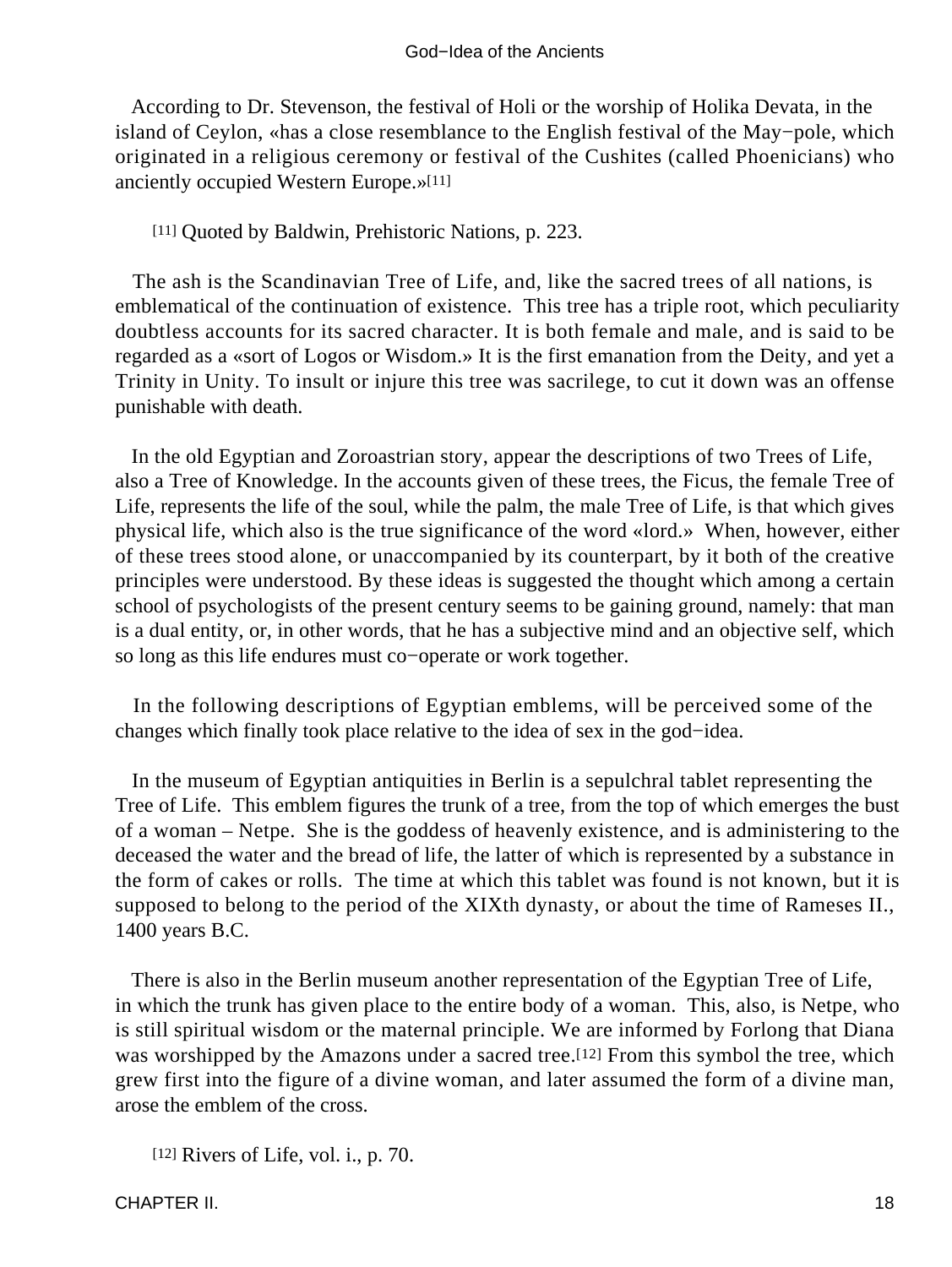On the Nineveh tablets is pictured a Tree of Life which is surrounded by winged spirits, bearing in their hands the pine cone, a symbol indicating life, and which is said to have the same significance as the crux−ansata, or cross, among the Egyptians.

 In later ages, the Tree of Life, i. e., the divine man, or cross, or both together, furnish immortal food to those who lay hold upon them, exactly in the same manner as did Netpe, the goddess of wisdom, or spiritual life, in former times. According to the testimony of Barlow, this is the subject «most frequently symbolized on early Christian sepulchral tablets and monuments.»[13] Christ's body was the «bread of life,» and his blood was the «wine from the Tree of Life,» of which to partake was life eternal. The cross, as in earlier religions, represented completeness of life. The jambu tree, the Buddhist god−tree, is in the shape of a cross.[14]

[13] Essays on Symbolism, p. 74.

[14] Wilford, Asiatic Researches.

 Among the Kelti a tall oak was not only a symbol of the Deity, but it was Jupiter himself, while the earth from which it sprang was the Great Mother. Throughout Europe, in all ages, the oak has received divine honors. The fact that under its branches Jew, Pagan, and Christian alike swore their most solemn oaths, shows that its veneration was not confined to any particular nation or locality.

 The sacredness of the oak among the Druids is well attested by all writers who have dealt with this interesting people. In Rome its branches formed the badge of victory worn by conquering heroes, this emblem being the highest mark of distinction which could be conferred upon them.

 Forlong assures us that the oak was even more worshipped at the West than was the sacred Ficus at the East. Like it, the wood of the oak must be used

 «to call down the sacred fire from Heaven and gladden in the yule (Suiel or Seul) log of Christmas−tide even Christian fires, as well as annually renew with fire direct from Ba−al, on Beltine day, the sacred flame on every public and private hearth, and this from the temples of Meroe on the Nile, to the farthest icy forests and mountains of the Sklavonian.»[15]

[15] Faiths of Man in All Lands, vol. i., p. 68.

 Among the Druids, the mistletoe was also sacred especially when entwining the oak. Together they represented the Tree of Life, or the two generating agencies throughout Nature. Of the species of it which grows on the oak, Borlaise says that they deified the mistletoe and were not to look upon it but in the most devout and reverential manner: «When the end of the year approached, they marched with great solemnity to gather the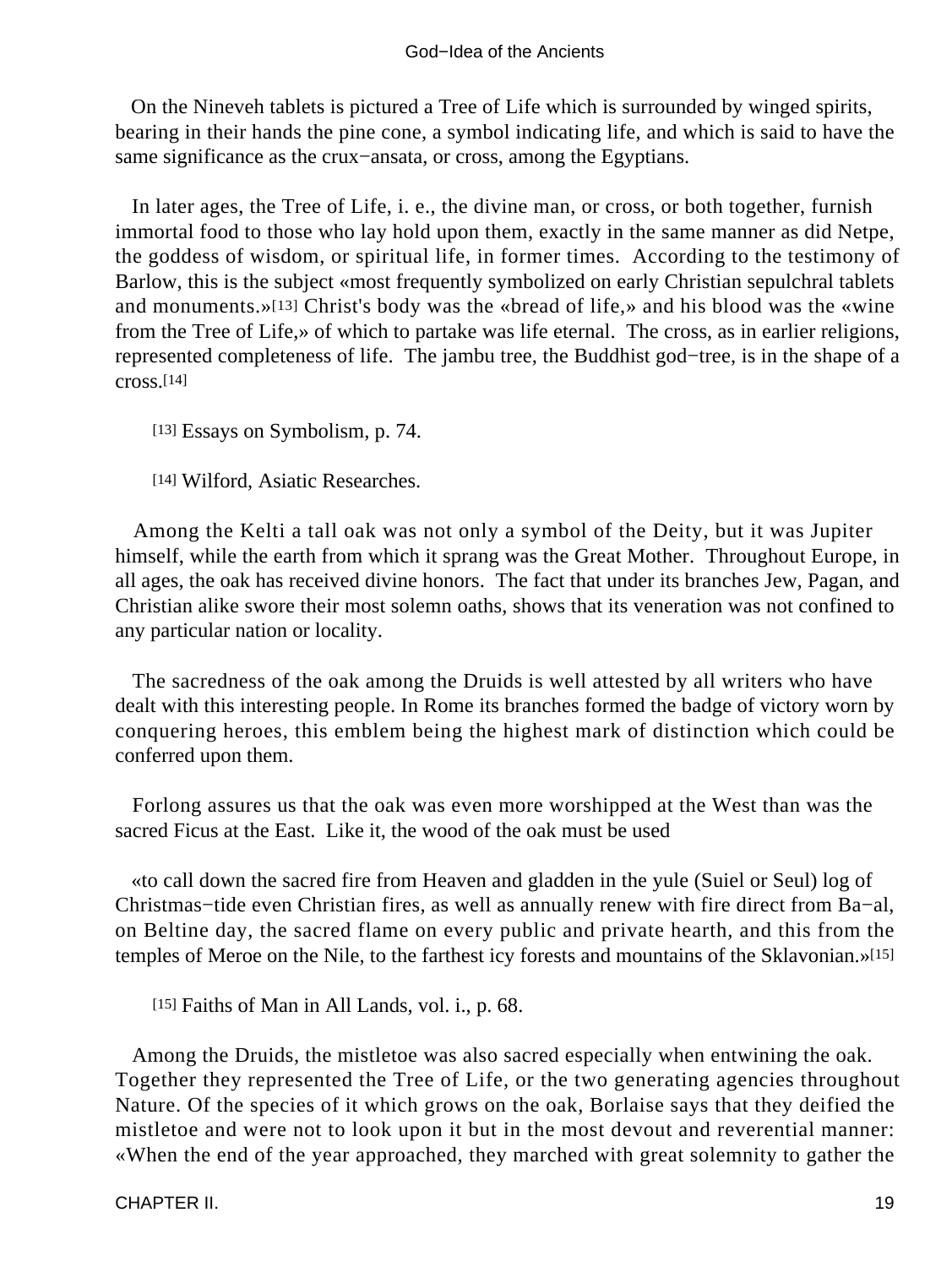mistletoe of the oak in order to present it to Jupiter, inviting all the world to assist in the ceremony.»[16]

[16] Borlaise.

 According to the Latin writer Pliny, the «Druids have nothing more sacred than the mistletoe and the tree on which it grows, provided it be an oak.» This plant, which is called All Heal, although sought after with the greatest religious ardor, is seldom found, but should the people who go forth at Christmas time in large numbers succeed in finding it they immediately set about preparing feasts under the tree upon which it grows; at the same time, in the most solemn manner, two white bulls are brought forth to be sacrificed. After the feast has been prepared and the sacrifice made ready, the priest ascends the tree and with a golden pruning−knife cuts the sacred branches of the mistletoe, dropping them into a white cloth prepared for the occasion. The bulls are then sacrificed and a prayer offered that «God would render his own gift prosperous to those on whom he has bestowed it.» They believed that administered in a potion it would impart fecundity to any barren animal, and that it was a remedy against all kinds of poison. The branches of the mistletoe were then distributed among the faithful, each cherishing the token as the most sacred emblem of his faith. It is thought that the Christmas tree is a remnant of this custom.

 Although the Christbaum of the Germans, the Yggdrasill of the Scandinavians, and the Christmas tree of the English speaking nations are still regarded as belonging exclusively to Christianity, their birthplace was the far East, and their origin long anterior to our present era. This subject will be referred to later in these pages. The palm, which in course of time became the most sacred tree of Egypt, is said to have put forth a shoot every month during the year. At Christmas tide, or at the winter solstice, a branch from this tree was used as a symbol of the renewal of time or of the birth of the New Year.

 On the Zodiac of Dendera, preserved in the National Library at Paris, are two trees, the one representing the East, or India and China, the other, the West, or Egypt. The former of these trees is putting forth a pair of leaves and is topped by the emblems of Siva, emblems which indicate the fructifying powers of Nature, whilst the Egyptian sacred tree, which is surmounted by the ostrich plume, the emblem of truth, is indicative of Light, Intelligence, or the life of the soul. In a discourse delivered by Dr. Stukeley in 1760, attention was directed to the grove of Abraham as «that famous oak grove of Beersheba, planted by the illustrious prophet and first Druid – Abraham; and from whom our celebrated British Druids came, who were of the same patriarchal reformed religion, and brought the use of sacred groves to Britain.»[17]

[17] Barlow, Symbolism, p. 98.

 The fact has been ascertained that in Arabia, in very ancient times, there was a goddess named Azra who was worshipped under the form of a tree called Samurch, and that in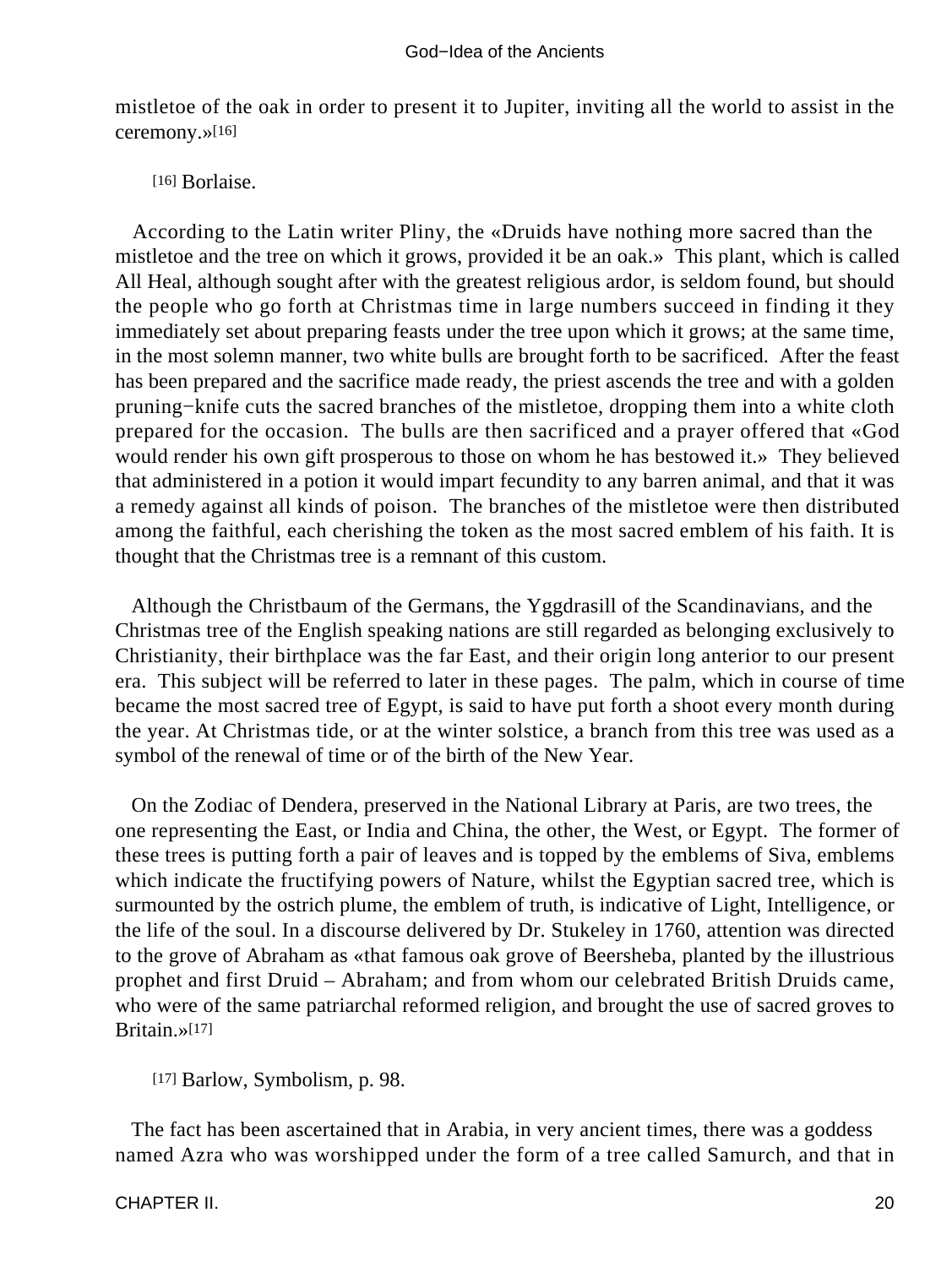Yemen tree−worship still prevails. To the date is ascribed divine honors. This tree is said to have its regular priests, services, rites, and festivals, and is as zealously worshipped as are the gods of any other country. We are not informed as to whether the Jewish Tree of Life was borrowed from the Chaldeans or the Egyptians, but, as the significance is the same in all countries, it is of little consequence which furnished a copy for the writer in Genesis.

 In Dr. Inman's Ancient Faiths, is a drawing from the original, by Colonel Coombs, of the «Temptation,» or of the ancient tree−and−serpent myth in Genesis. This drawing, in which it is observed that the Jewish idea of woman as tempter is reversed, was copied from the inner walls of a cave in Southern India. The picture is said to be a faithful representation of the version of the story as accepted in the East.

 Of the myrtle, Payne Knight says that it «was a symbol both of Venus and Neptune, the male and female personifications of the productive powers of the waters, which appear to have been occasionally employed in the same sense as the fig and fig leaf.»

 The same writer refers to the fact that instead of beads, wreaths of foliage, generally of laurel, olive, myrtle, ivy, or oak, appear upon coins; sometimes encircling the symbolical figures, and sometimes as chaplets on their heads. According to Strabo, each of these is sacred to some particular personification of the Deity, and «significant of some particular attribute, and in general, all evergreens were Dionysiac plants, that is, symbols of the generative power, signifying perpetuity of youth and vigor.» The crowns of laurel, olive, etc., with which the victors in the Roman triumphs and Grecian games were honored, were emblems of immortality, and not merely transitory marks of occasional distinction.[18]

[18] Payne Knight, Symbolism of Ancient Art. We are informed that this book was never sold, but only given away. Although a copy of it was formerly in the British Museum, care was taken by the trustees to keep it out of the catalogues.

 The tree and serpent, according to Ferguson, are symbolized in all religious systems which the world has ever known. The two together are typical of the processes of reproduction or generation. They also symbolize good and evil and the cause which underlies the decline of virtue.

 Among the numberless fruits which from time to time have been regarded as divine emblems, the principal are perhaps the fig, the pomegranate, the mandrake, the almond, and the olive. The peculiarly sacred character which we find attached to the fig ceases to be a mystery so soon as we remember that the organs of generation, male and female, had, in process of time, come to be objects of worship and that the fig was the emblem of the latter.

 A basket of this fruit is said to have been the most acceptable offering to the god Bacchus, and therefore, by his devotees, was regarded as the most sacred symbol. The favorite material for phallic devices was the wood of the sacred fig, for it was by rubbing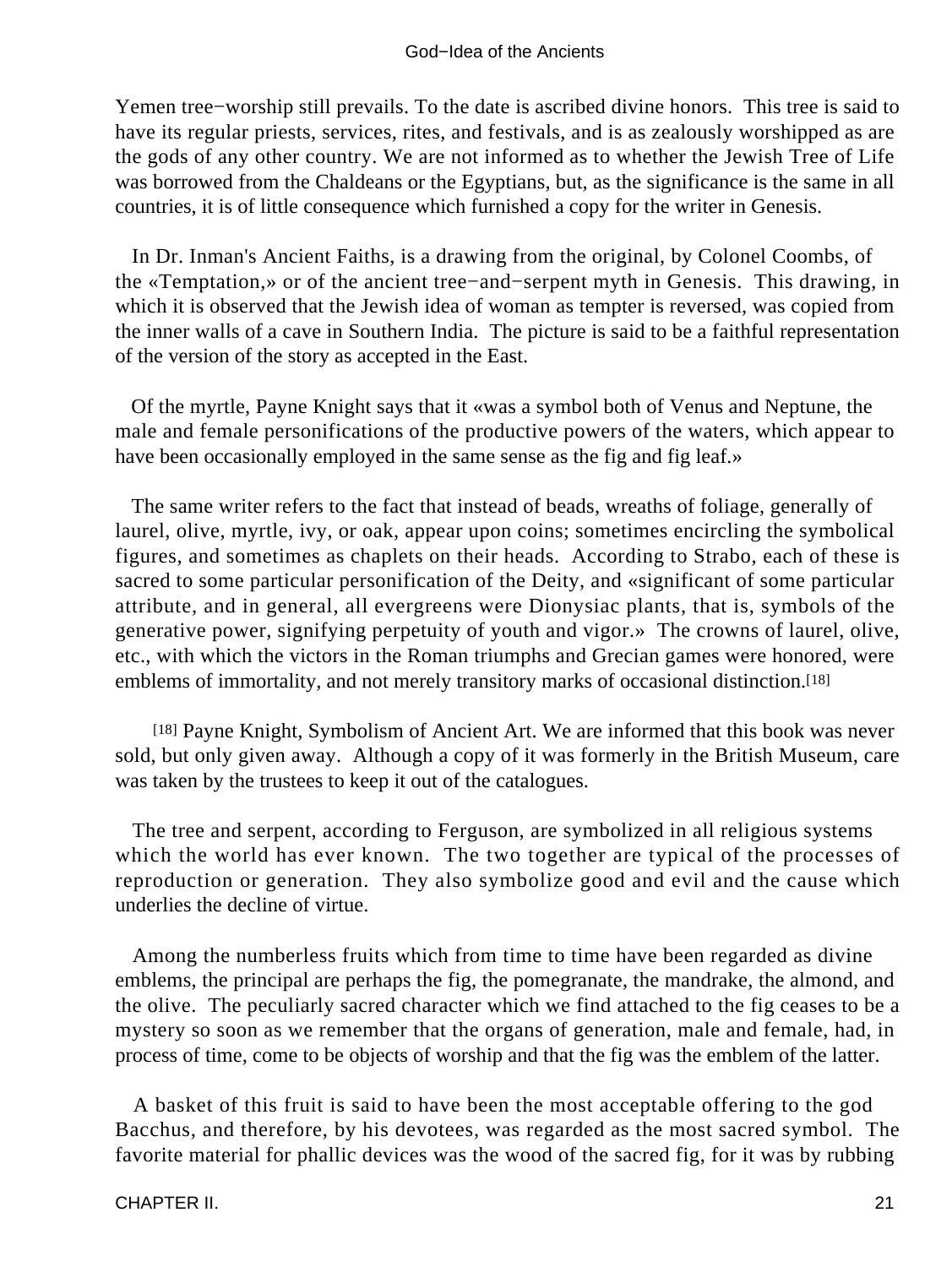together pieces of it that holy fire was supposed to be drawn from heaven. By holy fire, however, was meant not so much the natural visible element which was kindled, as that subtle substance contained in fire or heat which was supposed to contain the life principle, and which was sent in response to the cravings of pious devotees for procreative energy, which blessing, among various peoples, notably the Jews, was indicative of special divine favor.

 By pagans, Jews, and Christians, the pomegranate has long been regarded as a sacred emblem. It is a symbol of reproductive energy. Representations of it were embroidered on the Ephod, and Solomon's Temple is reported as having been literally covered with decorations, in which, among the devices noticed, this particular fruit appears the most conspicuous. Its significance, as revealed by Inman and other writers, is too gross to be set forth in these pages.

 Among the most sacred plants or flowers were the lotus and the fleur de lis, both of which were venerated because of some real or fancied organic sexual peculiarity. The lotus is adored as the female principle throughout Nature, or as the «womb of all creation,» and is sacred throughout oriental countries. It is said to be androgynous or hermaphrodite – hence its peculiarly sacred character.

 It has long been thought that this lily is produced without the aid of the male pollen, hence it would seem to be an appropriate emblem for that ancient sect which worshipped the female as the more important creative energy.

 Of the lotus, Inman remarks: «Amongst fourteen kinds of food and flowers presented to the Sanskrit God Anata, the lotus only is indispensable.» This emblem, as we have seen, was the symbol of the Great Mother, and we are assured that it was «little less sacred than the Queen of Heaven herself.»

 Regarding the lotus and its universal significance as a religious emblem, Payne Knight says:

 «The lotus is the Nelumbo of Linnaeus. This plant grows in the water, and amongst its broad leaves puts forth a flower, in the center of which is formed the seed vessel, shaped like a bell or inverted cone, and punctured on the top with little cavities or cells, in which the seeds grow. The orifices of these cells being too small to let the seeds drop out when ripe, they shoot forth into new plants, in the places where they were formed, the bulb of the vessel serving as a matrix to nourish them until they acquire such a degree of magnitude as to burst it open and release themselves, after which, like other aquatic weeds, they take root wherever the current deposits them. This plant, therefore, being thus productive of itself, and vegetating from its own matrix, without being fostered in the earth, was naturally adopted as the symbol of the productive power of the waters, upon which the creative spirit of the Creator operated in giving life and vegetation to matter. We accordingly find it employed in

CHAPTER II. 22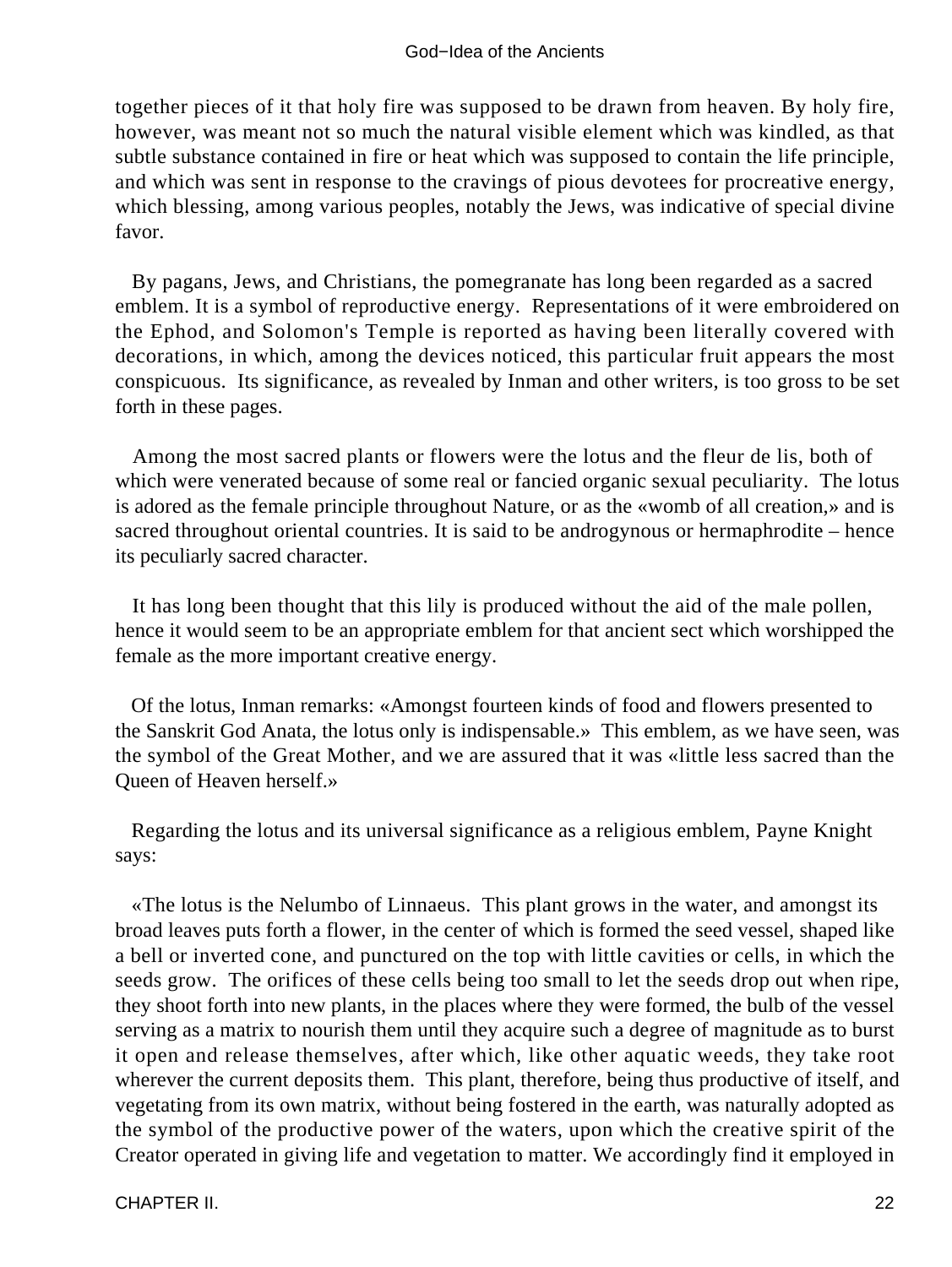every part of the Northern hemisphere, where the symbolical religion improperly called idolatry does or did prevail. The sacred images of the Tartars, Japanese, and Indians are almost all placed upon it, of which numerous instances occur in the publication of Kaempfer, Sonnerat, etc: The Brama of India is represented sitting upon a lotus throne, and the figures upon the Isaic table hold the stem of this plant, surmounted by the seed vessel in one hand, and the cross representing the male organs in the other: thus signifying the universal power, both active and passive, attributed to that goddess.»[19]

[19] Symbolism of Ancient Art.

 The lotus is the most sacred and the most significant symbol connected with the sacred mysteries of the East. Upon this subject, Maurice observes that there is no plant which has received such a degree of honor as has the lotus. It was the consecrated symbol of the Great Mother who had brought forth the fecundative energies, female and male. Not only throughout the Northern hemisphere was it everywhere held in profound veneration, but among the modern Egyptians it is still worshipped as symbolical of the Great First Cause. The lotus was the emblem venerated in the solemn celebration of the Mysteries of Eleusis in Greece and the Phiditia in Carthage.

 In referring to the degree of homage paid to the lotus by the ancients, Higgins says: «And we shall find in the sequel that it still continues to receive the respect, if not the adoration, of a great part of the Christian world, unconscious, perhaps, of the original reason of their conduct.» It is a significant fact that in nearly all the sacred paintings of the Christians in the galleries throughout Europe, especially those of the Annunciation, a lily is always to be observed. In later ages as the original significance of the lotus was lost, any lily came to be substituted. Godfrey Higgins is sure that although the priests of the Romish Church are at the present time ignorant of the true meaning of the lotus, or lily, «it is, like many other very odd things, probably understood at the Vatican, or the Crypt of St. Peter's.»[20]

[20] Anacalypsis, book vii., ch. xi.

Of the lotus of the Hindoos Nimrod says:

 «The lotus is a well−known allegory, of which the expanse calyx represents the ships of the gods floating on the surface of the water, and the erect flower arising out of it, the mast thereof . . . but as the ship was Isis or Magna Mater, the female principle, and the mast in it the male deity, these parts of the flower came to have certain other significations, which seem to have been as well known at Samosata as at Benares.»[21]

[21] Quoted in Anacalypsis.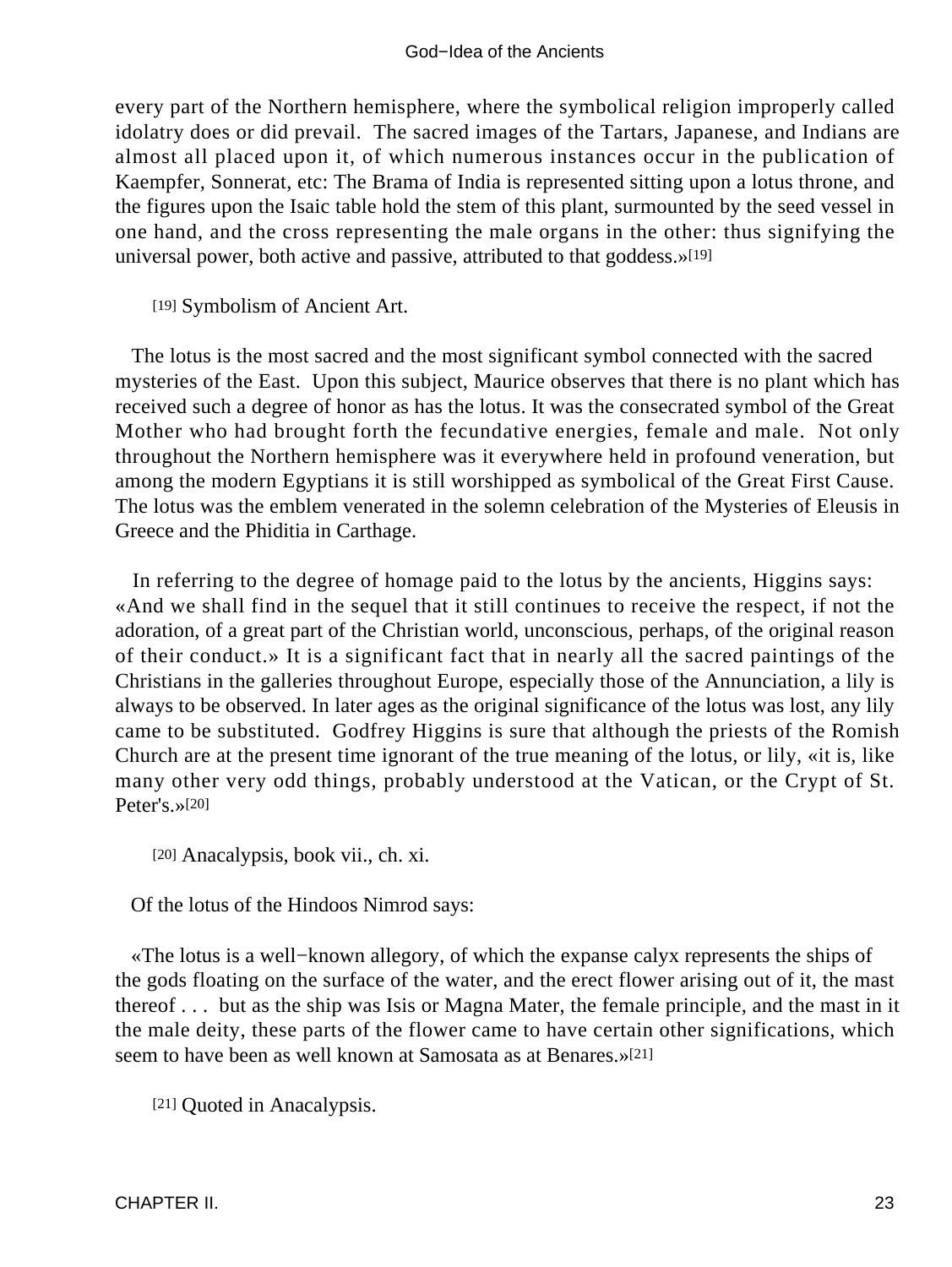#### God−Idea of the Ancients

 In other words it was a phallic emblem and represented the creative processes throughout Nature. Susa, the name of the capital of the Cushites, or ancient Ethiopians, meant «the City of Lilies.» In India the lotus frequently appears among phallic devices in place of the sacred Yoni. From the foregoing pages the fact will be observed that the God of the ancients embodied the two creative agencies throughout the universe, but as nothing could exist without a mother, the great Om who was the indivisible God and the Creator of the sun was the mother of these two principles, while the Tree of Life was the original life−giving energy upon the earth, represented in the creation myths of the first man Adam, and the first woman Eve or Adama.

 Throughout the ages, this force, or creative agency has been symbolized in various ways, many of which have been noted in the foregoing pages. We have observed that notwithstanding the fact that the supremacy of the male had been established, the sacred Yoni and the lotus were still reverenced as symbols of the most exalted God. Finally, when the masculine energy began to be worshipped as the more important agency in reproduction, the female, although still necessary to complete the god−idea, was veiled.

 Among the sect known as Lingaites, those who adored the male creative power, Man, Phallus, and Creator in religious symbolism signified one and the same thing in the minds of the people. Each represented a Tree of Life, the beginning and end of all things.

 Tree−worship was condemned by the councils of Tours, Nantes, and Auxerre, and in the XIth century it was forbidden in England by the laws of Canute, but these edicts seem to have had little effect. In referring to this subject, Barlow says: «In the XVIIIth century it existed in Livonia, and traces of it may still be found in the British Isles.»[22] The vast area over which tree− and plant−worship once extended, and the tenacity with which it still clings to the human race, indicate the hold which, at an earlier age in the history of mankind, it had taken upon the religious feelings of mankind.

[22] Essays on Symbolism, p. 118.

 So closely has this worship become entwined with that of serpent and phallic faiths, that it is impossible to consider it, even in a brief manner, without anticipating these later developments; yet linked with earth− and sun−worship, it doubtless prevailed for many ages absolutely unconnected with the grosser ideas with which it subsequently became associated.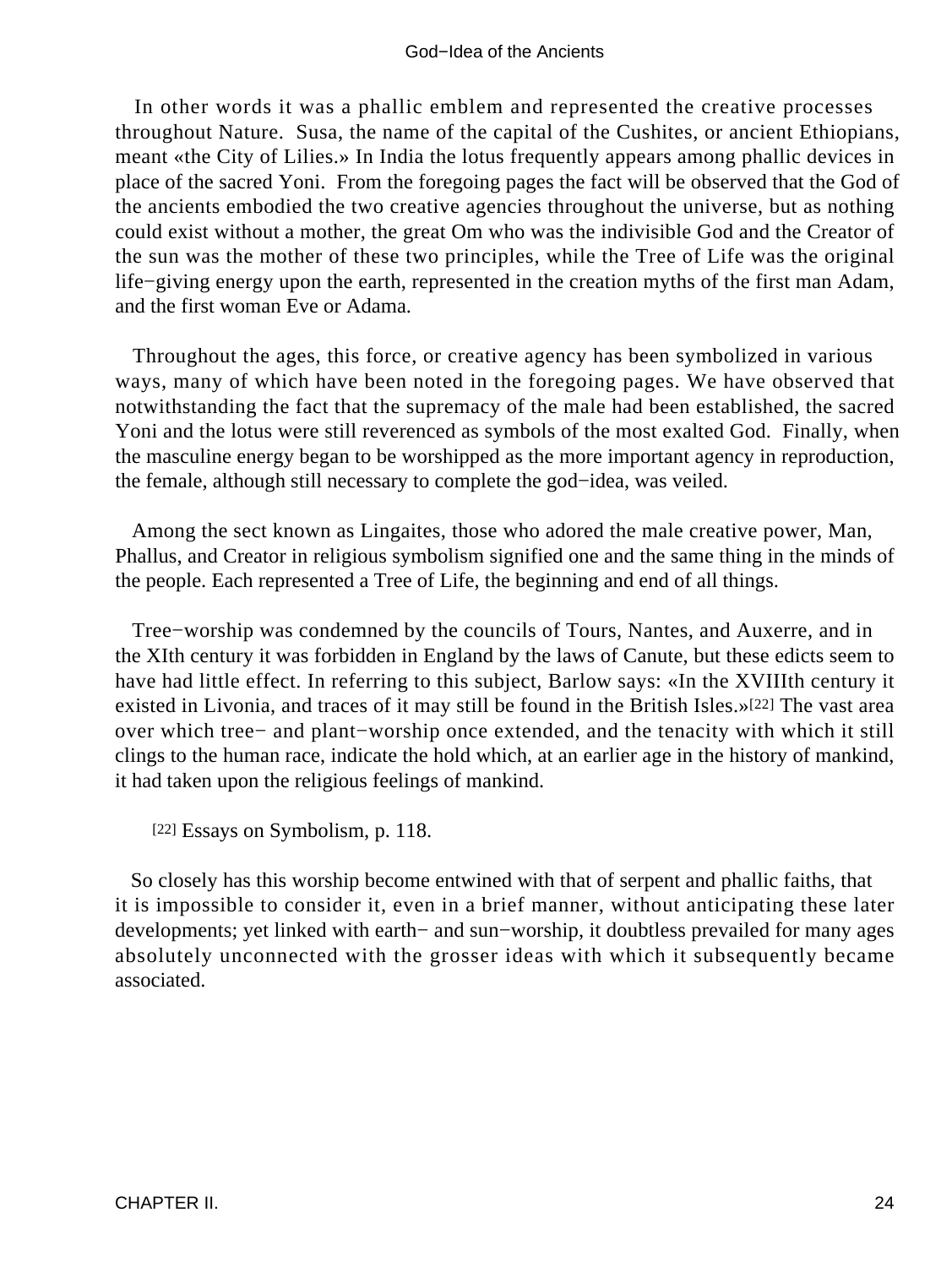## **[CHAPTER III.](#page-197-0)**

### *S*UN−WORSHIP – **Female and male energies in the sun.**

 «When we inquire into the worship of nations in the earliest periods to which we have access by writing or tradition, we find that the adoration of one God, without temples or images, universally prevailed.»[23]

[23] Godfrey Higgins, Celtic Druids.

 Underlying all the ancient religions of which we have any account, may be observed the great energizing force throughout Nature recognized and reverenced as the Deity. This force embraces not only the creative energies in human beings, in animals, and in plants, but in the earlier ages of human history it included also Wisdom, or Law – that «power by which all things are discriminated or defined and held in their proper places.» The most renowned writers who have dealt with this subject agree in the conclusion that, during thousands of years among all the nations of the earth, only one God was worshipped. This God was Light and Life, both of which proceeded from the sun, or more properly speaking were symbolized by the sun.

 In Egyptian hymns the Creator is invoked as the being who «dwells concealed in the sun»; and Greek writers speak of this luminary as the «generator and nourisher of all things, the ruler of the world.» It is thought, however, that neither of these nations worshipped the corporeal sun. It was the «centre or body from which the pervading spirit, the original producer of order, fertility, and organization, continued to emanate to preserve the mighty structure which it had formed.»

 It is evident that at an early age, both in Egypt and in India, spiritualized conceptions of sun−worship had already been formed.

 We have seen that Netpe, the Goddess of Light, or Heavenly Wisdom, conferred spiritual life on all who would accept it. The Great Mother of the Gods in India was not only the source whence all blessings flow, but she was the Beginning and the End of all things.

 Of «Aditi, the boundless, the yonder, the beyond all and everything,» Max Muller says that in later times she «may have become identified with the sky, also with the earth, but originally she was far beyond the sky and the earth.»[24] The same writer quotes the following, also from a hymn of the Rig−Veda:

[24] Origin and Growth of Religion, p. 221.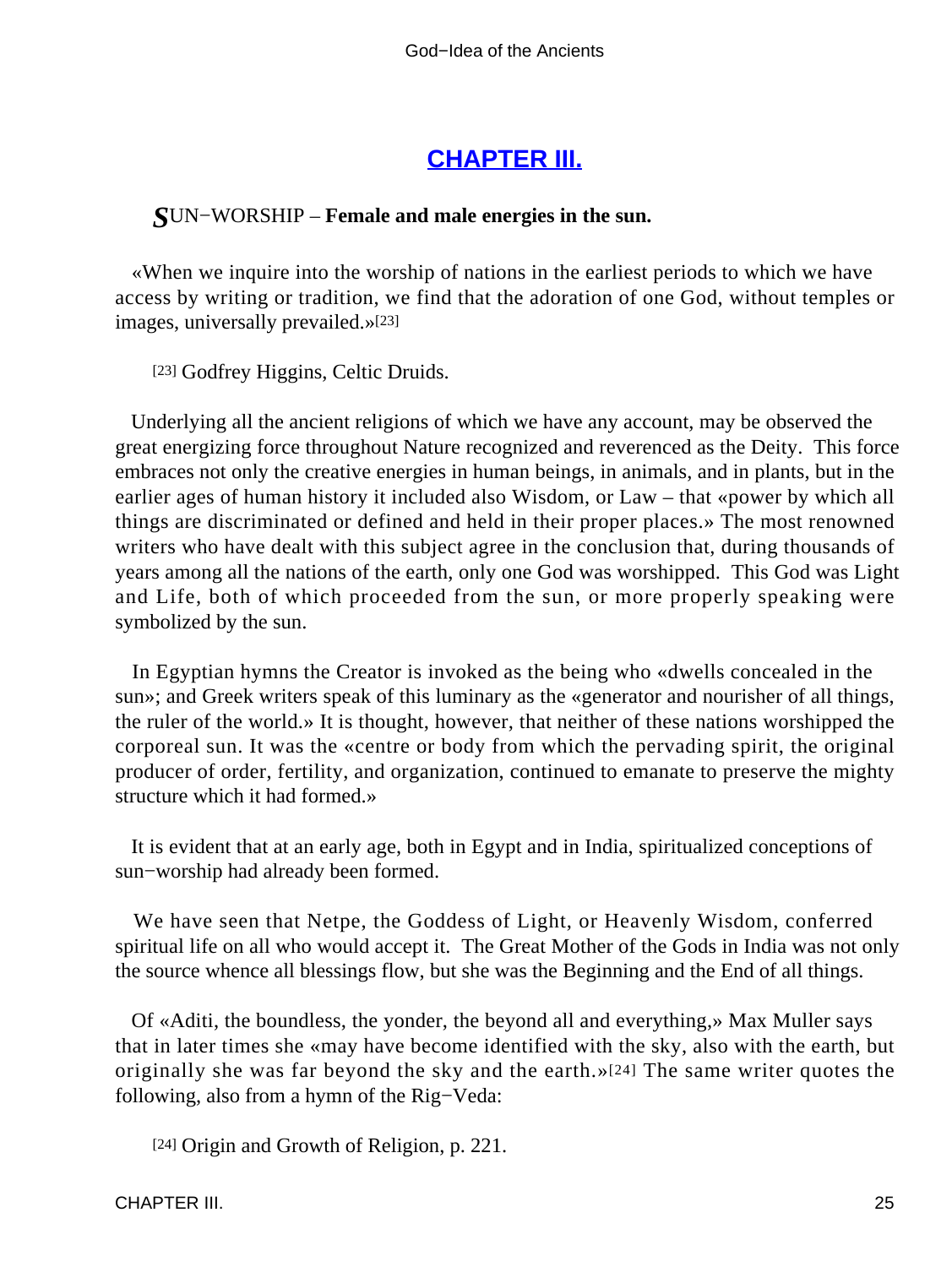#### God−Idea of the Ancients

 «O Mitra and Varuna, you mount your chariot which, at the dawning of the dawn is golden−colored and has iron poles at the setting of the sun; from thence you see Aditi and Diti – that is, what is yonder and what is here, what is infinite and what is finite, what is mortal and what is immortal.»[25]

[25] **Ibid.** 

 Aditi is the Great She that Is, the Everlasting. Muller refers to the fact that another Hindoo poet «speaks of the dawn as the face of Aditi; thus indicating that Aditi is here not the dawn itself, but something beyond the dawn.» This Goddess, who is designated as the «Oldest,» is implored «not only to drive away darkness and enemies that lurk in the dark, but likewise to deliver man from any sin which he may have committed.» «May Aditi by day protect our cattle, may she, who never deceives, protect us from evil.»

 In the Egyptian as in the Indian and Hebrew religions, the two generating principles throughout Nature represent the Infinite, the Holy of Holies, the Elohim or Aleim – the Ieue. Within the records of the earliest religions of Ethiopia or Arabia, Chaldea, Assyria, and Babylonia, is revealed the same monad principle in the Deity. This monad conception, or dual unity, this God of Light and Life, or of Wisdom and generative force, is the same source whence all mythologies have sprung, and, as has been stated, among all peoples the fact is observed that the religious idea has followed substantially the same course of development, or growth. Within the sacred writings of the Hindoos there is but one Almighty Power, usually denominated as Brahm or Brahme – Om or Aum. This word in India was regarded with the same degree of veneration as was the sacred Ieue of the Jews. In later ages, the fact is being proved that this God, into whom all the deities worshipped at a certain period in human history resolve themselves, is the sun, or if not the actual corporeal sun, then the supreme agency within it which was acknowledged as the great creative or life−force – that dual principle which by the early races was recognized as Elohim, Om, Ormuzd, etc., and from which the productive power in human beings, in plants, and in animals was thought to emanate.

 Prior to the development of either tree or phallic worship, the sun as an emblem of the Deity had doubtless become the principal object of veneration. Ages would probably elapse before primitive man would observe that all life is dependent on the warmth of the sun's rays, or before from experience he would perceive the fact that to its agency as well as to that of the earth he was indebted both for food and the power of motion. However, as soon as this knowledge had been gained, the great orb of day would assume the most prominent place among the objects of his regard and adoration. That such has been the case, that the sun, either as the actual Creator, or as an emblem of the great energizing force in Nature, has been worshipped by every nation of the globe, there is no lack of evidence to prove; neither do we lack proof to establish the fact that, since the adoption of the sun as a divine object, or perhaps I should say as the emblem of Wisdom and creative power, it has never been wholly eliminated from the god−idea of mankind.

CHAPTER III. 26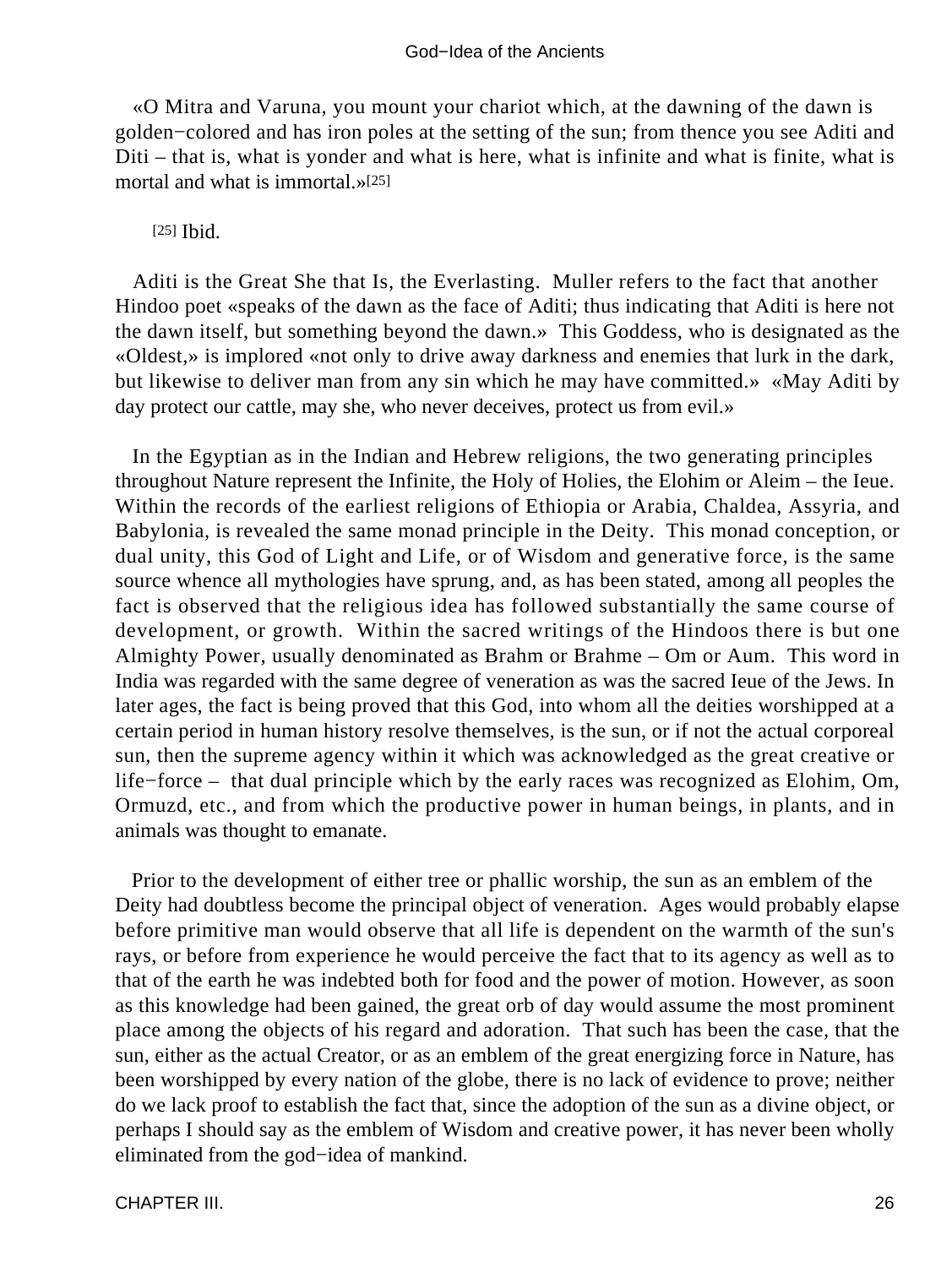Bryant produces numberless etymological proofs to establish the fact that all the early names of the Deity were derived or compounded from some word which originally meant the sun.

 Max Muller says that Surya was the sun as shining in the sky. Savitri was the sun as bringing light and life. Vishnu was the sun as striding with three steps across the sky, etc.

 Inman, whose etymological researches have given him considerable prominence as a Sanskrit and Hebrew scholar, says that Ra, Ilos, Helos, Bil, Baal, Al, Allah, and Elohim were names given to the sun as representative of the Creator.

 We are assured by Godfrey Higgins that Brahme is the sun the same as Surya. Brahma sprang from the navel of Brahme. Faber in his Pagan Idolatry says that all the gods of the ancients «melt insensibly into one, they are all equally the sun.» The word Apollo signifies the author or generator of Light. In the Rig Veda, Surya, the sun, is called Aditya. «Truly, Surya, thou art great; truly Aditya, thou art great.»

 Selden observes that whether the gods be called Osiris, or Omphis, or Nilus, or any other name, they all center in the sun.

 According to Diodorus Siculus, it was the belief of the ancients that Dionysos, Osiris, Serapis, Pan, Jupiter and Pluto were all one. They were, the sun.

 Max Muller says that a very low race in India named the Santhals call the sun Chandro, which means «bright.» These people declared to the missionaries who settled among them, that Chandro had created the world; and when told that it would be absurd to say that the sun had created the world, they replied: «We do not mean the visible Chandro, but an invisible one.»

 Not only did Dionysos, and all the rest of the gods who in later ages came to be regarded as men, represent the sun, but after the separation of the male and female elements in the originally indivisible God, Maut or Minerva, Demeter, Ceres, Isis, Juno, and others less important in the pagan world were also the sun, or, in other words, they represented the female power throughout the universe which was supposed to reside in the sun.

 In most groups of Babylonian and Assyrian divine emblems, there occur two distinct representations of the sun, «one being figured with four rays or divisions within the orb, and the other, with eight.» According to George Rawlinson, these figures represent a distinction between the male and female powers residing within the sun, the quartered disk signifying the male energy, and the eight−rayed orb appearing as the emblem of the female![26]

[26] Essay x.

CHAPTER III. 27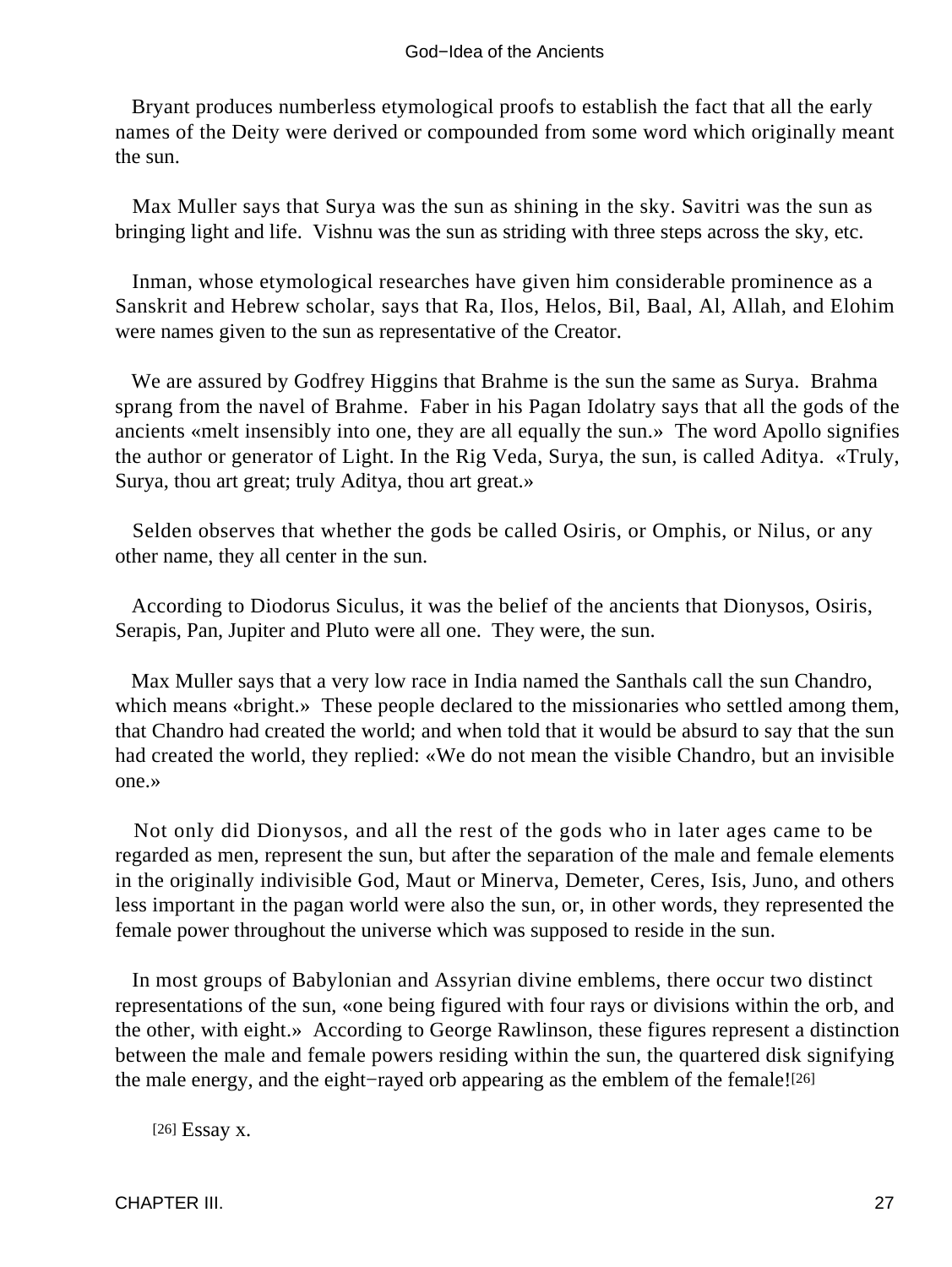During an earlier age of human history, prior to the dissensions which arose over the relative importance of the sexes in reproduction, and at a time when a mother and her child represented the Deity, the sun was worshiped as the female Jove. Everything in the universe was a part of this great God. At that time there had been no division in the god−idea. The Creator constituted a dual but indivisible unity. Dionysos formerly represented this God, as did also Om, Jove, Mithras, and others. Jove was the «Great Virgin» whence everything proceeds.

 «Jove first exists, whose thunders roll above, Jove last, Jove midmost, all proceeds from Jove; Female is Jove, Immortal Jove is male; Jove the broad Earth, the heavens irradiate pale. Jove is the boundless Spirit, Jove the Fire, That warms the world with feeling and desire.»

 In a former work the fact has been mentioned that the first clue obtained by Herr Bachofen, author of Das Mutterrecht, to a former condition of society under which gynaecocracy, or the social and political pre−eminence of women, prevailed, was the importance attached to the female principle in the Deity in all ancient mythologies.

 According to the testimony of various writers, Om, although comprehending both elements of the Deity, was nevertheless female in signification. Sir William Jones observes that Om means oracle – matrix or womb.[27] Upon this subject Godfrey Higgins, quoting from Drummond, remarks:

[27] See Anacalypsis, book iii., ch. ii.

 «The word Om or Am in the Hebrew not only signifies might, strength, power, firmness, solidity, truth, but it means also Mother, as in Genesis ii., 24, and Love, whence the Latin Amo, Mamma. If the word be taken to mean strength, then Amon will mean (the first syllable being in regimine) the temple of the strength of the generative or creative power, or the temple of the mighty procreative power. If the word Am means Mother, then a still more recondite idea will be implied, viz.: the mother generative power, or the maternal generative power: perhaps the Urania of Persia or the Venus Aphrodite of Crete and Greece, or the Jupiter Genetrix of the masculine and feminine gender, or the Brahme Mai of India, or the Alma Venus of Lucretius. And the City of On or Heliopolis will be the City of the sun, or City of the procreative powers of nature of which the sun was always an emblem.»

 According to Prof. W. R. Smith, Om means uniting or binding, a fact which is explained by the early significance of the mother element in early society. The name of the great Deity Om or Aum scarcely passes the lips of its worshippers, and when it is pronounced is always reverently whispered. Regarding the mystic word Om, we are told that it is the name given to Delphi, and that «Delphi has the meaning of the female organs of generation called in India the Os Minxoe.»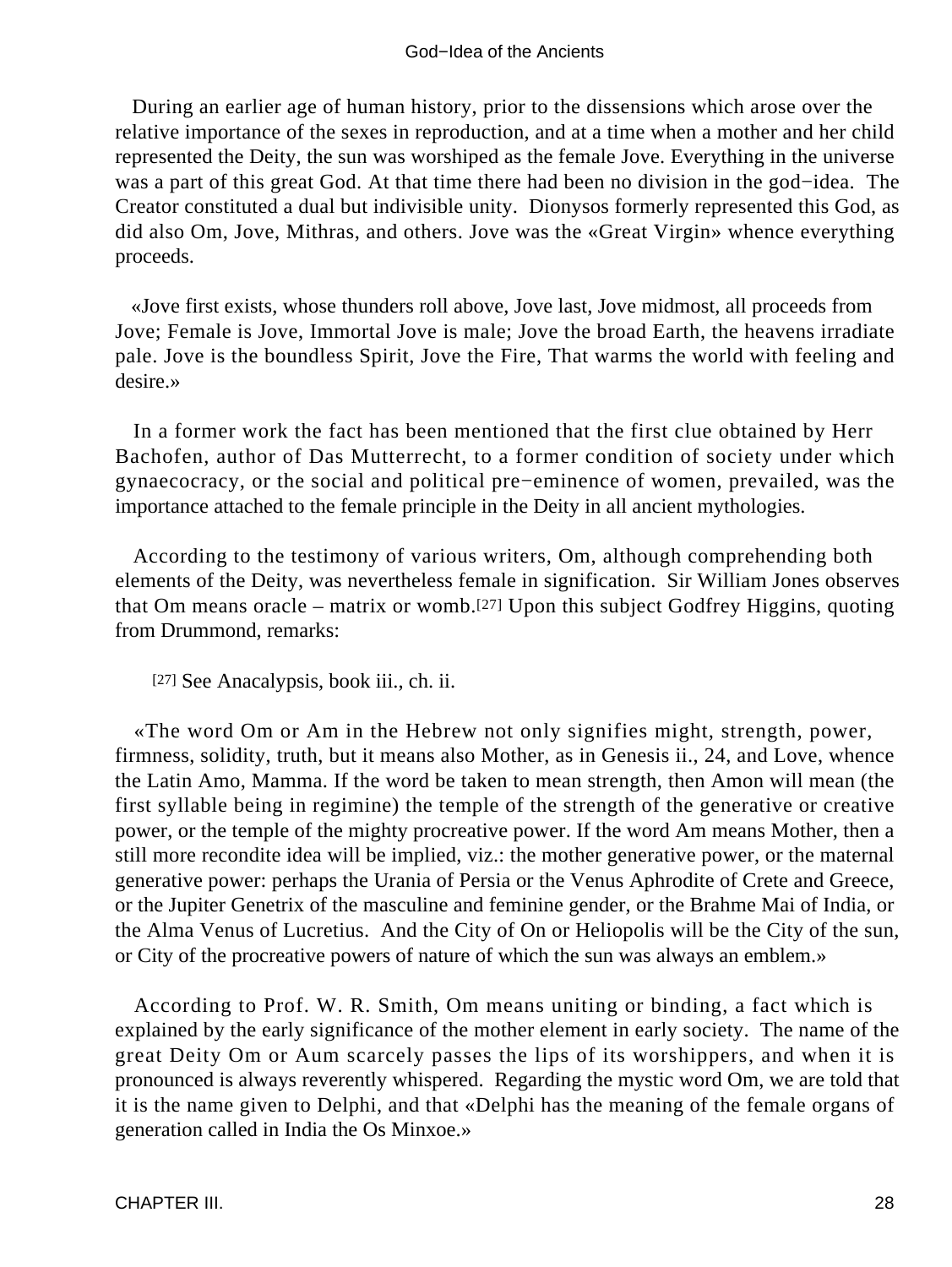Although the great God of India was female and male, yet we are assured by Forlong that the female energy Maya, Queen of Heaven, even at the present time is more heard of than the male principle.

 According to Bryant, the worship of Ham is the most ancient as well as the most universal of any in the world. This writer remarks that Ham, instead of representing an individual, is but a Greek corruption of Om or Aum, the great androgynous God of India, a God which is identical in significance with Aleim, Vesta, and all the other representatives of the early dual, universal power. «In the old language God was called Al, Ale, Alue, and Aleim, more frequently Aleim than any other name.» According to the testimony of Higgins, Aleim denotes the feminine plural. The heathen divinities Ashtaroth and Beelzebub were both called Aleim, Ashtaroth being simply Astarte adorned with the horns of a ram. Ishtar not unfrequently appears with the horns of a cow. We are informed by Inman that whenever a goddess is observed with horns – emblems which by the way always indicate masculine power – it is to denote the fact that she is androgynous, or that within her is embodied the complete Deity – the dual reproductive energy throughout Nature. The «figure becomes the emblem of divinity and power.»[28]

[28] Ancient Faiths Embodied in Ancient Names, vol. i., p. 311.

 Mithras – the Savior, the great Persian Deity which was worshipped as the «Preserver,» was both female and male. Among the representations of this divinity which appear in the Townley collection in the British Museum, is one in which it is figured in its female character, in the act of killing the bull. The Divinity Baal was both female and male. The God of the Jews in an early stage of their career was called Baal. The oriental Ormuzd was also dual or androgynous.

 Orpheus teaches that the divine nature is both female and male. According to Proclus, Jupiter was an immortal maid, «the Queen of Heaven, and Mother of the Gods.» All things were contained within the womb of Jupiter. This Virgin within whom was embodied the male principle «gave light and life to Eve.» She was the life−giving, energizing power in Nature, and was identical with Aleim, Om, Astarte, and others. The Goddess Esta, or Vesta, or Hestia, whom Plato calls the «soul of the body of the universe,» is believed by Beverly and others to be the Self−Existent, the Great «She that Is» of the Hindoos, whose significance is identical with the Cushite or Phoenician Deity, Aleim.

 According to Marco Polo, the Chinese had but one supreme God of whom they had no image, and to whom they prayed for only two things – «a sound mind in a sound body.» They had, however, a lesser god – probably the same as the «Lord» (masculine) of the Jews, to whom they petitioned for rain, fair weather, and all the minor accessories of existence. Upon the walls of the houses of the Chinese is a tablet to which they pay their devotion. On this tablet is the name of the «high, celestial, and supreme God.» The principal word which this tablet contains is «Tien.» Of this Chinese Deity Barlow says: "The Chinese recognize in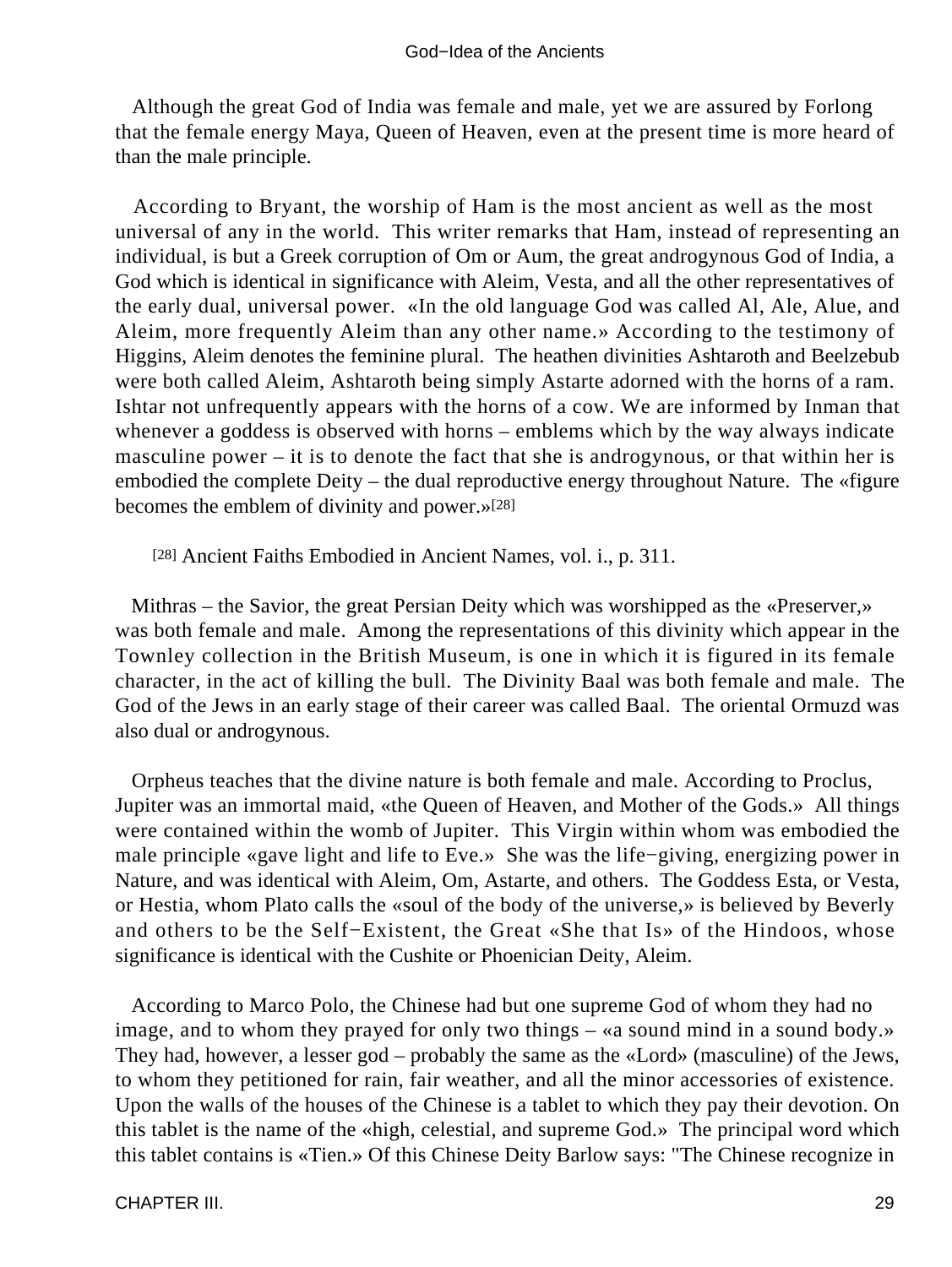Tienhow, the Queen of Heaven nursing her infant son. Connected with this figure is a lotus bud, symbol of the new birth.

 Originally in Chaldea and in Egypt, only one supreme God was worshipped. This Deity was figured by a mother and her child, as was the great Chinese God. It comprehended the universe and all the attributes of the Deity. It was worshipped thousands of years prior to the birth of Mary, the Mother of Christ, and representations of it are still extant, not only in oriental lands, but in many countries of Europe. Within the oldest temples of Egypt are still to be observed sacred apartments which contain the «Holy of Holies,» and to which, in past ages, none might gain access but priests and priestesses of the highest order. Within these apartments are pictured the mysteries of birth, together with the symbols of generation emblems of procreation.

 On the banks of the river Nile are observed the ruins of the temple of Philae, which structure, it is said, represents the most ancient style of architecture. Within these ruins is to be seen an inner chamber in which are depicted the birth scenes of the child god Horus, and, indeed, everywhere among the monuments and ruins of Egypt, is plainly visible the fact that the creative power and functions in human beings, in animals, and in vegetable life, together with Wisdom, once constituted the god−idea.

 Between the ruins of the palace of Amunoph III. and the Nile are two colossal statues, each hewn from a single block of stone. These figures, although in a sitting posture, are sixty feet high. It is thought that they once formed the entrance to an avenue of similar figures leading up to the palace. It has been supposed that the most northern statue represents Ammon, and that its companion piece is his Mother. It is now believed by many writers, however, that these figures do not represent two persons at all, but that in a remote age of the world's history they were worshipped as the two great principles, female and male, which animate Nature. The fact has been observed that Am or Om was originally a female Deity, within whom was contained the male principle; when, however, through the changes wrought in the relative positions of the sexes, the male element in the Divinity adored came to be represented as a man instead of as a child, he was Ammon. He was the sun, yet notwithstanding the fact that he had drawn to himself the powers of the sun, he was still, himself, only a production of or emanation from the female Deity Om, Mother of the Gods and Queen of Heaven. She it was who had created or brought forth the sun.

 There is a tradition which asserts that every morning a melodious sound is emitted from the first named of these two colossal figures as he salutes his rosy−fingered Mother whom he acknowledges as the source of all Light and Wisdom. The bodies are described as being «without motion, the faces without expression, the eyes looking straight forward, yet a certain grand simplicity occasions them to be universally admired.»

 The Goddess Disa or Isa of the North, as delineated on the sacred drums of the Laplanders, was accompanied by a child similar to the Horus of the Egyptians.[29] It is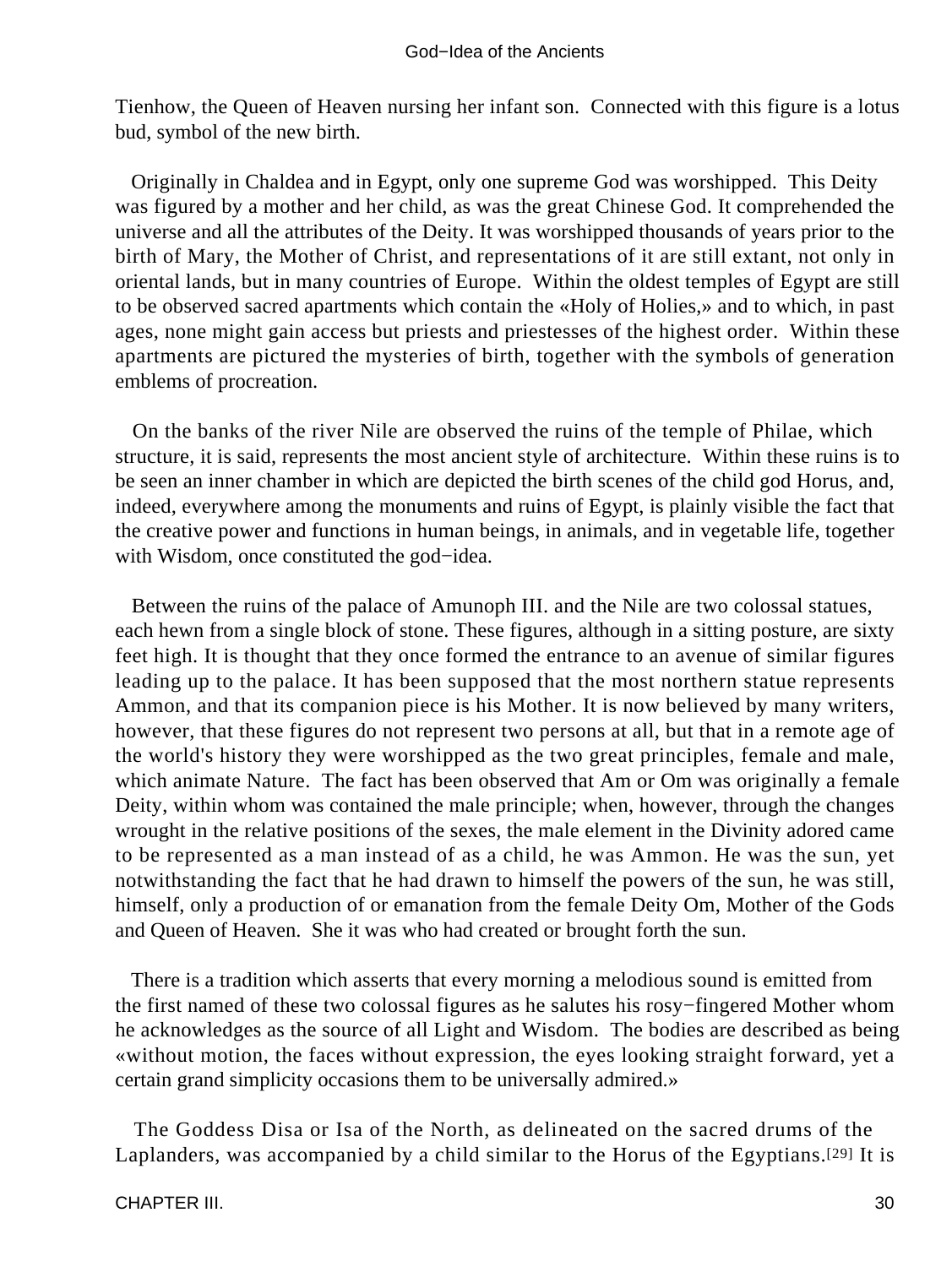observed also that the ancient Muscovites worshipped a sacred group composed of a mother and her children, probably a representation of the Egyptian Isis and her offspring, or at least of the once universal idea of the Deity.

[29] Jennings, Phallicism.

The following is from Payne Knight:

 "A female Pantheitic figure in silver, with the borders of the drapery plated with gold, and the whole finished in a manner surpassing almost anything extant, was among the things found at Macon on the Saone, in the year 1764, and published by Caylus. It represents Cybele, the universal mother, with the mural crown on her head, and the wings of pervasion growing from her shoulders, mixing the productive elements of heat and moisture by making a libation upon the flames of an altar. On each side of her head is one of the Discouri, signifying the alternate influence of the diurnal and nocturnal Sun; and, upon a crescent supported by the tips of her wings, are the seven planets, each signified by a bust of its presiding deity resting upon a globe, and placed in the order of the days of the week named after them.

 In her left hand she holds two cornucopiae, to signify the result of her operation on the two hemispheres of the Earth; and upon them are the busts of Apollo and Diana, the presiding deities of these hemispheres, with a golden disk, intersected by two transverse lines, such as is observed on other pieces of ancient art, and such as the barbarians of the North employed to represent the solar year, divided into four parts, at the back of each."[30]

[30] Symbolism of Ancient Art.

 It was doubtless at a time when woman constituted the head of the gens, and when the feminine element in the sun, in human beings, and in Nature generally was regarded as the more important, that Latona and her son Apollo were worshipped together. Latona, Apollo, and Diana constituted the triune God. The last two were the female and male energies, the former being the source whence they sprang. As soon as one is divested of a belief in the popular but erroneous opinion that the gods of the early Egyptians and Greeks were deified heroes of former ages, he is prepared to perceive the fact that, although to the uninitiated these gods appear numberless, in reality they all represent the same idea, namely: the dual, moving force in Nature, together with Light or Wisdom.

 We have seen that when among the nations of antiquity civilization had reached its height, the god−idea was represented by the figure of a woman with her child; subsequently, however, as these nations began to decline, the creative energy comprehended simply physical life, or the power to reproduce, and was represented by various emblems which will be noticed farther on in this work. In still later ages, after male reproductive power had become God, and when, through superstition and sensuality, the masses of the people had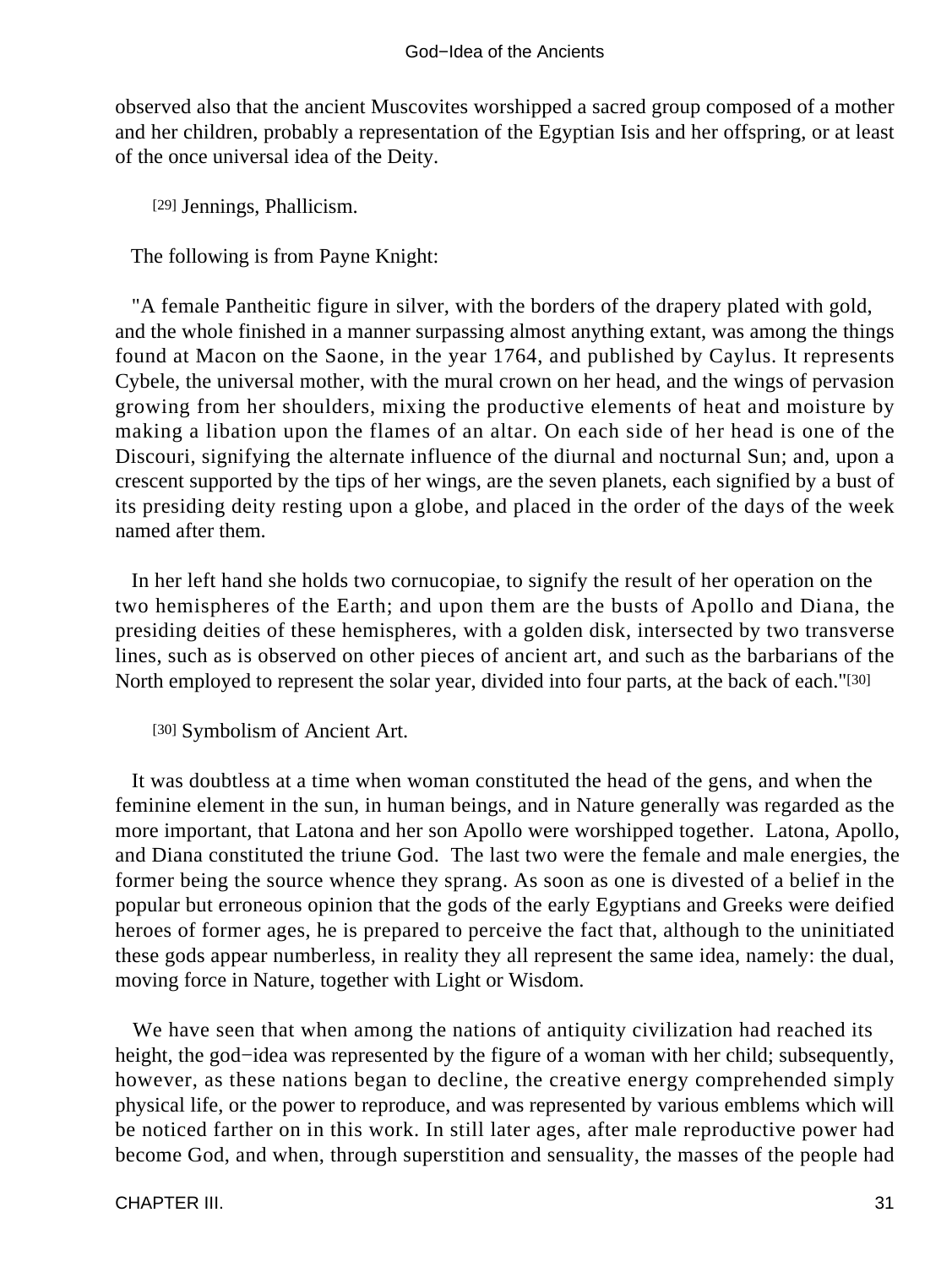descended to the rank of slaves, monarchs, representing themselves to their ignorant subjects as the source of all blessings, even of life itself, appropriated the titles of the sun, and claimed for themselves the adoration which had formerly belonged to it. From this fact has doubtless arisen the opinion so tenaciously upheld in recent times, that the gods of the ancients were only deified heroes of former times.

 If, during the earlier ages of human existence, all the gods resolved themselves into the sun, and if Light and Life, or Wisdom and the power to reproduce and sustain life, constituted the Deity, then of course God or the sun would be female or male, or both, according to the prevailing belief in the comparative creative and sustaining forces of the sexes.

 From what appears in the foregoing pages the fact has doubtless been perceived that the worship of a Virgin and Child does not, as is usually supposed, belong exclusively to the Romish Christian Church, but, on the contrary, that it constitutes the most remote idea of a Creator extant. As has been hinted, there is little doubt that the earliest worship of the woman and child was much simpler than was that which came to prevail in later ages, at a time when every religious conception was closely veiled beneath a mixture of astrology and mythology. After the planets came to be regarded as active agencies in reproduction, and powerful in directing all mundane affairs, the Virgin of the Sphere while she represented Nature was also the constellation which appeared above the horizon at the winter solstice, or at the time when the sun had reached its lowest point and had begun to return. At this time, the 25th of December, and just as the days began to lengthen, this Virgin gave birth to the Sun−God. It is said that he issued forth from her side, hence the legend that Gotama Buddha was produced from the side of Maya, and also the story believed by the Gnostics and other Christian sects that Jesus was taken from the side of Mary.[31]

[31] The fact will doubtless be remembered that a similar belief was entertained concerning the birth of Julius Caesar.

 Within the churches and in the streets of many cities of Germany are to be observed figures of this traditional Virgin. She is standing, one foot upon a crescent and the other on a serpent's head, in the mouth of which is the sprig of an apple tree on which is an apple. The tail of the serpent is wound about a globe which is partially enveloped in clouds. On one arm of the Virgin is the Child, and in the hand of the other arm she carries the sacred lotus. Her head is encircled with a halo of light similar to the rays of the sun.

 One is frequently disposed to query: Do the initiated in the Romish Church regard these images as legitimate representations of Mary, the wife of Joseph and Mother of Christ, or are they aware of their true significance? Certainly the various accessories attached to this figure betray its ancient origin and reveal its identity with the Egyptian, Chaldean, and Phoenician Virgin of the Sphere.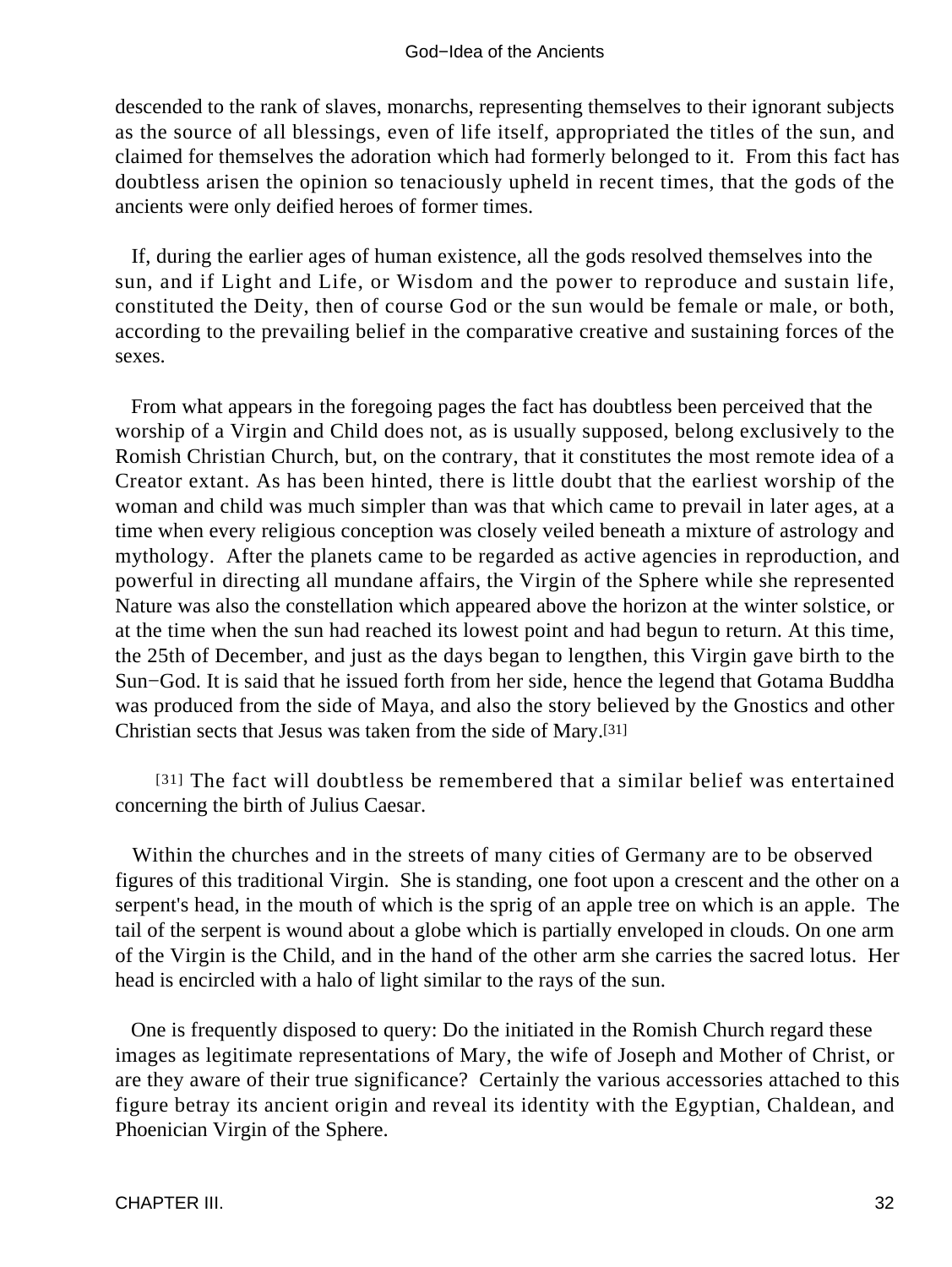The fact has already been observed that in the original representation of the «Temptation» in the cave temple of India, it is not the woman but the man who is the tempter, and a singular peculiarity observed in connection with this ancient female Deity is that it is SHE and **Not her seed** who is trampling on the serpent, thus proving that originally woman and not man was worshipped as the Savior. Another significant feature noticed in connection with this subject is that the oldest figures which represent this Goddess are black, thus proving that she must have belonged to a dark skinned race.

 This image, although black, or dark skinned, had long hair, hence not a negress. The most ancient statue of Ceres was black, and Pausanias says that at a place called Melangea in Arcadia there was a black Venus. In the Netherlands only a few years ago, was a church dedicated to a black goddess. The Virgin of the Sphere who treads on the head of the serpent represents universal womanhood. She is the Virgin of the first book of Genesis and mother of all the Earth. She represents not only creative power but Perceptive Wisdom. Although this Goddess is usually seen with the lotus in her hand, she sometimes carries ripe corn or wheat.

 The mother of Gotama Buddha was called Mai or Maya, after the month in which the Earth is arrayed in her most beautiful attire.

 Maya is the parent of universal Nature. According to Davis, the mother of Mercury «is the universal genius of Nature which discriminated all things according to their various kinds of species,» the same as was Muth of Egypt. Mai is said to mean «one who begins to illuminate.» She was in fact the mother of the sun whence everything proceeds. She was matter, within which was concealed spirit.

 In the representations of Montfaucon appears the Goddess Isis sitting on the lotus. Her head, upon which is a globe, is surrounded by a radiant circle which evidently represents the sun. On the reverse side is Ieu, the word «which is the usual way of the ecclesiastical authors reading the Hebrew word Jehovah.» Referring to this from Montfaucon, Godfrey Higgins observes: «Here Isis, whose veil no mortal shall ever draw aside, the celestial Virgin of the Sphere, is seated on the self−generating sacred lotus and is called Ieu or Jove.»[32] She has also the mystic number 608 which stands for the Deity. Her breasts show plainly that it is a female representation, although connected with the figure appears the male emblem to indicate that within her are contained both elements, or that the universe is embodied within the female.

[32] Anacalypsis, book v., ch. iv.

 Higgins thinks there is no subject on which more mistakes have been made than on that of the Goddess Isis, both by ancients and moderns. He calls attention to the inconsistency of calling her the moon when in many countries the moon is masculine. He is quite positive that if Isis is the moon, Ceres, Proserpine, Venus, and all the other female gods were the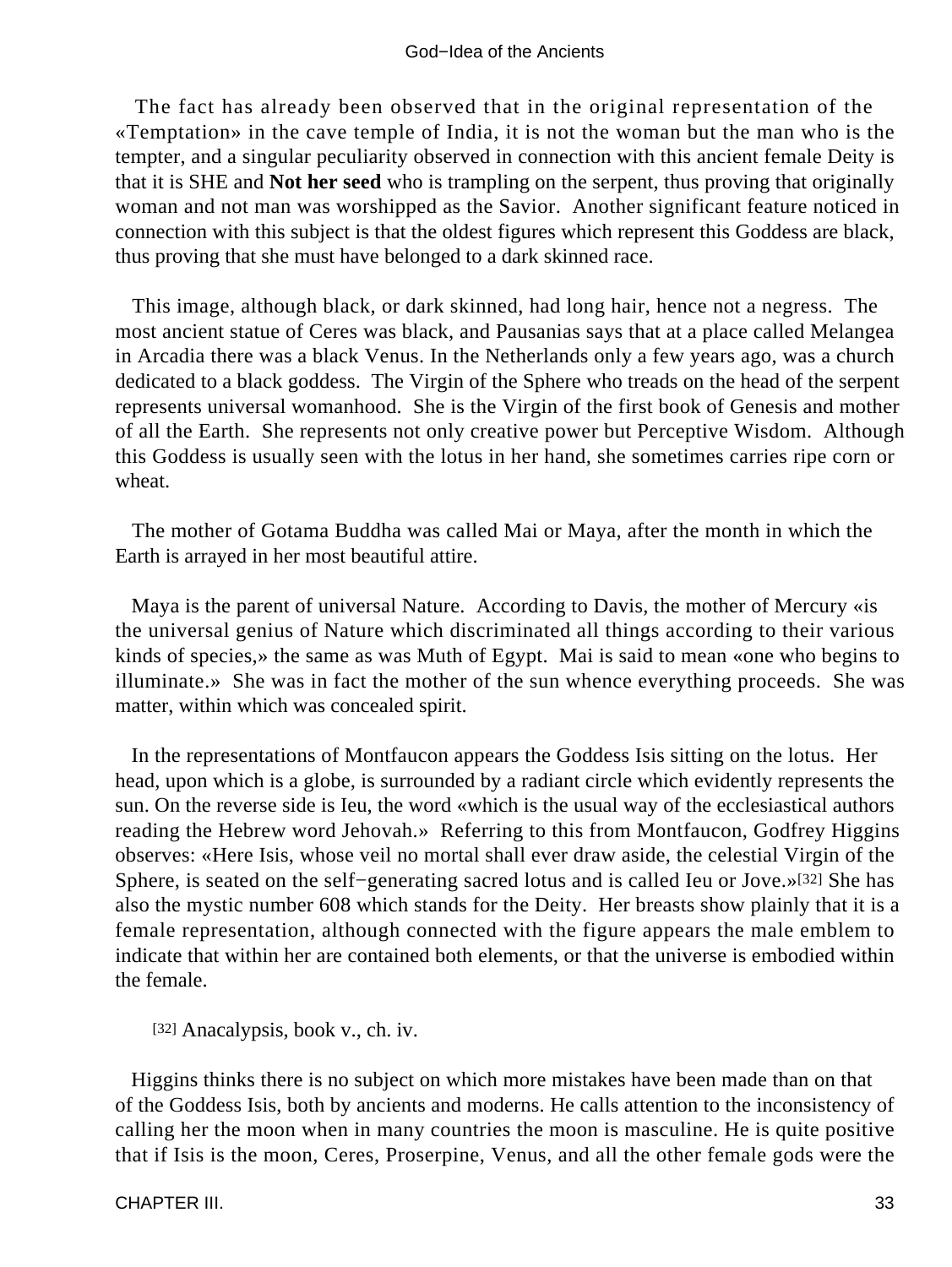same, which in view of the facts everywhere at hand cannot be true. It is true, however, that «the planet called the moon was dedicated to her in judicial astrology, the same as a planet was dedicated to Venus or Mars. But Venus and Mars were not these planets themselves, though these planets were sacred to them.»[33] Higgins then calls attention to her temple at Sais in Egypt, and to the inscription which declares that «she comprehends all that is and was and is to be,» that she is «parent of the sun,» and he justly concludes that Isis can not be the moon.

[33] Anacalypsis, book vi., ch. ii.

Apuleius makes Isis say:

 «I am the parent of all things, the sovereign of the elements, the primary progeny of time, the most exalted of the deities, the first of the heavenly gods and goddesses, whose single deity the whole world venerates in many forms, with various rites and various names. The Egyptians worship me with proper ceremonies and call me by my true name, Queen Isis.»

 Isis, we are told, is called Myrionymus, or goddess with 10,000 names. She is the Persian Mithra, which is the same as Buddha, Minerva, Venus, and all the rest.

 Faber admits that the female principle was formerly regarded as the Soul of the World. He says:

 «Isis was the same as Neith or Minerva; hence the inscription at Sais was likewise applied to that goddess. Athenagoras informs us that Neith or the Athene of the Greeks was supposed to be Wisdom passing and diffusing itself through all things. Hence it is manifest that she was thought to be the Soul of the World; for such is precisely the character sustained by that mythological personage.»[34]

[34] Pagan Idolatry, book i., p. 170.

The same writer says further:

 «Ovid gives a similar character to Venus. He represents her as moderating the whole world; as giving laws to Heaven, Earth, and Ocean, as the common parent both of gods and men, and as the productive cause both of corn and trees. She is celebrated in the same manner by Lucretius, who ascribes to her that identical attribute of universality which the Hindoos give to their Goddess Isi or Devi.»[35]

[35] **Ibid.**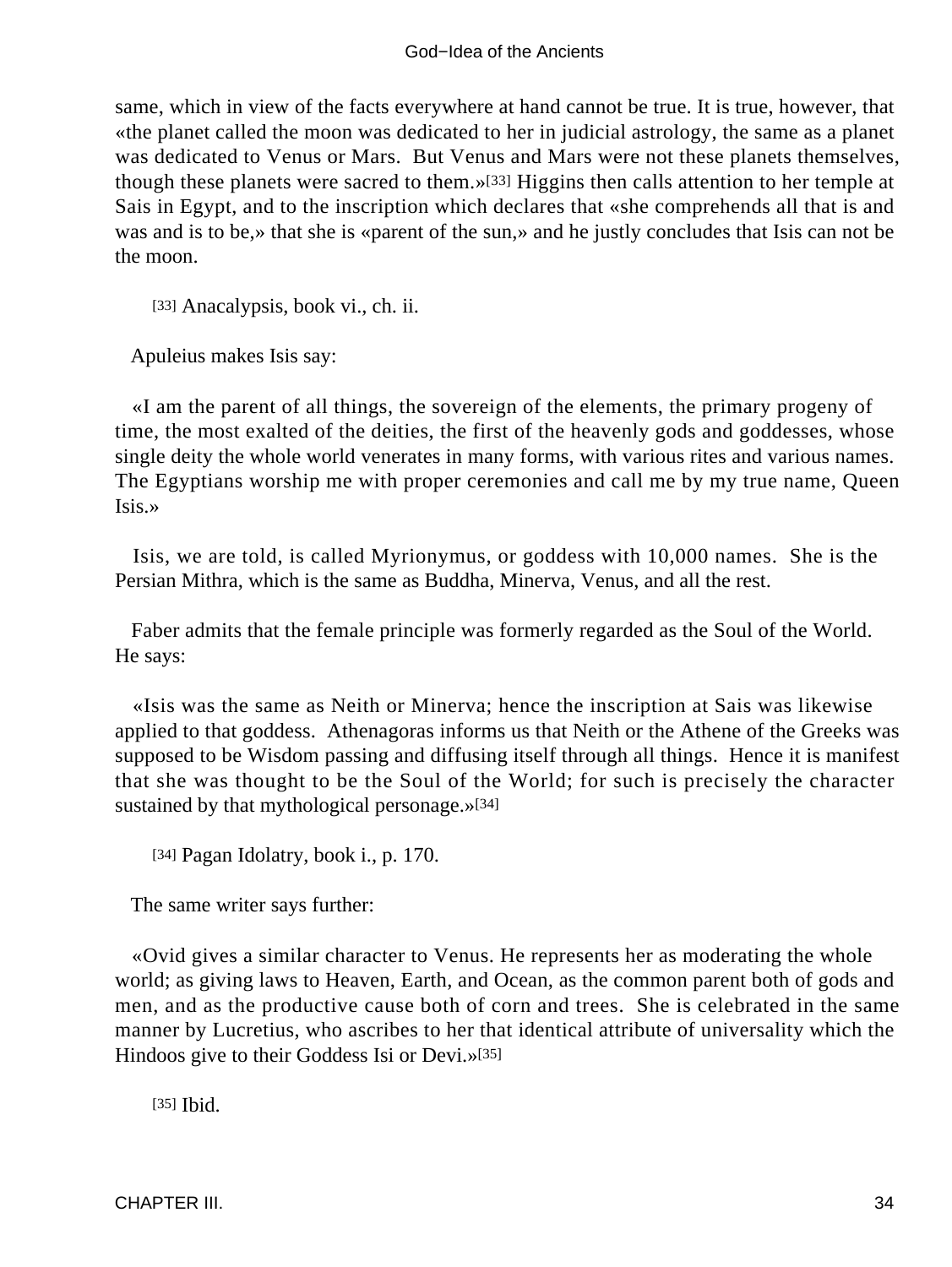#### God−Idea of the Ancients

 It seems to be the general belief of all writers whose object is to disclose rather than conceal the ancient mysteries, that until a comparatively recent time the moon was never worshipped as Isis. Until the origin and meaning of the ancient religion had been forgotten, and the ideas underlying the worship of Nature had been lost, the moon was never regarded as representing the female principle.

 When man began to regard himself as the only important factor in procreation, and when the sun became masculine and heat or passion constituted the god−idea, the moon was called Isis. The moon represented the absence of heat, it therefore contained little of the recognized god−element. It was, perhaps, under the circumstances, a fitting emblem for woman.

 In the sacred writings of the Hindoos there is an account of the moon, Soma, having been changed into a female called Chandra, «the white or silvery one.»

 While speaking of the moon, Kalisch says: «The whole ritual of the Phoenician Goddess Astarte with whom that Queen of Heaven is identical, and who was the goddess of fertility seems to have been transferred to her.»[36]

[36] Historical and Critical Commentary of the Old Testament.

 To such an extent, in the earlier ages of the world had the female been regarded as the Creator, that in many countries where her worship subsequently became identified with that of the moon, Luna was adored as the producer of the sun. According to the Babylonian creation tablets, the moon was the most important heavenly body. In later ages, the gender of the sun and the moon seems to be exceedingly variable. The Achts of Vancouver's Island worship sun and moon – the sun as female, the moon as male.[37] In some of the countries of Africa the moon is adored as female and sun−worship is unknown. Among various peoples the sun and the moon are regarded as husband and wife, and among others as brother and sister. In some countries, both are female. I can find no instance in which both are male. Hindoos and Aztecs alike, at one time, said that Luna was male and often that the sun was female.

[37] Tylor, Primitive Culture, vol. ii., p. 272.

 The fact that among the Persians the moon as well as the sun was at a certain period regarded as a source of procreative energy and as influencing the generative processes, is shown by various passages in the Avestas. In the Khordah Avesta, praise is offered to «the Moon which contains the seed of cattle, to the only begotten Bull, to the Bull of many kinds.»

 Perhaps the most widely diffused and universally adored representation of the ancient female Deity in Egypt was the Virgin Neit or Neith, the Athene of the Greeks and the

CHAPTER III. 35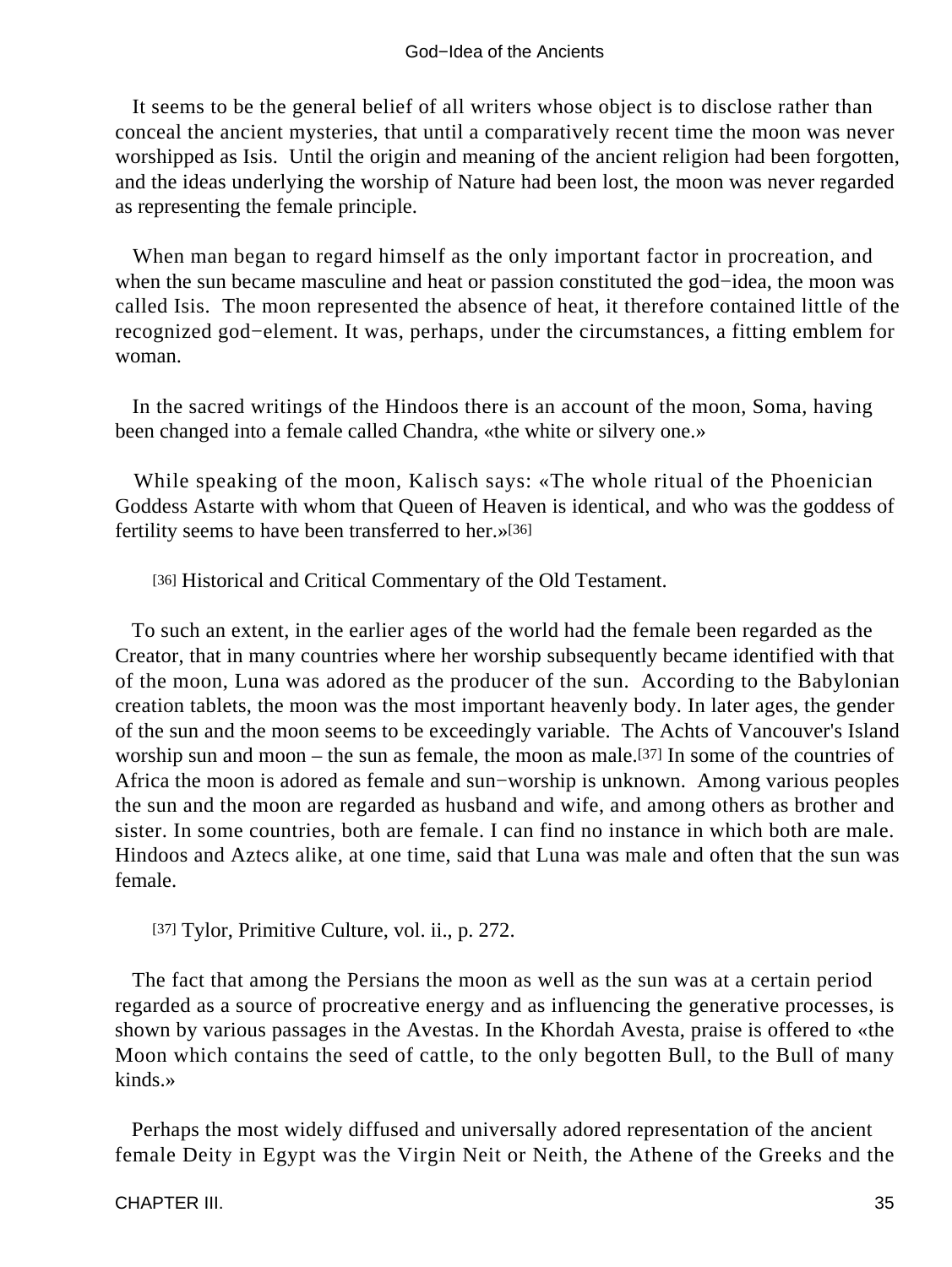Minerva of the Romans. Her name signifies «I came from myself.» This Deity represents not only creative power, but abstract intelligence, Wisdom or Light. Her temple at Sais was the largest in Egypt. It was open at the top and bore the following inscription: «I am all that was and is and is to be; no mortal has lifted up my veil, and the fruit which I brought forth was the sun.» She was called also Muth, the universal mother. Kings were especially honored in the title «Son of Neith.»

 To express the idea that the female energy in the Deity comprehended not alone the power to bring forth, but that it involved all the natural powers, attributes, and possibilities of human nature, it was portrayed by a pure Virgin who was also a mother. According to Herodotus, the worship of Minerva was indigenous in Lybia, whence it travelled to Egypt and was carried from thence to Greece. Among the remnants of Egyptian mythology, the figure of a mother and child is everywhere observed. It is thought by various writers that the worship of the black virgin and child found its way to Italy from Egypt.

 The change noted in the growth of the religious idea by which the male principle assumes the more important position in the Deity may, by a close investigation of the facts at hand, be easily traced, and, as has before been expressed, this change will be found to correspond with that which in an earlier age of the world took place in the relative positions of the sexes. In all the earliest representations of the Deity, the fact is observed that within the mother element is contained the divinity adored, while the male appears as a child and dependent on the ministrations of the female for existence and support. Gradually, however, as the importance of man begins to be recognized in human affairs, we find that the male energy in the Deity, instead of appearing as a child in the arms of its mother, is represented as a man, and that he is of equal importance with the woman; later he is identical with the sun, the woman, although still a necessary factor in the god−idea, being concealed or absorbed within the male. It is no longer woman who is to bruise the serpent's head, but the seed of the woman, or the son. He is Bacchus in Greece, Adonis in Syria, Christna in India. He is indeed the new sun which is born on the 25th of December, or at the time when the solar orb has reached its lowest position and begins to ascend. It is not perhaps necessary to add that he is also the Christ of Bethlehem, the son of the Virgin.

 Nowhere, perhaps, is the growing importance of the male in the god−idea more clearly traced than in the history of the Arabians. Among this people are still to be found certain remnants of the matriarchal age – an age in which women were the recognized heads of families and the eponymous leaders of the gentes or clans. Concerning the worship of a man and woman as god by the early Arabians, Prof. Robertson Smith remarks:

 «Except the comparatively modern Isaf and Naila in the sanctuary at Mecca where there are traditions of Syrian influence, I am not aware that the Arabs had pairs of gods represented as man and wife. In the time of Mohammed the female deities, such as Al−lat, were regarded as daughters of the supreme male God. But the older conception as we see from a Nabataean inscription in De Vogue, page 119, is that Al−lat is mother of the gods. At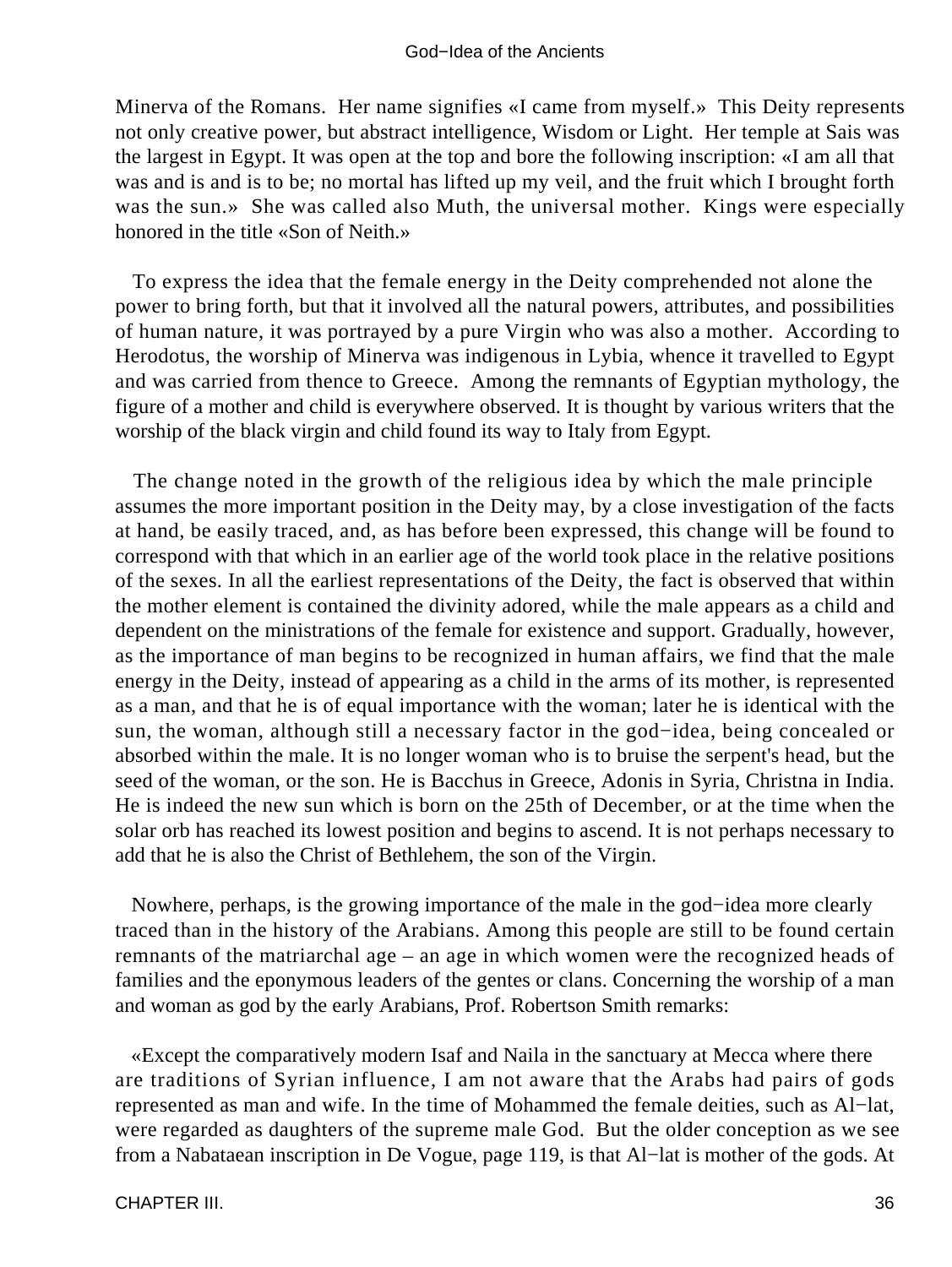Petra the mother−goddess and her son were worshipped together, and there are sufficient traces of the same thing elsewhere to lead us to regard this as having been the general rule when a god and goddess were worshipped in one sanctuary.»<sup>[38]</sup>

#### [38] Kinship and Marriage in Early Arabia, ch. vi., p. 179.

 As the worship of the black virgin and child is connected with the earliest religion of which we may catch a glimpse, the exact locality in which it first appeared must be somewhat a matter of conjecture, but that this idea constituted the Deity among the Ethiopian or early Cushite race, the people who doubtless carried civilization to Egypt, India, and Chaldea, is quite probable.

 If we bear in mind the fact that the gods of the ancients represented principles and powers, we shall not be surprised to find that Muth, Neith, or Isis, who was creator of the sun, was also the first emanation from the sun. Minerva is Wisdom – the Logos, the Word. She is Perception, Light, etc. At a later stage in the history of religion, all emanations from the Deity are males who are «Saviors.»

 That the office of the male as a creative agency is dependent on the female, is a fact so patent that for ages the mother principle could not be eliminated from the conception of a Deity, and the homage paid to Athene or Minerva, even after women had become only sexual slaves and household tools, shows the extent to which the idea of female supremacy in Nature and in the Deity had taken root.

 Notwithstanding the efforts which during numberless ages were made to dethrone the female principle in the god−idea, the Great Mother, under some one of her various appellations, continued, down to a late period in the history of the human race, to claim the homage and adoration of a large portion of the inhabitants of the globe. And so difficult was it, even after the male element had declared itself supreme, to conceive of a creative force independently of the female principle, that oftentimes, during the earlier ages of their attempted separation, great confusion and obscurity are observed in determining the positions of male deities. Zeus who in later times came to be worshipped as male was formerly represented as «the great dyke, the terrible virgin who breathes out on crime, anger, and death.» Grote refers to numerous writers as authority for the statement that Dionysos, who usually appears in Greece as masculine, and who was doubtless the Jehovah of the Jews, was indigenous in Thrace, Phrygia, and Lydia as the Great Mother Cybele. He was identical with Bacchus, who although represented on various coins as a «bearded venerable figure» appears with the limbs, features, and character of a beautiful young woman. Sometimes this Deity is portrayed with sprouting horns, and again with a crown of ivy. The Phrygian Attis and the Syrian Adonis, as represented in monuments of ancient art, are androgynous personifications of the same attributes. According to the testimony of the geographer Dionysius, the worship of Bacchus was formerly carried on in the British Islands in exactly the same manner as it had been in an earlier age in Thrace and on the banks of the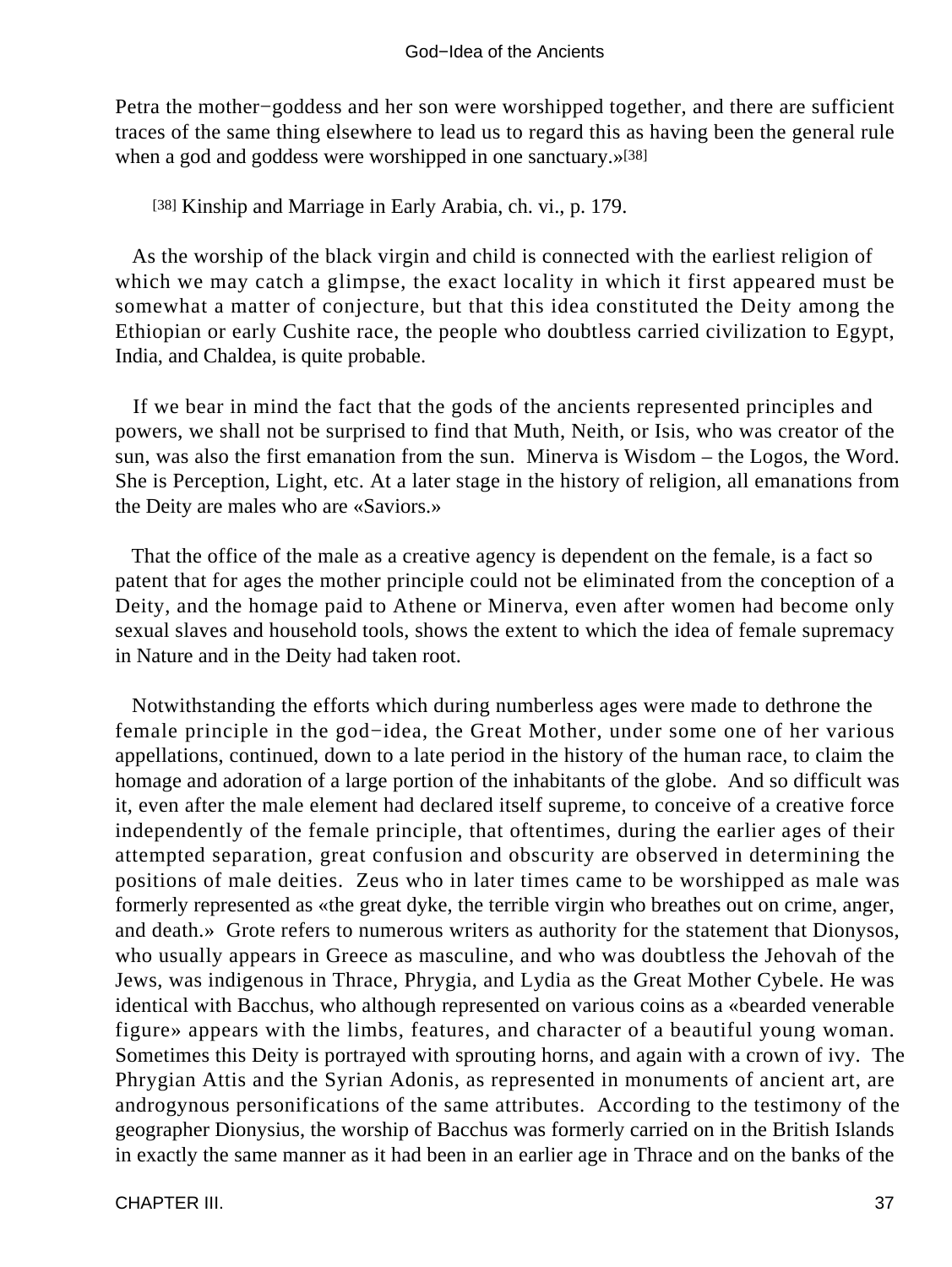Ganges.

 In referring to the Idean Zeus in Crete, to Demeter at Eleusis, to the Cabairi in Samothrace, and Dionysos at Delphi and Thebes, Grote observes: «That they were all to a great degree analogous, is shown by the way in which they necessarily run together and become confused in the minds of various authors.»

Concerning Sadi, Sadim, or Shaddai, Higgins remarks:

 «Parkhurst tells us it means all−bountiful – the pourer forth of blessings; among the Heathen, the Dea Multimammia; in fact the Diana of Ephesus, the Urania of Persia, the Jove of Greece, called by Orpheus the Mother of the Gods, each male as well as female – the Venus Aphrodite; in short, the genial powers of Nature.»

 To which Higgins adds: «And I maintain that it means the figure which is often found in collections of ancient statues, most beautifully executed, and called the Hermaphrodite.»

 As in the old language there was no neuter gender, the gods must always appear either as female or male. For apparent reasons, in all the translations, through the pronouns and adjectives used, the more important ancient deities have all been made to appear as males.

 By at least two ancient writers Jupiter is called the Mother of the Gods. In reference to a certain Greek appellation, Bryant observes that it is a masculine name for a feminine deity – a name which is said to be a corruption of Mai, the Hindoo Queen of Heaven.

 In process of time, as the world became more and more masculinized, so important did it become that the male should occupy the more exalted place in the Deity, that even the Great Mother of the Gods, as we have seen, is represented as male.

 The androgynous or plural form of the ancient Phoenician God Aleim, the Creator referred to in the opening chapter of Genesis, is clearly apparent. This God, speaking to his counterpart, Wisdom, the female energy, says: «Let us make man in our own image, in our own likeness,» and accordingly males and females are produced. By those whose duty it has been in the past to prove that the Deity here represented is composed only of the masculine attributes, we are given to understand that God was really «speaking to himself,» and that in his divine cogitations excessive modesty dictated the «polite form of speech»; he did not, therefore, say exactly what he meant, or at least did not mean precisely what he said. We have to bear in mind, however, that as man had not at that time been created, if there were no female element present, this excess of politeness on the part of the «Lord» was wholly lost. Surely, in a matter involving such an enormous stretch of power as the creation of man independently of the female energy, we would scarcely expect to find the high and mighty male potentate which was subsequently worshipped as the Lord of the Israelites laying aside his usual «I the Lord,» simply out of deference to the animals.

CHAPTER III. 38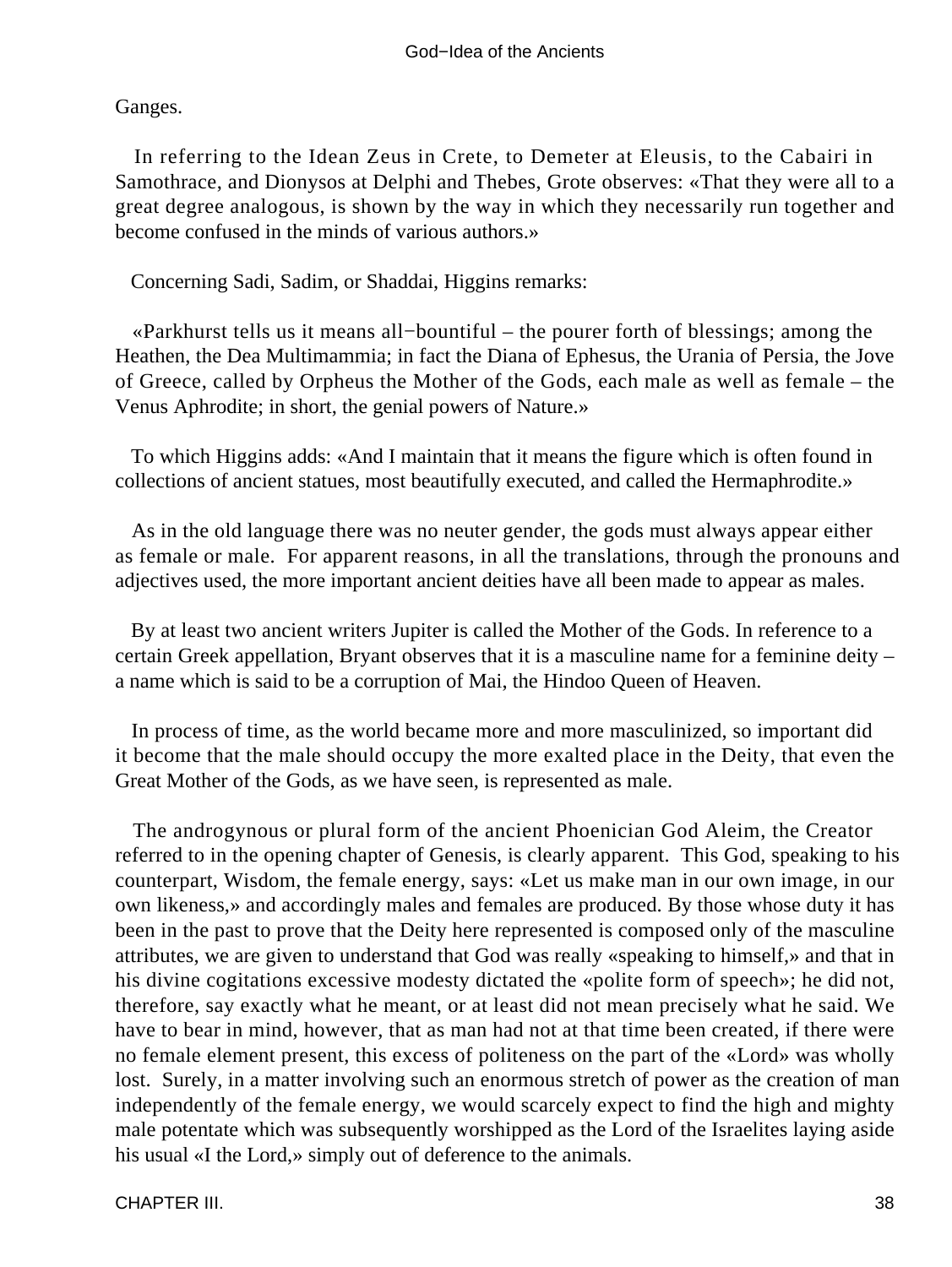In Christian countries, during the past eighteen hundred years, the greatest care has been exercised to conceal the fact that sun−worship underlies all forms of religion, and under Protestant Christianity no pains has been spared in eliminating the female element from the god−idea; hence the ignorance which prevails at the present time in relation to the fact that the Creator once comprehended the forces of Nature, which by an older race were worshipped as female.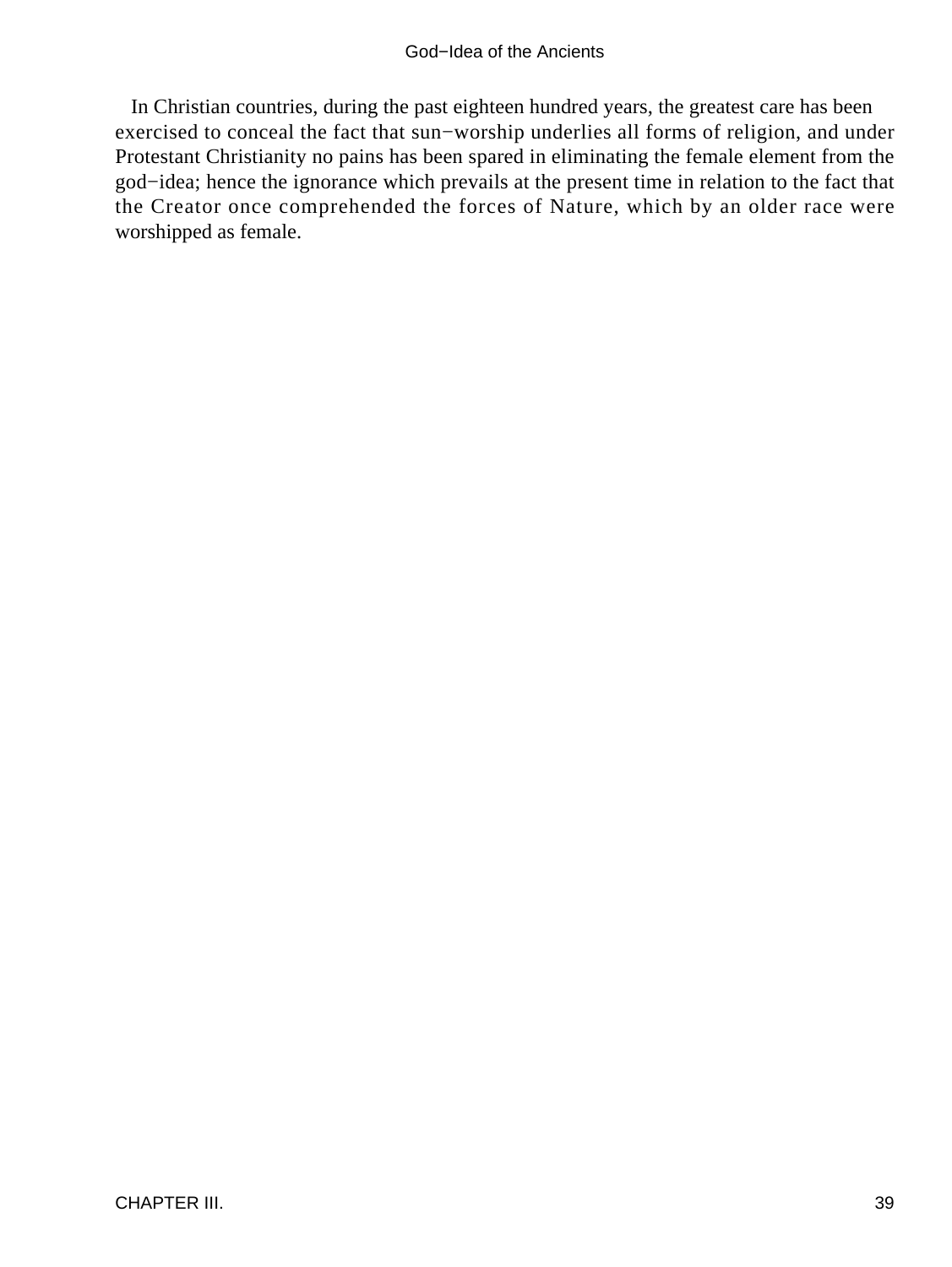## **[CHAPTER IV.](#page-197-0)**

### *T*HE **Dual god of the ancients a trinity also.**

 Although the God of the most ancient people was a dual Unity, in later ages it came to be worshipped as a Trinity. When mankind began to speculate on the origin of the life principle, they came to worship their Deity in its three capacities as Creator, Preserver, and Destroyer or Regenerator, each of which was female and male. We have observed that, according to Higgins, when this Trinity was spoken of collectively, it was called after the feminine plural.

 By the various writers who have dealt with this subject during the last century, much surprise has been manifested over the fact that for untold ages the people of the earth have worshipped a Trinity. Forster, in his Sketches of Hindoo Mythology, says: «One circumstance which forcibly struck my attention was the Hindoo belief of a Trinity.»

 Maurice, in his Indian Antiquities, observes that the idea of three persons in the Deity was diffused amongst all the nations of the earth, in regions as distant as Japan and Peru, that it was memorially acknowledged throughout the whole extent of Egypt and India, «flourishing with equal vigor amidst the snowy mountains of Thibet, and the vast deserts of Siberia.» The idea of a Trinity is supposed to have been first elaborated on the banks of the Indus, whence it was carried to the Greek and Latin nations. Astrologically the triune Deity of the ancients portrayed the processes of Nature.

 This recondite doctrine as understood by the very ancient people which originated it, involved a knowledge of Nature far too deep to be appreciated or understood by their degenerate descendants, except perhaps by a few philosophers and scholars who imbibed it in a modified form from original sources in the far East.

 After the establishment of the Trinity, the creative energy, which had formerly been represented by a mother and child, came to be figured by the mother, father, and the life derived therefrom. Sometimes the Trinity took the form of the two creative forces, female and male, and the Great Mother.

 Whenever the two creative principles were considered separately, there always appeared stationed over or above them, as their Creator, an indivisible unity. This Creator was the «Beyond,» the «most High God» – Om or Aleim. It was the Mother of the Gods in whom were contained all the elements of the Deity. Among the representations of the god−idea which are to be observed on the monuments and in the temples of Egypt appear triads, each of which is composed of a woman stationed between a male figure and that of a child. She is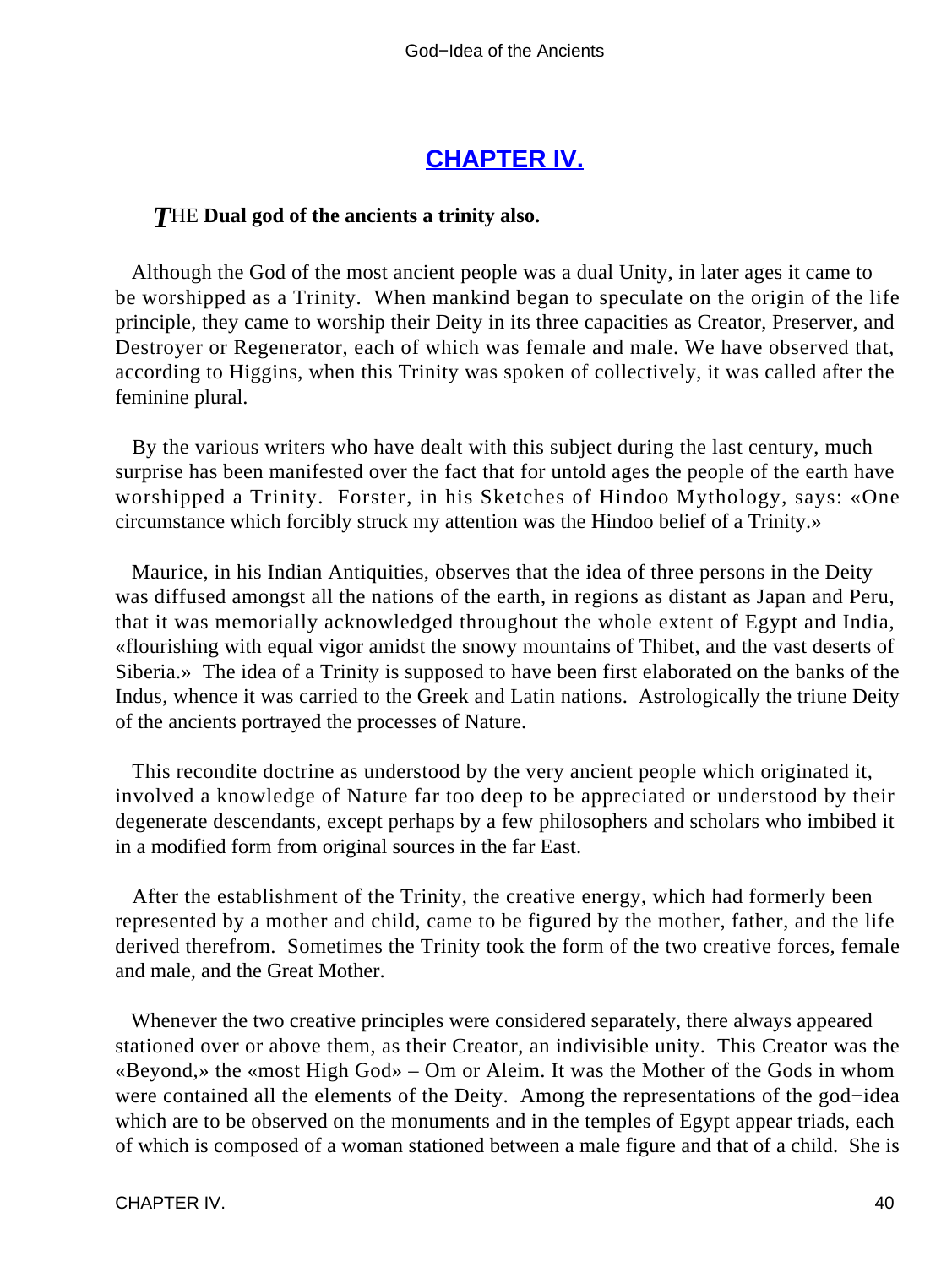depicted as the Light of the sun, or Wisdom, while the male is manifested as the Heat of the orb of day. She is crowned and always bears the male symbol of life – the crux−ansata.

 Later, it is observed that the worship of Light has in a measure given place to the adoration of Heat, in other words Light is no longer adored as essence of the Deity, Heat or Passion having become the most important element in creative power.

 After the ancient worship of the Virgin and Child had become somewhat changed or modified so as to better accommodate itself to the growing importance of the male, the most exalted conception of the Deity in Egypt seems to have been that of a trinity composed of Mout the Mother, Ammon the Father, and Chons the Infant Life derived from the other two. Mout is identical with Neith, but she has become the wife as well as the mother of Ammon. Directly below this conception of the Deity is a triad representing less exalted attributes, or lower degrees of wisdom, under the appellations of Sate, Kneph, and the child Anouk; and thus downward, through the varying spheres of celestial light and life involved in their theogony are observed the divine creative energies represented under the figures of Mother, Father, and the Life proceeding therefrom, until, finally, when the earth is reached, Isis, Osiris, and Horus appear as the representation of the creative forces in human beings, and therefore as the embodiment of the divine in the human.

 The Deity invoked in all the earlier inscriptions is a triad, and we are assured that in Babylonia, where Beltis is associated with Belus, «no god appears without a goddess.»

 The supreme Deity of Assyria was Asshur, who was worshipped sometimes as female, sometimes as male. This God doubtless represents the dual or triple creative principle observed in all the earlier forms of worship. Asshur had no distinct temple, but as her position was at the head of the Pantheon, all the shrines throughout Assyria were supposed to have been open to her worship.

 According to Bunsen, in the Sidonian Tyrian district, there were originally three great gods, at the head of which appears Astarte – a woman who represents pure reason or intelligence; then follows Zeus, Demarius, and Adorus. Without doubt this triad represents a monad Deity similar in character to the one observed in Egypt and other countries.

 In the minds of all well−informed persons, there is no longer any doubt that in Abraham's time the Canaanites worshipped the same gods as did the Persians and all the other nations about them – namely, Elohim, the dual or triune creative force in Nature. As the Sun was the source whence proceeded all light and life as well as reproductive or generative power, it had become the object of adoration, and as the emblem of the Deity, it was worshipped by all the nations of the earth in its three capacities as Creator, Preserver, and Destroyer or Regenerator each female and male.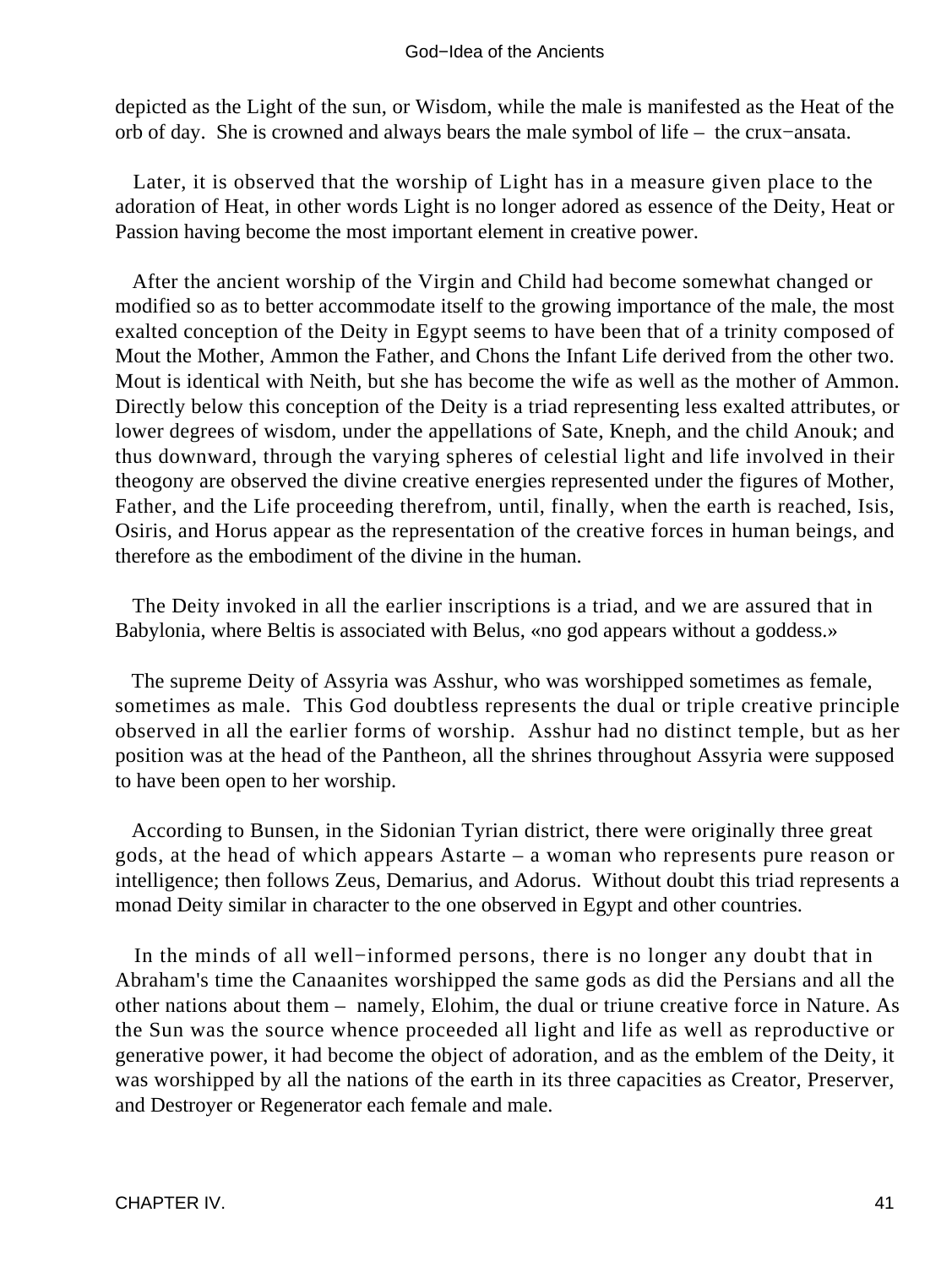#### God−Idea of the Ancients

 Melchizedek, who was a priest of the most high God, blessed Abraham, who was a worshipper of the same Deity. On this subject Dr. Shuckford says:

 «It is evident that Abraham and his descendants worshipped not only the true and living God, but they invoked him in the name of the Lord, and they worshipped the Lord whose name they invoked, so that two persons were the object of their worship, God and this Lord: and the Scriptures have distinguished these two persons from one another by this circumstance, that God no man hath seen at any time nor can see but the Lord whom Abraham and his descendants worshipped was the person who appeared to them.»

 We are told that when chap. xxi., verse 33, of Genesis is correctly translated, Abraham is represented as having invoked Jehovah, the everlasting God.

 In the Hebrew name Yod−He−Vau (Jehovah), was set forth the triune character of the Creator; in other words, this name «comprehended the essential perfections of the great God,» and was used in their Scriptures as a «kind of summary or revelation of the attributes of the Deity.»

 Although Abraham, while in Egypt, was the worshipper of idols, we are assured that «the peculiar privilege vouchsafed to him lay in the revelation of God's holy name, Yod−He−Vau. There is indeed much evidence going to prove that the people represented by Abraham understood the earlier conception of a Deity, and that while the great universal principle whose name it was sacrilege to pronounce was still acknowledged, there was another God (the Lord), the same as in China, whose worship they were beginning to adopt. »And Jacob vowed a vow, saying, If God will be with me, and will keep me in this way that I go, and will give me bread to eat, and raiment to put on,

So that I come again to my Father's house in peace; then shall the Lord be my God."

 He then declared that the pillar or stone which he had set up, and which was the emblem of male procreative energy, should be God's house.

 As at the time represented by Jacob there was evidently little or no spirituality among the Israelites, this Lord whom they worshipped was simply a life−giver in the most material or practical sense.

 The reproductive energy in man had become deified. It had, in other words, come to possess all the attributes of a god, or of a powerful man, which in reality was the same thing. It is this god personified which is represented as appearing to Abraham and talking with him face to face. With this same god Jacob wrestled, while the real God – the dual or triune principle, the Jehovah or Iav, no man could behold and live.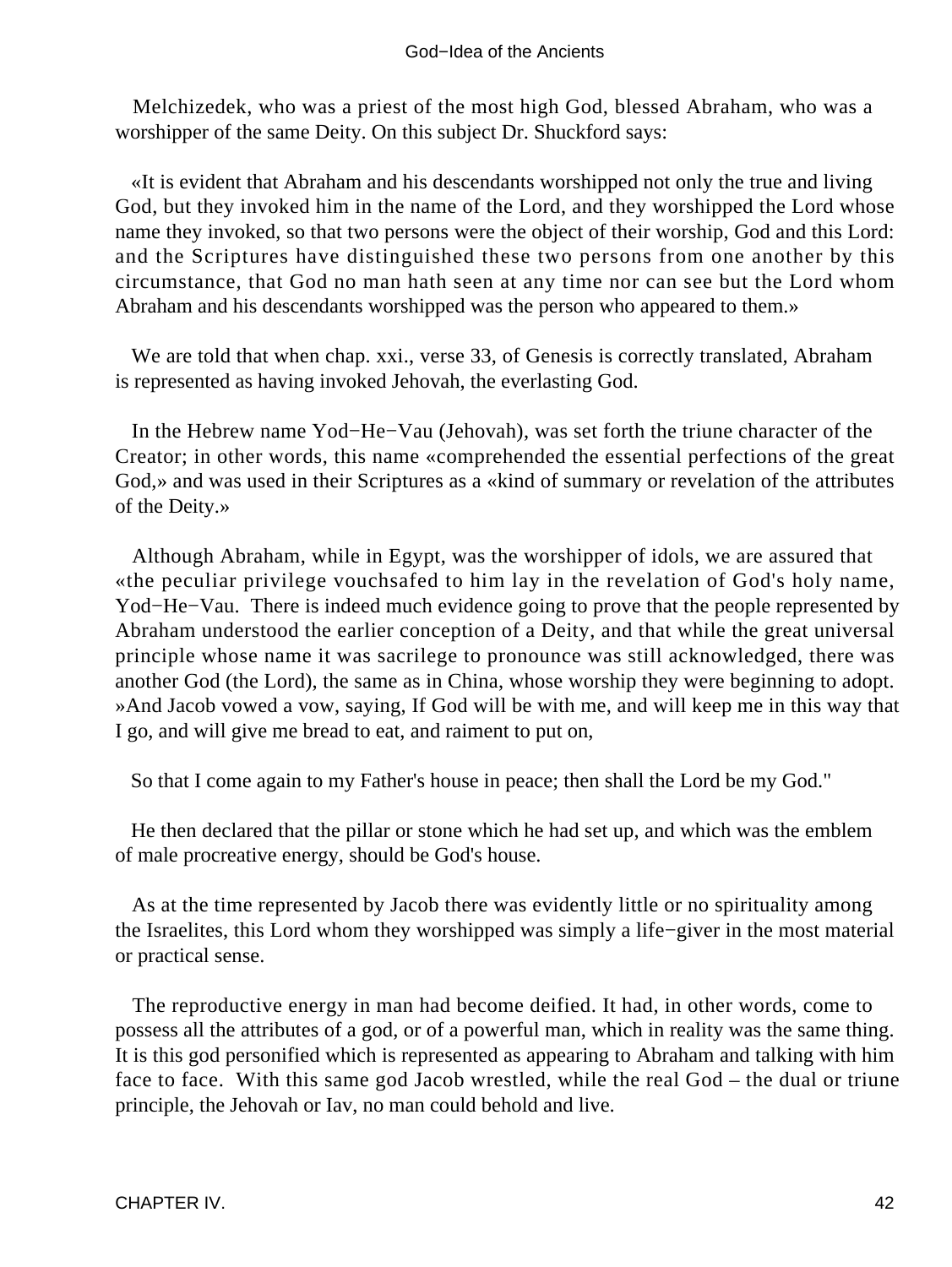To conceal the fact that the God of Abraham originally consisted of a dual or triple unity, and that the Deity was identical in significance with that of contemporary peoples, the priests have, as usual, had recourse to a trick to deceive the ignorant or uninitiated. In reference to this subject Godfrey Higgins says:

 «In the second book of Genesis the creation is described not to have been made by Aleim, or the Aleim, but by a God of a double name Ieue Aleim; which the priests have translated Lord God. By using the word Lord, their object evidently is to conceal from their readers several difficulties which afterward arise respecting the names of God and this word, and which show clearly that the books of the Pentateuch are the writings of different persons.»[39]

[39] Anacalypsis, book ii., ch, i.

Upon this subject Bishop Colenso observes:

 «And it is especially to be noted that when the Elohistic passages are all extracted and copied one after another, they form a complete, connected narrative; from which we infer that these must have composed the original story, and that the other passages were afterwards inserted by another writer, who wished to enlarge or supplement the primary record. And he seems to have used the compound Jehovah Aleim in the first portion of his work in order to impress upon the reader that Jehovah, of whom he goes on to speak in the later portions, is the same Great Being who is called simply Elohim by the older writer, and notably in the first account of the creation.»[40]

[40] Lectures on the Pentateuch and the Moabite Stone, p. 7.

 We are informed by Bunsen that El, or Elohim, comprehends the true significance of the Deity among all the Aramaic or Canaanitish races, El representing the abstract principle taken collectively, Elohim pertaining to the separate elements as Creator, Preserver, and Regenerator. Each of these Canaanitish races had inherited these ideas from their fathers, and, although they had become grossly idolatrous, «Moses knew, and educated Israelites remained a long time conscious, that they used them not merely in their real but in their most ancient sense.»[41] Maurice and other writers call attention to the fact that Moses himself uses this word Elohim with verbs and adjectives in the plural. That the God worshipped by the more ancient peoples, namely Aleim, or Elohim, the same who said, «Let us make man in our image,» was not the Lord adored at a later age by the Jews, is a fact which at the present time seems to be clearly proven; that it constituted, however, the dual or triune unity venerated by all the nations on the globe of which we have any record, appears to be well established.

[41] Bunsen, History of Egypt, vol. iv., p. 421.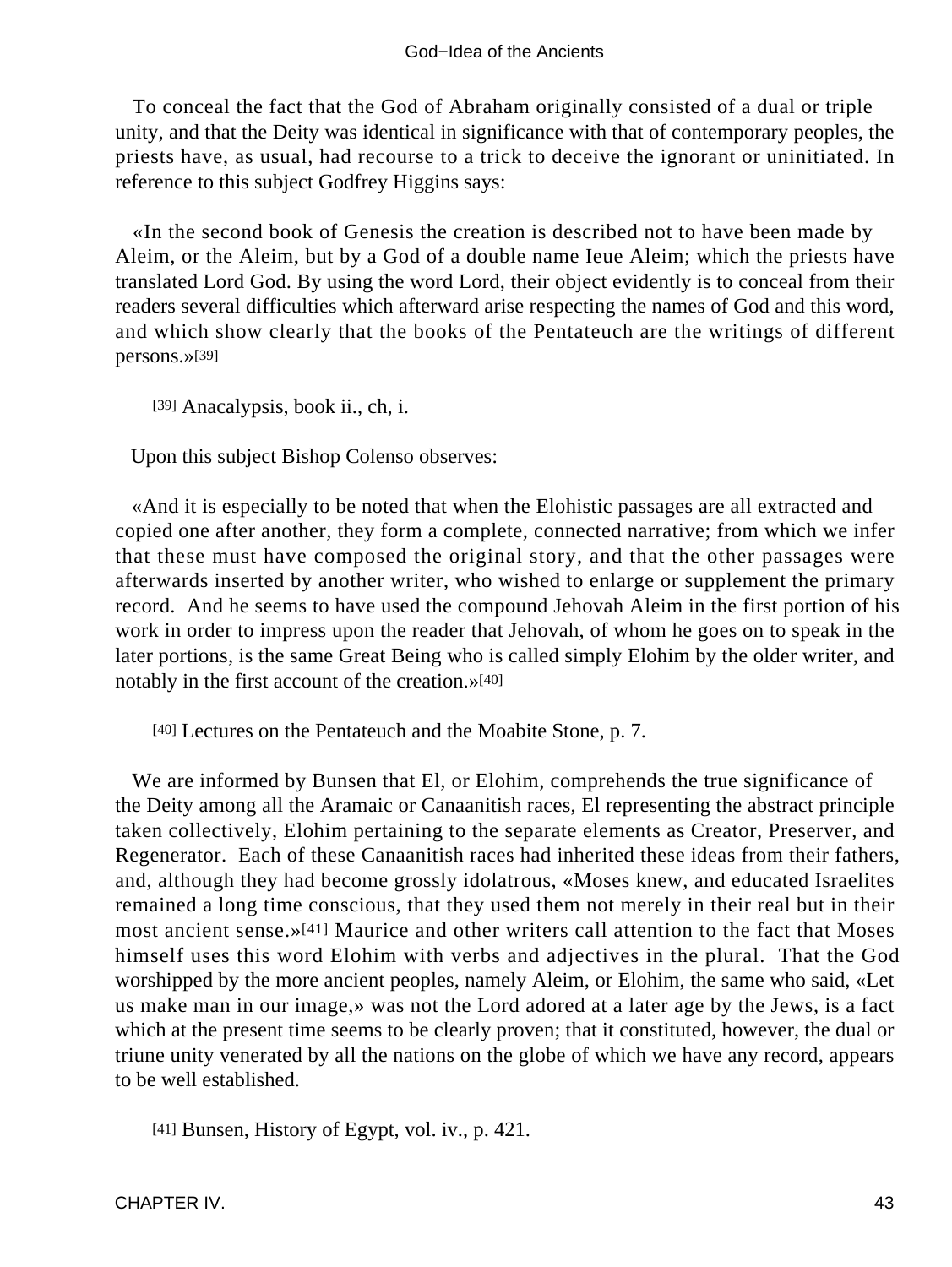We have seen that although the two sex−principles which underlie Nature constituted the Creator, the ancients thought of it only as one and indivisible. This indivisible aspect was the sacred Iav, the Holy of Holies. When it was contemplated in its individual aspect it was Creator, Preserver, and Destroyer, each of which was female and male.

 The difficulty of the ancients in establishing a First Cause seems to have been exactly the same as is ours at the present time. When we say there must have been a God who created all things, the question at once arises, Who created God? According to their theories, nothing could be brought forth without the interaction of two creative principles, female and male; yet everything, even these principles, must proceed from an indivisible energy – an energy which, as the idea of the sex functions became more and more clearly defined, could not be contemplated except in its dual aspect. So soon, therefore, as the Great First Cause was separated into its elements, a still higher power was immediately stationed above it as its Creator. This Creator was designated as female. It was the Mother idea Even gods could not be produced without a mother.

 In referring to the doctrines contained in the Geeta, one of the sacred writings of the Hindoos, Faber observes:

 «In the single character of Brahm, all the three offices of Brahma, Vishnu, and Siva are united. He is at once the Creator, the Preserver, and the Destroyer. He is the primeval Hermaphrodite, or the Great Father and the Great Mother blended together in one person.»

 The fact that a trinity in unity, representing the female and male energies symbolized by the organs of generation, formerly constituted the Deity throughout Asia is acknowledged by all those who have examined either the literature or monumental records of oriental countries. The Rev. Mr. Maurice bears testimony to the character of Eastern religious ideas in the following language:

 «Whoever will read the Geeta with attention, will perceive in that small tract the outlines of all the various systems of theology in Asia. The curious and ancient doctrine of the Creator being both male and female, mentioned on a preceding page, to be designated in Indian temples by a very indecent exhibition of the masculine and feminine organs of generation in union, occurs in the following passage: 'I am the Father and Mother of this world; I plant myself upon my own nature and create again and again this assemblage of beings; I am generation and dissolution, the place where all things are deposited, and the inexhaustible seed of all Nature. I am the beginning, the middle, and the end of all things.'  $\sqrt{42}$ ]

[42] Maurice, Indian Antiquities, vol. iv., p. 705.

 According to Sir W. Jones, the Brahme, Vishnu, and Siva coalesce to form the mystic Om, which means the essence of life or divine fire. In the Bhagavat Geeta the supreme God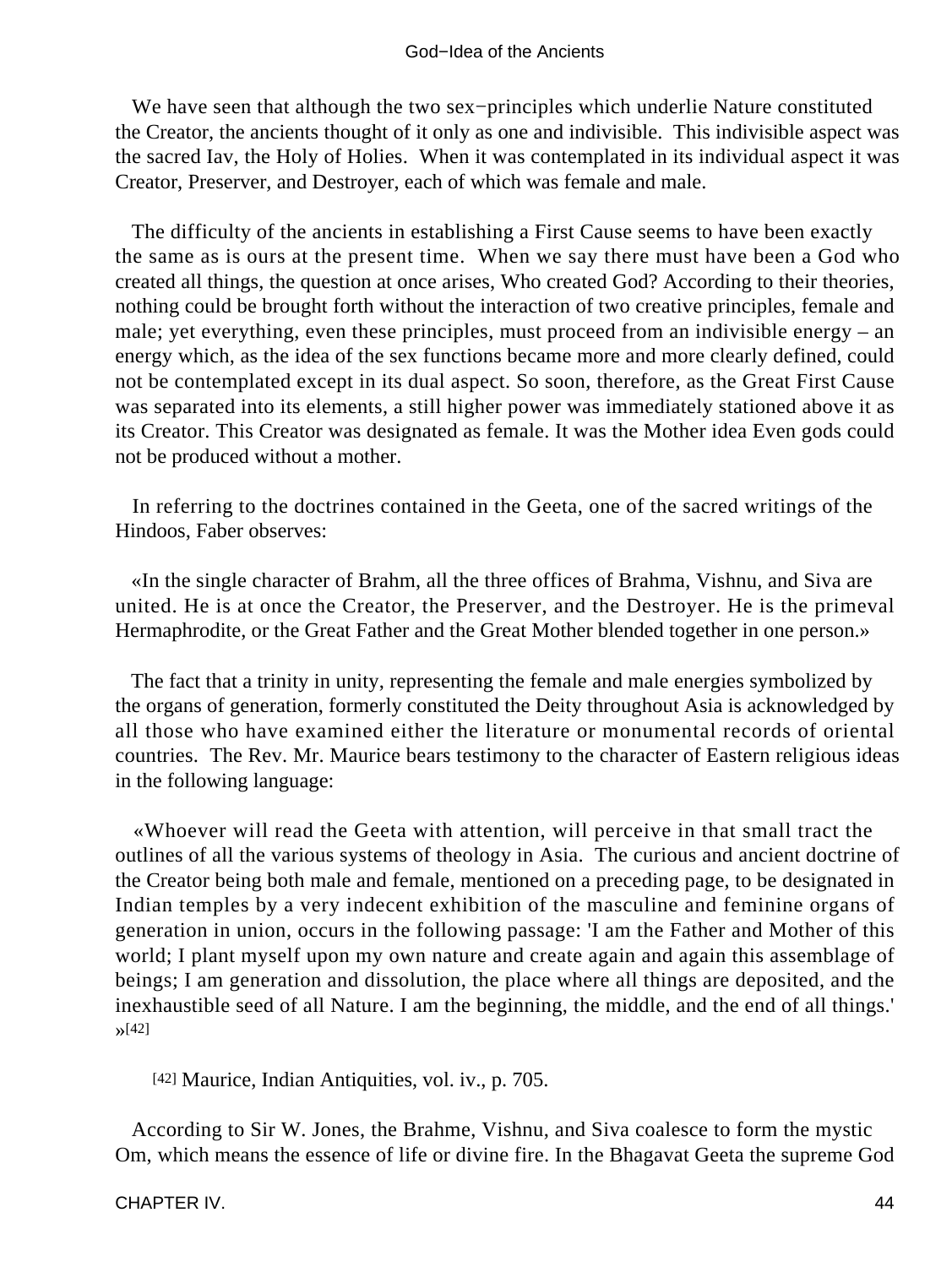speaks thus concerning itself: «I am the holy one worthy to be known»; and immediately adds: «I am the mystic [trilateral] figure Om; the Reig, the Yagush, and the Saman Vedas.» It is a unity and still a trinity. This Om or Aum stands for the Creator, Preserver, and Destroyer or Regenerator, and represents the threefold aspect of the force within the sun. The doctrine maintained throughout the Geeta is not only that the great life−force represents a trinity in unity, but that it is both female and male. On this subject Maurice, in his Indian Antiquities, says:

 «This notion of three persons in the Deity was diffused amongst all the nations of the earth, established at once in regions so distant as Japan and Peru, immemorially acknowledged throughout the whole extent of Egypt and India, and flourishing with equal vigor amidst the snowy mountains of Thibet, and the vast deserts of Siberia.»

 We have observed that the idea of a trinity as conceived by the so−called ancients, although at all times founded on the same conception, viz., that of the reproductive powers of Nature and especially of mankind, differed in expression according to its application. Although in human beings this triune creative idea was expressed by the mother, father, and child, as set forth in the temples and on the monuments of Egypt, when applied directly to the sun and the planets, it appears as the Creator, Preserver, and Regenerator or Destroyer.

 Destruction, or the absence of the sun's heat, represented by winter, was necessary to life, and therefore the Destroyer was also the Regenerator and equally with the Creator and Preserver constituted a beneficent factor in the god−idea. In fact as this third element really embodied the substance of the other two, it finally became the supreme God, little afterward being heard about the Creator and Preserver. The Regenerator or Destroyer was of course the sun, which in winter died away and rose again in the spring−time as a beneficent Savior or renewer of life. The principle involved in these processes represented Fertility, Life, reproductive energy. As applied to mortals, it comprehended the power to create combined with perceptive Wisdom or Knowledge.

 This idea, portrayed as it was by a mother and her child, linked woman with the stars. It produced the «Virgin of the Sphere,» Queen of Heaven, «Isiac Controller of the Zodiac,» at the same time that it made her the mother of all mankind.

 Every year this Virgin of the Sphere as she appeared above the horizon at the winter solstice gave birth to the sun. Astronomically this new sun was the Regenerator, by which all Nature was renewed. Mythologically, after the higher truths contained in these doctrines were lost, it came to be the Savior, the Son of the Virgin, the seed of the woman, which was to bruise the serpent's head.

 That the religion of an ancient race comprehended a knowledge of the evolutionary processes of Nature may not be doubted. The myths still extant, and even the oldest Assyrian inscriptions which have been deciphered, reveal the fact that the seeds of the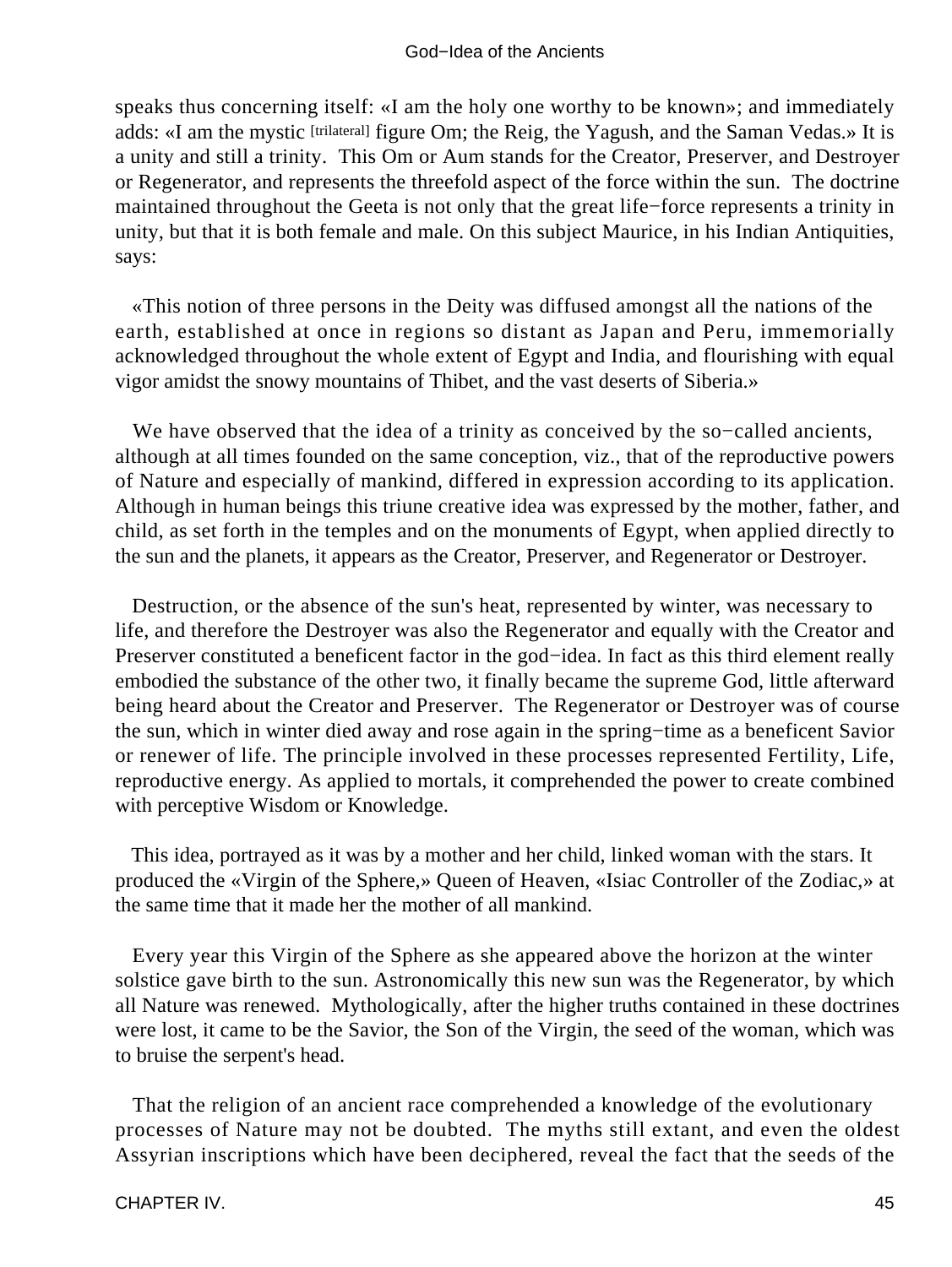visible universe were hidden in the «great deep» – that animal creation sprang from the earth and the sea through the influence of the sun's rays.

 It is now known that the philosophy of an older race involved a belief in the Eternity of Matter. The abstruse doctrine of Reincarnation and the Renewal of Worlds seems to have formed the basis of their philosophy. According to these speculations, a portion of the earth was destroyed or resolved into its primary elements every six hundred years, while at the end of each Kalpia, or great Cycle of several thousand years, the entire earth was renovated or absorbed into the two fecundating principles of the universe. These two indivisible forces represented by Vishnu rested in the water, or brooded on the face of the deep. When stirred by love for each other they again became active, and from the germs of a former world, which had been absorbed by themselves, created again the earth and everything upon it. In other words, «the earth sprang from the navel of Vishnu or Brahme.» According to the Buddhists of Ceylon, the universe has perished ten different times, and each time has been renewed by the operations of Nature, or by the preservation of germs from a former world. In their mythology these germs are represented by a parent and a triplicated offspring. It is perhaps unnecessary to add that this monad trinity is the Creator, Preserver, and Destroyer with their great parent, the Mother of the Gods, which in process of time came to be regarded as male. According to Wilford, Hindoo chronology presents fourteen different periods, six of which have already elapsed; we are in the seventh, which began with the flood. Each of these periods is called a Manwantara, the presiding genius or Deity of which is a Menu. At the close of each dynasty a total destruction of the world takes place, everything being destroyed except the ruler, or Menu, who «escapes in a boat.» Each new world is an exact counterpart of the one destroyed, and each Menu is a representation of all preceding ones. Thus the history of one dynasty serves for all the rest. This doctrine of a triplicated Deity appearing at the beginning of a new creation may be traced in nearly every country of the globe. Among the Buddhists of China, Fo is mysteriously multiplied into three persons in the same manner as is Fo−hi, who is evidently Noah. Among the Hindoos is observed the triad Brahma, Vishnu, and Siva springing from the monad Brahm or Brahme. This triad appears on the earth at the beginning of each Manwantara in the human form of Menu and his three sons. We are assured that among the Tartars evident traces are found of a similar God, who is seated on the lotus. It is also figured on a Siberian medal in the imperial collection at St. Petersburg. The Jakuthi Tartars, who are said to be the most numerous people of Siberia, worship a triplicated Deity under the three denominations of Artugon and Schugo−tangon and Tangara. Faber tells us that this Tartar God is the same even in appellation with the Tanga−tanga of the Peruvians, who, like other tribes of America, seem plainly to have crossed over from the North−eastern extremity of Siberia. Upon this subject the same writer remarks thus:

 «Agreeably to the mystical notion so familiar to the Hindoos, that the self−triplicated Great Father yet remained but one in essence, the Peruvians supposed their Tanga−tanga to be one in three, and three in one: and in consequence of the union of hero worship with the astronomical and material systems of idolatry they venerated the sun and the air, each under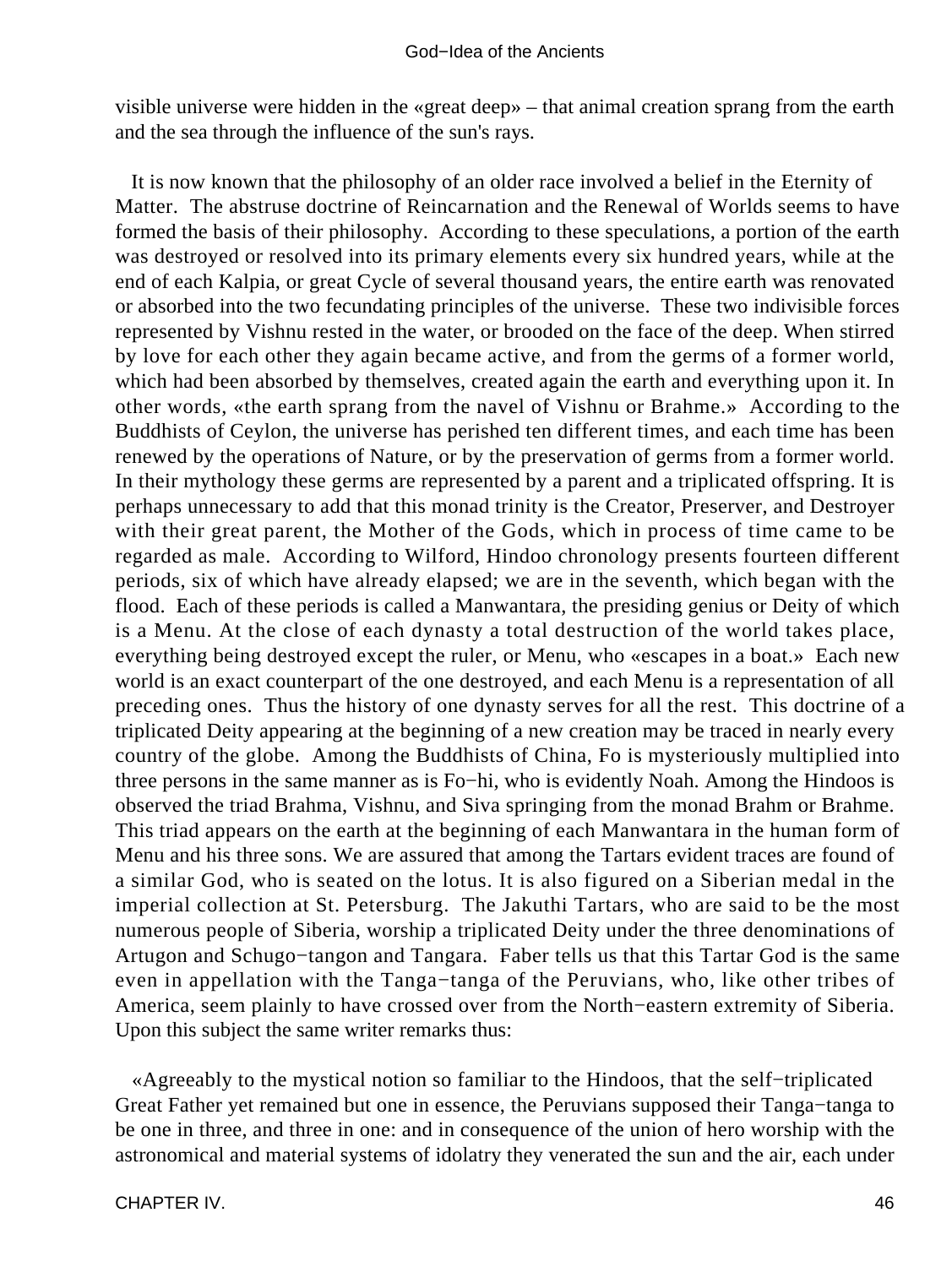three images and three names. The same opinions equally prevailed throughout the nations which lie to the west of Hindostan. Thus the Persians had their Ormuzd, Mithras, and Ahriman: or, as the matter was sometimes represented, their self−triplicating Mithras. The Syrians had their Monimus, Aziz, and Ares. The Egyptians had their Emeph, Eicton, and Phtha. The Greeks and Romans had their Jupiter, Neptune, and Pluto; three in number, though one in essence, and all springing from Cronus, a fourth, yet older God. The Canaanites had their Baal−Spalisha or self−triplicated Baal. The Goths had their Odin, Vile, and Ve, who are described as the three sons of Bura, the offspring of the mysterious cow, and the Celts had their three bulls, venerated as the living symbols of the triple Hu or Menu. To the same class we must ascribe the triads of the Orphic and Pythagorean and Platonic schools; each of which must again be identified with the imperial triad of the old Chaldaic or Babylonian philosophy.»[43]

[43] Faber, Pagan Idolatry, book vi., ch. ii., p. 470.

 The history of the catastrophe known as the deluge, which, it is claimed, took place either in Armenia, at Cashgar, or at some other place in the East, is observed, in later ages, to furnish a covering beneath which have been veiled the mythical doctrines of the priests. Of the catastrophes which from time to time have visited our planet, and of the belief which has come to be entertained by ecclesiastics that the earth will be destroyed by fire, Celsus writes:

 «The belief has spread among them, from a misunderstanding of the accounts of these occurrences, that after lengthened cycles of time, and the returns and conjunctions of planets, conflagrations, and floods are wont to happen, and because after the last flood, which took place in the time of Deucalion, the lapse of time, agreeably to the vicissitude of all things, requires a conflagration; and this made them give utterance to the erroneous opinion that God will descend, bringing fire like a torturer.»[44]

[44] Origen against Celsus, book iv., ch. xi.

 The mythologies of all nations are largely founded upon the «religious history» of a flood. The doctrine of a triplicated God saved from destruction by a storm−tossed ark which rested on some local mountain answering to Ararat, and which was filled with the natural elements of reproduction, is found amongst the traditions of every country of the globe. In Egypt, the destructive agency drives the God into the ark – or into the fish's belly, where he is obliged to remain until the flood subsides. In other words, at the time of the destruction of the world, the creative agency is forced within the womb of Nature, there to remain until it again comes forth to recreate the world; nor does the symbolism end here, for this God – the sun, or the reproductive power within it, which every year is put to death by the cold of winter, must for a season remain lifeless, but, at the proper time, will come forth with healing in his wings. This God must issue forth to life through female Nature.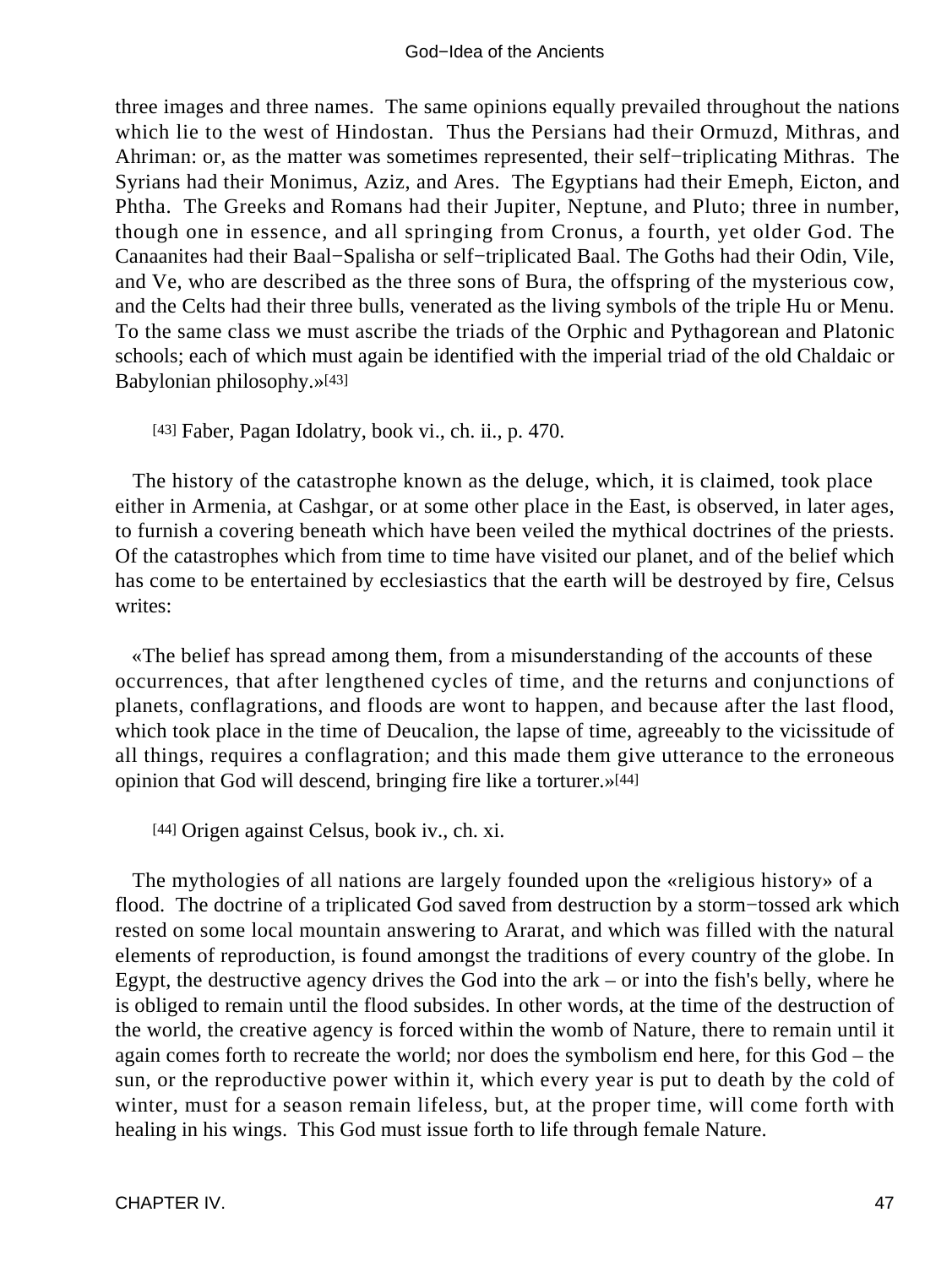#### God−Idea of the Ancients

 The god−man, Noah, who appears under one appellation or another in all extant mythologies, was slain, or shut up in a box, ark, or chest in which he or his seed was preserved from the ravages of a mighty flood, or from destruction by the calamity which had befallen the rest of mankind. In one sense he represents a Savior, in another sense he is the saved, for he is the seed of a former world and is born again from a boat, a symbol which always represents the female energy. Sometimes he is shut up in a wooden cow, from which he issues forth to new life. Again this storm tossed mariner is born from a cave, or the door of a rocky cavern, within which he had been preserved from some terrible catastrophe, caused either by water or fire.

 Sir W. Jones, Faber, Higgins, and many others who have investigated this subject are confident that the Noah of Genesis is identical with Menu, the law−giver of India, and that both are Adam, a man who appears with his three sons at the end of each cycle, or six hundred years, to renovate the world. In the six hundred and first year of Noah's life, in the first month, on the first day of the month, the waters were dried up from the earth. The drying of the waters, and the beginning anew just at the close of the six hundred years, are thought to refer to the end of the cycle of the Neros. A year of Menu or Buddha had expired and a new dynasty or Mamwantara was to begin.

Regarding this trinity, Faber remarks:

 «Brahm then at the head of the Indian triad is Menu at the head of his three sons. But that by the first Menu we are to understand Adam, is evident, both from the remarkable circumstance of himself and his consort bearing the titles of Adima and Iva, and from the no less remarkable tradition that one of his three sons was murdered by his brother at a sacrifice. Hence it will follow, that Brahm at the head of the Indian triad is Adam at the head of his three sons, Cain, Abel, and Seth. Each Menu with his triple offspring is only the reappearance of a former Menu with his triple offspring; for, in every such manifestation at the commencement of each Mamwantara, the Hindoo Trimurti, or triad, becomes incarnate, by transmigrating from the human bodies occupied during a former incarnation; Brahm or the Unity appearing as the paternal Menu of a new age, while the triad, Brahma, Vishnu, and Siva, is exhibited in the person of his three sons. . . . But the ark−preserved Menu – Satyavrata and his three sons are certainly Noah and his three sons, Shem, Ham, and Japhet.»

 Hesiod teaches that, after the flood, Chaos, Night, and black Erebus first appeared.[45] At this time, when there was no Earth, no Heaven, and no Air, an egg floated on the face of the deep, which, being parted, brought forth Love, or Cupid. Out of Chaos this God created or formed all things. Now Cupid is the same as the Greek Phanes, and Phanes is Noah, the egg being the ark or female principle from which he was produced. The Greek God Phanes is the same as the Egyptian Osiris, who was driven into the ark by the «wind that blasts,» or by the evil principle.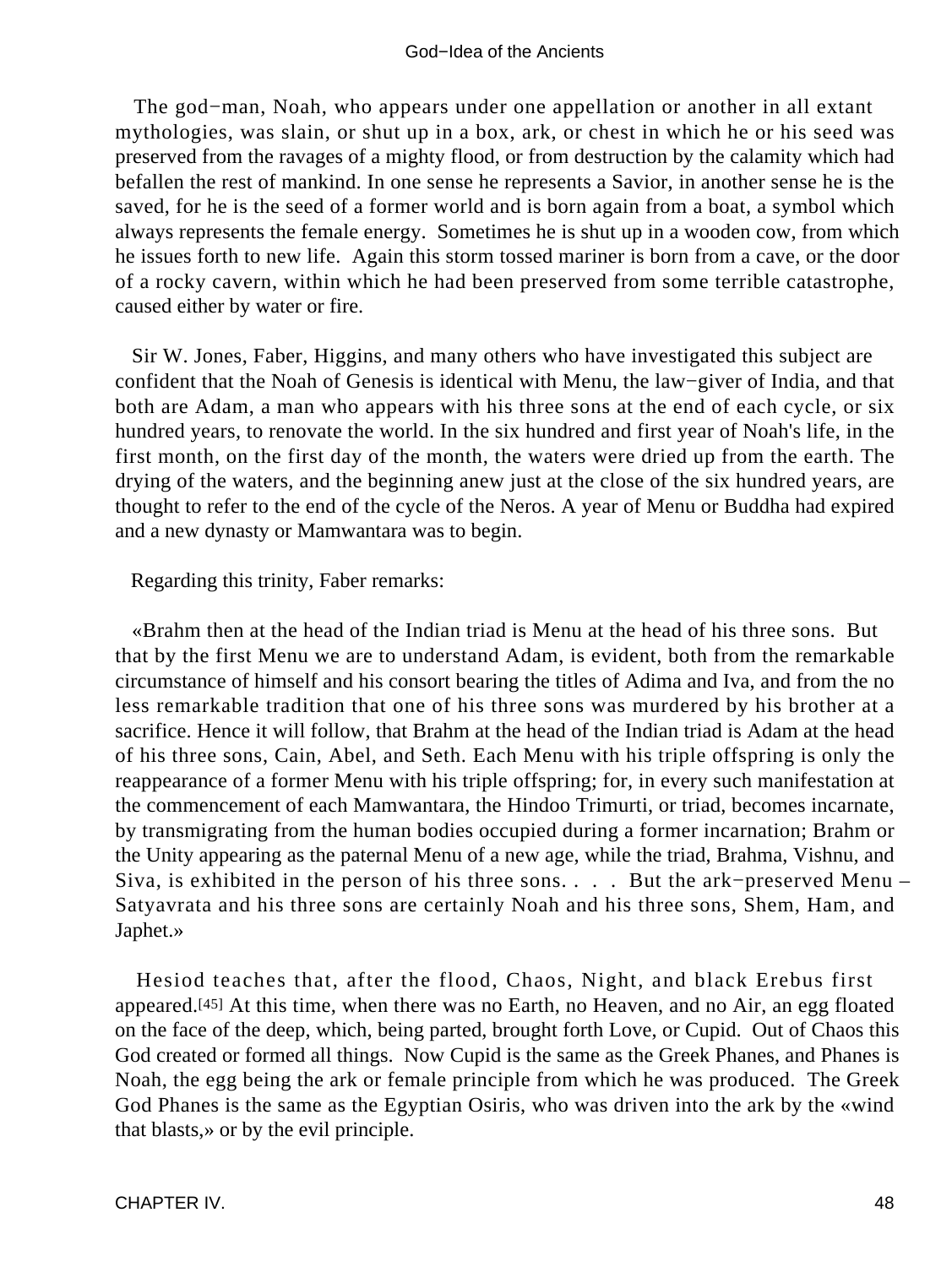[45] The Theogony.

 «As Cupid is indifferently said to have been produced from an egg at a time when the whole world was in disorder, and from the womb of the marine goddess Venus, the egg and the womb of that goddess must denote the same thing. Accordingly we shall find that, on the one hand, Venus is immediately connected with the symbolical egg; and, on the other hand, that she is identical with Derceto and Isis, and is declared to be that general receptacle out of which all the hero−gods were produced. Now there can be little doubt in what sense we are to understand this expression, when we are told that the peculiar symbol of Isis was a ship; and when we learn that the form assumed at the period of the deluge, by the Indian Isi or Bhavani, who is clearly the same as the Egyptian Isis, was the ship Argha, in which her consort Siva floated securely on the surface of the ocean. Venus, therefore, or the Great Mother, the parent of Cupid from whom all mankind descended, must be the Ark: consequently, the egg, with which she is connected, must be the Ark also. Aristophanes informs us that the egg out of which Love was born, was produced by Night in the bosom of Erebus. But the Goddess Night, as we learn from the Orphic poet, was the very same person as Venus; and he celebrates her as the parent of the Universe, and as the general mother both of the hero−gods and of man. The egg therefore produced by Night was produced by Venus: but Venus and the egg meant the same thing: even that vast floating machine, which was esteemed an epitome of the world, and from which was born that Deity who is also literally said to have been set afloat in an ark. Sometimes the order of production was inverted; and, instead of the egg being produced by Night or Venus, Venus herself was fabled to have been produced from the egg. There is a remarkable legend of this sort which ascribes Venus and her egg to the age of Typhon and Osiris, in other words, to the age in which Noah was compelled by the deluge to enter into the ark.»[46]

[46] Origin of Pagan Idolatry, book i., ch. iv.

 The Preserver of the Persians, who is seated on a rainbow in front of their rock temples, is Mithras, who is identical with Noah. Sometimes this ancient mariner is represented as riding on the back of a fish, and again as floating in a boat. The God of Hindostan, like the classical Dionysos, was enclosed in an ark and driven into the sea. According to the Gothic traditions as recorded in the Eddas, there once existed a beautiful world, which was destroyed by fire. Another was created, which, with all its inhabitants save a giant and his three sons, who were saved in a ship, were destroyed by water. With this triad, which originally sprang from a mysterious cow, the new world began. This new world, which represents the present system, will in time be devoured by flames; but another earth will arise from the ocean, – an earth far more beautiful than this, upon which all kinds of grain and delicious fruits will grow without cultivation. Veda and Vile will be there, for the conflagration will have been powerless to destroy them. While the flames are devouring all things, two human beings, a female and a male, will be concealed under a hill, where they will feed upon dew, and will propagate so abundantly that the earth will soon be peopled with a new race of beings. During the catastrophe, the sun will be devoured by a wolf, but

CHAPTER IV. 49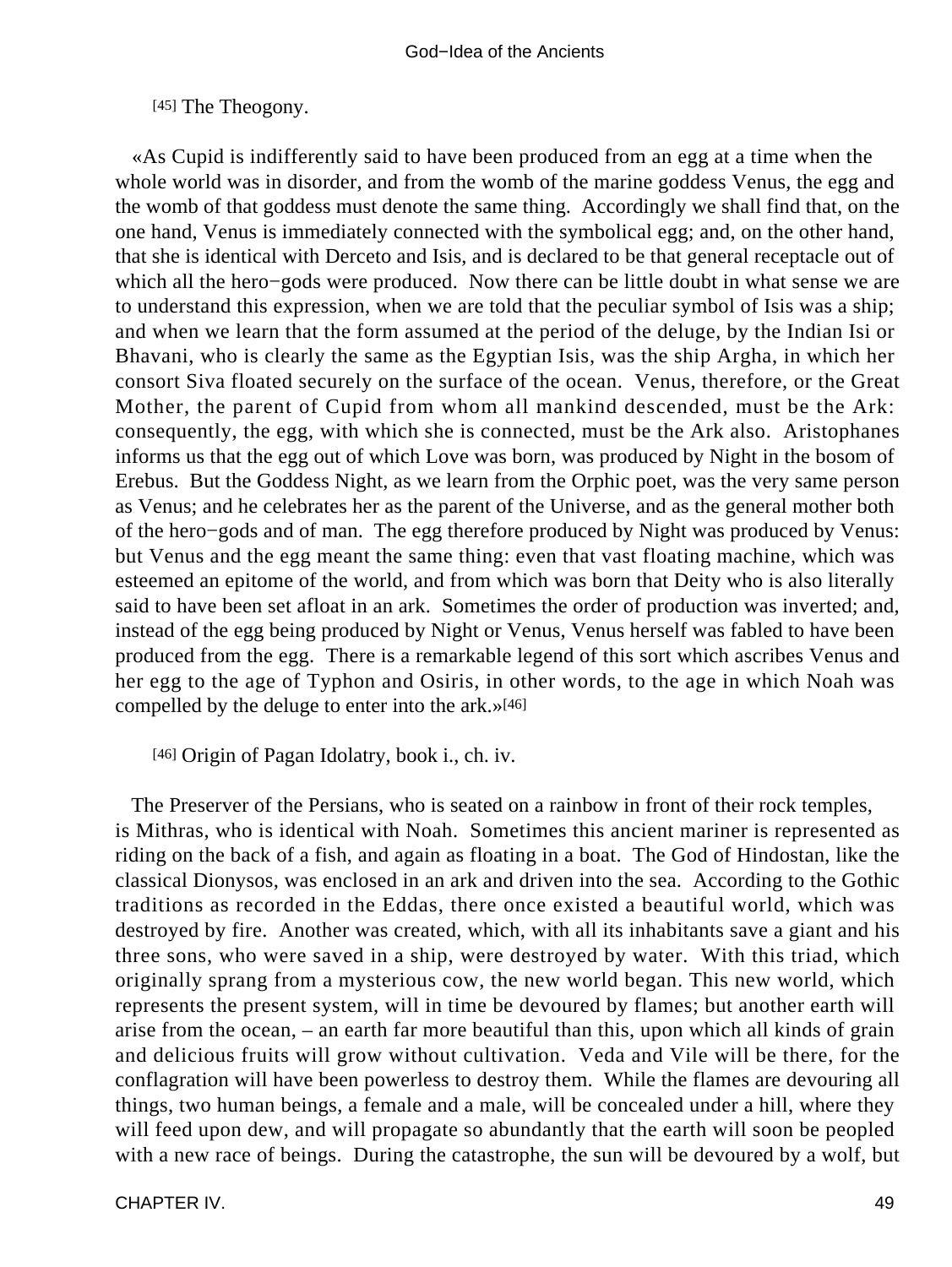before her death she will give birth to a daughter as resplendent as herself, who will go in the same path formerly trodden by her mother.

 The doctrines of the Gothic philosophers, as they appear in the Eddas, concerning the eternity of matter, the renewal or succession of worlds, and reincarnation are the same as those taught by Pythagoras, the Stoics, and other Greek schools of thought.

Brahme or Vishnu, resting on the bottom of the sea – a goddess who was symbolized by the self−generating lotus – was in later ages the mysterious Cow of the Goths.

 After the natural truths concealed beneath their religious symbolism were wholly forgotten, and human nature through the over−stimulation of the animal instincts had become corrupted, Adam and Eve, names which doubtless for ages represented the two fecundating principles throughout Nature, with their sons, Cain, Abel, and Seth, comprehended the god−idea. The fact has been observed that just six hundred years from the creation of Adam, or at the close of the cycle, Noah appears with his three sons to save or perpetuate the race.

 It is now believed that this account of Noah and his three sons is an allegory beneath which are concealed the religious doctrines, or perhaps I should say, the philosophical speculations of an older race. The God of the ancients was identified with the life of man individually and with that of mankind collectively. As men die each day, and as every day men are born, this Deity is said to die and to be renewed each day; and as he is the sun, or the incarnation of the sun, the rising and setting of this luminary depict the constantly dying and regenerating God of Nature, the same as do the changing seasons. A similar idea reappears in their system of the renewal of worlds and reincarnation.

 Regarding the doctrine of the eternity of matter held by the ancients, Origen mentions a belief of the Egyptians that the

 «world or its substance was never produced, but that it has existed from all eternity. Neither is there any such thing as death. Those who perish about us every day are simply changed, either they take on other forms or are removed to some other place. God cannot be destroyed, and as all things are parts of the Deity everything lives and has always lived, seeming death being simply change. Remnants of these doctrines are found in every portion of the globe; among the Mexicans of the west as well as among the rude mountaineers of the Burman Empire.»

 While contemplating the philosophical speculations of an ancient race Bailly gave expression to the belief, that a «profoundly learned race of people existed previous to the formation of any of our systems.» The wiser among the Greek philosophers, those who, it is believed, borrowed their philosophical doctrines from the East, declare that «there is no production of anything which was not before; no new substance made which did not really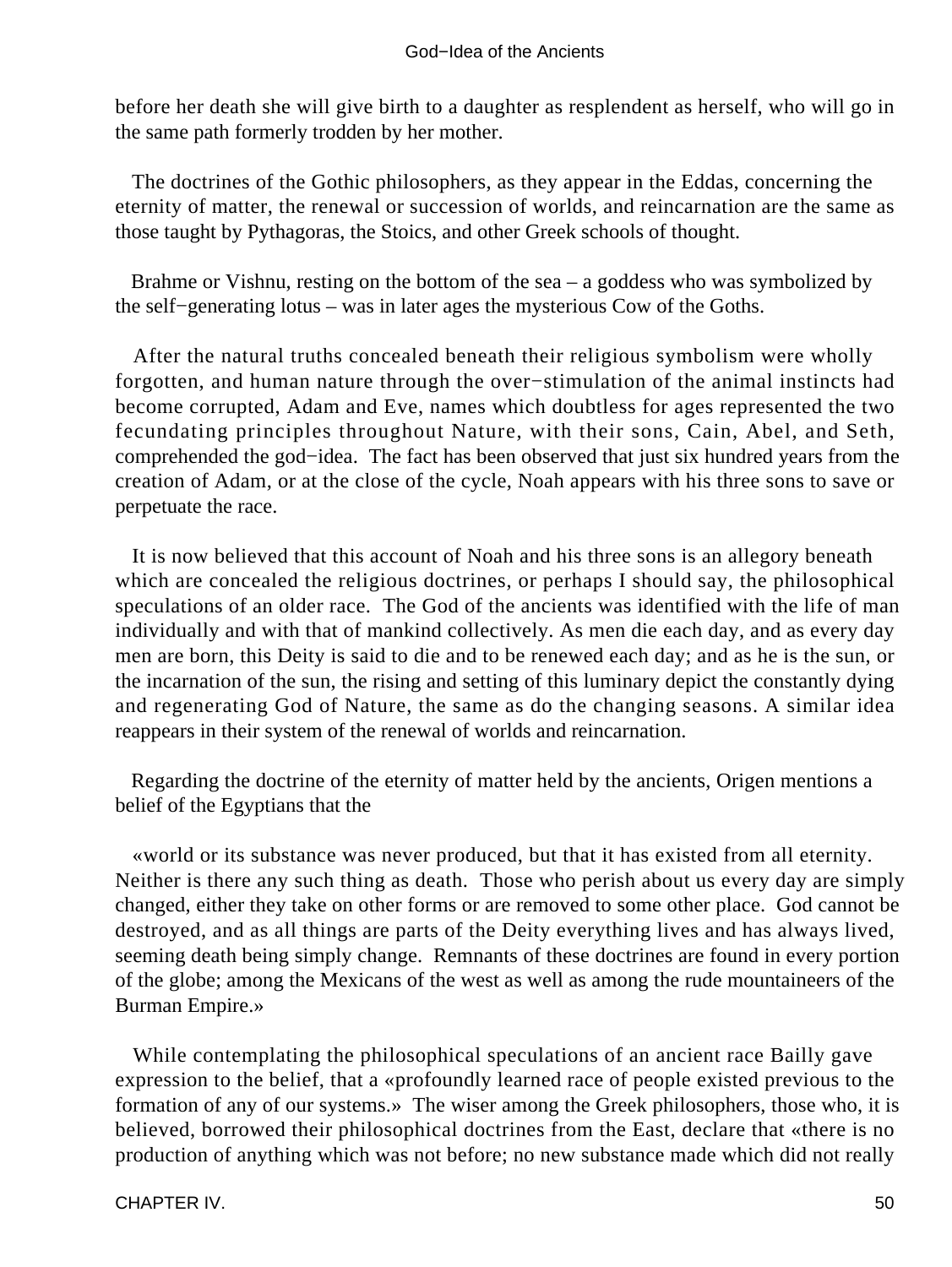pre−exist.» Equally with matter was spirit indestructible. «Our soul,» says Plato, «was somewhere, before it came to exist in this present form; whence it appears to be immortal. . . . Who knows whether that which is demonstrated living, be not indeed rather dying, and whether that which is styled dying be not rather living?»

 To one who has given attention to the various legends relative to the destruction of the world by a flood, and a storm−tossed mariner saved in an ark or boat, it is plain that they all have the same significance, all are but different versions of the same myth, which in an early age was used to conceal the philosophical doctrines of an ancient people.

 That the early historic nations understood little concerning the origin and true meaning of the legends which they had inherited from an older race is quite evident. The ignorance of the Greeks regarding the significance of these legends is shown by the following: When Solon, wishing to acquaint himself with the history of the oldest times, inquired of an Egyptian priest concerning the time of the flood, and the age of Deucalion or Phroneous or Noah, this functionary replied:

 «O Solon, Solon, you Greeks are always children, nor is there an old man among you! Having no ancient traditions nor any acquaintance with chronology, you are as yet in a state of intellectual infancy. The true origin of such mutilated fables as you possess is this. There have been and shall again be in the course of many revolving ages, numerous destructions of the human race; the greatest of them by fire and water, but others in an almost endless succession of shorter intervals.»[47]

[47] Quoted by Plato; also by Clement of Alexandria.

 We have observed that the symbol of the universe was an egg. The egg was also the symbol of the earth and of the ark, which meant universal womanhood. From the mundane egg the triplicated Deity sprang. There can be little doubt at the present time that Adam, Noah, Menu, Osiris, and Dionysos all represent the fructifying power of the sun. In process of time they each came to figure as male reproductive energy, and during certain periods of the earth's history they have each in turn been worshipped as the Deity. That not only the ark was female, but that the god element or reproductive principle within the ark was both female and male, is a fact which has been lost sight of during the historic period, or during those ages of the world in which the attempt has been made to prove Nature motherless.

 All the germs and living creatures which were within the ark, and which were to reanimate the earth, were in pairs, females and males; and, besides, the Dove (female), the emblem of peace, was also present. Even Noah himself was produced from an egg, which, as we have seen, is the symbol of Venus, or universal womanhood. In after ages the female principle was not mentioned, but, on the contrary, was concealed beneath convenient symbols; and as the philosophical ideas underlying natural religion were lost or forgotten, and mankind had become too ignorant to perceive that a dual force, female and male which

CHAPTER IV. 51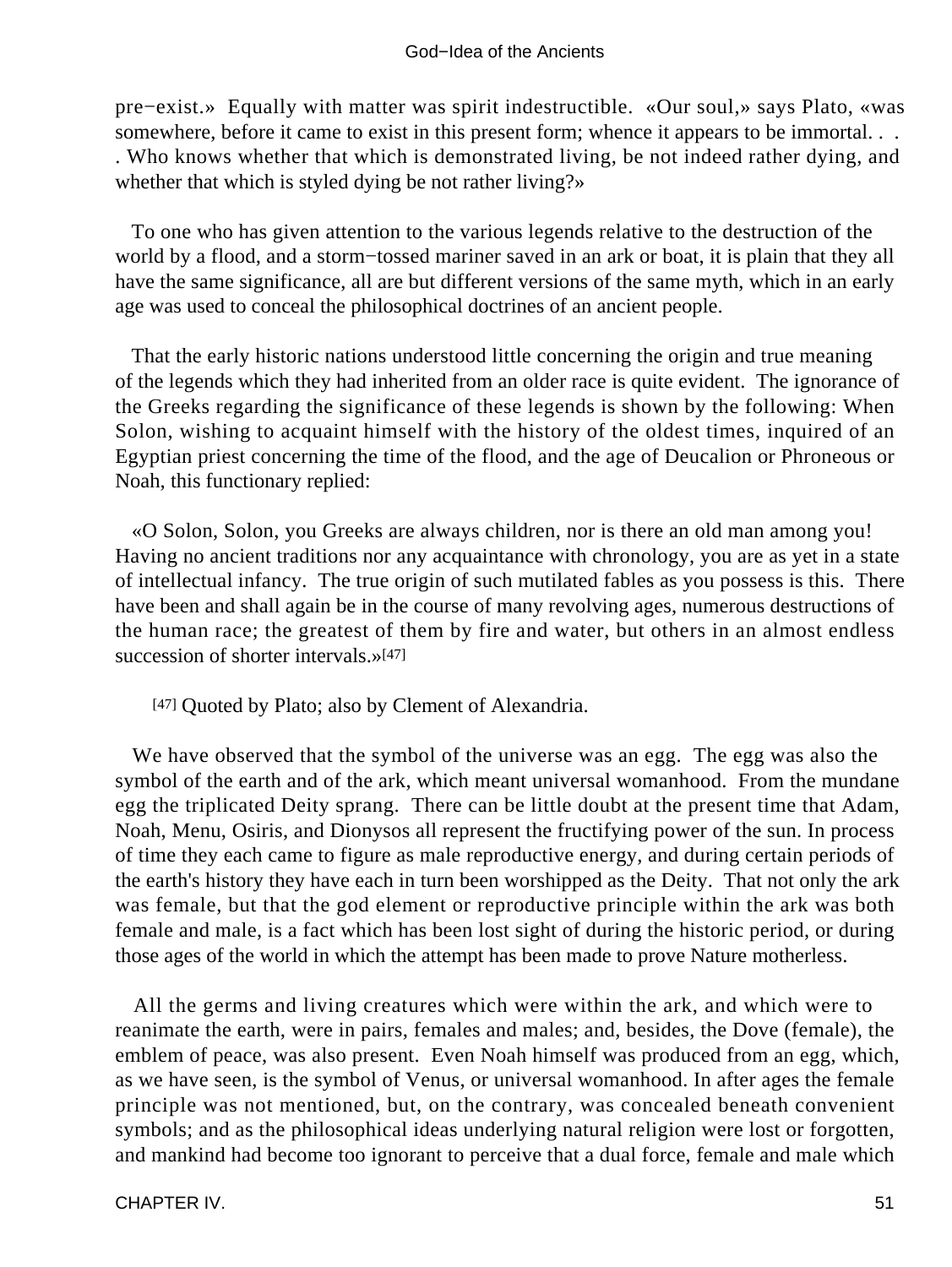was also a Trinity, pervades Nature, the notion came gradually to prevail that the creative agency, which is spirit, is altogether male. Hence the formulation of the inconceivable doctrine of a Trinity composed of a Father, Son, and Holy Ghost.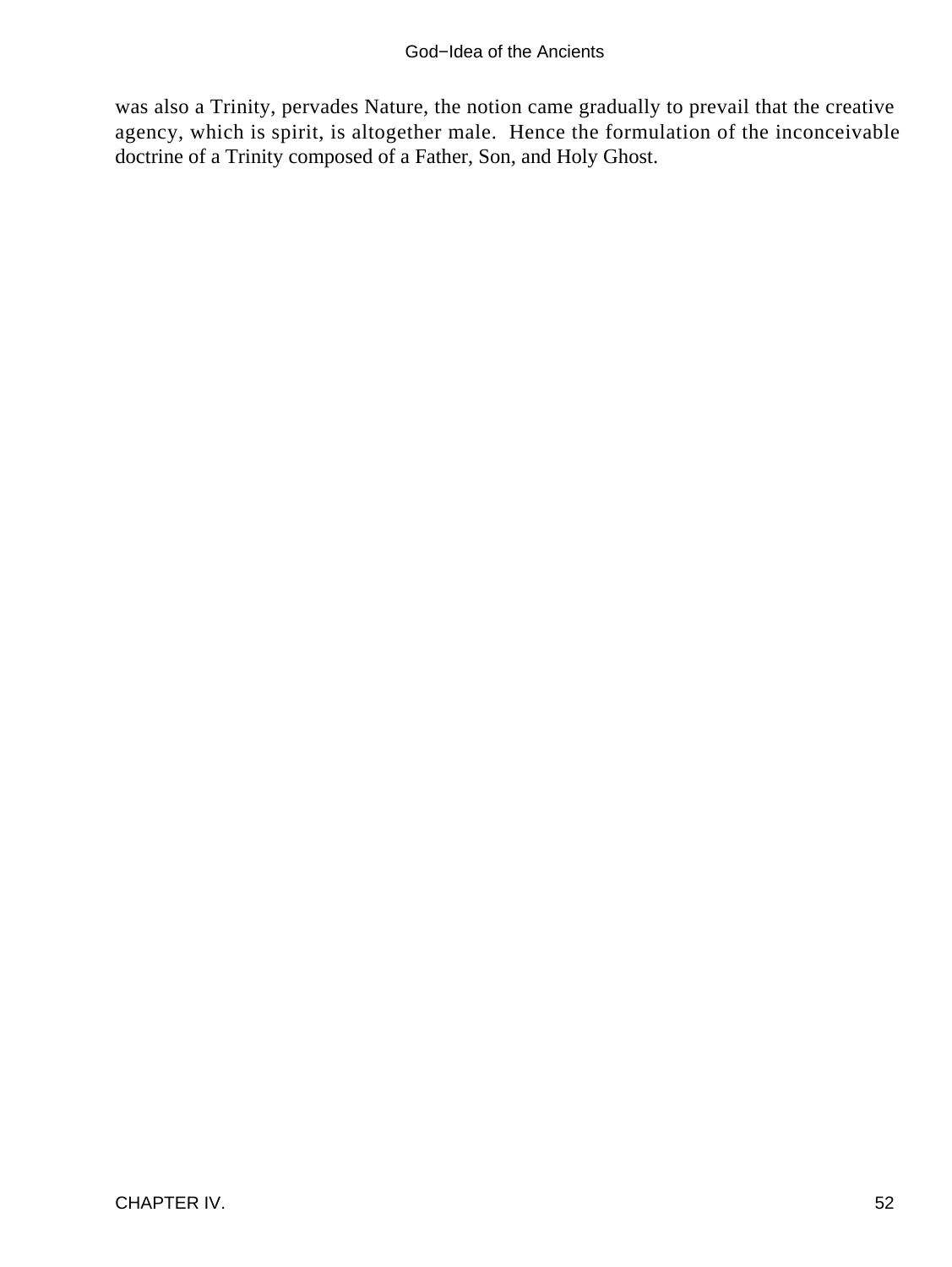## **[CHAPTER V.](#page-197-0)**

### *S*EPARATION **Of the female and hale elements in the deity.**

 Glimpses of antiquity as far back as human ken can reach reveal the fact that in early ages of human society the physiological question of sex was a theme of the utmost importance, while various proofs are at hand showing that throughout the past the question of the relative importance of the female and male elements in procreation has been a fruitful source of religious contention and strife. These struggles, which from time to time involved the entire habitable globe, were of long duration, subsiding only after the adherents of the one sex or the other had gained sufficient ascendancy over the opposite party to successfully erect its altars and compel the worship of its own peculiar gods, which worship usually included a large share of the temporal power. Only since the male sex has gained sufficient influence to control not only human action, but human thought as well, have these contentions subsided.[48]

[48] At the present time, through causes which are not difficult to understand, the question of the relative importance of the two sexes is again assuming a degree of importance indicative of the changes which are taking place in human thought, and for the reason that we are just witnessing the dawn of an intellectual age, the problems to be solved will admit of no answers other than those based upon a scientific foundation.

 That religious wars have not been confined to more modern times, and that among an early race the attempt to exalt the male principle met with obstinate resistance which involved mankind in a conflict, the violence of which has never been exceeded, are facts which seem altogether probable. Indeed, there is much evidence going to show that the cause of the original dispersion of a primitive race was the contention which arose respecting their religious faith or regarding the physiological question of the relative importance of the sexes in the function of reproduction; and that the general war indicated in the Puranas, which began in India and extended over the entire habitable globe, and which was celebrated by the poets as «the basis of Grecian mythology,» originated in this conflict over the precedence of one or the other of the sex−principles contained in the Deity. Although there are no records of these wars in extant history, accounts of them are still preserved in the traditions and religious monuments of oriental countries. In Egypt, in India, and to a greater or less extent in other Eastern countries, these physiological contests have been disguised under a veil of allegory, the true significance of which it is no longer difficult to understand. With the light which more recent investigation has thrown upon the subject of the separation of the original sex−elements contained in the Deity, the significance of the following legend in the Servarasa is at once apparent.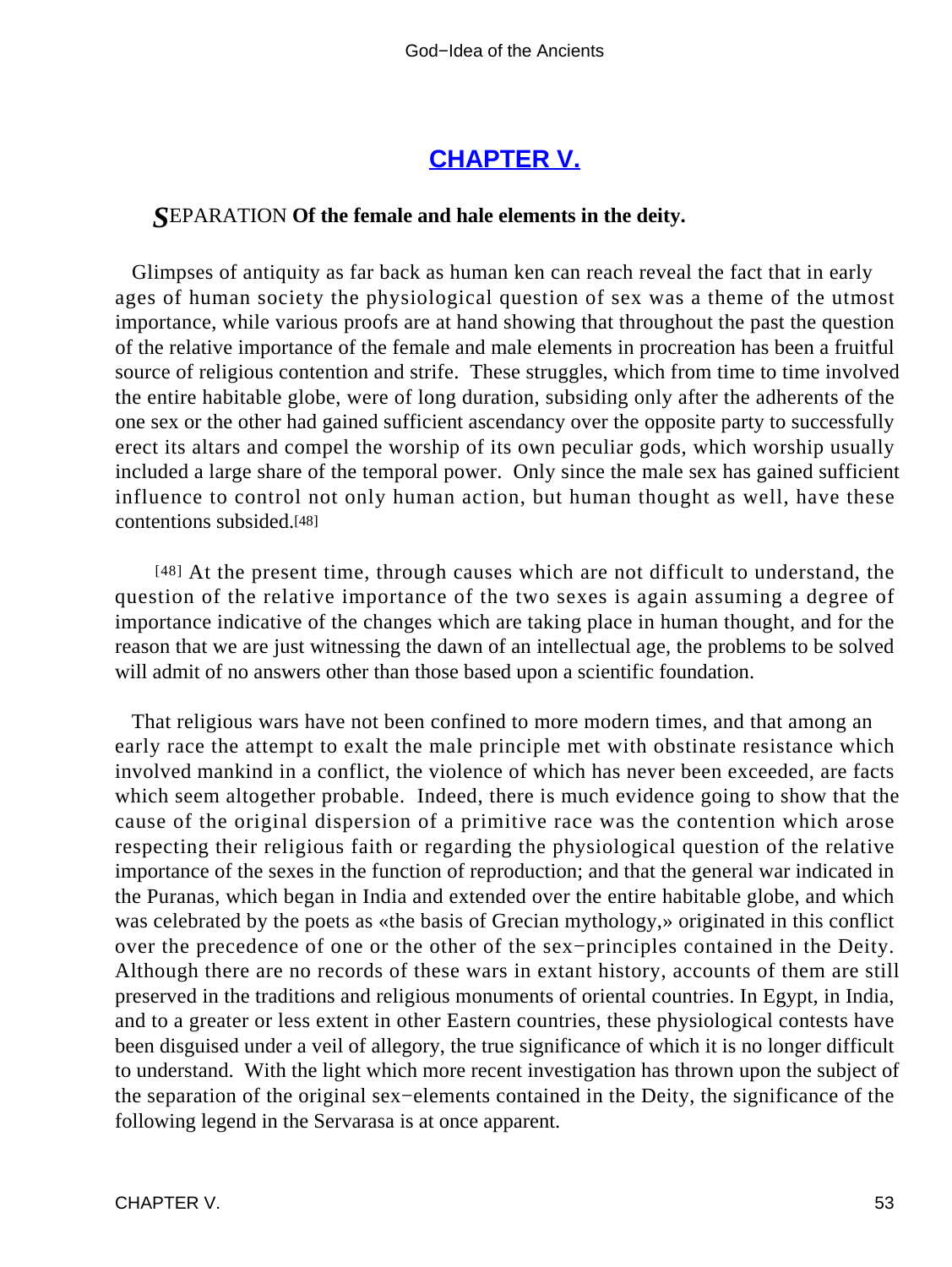When Parvati (Devi) was united in marriage to Mahadeva (Siva), the divine pair had once a dispute on the comparative influence of the sexes in producing animated beings, and each resolved by mutual agreement to create a new race of men. The race produced by Mahadeva were very numerous, and devoted themselves exclusively to the worship of the male Deity, but their intellects were dull, their bodies feeble, their limbs distorted, and their complexions of many different hues. Parvati had at the same time created a multitude of human beings, who adored the female power only, and were well shaped, with sweet aspects and fine complexions. A furious contest ensued between the two nations, and the Lingajas, or adorers of the male principle, were defeated in battle, but Mahadeva, enraged against the Yonigas (the worshippers of the female element), would have destroyed them with the fire of his eye if Parvati had not interposed and appeased him, but he would spare them only on condition that they should instantly leave the country with a promise to see it no more, and from the Yoni, which they adored as the sole cause of their existence, they were named Yavanas.

The fact has been noticed in a previous work  $[49]$  that, according to Wilford, the Greeks were the descendants of the Yavanas of India, and that when the Ionians emigrated they adopted the name to distinguish themselves as adorers of the female, in opposition to a strong sect of male worshippers which had been driven from the mother country. We are taught by the Puranas that they settled partly on the borders of Varaha−Dwip, or Europe, where they became the progenitors of the Greeks; and partly in the two Dwipas of Cusha, Asiatic and African. In the Asiatic Cusha−Dwip they supported themselves by violence and rapine. Parvati, however, or their tutelary goddess, Yoni, always protected them; and at length, in the fine country which they occupied, they became a flourishing nation.[50] Wilford relates that there is a sect of Hindoos who, attempting to reconcile the two systems, declare in their allegorical style that «Parvati and Mahadeva found their concurrence essential to the perfection of their offspring, and that Vishnu, at the request of the goddess, effected a reconciliation between them.»[51]

- [49] See The Evolution of Women, p. 303.
- [50] Asiatic Researches, vol. iii., pp. 125−132.
- [51] Asiatic Researches, «Egypt and the Nile,» vol. iii., pp. 361−363.

 The people who were dominant in Asia long before the rise of the late Assyrian monarchy, are said to be those whom scriptural writers represent as Cushim, and the Hindoos as Cushas. They were the descendants of Cush, or Cuth, and were believed to have been the architects of the Tower of Babel. Epiphanius, Eusebius, and others assert that at the time of the building of this tower there existed two rival beliefs, the one demonstrated as Scuthism, the other as Ionism, or Hellenism, the latter of which embodied the worship of the Great Mother, or the female element, which was worshipped in the shape of the mystic «Iona or Dove.» The Scuths, on the other hand, believed in the pre−eminence of a Great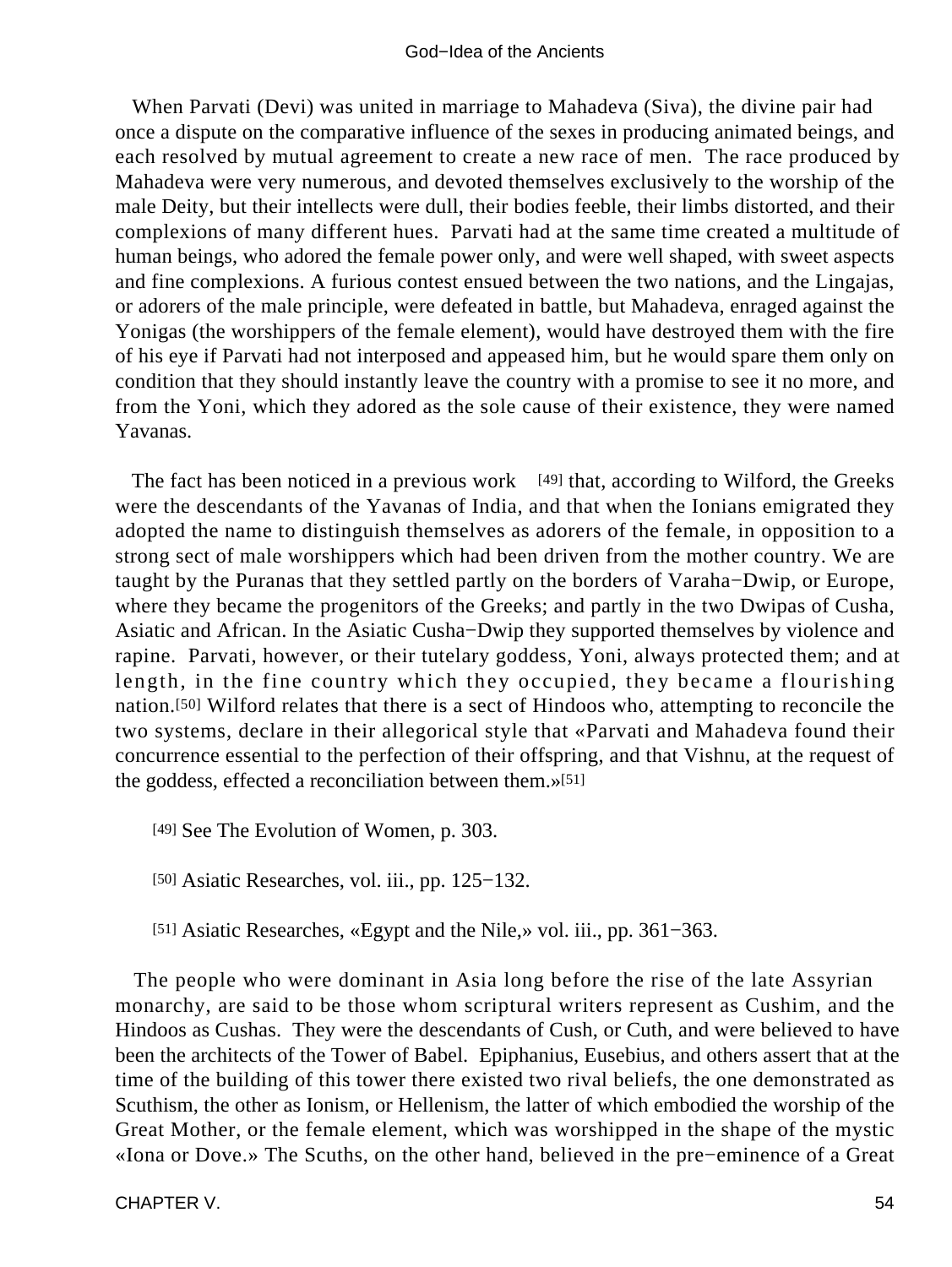Father, or, perhaps I should say, in a Deity composed of a triad containing the elements of a male parent. Upon this subject the learned Faber remarks: «I am much mistaken if some dissension on these points did not prevail at Babel itself; and I think there is reason for believing that the altercation between the rival sects aided the confusion of languages in producing the dispersion.»[52]

[52] Pagan Idolatry, book vi., ch. ii.

 Those who believed in the superiority of the male in the processes of reproduction, adored the male element in the Deity, while those who held that the female is the more important, worshipped the female energy throughout Nature under one or another of its symbols, sometimes as a woman with her child and sometimes as a dove, but oftener as an ark, box, or chest.

 It is evident from the sacred writings of the Hindoos that in India, during a period of several thousand years, there existed various sects, those who worshipped the male as the only creative force, others who adored the female as the origin of life, and those who paid homage to both, as alike important in the office of reproduction.

 It would seem that the fierce wars which had devastated the land had ceased prior to the beginning of the Tower of Babel. According to the testimony of Moses, the Lord himself declared «Behold the people is one.» This unanimity of belief, as is plainly shown, was of short duration, for the Tower arose «upright and defiant,» not, however, as an emblem of the primeval dual or triune God in which the female energy was predominant, but as a symbol of male creative power. It was the type of virility which in the subsequent history of religion was to assume the position of the «one only and true God.»

It is not improbable that idolatry began with the Tower of Babel.

 Indeed it has been confidently asserted by certain writers that the earliest idols set up as emblems of the Deity, or as expressions of the peculiar worship of the Lingajas, were obelisks, columns, or towers, the first of which we have any account being the Tower of Babel, erected probably at Nipur in Chaldea. Until a comparatively recent time, the actual significance of this monument seems to have been little understood. Later research, however, points to the fact that it was a phallic device erected in opposition to a religion which recognized the female element throughout Nature as God. The length of time which the adherents of these two doctrines had contended for the mastery is not known, but through the deciphered monuments of ancient nations, by facts gathered from their sacred writings, and by the general voice of tradition, it has been ascertained with a considerable degree of certainty that this great upheaval of society was the culmination of a dispute which had long been waged between two contending powers, and which finally resulted in a separation of the people, and in the final success, for the time being, of the sect which refused longer to recognize the superior importance of the female in the god−idea.

CHAPTER V. 55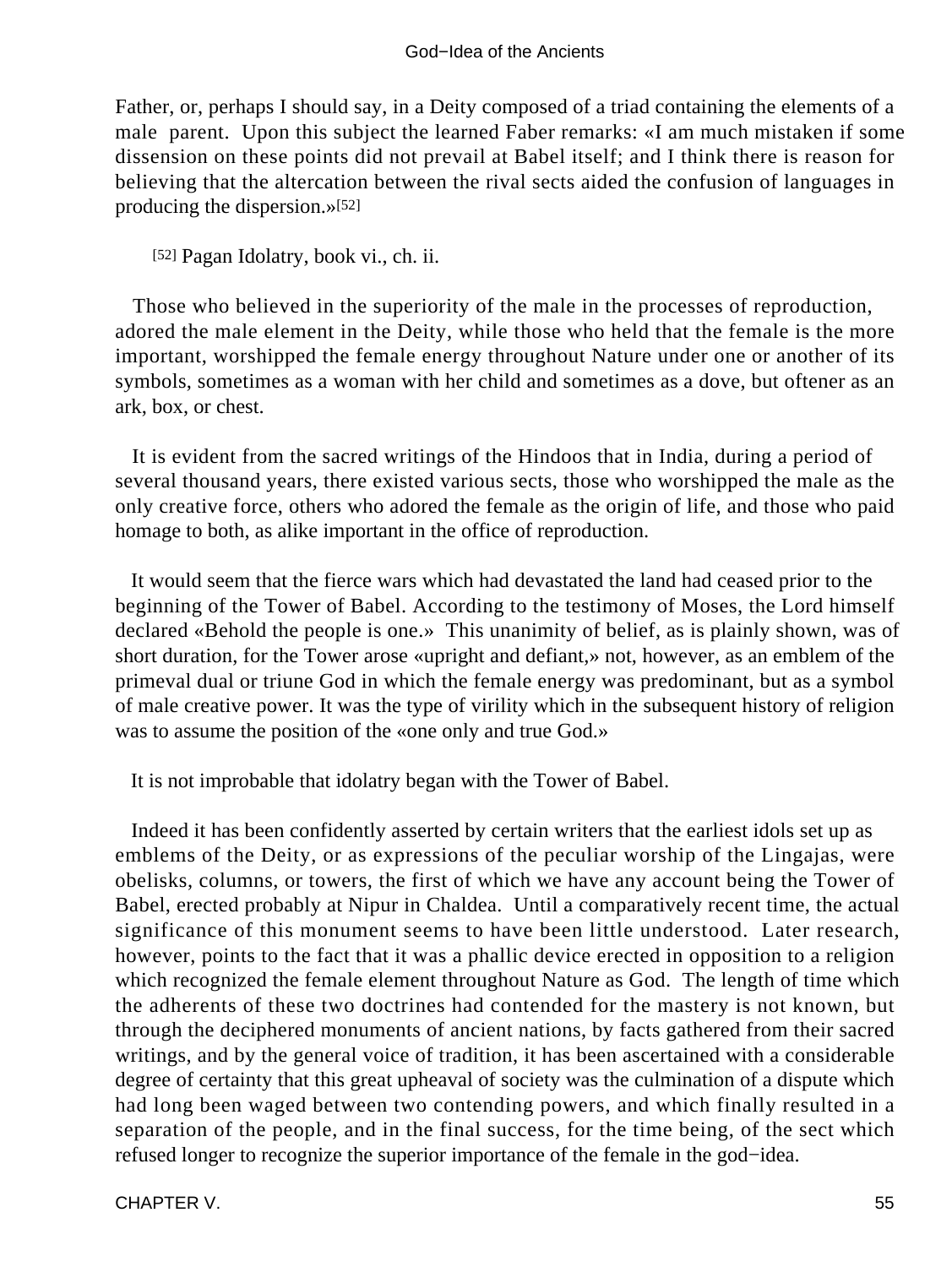At what time in the history of mankind the Tower of Babel was erected has not been ascertained, but the great antiquity of Chaldea is no longer questioned. Sir Henry Rawlinson, in the Royal Geographical Journal says:

 «When Chaldea was first colonized, or at any rate when the seat of empire was first established there, the emporium of trade seems to have been at Ur of the Chaldees, which is now 150 miles from the sea, the Persian Gulf having retired nearly that distance before the sediment brought down by the Euphrates and Tigris.»

To which Baldwin adds:

 «A little reflection on the vast period of time required to effect geological changes so great as this will enable us to see to what a remote age in the deeps of antiquity we must go to find the beginning of civilization in the Mesopotamian Valley.»[53]

[53] Prehistoric Nations, p. 191.

 Although at the time of the building of the Tower of Babel the worship of a Deity in which the male principle was pre−eminent had not become universal, still the facts seem to indicate that the doctrine of male superiority which for ages had been steadily advancing had at length gained the ascendancy over the older religion. The new faith and worship had corrupted the old, and through the conditions which had been imposed upon women, and the consequent stimulation of the lower nature in man, even the adherents of the older faith were losing sight of those higher principles which in preceding ages they had adored as God.

 We have seen that in every country upon the earth there is a tradition recounting the ravages of a flood. Whether or not this legend is to be traced to an actual calamity by which a large portion of Asia was inundated, is not for a certainty known; but the fact that there was a deluge of contention and strife, surpassing anything perhaps which the world has ever witnessed, seems altogether probable.

 Not long after the catastrophe designated as the flood, emblems of the Deity, representations of the male and female elements, appear in profusion. Babylon, at which place was erected the Tower of Belus, and Memphis, which contained the Pyramids, were among the first cities which were built. As the tower typified the Deity worshipped by those who claimed superiority for the male, so the pyramids symbolized the creative agency and peculiar qualities of the female, or of the dual Deity which was worshipped as female.

 Although the grosser elements in human nature were rapidly assuming a more intensely aggressive attitude, and although the higher principles involved in an earlier religion were in a measure forgotten, it is evident that at this time humanity had not become wholly sensualized, and that the lower propensities and appetites had not assumed dominion over the reasoning faculties.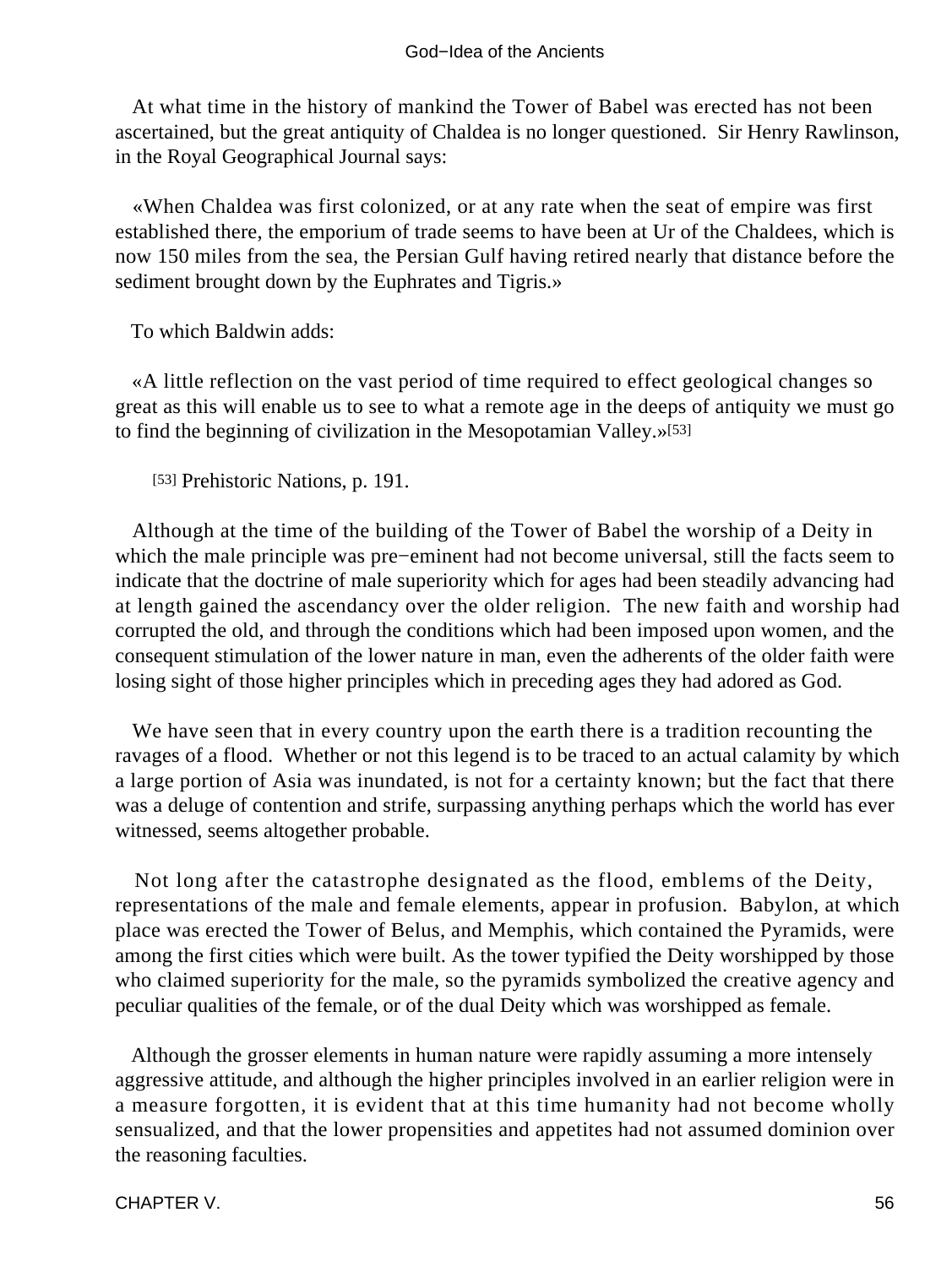The Great Mother Cybele, who is represented by the Sphinx, had doubtless been adored as a pure abstraction, her worship being that of the universal female principle in Nature. She is pictured as the «Eldest Daughter of the Mythologies,» and as «The Great First Cause.» She represented the past and the future. She was the source whence all that was and is had proceeded.

 In its earliest representations, the Sphinx is figured with the head of a woman and the body of a lion. By various writers it is stated that the Sphinxes which were brought as spoils from Asia, the very cradle of religion, were thus represented. The lion, which symbolizes royal power and intellectual strength, is always attached to the chariot of Cybele. The Sphinx is supposed to typify not only Cybele, but the great androgynous God of Africa as well. However, as Cybele and Muth portrayed the same idea, namely, female power and wisdom, we are not surprised that they should have been worshipped under the same emblem. Neither is it remarkable, when we recall the fact that the female was supposed to comprehend both sexes, that in certain instances a beard appears as an accompanying feature of the Sphinx. We are told that the fourth avatar of Vishnu was a Sphinx, but a further search into the history of this Deity reveals the fact that her ninth avatar is Brahm (masculine). The female principle has at length succumbed to the predominance of male power, and Vishnu herself has become transformed into a male God.

 Although the rites connected with the worship of Cybele were phallic they were absolutely pure. In an allusion to this worship, Hargrave Jennings admits that the «spirituality to which women in that age of the world were observed to be more liable than men was peculiarly adverse to all sensual indulgence, and especially that of the sexes.»

 Although the creative principle was adored under its representatives, the Yoni and the Lingham, still the principal object seems to have been, when administering the rites pertaining to the worship of Cybele, to ignore sex and the usual sex distinctions; hence we find that, in order to assume an androgynous appearance, the priestesses of this Goddess officiated in the costumes of males, while priests appeared in the dress peculiar to females. However, that the sensuous element was to a certain extent already assuming dominion over the higher nature, and that priests were regarded as being incapable of self−control, is observed in the fact that in the later ages of female worship one of the principal requirements of a priest of Cybele was castration.

 It is the opinion of Grote that the story which appears in the Hesiodic Theogony, of the castration of Saturn and Uranus by their sons with sickles forged by the mother, was borrowed from the Phrygians, or from the worship of the Great Mother.

 In India, the strictest chastity was prescribed to the priests of Siva, a God which was worshipped as the Destroyer or Regenerator, and which in its earlier conception was the same as the Great Mother Cybele. These priests were frequently obliged to officiate in a nude state, and during the ceremony should it appear that the symbols with which they came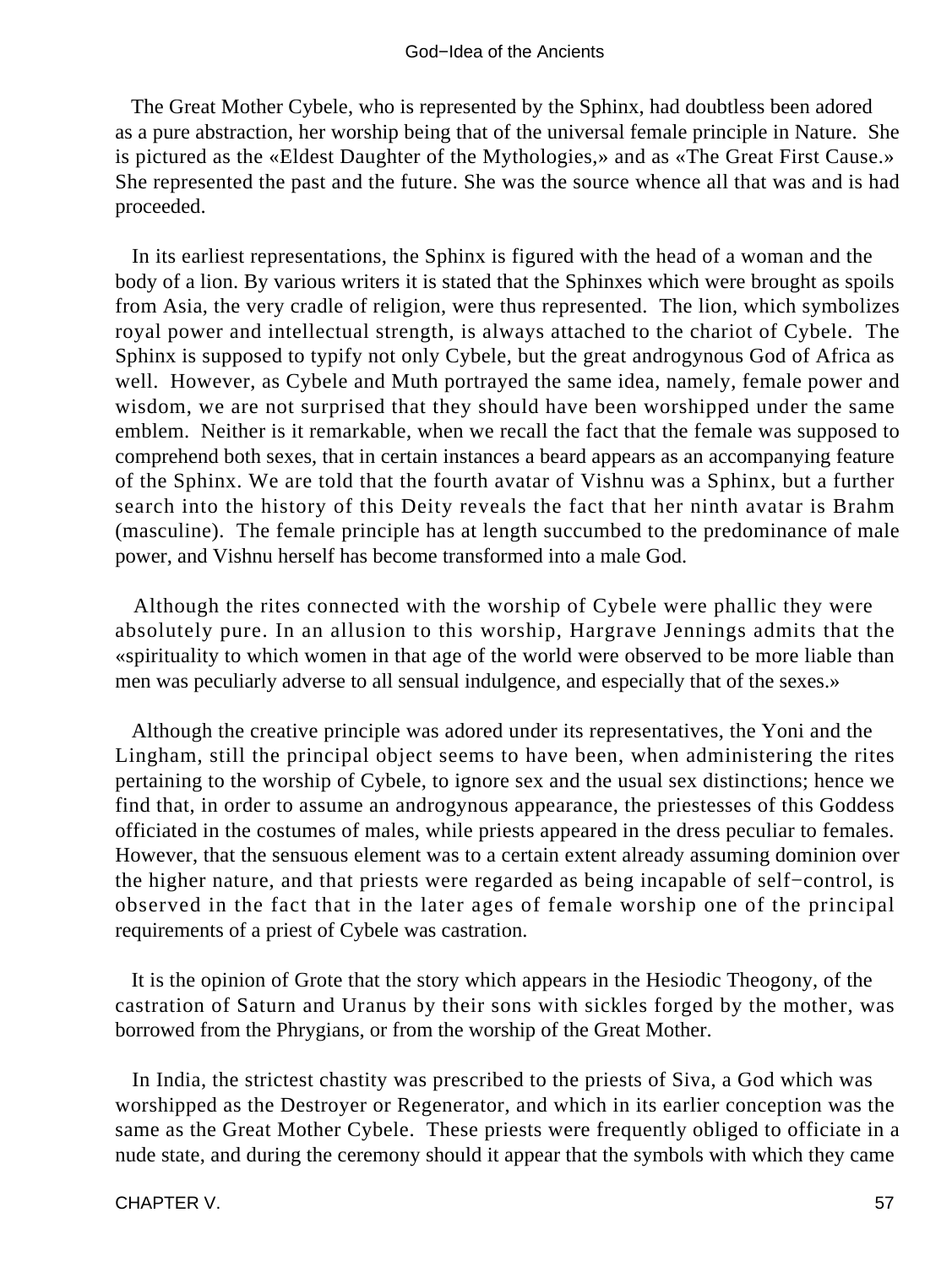in contact had appealed to other than their highest emotions, they were immediately stoned by the people.[54]

[54] Sonnerat, Voyage aux Indes, i., 311.

 The identity of the religions of India and Egypt has been noted in an earlier portion of this work. Wilford, in his dissertations upon Egypt and the Nile, says that in a conversation which he had with some learned Brahmins, upon describing to them the form and peculiarities of the Great Pyramid, they told him that «it was a temple appropriated to the worship of Padma Devi.» The true Coptic name of these edifices is Pire Honc, which signifies a sunbeam. Padma Devi means the lotus, or the Deity of generation.

 It is thought by many writers that these gigantic structures were erected by the Cushite conquerors of Egypt, who invaded and civilized the country, as emblems of the female Deity whom they worshipped. Certainly the magnitude of these monuments and the ingenuity displayed in their construction indicate the intelligence of their builders and the exalted character of the Deity adored. The Great Pyramid is in the form of a square, each side of whose base is seven hundred and fifty−five feet, and covers an area of nearly fourteen acres. An able writer in describing the pyramids says that the first thing which impresses one is the uniform precision and systematic design apparent in their architecture. They all have their sides accurately adapted to the four cardinal points.

 «In six of them which have been opened, the principal passage preserves the same inclination of 26 degrees to the horizon, being directed toward the polar star. . . . Their obliquity being so adjusted as to make the north side coincide with the obliquity of the sun's rays at the summer's solstice, has, combined with the former particulars, led some to suppose they were solely intended for astronomical uses; and certainly, if not altogether true, it bespeaks, at all events, an intimate acquaintance with astronomical rules, as well as a due regard to the principles of geometry. Others have fancied them intended for sepulchres; and as the Egyptians, taught by their ancient Chaldean victors, connected astronomy with their funereal and religious ceremonies, they seem in this to be not far astray, if we but extend the application to their sacred bulls and other animals, and not merely to their kings, as Herodotus would have us suppose.»[55]

[55] The Round Towers of Ireland, p. 159.

 According to the testimony of Inman, the pyramid is an emblem of the Trinity – three in one. The triangle typifies the flame of sacred fire emerging from the holy lamp. With its base upwards it typifies the Delta, or the door through which all come into the world. With its apex uppermost, it is an emblem of the phallic triad. The union of these triangles typifies the male and female principles uniting with each other, thus producing a new figure, a star, while each retains its own identity.[56]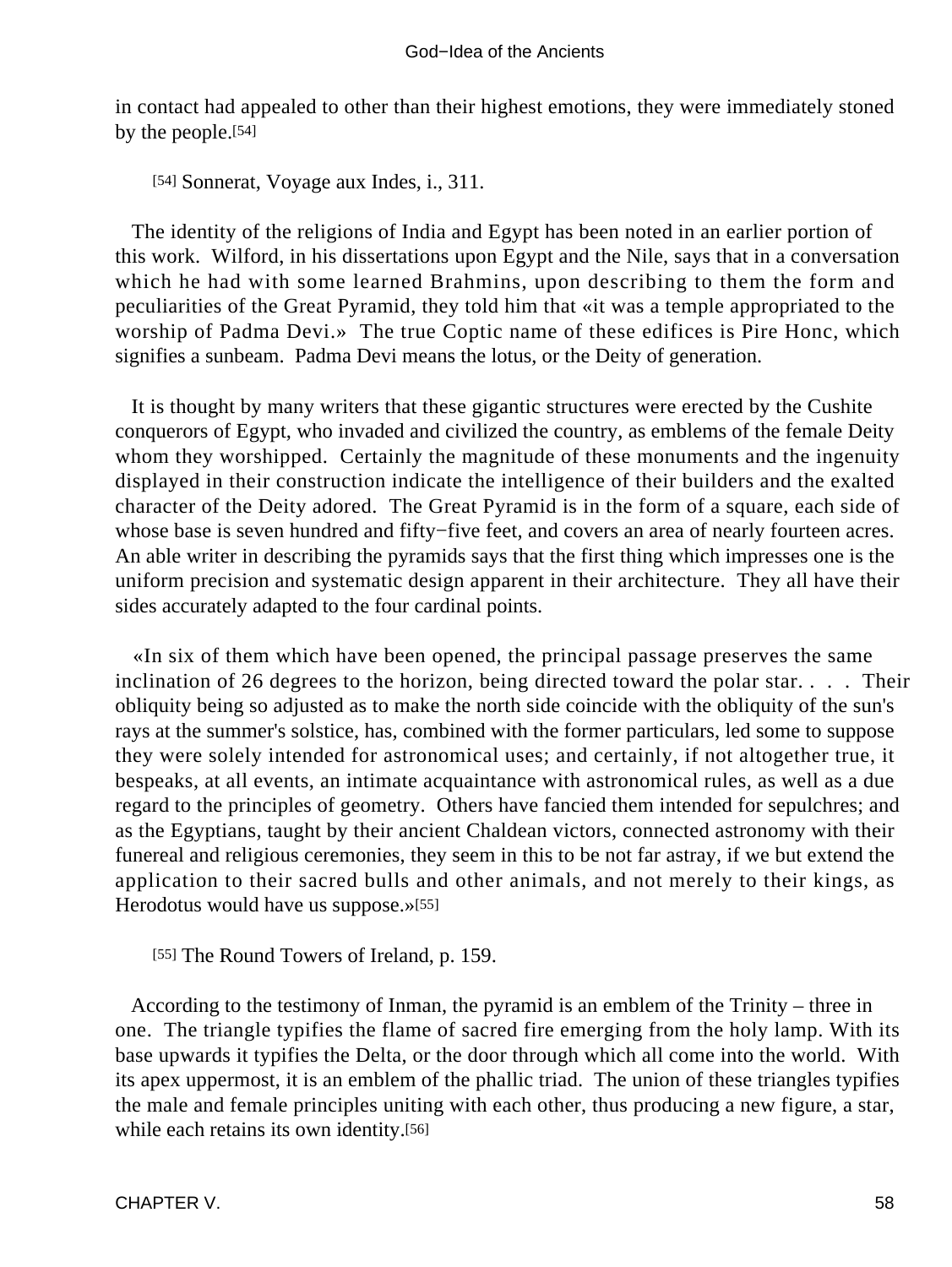[56] Ancient Faiths, vol. *i.*, p. 145.

 Thus the primary significance of the pyramid was religious, and in its peculiar architectural construction was manifested the prevailing conception of the Deity worshipped; namely, the fructifying energies in the sun. We are informed that «all nations have at one time or another passed through violent stages of pyrolatry, a word which reminds us that fire and phallic cult flourished around the pyramids. . . . Every town in Greece had a Pyrtano.»[57]

[57] Forlong, Rivers of Life, or Faiths of Man in All Lands, vol. i., p. 325.

As not alone the sun but the stars also had come to be venerated as agencies in reproduction, the worship of these objects was, as we have seen, closely interwoven with that of the generative processes throughout Nature. The attempt to solve the great problem of the origin of life on the earth led these people to contemplate with the profoundest reverence all the visible objects which were believed to affect human destiny. Hence both the pyramid and the tower served a double purpose, first, as emblems of the Deity worshipped, and, second, as monuments for the study of the heavenly bodies with which their religious ideas were so intimately connected.

 While comparing the early emblems which prefigure the primitive elements in the god−idea, Hargrave Jennings observes:

 «In the conveyance of certain ideas to those who contemplate it, the pyramid boasts of prouder significance, and impresses with a hint of still more impenetrable mystery. We seem to gather dim supernatural ideas of the mighty Mother of Nature . . . that almost two−sexed entity, without a name – She of the Veil which is never to be lifted, perhaps not even by the angels, for their knowledge is limited. In short, this tremendous abstraction, Cybele, Ideae, Mater, Isiac controller of the Zodiacs, whatever she may be, has her representative in the half−buried Sphinx even to our own day, watching the stars although nearly swallowed up in the engulphing sands.»[58]

[58] Phallicism, p. 25.

 From the time when the two religious elements began to separate in the minds of the people, the prophets, seers, and priestesses of the old religion, those who continued to worship the Virgin and Child, had prophesied that a mortal woman, a virgin, would, independently of the male principle, bring forth a child, the fulfilment of which prophecy would vindicate the ancient faith and forever settle the dispute relative to the superiority of the female in the office of reproduction. Thus would the woman «bruise the serpent's head.» In process of time not only Yonigas, but Lingajas as well, came to accept the doctrine of the incarnation of the sun in the bodies of earthly virgins. By Lingaites, however, it was the seed of the woman and not the woman herself who was to conquer evil. Finally, with the

CHAPTER V. 59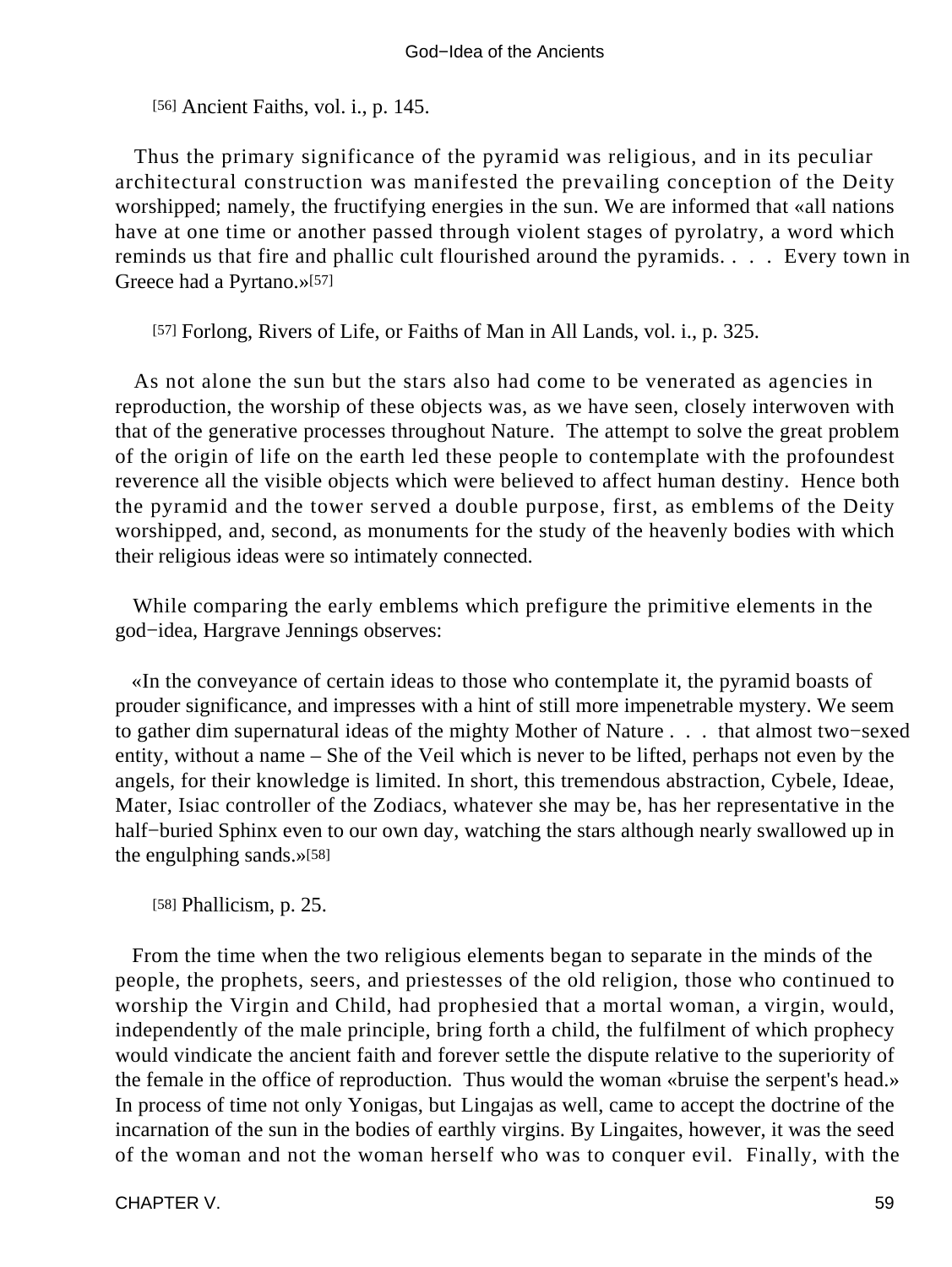increasing importance of the male in human society, it is observed that a reconciliation has been effected between the female worshippers and those of the male. Athene herself has acquiesced in the doctrine of male superiority.

 Thalat, the great Chaldean Deity, who presided over Chaos prior to the existence of organized matter, is finally transformed into a male God. The Hindoo Vishnu, who as she slept on the bottom of the sea brought forth all creation, has changed her sex. Brahm, the Creator, is male, and appears as a triplicated Deity in the form of three sons within whom is contained the essence of a Great Father, the female creative principle being closely veiled.

 Hence we see that the God of the ancients, the universal dual force which resides in the sun and which creates all things, is no longer worshipped under the figure of a mother and her child. Although the female principle is still a necessary factor in the creative processes, and although it is capable of producing gods, the mother element possesses none of the essentials which constitute a Deity. In other words, woman is not a Creator. From the father is derived the soul of the child, while from the mother, or from matter, the body is formed. Hence the prevalence at a certain stage of human history of divine fathers and earthly mothers; for instance, Alexander of Macedon, Julius Caesar, and later the mythical Christ who superseded Jesus, the Judean philosopher and teacher of mankind.

 Henceforth, caves, wells, cows, boxes and chests, arks, etc., stand for or symbolize the female power. We are given to understand, however, that for ages these symbols were as holy as the God himself, and among many peoples even more revered and worshipped.

 We have seen that the ancients knew that matter and force were alike indestructible. According to their doctrine all Nature proceeded from the sun. Hence the power back of the sun, which they worshipped as the Destroyer or Regenerator, or, in other words, as the mother of the sun, was the Great Aum or Om, the Aleim or Elohim, who was the indivisible God. The creative agency which proceeded from the sun was both male and female, yet one in essence. Later, the male appeared as spirit, the female as matter. Spirit was something above and independent of Nature.

 It had indeed created matter from nothing. The fact will be remembered that man claimed supremacy over woman on the ground that the male is spirit, while the female is only matter; in other words, that she was simply a covering for the soul, which is divine.

 Thus was the god−idea divorced from Nature, and a masculine principle, outside and independent of matter, set up as a personal potentate or ruler over the universe.

 The logic by which the great female principle in the Deity has been eliminated, and the subterfuges which have been and still are employed to construct and sustain a Creator who of himself is powerless to create, is as amusing as it is suggestive, and forcibly recalls to mind la couvade, in which, among certain tribes, the father, assuming all the duties of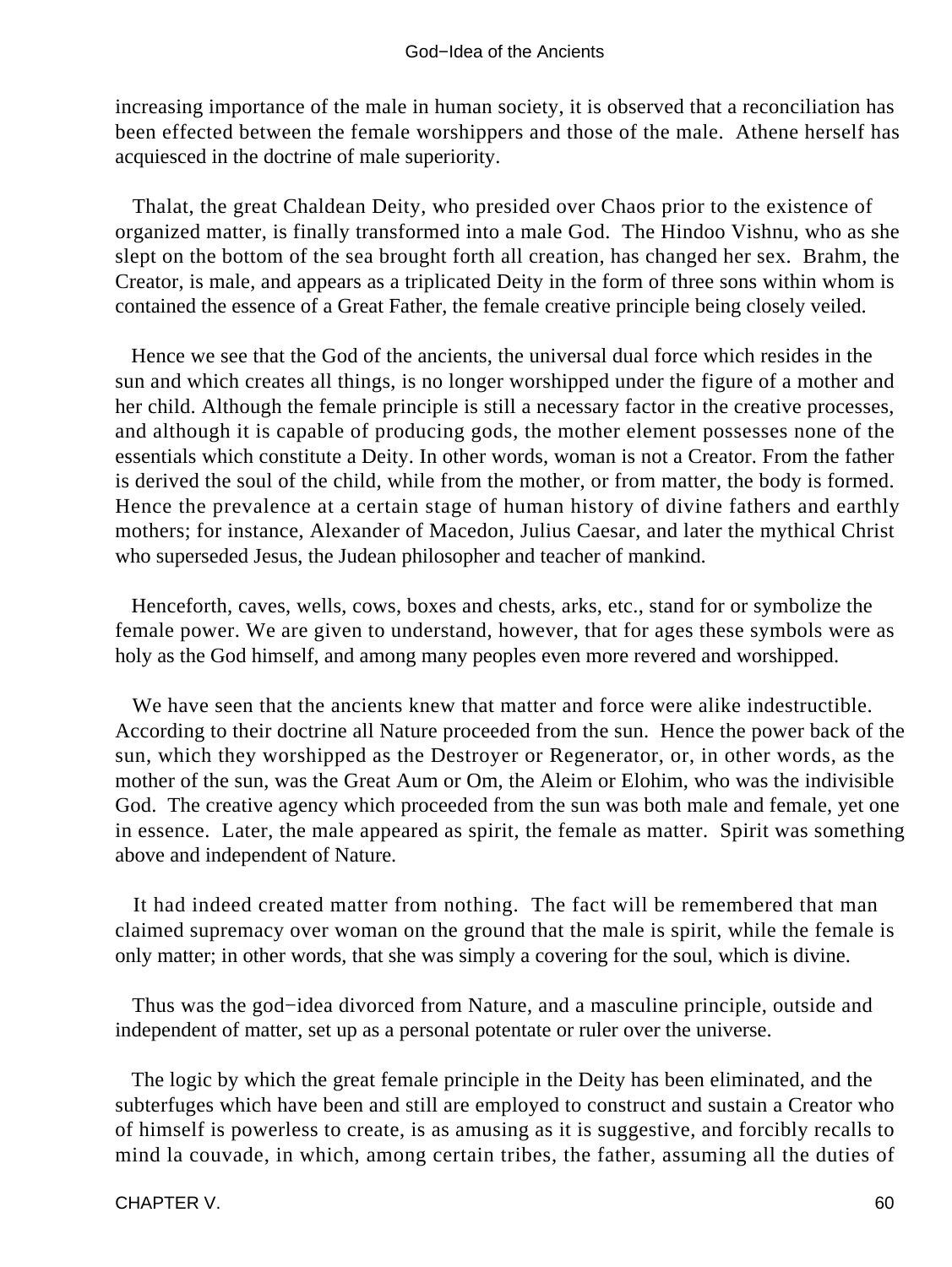procreation, goes to bed when a child is born.[59]

[59] The Evolution of Woman, p. 127.

 All mythologies prove conclusively that ages elapsed before human beings were rash enough, or sufficiently blinded by falsehood and superstition, to attempt to construct a creative force unaided by the female principle. Just here it may not be out of place to refer to the fact that in the attempt to divorce God from Nature have arisen all the superstitions and senseless religious theories with which, since the earliest ages of metaphysical speculation, the human mind has been crowded.

 To this separation of the two original elements in the Deity, and the consequent exaltation of one of the factors in the creative processes, is to be traced the beginning of our present false, unnatural, and unphilosophical masculine system of religion – a system under which a father appears as the sole parent of the universe.

 The fact is tolerably well understood that mysticism and the accumulation of superstitious ideas are the result of the over−stimulation of the lower animal instincts. When the agencies which had hitherto held the lower nature in check became inoperative – when man began to regard himself as a Creator and therefore as the superior of woman – he had reached a point at which he was largely controlled by supernatural or mystical influences.

 The fact is observed that in course of time the governmental powers are no longer in the hands of the people; the masses have become enslaved. Their rulers are priests – deified tyrants who are unable to maintain their authority except through the ignorance and credulity of the masses. Hence one is not surprised to find that the change which took place at a certain stage of human growth in respect to the manner of reckoning descent was instigated and enforced by religion. Apollo had declared that woman is but the nurse to her own offspring. Neither is it remarkable at this stage in the human career, as women had lost their position as heads of families, and as they were no longer recognized as of kin to their children, that man should have attempted to lessen the importance of the female element in the god−idea.

 Wherever in the history of the human race we observe a change in the relations of the sexes involving greater or more oppressive restrictions on the natural rights of women, such change, whether it assume a legal, social, or religious form, will, if traced to its source, always be found deeply rooted in the wiles of priestcraft. Since the decay of the earliest form of religion, namely, Nature−worship, the gods have never been found ranged on the side of women.

 Later investigations are proving that the primitive idea of a Deity had its foundation in actual physical facts and experiences; and, as the maternal principle constituted the most important as well as the most obvious of the facts which entered into the conception of a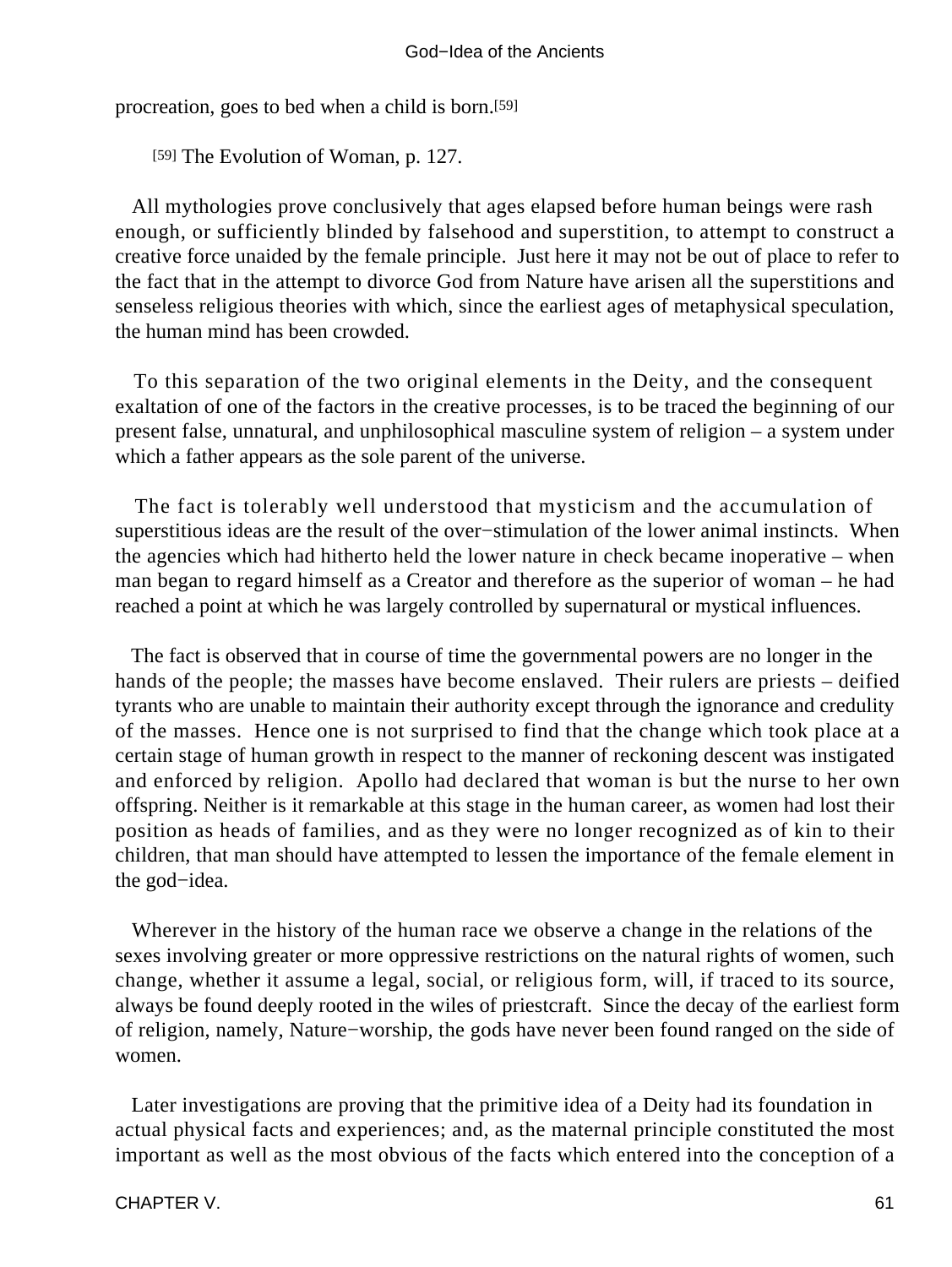Creator, and as it was the only natural bond capable of binding human society together, so long as reason was not wholly clouded by superstition and warped by sensuality, it could not be eliminated. In other words, a Creator in which the more essential element of creative force was wanting, was contrary to all human experience and observation. Indeed nothing could be plainer than that the deified male principle could of itself create nothing, and that it was dependent for its very existence on the female element.

 By this attempt to construct a masculine Deity, absurdities were presented to the human judgment and understanding which for ages could not be overcome, and by it contradictions were necessitated which could not be reconciled with human reason and with the ideas of Nature which had hitherto been held by mankind. It was not, therefore, until reason had been suspended in all matters pertaining to religion, and blind faith in the machinations of priestcraft had been established, that a male God was set up as the sole Creator of the universe.

 When women, who had become the legitimate plunder not only of individuals but of bands of warriors whose avowed object was the capture of women for wives, had degenerated into mere tools or instruments for the gratification and pleasure of men, Perceptive Wisdom or Light, and Maternal Affection the Preserver of the race, gradually became eliminated from the god−idea of mankind. Passion became God. It was the Creator in the narrowest and most restricted sense.

 Although in an age of pure Nature−worship the ideas connected with reproduction, like those related to all other natural functions, were wholly unconnected with impurity either of thought or deed, still when an age arrived in which all checks to human passion had been withdrawn, and the lower propensities had gained dominion over the higher faculties, the influence of fertility or passion−worship on human development or growth may in a degree be imagined.

 The fact must be borne in mind that curing the later ages of passion−worship the creative processes and the reproductive organs were deified, not as an expression or symbol of the operations of Nature, but as a means to the stimulation of the lower animal instincts in man.

 With religion bestialized and its management regulated wholly with an idea to the gratification of man's sensuous desires, religious temples, under the supervision of the priesthood, became brothels, in which were openly practiced as part and parcel of religious rites and ceremonies the most wanton profligacy and the most shameless self−abandonment. The worship of Aphrodite or Venus, and also that of Bacchus, originally consisted in homage paid to the reproductive principles contained in the earth, water, and sun, but, as is well known, this pure and beautiful worship, in later times, and especially after it was carried to Greece, became synonymous with the grossest practices and the most lawless disregard of human decency.

CHAPTER V. 62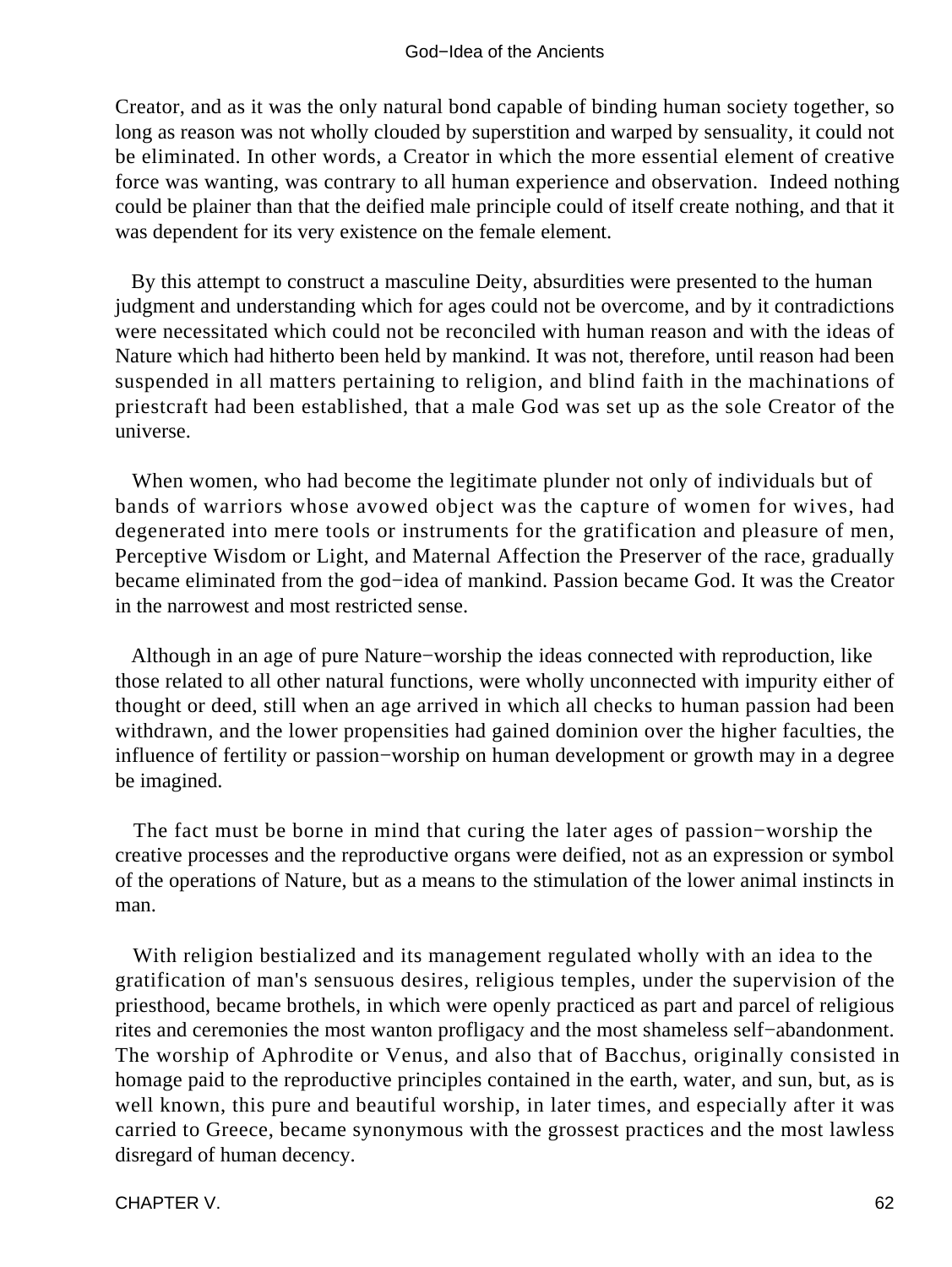#### God−Idea of the Ancients

With the light which in these later ages science and ethnological research are throwing upon the physiological and religious disputes of the ancients, the correctness of the primitive doctrines elaborated under purer conditions at an age when human beings lived nearer to Nature is being proved – namely, that matter like spirit is eternal and indestructible, and therefore that the one is as difficult of comprehension as the other, and that Nature, instead of being separated from spirit, is filled with it and can not be divorced from it; also that the female is the original organic unit of creation, without which nothing is or can be created.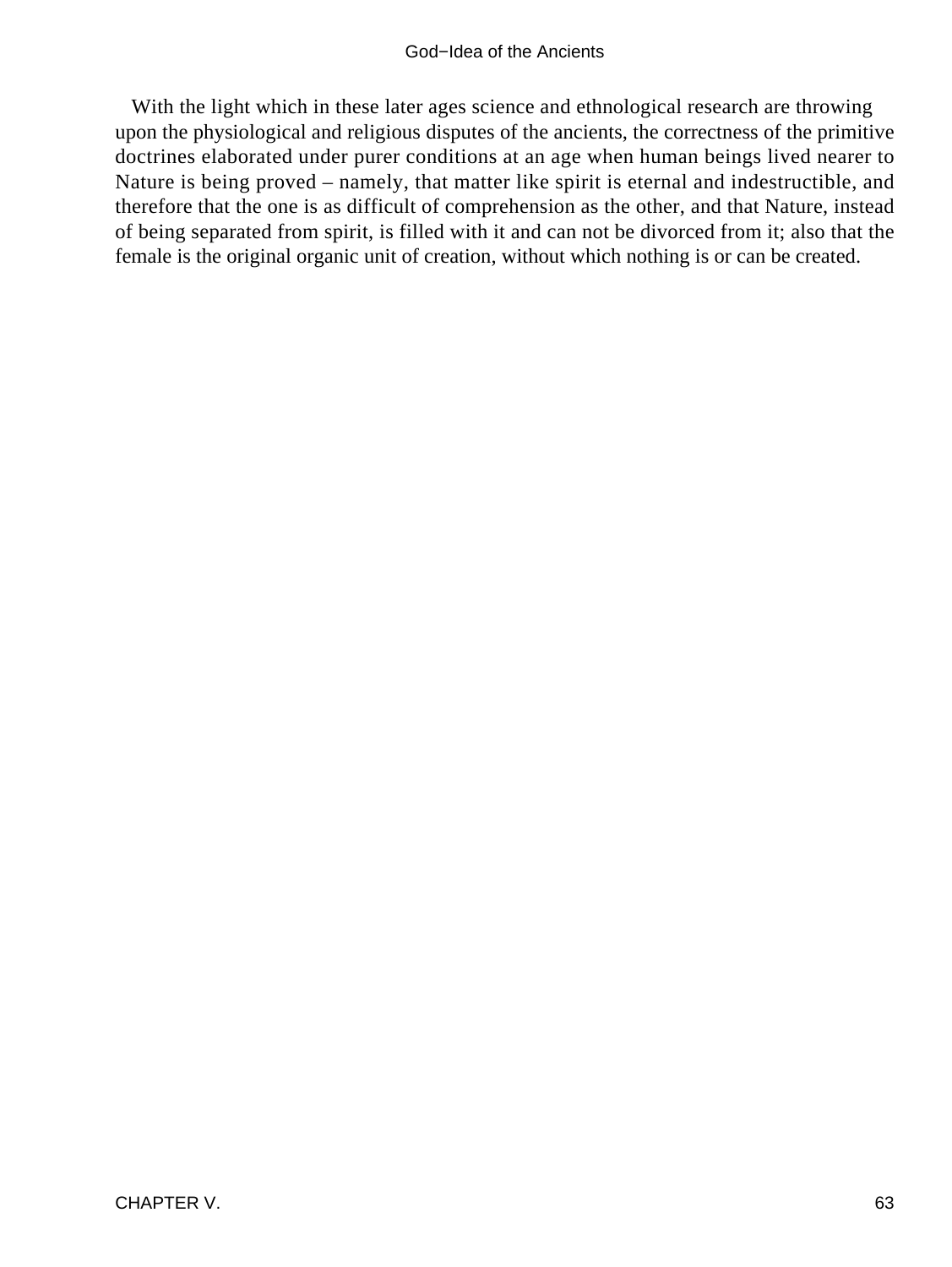# **[CHAPTER VI.](#page-197-0)**

## *C*IVILIZATION **Of an ancient race.**

 The profound doctrines of abstractions or emanations; of the absorption of the individual soul into the divine ether or essence; of the renewal of worlds and reincarnation, were doubtless elaborated after the separation, in the human mind, of Spirit from matter, but before mankind had lost the power to reason abstractly.

 Although Pythagoras understood and believed these doctrines, he did not, as is well known, receive them from his degenerate countrymen, but, on the contrary, imbibed them from private sources among the orientals, where fragments of their remarkable learning were still extant. He said that religion consists in knowing the truth and doing good, and his ideas show the grandeur and beauty of the earlier conception of a Deity. He declared that there is only one God who is not, «as some are apt to imagine, seated above the world, beyond the orb of the universe,» but that this great power is diffused throughout Nature. It is «the reason, the life, and the motion of all things.»

 Plato believed that human beings are possessed of two souls, the one mortal, which perishes with the body, the other immortal, which continues to exist either in a state of happiness or misery; that the righteous soul, freed from the limitations of matter, returns at death to the source whence it came, and that the wicked, after having been detained for a while in a place prepared for their reception, are sent back to earth to reanimate other bodies.

 Aristotle held the opinion that the souls of human beings are sparks from the divine flame, while Zeno, the founder of the Stoic philosophy, taught that spirit acting upon matter produced the elements and the earth. There is plenty of evidence going to show that the early Fathers in the Christian church believed in the doctrines of reincarnation and the renewal of worlds. Neither is there any doubt but that this philosophy came from the East, where it originated. It is thought that the ancient philosophers who elaborated these doctrines were unable to account for the existence of evil without a belief in the immortality of the soul. Spirit was eternal, as was also matter.

 A soul, upon leaving the body, in course of time found its way back to earth, surrounded by conditions suited to its stage of growth. Here it must reap all the consequences of its former life. It must also during its stay on earth make the conditions for its next appearance upon an earthly plane. So soon as through a succession of births and deaths it had perfected itself, it entered into a state of Nirvana. It was absorbed into the great Universal Soul. Nothing is ever lost.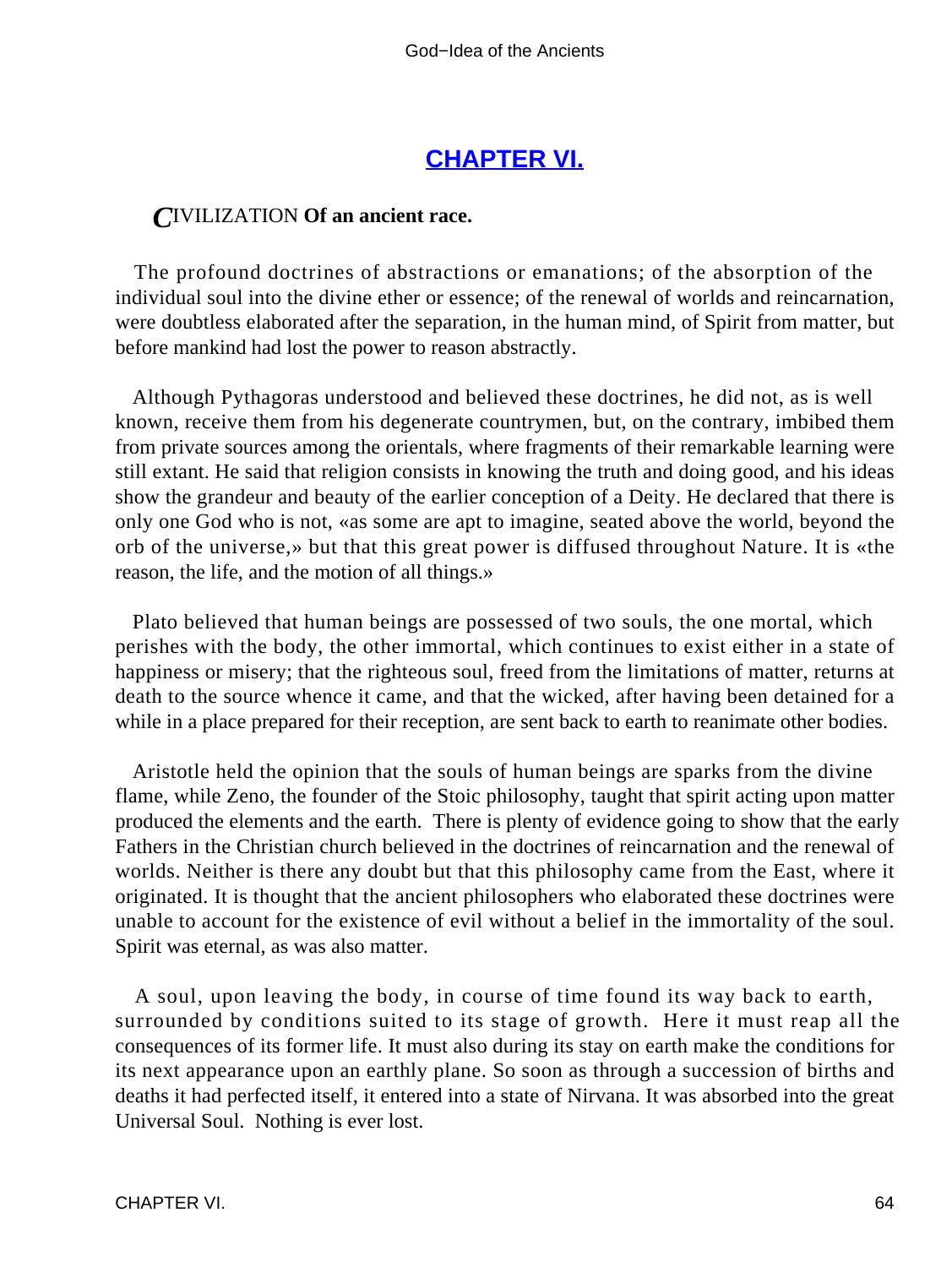"Many a house of life Hath held me – seeking ever Him who wrought These prisons of the senses, sorrow fraught; Sore was my ceaseless strife! But now,

## *Thou builder of this tabernacle – Thou!*

 I know Thee. Never shalt Thou build again These walls of pain, Nor raise the roof−tree of deceits, nor lay Fresh rafters on the clay; Broken Thy house is, and the ridge−pole split! Delusion fashioned it! Safe pass I thence – deliverance to obtain."[60]

[60] Edwin Arnold, The light of Asia.

 Regarding the opinions of the ancients on the subject of the eternity of matter, Higgins, in his learned work on Celtic Druids, says:

 «The eternity of matter is a well known tenet of the Pythagoreans, and whether right or wrong there can be no doubt that it was the doctrine of the oriental school, whence Pythagoras drew his learning. It was a principle taken or mistaken from, or found amongst, the debris of that mighty mass of learning and science of a former period, of which, on looking back as far as human ken can reach, the most learned men have thought that they could see a faint glimmering. Indeed, I think I may say something more than a faint glimmering. For all the really valuable moral and philosophical doctrines we possess, Dutens has shown to have existed there.»

 From what is known relative to the speculations of an ancient race, the fact is observed that creation was but a re−formation of matter. Wisdom, or Minerva, formed the earth and the planets; she did not create the heavens and the earth, as did the later Jewish God.

 Of the seven principles of the universe, matter was the first, and of the seven principles of man, the physical body was the earliest. Through evolutionary processes, or through cyclic periods involving millions of years, mind was developed, and in course of time spirit was finally manifested.

 Mai, the Mother of Gotama Buddha, was simply matter, or illusion, from which its higher manifestation, mind or spirit, was emerging. She was also the mother of Mercury. A clearer knowledge of the philosophical doctrines which were elaborated at a time when Nature−worship was beginning to decay, reveals the fact that the god−idea comprehended a profound knowledge of Nature and her laws; that while this people did not pretend to account for the existence of matter, they recognized a force operating through it whose laws were unchanged and unchanging.

With these facts relative to the intelligence of an older race before us, the question naturally arises: What was the degree of civilization attained at a time when the Deity worshipped was an abstract principle involving the actual creative processes throughout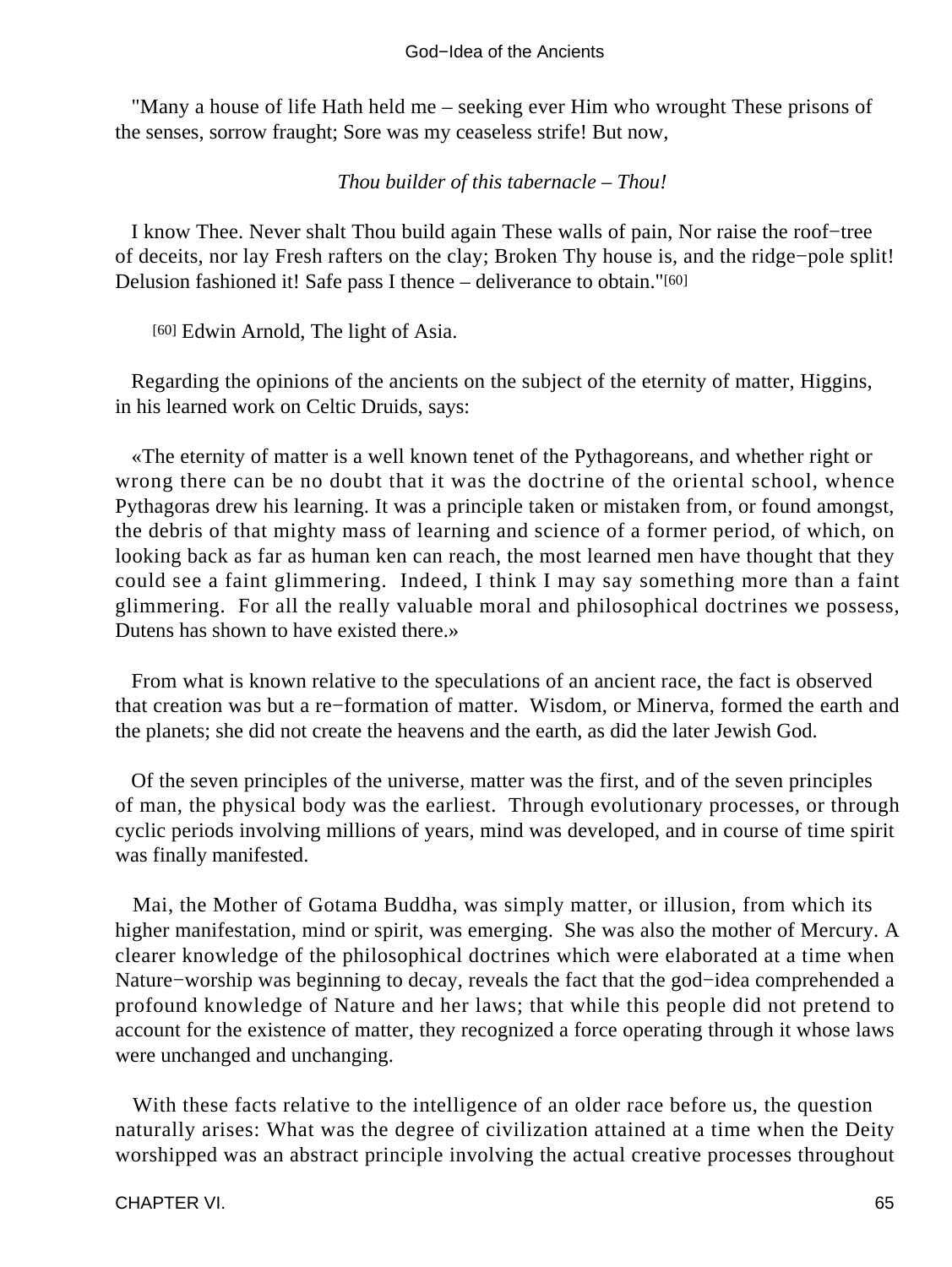Nature? and, notwithstanding our prejudices, we are constrained to acknowledge that these earlier conceptions are scarcely compatible with the barbarism which we have been taught to regard as the condition of all the peoples which existed prior to the first Greek Olympiad. On the contrary, the origin of the philosophical opinions entertained by the most ancient oriental philosophers, and which must have arisen out of a profound knowledge or appreciation of Nature and her operations, point to a race far superior to any of those peoples which appear in early historic times. Regarding these opinions, Godfrey Higgins remarks:

 «From their philosophical truth and universal reception I am strongly inclined to refer them to the authors of the Neros, or to that enlightened race, supposed by Bailly to have formerly existed, and to have been saved from a great catastrophe on the Himalaya Mountains. This is confirmed by an observation which the reader will make in the sequel, that these doctrines have been, like all the other doctrines of antiquity, gradually corrupted – incarnated, if I may be permitted to compose a word for the occasion.»

 Of this cycle, Bailly says: «No person could have invented the Neros who had not arrived at much greater perfection in astronomy than we know was the state of the most ancient Assyrians, Egyptians, and Greeks.»

 Toward the close of the eighteenth century the celebrated astronomer, Bailly, published a work entitled The History of Ancient Astronomy, in which he endeavored to prove that a nation possessed of profound wisdom and great genius, and of an antiquity far superior to the Hindoos or Egyptians, «inhabited the country to the north of India, or about fifty degrees north latitude.» This writer has shown that «the most celebrated astronomical observations and inventions, from their peculiar character, could have taken place only in these latitudes, and that arts and improvements gradually travelled thence to the equator.»

 A colony of Brahmins settled near the Imans, and in Northern Thibet, where in ancient times they established celebrated colleges, particularly at Nagraent and Cashmere. In these institutions the treasures of Sanskrit literature were supposed to be deposited. The Rev. Mr. Maurice was informed that an immemorial tradition prevailed at Benares that all the learning of India came from a country situated in forty degrees of northern latitude. Other writers are of the opinion that civilization proceeded from Arabia; that the old Cushite race carried commerce, letters, and laws to all the nations of the East. Which of these theories is true, if either, may not with certainty be proved at present; yet that in the far distant past a race of people existed whose achievements exceeded those of any of the historic nations may not be doubted.

 That the length of the year was calculated with greater exactness by an ancient and forgotten people than it was by early historic nations is proved by the cycle of the Neros. This cycle, which was formed of 7.421 lunar revolutions of 29 days, 12 hours, 44 minutes, and 3 seconds, or 219,146 days and a half, was equal to 600 solar years of 365 days, 5 hours, 51 minutes, and 36 seconds, which time varies less than three minutes from the present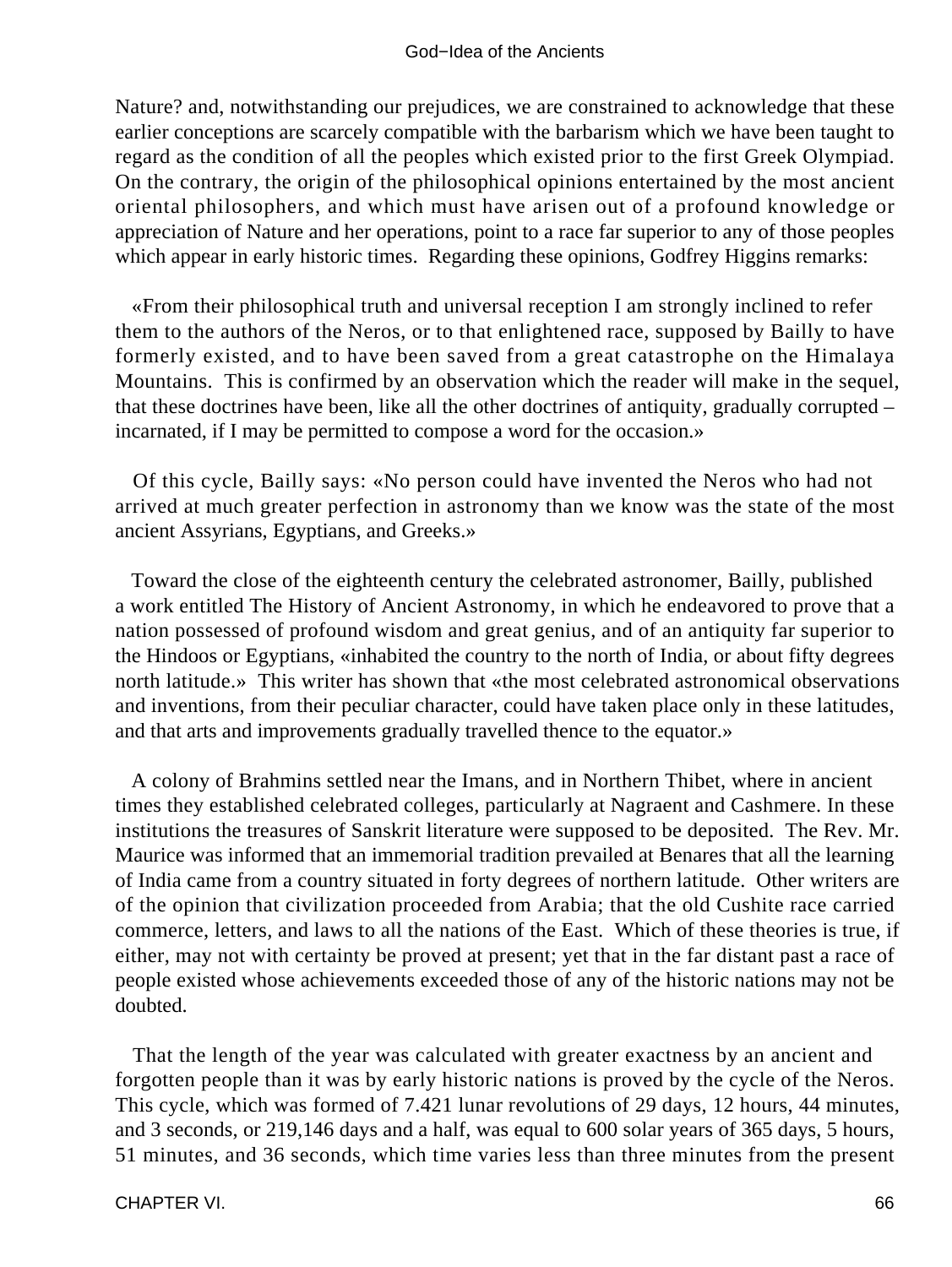observations of the year's length. The length of the year as calculated by the Egyptians and other early historic nations was 360 days, which fact would seem to indicate that a science of astronomy had been developed in an earlier age which by the most ancient peoples of whom we have any historic records has been lost or forgotten. It has been said that if this cycle of the Neros «were correct to the second, if on the first of January at noon a new moon took place, it would take place again in exactly 600 years at the same moment of the day, and under all the same circumstances.»[61]

[61] Godfrey Higgins, Celtic Druids, ch. ii., sec. 14.

 The Varaha Calpa has the famous cycle of 4,320,000,000 years for its duration. This system makes the Cali Yug begin 3098 years B.C. A dodecan consisted of 5 days, and 72 dodecans formed a natural year of 360 days. According to the earlier calculations, 360 solar diurnal revolutions constituted a natural year. The doctrine of the ancients concerning these cycles is thus set forth by Godfrey Higgins:

 "The sun, or rather that higher principle of which the sun was the emblem or the shekinah, was considered to be incarnated every six hundred years. Whilst the sun was in Taurus, the different incarnations, under whatever names they might go, were all considered but as incarnations of Buddha or Taurus. When he got into Aries, they were in like manner considered but as incarnations of Cristna or Aries, and even Buddha and Cristna were originally considered the same, and had a thousand names in common, constantly repeated in their litanies – a striking proof of identity of origin. Of these Zodiacal divisions the Hindoos formed another period, which consisted of ten ages or Calpas or Yugs, which they considered the duration of the world, at the end of which a general renovation of all things would take place. They also reckoned ten Neroses to form a period, each of them keeping a certain relative location to the other, and together to form a cycle. To effect this they doubled the precessional period for one sign – viz: 2160 years – thus making 4320, which was a tenth of 43,200, a year of the sun, analogous to the 360 natural days, and produced in the same manner, by multiplying the day of 600 by the dodecans  $72 = 43,200$ . They then formed another great year of 432,000 by again multiplying it by 10, which they called a Cali Yug, which was measurable both by the number 2160, the years the equinox preceded in a sign, and by the number 600. They then had the following scheme:

 A Cali Yug, or 600 (or a Neros) 432,000 A Dwapar, or Duo−par Age. . . .864,000 A Treta, or tree−par Age. . . 1,296,000 A Satya, or Satis Age . . . .1,728,000 – – – – −

4,320,000

 altogether 10 Ages, making a Maha Yug or Great Age. These were all equimultiples of the Cycle of the Neros 600, and of 2160, the twelfth part of the equinoctial precessional Cycle, and in all formed ten ages of 432,000 years each."[62]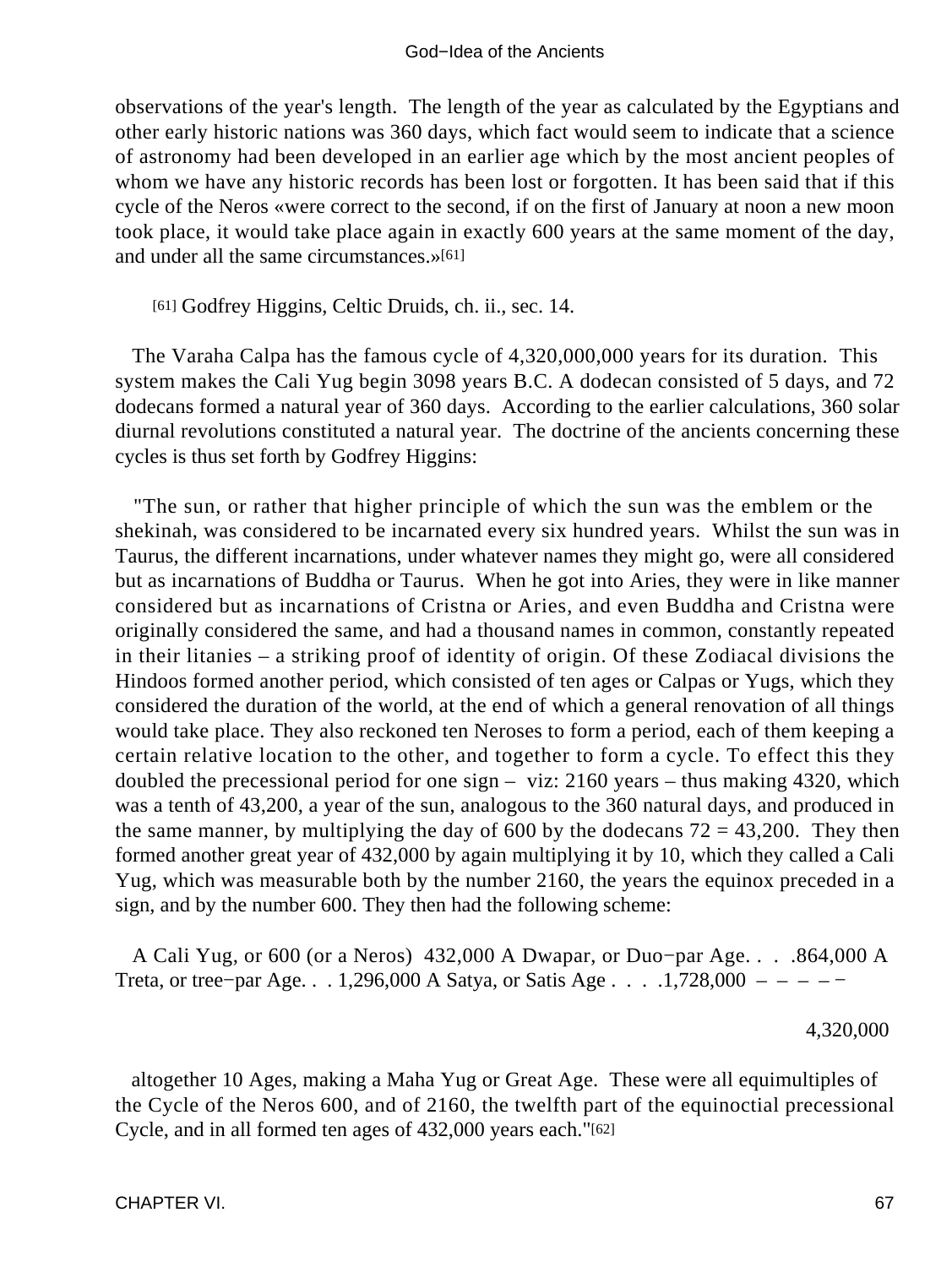[62] Anacalypsis, vol. i., p. 232.

 The two great religious festivals of the ancients occurred the one in the spring, at Easter, when all Nature was renewed, the other in the autumn, after the earth had yielded her bounties and the fruits were garnered in. It was at these gatherings that the Great Mother Earth received the devout adoration of all her children.

 It is supposed that the Neros, or cycle of 600, is closely connected with this worship, and that it was invented to regulate the season for these festivals. In process of time it was discovered that this cycle no longer answered, that the festival which had originally fallen on the first of May now occurred on the first of April. This, we are told,

 «led ultimately to the discovery that the equinox preceded about 2160 years in each sign or 25,920 years in the 12 signs, and this induced them to try if they could not form a cycle of the two. On examination, they found that the 600 would not commensurate the 2160 years in a sign, or any number of sums of 2160 less than ten, but that it would with ten, or that in ten times 2160, or in 21,600 years, the two cycles would agree; yet this artificial cycle would not be enough to include the cycle of 25,920. They, therefore, took two of the periods of 21,600, or 43,200; and, multiplying both by ten – viz: 600 X 10 = 6000, and 43,200 X 10 = 432,000 – they formed a period with which the 600−year period and the 6000−year period would terminate and form a cycle. Every 432,000 years the three periods would commence anew; thus the three formed a year or cycle, 72 times 6000 making 432,000, and 720 times 600 making 432,000.»[63]

[63] Higgins, Anacalypsis, p. 235.

 To form a great year, which would include all the cyclical motions of the sun and moon, and perhaps of the planets, they multiplied 432,000 by ten; thus they had ten periods answering to ten signs. Concerning these cycles Godfrey Higgins observes:

 «Persons of narrow minds will be astonished at such monstrous cycles; but it is very certain that no period could properly be called the great year unless it embraced in its cycle every periodical movement or apparent aberration. But their vulgar wonder will perhaps cease when they are told that La Place has proved that, if the periodical aberrations of the moon be correctly calculated, the great year must be extended to a greater length even than 4,320,000 years of the Maha Yug of the Hindoos, and certainly no period can be called a year of our planetary system which does not take in all the periodical motions of the planetary bodies.»

 It is thought that as soon as these ancient astronomers perceived that the equinoxes preceded, they would at once attempt to determine the rate of precession in a given time; the precession, however, in one year was so small that they were obliged to extend their observations over immense periods. Jones informs us that the Hindoos first supposed that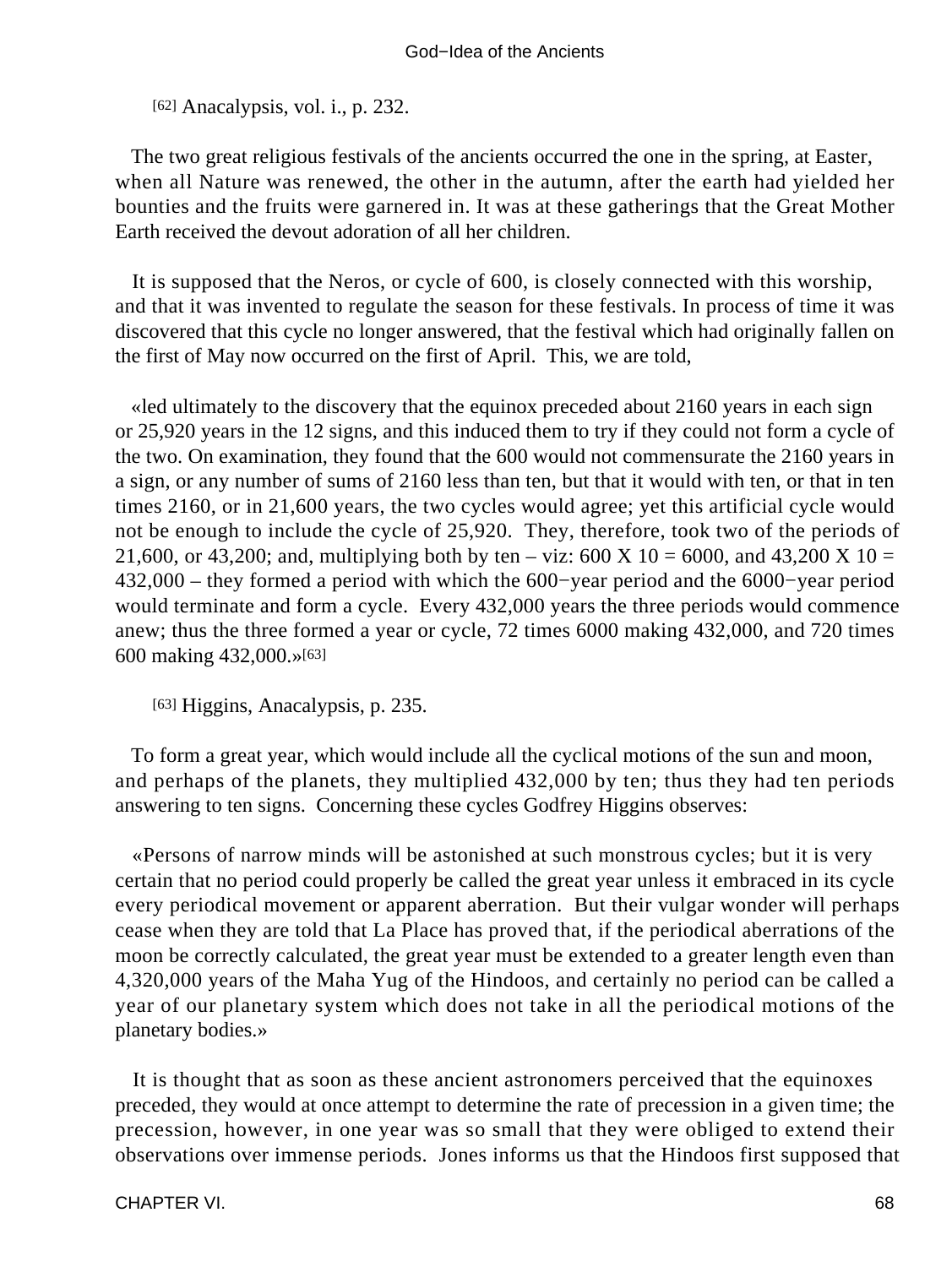the precession took place at the rate of 60 years in a degree, or 1800 in a Zodiacal sign, and of 21,600 in a revolution of the entire circle. They afterwards came to think that the precession was at the rate of 60 years and a fraction of a year, and thus that the precession for a sign was in 1824 years, and for the circle in 21,888 years. Subsequently they discovered, or thought they had discovered, the Soli−Lunar period of 608 years, hence they attempted to make the two go together. Both, however, proved to be erroneous.

 In referring to the fact that among the ancient Romans existed the story of the twelve vultures and the twelve ages of 120 years each, Higgins remarks:

 «This arose from the following cause: They came from the East before the supposition that the precession took place a degree in about 60 years, and 1824 years in a sign had been discovered to be erroneous; and as they supposed the Neros made a correct cycle in 608 years, and believed the precessional cycle to be completed in 21,888, they of course made their ages into twelve. As both numbers were erroneous, they would not long answer their intended purpose, and their meaning was soon lost, though the sacred periods of twelve ages and of 608 remained.»

 According to Hipparchus and Ptolemy, the equinoxes preceded at the rate of a degree in 100 years, or 36,000 hundred years in 360 degrees. This constituted a great year, at the end of which the regeneration of all things takes place. This is thought to be a remnant of the most ancient Hindoo speculations, and not the result of observation among the Greeks. Some time after the arrival of the sun in Aries,

 «at the vernal equinox, the Indians probably discovered their mistake, in giving about 60 years to a degree; that they ought to give 50» to a year, about 72 years to a degree, and about 2160 years to a sign; and that the Luni−Solar cycle, called the Neros, did not require 608 years, but 600 years only, to complete its period. Hence arose the more perfect Neros."

 It is thought by various writers that the knowledge of the ancient Hindoos regarding the movements of the sun and moon in their cycles of nineteen and six hundred years – the Metonic cycle, and the Neros – proves that long before the birth of Hipparchus the length of the year was known with a degree of exactitude which that astronomer had not the means of determining. It is positively asserted by astronomers that at least twelve hundred years were required, «during which time the observations must have been taken with the greatest care and regularly recorded,» to arrive at the knowledge necessary for the invention of the Neros, and that such observations would have been impossible without the aid of the telescope.

On the subject of the great learning of an ancient race, Sir W. Drummond says:

 «The fact, however, is certain, that at some remote period there were mathematicians and astronomers who knew that the sun is in the centre of the planetary system, and that the earth, itself a planet, revolves round the central fire; – who calculated, or like ourselves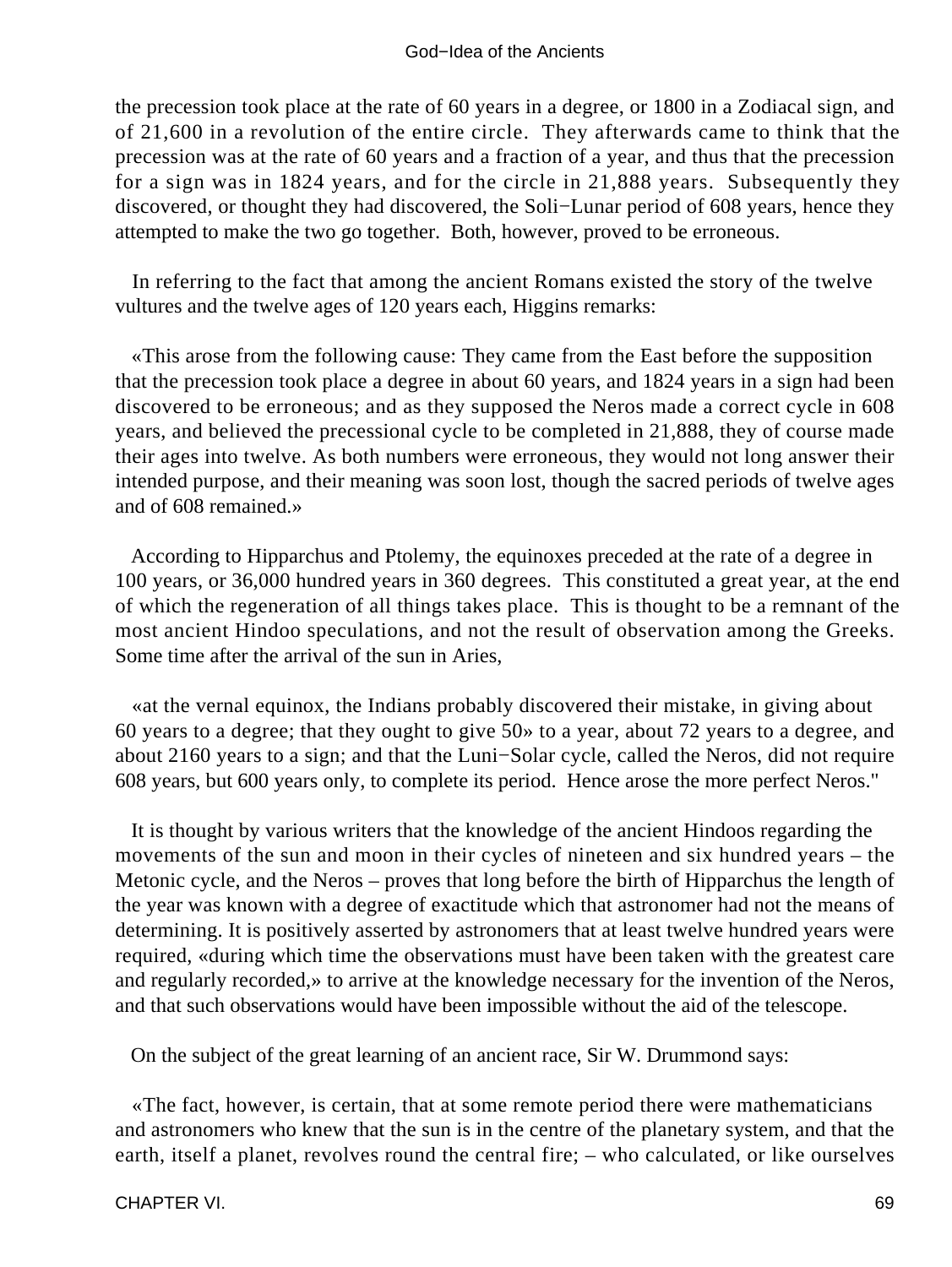attempted to calculate, the return of comets, and who knew that these bodies move in elliptic orbits, immensely elongated, having the sun in one of their foci; – who indicated the number of the solar years contained in the great cycle, by multiplying a period (variously called in the Zend, the Sanscrit, and the Chinese ven, van, and phen) of 180 years by another period of 144 years; – who reckoned the sun's distance from the earth at 800,000,000 of Olympic stadia; and who must, therefore, have taken the parallax of that luminary by a method, not only much more perfect than that said to be invented by Hipparchus, but little inferior in exactness to that now in use among the moderns; – who could scarcely have made a mere guess when they fixed the moon's distance from its primary planet at fifty−nine semi−diameters of the earth; – who had measured the circumference of our globe with so much exactness that their calculation only differed by a few feet from that made by our modern geometricians; – who held that the moon and the other planets were worlds like our own, and that the moon was diversified by mountains and valleys and seas; – who asserted that there was yet a planet which revolved round the sun, beyond the orbit of Saturn; – who reckoned the planets to be sixteen in number; – and who reckoned the length of the tropical year within three minutes of the true time; nor, indeed, were they wrong at all, if a tradition mentioned by Plutarch be correct.»[64]

[64] Drummond, On the Zodiacs, p. 36.

 Bailly, Sir W. Jones, Higgins, and Ledwich, as well as many modern writers, agree in the conclusion that the Indians, the Egyptians, the Assyrians, and the Chinese were simply the depositaries, not the inventors, of science. The spirit of inquiry which in later times is directing attention to the almost buried past is revealing the fact that not merely the germs whence our present civilization has been developed descended to us from the dim ages of antiquity, but that a great number of the actual benefits which go to make up our present state of material progress have come to us from prehistoric times. The art of writing, of navigation (including the use of the compass), the working of metals, astronomy, the telescope, gunpowder, mathematics, democracy, building, weaving, dyeing, and many of the appliances of civilized life, have been appropriated by later ages with no acknowledgment of the source whence they were derived. When Pythagoras exhibited to the Greeks some beautiful specimens of ancient architecture which he had brought from Egypt and Babylon, they simply claimed them as their own, giving no credit to the people who originated them; and subsequent ages, copying their example, have refused to acknowledge that anything of value had been achieved prior to the first Greek Olympiad.

 When Philip of Macedon opened the gold mines of Thrace, a country in which it will be remembered the worship of the Great Mother Cybele was indigenous, he found that they had been previously worked «at great expense and with great ingenuity by a people well versed in mechanics, of whom no monuments whatever are extant.»

 The decorations on the breasts of some of the oldest mummies show that the early Egyptians understood the art of making glass. It is now known that the lens as a magnifying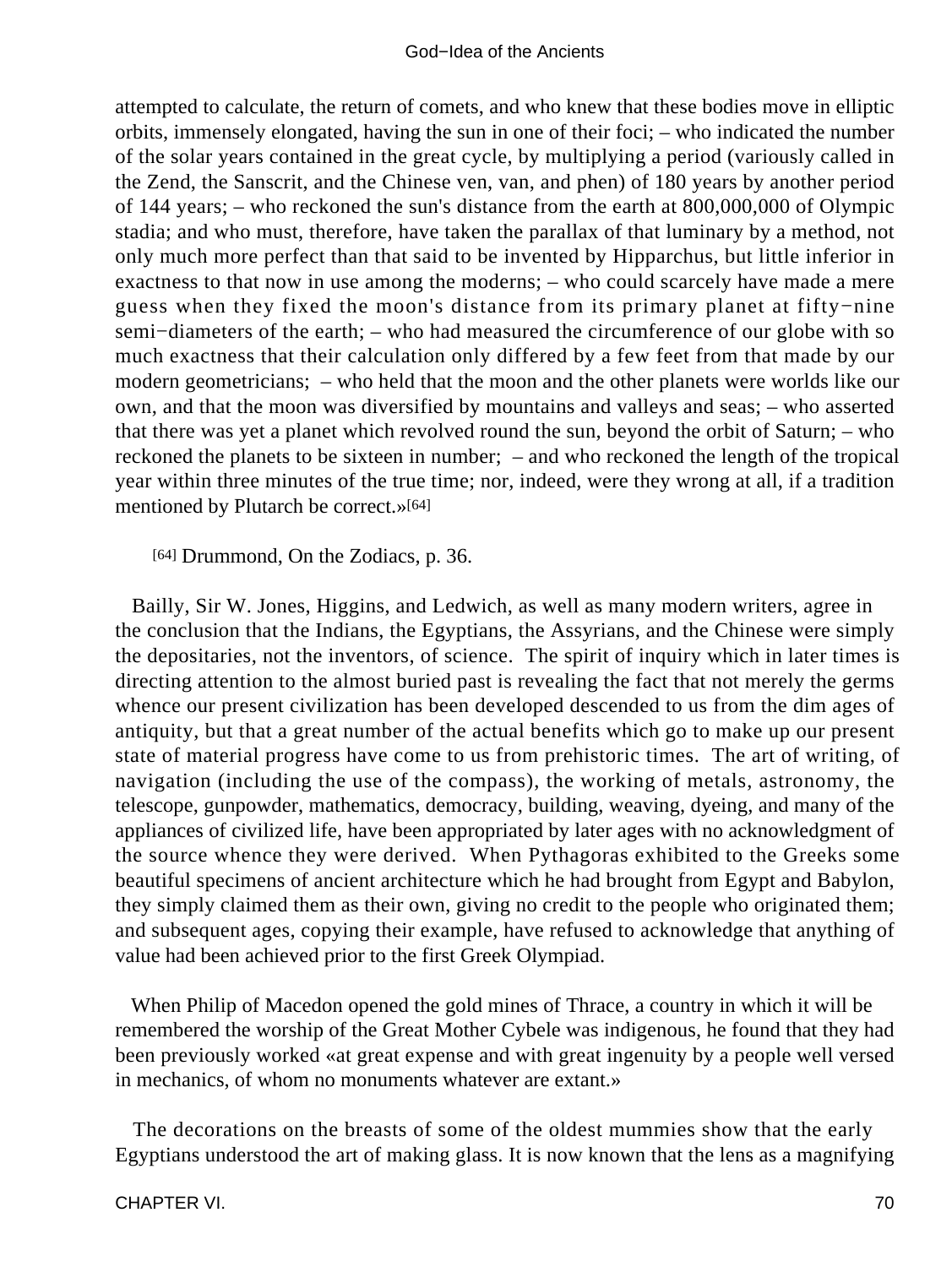instrument was in use among them. Attention has been drawn to the fact that the astronomical observations of the ancients would have been impossible without the aid of the telescope. Diodorus Siculus says there was an island west of the Celtae in which the Druids brought the sun and moon near them. An instrument has recently been found in the sands of the Nile, the construction of which shows plainly that 6000 years ago the Egyptians were acquainted with our modern ideas of the science of astronomy.

 William Huntington, who has travelled widely in India, Borneo, the Malay Peninsula, and Egypt, says:

 «I think, on the whole, the most interesting experience I ever had was in an ancient city on the Nile in Egypt. . . . When I was there a year ago, and men were digging among the ruined temples, some curious things were brought to light, and these I regard as the strangest things seen in all my wanderings. In an old tomb was found a curious iron and glass object, which on investigation proved to be a photographic camera. It was not such a camera as is used now, or has been since our photography was invented, but something analogous to it, showing that the art which we thought we had discovered was really known 6000 years ago.»

 The same writer states that a plow constructed on the modern plan was also found. «It was not of steel but of iron, and it had the same shape, the same form of point and bend of mold board as we have now.»

 It is reported that the dark continent possesses means of communication entirely unknown to Europe. Upon this subject a correspondent to the New York Tribune writes:

 «When Khartoum fell in 1885 I was in Egypt, and I well remember that the Arabs settled in the neighborhood of the pyramids knew all about it, as well as about Gen. Gordon's death, days and days before the news reached Cairo by telegraph from the Soudanese frontier. Yet Khartoum is thousands of miles distant from Cairo and the telegraph wires from the frontier were monopolized by the government.»

 The same correspondent observes that these Arabs told him, months previously, of the defeat of the Egyptian army under Baker Pasha at Tokar – that they not only gave him the news, but several particulars concerning the matter, two full days before intelligence was received from the Red Sea coast. In answer to the suggestion that such information might have been conveyed by means of signal fires, this writer says that such fires would have attracted the attention of the English and native scouts, and that the whole country is unpropitious to such methods; besides, no system of signal fires, no matter how elaborate, could have conveyed the news so quickly and in such detail. The whole matter is summed up as follows: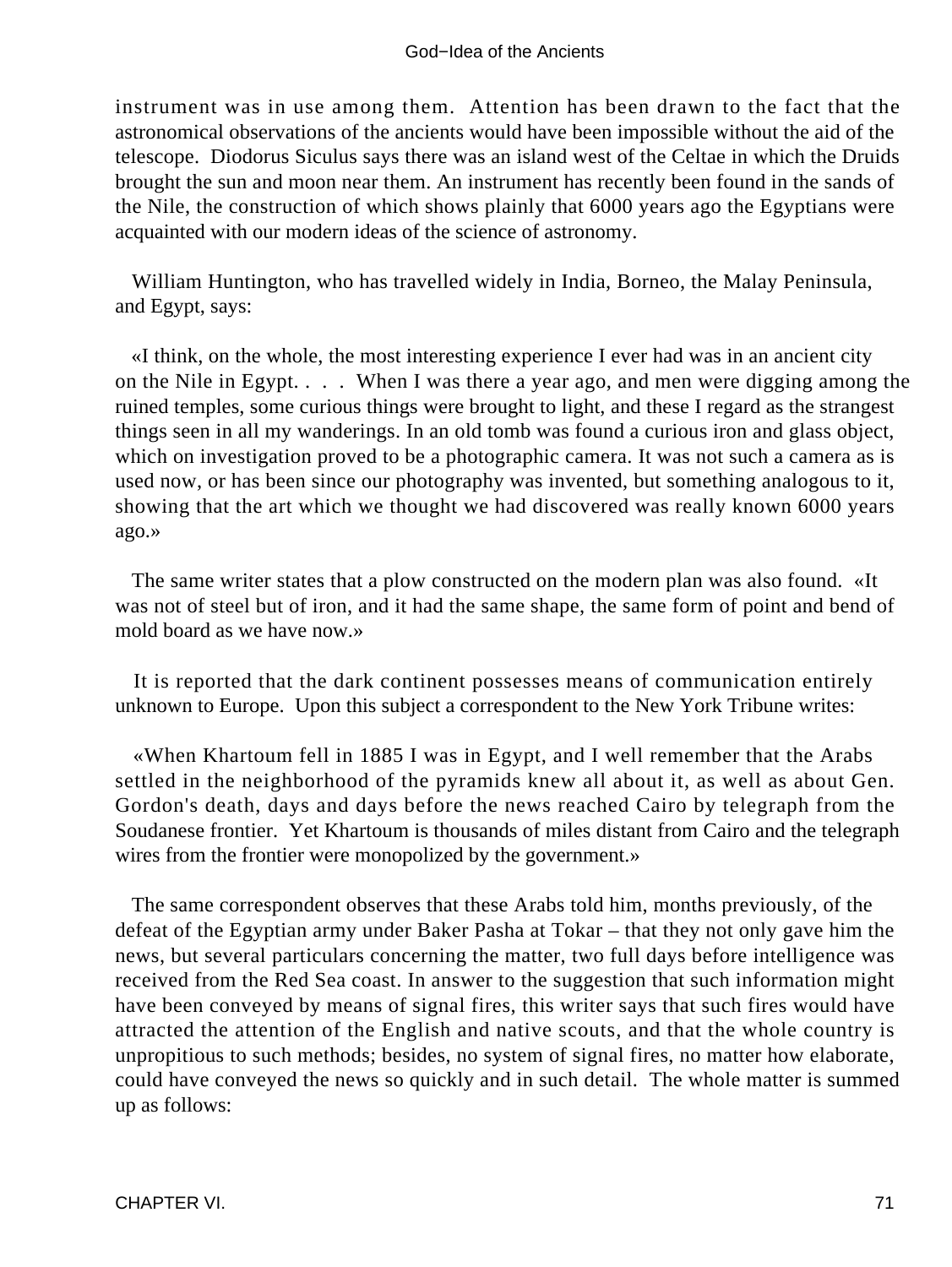«The Arabs, therefore, have, manifestly, some other means of rapid communication at their command. One is inclined to the presumption that they, like the learned Pundits of Northern India, have a knowledge of the forces of Nature that are yet hidden from our most eminent scientists.»

 Can it be that the Arabs are acquainted with the very recently discovered scientific principle, that it is possible to transmit telegraphic communications without wires, and simply by means of magnetic currents in earth and water?

 Nor is this remarkable skill confined to the «barbarians of the Old World.» A correspondent from the far West to the New York Press wrote that long before the news of the Custer massacre reached Fort Abraham Lincoln the Sioux had communicated it to their brethren. The scouts in Crook's column to the south knew of it almost immediately, as did those with Gibbon farther northwest. The same writer says that several years ago a naval lieutenant ran short of provisions. He pushed on to a settlement as rapidly as possible and upon arriving there found that the inhabitants had provided for his coming and had a bounteous store awaiting him. The people in the village were of a different tribe from those whose domain he had passed, and so far as could be learned were not in communication with them.

 The earliest accounts which we have of Egypt and Chaldea reveal the fact that at a very remote period they were old and powerful civilizations, that they had a settled government, a pure and philosophical religion, and a profound knowledge of science and art; yet, notwithstanding the great antiquity of these civilizations, that of the people which created them must have been infinitely more remote.

 The earliest historic nations recognized the greatness of these ancient people and the extent of their dominion. In the oldest geographical writings of the Sanskrit people, the ancient Ethiopia, or land of Cush of Greek and Hebrew antiquity, is clearly described. Stephanus of Byzantium, who is said to represent the opinions of the most ancient Greeks, says: «Ethiopia was the first established country on the earth, and the Ethiopians were the first who introduced the worship of the Gods and who established laws.»[65]

[65] Quoted by John D. Baldwin, Prehistoric Nations, p. 62.

Heeren in his researches says:

 «From the remotest times to the present, the Ethiopians have been one of the most celebrated, and yet the most mysterious of nations. In the earliest traditions of nearly all the more civilized nations of antiquity, the name of this distant people is found. The annals of the Egyptian priests are full of them, and the nations of inner Asia, on the Euphrates and Tigris, have interwoven the fictions of the Ethiopians with their traditions of the wars and conquests of their heroes; and, at a period equally remote, they glimmer in Greek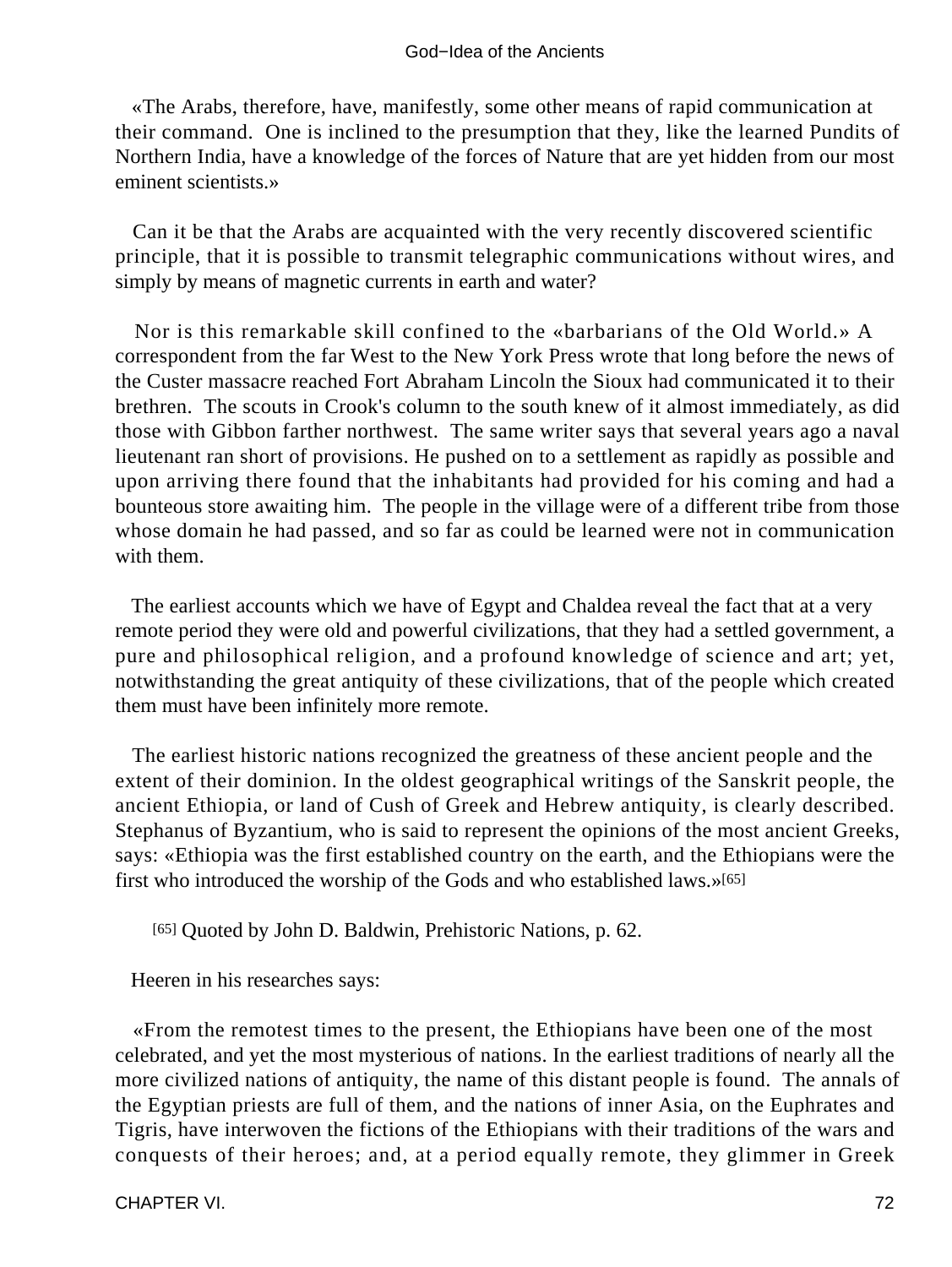mythology. When the Greeks scarcely knew Italy and Sicily by name, the Ethiopians were celebrated in the verses of their poets, and when the faint gleam of tradition and fable gives way to the clear light of history, the lustre of the Ethiopians is not diminished.»

 Homer says of them that they were a «divided people dwelling at the ends of the earth toward the setting and the rising Sun.» Although it is possible at the present time to discover very many of the facts bearing upon the civilization of this ancient people, it is impossible in the present condition of human knowledge to discover when civilized life began on the earth. Whether the ancient Arabians or Ethiopians who belonged to the old Cushite race, and who are believed by many to be the most ancient people of whom we have any trace, were the first colonizers, or whether they were preceded by a still older civilization, history and tradition are alike silent; yet the fact seems to be tolerably well authenticated that this enlightened race, now nearly extinct, carried civilization to Chaldea more than seven thousand years B.C., that it colonized Egypt, engrafted its own institutions in India, colonized Phoenicia, and by its maritime and commercial enterprise, introduced civilized conditions into every quarter of the globe. Even in Peru, in Mexico, in Central America, and in the United States are evidences of the old Cushite religion and enterprise.

 Baldwin, commenting on the greatness of this remarkable people, says that early in the period of its colonizing enterprise, commercial greatness, and extensive empire, it established colonies in the valleys of the Nile and the Euphrates, which in later ages became Barbary, Egypt, and Chaldea. The ancient Cushite nation occupied Arabia and other extensive regions of Africa, India, and Western Asia to the Mediterranean. While remarking upon the vastness and antiquity of this old Cushite race, Rawlinson says that they founded most of the towns of Western Asia. The vast commercial system which formed a connecting link between the various countries of the globe, was created by this people, the great manufacturing skill and unrivalled maritime activity of the Phoenicians which extended down to the time of the Hellenes and the Romans having been a result of the irgenius. It was doubtless during the supremacy of the ancient Cushite race that a knowledge of astronomy was developed and that the arts of life were carried to a high degree of perfection. However, through the peculiar influences which were brought to bear upon human experience, this knowledge, which was bequeathed to their descendants or to the nations which they had created, was subsequently lost or practically obscured, only fragments of it having been preserved from the general ruin.

 Within these fragments have been preserved in India certain evidences of a profound knowledge of Nature, or of the at present unknown forces in the universe, a demonstration of which, in our own time, would probably be looked upon as a miraculous interposition of supernatural agencies.

 Regarding the refinements and luxuries of this ancient people, Diodorus Siculus declares that they flowed in streams of gold and silver, that «the porticoes of their temples were overlaid with gold, and that the adornments of their buildings were in some parts of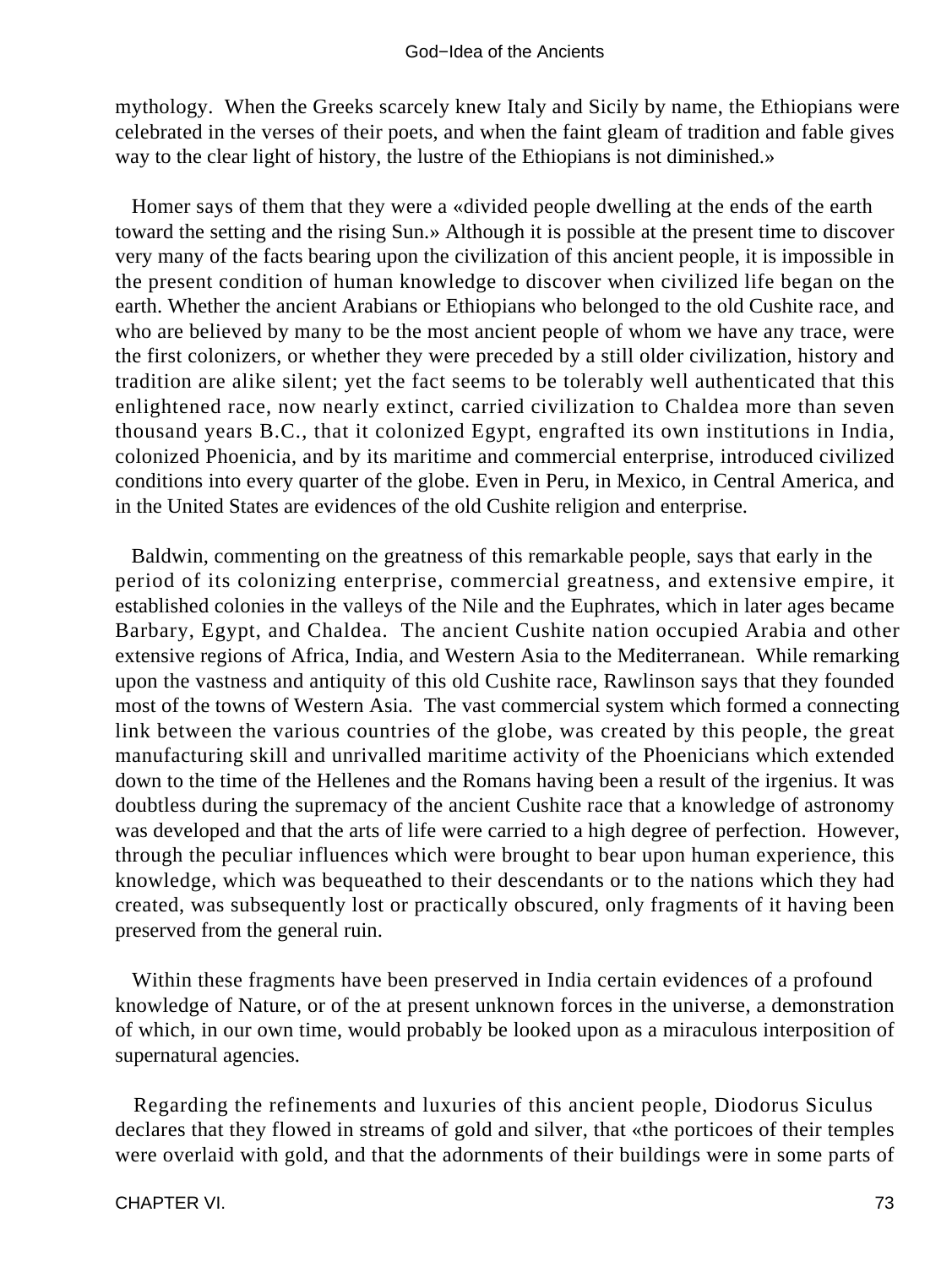#### God−Idea of the Ancients

silver and gold, and in others of ivory and precious stones, and other things of great value.»

 From various observations, it is plain that the Etrurians represented a stage of civilization far in advance of the Pelasgians who founded Rome – a race which, although superior in numbers, arms, and influence, were, when compared with this more ancient people, little better than barbarians.[66]

[66] It is thought that as early as the nineteenth century B.C. the Pelasgians or Pelargians went to Aenonia, or Ionia. It was a detachment of this people which, according to Herodotus, captured a number of Athenian women on the coast of Africa, lived with them as wives, and raised families by them, but, «because they differed in manners from themselves,» they murdered them, which act was attended by a «dreadful pestilence.» It is the opinion of certain writers that these women were of a different religious faith from their captors, and that so intense and bitter was the feeling upon the comparative importance of the sex functions in pro−creation, that their husbands, unable to change their views, put an end to their existence.

 Nothing, perhaps, proclaims the degree of civilization attained by the ancient Etrurians more plainly than the exquisite perfection which is observed in the specimens of art found in their tumuli. Within the tombs of Etruscans buried long prior to the foundation of Rome, or the birth of the fine arts in Greece, have been found unmistakable evidence of the advanced condition of this people. The exquisite coloring and grouping of the figures on their elegant vases, one of which, on exhibition in the British Museum, portrays the birth of Minerva, or Wisdom, show the delicacy of their taste, the purity of their conceptions, and their true artistic skill.

 Among their mechanical arts, a few specimens of which have been preserved, is the potter's wheel, an invention which, so far as its utility is concerned, is declared to be absolutely perfect – the most complete of all the instruments of the world. «It never has been improved and admits of no improvement.» In fact all that may be gathered concerning the ancient Etrurians, a people who by the most able writers upon this subject is believed to have been one of the first to leave the Asiatic hive, is in perfect accord with the facts already set forth regarding that mighty nation, perhaps of upper Asia, who carried the study of astronomy to a degree of perfection never again reached until after the discovery of the Copernican system, who invented the Neros and the Metonic Cycle, who colonized Egypt and Chaldea, and who carried civilization to the remotest ends of the earth.

 The philosophy of the Etrurians corresponds with that of the most ancient Hindoo system, and displays a degree of wisdom unparalleled by any of the peoples belonging to the early historic ages. According to their cosmogony, the evolutionary or creative processes involved twelve vast periods of time. At the end of the first period appeared the planets and the earth, in the second the firmament was made, in the third the waters were brought forth, in the fourth the sun, moon, and stars were placed in the heavens, in the fifth living creatures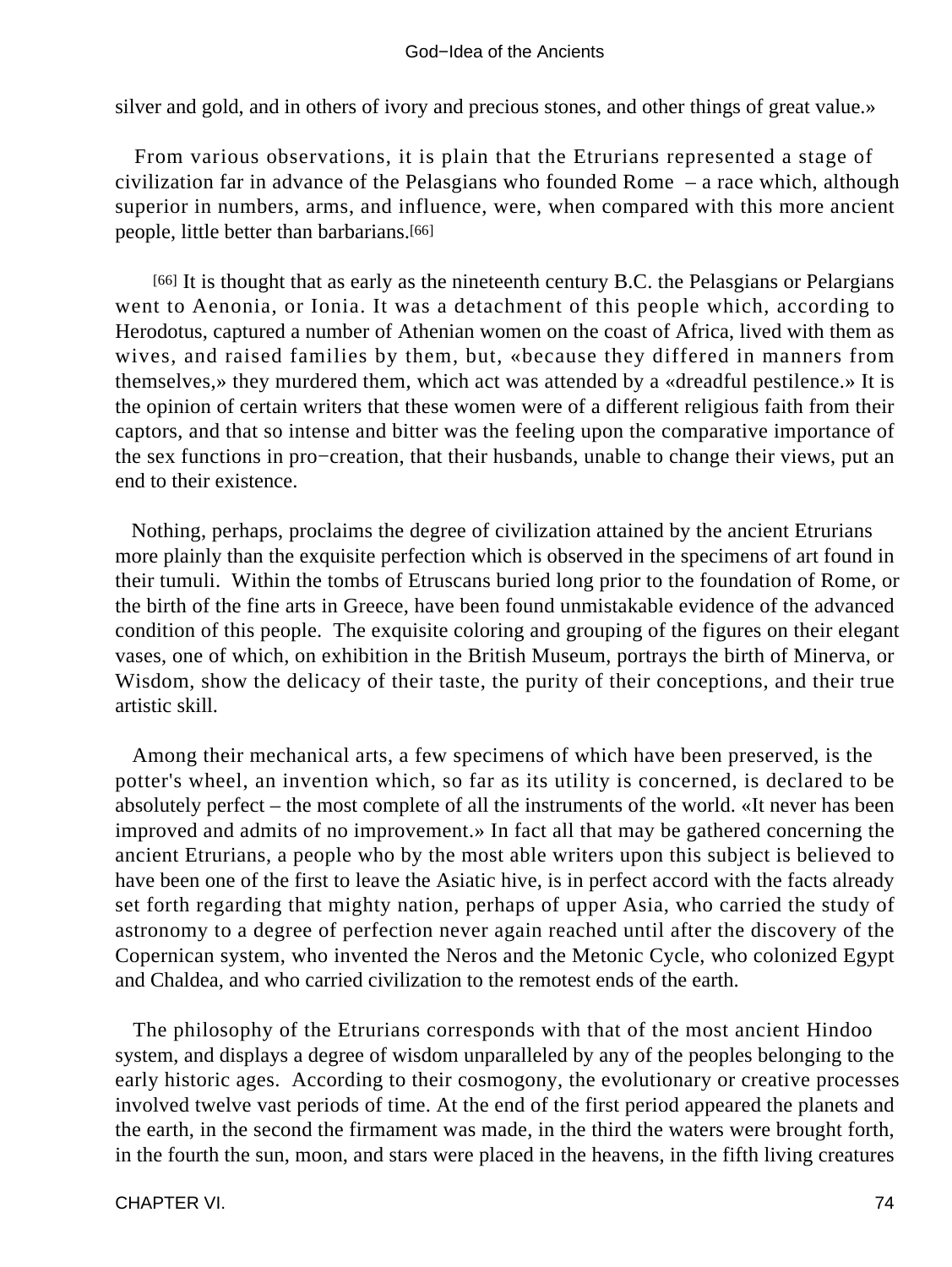appeared on the earth, and in the sixth man was produced. These six periods comprehended one−half the duration of the cycle. After six more periods had elapsed, or after the lapse of the entire cycle of twelve periods, all creation was dissolved or drawn to the source of all life. Subsequently a new creation was brought forth under which the same order of events will take place. The involution of life, or its return to the great source whence it sprang, did not, however, involve the destruction of matter. The seeds of returning life were preserved in an ark or boat – the female principle, within which all things are contained. This indrawing of life constituted «the night of Brahme.» It was represented by Vishnu sleeping on the bottom of the sea.

 From the facts adduced in relation to the Etrurians we are not surprised to find that their religion was that of the ancient Nature worshippers, and that a mother with her child stood for their god−idea. In referring to the religion of this people, and to the great antiquity of the worship of the Virgin and Child, Higgins remarks: «Amongst the Gauls, more than a hundred years before the Christian era, in the district of Chartres, a festival was celebrated in honor of the Virgin,» and in the year 1747, a mithraic monument was found «on which is exhibited a female nursing an infant – the Goddess of the year nursing the God day.» To which he adds: «The Protestant ought to recollect that his mode of keeping Christmas Day is only a small part of the old festival as it yet exists amongst the followers of the Romish Church. Theirs is the remnant of the old Etruscan worship of the virgin and child.» As a proof of the above, Higgins cites Gorius's Tuscan Antiquities, where may be seen the figure of an old Goddess with her child in her arms, the inscription being in Etruscan characters. «No doubt the Romish Church would have claimed her for a Madonna, but most unluckily she has her name, Nurtia, in Etruscan letters, on her arm, after the Etruscan practice.»

 From the monuments of Etruria the fact is observed that descent and the rights of succession were traced in the female line, a condition of society which indicates the high position which must have been occupied by the women of that country.

 In Oman is said to exist a fragment of the government of the old Ethiopian or Cushite race. If this is true, then we may be able to perceive at the present time something of the character of the political institutions of this ancient nation. As no people remains stationary, and as degeneracy has been the rule with surrounding countries, we may not expect to find among the people of Oman a true representation of ancient conditions, yet, as has been observed, we may still be able to note some of the facts relative to the organization of society and their governmental institutions.

 In a description furnished by Palgrave, Oman is termed a kingdom, yet it is plain from the observations of this writer that the existing form of government is that of a confederacy of nations under a democratical system, identical with that developed during the later status of barbarism. This writer himself admits that Oman is less a kingdom than an aggregation of municipalities, and that each of these municipalities or towns has a separate existence and is controlled by its own local chief; but that all are joined together in one confederacy, and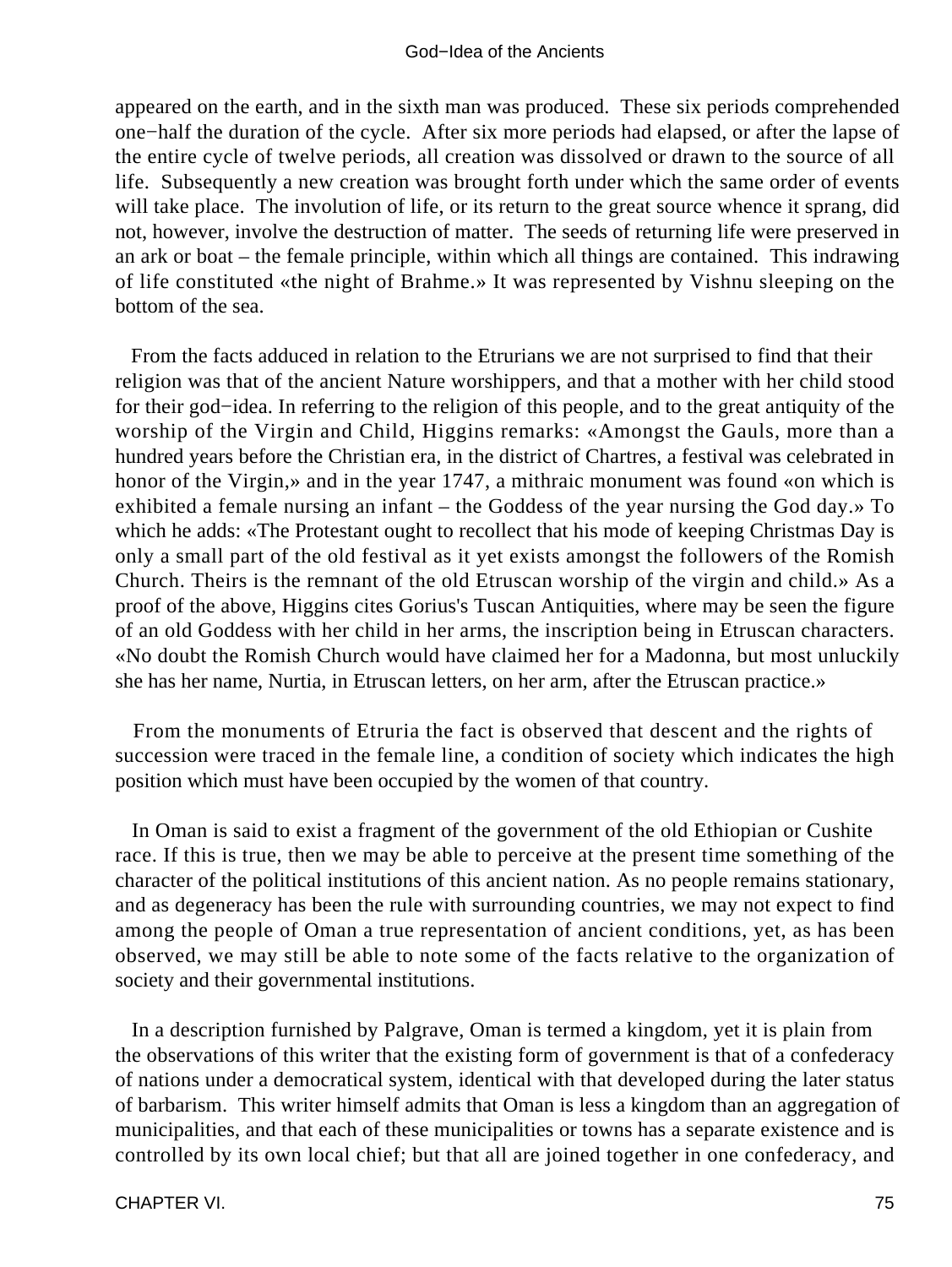subjected to the leadership of a grand chief whom the writer is pleased to term «the crown,» but why, as is evident from the description given, bears no resemblance to a modern monarch. The chiefs who direct the councils of the municipalities are limited in their powers by «the traditional immunities of the vassals,» the decision of all criminal cases and the administration of justice being in the hands of the local judges. In the descriptions given of their governmental proceedings, it is stated that the whole course of law is considered apart from the jurisdiction of the sovereign, who has no power to either change or annul the enactments of the people.

 Here, it is observed, exists almost the identical form of government which was in use among the early historic nations, before governments came to be founded on wealth, or on a territorial basis[67]; or, in other words, before the monied and aristocratic classes had drawn to themselves all the powers which had formerly belonged to the people.

[67] See The Evolution of Woman, p. 238.

 We must bear in mind the fact that under these earlier democratical institutions, the term «people» included not only men but women, and as the grand chief, the local rulers, and the judges held their positions by virtue of their descent from, or relationship to, some real or traditional leader of the gens, who during all the earlier ages was a woman, we may believe that the power of women to depose their political leaders so soon as their conduct became obnoxious to them was absolute and unquestioned.

 Doubtless, as we have seen, the government of Oman has undergone a considerable degree of modification since the days of Cushite splendor and supremacy; that, like all other nations which have come in contact with the Aryan and Semitic races, the tendency has been toward monarchial government; nevertheless, with its practically free institutions, representing as they do, in a measure, the political system of the grandest and oldest civilizations of which we have any knowledge, it furnishes an illustration of the degree of progress possible under gentile organization, at the same time that it points to the source whence has proceeded the fierce democratic spirit observed among succeeding nations, notably the Greeks.

 Modern writers agree in ascribing to the Touaricks, a people inhabiting the Desert of Sahara, a considerable degree of civilization. We are informed that in the Sahara, which, by the way, is far less a barren waste than we have been taught to suppose it, «the Touaricks have towns, cities, and an excellent condition of agriculture»; that with them fruit is cultivated with great success and skill. Their method of political organization is democratic and similar in construction and administration to the old Cushite municipalities. Baldwin, quoting from Richardson, says: «Ghat, like all the Touarick countries, is a republic; all the people govern. The woman of the Touaricks is not the woman of the Moors and Mussulmans generally. She has here great liberty, and takes an active part in the affairs and transactions of life.»[68]

CHAPTER VI. 2002. THE STREET WAS SERVED FOR THE STREET WAS SERVED FOR THE STREET WAS SERVED FOR THE STREET WAS SERVED FOR THE STREET WAS SERVED FOR THE STREET WAS SERVED FOR THE STREET WAS SERVED FOR THE STREET OF THE STRE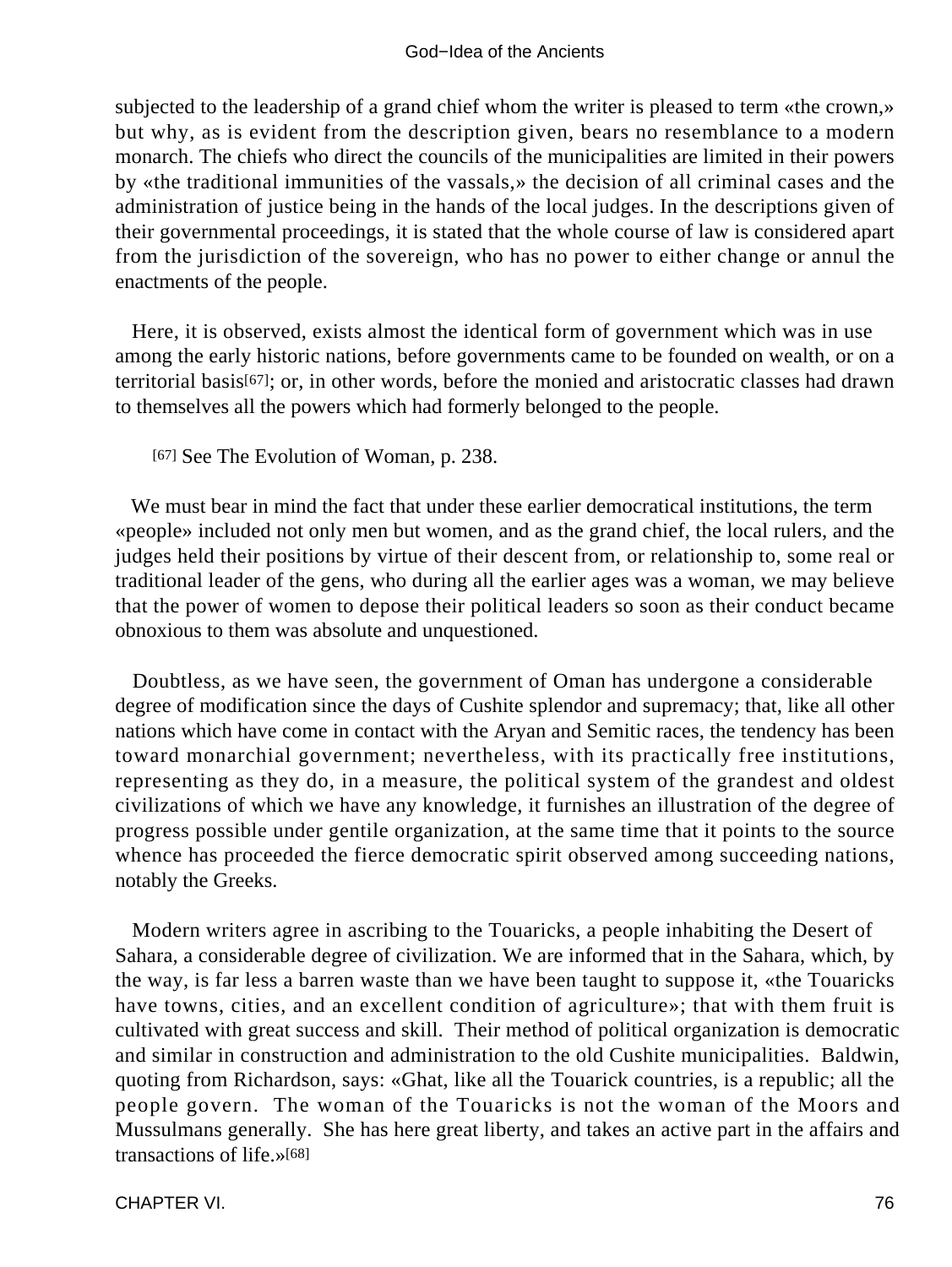[68] Prehistoric Nations, p. 341.

 One who is disposed to search for it, will find no lack of evidence going to prove that in an earlier age of the world, prior to the written records of extant history, the human race had attained to a stage of civilization equal in all and superior in many respects to that of the present time.

 That this remarkable stage of progress, the actual extent of which has not yet been fully realized, was attained during a period of pure Nature−worship, or while the earth and the sun were venerated as emblems of the great creative energy throughout the universe, is a proposition which, when viewed by the light of more recently acquired facts, is perfectly reasonable, and exactly what might be expected.

 That this high stage of civilization was reached while women were the recognized heads of families and of the gentes, and at a time when Perceptive Wisdom, or the female energy in the Deity, was worshipped as the supreme God, is a fact which in time will be proved beyond a doubt. Indeed, had not the judgment of man become warped by prejudice, and his reason clogged by superstition and sensuality, the fact so plainly apparent in all ancient mythologies, that in the early god−idea two principles were contained, the female being in the ascendancy, would long ere this have been acknowledged, and our present religious systems, which are but outgrowths from these mythologies, would, with the partial return of civilized conditions, have been so modified or changed as to embrace some of the fundamental truths which formed the basis of early religion.

 Regarding the religion of the ancient race which we have been considering, we are told that they worshipped a dual Deity, under the appellations of Ashtaroth and Baal, and that this God «comprehended the generative or reproductive powers in human beings and in the sun, together with Wisdom or Light.» In other words, they adored the great moving force throughout Nature, a force which they venerated as the Great Mother.

 Before the Zend and Sanskrit branches of the Aryan race had separated, their religion was doubtless that given them by their Cushite civilizers. The worship of the sun and the planets, with which were inextricably interwoven the fructifying agencies in Nature, explains their devotion to the study of the heavenly bodies and their advanced knowledge of astronomy. The types of regeneration or reproduction which they venerated were symbols of abstract principles, and, from facts connected with their religious ceremonies as practiced by their immediate successors, and from the pure significance attached to their emblems, we are justified in the conclusion before referred to, that the sensuous element, which became so prominent in later religious developments, constituted no part of their worship.

 The number of ages during which the most primitive religion, namely, that of pure Nature−worship, prevailed among the inhabitants of the earth may not be conjectured, and the exact length of time during which earth and sun adoration unalloyed by serpent and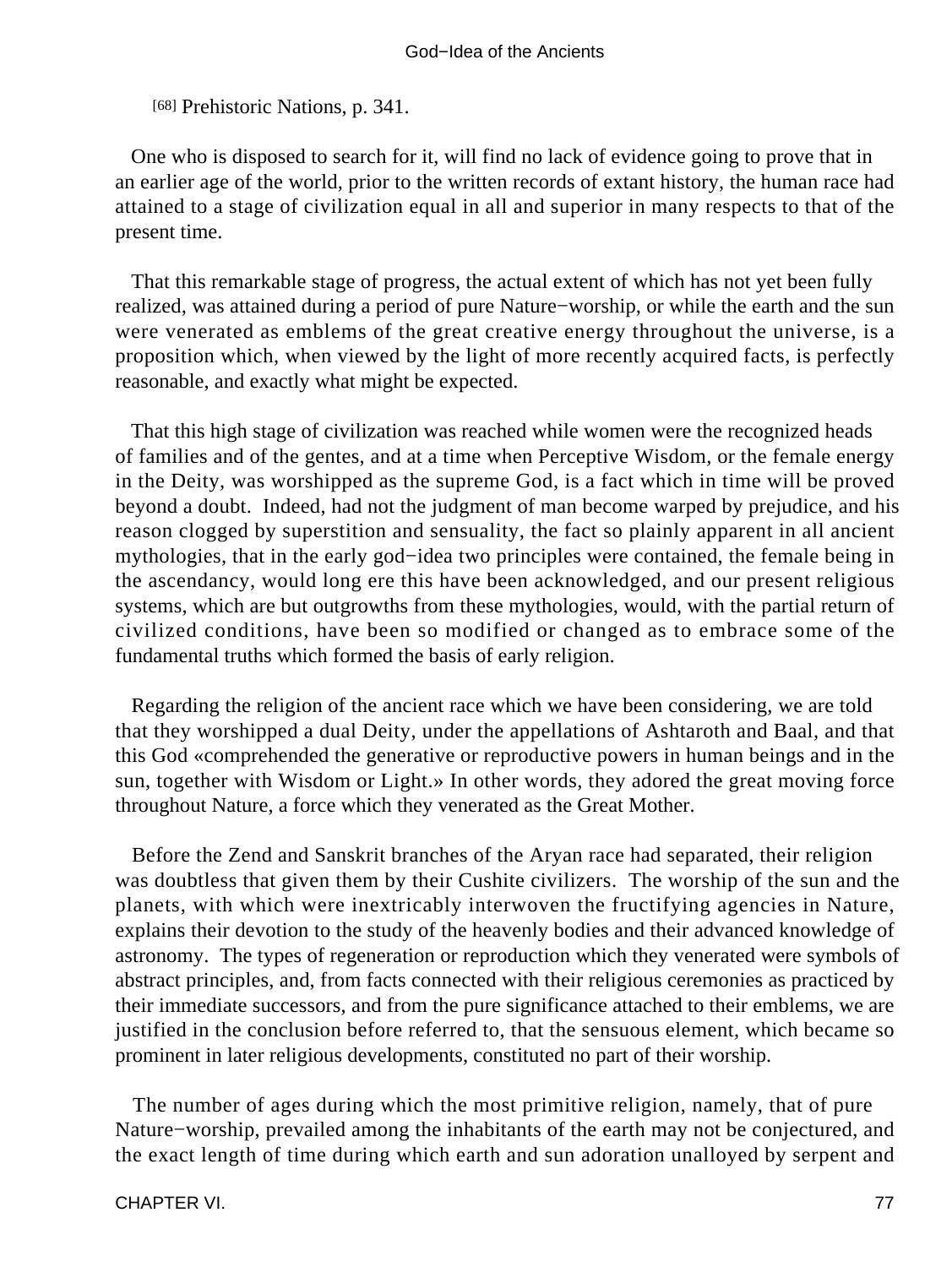phallic faiths remained is not known. It is probable, however, that its duration is to be measured by that of the supremacy of the altruistic or mother element in human affairs, and that the gradual engrafting of the later−developed sensuous faiths upon their earlier god−idea, marks the change from female to male supremacy.

 We have observed that whenever a remnant of the civilization of the ancient Cushites appears, exactly as might be expected, women hold an exalted position in human affairs, at the same time that the female principle constitutes the essential element in the Deity.

 Of the ancient Persians who received their religion and their civilization from this older race Malcolm observes:

 «The great respect in which the female sex was held was, no doubt, the principal cause of the progress they made in civilization. . . . It would appear that in former days the women of Persia had an assigned and honorable place in society; and we must conclude that an equal rank with the male creation, which is secured to them by the ordinances of Zoroaster, existed long before the time of that reformer, who paid too great attention to the habits and prejudices of his countrymen to have made any serious alteration in so important an usage. We are told by Quintus Curtius, that Alexander would not sit in the presence of Sisygambis, till told to do so by that matron, because it is not the custom in Persia for sons to sit in the presence of their mothers. There can be no stronger proof than this anecdote affords, of the great respect in which the female sex were held in that country, at the time of this invasion.»[69]

[69] See History of Persia.

 No one I think can study the sacred books of the Persians without observing the emphasis which is there placed on purity of character and right living. Indeed, within no extant writings is the antithesis between good and evil more strongly marked, at the same time that their hatred of idolatry is clearly apparent. The same is observed in the early writings of the Hindoos. Within the Vedas, although they have been corrupted by later writers, may still be traced a purity of thought and life which is not apparent in the writings of later ages. Not long ago I was informed by a learned native of India that the original writing of the Vedas was largely the work of women.

 That the early conceptions of a Deity in which women constituted the central and supreme figure were in Egypt correlated with the exercise of great temporal power, may not, in view of the facts at hand, longer be doubted. By means of records revealed on ancient monuments, we are informed that in the age of Amunoph I. a considerable degree of sovereign power in Egypt was exercised by a woman, Amesnofre−are, who had shared the throne with Ames. She occupied it also with Amunoph, and, notwithstanding the statement of Herodotus, that women did not serve in the capacity of priests, this Queen is represented as pouring out libations to Amon, an office which was doubtless the highest connected with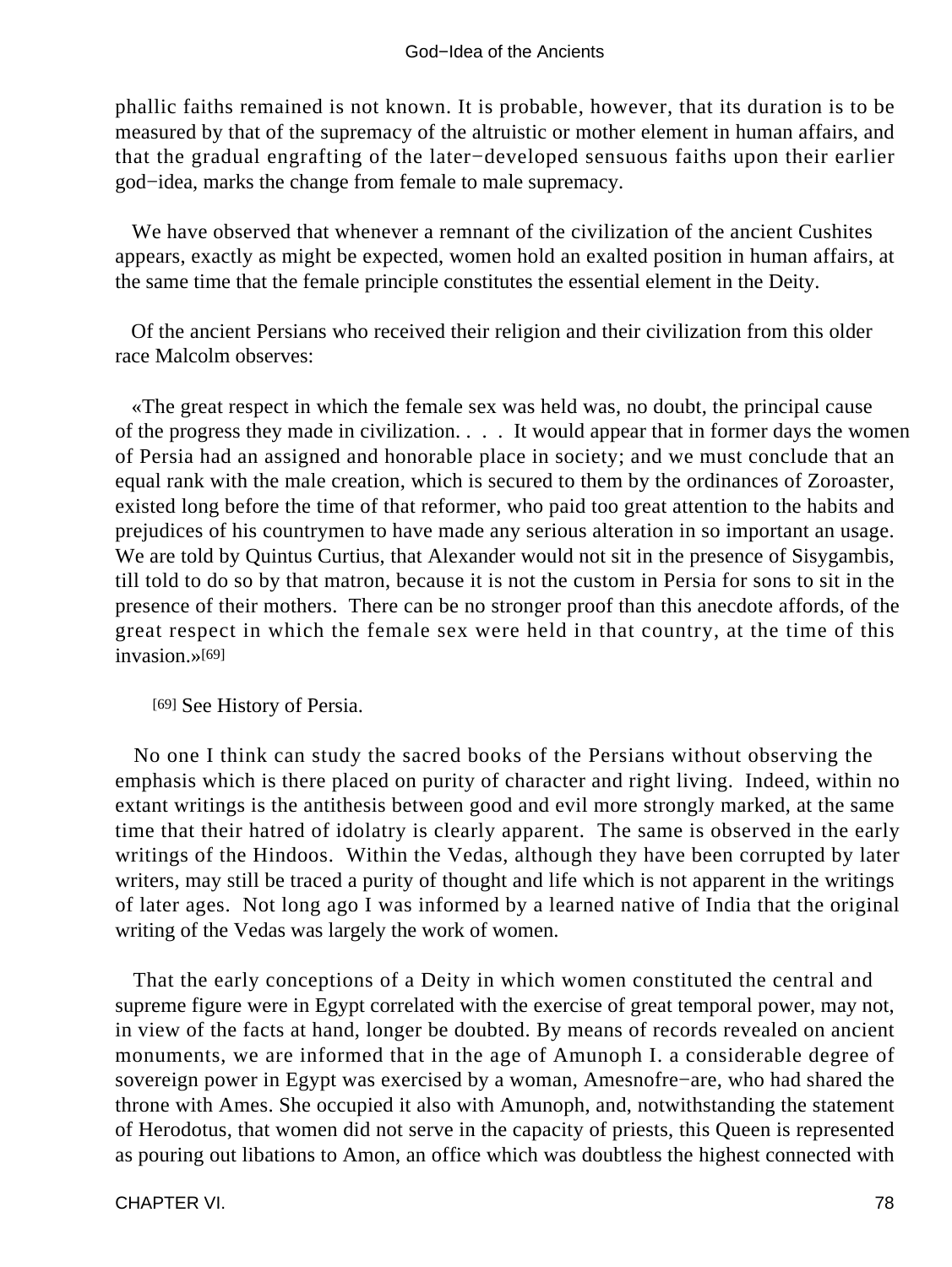the priesthood.

 Less than forty years later, it is observed that another woman, Amun−nou−het, shared the throne with Thotmes I. and II. and that «she appears to have enjoyed far greater consideration than either of them.» Not alone are monuments raised in her name, but she appears dressed as a man, and «alone presenting offerings to the gods.» So important a personage was she that she is believed by many to be the princess who conquered the country, perhaps even Semiramis herself. Her title was the «Shining Sun.»[70]

[70] Rawlinson, History of Herodotus, app., book ii., ch. viii.

 As these women doubtless belonged to the old Arabian, Ethiopian, or Cushite race, the people who had brought civilization to Egypt, we are not surprised to find them holding positions which were connected with the highest civil and religious offices. The Labyrinth, in the country of the Nile, is described by ancient writers as containing three thousand chambers. Strabo says of it that the enclosure contained as many palaces as there formerly were homes, and that there the priests and priestesses of each department were wont to congregate to discuss difficult and important questions of law.

 According to the Greeks, the Egyptian God Osiris corresponds to their Jupiter; and Sate, the companion of Kneph, is identical with Juno. It is quite evident, however, that the Greeks understood little of the true significance of the gods which they had borrowed, or which they had inherited from older nations. It would seem that as a people their conceit prevented them from acknowledging the dignity even of their gods, hence, they endowed them with the attributes best suited to their own depraved taste or pleasure, and then worshipped them as beings like themselves.

 It has been observed of the Egyptians that they were wont to ridicule the Greeks for regarding their gods as actual beings, while in reality «they were only the representations of the attributes and principles of Nature.» Unlike the religions which succeeded it, Egyptian mythology, as understood by the learned, was essentially philosophical, and dealt with abstractions and principles rather than with personalities.

 Notwithstanding the importance which in process of time came to be claimed by males, and the consequent stimulation which was given to the animal tendencies, it is evident, from certain historical and undeniable proofs in connection with this subject, that although woman's power in Egypt, as in all other countries, gradually became weakened, the effect of her influence on manners and social customs was never wholly extinguished.

 Regarding the existence of polygamy, it has been said that the high position occupied in ancient Egypt by the mother of the family, the mistress of the household, is absolutely irreconcilable with the existence of polygamy as a general practice, or of such an institution as the harem. Although the plurality of wives does not appear to have been contrary to law,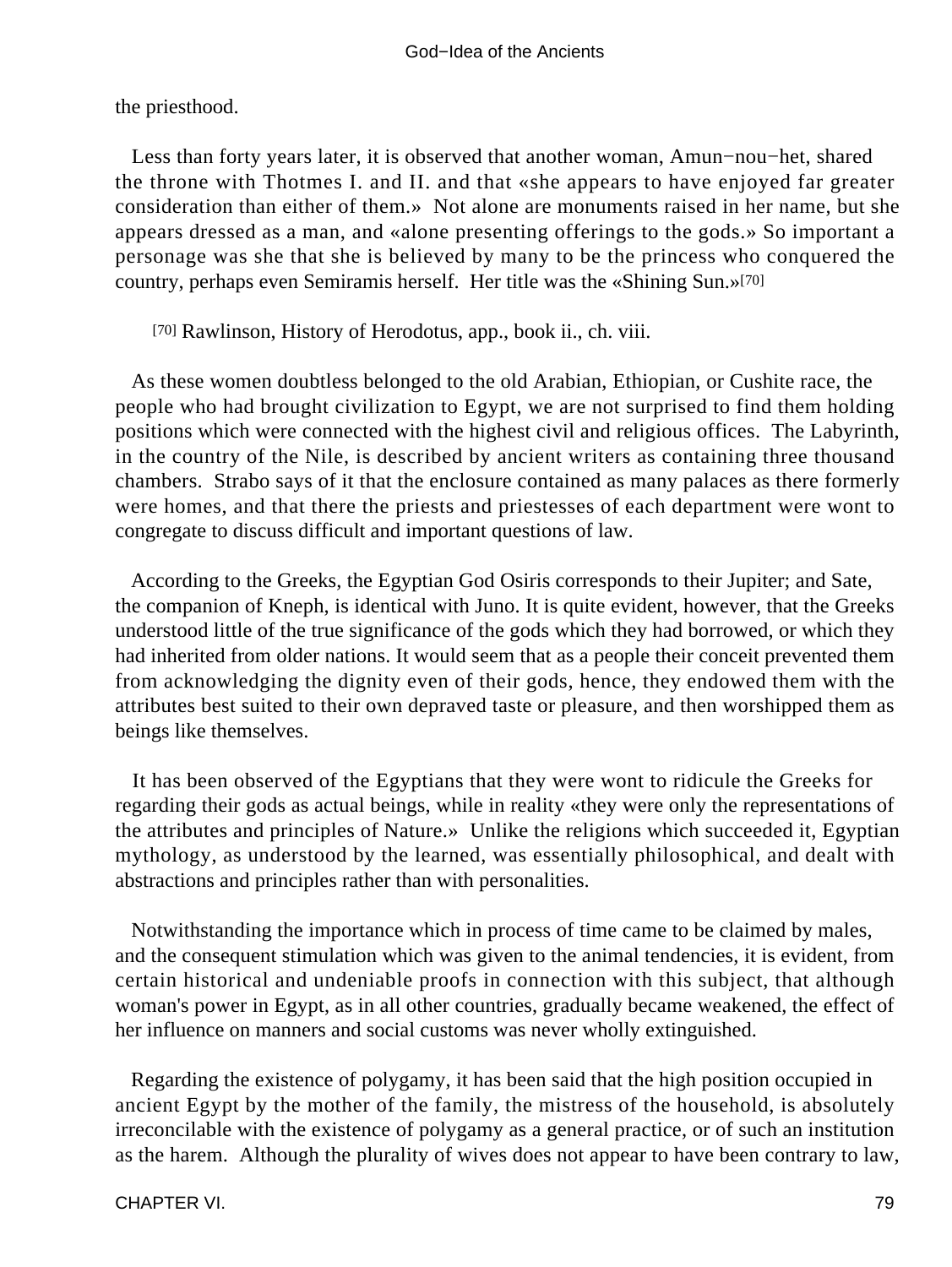it «certainly was unusual,» and although Egyptian kings frequently had many wives, «they followed foreign rather than native custom.»[71]

[71] Renouf, Religion of Ancient Egypt, p. 81.

 Herodotus says of the women of Egypt: «They attend the markets and trade while the men sit at home at the loom»[72]; and Diodorus informs us that in Egypt «women control the men.»

[72] Book ii., ch. xxxv.

 Were we in possession of no direct historical evidence to prove that down to a late period in the history of Egypt women had not lost their prestige, sufficient evidence would be found in the fact that, notwithstanding the growing tendency of mankind in all the nations of the globe to suppress the female instincts and to reject, conceal, or belittle the woman element in the Deity, still Isis, the gracious mother, retained a prominent place in the god−idea of that country.

 I am not unmindful of the remarks which a reference to a past age of intellectual and moral greatness will call forth; indeed, I can almost hear some devotee of the present time remark: «So we are asked to regard as a sober fact the existence in the past of a golden age; also to believe that man was created pure and holy, and that he has since fallen from his high estate; in other words, we are to have faith in the ancient tradition of the 'fall of man.'» If by the fall of man we are to understand that a great and universal people, who in a remote age of the world's history had reached a high stage of civilization, gradually passed out of human existence, and that a lower race, which was incapable of attaining to their estate, and which, by the over− stimulation of the lower propensities, sank into a state of barbarism, in which the original sublime conceptions of a Deity were obscured and the great learning of the past was lost, I can see no reason to disbelieve it, especially as all the facts, both of tradition and history, bearing upon this subject unite in proclaiming its truth.

 After stating that in Chaldea has been found rather the debris of science than the elements of it, Bailly asks:

 «When you see a house built of old capitals, columns, and other fragments of beautiful architecture, do you not conclude that a fine building has once existed? . . . If the human mind can ever flatter itself with having been successful in discovering the truth, it is when many facts, and these facts of different kinds, unite in producing the same results.»

 That the descendants of a once mighty nation lapsed into barbarism, forgetting the profound knowledge of the sciences possessed by their ancestors, is a fact too well attested at the present time to be doubted by those who have taken the pains to acquaint themselves with the evidence at hand.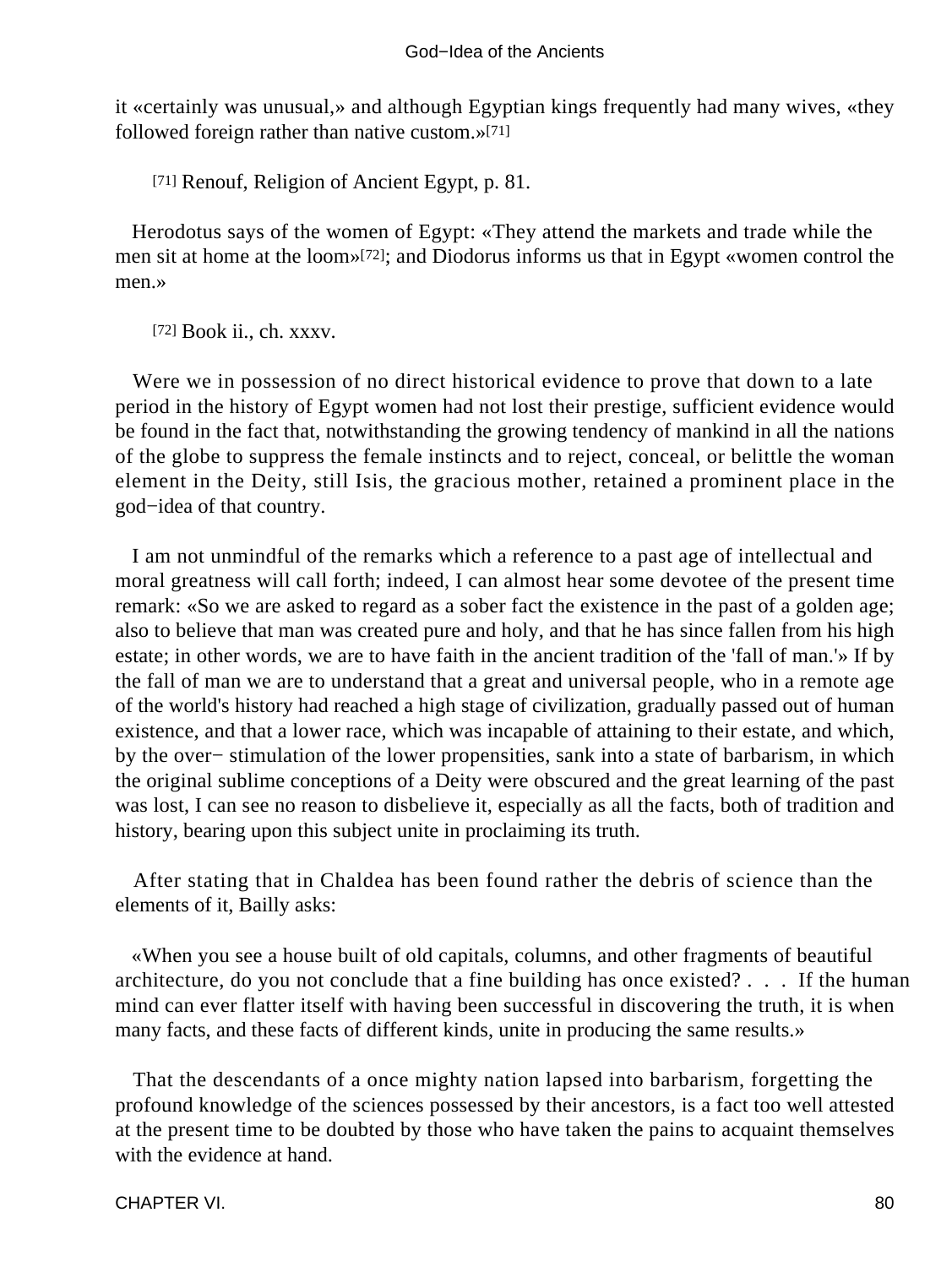Regarding the manner in which this ancient civilization was reached, or concerning the way in which it was achieved, history and tradition are alike silent, although it is believed that the present methods of investigation will, at least in a measure, unravel the mystery. At present we only know that, as far in the remote past as human ken can reach, evidences of a high stage of civilization exist which it must have required thousands upon thousands of years to accomplish.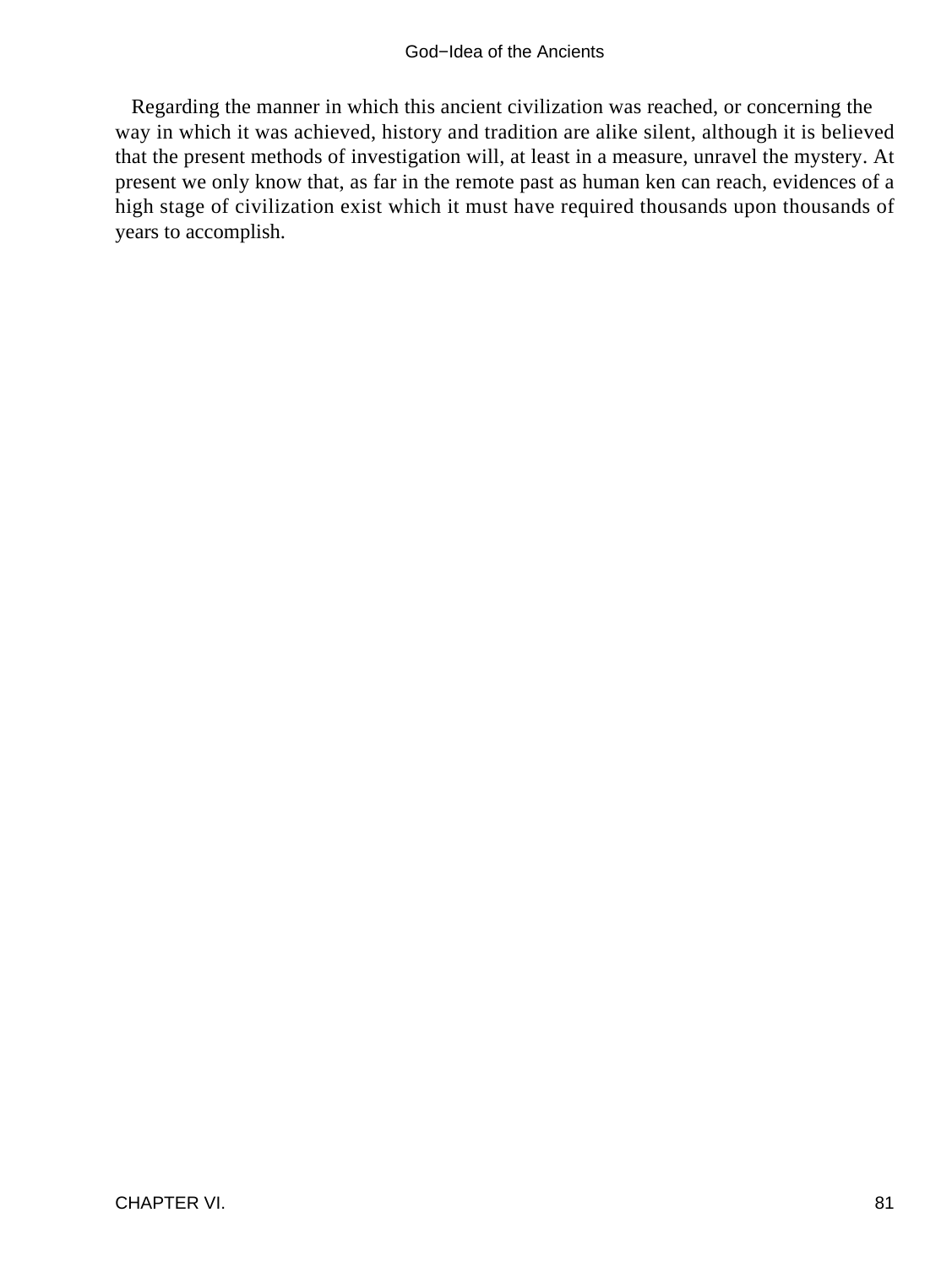## **[CHAPTER VII.](#page-197-0)**

### *C*ONCEALMENT **Of the early doctrines.**

 After the decline of Nature−worship, and when through the constantly increasing power gained by the ruder elements in human society a knowledge of the scientific principles underlying ancient religion had been partially lost or forgotten, it became necessary for philosophers to conceal the original conception of the Deity and to clothe their sacred writings in allegory. Hence it is observed that every ancient form of religion has a cabala containing its secret doctrines – doctrines the inner meaning of which was known only to the few. In order that these truths might be preserved, they were inscribed on the leaves of trees in characters or symbols understood only by the initiated. The allegories beneath which these higher truths were concealed were handed down as traditions to succeeding generations – traditions in which history, astrology, and mythology are strangely combined.

 After long periods, through war, conquest, and the various changes incidental to shifting environment, these traditions were in the main forgotten. Fragments of them, however, were from time to time gathered together, and, intermingled with later doctrines, were used by the priests as a means of increased self−aggrandizement and power.

 It is now thought that the Iliad (Rhapsodies) of Homer is only a number of «detached songs» which perhaps for centuries were delivered orally, and that they contain the secret doctrines of the priests. Porphyry says that «we ought not to doubt that Homer has secretly represented the images of divine things under the concealment of fable.» It has been said of Plato that he banished the poems of Homer from his imaginary republic for the reason that the people might not be able to distinguish what is from what is not allegorical. Hippolytus informs us that the Simonists declared that in Helen resided the principle of intelligence; «and thus, when all the powers were for claiming her for themselves, sedition and war arose, during which this chief power was manifested to nations.» These songs which were gathered together by Pisistratus and revised by Aristotle for the use of Alexander, have generally been regarded merely as a bit of history recounting a severe and protracted struggle between the Greeks and Trojans.

 Within the earliest historical accounts which we have of the Egyptians, we observe that their ceremonies and symbols have already become multitudinous, the true meaning of the latter being concealed. The masses of the people, who had grown too sensualized and ignorant to receive the higher divine «mysteries,» and too gross to be entrusted with their true significance, had become idolaters.

Not only the Egyptian and Chaldean priests, but Moses and the Jewish doctors were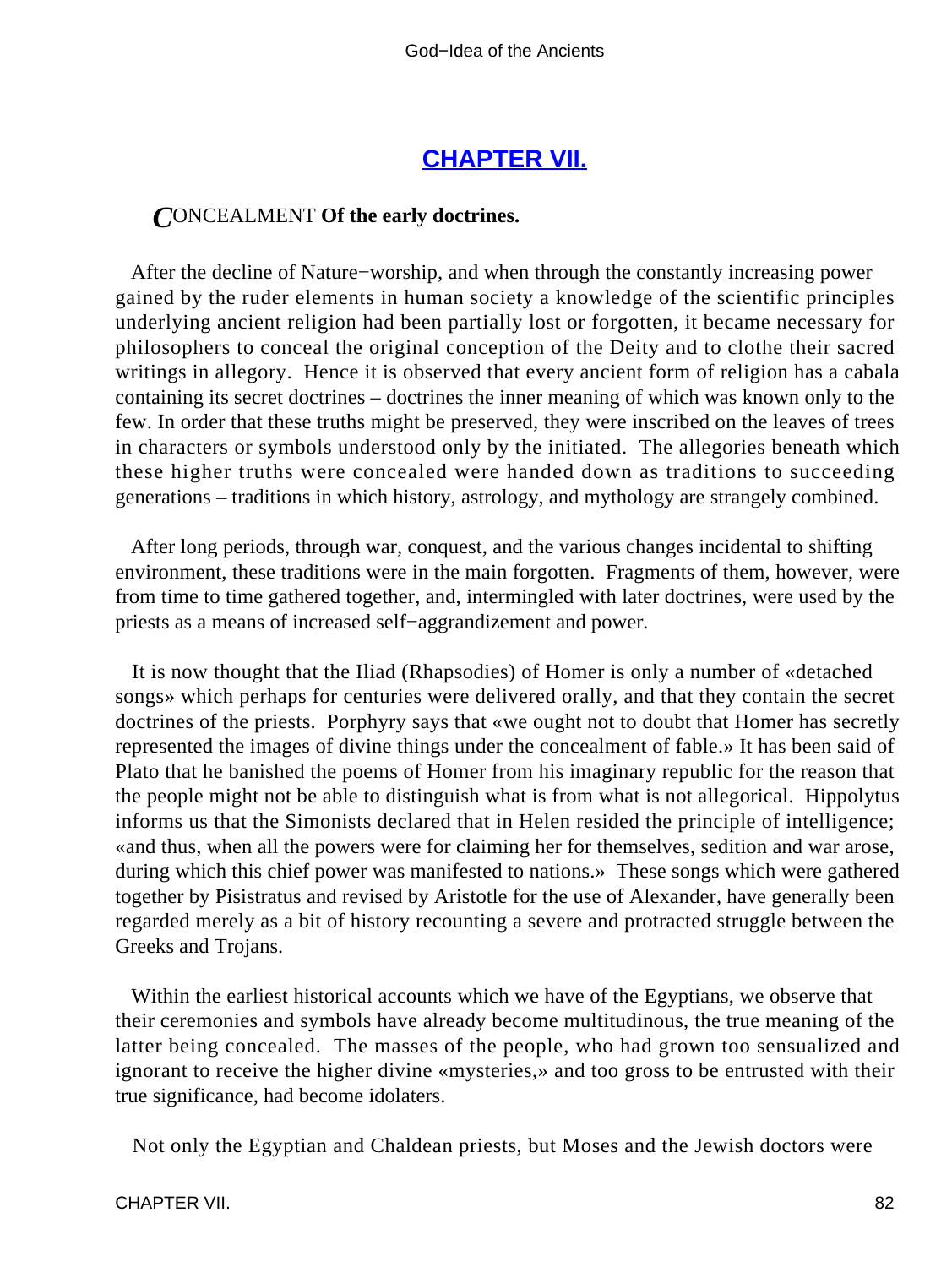well versed in religious symbolism. The fact is observed, also, that as late as medieval Christianity, the fathers in the Church, the Christian painters, sculptors, and architects, still employed signs and symbols to set forth their religious doctrines. Even at the present time, many of the emblems representing certain ideas connected with the creative principles, and which were part and parcel of the pagan worship, are still in use. The masses of the people, however, are without a knowledge of their origin or early significance.

 Everywhere, throughout the early historic nations, were worshipped symbols of the attributes or functions of the dual or triune God. Each symbol represented a distinctive female or male quality. Animals, trees, the sea, plants, the moon, and the heavens were, at a certain stage of religious development, symbolized as parts of the Deity and worshipped as possessing certain female or male characteristics or attributes.

 It is plain that, with the decline of female power, and the consequent stimulation of the animal instincts in man, the pure creative principles involved in Nature−worship gradually became unsuited to the sensualized capacities and tastes of the masses; but in addition to this were other reasons why the female principle in the Deity should be concealed. Women were already deposed from their former exalted position as heads of families and as leaders of consanguine communities. All their rightful prerogatives had been usurped. The highest development in Nature had become the slave of man's appetites, and motherhood, which had hitherto been accepted as the most exalted function either in heaven or on the earth, trailed in the dust.

 Under these conditions it is not perhaps singular that the capacity to bring forth, and the qualities and attributes of women which are correlated with it, namely, sympathy – a desire for the welfare of others outside of self, or altruism, – should no longer have been worshipped as divine, or that in their place should have been substituted the leading characters developed in man. From the facts at hand it is plain that at a certain stage of human growth physical might and male reproductive energy, or virility, became the recognized God. With passion as the highest ideal of a Creator, the female element appeared only in a sensualized form and simply as an appendage to the god which was dependent upon her ministrations. Under the above conditions it is not in the least remarkable that by the priests it should have been deemed necessary to conceal from women the facts bound up in their nature. Woman's importance as a creative agency and as a prime and most essential factor in the universe must be concealed. «Isis must be veiled.»

 Through the appropriation of the titles of the original dual God by reigning monarchs, is perceived at least one of the processes by which the great universal female Deity of the ancients has been transformed into a male god. We are assured that the «redundant nomenclature of the deities of Babylon renders an interpretation of them impossible. Each divinity has many distinct names, by which he is indifferently designated.» It is observed that each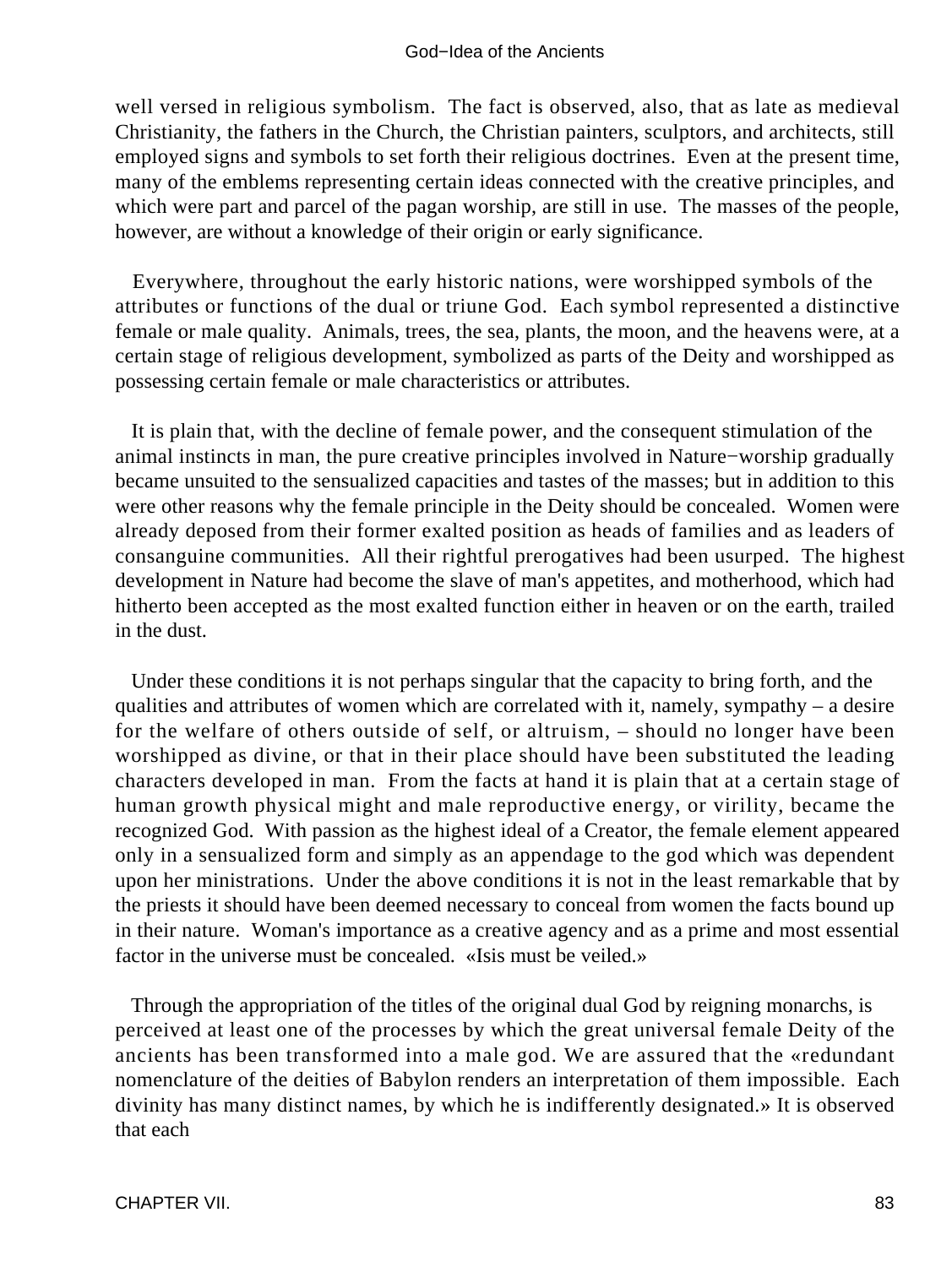Deity has as many as forty or fifty titles, each of which represents a certain attribute.

 Since the invention of the cuneiform alphabet, by which pictures have been reduced to phonetic signs, the attempt has been made to arrange or classify these gods according to their proper order in the Pantheon, but thus far much obscurity and doubt seem to pervade their history.

 In Assyrian, Babylonian, and Egyptian mythologies are observed much confusion and no small degree of mystery surrounding the positions occupied by certain gods. «Children not unfrequently change positions with parents,» but more frequently, we are told, «women change places with men,» or, more properly speaking, the titles, attributes, and qualities ascribed to the Great Universal female God are now transferred to the reigning monarch. Thus not unfrequently a deity is observed which is composed of a male triad, the central figure of which is the king or military chieftain, and to which is usually appended a straggling fourth member, a female, who, shorn of her power, and with a doubtful and mysterious title, appears as wife or mistress to his greatness, while upon her is reflected, through him, a slight hint of that dignity and honor which was originally recognized as belonging exclusively to the recognized Deity.

 The Goddess Vishnu, from whose navel as she slept on the bottom of the sea sprang all creation, after her transformation into a male God, is supplemented by a wife – Lacksmir. Lacksmir means wisdom; but she has become only an appendage to her «lord,» upon whom is reflected all her former glory.

 So greedy did rulers become for the splendid titles belonging to the female divinities that we are told that «the name of the Great Goddess Astarte not unfrequently appears as that of a man.»

 Although man had usurped the titles of the female God and had denied her recognition as an active creative agency, still, as nothing could be created without her, she was permitted, as we have seen, to remain as wife or mistress to the reigning monarch, in whom had come to reside infinite wisdom and power. Her symbol was an ark, chest, boat, box, or cave. This woman, although dignified by the title «Mother of the Gods,» and even by that of «Queen of Heaven,» is utterly without power.

 Not only is it plain that the titles and attributes of female gods have been appropriated by males, but it is also true that the more ancient deities, which are now known to have been female, have by later investigators been represented as male.

 The interpretations which have hitherto been put upon the Babylonian and Assyrian deities by many of those who have attempted to unravel the mysteries of an earlier stage of religious worship, is doubtless due to the fact that since the so−called historic period began, the qualities which have been considered godlike have all been masculine; it has therefore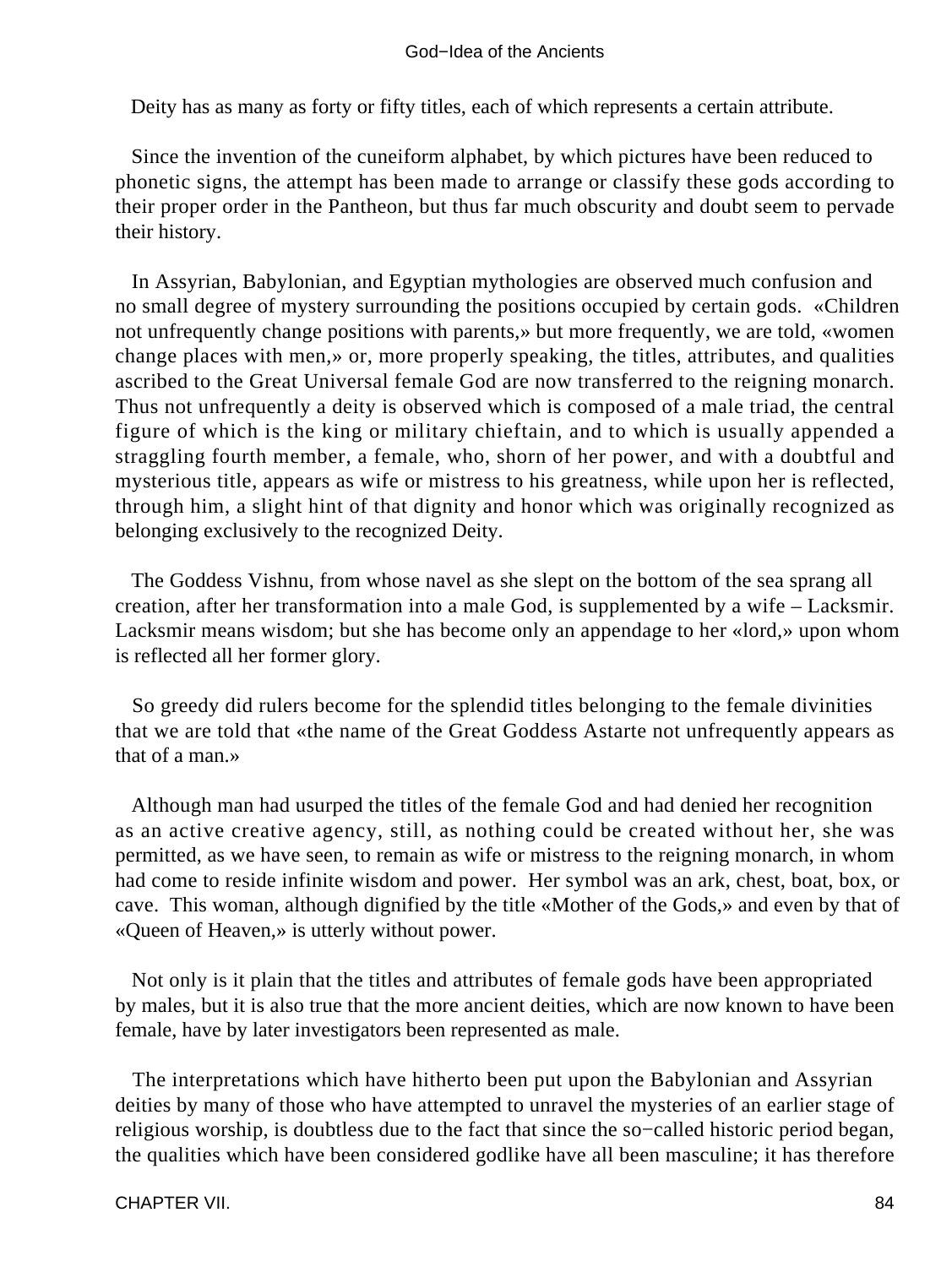never occurred to the minds of these writers that the ancients may have entertained quite different notions from their own regarding the attributes of a Deity; hence, whenever the sex of a god has appeared doubtful, especially if it be in the least degree powerful or important, it has at once been denominated as masculine, and this, too, notwithstanding the fact that such rendering has oftentimes involved inconsistencies, contradictions, and absurdities which it is impossible to reconcile either with established facts or with common sense.

 Unless the symbols representing religious belief and worship are viewed in the light of later developed facts in mythology, archaeology, and philology, there occur many seeming absurdities and numberless facts which it is found difficult to reconcile with each other; especially is this true in regard to some of the symbols used to express the distinctive female and male qualities. The serpent, for instance, although a male symbol, in certain ages of the world's history appears as a beautiful woman.

 This is accounted for by the fact that a woman and a serpent once stood for the god−idea. Together they constituted an indivisible entity – the creating power in the universe. They therefore became interchangeable terms. The woman when appearing alone represented both, as did also the serpent.

 «In most ancient languages, probably all, the name for the serpent signifies Life, and the roots of these words generally also signify the male and female organs, and sometimes these conjoined. In low French the words for Phallus and life have the same sound, though, as is sometimes the case, the spelling and gender differ»; but this fact is thought to be of no material importance, as «Jove, Jehova, sun, and moon have all been male and female by turn.»

 No doubt many of the inconsistencies hitherto observed in the religion of the ancients will disappear so soon as we obtain a clearer knowledge of their chronology; and events which now seem contradictory will be satisfactorily explained when placed in their proper order with regard to date. Religion, like everything else, is constantly shifting its position to accommodate itself to the changed mental conditions of its adherents; hence, ideas which at any given time in the past were perfectly suited to a people, would, in the course of five hundred or one thousand years, have become changed or greatly modified.

 During a certain stage in human history «all great women and mythical ladies were serpents»; but when monumentally or pictorially represented, they appeared «with the head of a woman, while the body was that of a reptile.» This figure represented Wisdom and Passion, or the spiritual and material planes of human existence. The mythical woman whom Hercules met in Scythia, and who was doubtless the original eponymous leader of the Scythian people, had the head of a woman and the body of a serpent.[73] Even the Mexicans declare that «he, the serpent, is the sun, Tonakatl−Koatl, who ever accompanies their first woman.» Their primitive mother, they said, was Kihua−Kohuatl, which signifies a serpent. In referring to this Mexican tradition, Forlong remarks: «So that the serpent here was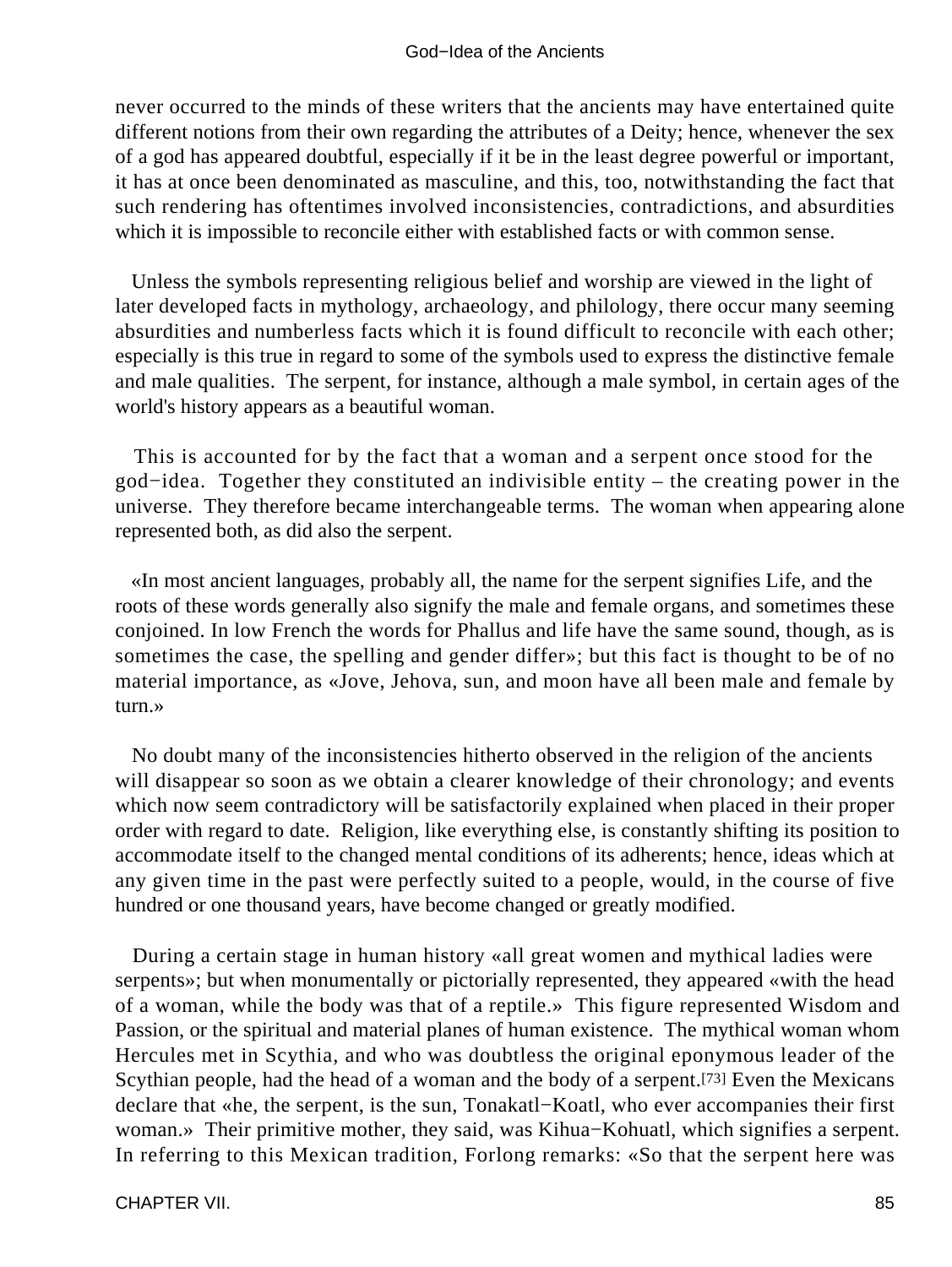represented as both Adam and Adama; and their Eden, as in Jewish story, was a garden of love and pleasure.»[74]

[73] Herodotus, book iv., 9.

[74] Rivers of Life, vol. *i.*, p. 143.

 The traditions extant among all peoples seem to connect the introduction of the serpent into religious symbolism, with a time in the history of mankind when they first began to recognize the fact, that through the abuse of the reproductive functions, evil, or human wretchedness, had gained the ascendency over the higher forces. The Deity represented by a woman and a serpent involved the idea not alone of good, but of good and evil combined. Together they prefigured not only Wisdom and generative power, but evil as well. Mythologically they represented the cold of winter and the heat of the sun's rays, both of which were necessary reproduction. From this conception sprang the Ormuzd and Ahryman of the Persians, the story of Adam, Eve, and the serpent in Genesis, and the legend of Kihua−Kohuatl and Tonakatl−Koatl in Mexico.

 «The serpent remained in the memory and affections of most early people as wisdom, life, goodness, and the source of knowledge and science, under various names such as Toth, Hermes, Themis, the Kneph or Sophia of Egyptians and Gnostics, and Set, Shet, or Shem of the Jews.»[75]

[75] Forlong, Rivers of Life, etc., vol. i., p. 143.

 The Serpent Goddess, although embracing evil as well as good, was still the «Giver of Life» and the «Teacher of Mankind.» These were the titles which in later ages began to be coveted by monarchs, and then it was that the attributes belonging to this Deity began to appear in connection with royalty.

 There is no ancient divinity about which there seems to be connected so much mystery as the Assyrian Hea. When referring to the «great obscurity» which surrounds this God we are assured that there is at present «no means of determining the precise meaning of the cuneiform Hea, which is Babylonian rather than Assyrian,» but that it is doubtless connected with the Arabic Hya, which is said to mean «life,» or the female principle in creation. This Deity is the God of «glory» and of «giving,» titles which during the earlier ages of human existence belonged to the Queen of Heaven, the Celestial Mother.

 The representation of the god Amun or Amun−ra, which superseded the triune Deity, Kneph, Sate, and Anouk at Thebes, and from which in Assyria doubtless proceeded the trinity, Amun, Bel−Nimrod, and Hea, is supposed to be identical with the Greek Zeus, which means the sun. This God is represented by a female figure seated on a throne. It is crowned with two long feathers, and in the right hand is observed the cross, the emblem of life.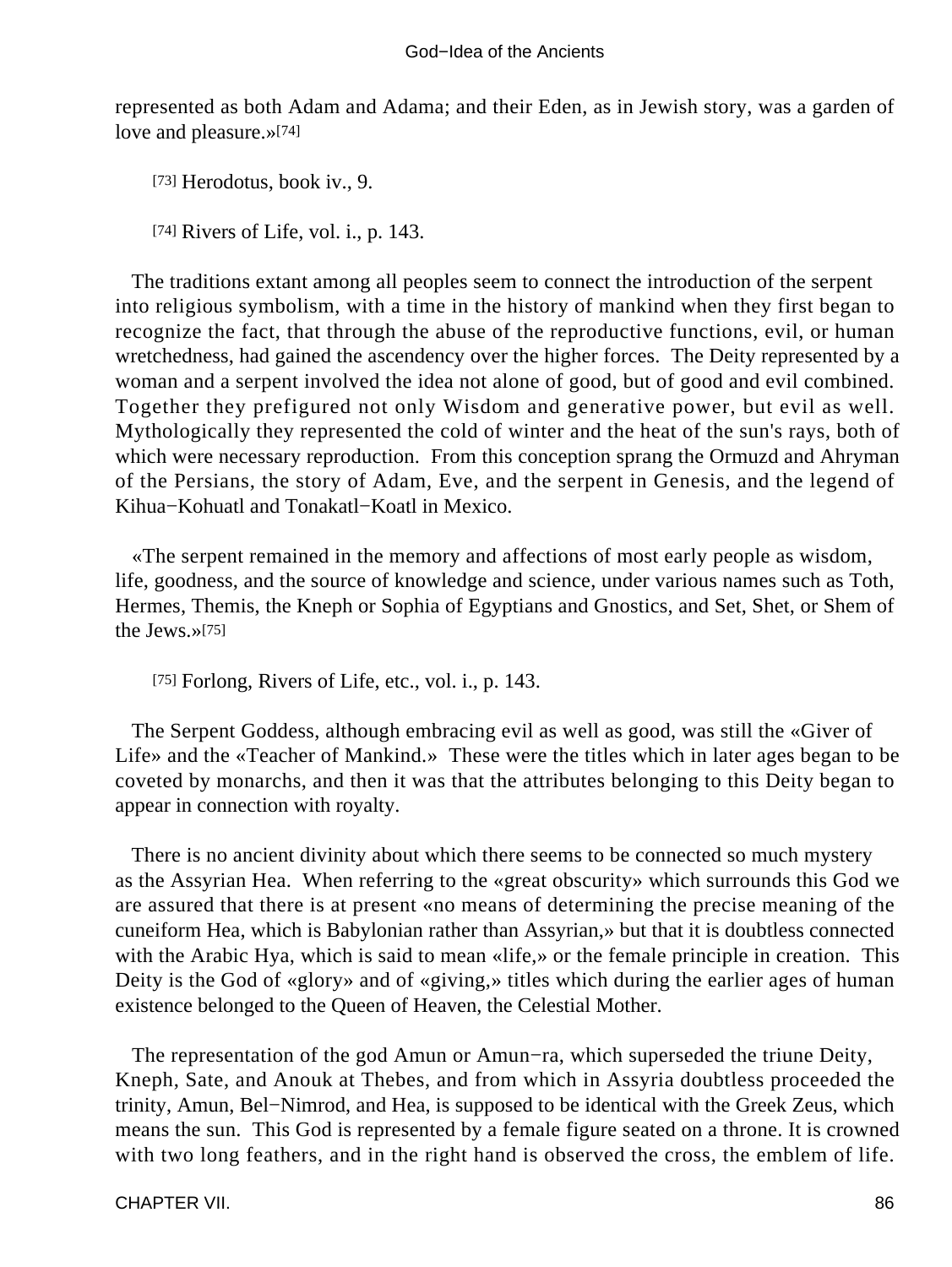Manetho, the celebrated Egyptian historian, declares that the name of this God signifies «concealed.»

 There can be little doubt that the titles of the ancient Deity – the Destroyer or Regenerator, or, in other words, those of the God of life which embraced the idea of the moving force throughout Nature, were, in course of time, appropriated by the rulers of the people. It is stated that the name of a certain Egyptian God appears first in connection with royalty, that «his name was substituted for some earlier divinity whose hieroglyphics were chiselled out of the monuments to make place for his.»

 According to the testimony of Rawlinson, the God Hea is represented by the great serpent, which occupies a conspicuous position among the symbols of the gods on the black stones recording Babylonian benefactions. Now these flat black stones are themselves said to symbolize the female element in the Deity, in contradistinction to the obelisks, which prefigure the male, while the serpent, for reasons which have already been explained, appeared for ages in connection with the figure of a woman. In later inscriptions «king» is everywhere attached to the name of the God Hea, which fact shows that the titles ascribed to her were those particularly coveted by royalty. Hence we are not surprised to find that in an inscription of Sardanapalus, in the British Museum, there «occurs a remarkable phrase in which the king takes the titles of Hea.»

 Among the Assyrian inscriptions appear Bel−Nimrod, Hea, and Nin or Bar. In view of the facts which have come to light regarding Hea, it is altogether probable that the triad Bel−Nimrod, Hea, and Nin represent the trinity as figured by the father, mother, and child. That Nin was the son or the child of Bel−Nimrod «is constantly asserted in the inscriptions.» He appears also as the son of Hea, yet the fact that Hea should be represented as a woman, or as the mother of Nin, and the central figure in the trinity, seems not to have been observed by those who thus far have been engaged in deciphering these inscriptions. By representing Hea as male, Nin is made to appear as the offspring of two fathers while he is left absolutely motherless. To obviate this difficulty an ingenious attempt has been made to account for his existence by substituting his own wife as the author of his being. Although in the numerous accounts which I had read of Hea, in my search for information concerning her, she had always been designated as male, still I was satisfied from the descriptions given that originally this Deity was female. Therefore upon receiving a copy of Forlong's Rivers of Life and Faiths of Man in All Lands, I was not surprised to find the following:

 «Hoa or Hea, the Hu of our Keltic ancestors, whose symbol was the shield and the serpent, was worshipped near rivers and lakes, and if possible on the sea−shore, where were offered to her such emblems as a golden vessel, boat, coffer, or fish, and she was then named Belat Ili (the mistress of the Gods).»[76]

[76] Vol. ii., p. 94.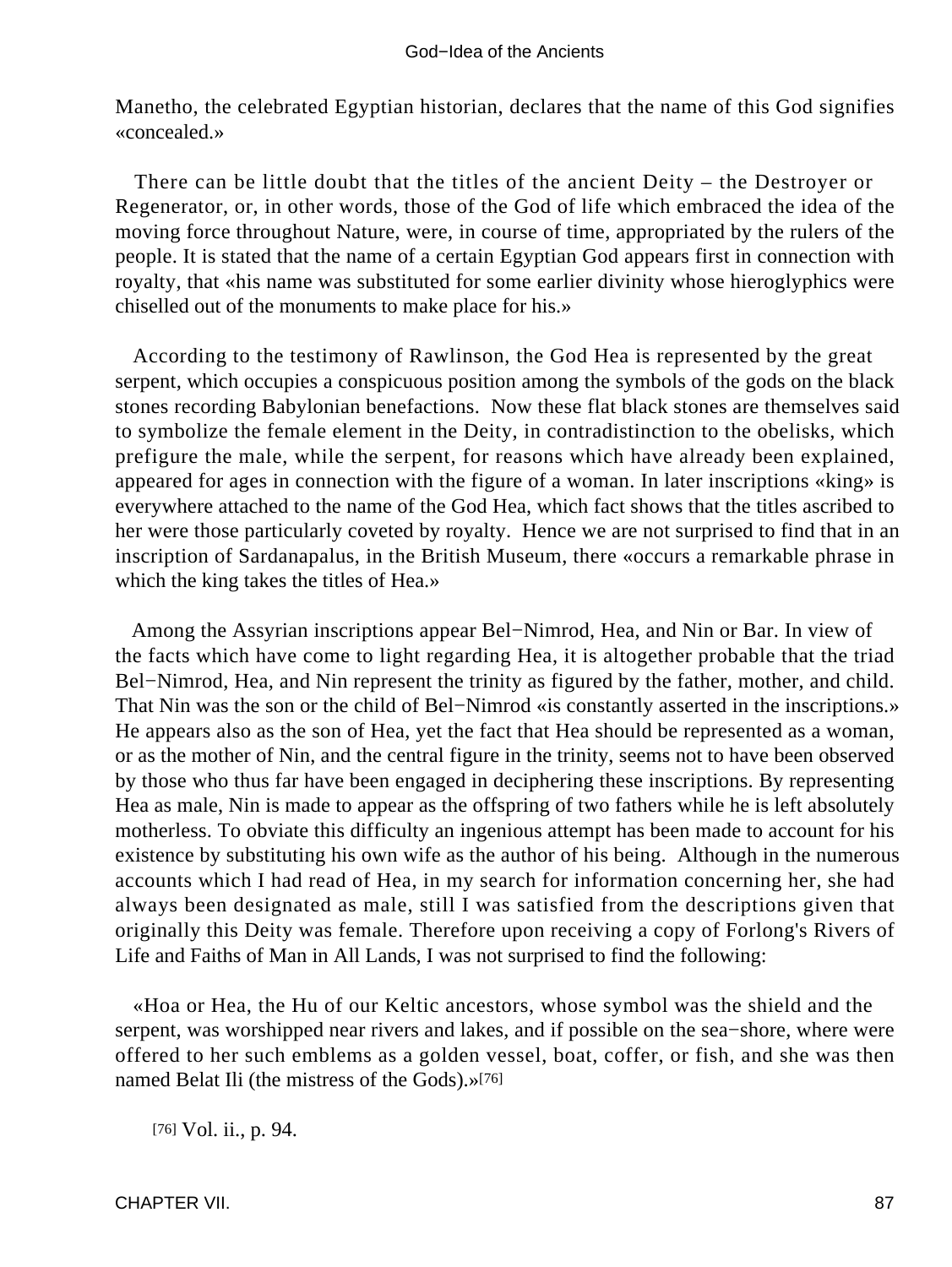She was the Goddess of Water. Of this Forlong says: «Water, perhaps more than fire, has always been used as a purifier. . . . Christians have but imitated the ancients, in the use of Lustral water – now−a−days called Holy Water, and into which salt should be freely put.»

 According to Francis Vasques, the Cibola tribes of New Mexico pay no adoration to anything but water, believing it to be the chief support of all life. The Hindoo faith and the Greek Christian Church prescribe «adorations, sacrifices, and other water rites, and hence we find all orthodox clergy and devotees have much to do with rivers, seas, and wells, especially at certain annual solar periods.»

 The extent to which these ancient rites are still practiced as part and parcel of modern religious observances is not realized by those who have given no special attention to the subject. As spring advances, all ranks of Russians from the Czar to the humblest peasant proceed with their clergy to the Neva, where with solemn pomp the ice is broken and the water, which is held to be of virgin purity, is sprinkled upon the heads of Czar, nobles, and other dignitaries. The following is an account given of the worship of Hea not many years ago in the public press:

 "An Imperial and Arch−episcopal procession was formed, consisting of, first, the High Priest of the empire in all his most gorgeous robes, the two masters of ceremonies walking backwards (probably because not of a holy enough order), long double files of white− and gold−robed bearers of sacred flambeaux or candles, for Fire must enter into every ceremony, whether it is the male or female energy which is being worshipped. Following these Religieux came all the sacred relics and fetishes of the Church, as Maya's holy cup for water, all holy books, crosses, banners, with sacred emblems in their order, and finally the Czar, humbly, and, like all his people, on foot, followed by courtly throngs. These all proceeded to a handsome pavilion or kiosk, erected close to the edge of the water, when the Metropolitan of the Church reverently made an incision in the ice, and took out a little water in a sacred golden cup bearing strange devices. The firing of guns accompanied these solemn acts in all their stages, and wherever the grave procession moved, it always did so with measured tread, chanting sacred verses to the old, old Deity of our race, and surrounded with all the pomp of war; whilst at intervals, peals of Christian bells and the booming of near and distant guns added to the solemnity of this water pageant. After the filling of the golden cup, which, of course, represents the earth and its fulness, and, at this season, the now expected increase, the High Priest placed a golden crucifix on the virgin water and blessed its return from wintry death, invoking the precious fluid to vernal life and productiveness, when lo! a holy child suddenly appears upon the scene, reminding us that this is everywhere the outcome of the 'wafers of life' in all animal as well as vegetable production. Boodha in the garden of Loobim through which flowed a holy stream, and Christ by the brook at Bethlehem, nay, the first pair in the garden of the four rivers, are all the same idea – fertility and creation. The high Russian Pontiff now slowly and solemnly stooped, and taking up some of the holy water, proceeded to sprinkle the vernal child – Jesus, whispered these crowds, but the ancients said Horus. The sacred fluid was then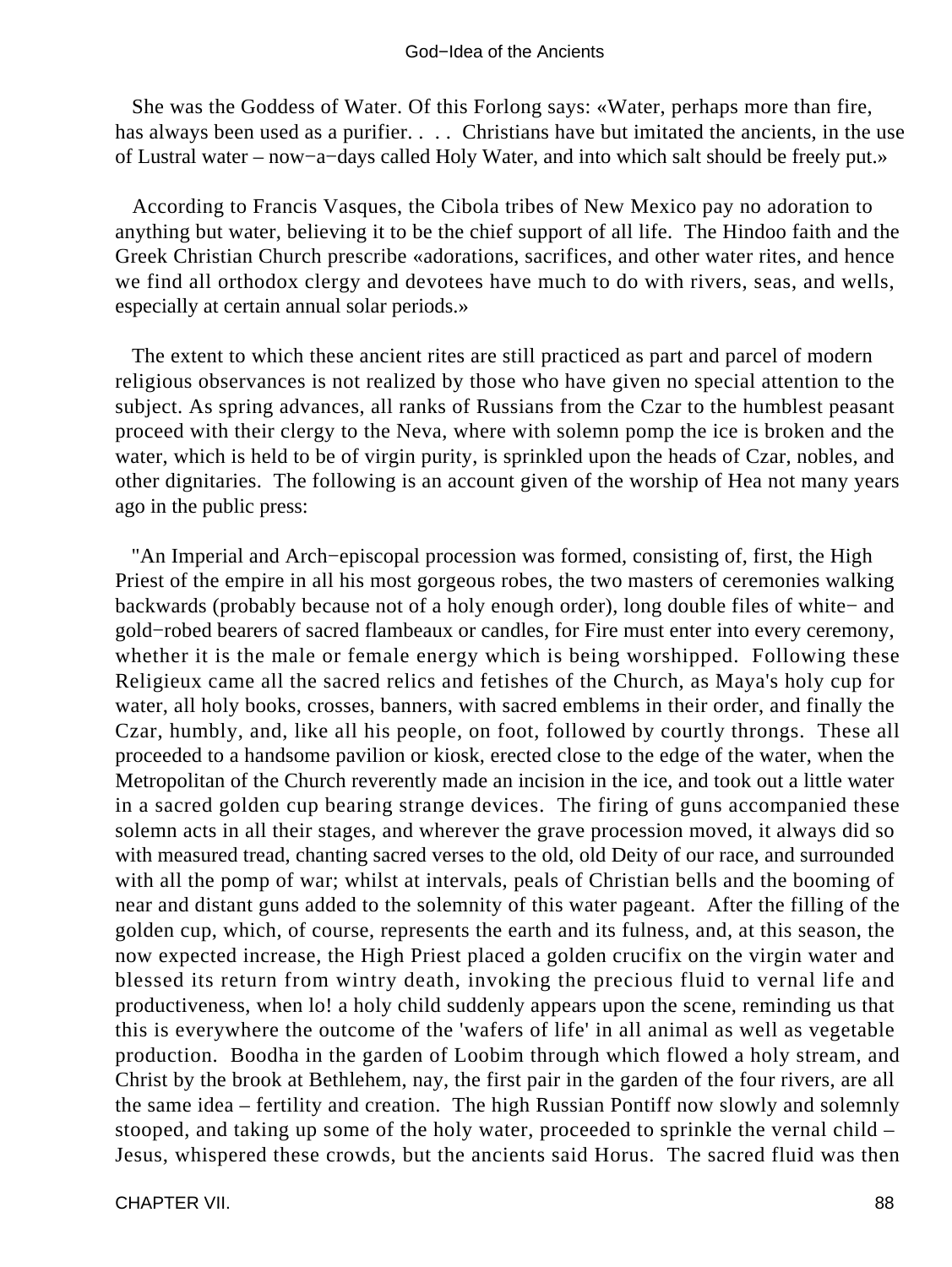#### God−Idea of the Ancients

sprinkled on the clergy, the Czar, and all dignitaries, and finally on the sacred emblems, banners, guns, etc. Men and women, aye, wise as well as foolish, of every rank, now crowded forward, and on bended knee besought their Patriarch to sprinkle and to bless them. Finally, the great Czar put the cup to his lips, humbly and reverently, and then filled it to overflowing with a wealth of golden pieces, for it is the still living representative in the nineteenth century A.C. of 'the golden boat' of Hea of the nineteenth century B.C.'[77]

[77] Forlong, Rivers of Life, vol. ii., p. 95.

 The symbol of Neith or Muth, Athene or Minerva, the great universal female principle of the Egyptians, Greeks, and Romans, was the shield and serpent. In Celtic Druids I find that Nath, the Egyptian Neith, the «goddess of wisdom and science whose symbol was the shield and serpent, was worshipped among the ancient Irish.» The male God associated with her was Naith, and according to Higgins represented «the opposite of Neith.»

 In Rivers of Life is observed a reference to the Assyrian Goddess Hea by Lucian. In a note Forlong says that no doubt Hea is the same as Haiya or Haya. In other words she represents the universal hermaphrodite – the creative principle throughout Nature, which was originally worshipped as female. The actual signification of the word Haya is «life.» In ancient Arabia it was applied to a group of kinsmen.

 The Rev. Mr. Davis is of the opinion that Noe or Noah was the same as Deon and that both were Hu or Hea the mighty, whose chariot was drawn by solar rays. This God was in fact the same as Zeus, Bacchus, and all the rest of the sun and water Deities. It has been observed that, according to the ancient cosmogonies, within water was contained the life principle, and as a woman presided over it, or was the only being or entity present, she must have been the self−existent Creator. From this woman sprang all creation. According to the account in Genesis, the Spirit of God moved on the face of the deep and creation began.

 By all nations water has been employed as a symbol of regeneration, and as it contained the beginning of things it was female. The Hindoos regard it as sacred, and in one of their most solemn prayers it is thus invoked: Waters, mothers of worlds, purify us![78]

[78] Quoted by Inman from Colbrook, vol. i., p. 85.

 Doubtless it was from these ancient speculations regarding the beginnings of things that Thales, the Milesian philosopher, received his doctrine that water is the original principle. The ancient Egyptians and the Jewish people to this day have the custom of pouring out all the water contained in any vessel in a house where a death has taken place, because of the idea that as the living being comes from water, so does it make its exit through water. Hence «to drink or to use in any way a fluid which contains the life of human beings would be a foul offense.»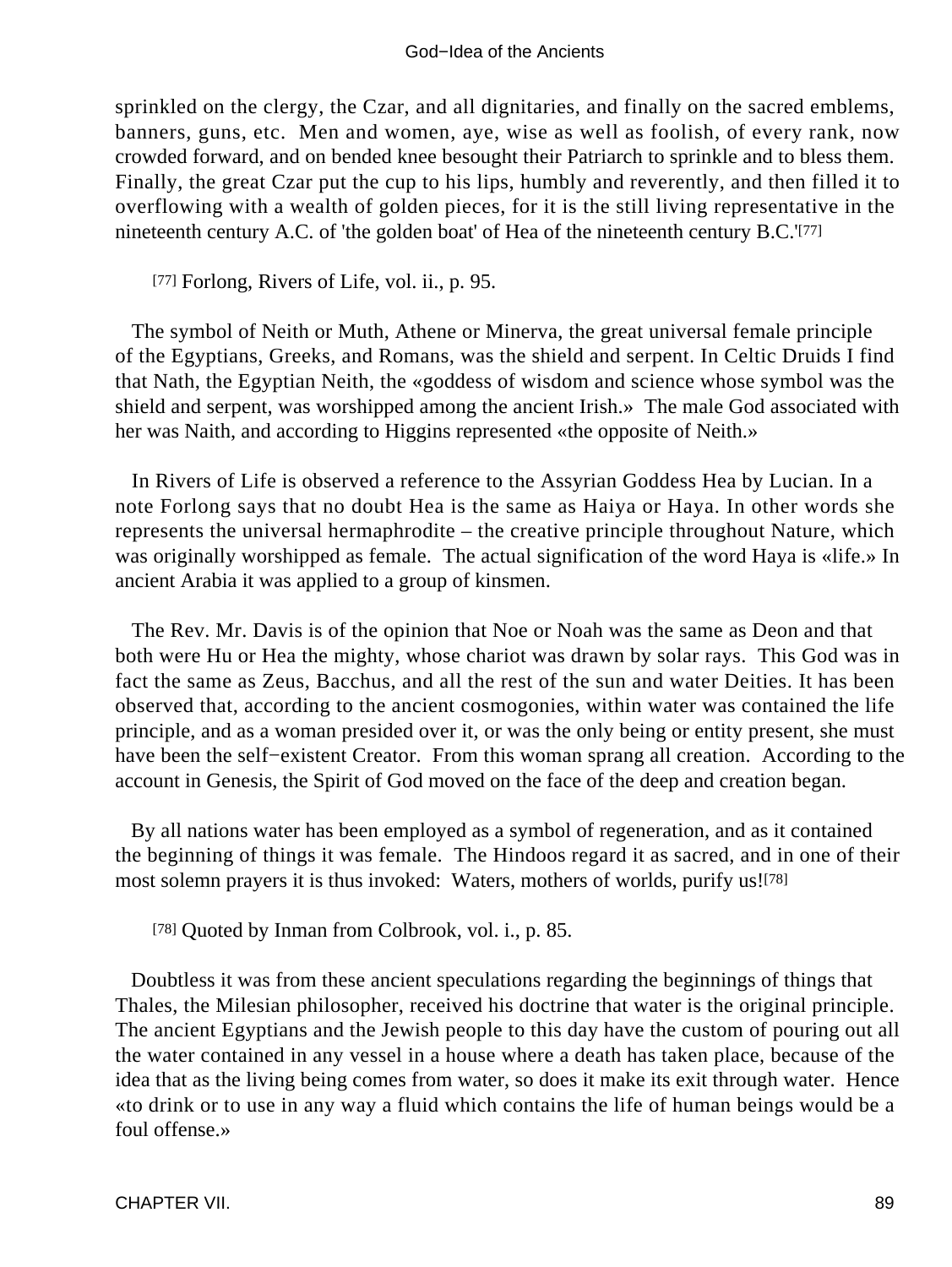The fact is noted by Inman that in all Assyrian mythology the water God Hea is associated with life and with a serpent. Although Rawlinson declares that Hea is Babylonian rather than Assyrian, may she not, in view of the facts concerning her, be not only Babylonian, but Egyptian, Indian, Phrygian, Mexican, and all the rest?

 It would seem that in this Deity, who is figured in connection with a shield and serpent, as is Minerva, and who is worshipped near water – an emblem which is sacred to her, – and whose titles correspond exactly to those of Neith or Cybele, might be traced the remnants of a once universal worship – a worship in which the female energy constituted the Creator.

 Although it is declared that «great obscurity surrounds the God Hea,» no one, I think, whose mind is free from prejudice, and who understands the significance of the early god−idea, and the true meaning of the symbols used in later ages to express it, can study the myths connected with this Deity without at once recognizing her identity with the great female God of Nature who was once worshipped by every people on the globe, but whose worship had become sensualized to satisfy the corrupted taste of a more depraved age – an age in which passion constituted the highest idea of a God.

 Although the serpent Deity was originally portrayed with the head of a woman and the body of a serpent or fish, after the change of sex in the god−idea which has been noted in the foregoing pages had been completed, it is observed that this figure is represented by the head of a man and the body of a serpent. Hea, the great goddess to whom water, the original principle, is sacred, and who is suspiciously connected with Noah, the life−principle which appears at the close of a cycle, has changed her sex. This god is now the «Ruler of the Seas,» «Master of the Life−Boat» (the ark), and «Lord of the Earth.» The earth is his and the fulness thereof. He is the «Life Giver,» the «Lord of Hosts,» who subsequently becomes the maker of heaven and earth.

 Minerva, who had been the first emanation from the Deity and the daughter of the Great Mother of the Gods, now has a father but no mother. Jove, who in course of time came to be represented as a male Creator, brought her forth from his head. Later, woman is produced from the side of man. The male principle, symbolized by a serpent, has become «the one only and true God.» It is Passion – the «Healer of Nations» – the great «I Am.»

 No unprejudiced individual who carefully follows the results of later investigation, and who attempts to unravel the mysteries surrounding the ancient gods and the significance of the symbols of worship belonging to the earliest historic times, will fail to note the attempt which has been made in later ages to conceal the fact that the Deity worshipped in very ancient times was female. Neither will he fail to observe the modus operandi by which the attributes and prerogatives of this Deity have been shifted upon males – usually deified monarchs. After priestcraft and its counterpart, monarchial rule, had robbed the people of all their natural rights, kings assumed not alone the governing functions, but arrogated to themselves the symbols, titles, and attributes of the dual Deity. The reigning monarch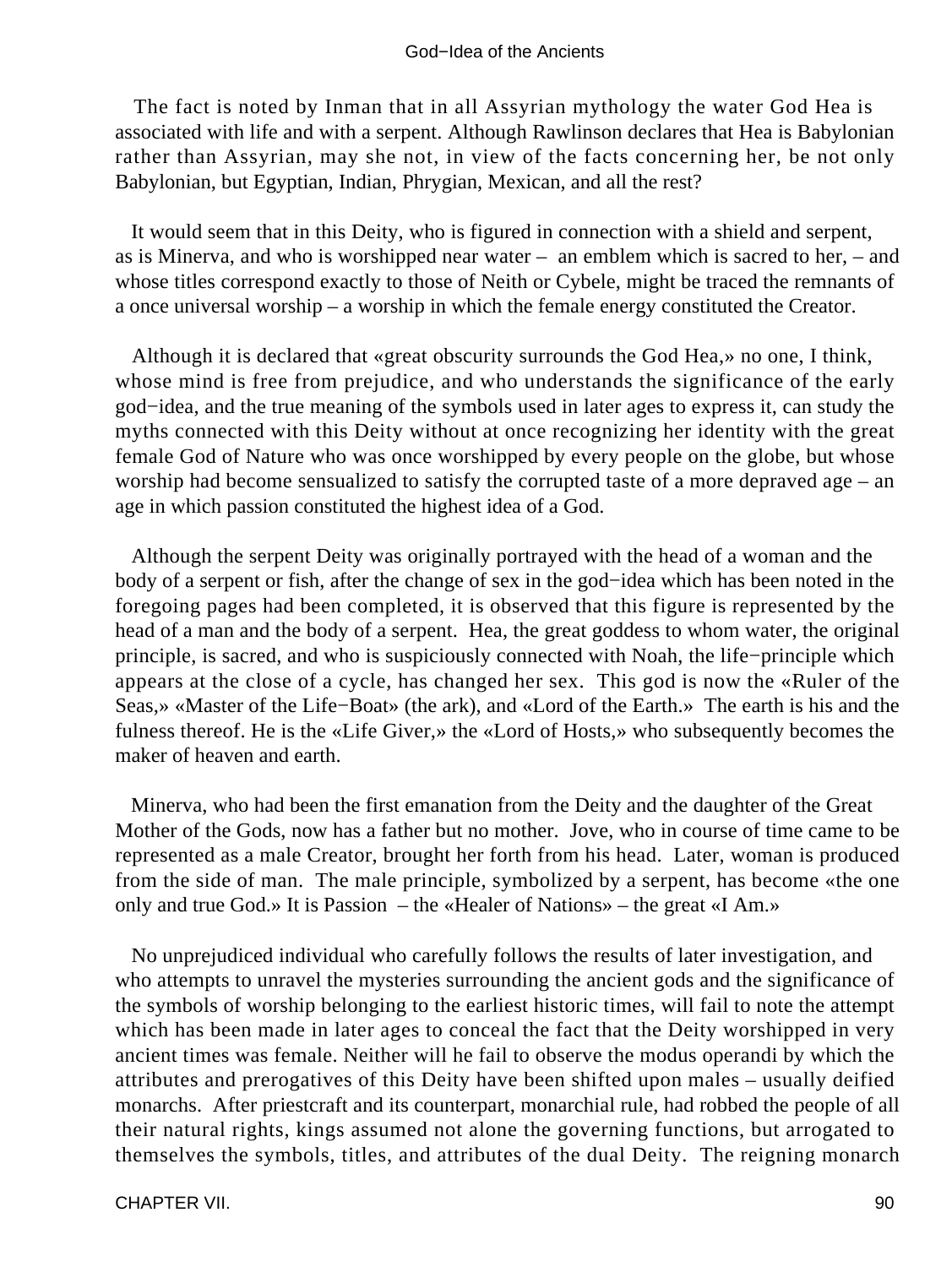became not only the temporal ruler and priest, but was actually God himself, the female principle being concealed under convenient symbols.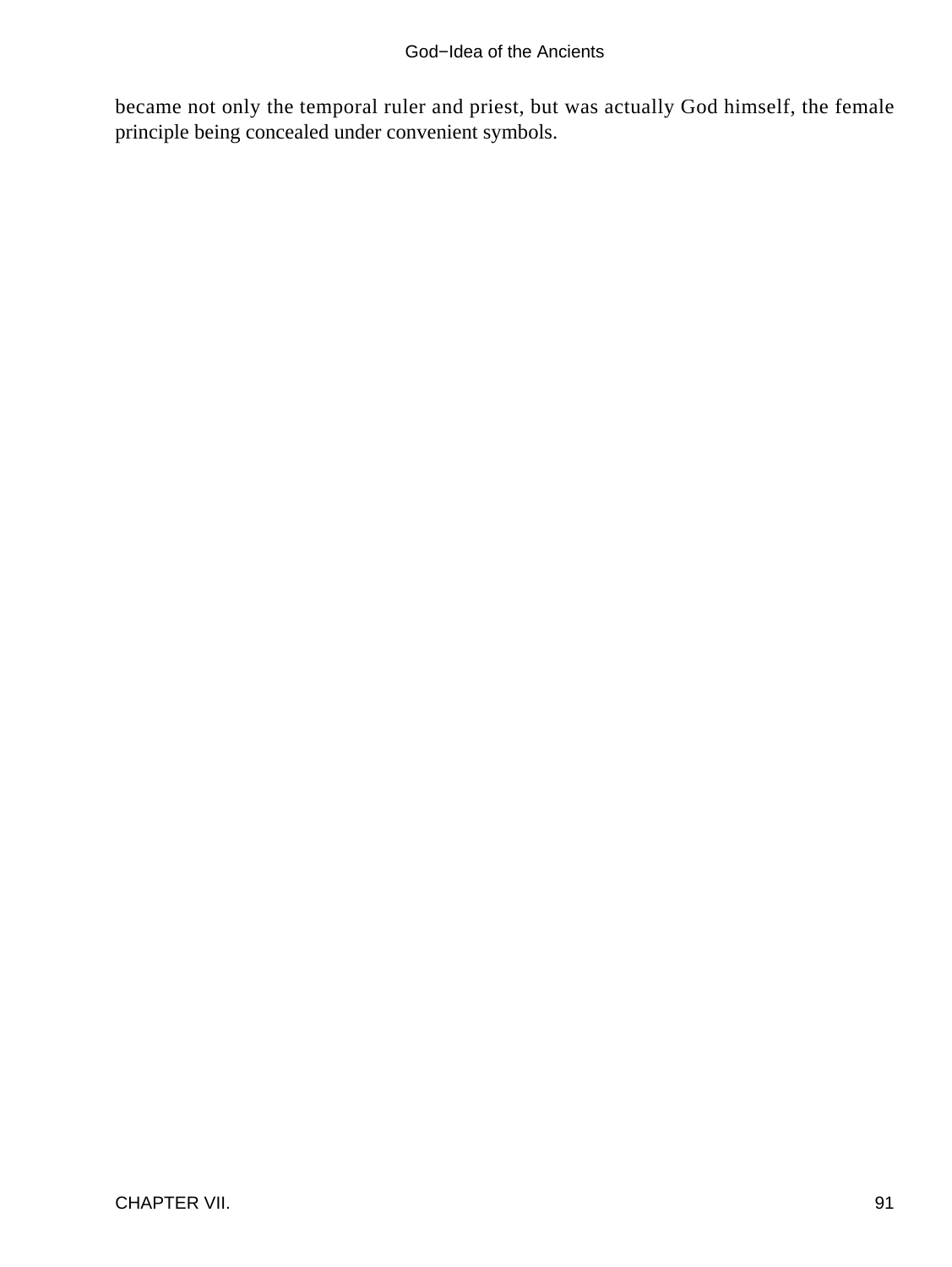## **[CHAPTER VIII.](#page-197-0)**

## *T*HE **Original** GOD−IDEA **Of the israelites.**

 Not only were religious doctrines veiled beneath allegories and convenient symbols, but names also had a religious significance.

 We are given to understand that in Chaldea and Assyria every child was named by the oracle or priest, and that no one thought of changing the appellation which had come to him through this heavenly source.[79]

[79] Inman, Ancient Faiths, vol. i., p. 3.

 Inman, in his Ancient Faiths, calls attention to the fact that in the Old Testament kings, priests, captains, and other great men have had names bestowed upon them, each of which has some religious signification; that this name was given the individual «at circumcision, or soon after birth.»

 In the ancient names of what are designated as the Shemitic races, children were called after the god alone, and sometimes in connection with an attribute. Especially were these names applied to royalty or to persons of distinction; for instance, names were given signifying, God the good, God the just or the merciful, God the strong, The Warrior God, etc.

 As the higher conception of a Creator was forgotten, and as human beings, or perhaps I should say their power to control circumstances coupled with the ability to reproduce or create, had become god, they assumed the titles or names of the Deity; hence, it is not perhaps singular that in later times kings and heroes were invested with all the attributes of the gods.

 We have seen that according to various writers Om or Amm was the holy one whose name in India it was sacrilege to pronounce. It was the eternal sun, or the Great Mother. As this word stands also for «tribe or people,» it seems to mean, too, that which binds, holds, or endures.

 As Om or Amm signifies the Great Mother, so An or On means the Great Father. Concerning the word Am−mon, Inman writes as follows:

 «The association of the words signifying mother and father indicates that it is to such conjunction we must refer creative power. With such an androgyne element the sun was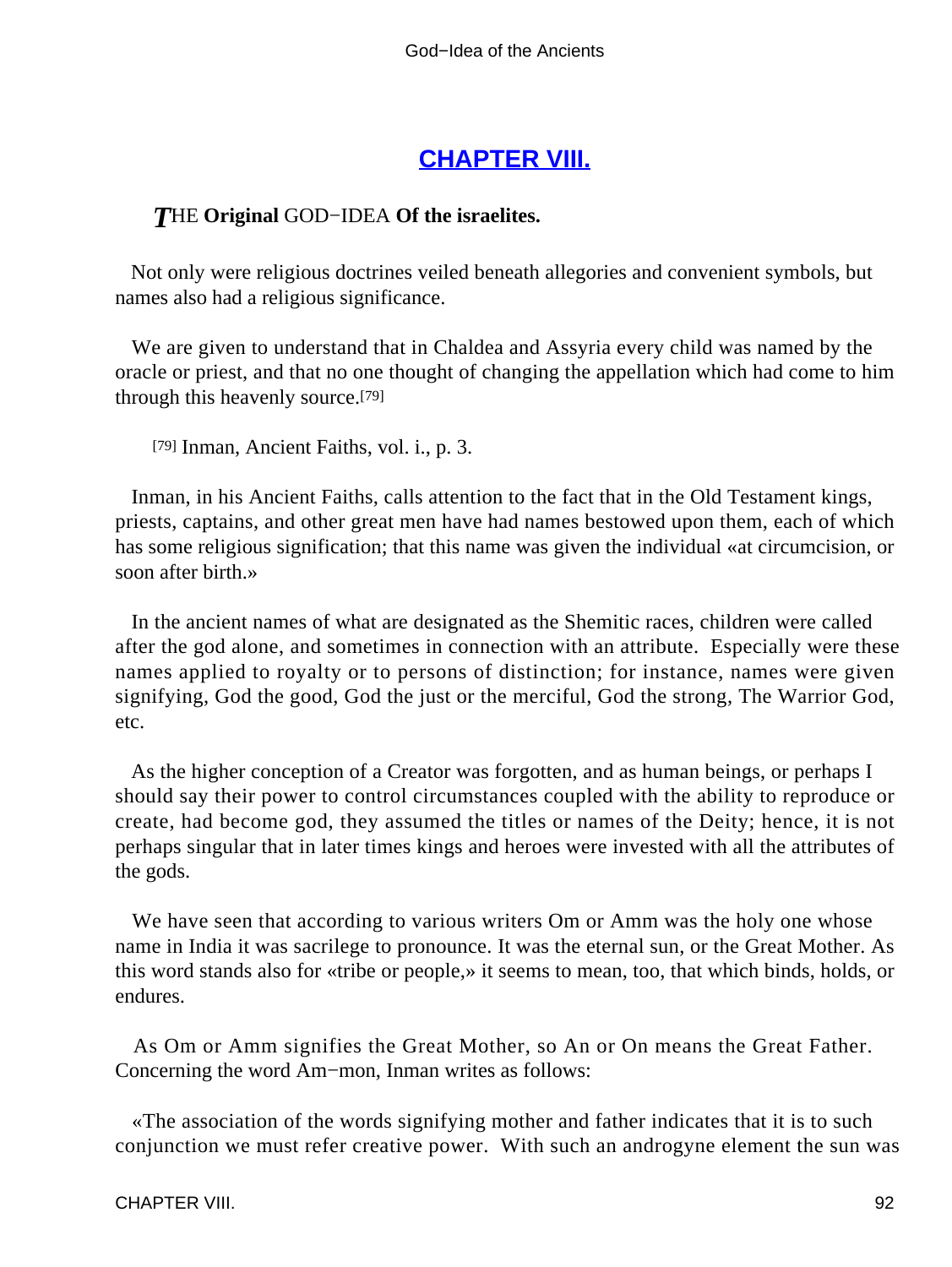associated by ancient mythologists. Jupiter was himself sometimes represented as being female; and the word hermaphrodite is in itself a union between Hermes and Aphrodite, the male and female creative powers. We may fairly conclude, from the existence of names like the above, that there was at one time in Western as there was in Eastern Asia a strong feud between the adorers of On and Am, the Lingacitas and the Yonijas, and that they were at length partially united under Ammon, as they were elsewhere under Nebo or the Nabhi of Vishnu.»[80]

[80] Ancient Faiths Embodied in Ancient Names, vol. i., p. 237.

 Inman relates that once when a friend of his was conversing with a very high−caste Hindoo he casually uttered this word Amm or Om, whereupon the man was so awe struck that he could scarcely speak, and, in a voice almost of terror, asked where his friend had learned the word. Of this word Inman says:

 «To the Hindoos it was that incommunicable name of the Almighty, which no one ventured to pronounce except under the most religious solemnity. And here let me pause to remark that the Jews were equally reverent with the name belonging to the Most High; and that the third commandment was very literal in its signification.»

 The same writer remarks that in Thibet, too, where a worship very nearly identical in ceremony and doctrine with that of the Roman papists exists amongst the Lamas, the name of Om is still sacred.

 The Iav of the Jews was equally revered, but in the later ages of their career they seem to have lost sight of its true meaning.

 According to Inman's testimony and that of other etymological students, the true signification of the cognomen Jacob is the female principle.

 It is believed by various writers that the story of Jacob and Esau as related in Genesis has an esoteric as well as an exoteric meaning – that Jacob has reference to the female creative energy throughout Nature, or, rather, to the great mass of people who in an early age of the human race believed in the superior importance of the female in the office of reproduction, and that Esau signifies the male. Attention is called to the fact that Esau is represented as a «hairy» man, rough−voiced and easily beguiled, while Jacob, on the other hand, is smooth−faced, soft−voiced, and the favorite of his mother.

 There is indeed much in this myth which seems to indicate that it is an allegory beneath which are veiled certain facts connected with the struggle between two early contending sects regarding the relative importance of the sexes in reproduction. Of this Inman says: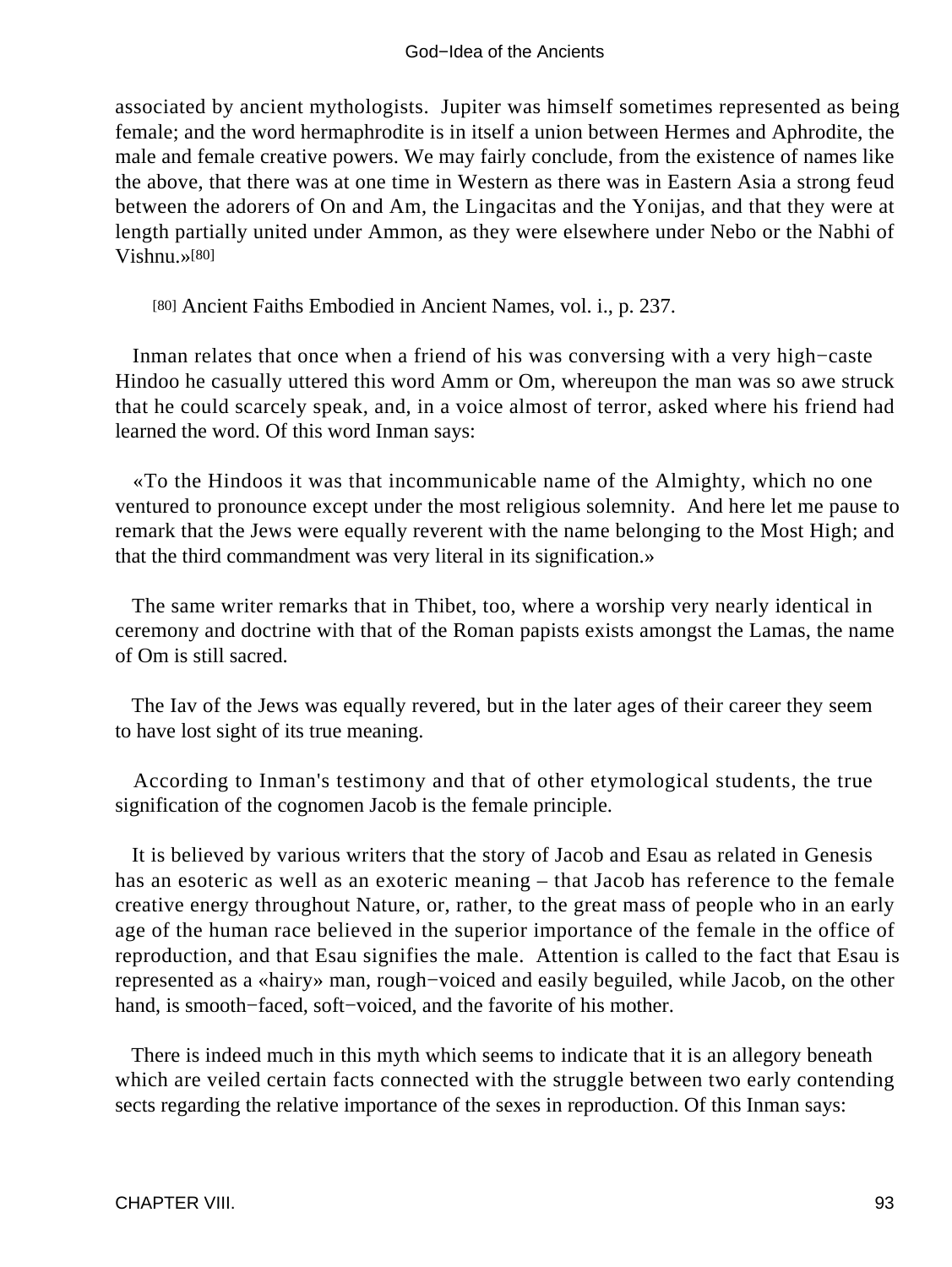«My own impression is that Esau, or Edom, and Jacob are mystic names for a man and a woman, and that round these, historians wove a web of fancy; that ultimately the cognomen Jacob was recognized, and that to allow the Jewish people to trace their descent from a male rather than a female, the appellation of Israel was substituted in later productions.»[81]

[81] Ancient Faiths, vol. i., p. 607.

 As most of the myths or allegories in Genesis are now traced to a source far more remote than the beginning of legitimate Jewish history, it is not unreasonable to suppose that this story, too, was copied by the Jews from the traditions of earlier races; nor, when we remember the true meaning of the cognomen Jacob, that the entire story should be regarded as an attempt to set forth certain facts connected with the great physiological or religious conflict between the sexes.

 The significance of the idols worshipped by Jacob and his family is not for a certainty known, but it is believed by certain writers that the Seraphim and Teraphim were the usual images which were used to represent the male and female energies. «Then Jacob said unto his household and to all that were with him: Put away the strange gods that are among you.» In referring to this passage, Inman, in a note, says:

 «The critic might fairly say, looking at Genesis xxxv., 2, 'Put away the strange gods that are among you,' that there were images of God which were not strange, and that in these early times there were orthodoxy and heterodoxy in images as there are now. In ancient times the emblem of life−giving energy was an orthodox emblem; it is now a horror and its place is taken by an image of death. We infer from the context that Laban's gods were orthodox.»

 So, also, must have been the stone pillar set up by Jacob at Bethel (place of the sun). From a study of similar stones, examples of which are to be found in nearly every country of the globe, it is known that they represent the male energy, and from all the facts connected with the story of Laban's gods it is probable that they were emblems of this power. We may suppose then that the «strange gods,» the unorthodox gods, which Jacob ordered put away, were those representing the female energy.

 It seems strange that any person can study the history of the Israelitish Exodus by the light of later developments in biblical research without recognizing the fact that the «Lord» which brought the children of Israel out from the bondage of Egypt was the male power, which by a certain sect had been proclaimed the only actual creative agency, and therefore the «only one and true God.»

 Although, at the time at which Abraham is said to have lived, the knowledge of an abstract dual or triune God still remained, yet, during the five hundred years which elapsed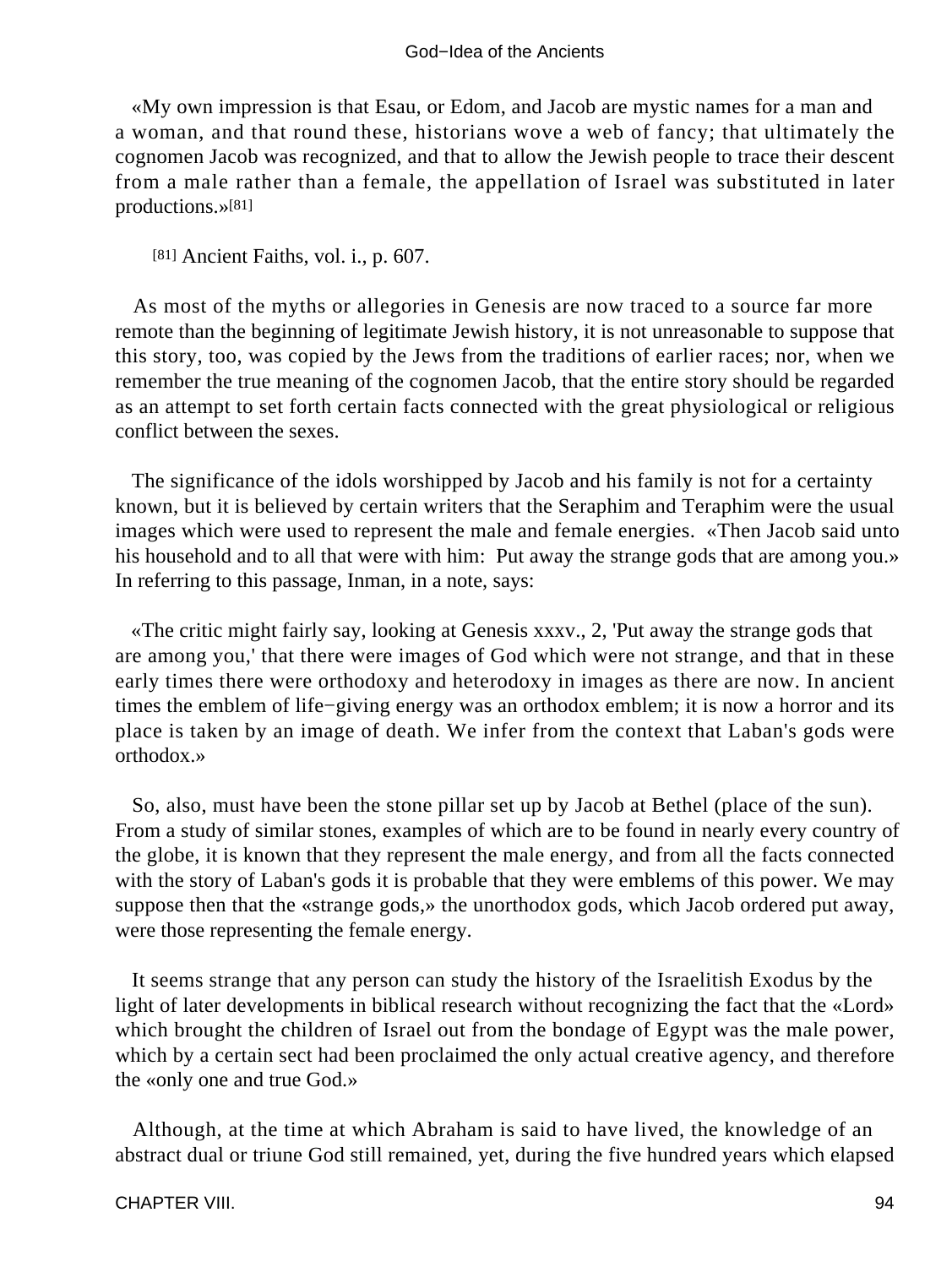until the time of Moses, the grossest idolatry had come to prevail. Notwithstanding the fact that Moses had learned much from the Egyptians, he seems not to have risen above a very gross conception of a deity. His god was by turns angry, jealous, revengeful, vacillating, and weak. He was in fact the embodiment of human passions and desires. We have seen that the third person in the ancient Trinity had, in Egypt, India, and Persia, come to be recognized in place of the three principles originally worshipped – that, as it really embodied the essence of the other two, little was heard of the Creator and Preserver. Doubtless this God was the one which Moses intended the Israelites to worship, but as they were unable to conceive of an abstract principle he invested it with a personality which, as we have seen, was burdened with the frailties and weaknesses common to themselves.

 As the Regenerator or Destroyer represented the processes of Nature, – the dying away of the sun's rays at night only to reappear on the following day, and the withdrawal of its warmth in winter only to be renewed in the spring, – so this God portrayed also the beneficent Creator and Preserver of all things, at the same time that it was the Destroyer. It embodied the fundamental idea in all religions, namely, life and fertility. So also did the «Lord» of the Israelites represent reproductive energy, but as man being spirit had come to be a Creator of offspring, while woman being only matter furnished the body, this «Lord» was male. Connected with it was no hint of the female nature or principle, except the ark or chest in which it was carried about. To those who have acquainted themselves with the significance of ancient religious symbols, the fact is plain that the «Lord» of the Israelites, which in their journeyings toward Canaan they carried in an ark or chest, and which was symbolized by an upright stone, was none other than a «Life−giver» in the most practical sense. It was the emblem of virility, and from the facts at hand, at the present time, there is little doubt but that all the spirituality with which we find this «Lord» invested was an after−thought and comprehended no part of the belief of the Jews until after their contact with the Persians during the Babylonian captivity.

 Doubtless the story in which their journeyings toward Canaan are set forth contains an esoteric as well as an exoteric significance for ages known only to the priests, and that within it is embodied not alone something of the true history of this people, but an account also of their struggle against an older religion. At this time the Israelites had practically commenced the elimination of the female principle from their god−idea, and had begun the worship of the male element, the female being represented by an ark, chest, or box. This ark, as the receptacle of the god, was still a holy thing.

 Not only among the Israelites, but among other nations of the East, we find the devotees of the male god beginning to assume a position quite independent of the beliefs of their fathers. At this time great towers or pillars begin to be erected in honor of this deity, which is figured as the «God of Life,» or as the «Lord of Hosts.» Notwithstanding the fact that the story of the Exodus contains much historical truth, it is altogether probable that the priests have used it, as they did that of the flood, to conceal their religious doctrines.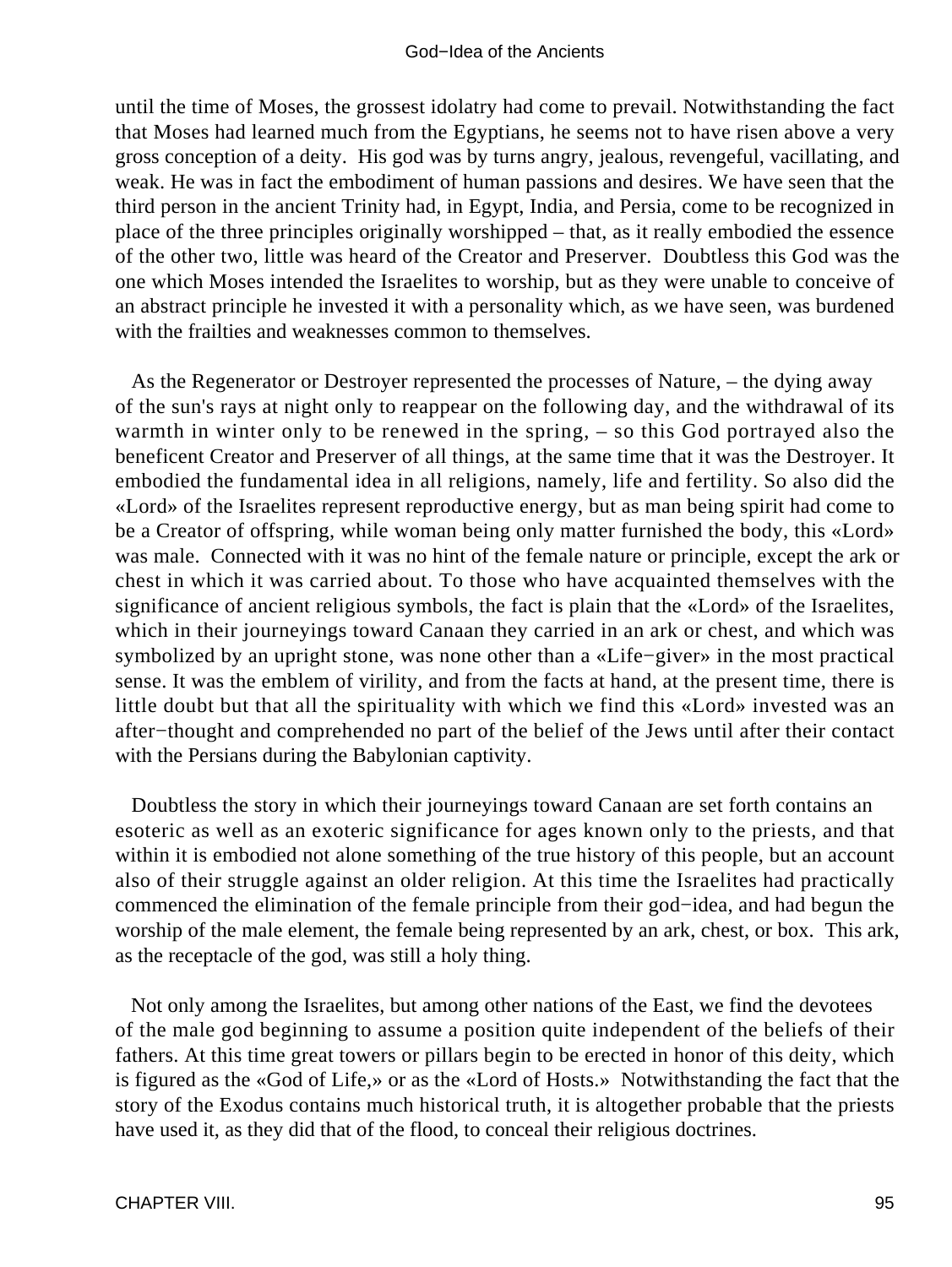At the time of the Exodus, the Israelites were ignorant tribes without laws or letters, and while in Egypt were menials of the lowest order. Hence, the laws written on the two tables of stone, and which it is claimed were elaborated during their wanderings in the wilderness of Sinai for the guidance of these unlettered slaves, show the desire of the priests of later times to invest the «chosen people» with the insignia of enlightenment.

 Regarding the character of the god which they worshipped, we have ample proof in the Old Testament. It is plain that at the time of their bondage in Egypt the Jews had become the grossest phallic worshippers, adoring the emblems of generation, with no thought of their earlier significance as pure symbols of creative force in mortals.

 The fact will doubtless be remembered that, among the Jews, to be barren was the greatest curse, and that the principal reward promised to the faithful was fruitfulness of body. The essence of this deity was heat or passion, and his emblem was the serpent or an upright stone. It has been observed that when this «Lord» was invested with personality he was subject to all the frailties of his followers. His chief and most emphatic characteristic, however, was jealousy of other gods, and most of the imprecations thundered against the chosen people were directed against the worship of the gods of surrounding nations, those which the Israelites had originally worshipped.

 That portion of the Decalogue relating to a jealous god is seen to belong wholly to the Jews, or to the Israelites, who were descendants of Jacob. The older nations, among which was the ancient family of the Hebrews, knew nothing of a jealous god. Notwithstanding the fact that the God of the Jews appeared and talked face to face with Moses, that he exhibited portions of his body to him, and that he thundered his law to this people from Mt. Sinai, still they were constantly lapsing into the worship of Baal and Ashtaroth, which fact shows how deeply rooted was the belief in a dual or triune God. It is plain that this «Lord,» the fierce anger of whom was kindled because of their digressions, was none other than the jealous male god which had but recently been elevated to the dignity of a supreme Creator.

 Although the angel of the Lord when he came down from Gilgal commanded his followers to «throw down the altars of the people of Bochim,» they nevertheless continued to do evil in the sight of the Lord, and

 "followed other gods, of the gods of the people that were round about them, and bound themselves unto them and provoked the Lord to anger.

 «And they forsook the Lord, and served Baal and Ashtaroth. And the anger of the Lord was hot against Israel.»[82]

[82] Judges ii., 12, 13.

CHAPTER VIII. 96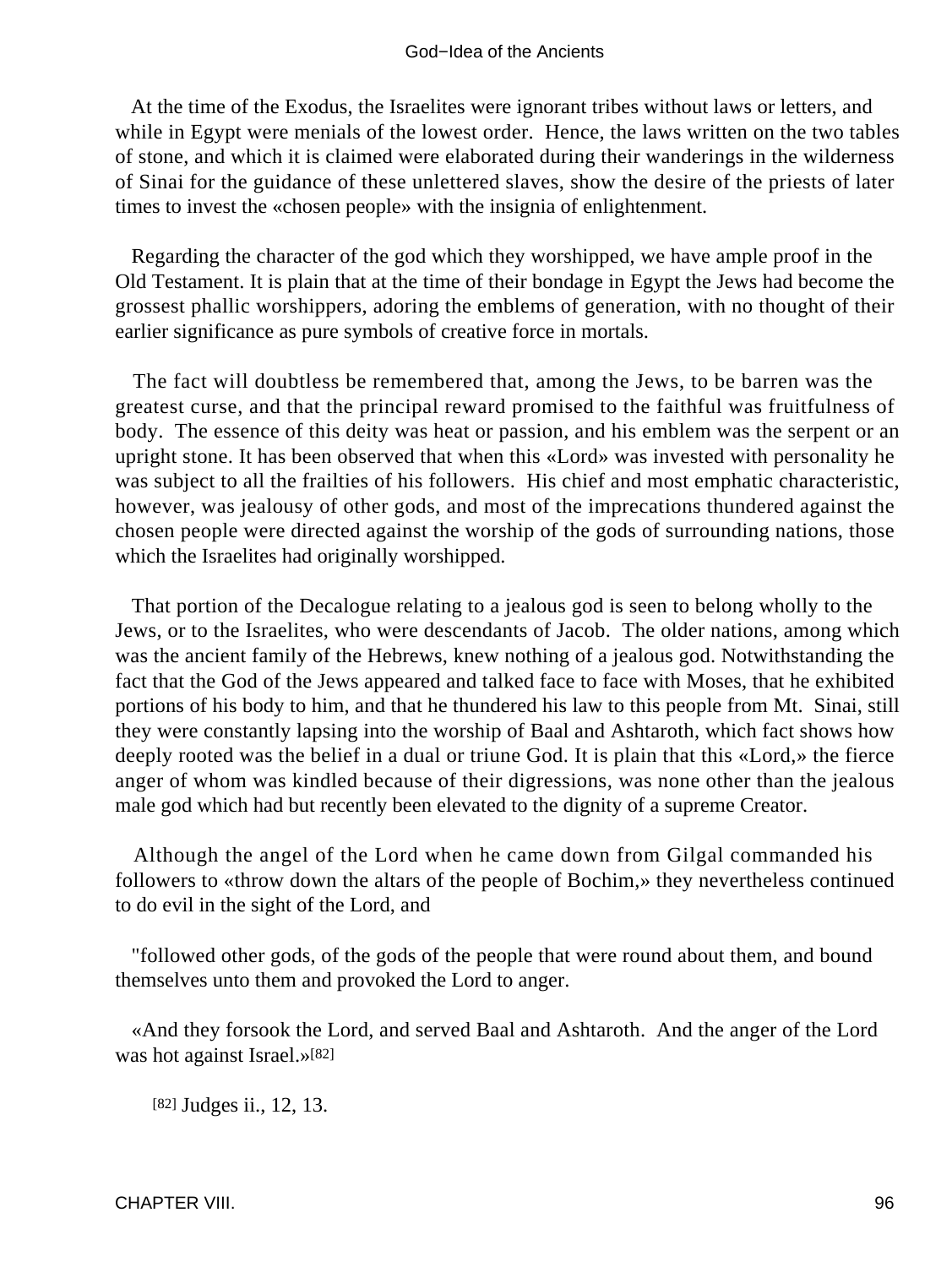"And Samuel spake unto all the house of Israel, saying, If ye do return unto the Lord with all your hearts, then put away the strange gods and Ashtaroth from among you and prepare your hearts unto the Lord, and serve him only: and he will deliver you out of the hand of the Philistines.

 «Then the children of Israel did put away Baalim and Ashtaroth and served the Lord only.»[83]

[83] **I Samuel vii., 3.4.** 

 The extreme hatred of the schismatic faction for the opposite worship, and the punishments which were meted out to those who should dare to rebel against the chosen faith, are indicated by the language which throughout the Old Testament is put into the mouth of their Lord – a Deity which rejoices in the title of a jealous God.

 "If thy brother, the son of thy mother, or thy son, or thy daughter, or the wife of thy bosom, or thy friend, which is as thine own soul, entice thee secretly, saying, Let us go and serve other gods, which thou hast not known thou nor thy fathers:

 "Namely, of the gods of the people which are round about you, nigh unto thee, or far off from thee, from the one end of the earth even unto the other end of the earth;

 "Thou shalt not consent unto him, nor hearken unto him; neither shall thine eye pity him, neither shalt thou spare, neither shalt thou conceal him:

 "But thou shalt surely kill him; thine hand shall be first upon him to put him to death, and afterwards the hand of all the people.

 "And thou shalt stone him with stones, that he die; because he hath sought to thrust thee away from the Lord thy God, which brought thee out of the land of Egypt, from the house of bondage.

 «And all Israel shall hear, and fear, and shall do no more any such wickedness as this is among you.»[84]

[84] Deuteronomy xiii.

 The constantly recurring faithlessness of the Jews, their restlessness and proneness to wander from their one−principled deity which had been set up by their priests for them to worship, was doubtless an unconscious effort on the part of the people to mitigate the outrage which had been committed against their Creator. It was but a reaching out for that lost or unrecognized element which comprehends the more essential force both in human beings and in the conception of a deity. In other words, it was an attempt at recognition, in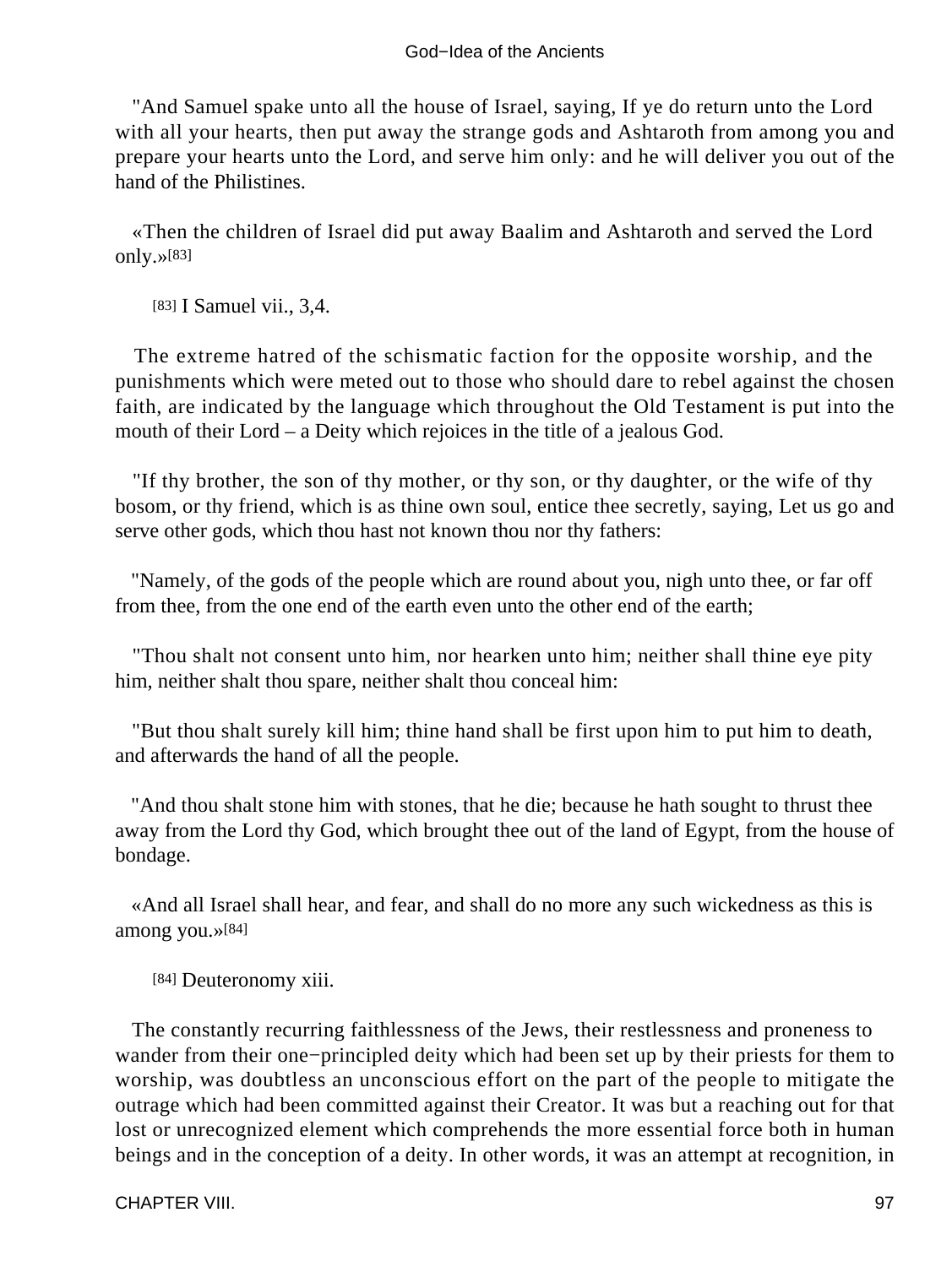the objects worshipped, of that missing female element which had always been worshipped, and without which a Creator becomes a misnomer – a meaningless, unexplained, and unexplainable monstrosity.

 When the Jews first make their appearance in history, they are sun worshippers, as are all the nations by which they are surrounded. They are worshippers of Seth the Destroyer and Regenerator; but when the philosophical truths underlying the ancient universal religion were forgotten, or when through ignorance the language setting forth these mysteries was taken literally, Seth became identified with the Destroyer, or the Evil Principle. In the meantime man had come to believe himself the sole creator of offspring. He is spirit, which is eternal; woman is matter, which is not only destructible but altogether evil. He is heat or passion – the principle through which life is produced. She represents the absence of heat. She is the simoom of the desert and the chilly blast which destroys.

 That it was no part of their plan to change their original form of worship for a spiritual conception of a Creator is apparent from their history. On the contrary, it is plain that they desired simply to eliminate from the hitherto dual conception of a deity the female principle, which, in their arrogance, and because of the change which had been wrought in the relations of the sexes, they no longer acknowledged as important in the office of reproduction.

 It is quite true they would worship only one god – the «Lord,» – but that lord was, as we have seen, a deity of physical strength and virile might, a «Lord of Hosts,» a god which was to be worshipped under the symbol of an upright stone – an object which by every nation of the globe down to a comparatively recent time has typified male pro−creative energy. That the masses of the people, even as late as the time of Jeremiah, had no higher conception of a God than that indicated by an upright stone, is shown by that prophet when he accuses the entire house of Israel, «their kings, their princes, and their priests, and their prophets,» of «saying to a stock, Thou art my father; and to a stone, Thou hast brought me forth.»

 That the people could not, or would not, be prevailed upon to renounce the Queen of Heaven, the Celestial Mother, is seen in Jer. vii., 17, 18:

 «Seest thou not what they do in the cities of Judah and in the streets of Jerusalem? The children gather wood, and the fathers kindle the fire, and the women knead their dough, to make cakes to the queen of heaven and to pour out drink offerings unto other gods.»

Also in Jeremiah xliv:

 "Then all the men which knew that their wives had burned incense unto other gods, and all the women that stood by, a great multitude, even all the people that dwelt in the land of Egypt, in Pathros, answered Jeremiah, saying, As for the word that thou hast spoken unto us in the name of the Lord, we will not hearken unto thee.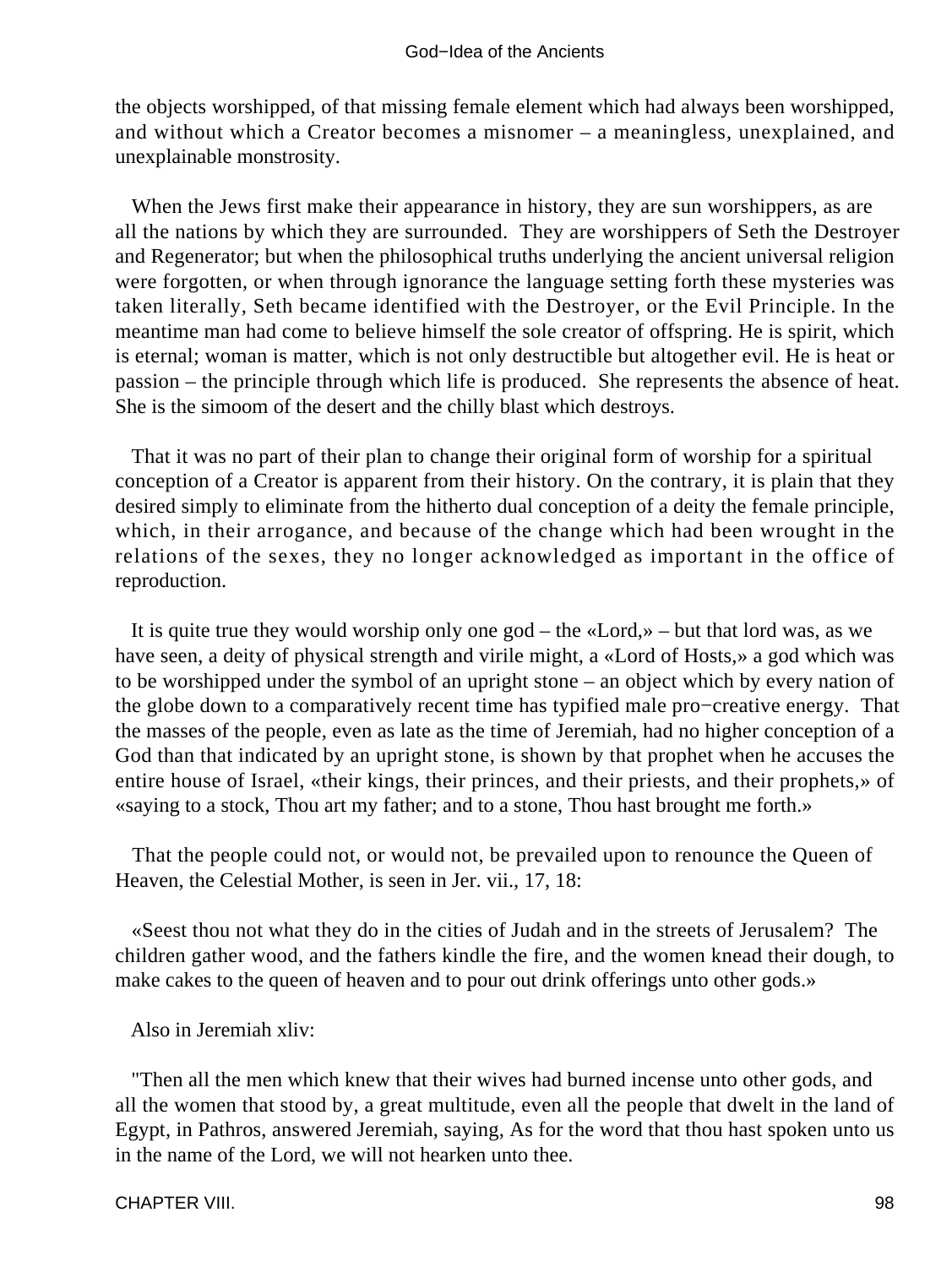"But we will certainly do whatsoever thing goeth forth out of our own mouth, to burn incense unto the queen of heaven and to pour out drink offerings unto her, as we have done, we and our fathers, our kings, and our princes, in the cities of Judah, and in the streets of Jerusalem: for then had we plenty of victuals, and were well, and saw no evil.

 "But since we left off to burn incense to the queen of heaven and to pour out drink offerings unto her, we have wanted all things, and have been consumed by the sword and by the famine.

 «And when we burned incense to the queen of heaven, and poured out drink offerings unto her, did we make her cakes to worship her and pour out drink offerings unto her without our men?»

 That the above represents a quarrel in which the women of Judah openly rebelled against the worship of the «Lord,» at the same time declaring their allegiance to the female Deity, the Celestial Mother, Queen of Heaven, is only too evident, the curse pronounced upon them by Jeremiah, in the name of the lord, having little effect upon them to change their purpose.

 "Therefore, hear ye the word of the Lord, all Judah that dwell in the land of Egypt; Behold, I have sworn by my great name, saith the Lord, that my name shall no more be named in the mouth of any man of Judah in all the land of Egypt, saying, The Lord God liveth.

 «Behold, I will watch over them for evil, and not for good: and all the men of Judah that are in the land of Egypt shall be consumed by the sword and by the famine, until there be an end of them.»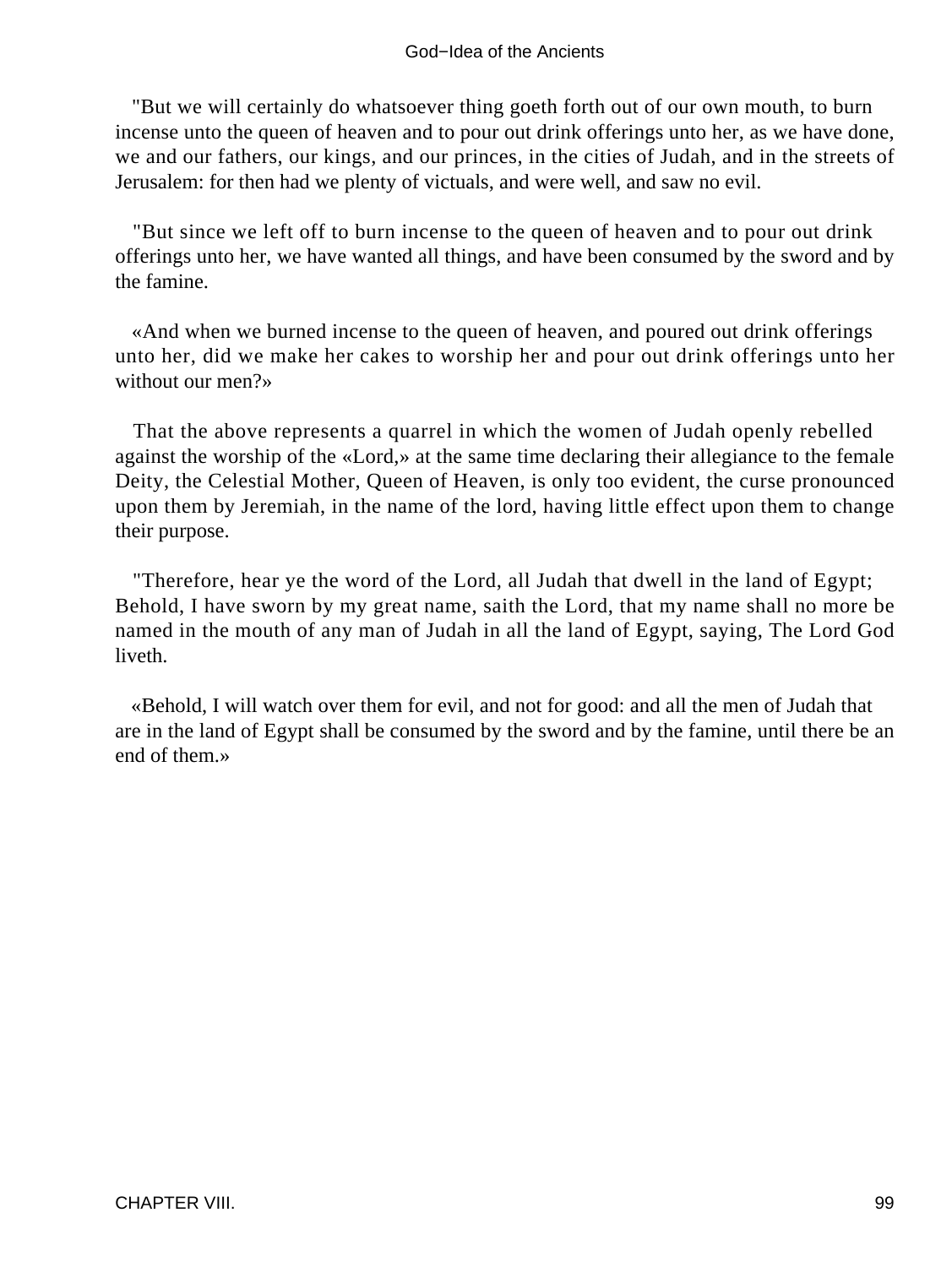# **[CHAPTER IX.](#page-197-0)**

### *T*HE **Phoenician and hebrew god set or seth.**

 The name of one of the oldest deities of which we have any record is Set (Phoenician) or Seth (Hebrew). Traces of this God are found in all oriental countries; and in the most primitive religions, whose traditions are still extant, he (or she) appears as the supreme God. After the subjection of Egypt by the stranger kings and the consequent introduction into the country of Sabianism, the dual creative force residing in the sun is represented by Seth. We are told that Seth signifies «appointed or put in the place of the murdered Abel.»

 That there is some deep mystery connected with this subject none who has studied it carefully can help observing.

 According to the story of creation as set forth in the Jehovistic account, on Saturday night, after God had finished his work, and immediately after he had commanded Adam to «be fruitful,» he presents him with a staff, which we observe is handed down to Enoch and all the patriarchs. Here the mystery deepens, for it is declared that this staff was presented so Seth, and that it was a branch of the Tree of Life.

 That beneath this allegory is veiled a contest, or perhaps a compromise, between the worshippers of two distinct sects, seems altogether probable. That the handing down of this branch of the Tree of Life, first to Adam, or man, by Aleim, and its subsequent transference to Seth, the God of Nature, the Destroyer or Regenerator, seems to indicate a victory for the adherents of a purer religion. The translator of Kallimachus says: «It is well known to the learned reader that the descendants of Cain are distinguished in Scripture by the name of the sons of man or Adam; those of Seth by the name of the sons of God.» Gen. vi., 2.[85] It is stated in Julius Africanus that all the righteous men and patriarchs down to the Saviour himself have sprung from Seth and have been denominated as the sons of God in contradistinction to the sons of man.

[85] Forlong, Rivers of Life, vol. i., p. 527.

 Doubtless at the time indicated by the transference of the creative agency from Aleim to Adam, the worship of an abstract principle, or of a Trinity composed of the powers of Nature, was losing its hold on the minds of the people, and the creative power, or the reproductive energy in human beings, was rapidly taking the place of the older Deity. These higher principles forgotten, Adam, or man, had become the Creator.

It is not improbable that the terms Adam, Cain, Abel, and Seth have an esoteric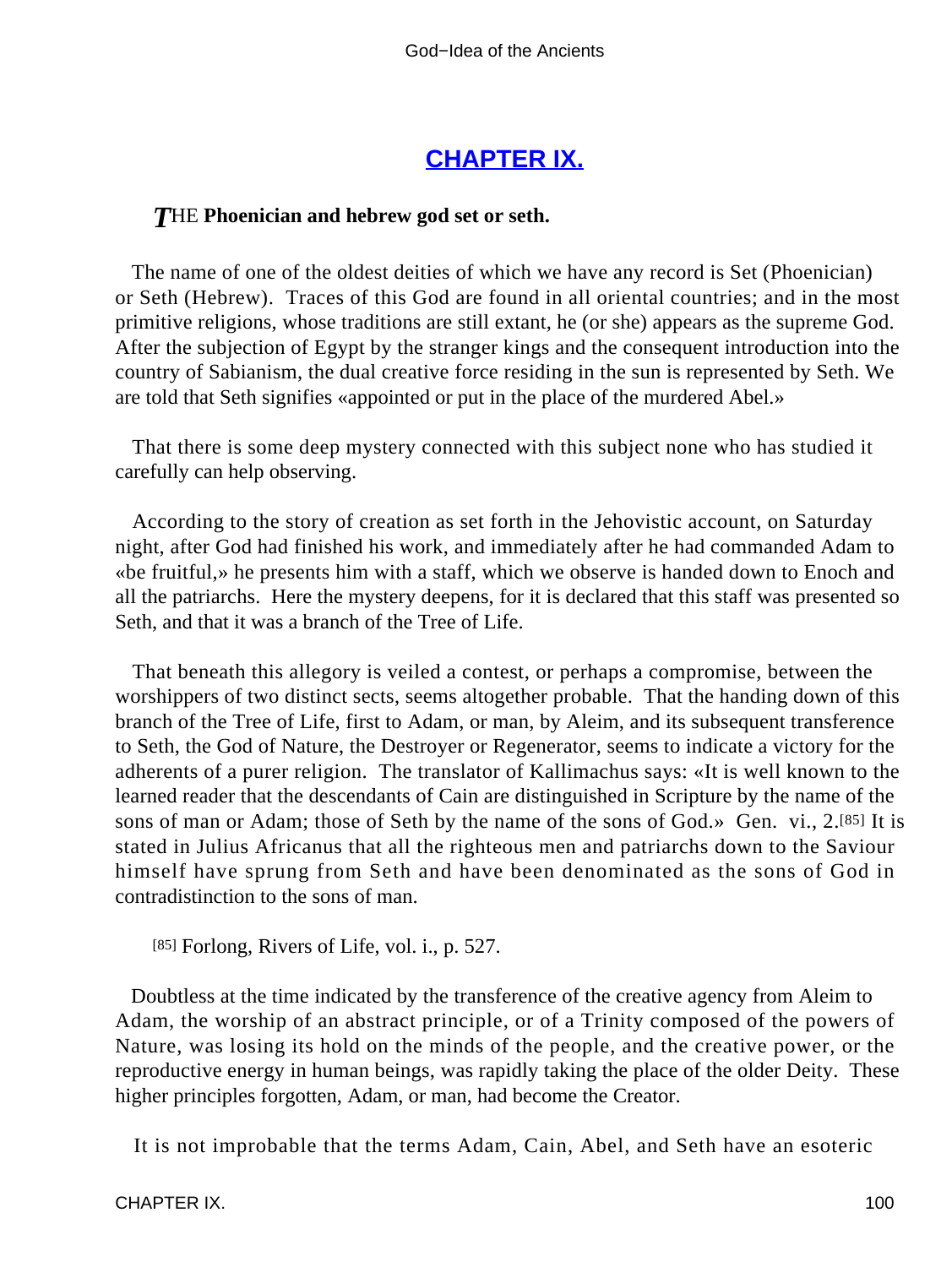meaning which for ages was known only to the priests. From various facts which in later times are being brought forward regarding the ancient myths of Genesis, it is believed that these names originally stood for races of men, and that subsequently certain religious doctrines came to be attached to them. The offering of fruit by Cain, the elder brother, who was a tiller of the ground, and that of flesh by Abel, who was a keeper of sheep, indicates a quarrel which ended in the death of the latter. After the death of Abel, or after one of these principles or sects was subdued, the older religion was revived, and Seth, as the Aleim, or as the creative power within the sun, was «appointed» or again worshipped.

 It would seem that Seth was appointed to represent the third person in the ancient Trinity – the Destroyer or Regenerator which had previously come to embody all the powers of the Creator and Preserver. The fact has been observed that the very ancient philosophers believed matter to be eternal, hence, seeming death, or destruction, was necessary to renewed life or regeneration. In other words, creation was but continuous change in the form of matter.

 Of the doctrines of the Sethians extant at the beginning of Christianity, Hippolytus says that their system «is made up of tenets from natural philosophers. These tenets embrace a belief in the Eternal Logos – Darkness, Mist, and Tempest.» These elements subsequently became identified with the Evil Principle, or the Devil. The cold of winter, the darkness of night, and water, were finally set forth as the Trinity. Regarding cold, darkness, and water, or darkness, mist, and tempest, Hippolytus observes:

 «These the Sethian says are the three principles of our system; or when he states that three were born in paradise – Adam, Eve, the serpent; or when he speaks of three persons, namely, Cain, Abel, Seth, and again of three others, Shem, Ham, Japheth; or when he mentions three patriarchs – Abraham, Isaac, Jacob; or when he speaks of three days before the sun, etc.»

 The same writer says that their entire system is derived from the ancients; that, antecedent to the Eleusinian mysteries, were enacted by them the ceremonies connected with the worship of the Great Mother.[86]

[86] Hippolytus, Refutation of all Heresies, book v., ch. 15.

 We have observed that through some process not thoroughly understood at the present time, the adherents of the older faith had succeeded in reinstating their Deity. The powers of Nature had come to be represented by Typhon Seth. It was the God of Death and of Life, of Destruction and Regeneration. The simoom of the desert and the cold of winter were Seth, as were also the genial powers of Spring. We are informed by various writers that Typhon Seth was feminine. She was the early God of the Jews. In other words, the Jews were formerly worshippers of a female Deity. Jehovah, Iav, was originally female.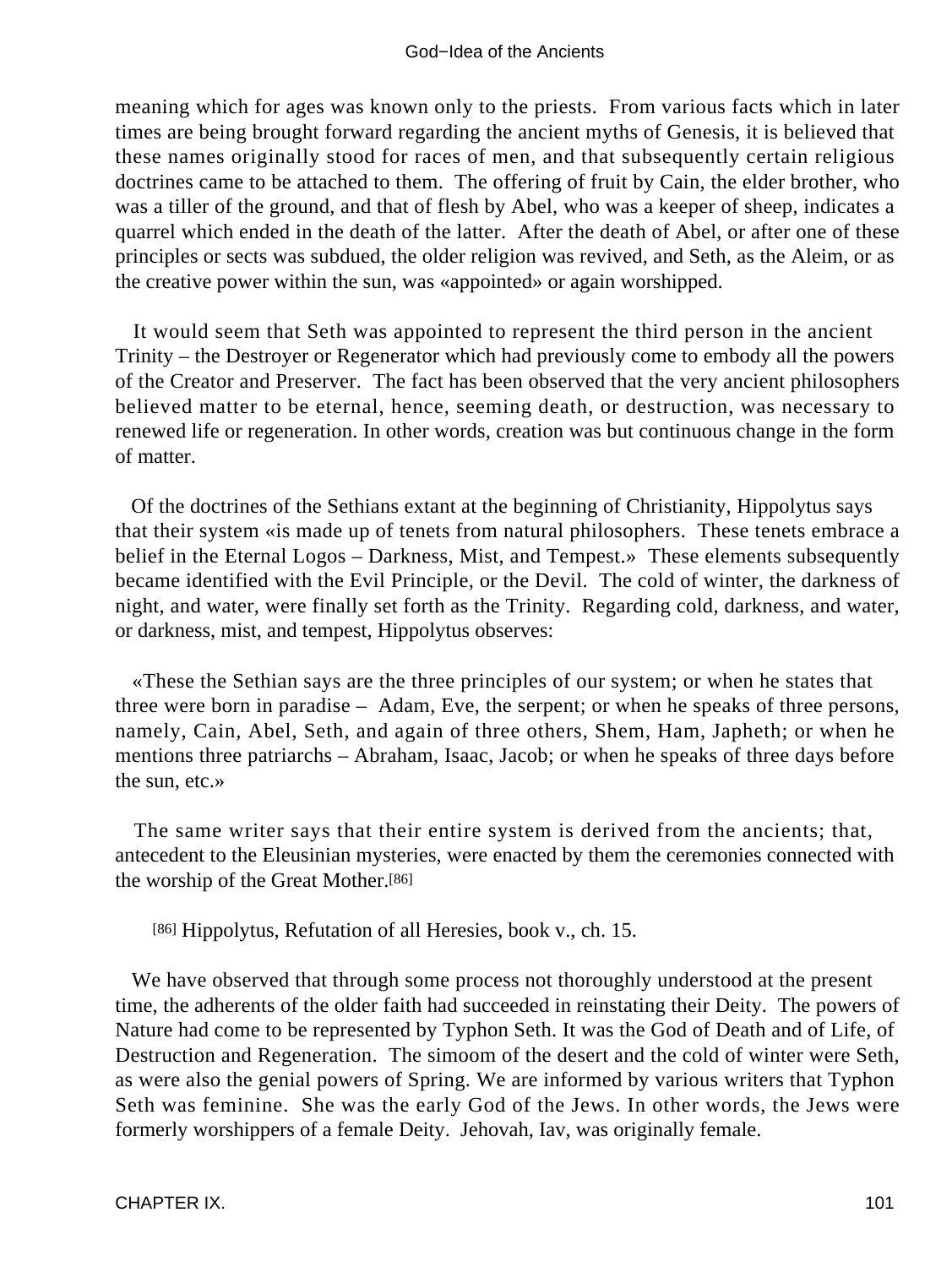Although the secret meaning of all the allegories contained in the Old Testament is not fully understood, still the belief that Cain, Abel, and Seth represented the self−triplicated Deity at a time when the idea of man as a creator had been accepted, or when his power to reproduce was becoming the highest idea of a creative force, is consistent with what is known of the Cabala of the Jews, or of the esoteric meaning of the Jewish scriptures formerly known only to the priests. In other words, the ancient doctrines, the true meaning of which was no longer understood by them, were patched together as a basis for the later developments in Jewish religious experience.

 We have seen that six hundred years after Adam appears Noah, another self−triplicated Saviour or preserver of man, with his ark or seed vessel, beneath which is veiled the female element. Afterward Abraham becomes the Great Father or Saviour, and later Moses. That, in the time of the latter, the more ancient worship of a creative force in Nature represented by the Aleim, had, by the masses of the people, been wholly lost, is evident from the Old Testament writings. The worship of the Father, the male power, in opposition to that of the Mother, or the female power, constituted the religion of Moses. In the religion of the Jews, Jehovah came to be regarded as wholly male and as spirit, while Edam (translated «downward tending»), the female principle, was matter, or woman, which finally became identified with the Devil.

 The philosophical doctrine that spirit is evolved through matter, or that matter must be raised to a certain dynamical power before spirit can manifest itself through it, was no longer understood; only the husks of this doctrine – the myths and symbols of Nature−worship – remained; these were taken literally, and thus man's religion was made to conform to his lowered estate.

 When man had so far gained the ascendancy over woman as to assert that he is the sole Creator of their joint offspring, he was no longer of the earth earthy, but at once became the child of heaven. He was, however, bound to earth through his association with matter, or with woman, from whom he was unable to free himself. The «sons of God» were united «to the daughters of man.» Jahvah, the «God of hosts,» who was revengeful, weak, jealous, and cruel, was worshipped in the place of Aleim the great dual force throughout Nature. The ethereal, spiritual male essence resided somewhere in the heavens and created from afar, while the earth (female) furnished only the body or material substance.

 In the history of the god Seth is to be found a clue to the way in which the sublime and philosophical doctrines of the ancients, after their true meaning was forgotten, were finally changed so as to conform to the enforced humiliation and degradation of women.

 Seth or Typhon was for ages worshipped throughout Egypt, and as she comprehended the powers of Nature, or the creative energy residing in the sun and earth, little is heard of any other god. Strange it is, however, that Seth is worshipped more in her capacity as Destroyer than as Regenerator. So soon as we understand the origin and character of the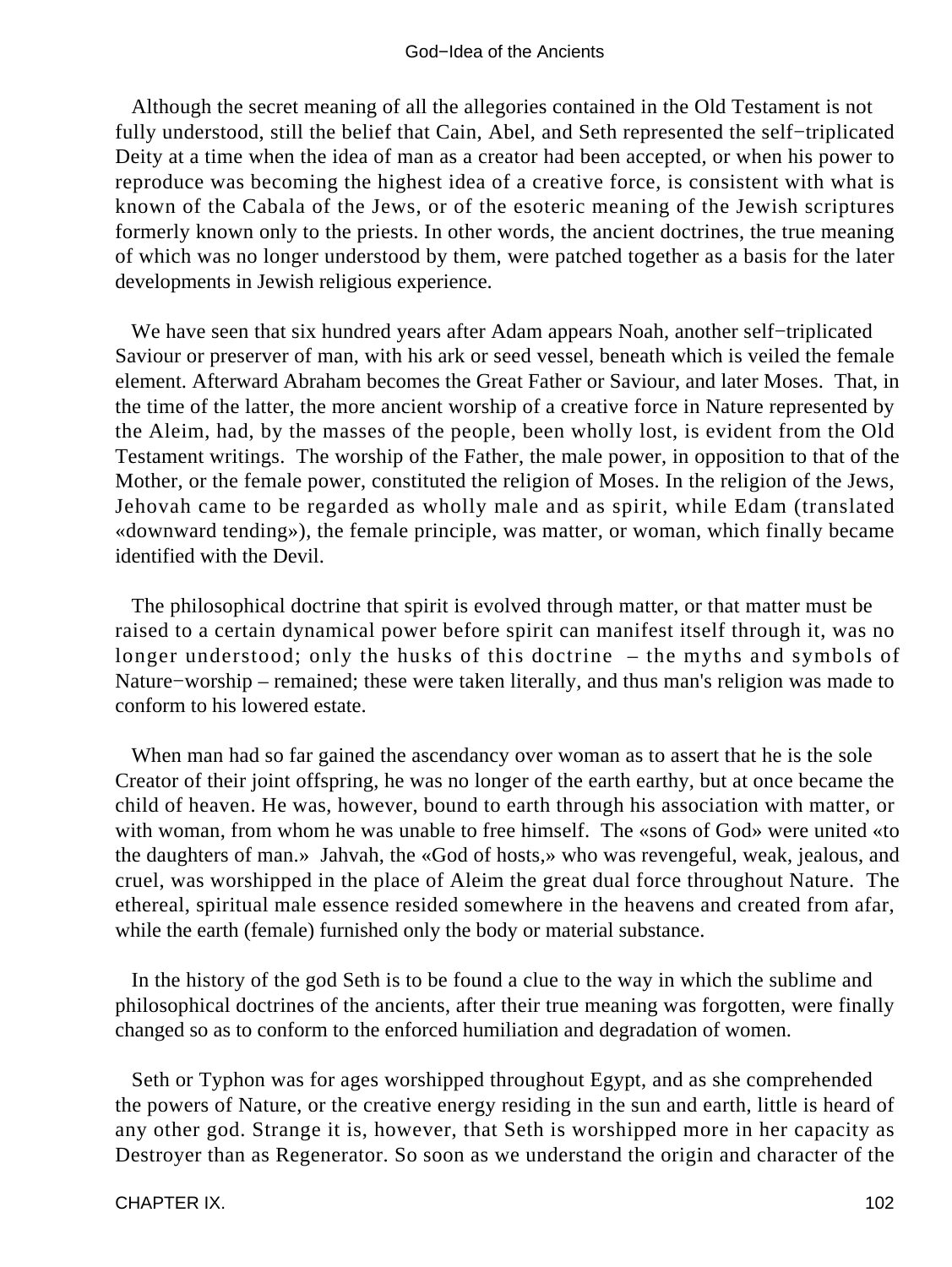Devil, and so soon as we divest ourselves of the false ideas which under a state of ignorance and gross sensuality came to prevail relative to the «powers of darkness,» we shall perceive that his (or her) Satanic majesty was once a very respectable personage and a powerful Divinity – a Divinity which was worshipped by a people whose superior intelligence can scarcely be questioned. Regarding this subject Higgins remarks:

 "Persons who have not given much consideration to these subjects will be apt to wonder that any people should be found to offer adoration to the evil principle; but they do not consider that, in all these recondite systems, the evil principle, or the Destroyer, or Lord of Death, was at the same time the Regenerator. He could not destroy but to reproduce, and it was probably not till this principle began to be forgotten, that the evil being, per se, arose; for in some nations this effect seems to have taken place. Thus Baal−Zebub is, in Iberno Celtic, Baal Lord, and Zab Death, Lord of Death; but he is also called Aleim, the same as the God of the Israelites; and this is right, because he was one of the Trimurti or Trinity.

 «If I be correct respecting the word Aleim being feminine, we here see the Lord of Death of the feminine gender; but the Goddess Ashtaroth or Astarte, the Eoster of the Germans, was also called Aleim. Here again Aleim is feminine, which shows that I am right in making Aleim the plural feminine. Thus we have distinctly found Aleim the Creator (Gen. i., 1), Aleim the Preserver, and Aleim the Destroyer, and this not by inference, but literally expressed.»[87]

[87] Anacalypsis, ch. ii., p. 66.

 At one period of their history the Hebrews worshipped Ashtaroth and Baal, they together representing the great Aleim, the indivisible God, but after the Israelites had chosen the worship of the male principle as an independent deity, or as the only important agency in the creative processes, as Baal might not be represented aside from his counterpart Ashtaroth, he was no longer adored but came to stand for something «approaching the Devil.» Forlong has observed the fact that, although in Hebrew Baal is masculine, in the Greek translations he is feminine both in the Old and New Testaments.[88]

[88] Forlong, Rivers of Life, p. 223.

 Jehovah was originally female, so, also, was Netpe the Holy Spirit of the Egyptian Tree of Life. We are given to understand that Netpe was the same as Rhea, the partner of Sev or Saturn, and that her hieroglyphic name was «Abyss of Heaven.» Osiris was the son of this goddess who was really a Mai or Mary, the Celestial Mother, he being the only God of the Egyptians who was born upon this earth and lived among men. Of this Forlong remarks: «His birthplace was Mount Sinai; called by the Egyptians Nysa, hence his Greek name Dionysos.»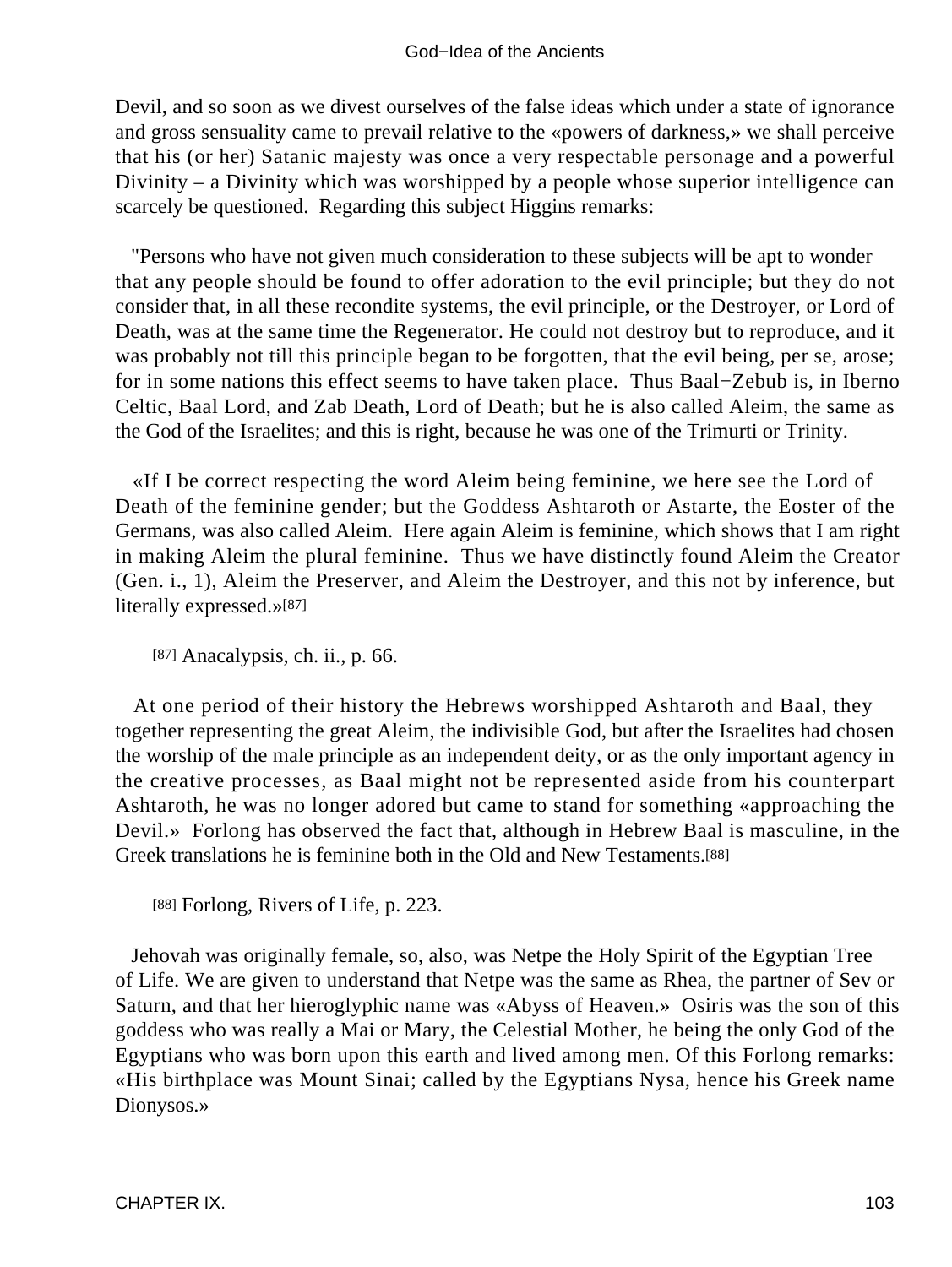As the Palm was the first offering of Mother Earth to her children, so Osiris was the first offspring of the Egyptian Celestial Virgin to mankind. He was the new sun which through the winter months had been «buried,» but which in process of time arose to gladden all the earth. He was also the new Sun of Righteousness which was to renew the world, or redeem mankind from sin.

 The female principle for the time being cast out of the Deity, Osiris, the male element, now outwardly assumes the position of supreme God. It was, however, reserved for a later and more sensuous age to permanently adopt an absurdity so opposed to all established ideas relative to a creative force in Nature and in man. Seth, the Destroyer, had been deposed, but, so deeply rooted in the human mind had become the idea of a female Creator, that Isis, the Queen of Heaven, a somewhat lower conception of Muth, or of universal womanhood, soon assumed the place of Seth beside Osiris. Later in the history of Egypt, when the gods have become greatly multiplied, and the original significance of the deity obscured, Horus, the child and the third member in the later Egyptian triad, not unfrequently appears in her place as one of the eight great gods.

 The fact is observed that the history of Osiris is not alone the «history of the circle of the year, or of the sun dying away and resuscitating itself again, but that it is also the history of the cycle of 600.» It has been said that of the component elements of his hieroglyphical name, Isis is the first, and that the name Osiris really signifies the «Eye of Isis.»

 According to Plutarch, Isis and Muth are identical, but from the evidence at hand it is plain that Muth comprehends divine womanhood, or the female principle as it was regarded at an earlier stage of human growth. Muth is not only the parent of the sun, or the force which produces the sun, but she is also Wisdom, the first emanation from the Deity, at the same time that she comprehends all the possibilities of Nature. Isis seems to represent the Deity at a time when the higher truths known to a more ancient people were beginning to lose their hold upon the race.

 Renouf informs us that the word Maat, or Muth, means Law, «not in that forensic sense of command issued either by a human sovereign authority, or by a divine legislator, like the laws of the Hebrews, but in the sense of that unerring order which governs the universe, whether in its physical or its moral aspect.»[89] The same writer observes further that Maat «is called mistress of Heaven, ruler of earth, and president of the nether world,» and in a further description of the conception embodied in this Deity, refers to the fact that while she is the mother of the sun she is also the first emanation from God.

[89] The Religion of Ancient Egypt, p. 126.

 Although Typhon Seth was long worshipped as the sole Deity in Egypt, in later ages the god−idea came to be represented by Seth and Osiris. Toward the close of Typhon Seth's reign, Horus, the child, the young sun, was represented «as rising from his hiding−place,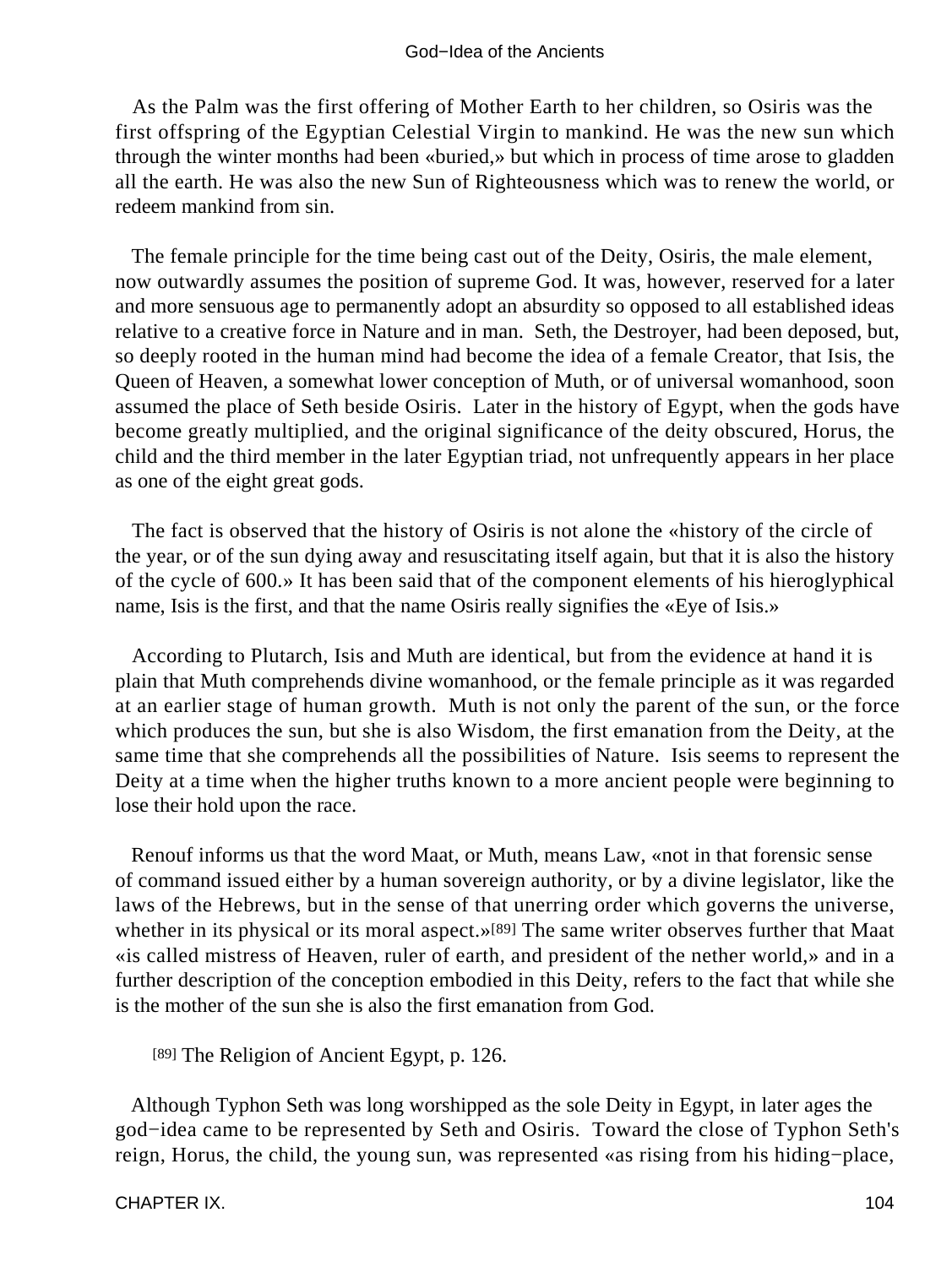attracting beneficent vapors to return them back as dews, which the Egyptians called the tears of Isis.»

 Seth and Osiris represent a division of the Deity. Osiris, as the sun, represents heat; as man, or as god, he stands for desire. Seth or Typhon stands for the cold of winter, the simoom of the desert, or the «wind that blasts.» Seth, Osiris, and Horus constitute a Trinity of which Muth is the Great Mother. Finally, with the gradual ascendancy of male influence and power, it is observed that Seth appears as the brother of Osiris.

 It is the opinion of Bunsen that the fundamental idea of Osiris and Set was «not merely the glorification of the sun, but was also the worship of the primitive creative power.»[90] But, as in Egypt the creative agency was regarded as both female and male, the former being in the ascendancy, this fact of itself would seem to determine the sex and position of Seth.

[90] History of Egypt, vol. iv., p. 319.

 In the ideas concerning Seth and Osiris may be observed something of the manner in which the fructifying agencies of the sun and the reproductive power in human beings were blended and together worshipped as the Deity; while through the history of these gods are to be traced some of the processes by which the idea of the Creator was changed from female to male.

 In all countries, at a certain stage in the history of religion, the transference of female deified power to mortal man may be observed. In the attempt to change Seth or Typhon into a male God may be noted perhaps the first effort in Egypt to dethrone, or lessen the female power in the god−idea.

 The fact seems plain that the Great Typhon Seth, or Set, who conferred on the sovereigns of the eighteenth and nineteenth dynasties of Egypt «the symbols of life and power,» was none other than the primitive Regenerator or Destroyer, who was for ages worshipped as the God of Nature the Aleim, or the life−giving energy throughout the universe.

 We have observed that when the profound principles underlying the most ancient doctrines had been lost or forgotten, and when through the decay of philosophy, and through the stimulation of the sensual in human nature, mankind had lost the power to reason abstractly, Destruction, which was symbolized by darkness or the absence of the sun's rays, finally became the evil principle, or the Devil. Darkness and cold, which had formerly been worshipped as the powers which brought forth the sun, or as mother of the sun, in process of time became the agency which is ever warring with good and which is constantly destroying that which the latter brings forth.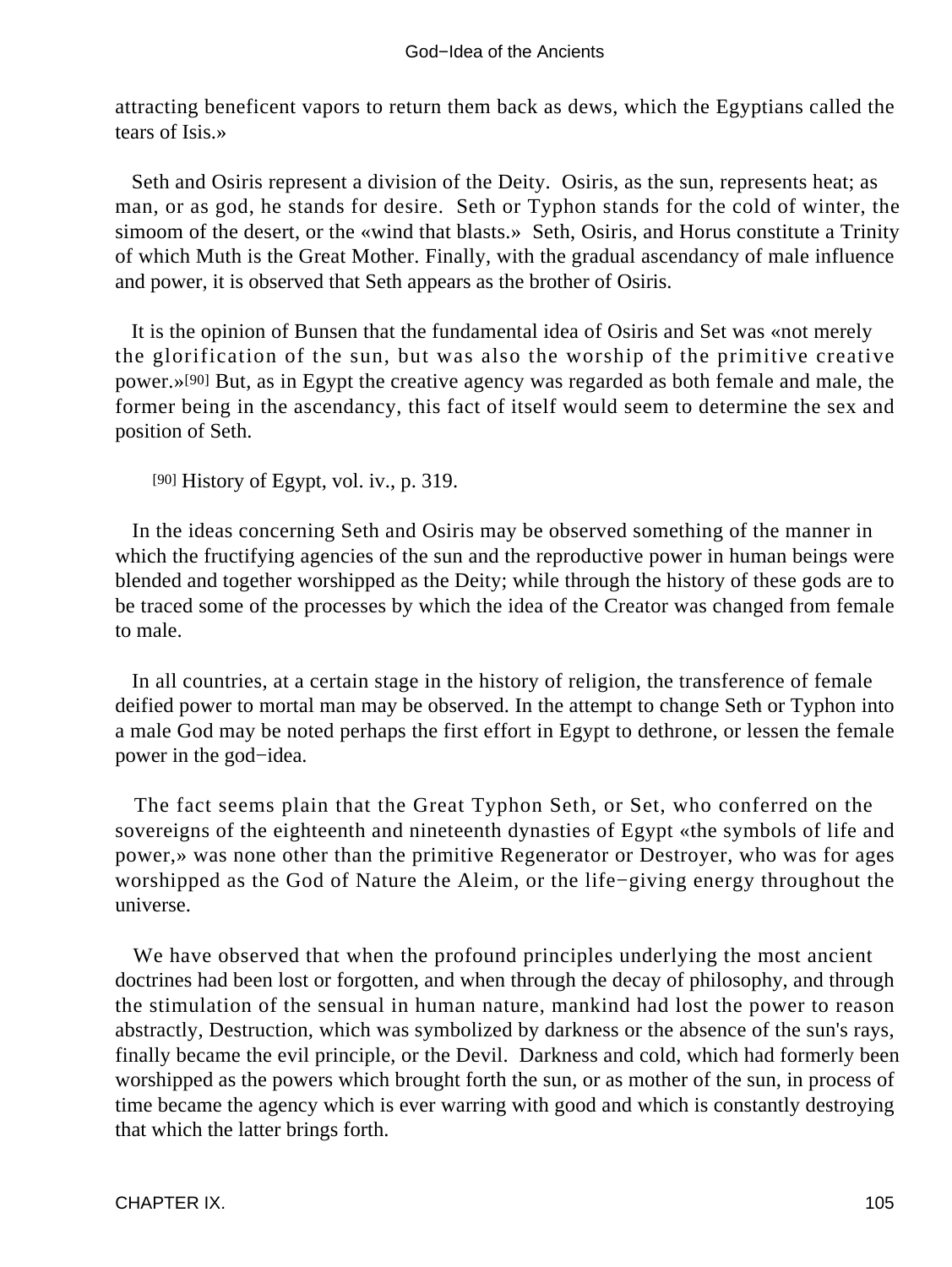We are informed by Forlong that «some derive our term Devil from Niphl or Nevil, the wind that blasts or obstructs the growth of corn; and it used sometimes to be written th' evil, which is D'evil or Devil.»

 It was «this Dualistic heresy which separated the Zend or Persian branch of the Aryans from their Vedic brethren, and compelled them to emigrate to the westward.»[91]

[91] See Rawlinson, Notes on the Early History of Babylon.

 The ancient philosophical truth that matter is eternal, and that the destruction of vegetable life through the agency of cold was one of the necessary processes of re−generation, or the renewal of life, had evidently been lost sight of at the time when Seth was dethroned in Egypt. Wilkinson informs us that «both Seth and Osiris were adored until a change took place respecting Seth, brought about apparently by foreign influence.» Sethi or Sethos, a ruler whose reign represents the Augustan age of Egyptian splendor, received his name from this Deity. It is said that during the twentieth dynasty Seth is suddenly portrayed as the principle of evil «with which is associated sin.» Consequently all the effigies of this great Goddess were destroyed and all her names and inscriptions «which could be reached» were effaced.

 Bunsen tells us that Schelling, who has made a study of Egyptian mythology, although totally ignorant of the later historical facts which by means of hieroglyphical monuments have been obtained, had arrived at the conclusion that Seth had occupied an important position in the Deity down to the fourteenth century B.C. «Schelling had on mere speculative grounds been brought to lay down as a postulate that Typhon, at some early period, had been considered by the Egyptians as a beneficent and powerful God.»

 Wilkinson says that the character given to Seth, who was called Baal−Seth and the God of the Gentiles, «is explained by his being the cause of evil.» We are assured that formerly «Sin the great serpent, or Apophis the giant, was distinct from Seth who was a deity and a part of the divine system. But after the recondite principles underlying sun−worship were lost or forgotten; when cold and darkness, or the sinking away of the sun's rays, which are necessary to the reappearance of light and warmth, came to be regarded as the destructive element, or the evil principle, woman became identified with this principle. She was the producer of evil, and came to be represented in connection with a serpent as the cause of all earthly or material things. She is Destruction, but not Regeneration. She is in fact matter. The cold of winter and the darkness of night, which are necessary to the return of the sun's warmth and which were formerly set forth as a beneficent mother who brings forth the sun, became only the evil principle – that which obscures the light. In fact Darkness or absence of the sun's heat has become the Devil. It is the »cause of evil in the world."

With woman blinded by superstition, with every instinct of the female nature outraged, and with her position as the central figure in the Deity and in the family usurped, her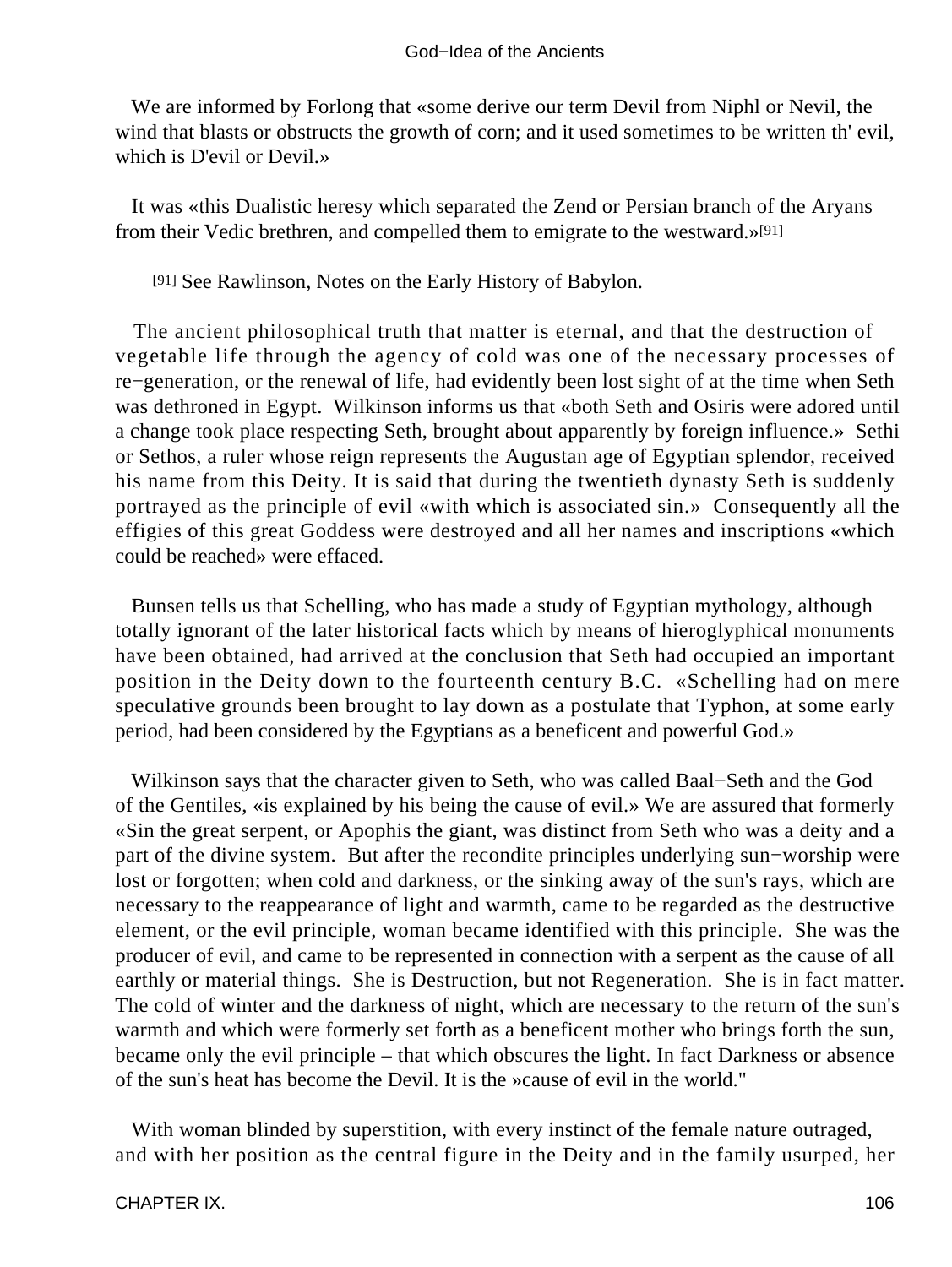temples were soon profaned, her images defiled, and the titles representing her former greatness transferred to males.

 There is no doubt but this doctrine was the legitimate outcome of the decay of female influence. Through the further stimulation of the lower nature of man its absurdity gradually increased, until under the system calling itself Christian it finally reached its height. This subject will be referred to later in these pages.

 When we remember that the original representation of the Deity among the nations of the earth consisted of a female figure embracing a child, and when we observe that subsequently in the development of the god−idea woman appears associated with a serpent as the cause of evil in the world, the history of the God Seth, who, as we have seen, represented the processes of Nature, namely Destruction and Regeneration, seems quite significant as indicating some of the actual processes involved in this change.

 There can be little doubt that the facts relating to this Deity indicate the source whence has sprung the great theological dogma underlying Christianity, that woman is the cause of evil in the world.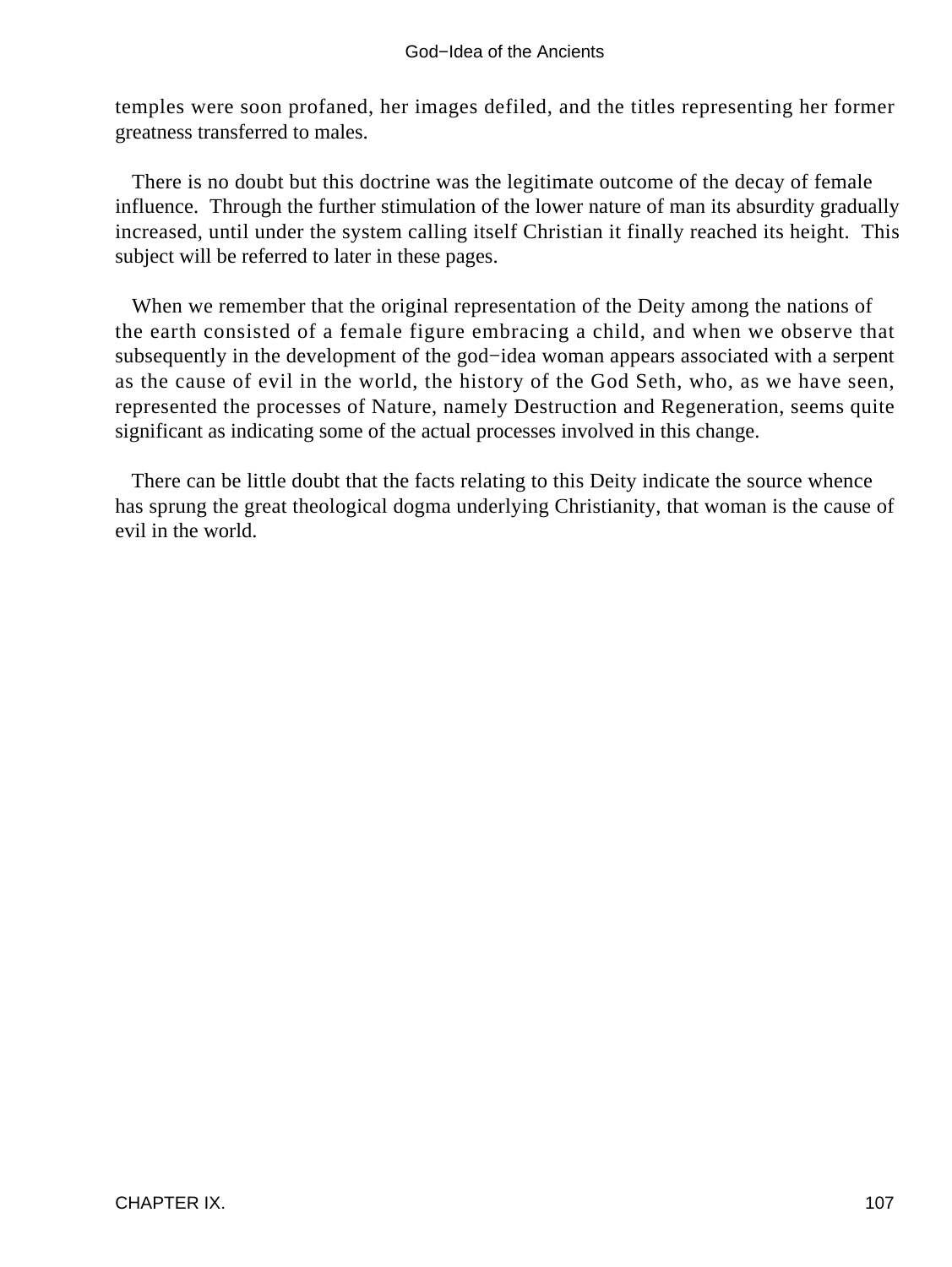# **[CHAPTER X.](#page-197-0)**

## *A*NCIENT **Speculations concerning creation.**

 «Daughters of Jove, All hail! but O inspire The lovely song! the sacred race proclaim Of ever−living gods; who sprang from Earth, From the starred Heaven, and from the gloomy Night, And whom the salt Deep nourished into life. Declare how first the gods and Earth became; The rivers and th' immeasurable sea High−raging in its foam; the glittering stars, The wide impending Heaven; and who from these Of deities arose, dispensing good; Say how their treasures, how their honors each Allotted shar'd: how first they held abode On many−caved Olympus: – this declare, Ye Muses! dwellers of the heavenly mount From the beginning; say, who first arose? First Chaos was: next ample−bosomed Earth, Of deathless gods, who still the Olympian heights Snow−topt inhabit. . . . Her first−born Earth produced Of like immensity, the starry Heaven: That he might sheltering compass her around On every side, and be forevermore To the blest gods a mansion unremoved.»[92]

[92] Hesiod, The Theogony.

 So long as human beings worshipped the abstract principle of creation, the manifestations of which proceed from the earth and sun, they doubtless reasoned little on the nature of its hitherto inseparable parts. They had not at that early period begun to look outside of Nature for their god−idea, but when through the peculiar course of development which had been entered upon, the simple conception of a creative agency originally entertained became obscured, mankind began to speculate on the nature and attributes of the two principles by which everything is produced, and to dispute over their relative importance in the office of reproduction. Much light has been thrown upon these speculations by the Kosmogonies which have come down to us from the Phoenicians, Babylonians, and other peoples of past ages. In the Phoenician Kosmogony, according to the Mokh doctrine as recorded by Philo, out of the kosmic egg Toleeleth (female) «sprang all the impregnation of creation and the beginning of the universe.» In this exposition of the beginnings of things, it is distinctly stated that the spirit which in after ages came to be regarded as something outside or above Nature, «had no consciousness of its own creation.» Commenting on the above, Bunsen is constrained to admit that it is usually understood as being «decidedly pantheistic.» He suggests, however, that the writer may **Have intended to say** (the italics are mine) that «the spirit who was heretofore the Creator was the unconscious spirit.»

 Berosus, the scholar of Babylon, who, until a comparatively recent time has furnished all the information extant concerning Babylonian antiquities, in his account of the creation of man and of the universe, says that in the beginning all was water and darkness; that in the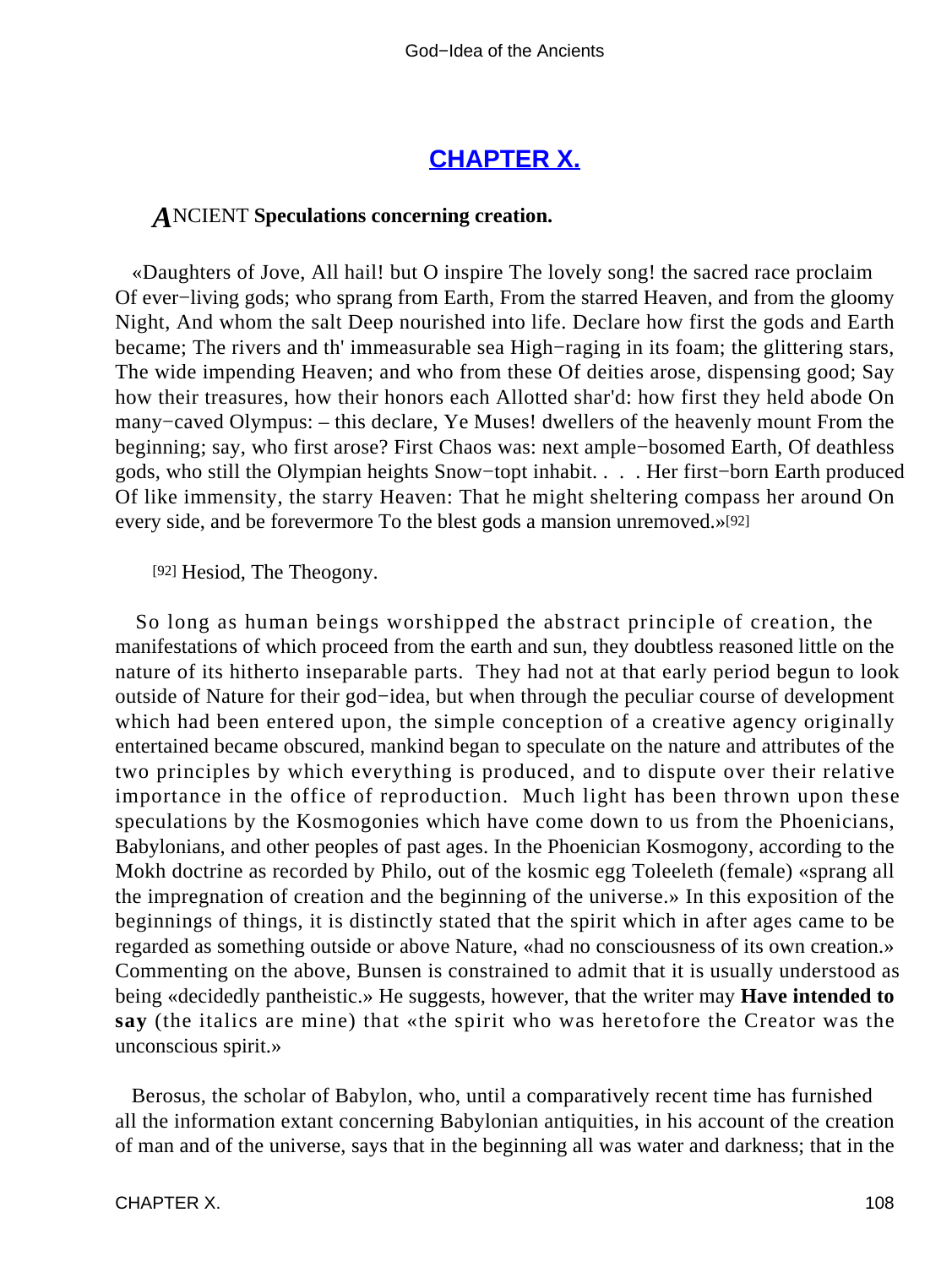water were the beginnings of life; but as yet there was no order. Men were there with the wings of birds and even with the feet of beasts. There were also quadrupeds and men with fishes' tails, all of which had been produced by a twofold principle. Over this incongruous mass a woman presided. This woman is called Omoroka by the Babylonians and by the Chaldeans Thalatth. The latter name, signifies, «bearing» or «egg producing.»

 In the Babylonian Kosmogony, according to Endemus, the pupil of Aristotle, the beginning of the universe was called Tauthe, which being interpreted means «Mother of the Gods.» Associated with her sometimes appears the male principle – Apason. In the history of Berosus, there is given an account of Oaunes – a mythical teacher of Babylon, who appeared with the head of a human being and the body of a fish or serpent. This personage brought to the Babylonians all the knowledge which they possessed. Oaunes wrote «concerning the generation of mankind, of their different ways of life, and of their civil polity.» He it was who gave the above account of creation. He says that finally Omoroka, or Thalatth, the woman who existed before the creation, was divided, one half of her forming the heavens, «the other half the earth.» «All this,» Berosus declares, «was an allegorical description of Nature.»[93]

[93] Prof. Smith, Chaldean Account of Genesis, pp. 34, 35.

 In the following legend will be observed the groundwork for the story of the flood. Xisuthrus was a king of Chaldea. To him the deity, Kronos, appeared in a vision and warned him that upon the fifteenth day of the month Daesius there would be a flood, by which mankind would be destroyed. He therefore enjoined him to write a history of the beginning, progress, and conclusion of all things down to the present time, and to bury it in Sippara, the City of the Sun. He was commanded also to build a vessel, and take with him into it his friends and relations, and to convey on board everything necessary to sustain life, together with all the different animals, both birds and quadrupeds, and trust himself fearlessly to the deep. Having asked the deity whither he was to sail, he was answered: «To the gods»; upon which he offered up a prayer for the good of mankind. He then obeyed the divine admonition, and built a vessel five stadia in length and two in breadth. Into this he put everything which he had prepared, and last of all conveyed into it his wife, his children, and his friends.

 «After the flood had been upon the earth, and was in time abated, Xisuthrus sent out birds from the vessel, which not finding any food, nor any place whereupon they might rest their feet, returned to him again. After an interval of some days, he sent them forth a second time; and they now returned with their feet tinged with mud. He made a trial a third time with these birds; but they returned to him no more: from which he judged that the surface of the earth had appeared above the waters. He therefore made an opening in the vessel, end upon looking out found that it was stranded upon the side of some mountain, upon which he immediately quitted it with his wife, his daughter, and the pilot. Xisuthrus then paid his adoration to the earth: and, having constructed an altar, offered sacrifices to the gods, and,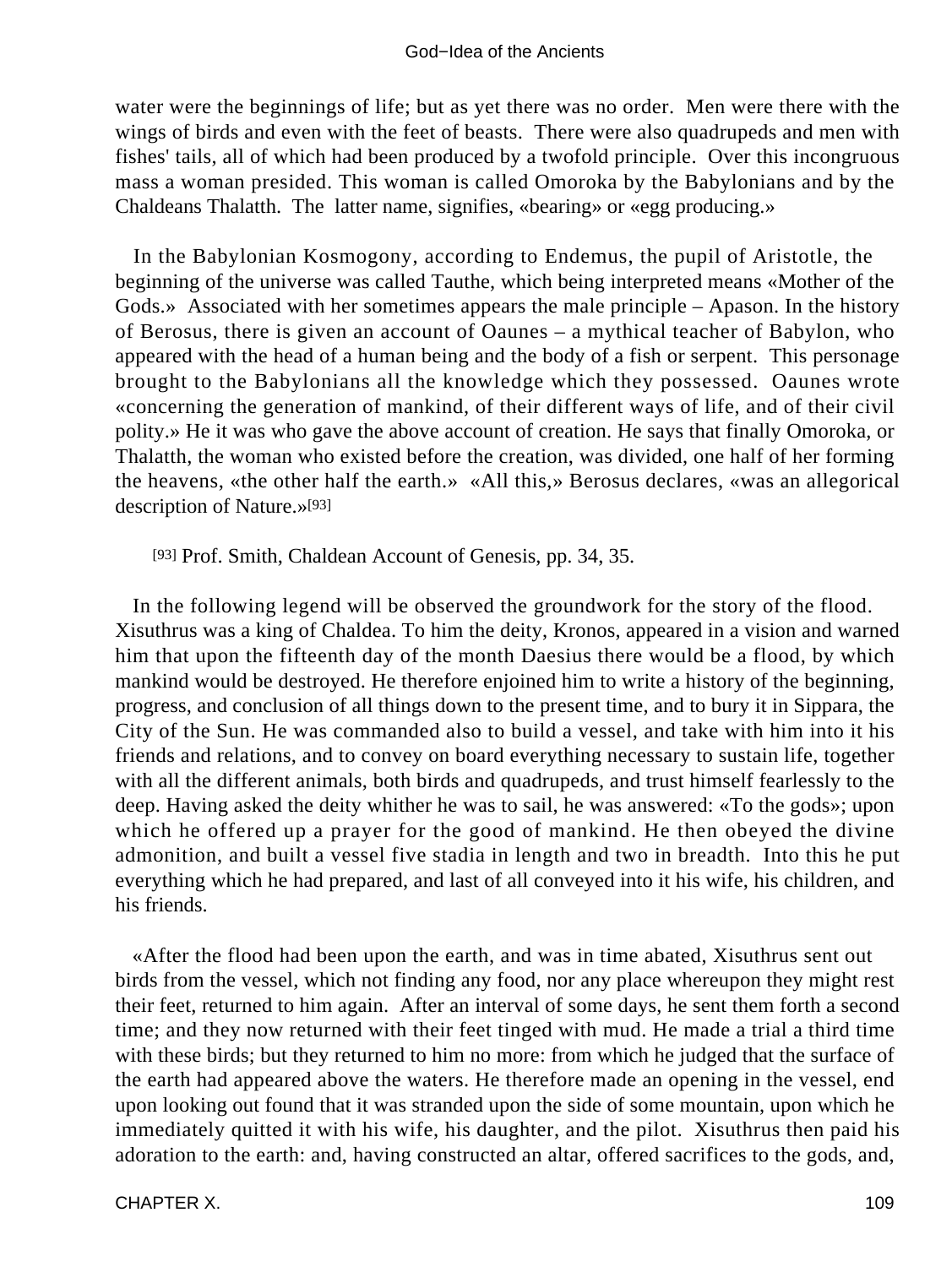with those who had come out of the vessel with him, disappeared. Him they saw no more, but they could distinguish his voice in the air, and could hear him admonish them to pay due regard to the gods. He informed them that it was on account of his piety that he had been taken away to live with the gods, and that his wife and daughter had obtained the same honor.»

 It is more than likely that this story, which as we have seen has extended to the remotest corners of the earth, has an esoteric meaning, and that it embodies the doctrines of the ancients relative to re− incarnation and the renewal of worlds. Doubtless it portrays not only the end of a cycle, but that by it is prefigured the fortunes of a human soul, which in its ascent, is from time to time forced into a human body.

 All the early Kosmogonies are intermingled with the history of a great flood, from the ravages of which an ark which contained a man was saved. The Gothic story of creation indicates that the Scythians belonged to the same race as the Chaldeans. At the beginning of time when nothing had been formed, and before the earth, the sea, or the heavens appeared, Muspelsheim existed. A breath of heat passing over the vapors, melted them into water, and from this water was formed a cow named Aedumla, who was the progenitor of Odin, Vile, and Ve, the Trinity of the Gothic nation.

 There is also another tradition, probably a later, which asserts that from the drops of water produced by the primeval breath of heat, a man, Ymer, was brought forth. The son of Ymer was preserved in a storm−tossed bark, his father being dragged into the middle of the abyss, where, from his body the earth was produced. The sea was made of his blood, the mountains of his bones, and the rocks of his teeth. As three of his descendants were walking on the shore one day, they found two pieces of wood which had been washed up by the waves. Of these they made a man and a woman. The man they named Aske and the woman Emla. From this pair has descended the human race.

 The marked resemblance between the characters of the Gothic Ymer and the Chaldean Omoroka, from each of whose bodies the universe is created, has been observed by various writers. After referring to Mallet's conclusions upon this subject, Faber remarks:

 «They are indeed evidently the same person, not only in point of character, but, if I mistake not, in appellation: for Ymer or Umer is Omer−Oca expressed in a more simple form. The difference of sex does by no means invalidate this opinion, which rests upon the perfect identity of their characters: for the Great Mother, like the Great Father, was an hermaphrodite; or, rather, that person from whom all things were supposed to be produced, was the Great Father and the Great Mother united together in one compound being. Ymer and Omoroca are each the same as that hermaphrodite Jupiter of the Orphic theology.»

 We have observed, however, that in all the older traditions this hermaphrodite conception is accounted as female, it is the Great Mother within whom is contained the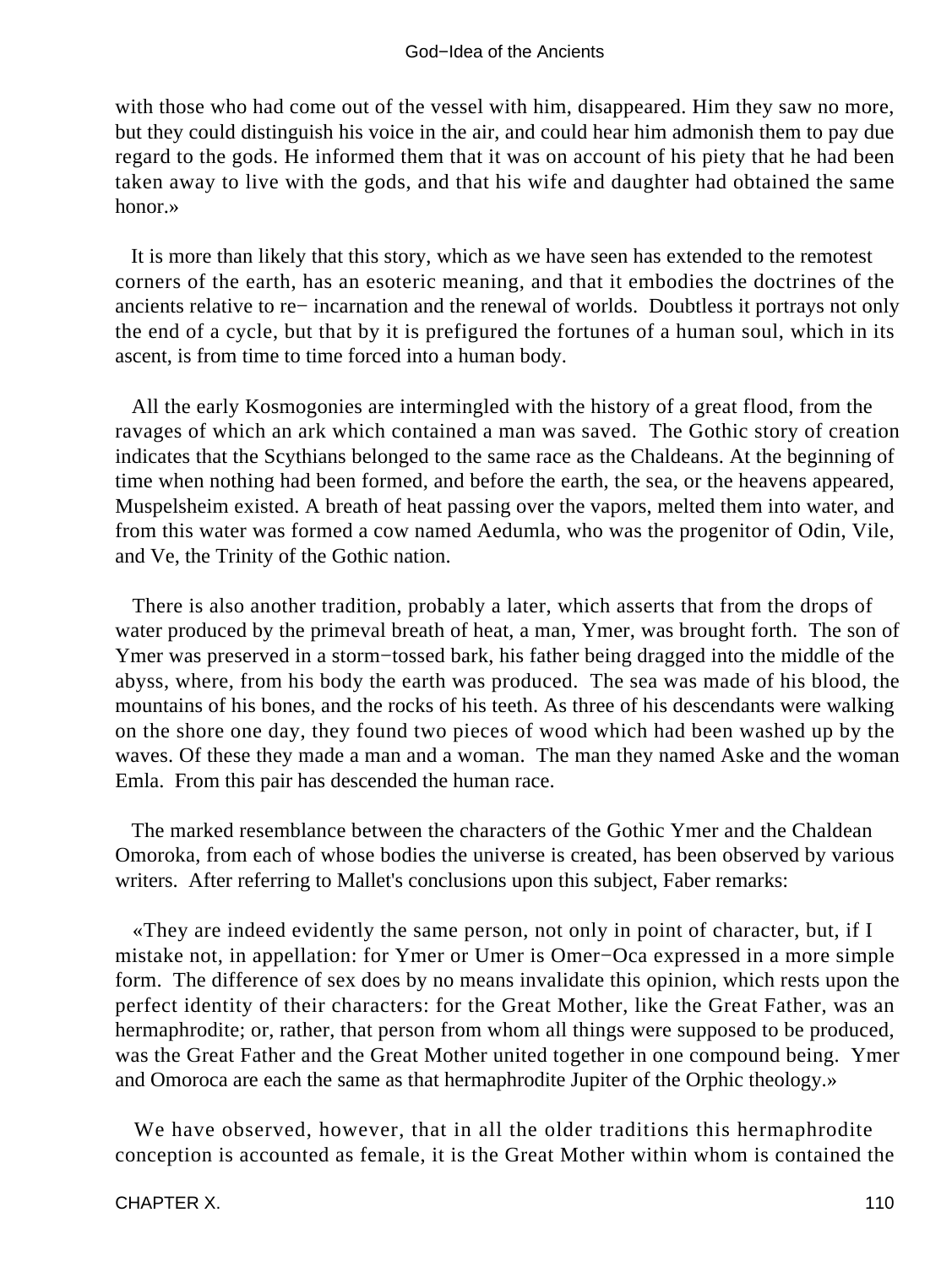male; in later ages, however, it is represented as male, the female being concealed beneath convenient symbols.

 The Trinity of the Goths was male; yet as Odin could not create independently of the female energy he is provided with a wife, Frigga, to whom «all fair things belonged, and who had priestesses among the early German tribes.» Frigga when worshipped alone was both female and male. According to one German tradition, Tiw (Zeus), which in its earliest conception was female, was the parent of the first man. This man begat three sons who became the fathers of the three Deutsch tribes. Ish (or Ash) was the parent of the Franks and Allemans; Ing was the progenitor of the Swedes, Angles, and Saxons; and Er, or Erman, was the eponymous leader of the tribes called by the Romans Hermiones.

 The Kosmogony of the Chinese is similar in all respects to that of other countries. The first man, Puoncu, was born from an egg.

 The Chinese say that this egg−born Puoncu, who is identical with Brahm, Noah, and Adam, is not the great Creator or God, but only the first man. Their great God or Tien is a Unity which comprehends three, and their human triad – a triplicated being who is the parent of the human race – is a lower expression of the same power, and to him has finally been ascribed the office of Creator.

 The Kosmogony of the Japanese begins with the opening of the sacred egg from which all things were produced. This egg is identical with the ark, and from it the diluvian patriarch was born. He was «Baal−Peor or the lord of opening; and, from an idea that the Ark was an universal mother, he was considered as the masculine principle of generation, and was adored by his apostate descendants with all the abominations of phallic worship.»

 In the Theogony of Hesiod, Uranus is represented as being the parent of three sons, and the same legend repeated in the story of Cronus portrays him also as a triplicated deity. According to the Peruvian Kosmogony all things sprang from Viracocha who is said to be identical with the Greek Aphrodite. Besides this superior God they venerated a triad which was closely connected with the sun. These gods were called Chuquilla, Catuilla, and Intyllapa. They say that as their ancestors journeyed from a remote country to the Northwest they bore the image of their god in a coifer or box made of reeds. To the four priests who had charge of this box or ark he communicated his oracles and directions. He not only gave them laws but taught them the ceremonies and sacrifices which they were to observe. «And even as the pillar of cloud and fire conducted the Israelites in their passage through the wilderness, so this Spanish devil gave them notice when to advance forward, and when to stay.»[94]

[94] Faber, Pagan Idolatry, book i., ch. v.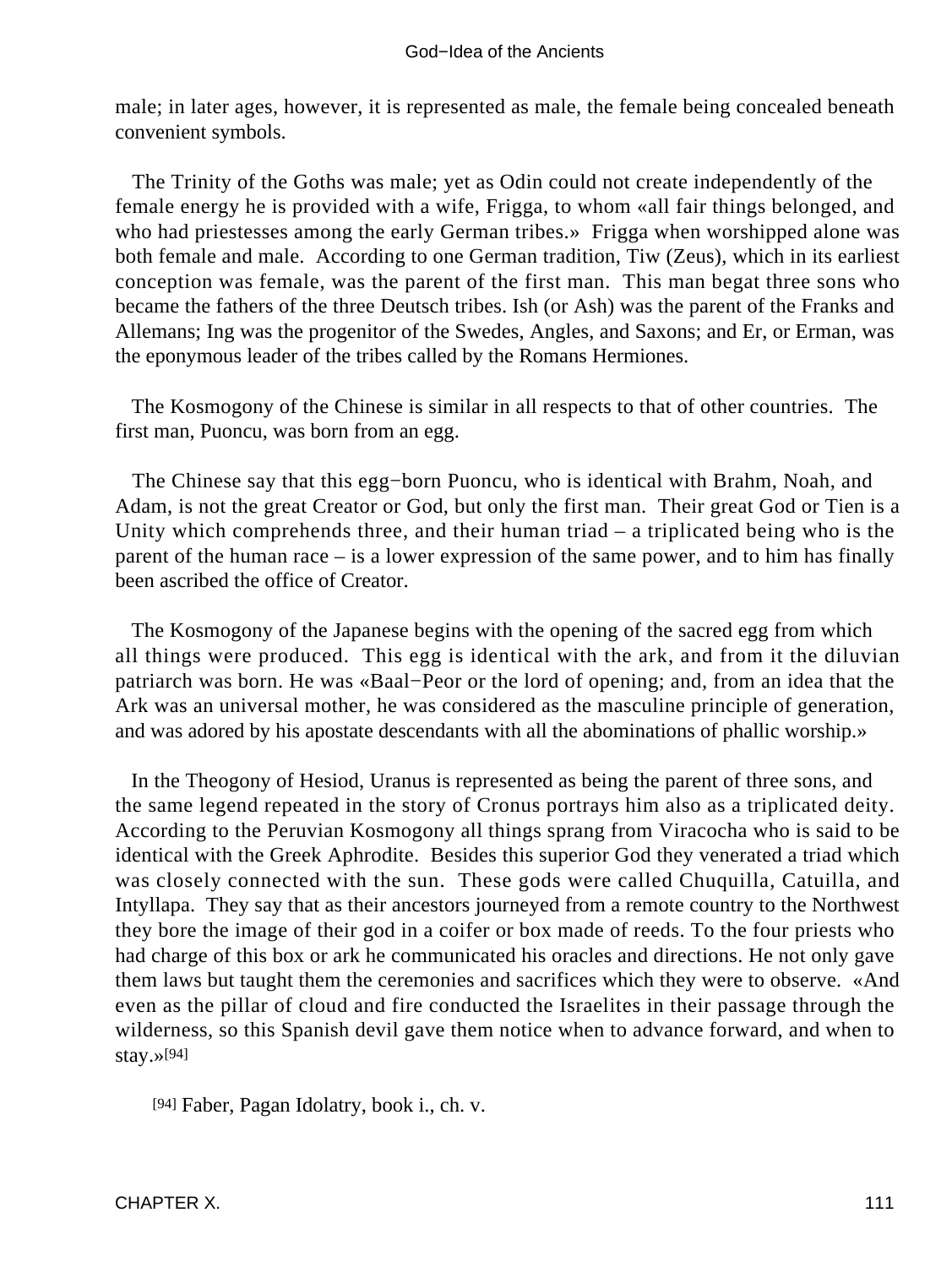#### God−Idea of the Ancients

 According to Marsden, the New Zealanders believe that three gods created the first man, and that the first woman was made from one of his ribs.

 Among the Otaheitans and various tribes of Indians, the belief prevails that all created things have proceeded from a triplicated deity who was saved from the ravages of a flood in an ark or ship.

 The fact is observed that the Theogonies and Kosmogonies of all peoples have reference to a flood or to the renewal of life after the destruction of the world, and that the Great Father who is preserved, and who comes forth from an ark or ship with the seeds of a former world, represents the beginning of a new era. Adam with his three sons, Cain, Abel, and Seth, Noah with his triad, Shem, Ham, and Japheth, Menu and his triple offspring, and so on, all mean exactly the same thing, namely, the renewal of life at the close of a cycle, or manwantara.

 From the traditions extant in nearly every quarter of the globe, it would seem that, prior to the so− called flood in the time of Noah, man, as a Creator, had not to any extent been worshipped, but, on the contrary, that the great universal dual principle which pervades Nature and which is back of matter and force, for instance Tien among the Chinese, Iav among the Hebrews, and Aum among the Hindoos, had been the Deity adored; but with the decline of virtue and knowledge, this God was gradually abandoned for a lesser one, a deity better suited to the comprehension of «fallen» man.

 In the Elohistic narrative of creation which appears in the first chapter of Genesis, a dual or triune God, female and male, says, Let us make man in our own image, and accordingly a male and a female are created. In the Jehovistic account, however, in the second chapter of the same book, a document of much later date, man is made first and afterward woman. In fact, in the latter narrative she appears as an afterthought and is created simply for his use; she is taken from his side and is wholly dependent upon him for existence. This fact is recognized by Bishop Colenso in the following words:

 «Thus in the second account of creation, the man is **Apparently** created first, and the woman is **Certainly** created the last, of all living creatures; whereas, in the older story the man and woman are created last of all, as the crowning work of Elohim, and are created together – 'and Elohim created man in His own image, in the image of Elohim created He him; male and female created He them.' This ancient Elohistic narrative, then, the Jehovist had before him; and he enlarged and enlivened it by introducing a number of passages recording additional incidents in the lives of the patriarchs before and after the flood, and especially by inserting the second account of the creation, ii., 4−25.»

 Colenso observes that verse four of chapter second belongs to the Elohist, and that it was removed from its original position at the beginning of Gen. i., in order to form the commencement of the Jehovistic account of the creation.[95]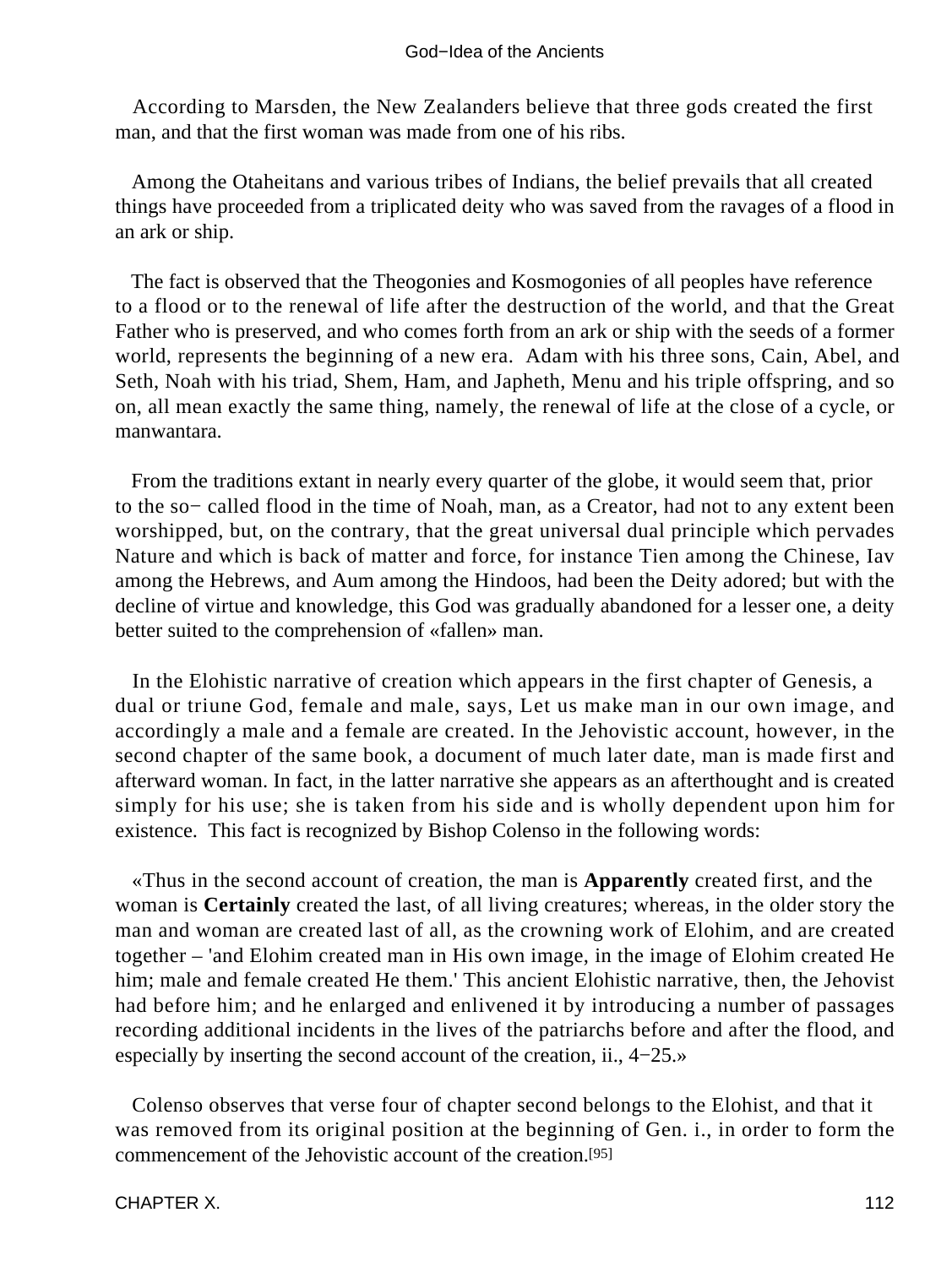[95] Lectures on the Pentateuch, p. 32.

 Quoting from Bishop Browne in the New Bible Commentary, the same writer remarks that in the Elohistic account of the creation «we have that which was probably the ancient primeval record of the formation of the world.»[96]

[96] Ibid. p. 16.

 The oldest or Elohistic portion of Genesis is, at the present time, seen to conceal great wisdom and a knowledge of Nature far surpassing that of later times.

 According to Higgins, the first verse of the first chapter of Genesis, if properly translated, would not declare that in the beginning God created the heavens and the earth, but that Wisdom «formed» the earth and the planets. In none of the ancient Kosmogonies can there be a word found regarding the creation of matter. From the facts which have come down to us respecting the speculations of the ancients, it is plain that the original conception was, that within the primeval beginnings described in their Kosmogonies, in chaos or unorganized matter, was contained primeval force; no attempt, however, was made by them to account for the creation of either motion or matter.

 As soon as human beings began to speculate on the attributes of their Deity; when the two principles composing it began to separate, and the idea was gaining ground that the male was the only important factor in reproduction, the sun became male, the earth and sea female. Still, even then the doctrine seems not to have been questioned, that the creative agency had proceeded from matter, or that it was developed in and through it. The belief that something can be made from nothing was reserved for a later age.

 In the oldest Semitic Kosmogonies, we are assured that the self−conscious God who is manifested in the order of the universe, proceeded out of the great abyss, and out of unorganized, dark, primeval matter. During the earlier historic period, however, by both Jew and Gentile, the belief was entertained that spirit is material. It is the essence of fire  $-$  a substance akin to the galvanic or electric fluid. This masculine element, the manifestation of which is desire, or heat, and which was finally set up as an eternal, self−existent, creative force, or God, was originally regarded as a manifestation of matter, and as having no independent existence. In an earlier age, this so−called creative agency is associated with a force far superior to itself, namely, Light or Wisdom. Minerva, who is the first emanation from the Deity, «formed» all things. She it is who discriminates all things and gives laws to the universe. «She represented to the Greeks that spiritual element which lifts knowledge into wisdom, and talent into genius.»[97] But with the importance which began to be assumed by man when he began to regard himself as a creator, and when through ignorance and sensuality the principles of a more enlightened race were forgotten, desire, or heat, was separated from matter and came to be regarded as an independent entity, which itself had created matter out of nothing. Thus is noticed the extent to which the god−idea has been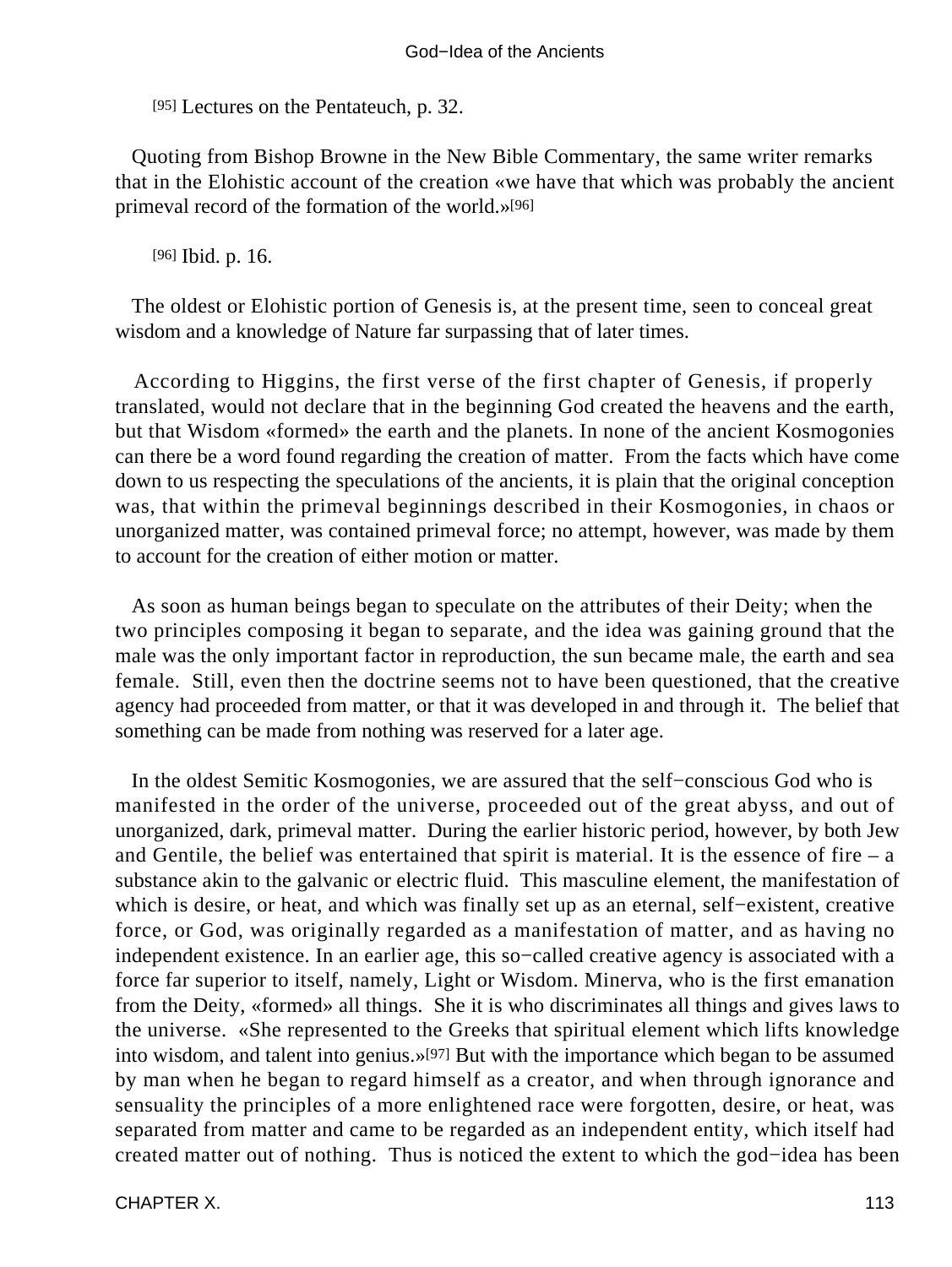developed in accordance with the relative positions of the sexes.

[97] L. T. Ives, Art Words.

 According to the Grecian mythology, much of which was a comparatively late development, mortal woman was the handiwork of Vulcan the Firegod, who, being commissioned by Jove to execute «a snare for gods and man,» moulded the beauteous form of woman. This is a worthy example of the contempt and scorn shown by the Greeks for women during the later period of their career as a nation. That such contempt was a later development is shown in the fact that woman was originally the gift of Pallas Athene, or Wisdom. When she first appeared on the scene she was crowned by the gods, in fact she was the first object honored with a crown. Concerning the conceptions regarding women as held at an earlier age, and those which came to prevail after she had become «the cause of evil in the world,» we have the following from Tertullian:

 «If there was a Pandora, whom Hesiod mentions as the first woman, hers was the first head the Graces crowned, for she received gifts from all the gods, whence she got her name Pandora. But Moses, a prophet, not a poet−shepherd, shows us the first woman Eve having her loins more naturally girt about with leaves than her temples with flowers. Pandora then is a myth.»[98]

[98] Tertullian, vol. *i.*, p. 341.

 Woman, who was originally the gift of Wisdom, or Minerva, and who when created was garlanded with flowers as the crown of creation, became, in course of time, an accursed and wicked thing who must henceforth cover herself with leaves to hide her shame. Tertullian, who, with the rest of the early fathers in the Christian church, had imbibed the latter doctrine concerning her, could not believe the tradition set forth by Hesiod; therefore Pandora was a myth, while the corrupted fable, that of Eve as the tempter, was accepted as a natural representation of womanhood.

When woman was created, «all the gods conferred a gifted grace.»

 «Round her fair brow the lovely−tressed Hours A garland twined of Spring's purpureal flowers: The whole attire Minerva's graceful art Disposed, adjusted, form'd to every part.»[99]

[99] Hesiod, Works and Days.

 Later, however, Pandora herself becomes the pourer forth of ills on the head of defenceless man.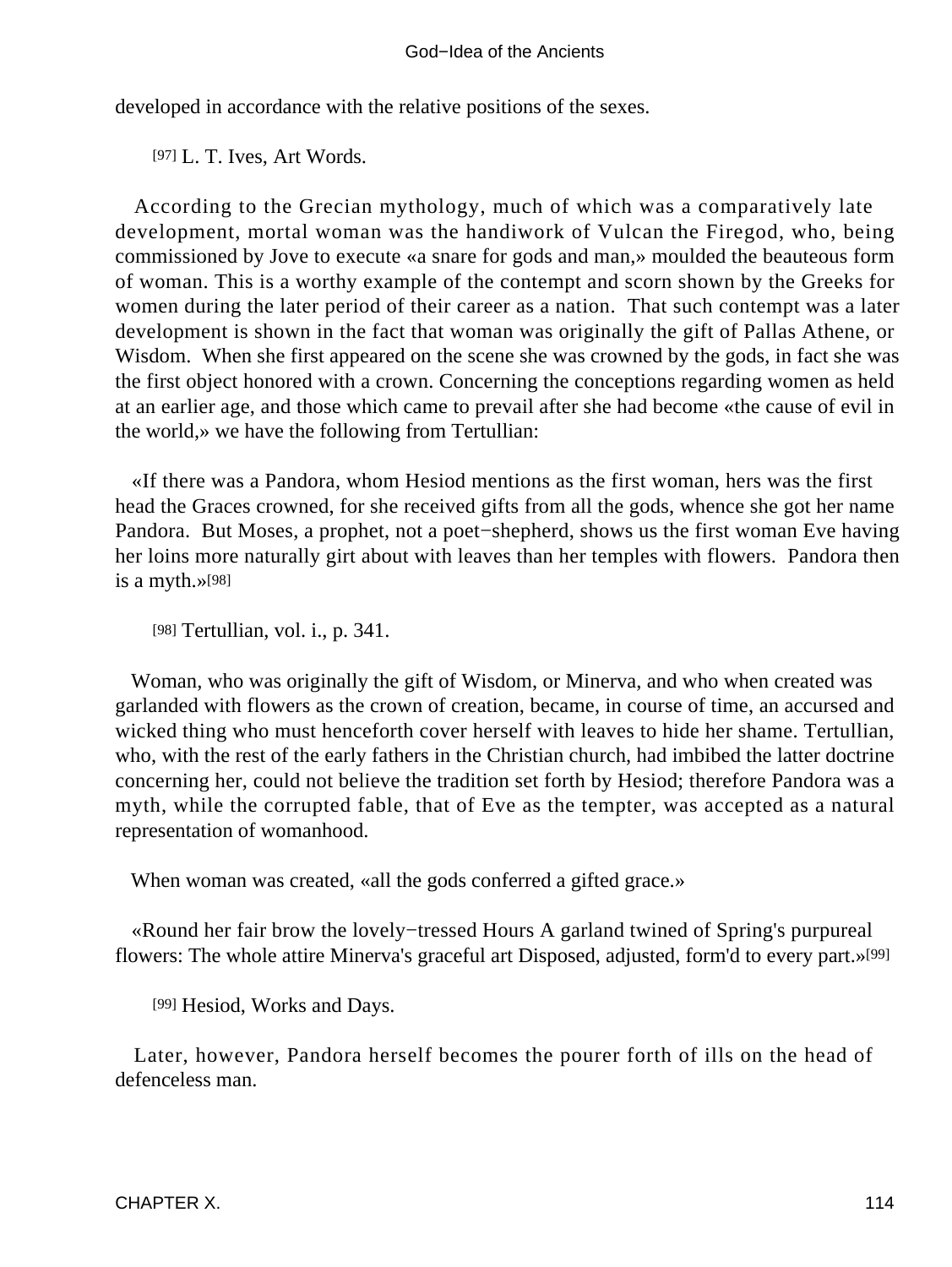# **[CHAPTER XI.](#page-197-0)**

## *F*IRE **And phallic worship.**

 «Know, first a spirit with an active flame Fills, feeds, and animates the mighty frame; Runs through the watery worlds and fields of air, The ponderous Earth and depths of Heav'n and there Burns in the Sun and Moon, and every brilliant Star Thus mingling in the mass, the general soul Lives in its parts and agitates the whole.»

 Although earth, air, water, and the sun were long venerated as objects of worship, as containing the life principle, in process of time it is observed that fire attracted the highest regard of human beings, and on their altars the sacred flame, said to have been kindled from heaven, was kept burning uninterruptedly from year to year, and from age to age, by bends of priests «whose special duty it was to see that the sacred flame was never extinguished.» The office of the vestal virgins in Rome was to preserve the holy fire. The Egyptians, and in fact all the earlier civilized nations, knew that force proceeds from the sun, hence the frequent appearance of this orb among their symbols of life. Indeed there is not a country on the globe in which, at some time, divine honors have not been paid to fire and to light.

 The Hindoos, «believing fire to be the essence of all active power in Nature, kept perpetual lamps burning in the innermost recesses of their pagodas and temples, and in the sacred edifices of the Greeks and Barbarians fires were preserved for the same reason.»

 The festival of lamps, which was once universal throughout Egypt, still prevails in China. On the evening of the fifteenth day of the first month in the year, every person is compelled to place before his door a lantern or light, such lights differing in size and expense according to the degree of wealth or poverty of those to whom they belong. Light was the symbol of Muth (Perceptive Wisdom). Among the Persians, the Egyptians, the Mexicans, the Jews, the Etruscans, the Greeks, and the Romans, fire was venerated as the essence of the Deity; and, at the present time, in Thibet, in China, in Japan, and in portions of Africa, it still forms an important part of worship. The Hebrew writings show conclusively that not only the Jews but all the surrounding nations were fire−worshippers, and that their sacrifices were not infrequently to the God of Fire. Of this Forlong says:

 «When Rome was rearing temples to the fame and worship of Fire, we find the prophets of Israel occasionally denouncing the wickedness of its worship by their own and the nations around them; nevertheless, even to Christ's time Molok always had his offerings of children.»[100]

[100] Rivers of Life and Faiths of Man in an Lands, vol. i., p. 325.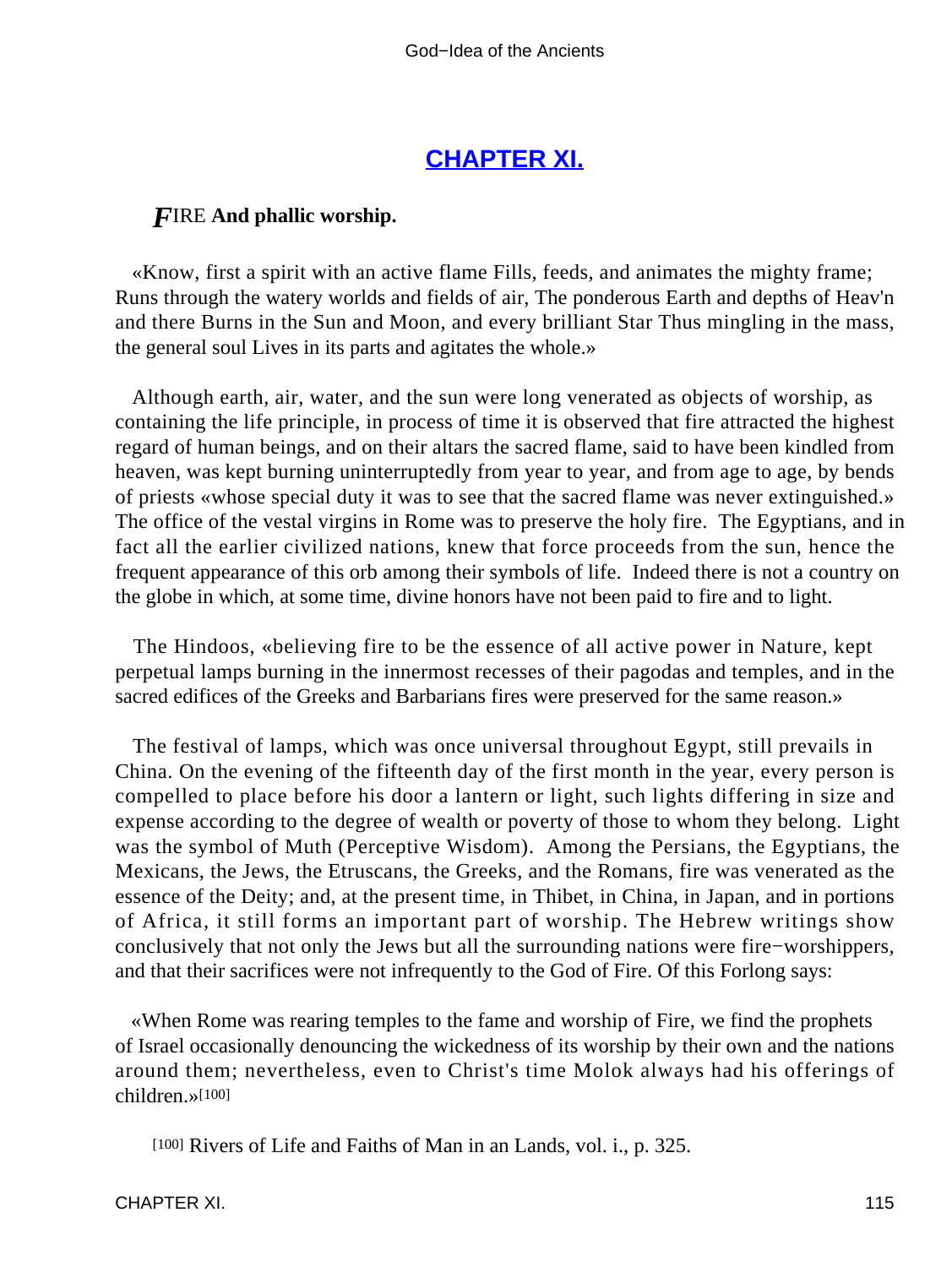It is believed that Abraham introduced fire−worship among the Jews from Ur in Mesopotamia, a land in which lights are still venerated, and fire altars are worshipped as containing the Deity.

 The real essence of fire which was identical with the life−principle was holy. The «Lord» of the Israelites was in the fire which descended on Mt. Sinai, Exodus xix., 18. «The bush burned with fire and the bush was not consumed,» Exodus iii., 2. Whether the signification of «bush» is the same as «grove,» I know not, but Josephus assures us that the bush was holy before the flame appeared in it. Because of its sacred character, it became the receptacle for the burning «Lord» of the Jews. The ark, the religious emblem which Moses bore aloft, was simply a fire altar on which the fire must continually burn. The fact will doubtless be observed that although the ark and the bush (female emblems) were invested with a certain degree of sanctity, they were nevertheless only receptacles for the substance within them.

 At the same time that the Jews kept sacred or holy fires continually burning on their altars, they carried about a serpent on a pole representing it to be the «healer of nations.» They also kept a phallic emblem in a box, chest, or ark which they worshipped as the «God of Hosts,» the «Life Giver,» etc. It has been observed that although the Jews frequently lost their ark, they were never without their serpent−pole. At a certain stage in the religious development of mankind all the temples in Africa and Western Asia were dedicated to Vulcan the fire god or the «Lord of Fire,» to whom all furnaces were sacred. The principal festivals in honor of this Deity took place in the spring, at the Easter season, and on the 23d of August, when it is said that the licentiousness practiced in the temples compared with those of the «Harvest Homes» of Europe when the sun was in Libra and the harvest had been garnered in. Vulcan was the «God of fornication» or of passion.

 These excesses, which remained unchecked down to the fourth century before Christ, are said to have somewhat abated after the rise of the Stoic philosophy.

 Various philosophers of early historic times as well as many of the early fathers in the Christian church believed that God was a corporeal substance which in some way is manifested through fire.

 In Egypt, during the early ages of Christianity, «a great dispute took place among the monks on the question, whether God is corporeal.» Tertullian declared that «God is fire»; Origen, that «he is a subtle fire»; and various others that «he is body.»

 There is little doubt that in early historic ages the Persians, who had undertaken to purify their religion, were the strongest and purest sect of this cult; they were in fact the genuine worshippers of the pure creative principles which they believed resided in fire.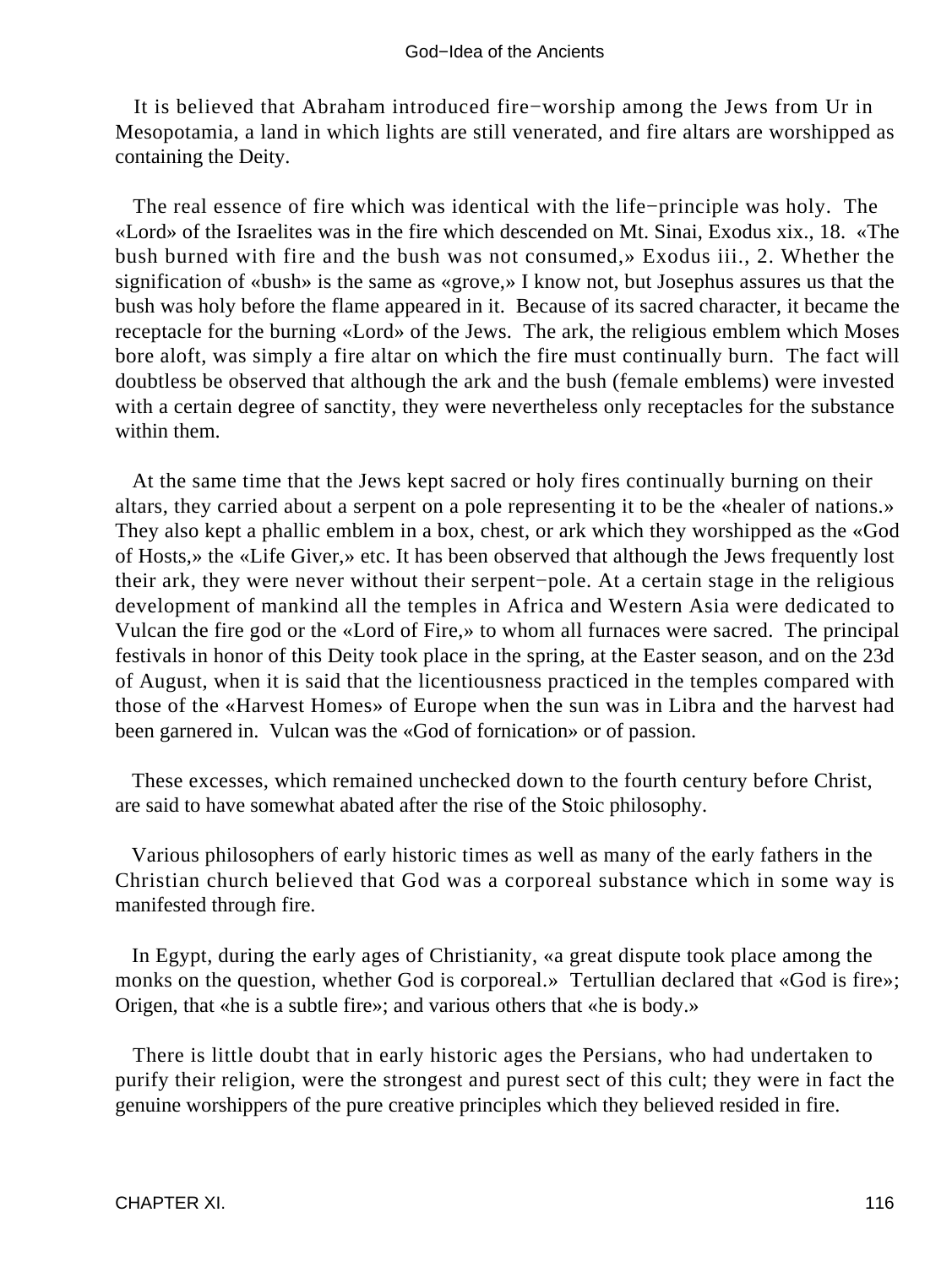We have observed that force or spirit was originally regarded as a part of Nature, or in other words that it was a manifestation of, or an outflowing from matter, but so soon as it began to be considered as something apart from Nature, there at once arose a desire for some corporeal object to represent this unseen and occult principle.

 During many of the ages of fire−worship, holy fire, although a material substance, seems to have been too subtle to clearly represent the god−idea, hence everywhere the worship of the serpent is found to be interwoven with it. In fact, so closely are serpent, fire, pillar, and other phallic faiths intermingled that it is impossible to separate them.

 The Persians are by some writers said to have been the earliest fire−worshippers: by others the truth of this statement is denied, while many claim, and indeed the Maji themselves declared, that they never worshipped fire at all in any other manner than as an emblem of the divine principle which they believed resided within it. It is probable, however, from the evidence at hand, that they, like all the other nations of the globe, prior to the reformation led by Zarathustra and his daughter, had lost or nearly forgotten the profound ideas connected with the worship of Nature.

 Passion, symbolized by fire, is declared by various writers to have been the first idol, but later research has proved the falsity of this assumption. It is true that at an early age of human experience the creative processes were worshipped, but such worship involved scientific and, I might say, spiritualized conceptions of the operations of Nature which in time were altogether lost sight of. Gross phallicism is clearly the result of degeneration, and of a lapse into sensuality and superstition.

 I think no one can study the facts connected with fire and light as the Deity in the various countries in which this worship prevailed, without perceiving the change it gradually underwent during later ages, and the grossness of the ideas which became connected with it as compared with an earlier age when mankind «had no temples, but worshipped in the open air, on the tops of mountains.»

 In another portion of this work we have observed that in the rites connected with the worship of Cybele (Light or Wisdom), although phallic symbols were in use, the ceremonies were absolutely pure, and that throughout all the earlier ages her worship remained free from the abominations which characterized the worship of later times.

 At what time in the history of the human race the organs of generation first began to appear as emblems of the Deity is not known. Within the earliest cave temples, those hewn from the solid rock, sculptured representations of these objects are still to be observed. Although until a comparatively recent period their true significance has been unknown, there is little doubt at the present time that they were originally used as symbols of fertility, or as emblems typifying the processes of Nature, and that at some remote period of the world's history they were worshipped as the Creator, or, at least, as representations of the creative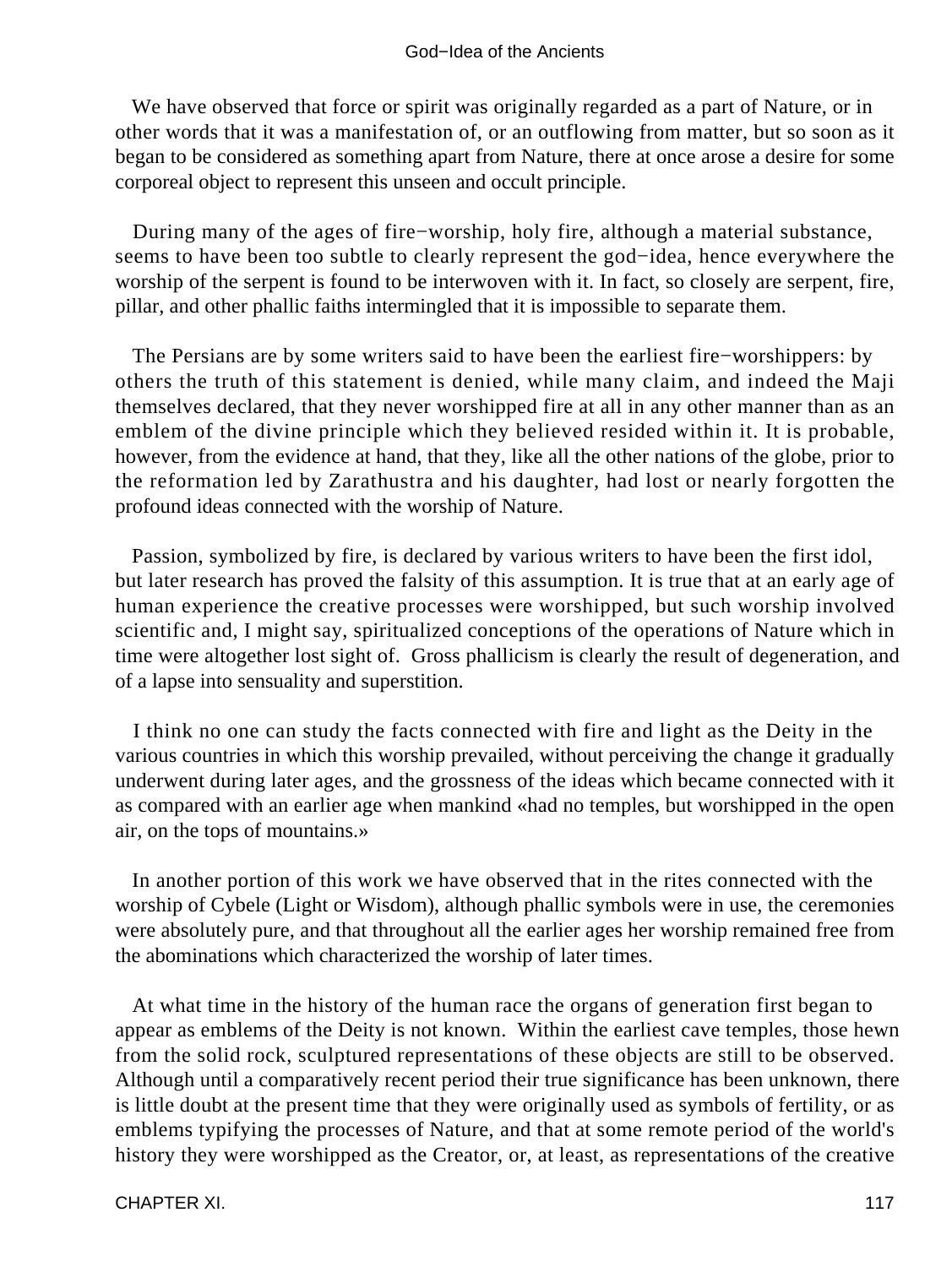agencies in the universe.

 Concerning the origin and character of the people who executed them there is scarcely a trace in written history. Through the unravelling of extinct tongues, however, the monumental records of the ancient nations of the globe have been deciphered, and the system of religious symbolism in use among them is now understood.

 A small volume by various writers, printed in London some years ago, entitled A Comparative View of the Ancient Monuments of India, says:

 «Those who have penetrated into the abstruseness of Indian mythology, find that in these temples was practiced a worship similar to that practiced by all the several nations of the world, in their earliest as well as their most enlightened periods. It was paid to the Phallus by the Asiatics, to Priapus by the Egyptians, Greeks, and Romans, to Baal−Peor by the Canaanites and idolatrous Jews. The figure is seen on the fascia which runs round the circus of Nismes, and over the portal of the Cathedral of Toulouse, and several churches of Bordeaux.»

 Of the Lingham and Yoni and their universal acceptance as religious emblems, Barlow remarks that it was a «worship which would appear to have made the tour of the globe and to have left traces of its existence where we might least expect to find it.» In referring to the «sculptured indecencies» connected with religious rites, which, being wrought in imperishable stone, have been preserved in India and other parts of the East, Forlong says that when occurring in the temples or other sacred places they are at the present time evidently very puzzling to the pious Indians, and in their attempts to explain them they say they are placed there «in fulfilment of vows,» or that they have been wrought there «as punishments for sins of a sexual nature, committed by those who executed or paid for them.» It is, however, the opinion of Forlong that they are simply connected with an older and purer worship – a worship which involved the union of the sex principles as the foundation of their god−idea.

 Regarding the cause for the «indecent» sculptures of the Orissa temples, the same writer quotes the following from Baboo Ragendralala Mitra, in his work on the Antiquities of Orissa.

 «A vitiated taste aided by general prevalence of immorality might at first sight appear to be the most likely one; but I can not believe that libidiousness, however depraved, would ever think of selecting fanes dedicated to the worship of God, as the most appropriate for its manifestations; for it is worthy of remark that they occur almost exclusively on temples and their attached porches, and never on enclosing walls, gateways, and other non−religious structures. Our ideas of propriety, according to Voltaire, lead us to suppose that a ceremony (like the worship of Priapus) which appears to us infamous, could only be invented by licentiousness; but it is impossible to believe that depravity of manners would ever have led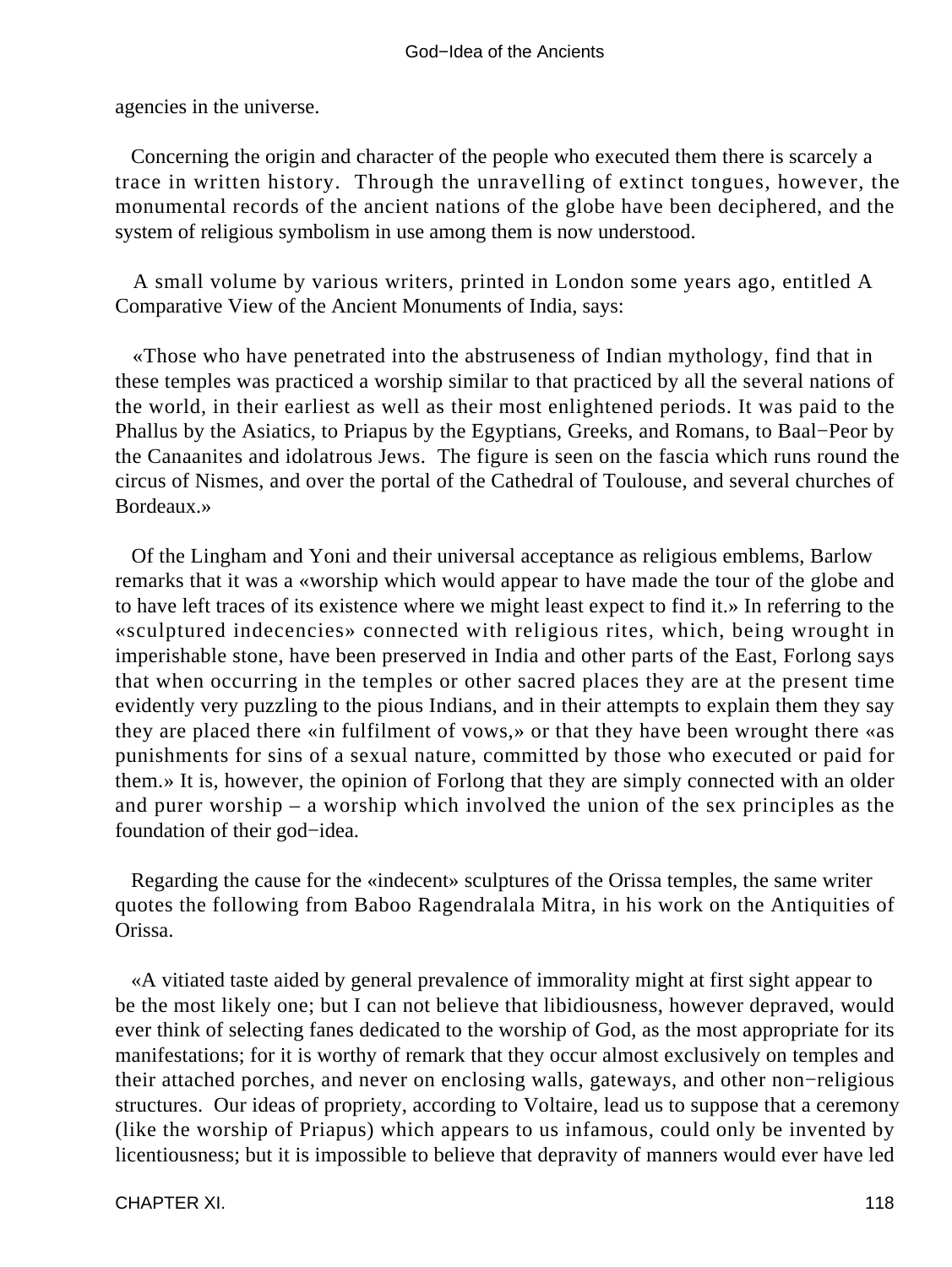among any people to the establishment of religious ceremonies. It is probable, on the contrary, that this custom was first introduced in times of simplicity – that the first thought was to honor the Deity in the symbol of life which it has given us; such a ceremony may have excited licentiousness among youths, and have appeared ridiculous to men of education in more refined, more corrupt, and more enlightened times, but it never had its origin in such feelings. . . . It is out of the question therefore to suppose that a general prevalence of vice would of itself, without the authority of priests and scriptures, suffice to lead to the defilement of holy temples.»[101]

[101] Rivers of Life, vol. i., p. 275.

 Originally the Ionians, as their name indicates, were Yoni worshippers, i. e., they belonged to the sect which was driven out of India because of their stubborn refusal to worship the male energy as the Creator. During the later ages of their history, at a time when their religion had degenerated into a licensed system of vice and corruption, and after their temples had become brothels in which, in the name of religion, were practiced the most debasing ceremonies, the Greeks became ashamed of their ancient worship, and, like the Jews, ashamed also of their name.

 It is believed that the Greeks received from Egypt, or the East, their first theological conceptions of God and religion. These ideas

 «were veiled in symbols, significant of a primitive monotheism; these, at a later period, being translated into symbolical or allegorical language, were by the poets transformed into epic or narrative myths, in which the original subject symbolized was almost effaced, whilst the allegorical expressions were received generally in a literal sense. Hence, to the many, the meaning of the ancient doctrine was lost, and was communicated only to the few, under the strictest secrecy in the mysteries of Eleusis and Samothrace. Thus there was a popular theology to suit the people, and a rational theology reserved for the educated, the symbolical language in both being the same, but the meaning of it being taken differently. In course of time, as knowledge makes its way among the people, and religious enlightenment with it, much of what had been received literally will relapse into its original figurative or symbolical meaning. Reason will resume her supremacy, and stereotyped dogmas will fall like pagan idols before advancing truth.»[102]

[102] Barlow, Essays on Symbolism, p. 121.

 Although, during the later ages of the human career, the higher truths taught by an earlier race were lost, still a slight hint of the beauty and purity of the more ancient worship may be traced through most of the ages of the history of religion. Even among the profligate Greeks, the mysteries of Eleusis, celebrated in the temple of Ceres, were always respected. Care should be taken, however, not to confound these remnants of pure Nature− worship with that of the courtesan Venus, whose adoration, during the degenerate days of Greece,

CHAPTER XI. 2002. 2004. The state of the state of the state of the state of the state of the state of the state of the state of the state of the state of the state of the state of the state of the state of the state of the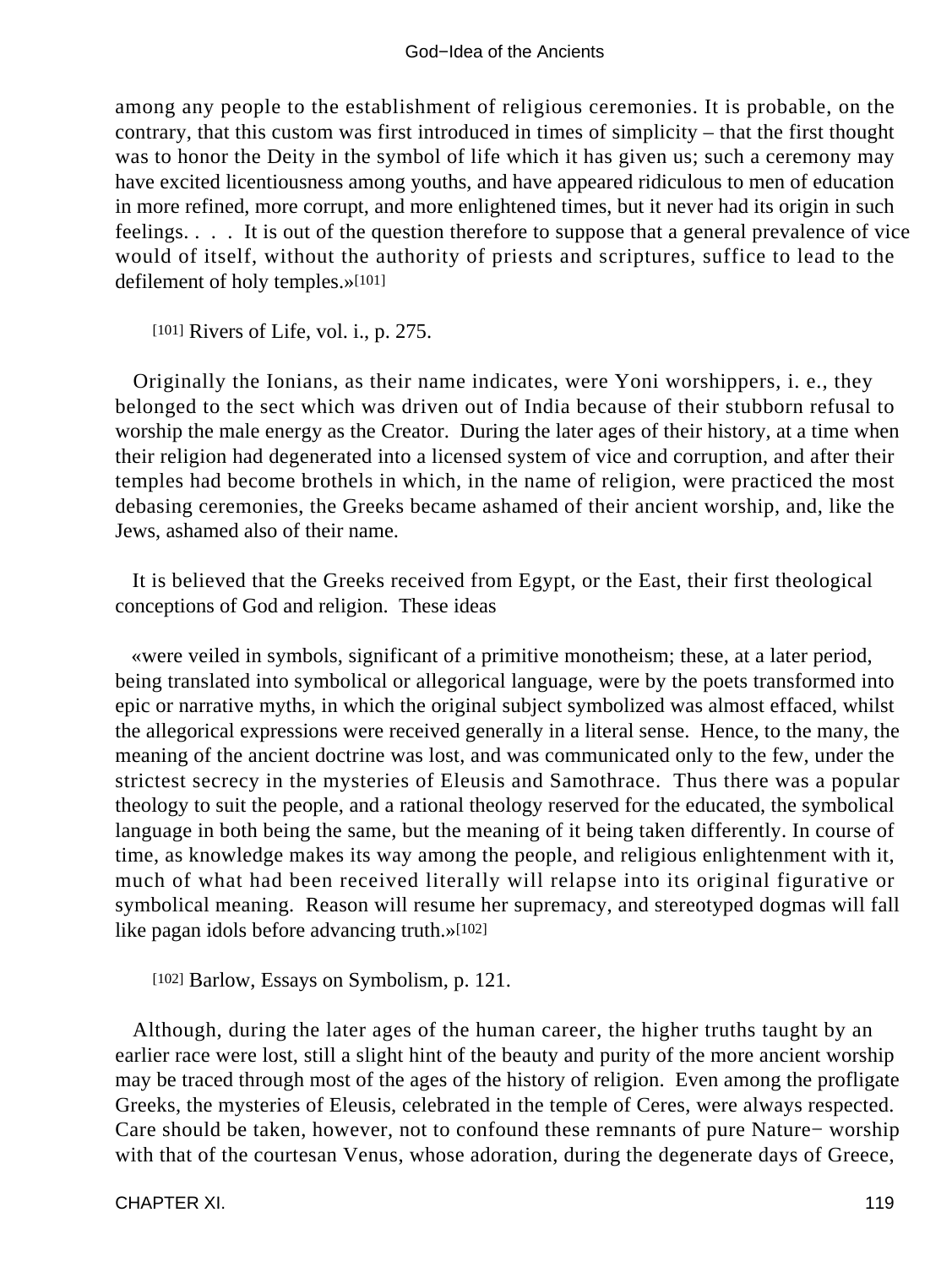#### God−Idea of the Ancients

represented only the lowest and most corrupt conception of the female energy.

 Down to a late date in the annals of Athens there was celebrated a religious festival called Thesmophoria. The name of this festival is derived from one of the cognomens of Ceres – the goddess «who first gave laws and made life orderly.» Ceres was the divinity adored by the Amazons, and is essentially the same as the Egyptian Isis. She represents universal female Nature. The Thesmophorian rites, which are believed by most writers to have been introduced into Greece directly from Thrace, were performed by «virgins distinguished for probity in life, who carried about in procession sacred books upon their heads.»

 Inman, in his Ancient Faiths, quotes an oracle of Apollo, from Spencer, to the effect that «Rhea the Mother of the Blessed, and the Queen of the Gods, loved assemblages of women.» As this festival is in honor of Female Nature, the various female attributes are adored as deities, Demeter being the first named by the worshippers. After a long season of fasting, and «after solemn reflection on the mysteries of life, women splendidly attired in white garments assemble and scatter flowers in honor of the Great Mother.»

 The food partaken of by the devotees at these festivals was cakes, very similar in shape to those which were offered to the Queen of Heaven by the women of Judah in the days of Jeremiah, an offering which it will be remembered so displeased that prophet that a curse was pronounced upon the entire people.

 As the strictest secrecy prevailed among the initiated respecting these rites, the exact nature of the symbols employed at the Thesmophorian festivals is not known; it is believed, however, that it was the female emblem of generation, and that this festival was held in honor of that event which from the earliest times had been prophesied by those who believed in the superior importance of the female, namely, that unaided by the male power, a woman would bring forth, and that this manifestation of female sufficiency would forever settle the question of the ascendancy of the female principle. Through a return of the ancient ideas of purity and peace, mankind would be redeemed from the wretchedness and misery which had been the result of the decline of female power. The dual idea entertained in the Thesmophorian worship is observed in the fact that although Ceres, the Great Mother, was the principal Deity honored, Proserpine, the child, was also comprehended, and with its Mother worshipped as part of the Creator. Thus we observe that down to a late date in the history of Grecian mythology the idea of a Holy Mother with her child had not altogether disappeared as a representation of the god−idea.

 To prove the worthiness of the ideas connected with the Eleusinian mysteries it is stated that «there is not an instance on record that the honor of initiation was ever obtained by a very bad man.»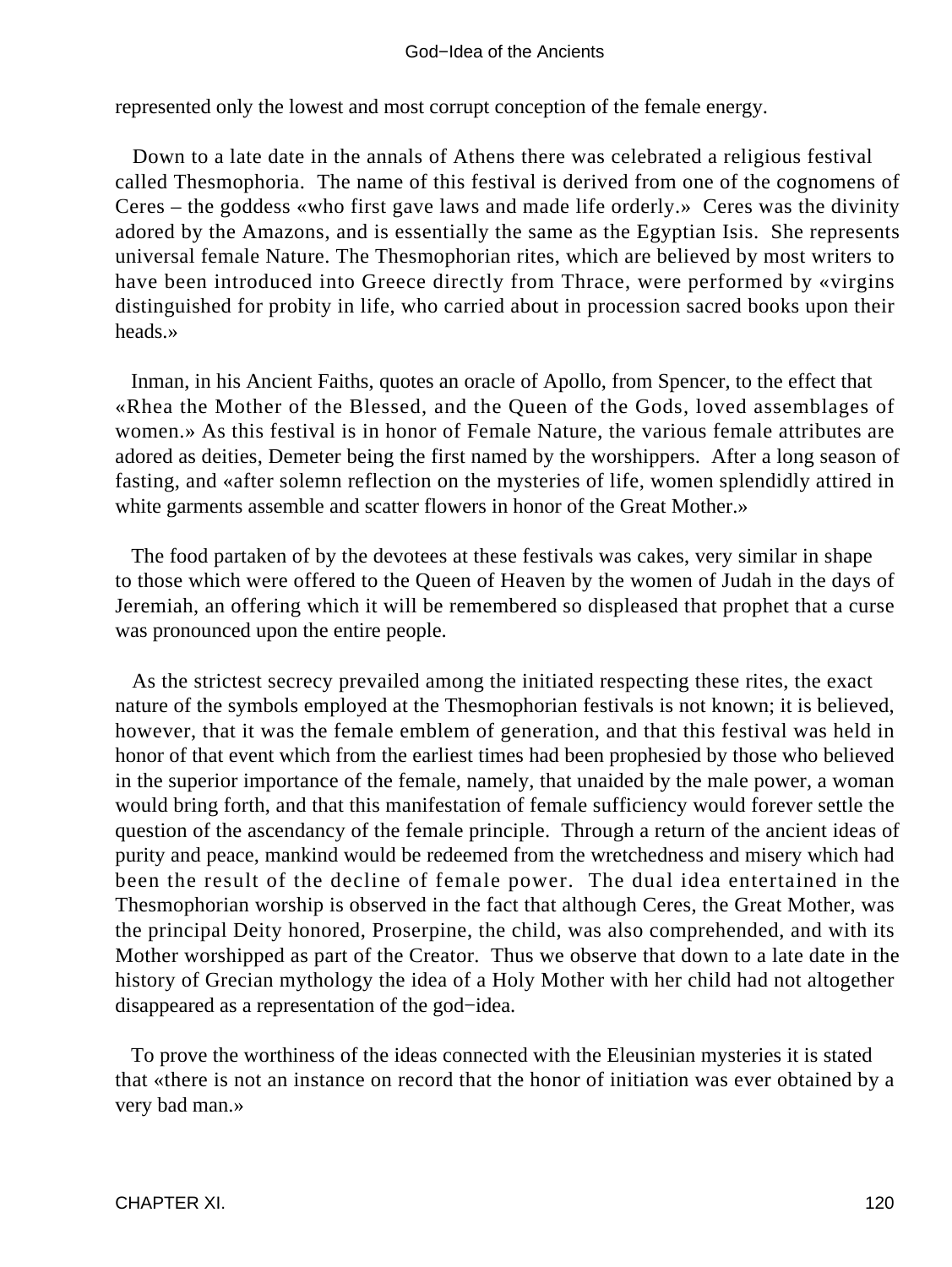### God−Idea of the Ancients

 In Rome these mysteries took another name and were called «the rites of Bona Dea,» which was but another name for Ceres. As evidence of their purity we have the following:

 «All the distinguished Roman authors speak of these rites and in terms of profound respect. Horace denounces the wretch who should attempt to reveal the secrets of these rites; Virgil mentions these mysteries with great respect; and Cicero alludes to them with a greater reverence than either of the poets we have named. Both the Greeks and the Romans punished any insult offered to these mysteries with the most persevering vindictiveness. Alcibiades was charged with insulting these religious rites, and although the proof of his offense was quite doubtful, yet he suffered for it for years in exile and misery, and it must be allowed that he was the most popular man of his age.»[103]

[103] Chambers's Edinburgh Journal.

 In Greece, the celebration of the Eleusinian mysteries was in the hands of the Emolpidae, one of the oldest and most respected families of antiquity. At Carthage, there were celebrated the Phiditia, religious solemnities similar to those already described in Greece. During the two or three days upon which these festivals were celebrated, public feasts were prepared at which the youth were instructed by their elders in the state concerning the principles which were to govern their conduct in after life; truth, inward purity, and virtue being set forth as essentials to true manhood. In later times, after these festivals had found their way to Rome, they gradually succumbed to the immorality which prevailed, and at last, when their former exalted significance had been forgotten, they were finally sunk into «the licentiousness of enjoyment, and the innocence of mirth was superseded by the uproar of riot and vice! Such were the Saturnalia.»

 From the facts connected with the mysteries of Eleusis and the Thesmophorian rites, it is evident that in its earlier stages Nature−worship was absolutely free from the impurities which came to be associated with it in later times. As the organs of generation had not originally been wholly disgraced and outraged, it is not unlikely that when the so−called «sculptured indecencies» appeared on the walls of the temples they were regarded as no more an offense against propriety and decency than was the reappearance of the cross, the emblem of life, in later times, among orthodox Christians.

 Neither is it probable, in an age in which nothing that is natural was considered indecent, and before the reproductive energies had become degraded, that these symbols were any more suggestive of impurity than are the Easter offerings upon our church altars at the present time. Whatever may now be the significance of these offerings to those who present them, sure it is that they once, together with other devices connected with Nature−worship, were simply emblems of fertility – symbols of a risen and fructifying sun which by its gladdening rays re−creates and makes all things new again.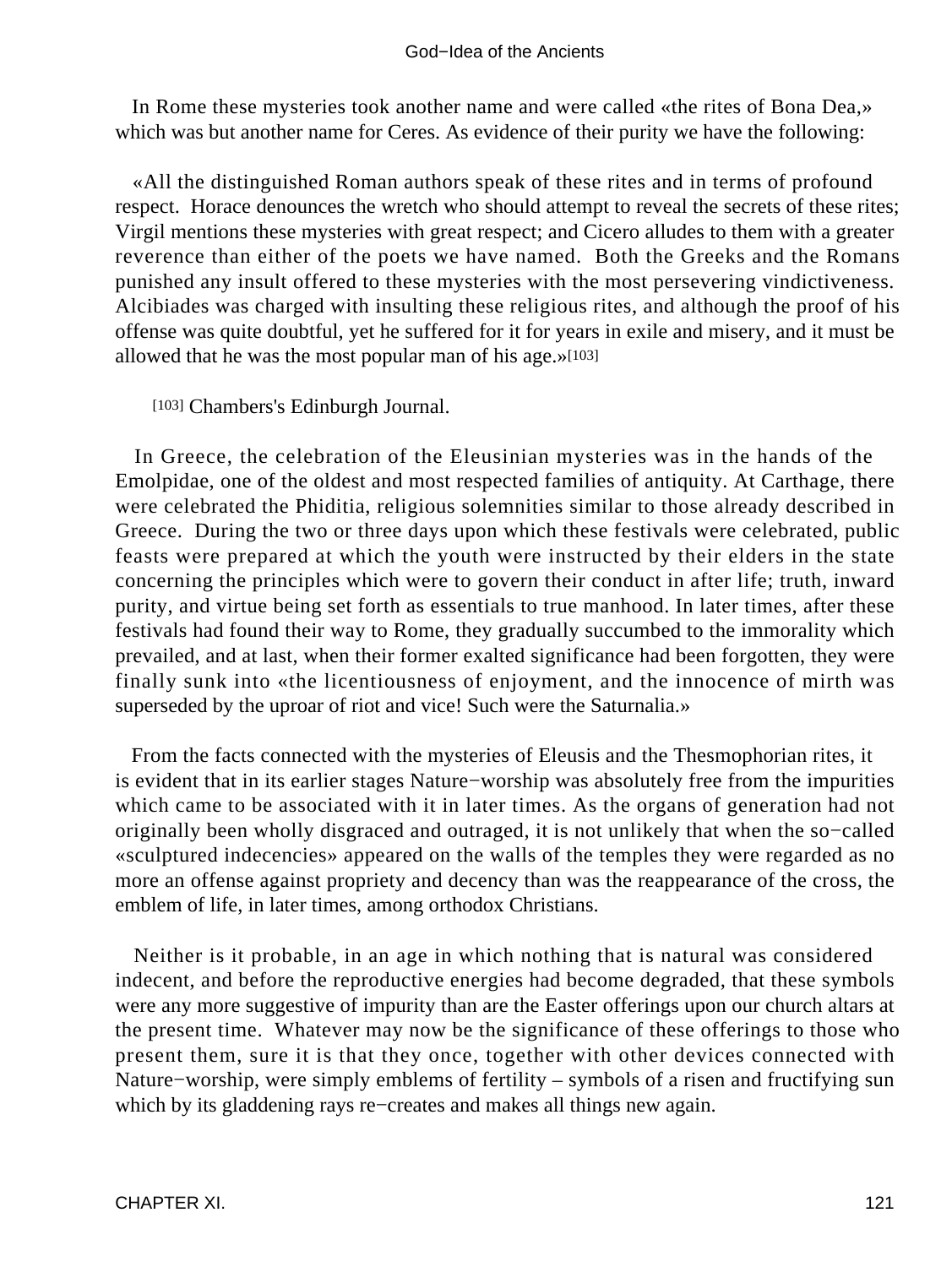If we carefully study the religion of past ages we will discover something more than a hint of an age when the generative functions were regarded as a sacred expression of creative power, and when the reproductive organs had not through over−stimulation and abuse been tabooed as objects altogether impure and unholy, and as things too disgraceful to be mentioned above a whisper. Indeed there is much evidence going to show that in an earlier age of the world's history the degradation of mankind, through the abuse of the creative functions, had not been accomplished, and the ills of life resulting from such abuse were unknown.

 We may reasonably believe that those instincts in the female which are correlated with maternal affection and which were acquired by her as a protection to the germ, or, in other words, those characters which Nature has developed in the female to insure the safety and well−being of offspring, and which in a purer and more natural stage of human existence acted as cheeks upon the energies of the male, were not easily or quickly subdued; but when through subjection to the animal nature of man these instincts or characters had been denied their natural expression, and woman had become simply the instrument of man's pleasure, the comparatively pure worship of the organs of generation as symbols of creative power began to give place to the deification of these members simply as emblems of desire, or as instruments for the stimulation of passion.

 We are assured that on the banks of the Ganges, the very cradle of religion, are still to be found various remnants of the most ancient form of Nature−worship – that there are still to be observed «certain high places sacred to more primitive ideas than those represented by Vedic gods.»

 Here devout worshippers believe that the androgynous God of fertility, or Nature, still manifests itself to the faithful. Close beside these more ancient shrines are others representing a somewhat later development of religious faith – shrines, by means of which are indicated some of the processes involved in the earlier growth of the god−idea. Not far removed from these are to be found, also, numerous temples or places of worship belonging to a still later faith – a faith in which are revealed the «awakening and stimulation of every sensuous feeling, and which has drowned in infamy every noble impulse developed in human nature.»

 Of the depravity of the Jews and the immorality practiced in their religious rites, Forlong says:

 «No one can study their history, liberated from the blindness which our Christian up−bringing and associations cast over us, without seeing that the Jews were probably the grossest worshippers among all those Ophi – Phallo – Solar devotees who then covered every land and sea, from the sources of the Nile and Euphrates to all over the Mediterranean coasts and isles. These impure faiths seem to have been very strictly maintained by Jews up to Hezekiah's days, and by none more so than by dissolute Solomon and his cruel, lascivious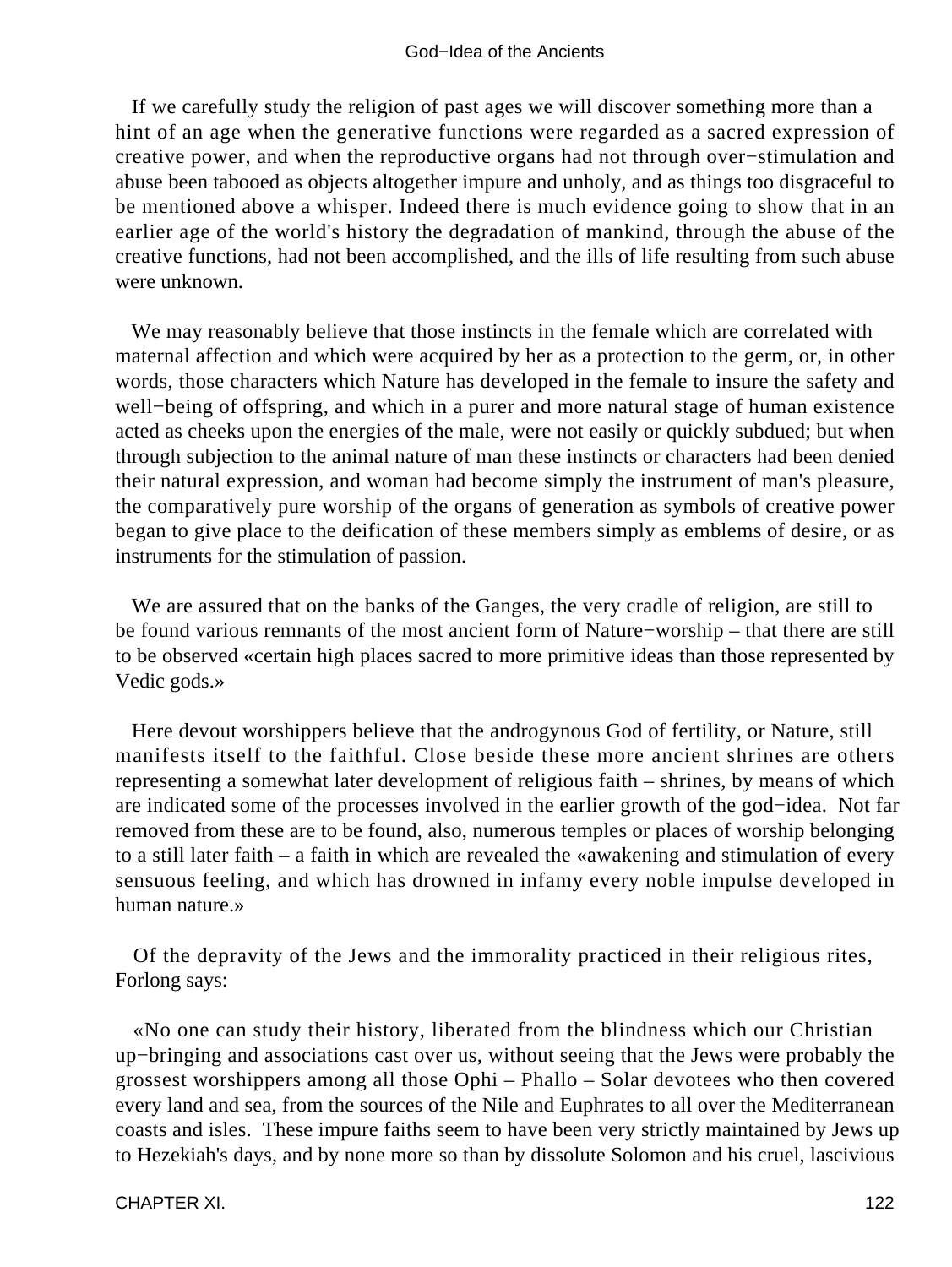### God−Idea of the Ancients

bandit−father, the brazen−faced adulterer and murderer, who broke his freely volunteered oath, and sacrificed six innocent sons of his king to his Javah.»

 Of Solomon he says that he devoted his energies and some little wealth «to rearing phallic and Solophallic shrines over all the high places around him, and especially in front of Jerusalem, and on and around the Mount of Olives.» On each side of the entrance to his celebrated temple, under the great phallic spire which formed the portico, were two handsome columns over fifty feet high, by the side of which were the sun God Belus and his chariots.

 In a description of this temple it is represented as being one hundred and twenty feet long and forty feet broad, while the porch, a phallic emblem, «was a huge tower, forty feet long, twenty feet broad, and two hundred and forty feet high.» We are assured by Forlong that Solomon's temple was like hundreds observed in the East, except that its walls were a little higher than those usually seen, and the phallic spire out of proportion to the size of the structure. «The Jewish porch is but the obelisk which the Egyptian placed beside his temple; the Boodhist pillars which stood all around their Dagobas; the pillars of Hercules, which stood near the Phoenician temple; and the spire which stands beside the Christian Church.»[104]

[104] Forlong, Rivers of Life, vol. i., p. 219.

 The rites and ceremonies observed in the worship of Baal−Peor are not of a character to be described in these pages: it is perhaps sufficient to state that by them the fact is clearly established that profligacy, regulated and controlled by the priestly order as part and parcel of religion, was not confined to the Gentiles; but, on the contrary, that the religious observances of the Jews prior to the Babylonian captivity were even more gross than were those of the Assyrians or the Hindoos.

 These impure faiths arose at a time when man as the sole creator of offspring became god, when the natural instincts of woman were subdued, and when passion as the highest expression of the divine force came to be worshipped as the most important attribute of humanity.

 The extent to which these faiths have influenced later religious belief and observances is scarcely realized by those who have not given special attention to this subject.

 It has been stated that in the time of Solon, law−giver of Athens, there were twenty temples in the various cities of Greece dedicated to Venus the courtesan, within which were practiced, in the name of religion, the most infamous rites and the most shameless self−abandonment; and that throughout Europe, down to a late period in the history of the race, religious festivals were celebrated at certain seasons of the year, at which the ceremonies performed in honor of the god of fornication were of the grossest nature, and at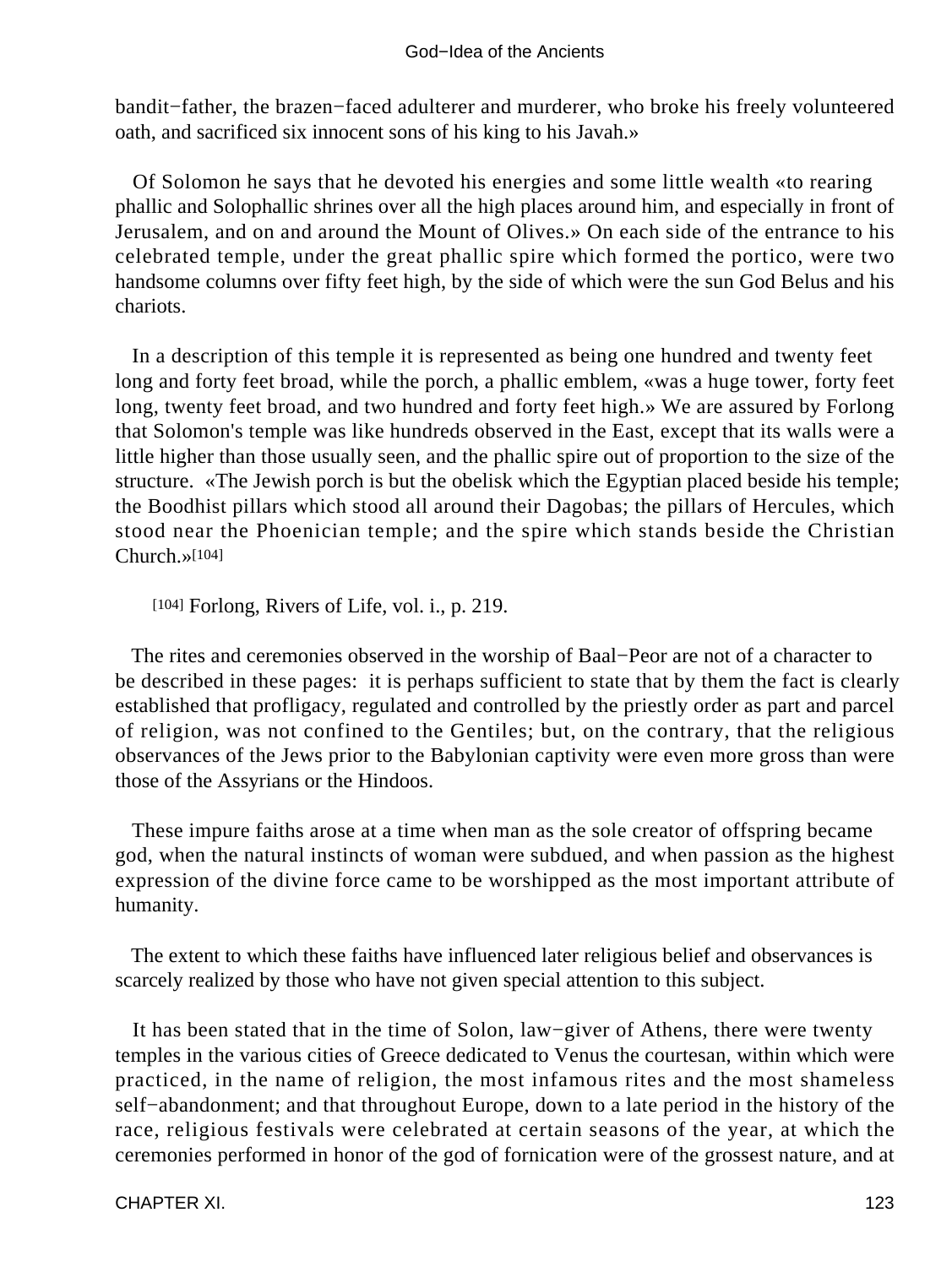which the Bacchanalian orgies were only equalled by those practiced in the religious temples of Babylon.

 It is impossible longer to conceal the fact that passion, symbolized by a serpent, an upright stone, and by the male and female organs of generation, the male appearing as the «giver of life,» the female as a necessary appendage to it, constituted the god−idea of mankind for at least four thousand years; and, instead of being confined to the earlier ages of that period, we shall presently see that phallic worship had not disappeared, under Christianity, as late and even later than the sixteenth century.

 Such has been the result of the ascendancy gained by the grosser elements in human nature: the highest idea of the Infinite passion symbolized by the organs of generation, while the principal rites connected with its worship are scenes of debauchery and self−abasement.

 At the present time it is by no means difficult to trace the growth of the god−idea. First, as we have seen, a system of pure Nature−worship appeared under the symbol of a Mother and child. In process of time this particular form of worship was supplanted by a religion under which the male principle is seen to be in the ascendancy over the female. Later a more complicated system of Nature−worship is observed in which the underlying principles are concealed, or are understood only by the initiated. Lastly, these philosophical and recondite principles are forgotten and the symbols themselves receive the adoration which once belonged to the Creator. The change which the ideas concerning womanhood underwent from the time when the natural feminine characters and qualities were worshipped as God, to the days of Solon the Grecian law−giver, when women had become merely tools or slaves for the use and pleasure of men, is forcibly shown by a comparison of the character ascribed to the female deities at the two epochs mentioned. Athene who in an earlier age had represented Wisdom had in the age of Solon degenerated into a patroness of heroes; but even as a Goddess of war her patronage was as nought compared with that of the courtesan Venus, at whose shrine «every man in Greece worshipped.»

 The extent to which women, in the name of religion, have been degraded, and the part which in the past they have been compelled to assume in the worship of passion may not at the present time be disguised, as facts concerning this subject are well authenticated. In a former work,[105] attention has been directed to the religious rites of Babylon, the city in which it will be remembered the Tower of Belus was situated. Here women of all conditions and ranks were obliged, once in their life, to prostitute themselves in the temple for hire to any stranger who might demand such service, which revenue was appropriated by the priests to be applied to sacred uses. This act it will be remembered was a religious obligation imposed by religious teachers and enforced by priestly rule. It was a sacrifice to the god of passion. A similar custom prevailed in Cyprus.

[105] See Evolution of Woman, p. 228.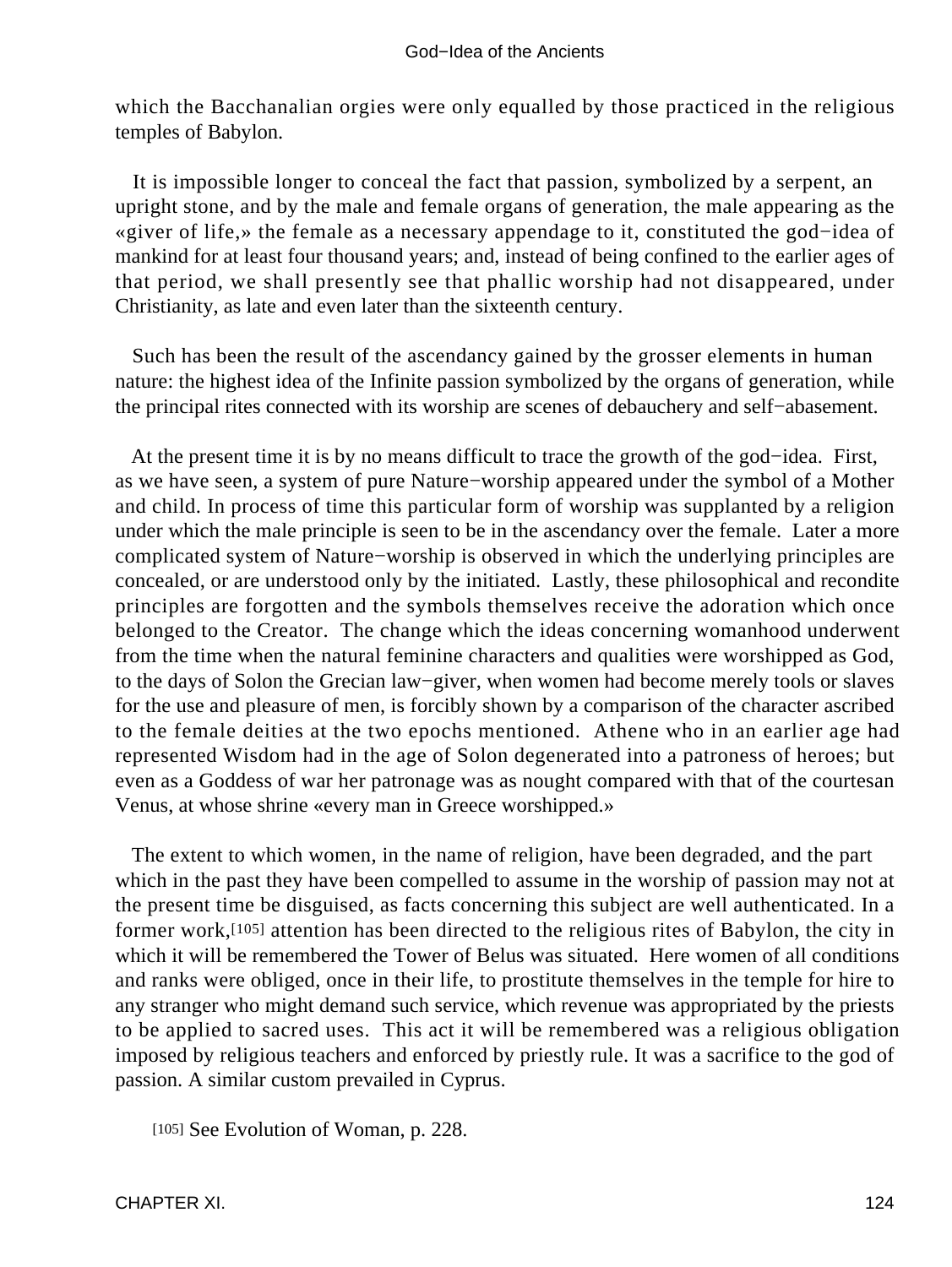Most of the temples of the later Hindoos had bands of consecrated women called the «Women of the Idol.» These victims of the priests were selected in their infancy by Brahmins for the beauty of their persons, and were trained to every elegant accomplishment that could render them attractive and which would insure success in the profession which they exercised at once for the pleasure and profit of the priesthood. They were never allowed to desert the temple; and the offspring of their promiscuous embraces were, if males, consecrated to the service of the Deity in the ceremonies of this worship, and, if females, educated in the profession of their mothers.[106]

[106] Maurice, Indian Antiquities, vol. i.

 That prostitution was a religious observance, which was practiced in Eastern temples, cannot in the face of accessible facts be doubted. Regarding this subject, Inman says:

 «To us it is inconceivable, that the indulgence of passion could be associated with religion, but so it was. The words expressive of 'sanctuary,' 'consecrated,' and 'sodomites' are in the Hebrew essentially the same. It is amongst the Hindoos of to−day as it was in the Greece and Italy of classic times; and we find that 'holy woman' is a title given to those who devote their bodies to be used for hire, which goes to the service of the temple.»

 The extent to which ages of corruption have vitiated the purer instincts of human nature, and the degree to which centuries of sensuality and superstition have degraded the nature of man, may be noticed at the present time in the admissions which are frequently made by male writers regarding the change which during the history of the race has taken place in the god−idea. None of the attributes of women, not even that holy instinct – maternal love, can by many of them be contemplated apart from the ideas of grossness which have attended the sex−functions during the ages since women first became enslaved. As an illustration of this we have the following from an eminent philologist of recent times, a writer whose able efforts in unravelling religious myths bear testimony to his mental strength and literary ability.

 «The Chaldees believed in a celestial virgin who had purity of body, loveliness of person, and tenderness of affection, and she was one to whom the erring sinner could appeal with more chance of success than to a stern father. She was portrayed as a mother with a child in her arms, and every attribute ascribed to her showing that she was supposed to be as fond as any earthly female ever was.»[107]

[107] Inman, Ancient Faiths, vol. i., p. 59.

 After thus describing the early Chaldean Deity, who, although a pure and spotless virgin, was nevertheless worshipped as a mother, or as the embodiment of the altruistic principles developed in mankind, this writer goes on to say: «The worship of the woman by man naturally led to developments which our **Comparatively sensitive natures** [the italics are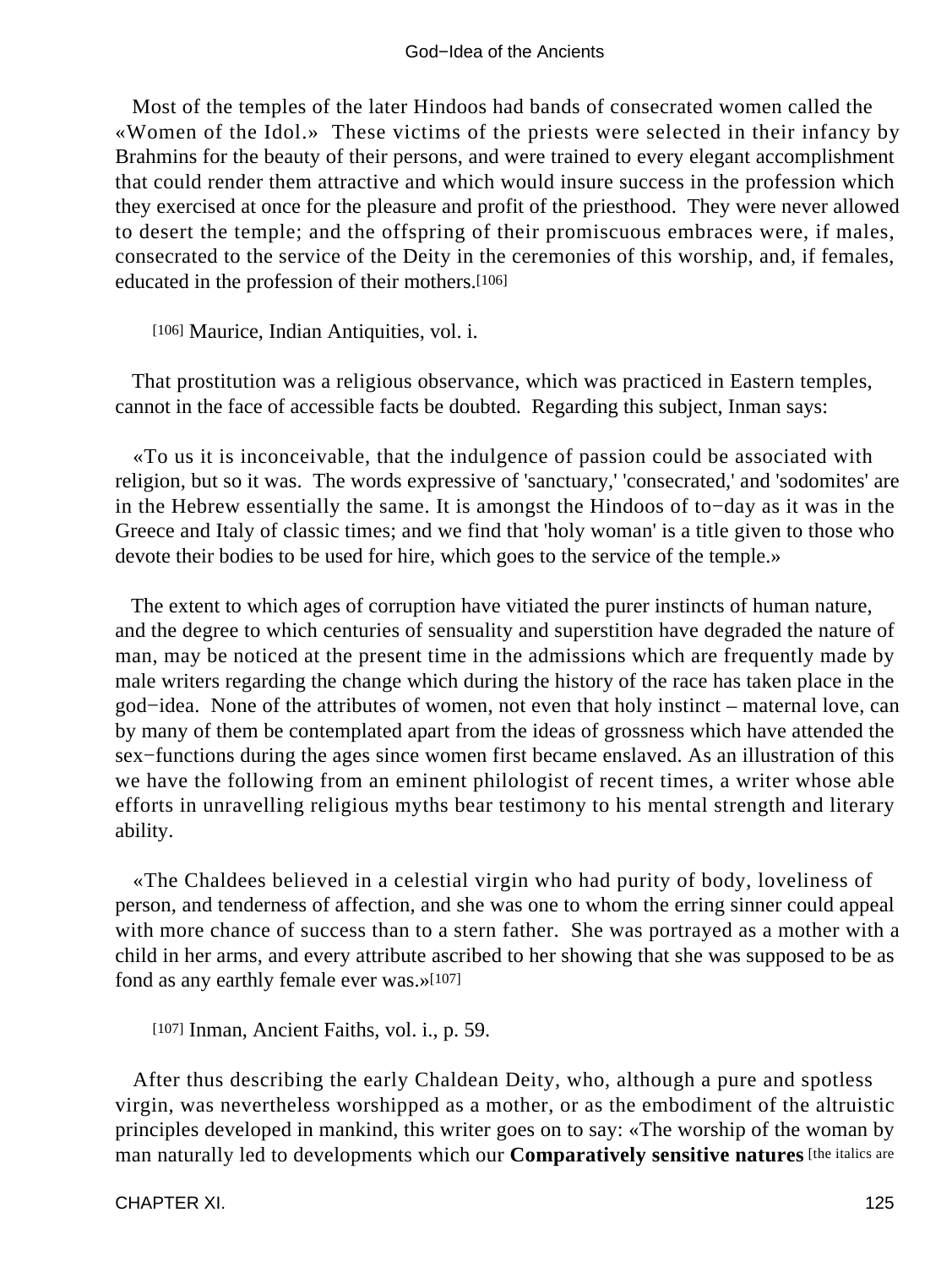mine] shun as being opposed to all religious feeling,» which sentiment clearly reveals the inability of this writer to estimate womanhood, or even motherhood, apart from the sensualized ideas which during the ages in which passion has been the recognized god have gathered about it.

 The purity of life and the high stage of civilization reached by an ancient people, and the fact that these conditions were reached under pure Nature−worship, or when the natural attributes of the female were regarded as the highest expression of the divine in the human, prove that it was neither the appreciation nor the deification of womanhood which «led to developments which sensitive natures shun as being opposed to all religious feeling,» but, on the contrary, that it was the lack of such appreciation which stimulated the lower nature of man and encouraged every form of sensuality and superstition. In other words, it was the subjection of the natural female instincts and the deification of brute passion during the later ages of human history which have degraded religion and corrupted human nature.

 Although at the present time it is quite impossible for scholars to veil the fact that the god−idea was originally worshipped as female, still, most modern writers who deal with this subject seem unable to understand the state of human society which must have existed when the instincts, qualities, and characters peculiar to the female constitution were worshipped as divine. So corrupt has human nature become through over−stimulation and indulgence of the lower propensities, that it seems impossible for those who have thus far dealt with this subject to perceive in the earlier conceptions of a Deity any higher idea than that conveyed to their minds at the present time by the sexual attributes and physical functions of females – namely, their capacity to bring forth, coupled with the power to gratify the animal instincts of males, functions which women share with the lower orders of life.

 The fact that by an ancient race woman was regarded as the head or crown of creation, that she was the first emanation from the Deity, or, more properly speaking, that she represented Perceptive Wisdom, seems at the present time not to be comprehended, or at least not acknowledged. The more recently developed idea, that she was designed as an appendage to man, and created specially for his use and pleasure, – a conception which is the direct result of the supremacy of the lower instincts over the higher faculties, – has for ages been taught as a religious doctrine which to doubt involves the rankest heresy.

 The androgynous Venus of the earlier ages, a deity which although female was figured with a beard to denote that within her were embraced the masculine powers, embodied a conception of universal womanhood and the Deity widely different from that entertained in the later ages of Greece, at a time when Venus the courtesan represented all the powers and capacities of woman considered worthy of deification.

 To such an extent, in later ages, have all our ideas of the Infinite become masculinized that in extant history little except occasional hints is to be found of the fact that during numberless ages of human existence the Supreme Creator was worshipped as female.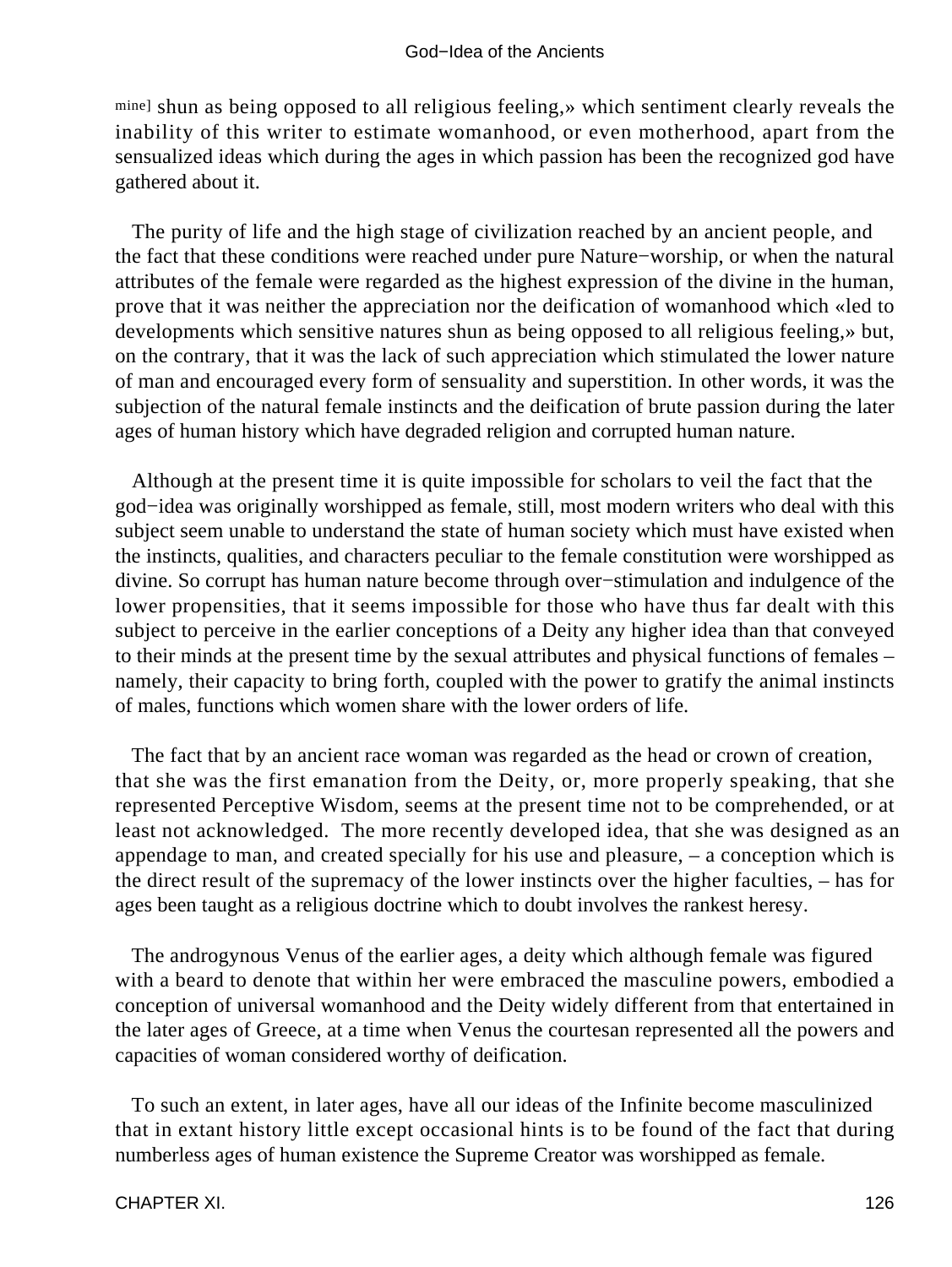### God−Idea of the Ancients

 One has only to study the Greek character to anticipate the manner in which any subject pertaining to women would be treated by that arrogant and conceited race; and, as until recently most of our information concerning the past has come through Greek sources, the distorted and one−sided view taken of human events, and the contempt with which the feminine half of society has been regarded, are in no wise surprising. We must bear in mind the fact, however, that the Greeks were but the degenerate descendants of the highly civilized peoples whom they were pleased to term «barbarians,» and that they knew less of the origin and character of the gods which they worshipped, and which they had borrowed from other countries, than is known of them at the present time.

 About 600 years B.C., we may believe that mankind had sunk to the lowest depth of human degradation, since which time humanity has been slowly retracting its course; not, however, with any degree of continuity or regularity, nor without lapses, during which for hundreds of years the current seemed to roll backward. Indeed when we review the history of the intervening ages, and note the extent to which passion, prejudice, and superstition have been in the ascendancy over reason and judgment, we may truly say: «The fathers have eaten sour grapes and the children's teeth have been set on edge.»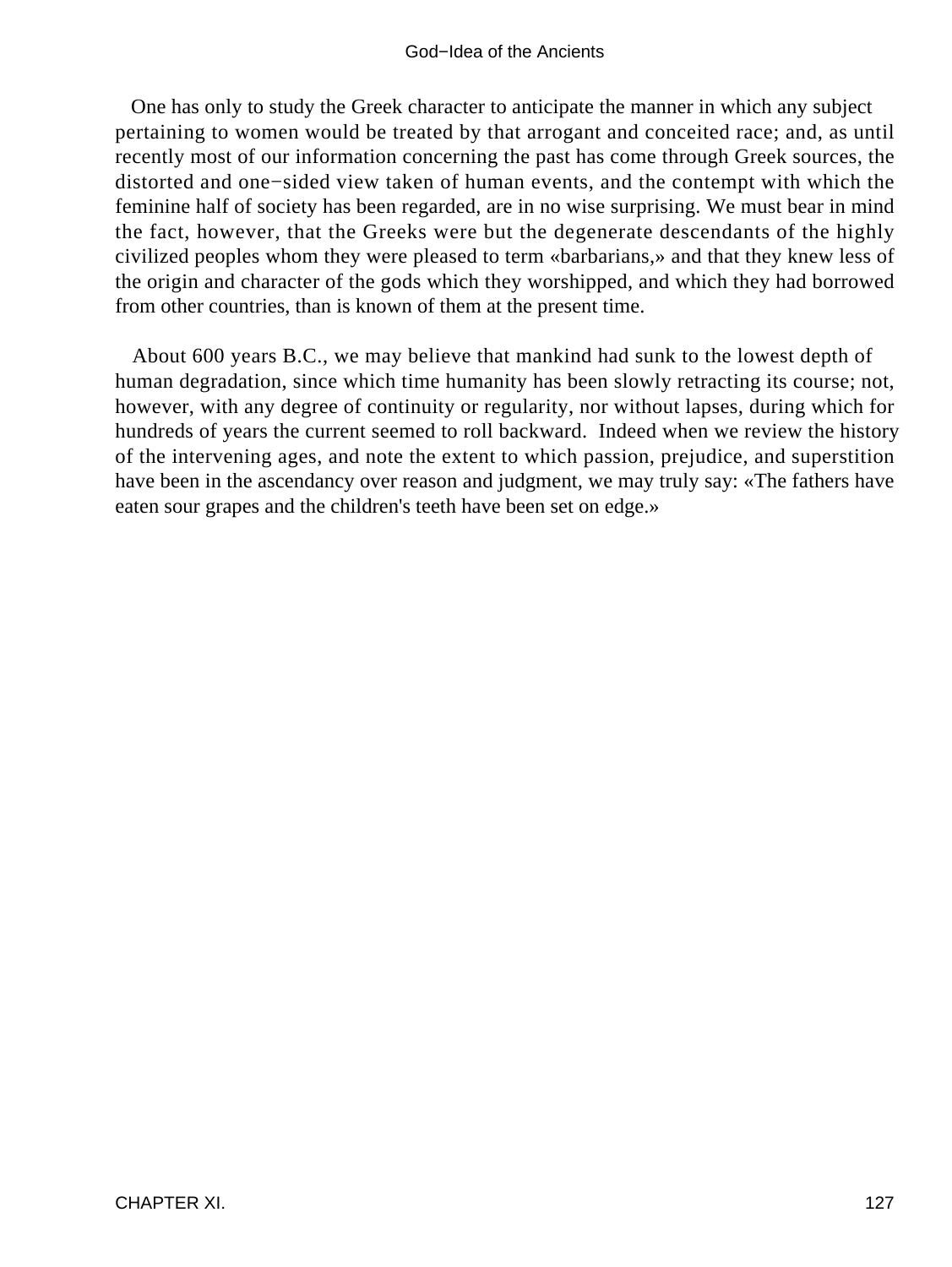# **[CHAPTER XII.](#page-197-0)**

## *A*N **Attempt to purify the sensualized faiths.**

 It has been said of the Persians that in their zeal to purify the sensualized faiths which everywhere prevailed they manifested a decided «repugnance to the worship of images, beasts, or symbols, while they sought to establish the worship of the only true creative force, or God – Holy Fire.»

 From the facts to be gleaned concerning this people during the seventh and eighth centuries B.C., it is quite probable that they still had a faint knowledge of a former age of intellectual and moral greatness, and that it was their object, at that time, to return to the purer principles which characterized it. That their efforts were subsequently copied by surrounding nations is shown in the facts connected with their history.

 Soon leading Syrians and Jews began to learn from their Eastern neighbor that the worship of images could scarcely be acceptable to a god which they were beginning to invest with a certain degree of spirituality. There is little doubt, at the present time, that the attempt to spiritualize the religion of the Jews was due to the influence of the Persians. However, the length of time required to effect any appreciable improvement in an established form of worship is shown by the fact that, two hundred years later, little change for the better was observed in the temples, in which licentiousness had become a recognized religious rite. Even at the present time, it is reported that in many places of worship in the East there still reside «holy women – god's women,» who, like those in Babylon, described by various writers, are devoted to the «god of fire.»

 In a comparison made between the religion of Persia and the doctrines said to have been taught by Moses, Inman remarks:

 «The religion of Persia as reformed by Zoroaster so closely resembles the Mosaic, that it would be almost impossible to decide which has the precedence of the other, unless we knew how ancient was the teaching of Zoroaster, and how very recent was that said to be from Moses. Be this as it may, we find the ancient Persians resemble the Jews in sacrificing upon high places, in paying divine honor to fire, in keeping up a sacred flame, in certain ceremonial cleansings, in possessing an hereditary priesthood who alone were allowed to offer sacrifices, and in making their summum bonum the possession of a numerous offspring.»[108]

[108] Ancient Faiths, vol. ii., p. 64.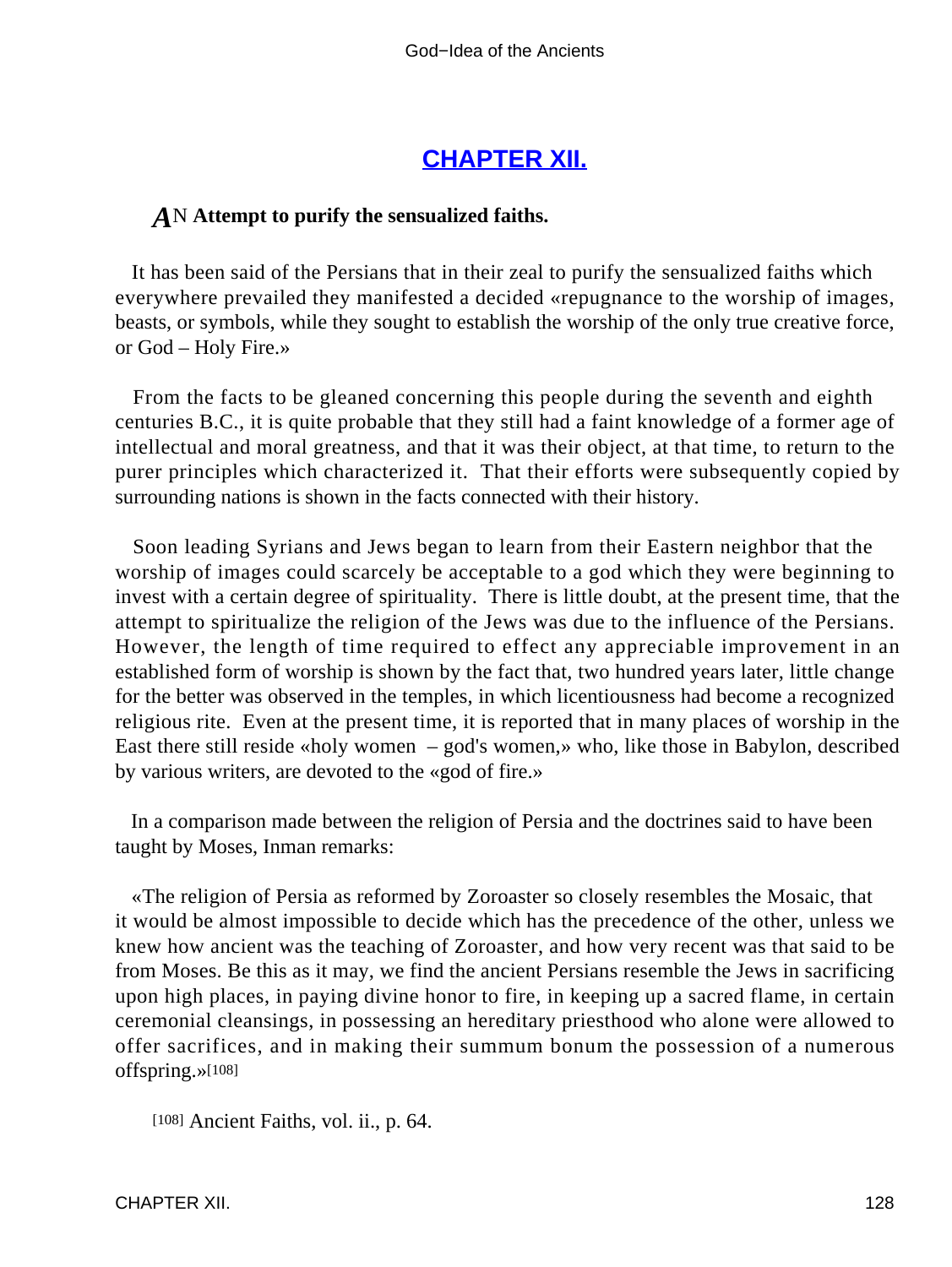### God−Idea of the Ancients

 It is quite plain that by both these nations the wisdom of an earlier race was nearly forgotten. Seven hundred years B.C. the Persians had doubtless already adopted the worship of «One God» who was the Regenerator or Destroyer, a Deity which, as we have seen, originally comprehended the powers of Nature – namely the sun's heat and the cold of winter. That at this time, however, they had lost the higher truths involved in the conception of this Deity, is evident. They had become worshippers of fire, or of that subtle igneous fluid residing in fire which they believed to be creative force. Although the Persiaus like all the other nations of the globe had lost or forgotten the higher truths enunciated by an older race, there is no evidence going to show that they ever became gross phallic worshippers like the Jews; that they were not such is shown in the fact that down to the time of Alexander the women of Persia still held a high and honorable position, and that the female attributes had not become wholly subject to male power.

 Had we no other evidence of the comparatively exalted character of the religion of the Persians than the history of the lives of such men as Darius, Cyrus, Artaxerxes, and others, we should conclude, notwithstanding the similarity in the ceremonials of these two religions, that some influence had been at work to preserve them from the cruelty and licentiousness which prevailed among the Jews. It is related of Cyrus that he used to wish that he might live long enough to repay all the kindness which he had received. It is also stated that on account of the justice and equity shown in his character, a great number of persons were desirous of committing to his care and wisdom «the disposal of their property, their cities, and their own persons.»

 In striking contrast to the mild and humane character of Cyrus stands that of the licentious and revengeful David, a «man after God's own heart.»

 «As for the heads of those that compass me about, let the mischief of their own lips cover them.»

 «Let burning coals fall upon them: let them be cast into the fire; into deep pits, that they rise not up again.»[109]

«Happy shall he be that taketh and dasheth thy little ones against the stones.» [110]

[109] Psalms cxl.

[110] Ibid., cxxxvii.

 No one I think can read the Avestas without being impressed by the prominence there given to the subjects of temperance and virtue. In their efforts to purify religion, and in the attempts to return to their more ancient faith, the disciples of Zoroaster, as early as eight hundred years before Christ, had adopted a highly spiritualized conception of the Deity. They had taught in various portions of Asia Minor the doctrine of one God, a dual entity by

CHAPTER XII. 129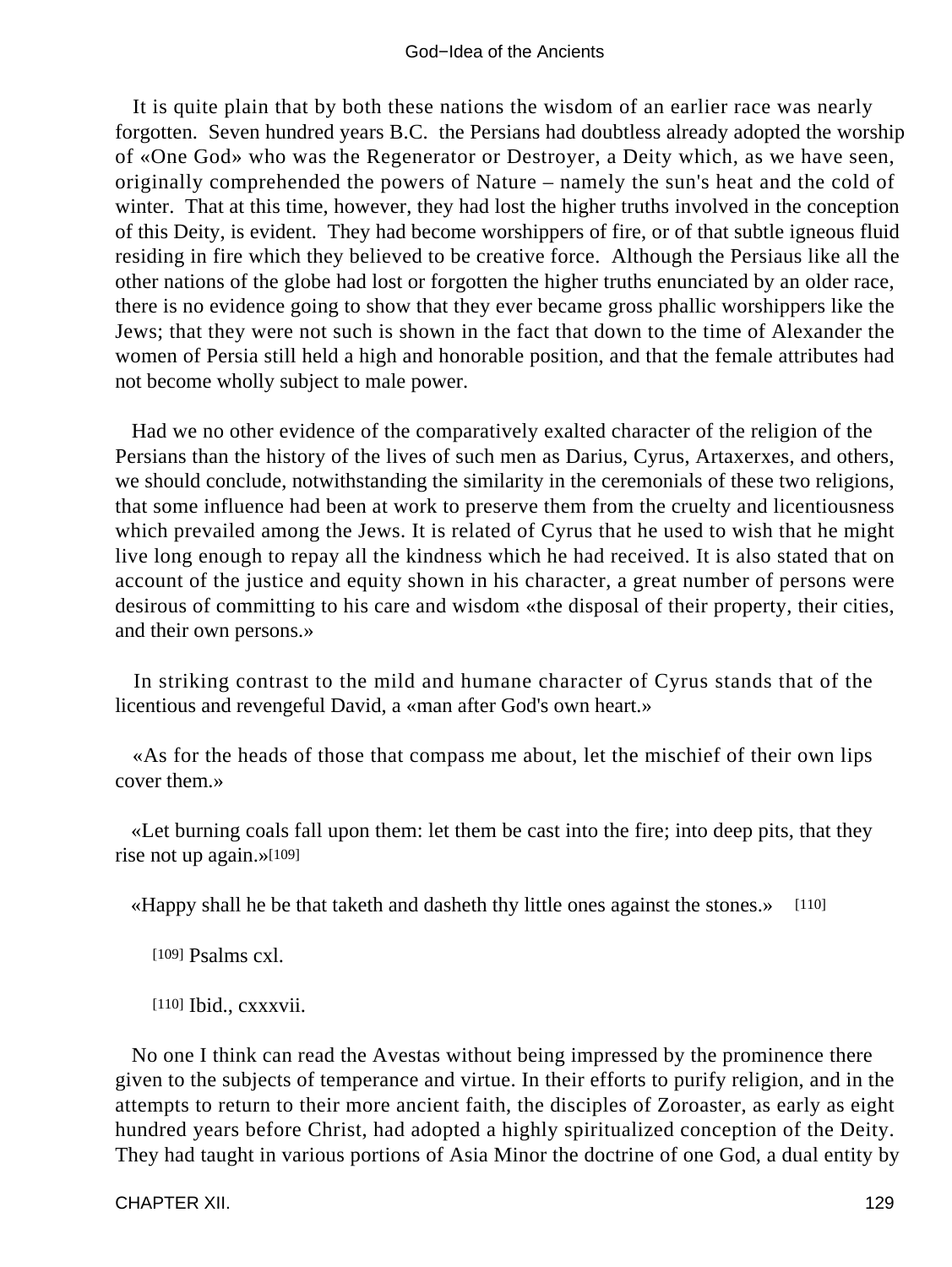means of which all things were created. They taught also the doctrine of a resurrection and that of the immortality of the soul. It was at this time that they originated, or at least propounded, the doctrine of hell and the devil, a belief exactly suited to the then weakened mental condition of mankind, and from which humanity has not yet gained sufficient intellectual and moral strength to free itself. This Persian devil, which had become identified with winter or with the absence of the sun's rays, was now Aryhman, or the «powers of darkness,» and was doubtless the source whence sprang the personal devil elaborated at a later age by Laotse in China.

 As the Jews had no writings prior to the time of Ezra or Jeremiah, it is now believed that many of the doctrines incorporated in their sacred books were borrowed from Persian, Indian, and Egyptian sources. Resurrection from the dead, or the resurrection of the body, was for hundreds of years prior to the birth of Christ an established article of Egyptian and Persian faith, while spiritual regeneration, symbolized by the outward typification of «being born again,» was the beginning of a new life and an admission to the heavenly state.

 In the Khordah Avesta we have the following concerning the doctrine of the resurrection and that of future rewards and punishments.

 «I am wholly without doubt in the existence of the good Mazdaycinian faith, in the coming of the resurrection and the later body, in the stepping over the bridge Chinvat, in an invariable recompense of good deeds and their reward, and of bad deeds and their punishment.»

 The Zoroastrians, who led the way in the great intellectual and religious awakening which took place during the intervening years from 700 B.C. to 400 B.C., sought to purify all things by fire and water, the two principles which had come to be regarded as the original elements, from which, or by which, all things are produced.

 Prior to this time, in Persia, and long afterwards by various other nations, baptism, a rite performed at puberty, was connected only with the sexual obligations of the person receiving it, but in the age which we are considering it became especially a cleansing or regenerating process, and was the means by which the pious devotee became initiated into the mysteries of holy living, or by which she or he was «born again.»

 As in their religious procedure every act was performed in connection with symbols, so in the matter of baptism they were not satisfied with the inner consciousness of regeneration, but must go through with certain processes which typified the new life upon which they had entered. According to Wilford, the outward symbolization of the «new birth» in the East is manifested in the following manner:

 «For the purpose of regeneration it is directed to make an image of pure gold of the female power of nature, either in the shape of a woman or of a cow. In this statue, the person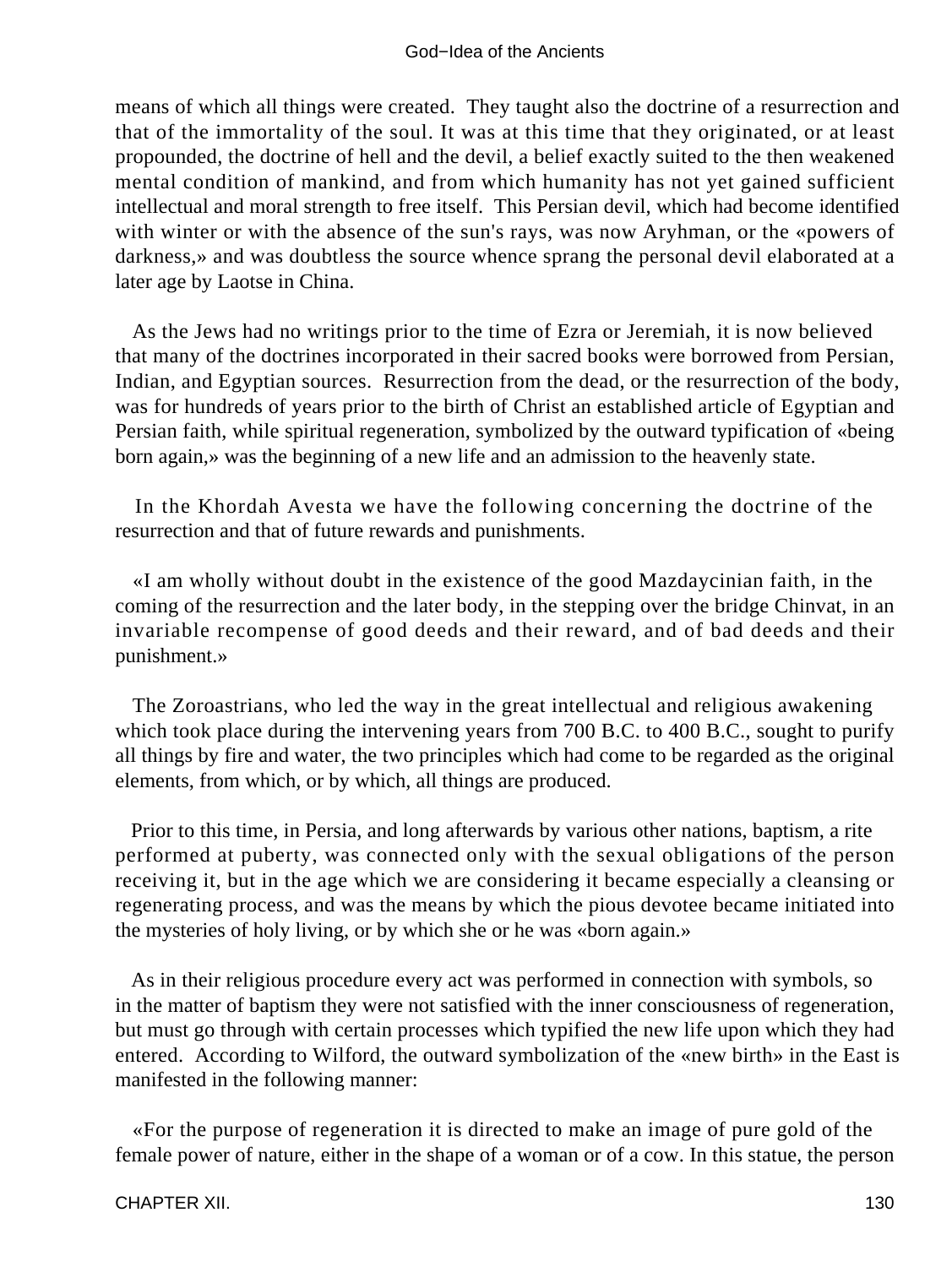to be regenerated is inclosed, and dragged out through the natural channel. As a statue of pure gold and of proper dimensions would be too expensive, it is sufficient to make an image of the sacred Yoni, through which the person to be regenerated is to pass.»

 Thus at the time Nicodemus is said to have queried concerning the mysteries of the new birth, it is observed that the outward forms of regeneration had long been in use among the pagans. In passing themselves through these apertures, the applicant for regeneration was supposed to represent the condition of one «issuing from the womb to a new scope of life.»

 According to the testimony of various writers upon this subject, there are still extant, not alone in oriental countries, but in Ireland and Scotland as well, numerous excavations or apertures in the rocks which by an early race were used for the same purpose. Through the misconception, bigotry, and ignorance of the Roman Catholic missionaries in Ireland, these openings were designated as the «Devil's Yonies.» Although these emblems typified the original conception of one of their most sacred beliefs, namely, the «new birth,» still they were «heathen abominations» with which the devotees of the new (?) faith must not become defiled.

 The people who executed these imperishable designs, and who have left in the British Isles innumerable evidences of their religious beliefs, are supposed by some writers to belong to a colony which, having been expelled from Persia on account of their peculiar religious beliefs, settled in the «White Island,» the «Island of the Blessed.» This subject will, however, be referred to later in this work.

 When we closely examine the facts connected with the evolution of religion, there can be little doubt that the Persians laid the foundation for that great moral and intellectual awakening which a century or two later is represented by Confucious, Gotama Buddha, and Pythagoras. From the Persians, doubtless Jew and Gentile alike received the little leaven of spirituality which in later ages crept into their gross conception of a Deity.

 By the Persians, the Hindoos, and other nations of the East, it was believed that the end of each cycle of six hundred years, at which time a new sun or savior was to come, would mark a new era of religious development. At the close of each of these cycles it was devoutly expected that the «golden age» of the past would be restored, and that mankind would again be freed from the ills which had overtaken them. As many of these cycles had passed, numerous deliverers, saviors, or solar incarnations had appeared in India, Gotama Buddha having been the ninth. In the East, about six or seven hundred years before the birth of Christ, not only one savior or prophet but three or four of them appeared.

 Concerning the leader of the reform in Persia there seem to be many conflicting accounts. The learned Faber concludes that there were two Zarathustras or Zoroasters, the former being identical with Menu, the law giver and triplicated deity of India, and who by various writers is recognized as the Noah of the Hebrews. According to Pliny, the former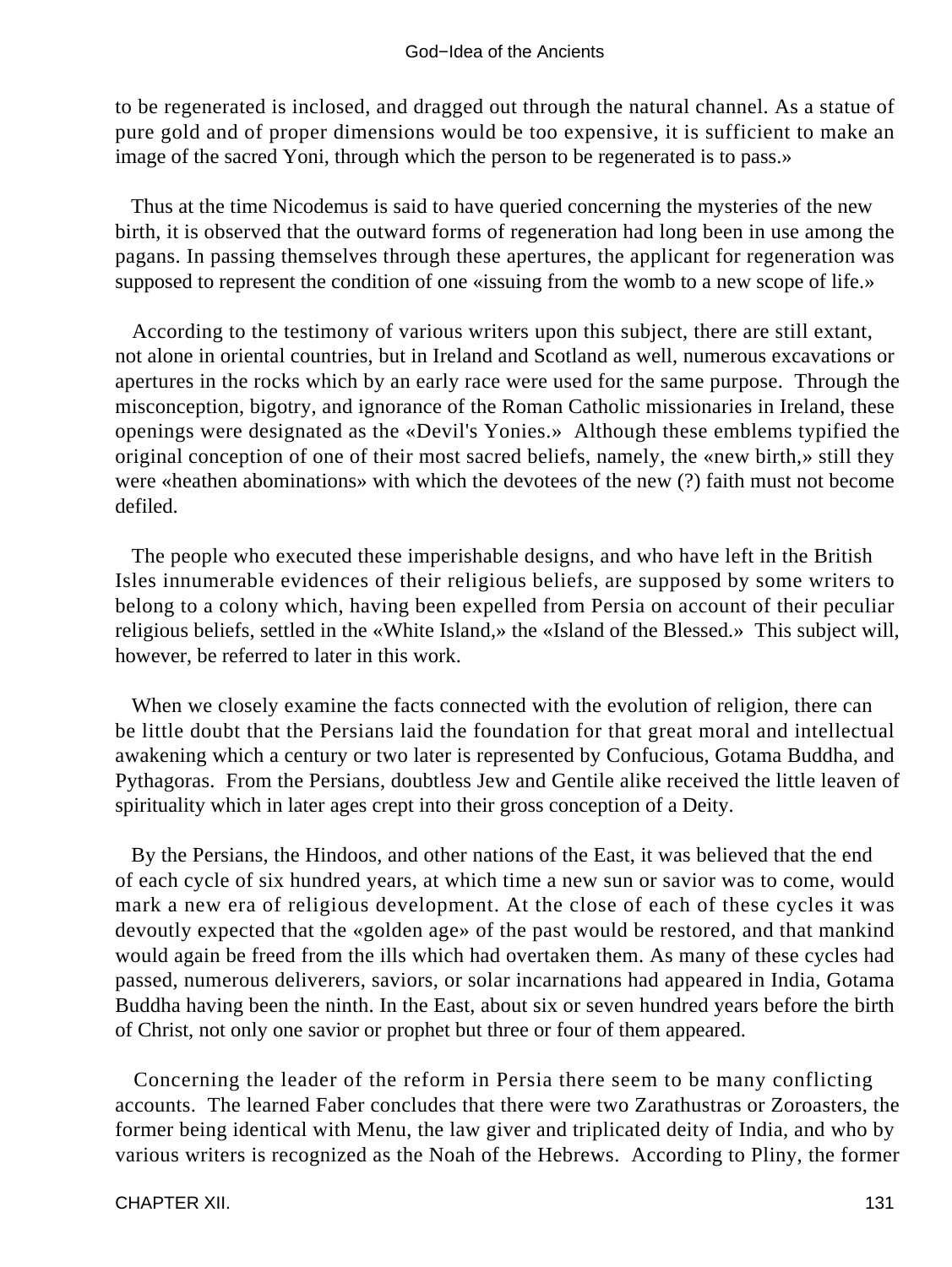lived thousands of years before Christ. Several writers concur in placing him five thousand years before the siege of Troy. According to Sir Wm. Jones, the latter Zoroaster lived in the time of Darius Hystaspes. It is now claimed that in the Dabistan, one of the sacred books of Persia, thirteen Zoroasters appear. The name of the last great leader, together with a few of his doctrines, and various scattered fragments in the Gathas, are all that remain on record of a man whose personality stands connected with the earliest attempt to reform a degraded and sensualized religion.

 That this prophet was without honor in his own country is shown by the following lamentation:

 «To what country shall I go? Where shall I take refuge? What country gives shelter to the master, Zarathustra, and his companion? None of the servants pay reverence to me, nor do the wicked rulers of the country. How shall I worship thee further, living Wise One? What help did Zarathustra receive when he proclaimed the truths? What did he obtain through the good mind? . . . Why has the truthful one so few adherents, while all the mighty, who are unbelievers, follow the liar in great numbers?»[111]

[111] Quoted by Viscount Amberley from Haug's Translations.

 Although the prophet Zarathustra and his companion were first rejected, the fact seems plain that the monotheistic doctrines which they set forth were subsequently accepted as the groundwork of the religion of Persia.

In the opening verses of the 5th Gatha appears the following:

 "It is reported that Zarathustra Spitama possessed the best good, for Ahura Mazda granted him all that may be obtained by means of a sincere worship, forever, all that promotes the good life, and he gives the same to all who keep the words and perform the actions enjoined by the good religion. . . .

 «Pourutschista, the Hetchataspadin, the most holy one, the most distinguished of the daughters of Zarathustra, formed this doctrine, as a reflection of the good mind, the true and wise one.»

 The fact will doubtless be observed that Pourutschista was not merely a disciple of Zarathustra, but that she **Formed** the doctrine which was accepted as a «reflection of the good mind.»

 In the 5th Gatha it is stated that among those who «know the right paths, the law which Ahura gave to the Profitable,» is Pourutschista the «Holy worthy of adoration among the daughters of Zarathustra. . . . wise female worker of Wisdom.»[112]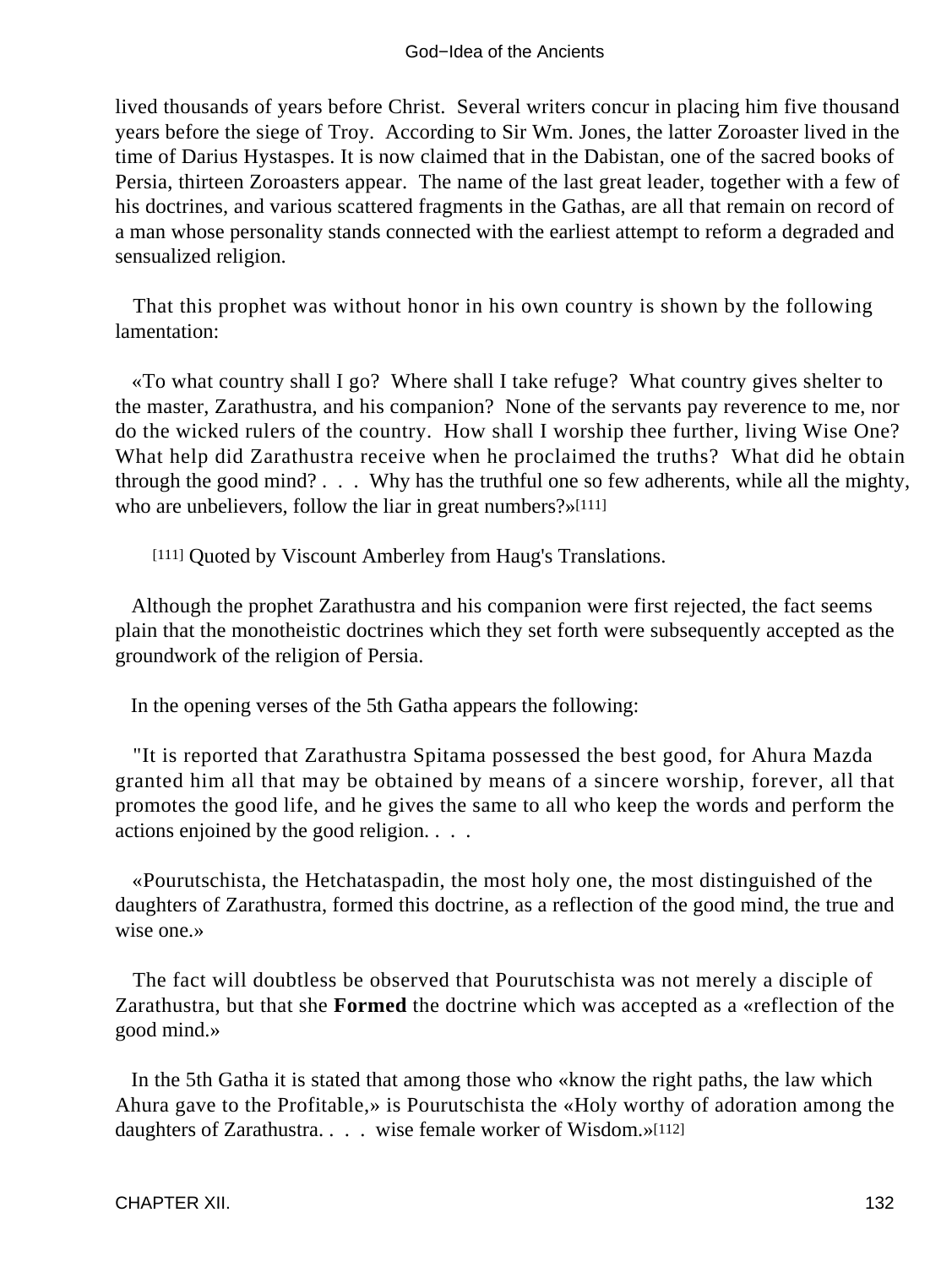[112] Spiegel's Translation.

 Ormuzd, or Ahura Mazda, which was the essence of heat or light, was the principle adored by the followers of the reformed religion in Persia. Throughout the Avesta the most desirable possession, and that which is most praised, is purity of life.

 «We praise the pure man. »The best purity praise we. «The best wish praise we of the best purity. The best place of purity praise we, the shining, endued with all brightness.»[113] «This Earth, together with the women, we praise Which bears us, which are the women, Ahura Mazda Whose wishes arise from purity, these we praise – Fullness, readiness, questioning, wisdom.»[114]

[113] Vespered xxvi. Spiegel's Translation.

[114] Yacna xxxviii.

Praise is offered to the «everlasting female companion, the instructing.»

 The following is a part of the marriage ceremony of the Persians as it is found in the Khorda−Avesta:

 «Do you both accept the contract for life with honorable mind? In the name and friendship of Ormuzd be ever shining, be very enlarged. Be increasing. Be victorious. Learn purity. Be worthy of good praise. May the mind think good thoughts, the words speak good, the works do good. May all wicked thoughts hasten away, all wicked words be diminished, all wicked works be burnt up. . . . Win for thyself property by right−dealing. Speak truth with the rulers and be obedient. Be modest with friends, clever, and well wishing. Be not cruel, be not covetous. . . . Combat adversaries with right. Before an assembly speak only pure words. In no wise displease thy mother. Keep thine own body pure in justice.»

 Confucius, the great Chinese teacher and philosopher, who lived probably in the sixth century B.C., may be said to have been a humanitarian or moralist instead of a mystic. Although he believed in a great first principle, or cause, which he termed Heaven, we are given to understand that in his philosophizing little mention was made of it.

The system known as Confucianism was not originated by Confucius.

In referring to this subject Legge remarks:

 «He said of himself (Analects, vii., I), that he was a transmitter and not a maker, one who believed in and loved the ancients; and hence it is said in the thirtieth chapter of the doctrine of the Mean, ascribed to his grandson, that he handed down the doctrines of Yao and Shun, as if they had been his ancestors, and elegantly displayed the regulations of Wan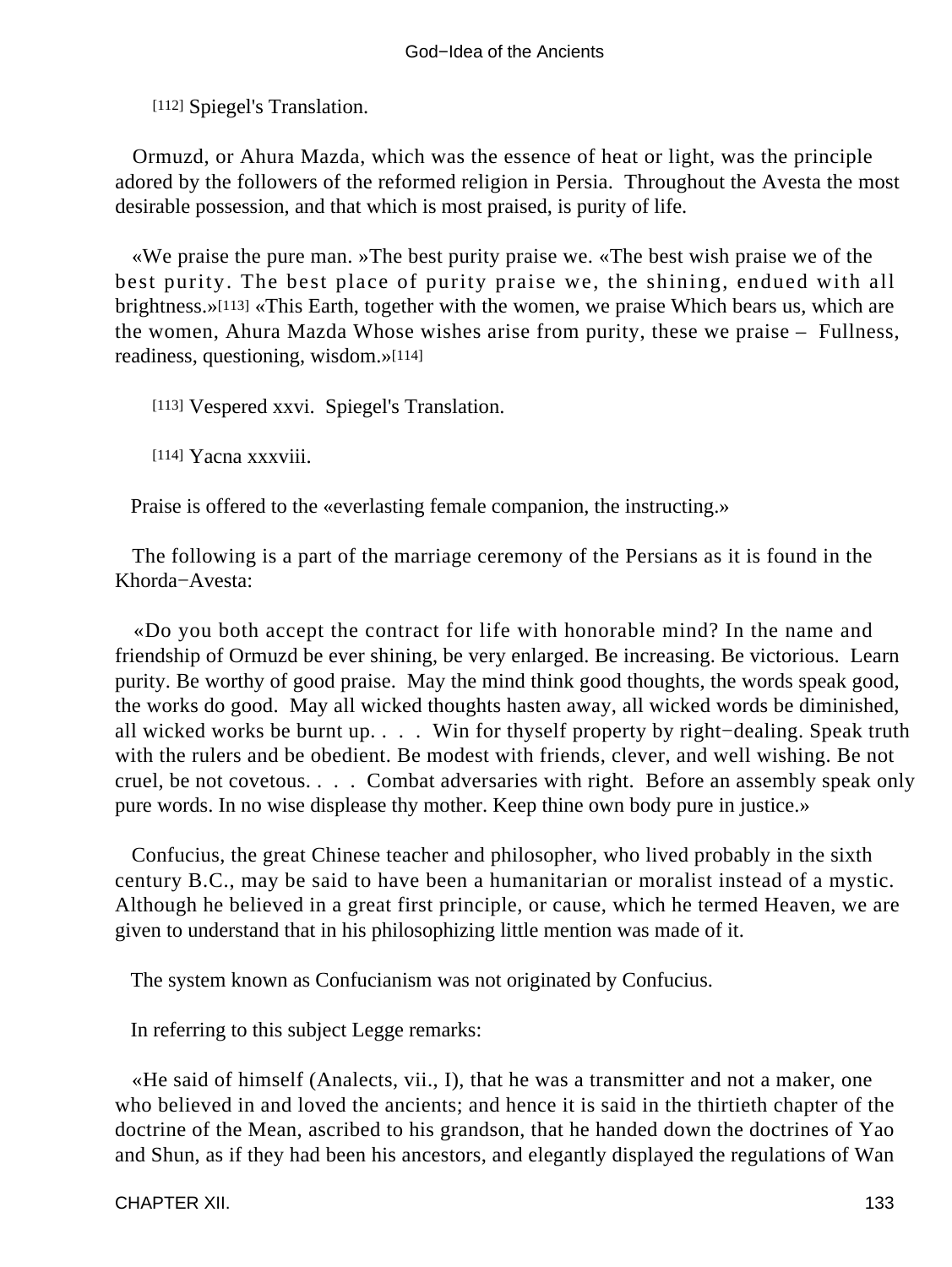and Wu, taking them as his models.»[115]

[115] Legge, Preface to vol. iii. of Shu King.

 The ancient books which Confucius interpreted or rewrote laid no claim to being sacred in the sense of being inspired; but, on the contrary, were works of wisdom put forth by historians, poets, and others «as they were moved in their own minds.» The most ancient of these doctrines was the Shu, a work which since the period of the Han dynasty, 202 years B.C., has been called the Shu King.

 A number of documents contained in this work date back to the twenty−fourth century B.C., and as they are regarded as historical are considered to be of greater importance than are any others of their ancient writings.

 Second in antiquity and importance is the Shih or the Book of Poetry. This work contains the religious views of its writers, also an account of the manners, customs, and events of the times to which they belong. For 5000 years, in China, Tien or Ti has expressed the moving or creating force in the universe. In later ages it is observed that this name has been attached to royalty. Hwang Ti is the present title of the Emperor of China.

 From some of the texts found in the Shu King, it would seem that the Chinese had in the remote past caught sight of the scientific fact that virtue is its own reward. «Heaven graciously distinguishes the virtuous. . . . Heaven punishes the guilty.»[116]

[116] Max Muller, Sacred Books of the East, book iv.

 The principal object of Confucius seems to have been to inculcate those doctrines of his ancestors which, taking root, would in time bring about a return to those principles of former virtue, a faint knowledge of which seems still to have survived in China. The following precepts are found among his teachings:

 «Knowledge, magnanimity, and energy are the virtues universally binding. Gravity, generosity of soul, sincerity, earnestness, and kindness constitute perfect virtue. Sincerity is the very way to Heaven. My doctrine is that of an all−pervading unity. The superior man is catholic and not partisan. The mean is partisan and not catholic. The superior man is affable but not adulatory, the mean is adulatory but not affable.»

 When asked for a word which should serve as a rule of practice for all our life he replied: «Is not Reciprocity such a word? What you do not want done to yourself, do not do to others.» On one occasion the question was asked him: «What do you say concerning the principle that injury shall be recompensed with kindness?» To which he replied: «Recompense injury with justice, and recompense kindness with kindness.»[117]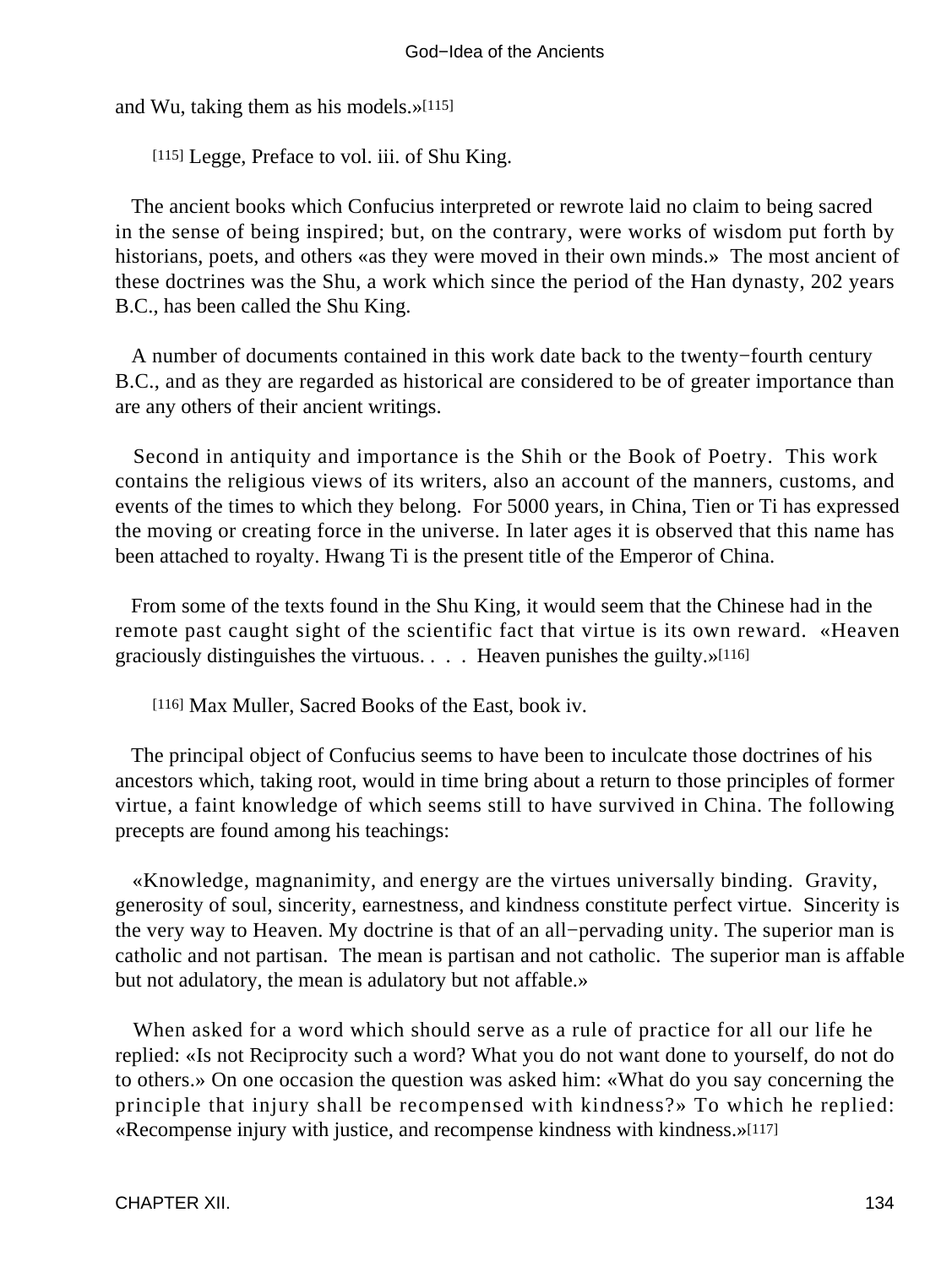### [117] Lun Yu, xiv., 26.

 It is recorded by his disciples that there are four things from which the master was entirely free. «He had no foregone conclusions, no arbitrary predeterminations, no obstinacy, and no egoism.» Contrary to the rule of most reformers or leaders of opinion, he always regarded himself as a learner as well as teacher. It is related of Confucius that he at one time desired a governmental position, thinking that through its occupancy he might the better disseminate the ancient doctrines of rectitude and virtue. Offers of individual advantage could not swerve him from his well−grounded principles of honor. On one occasion one of the rulers of the country proposed to confer upon him a city and its revenues, but Confucius replied: «A superior man will only receive reward for services which he has rendered. I have given advice to the duke−king, but he has not obeyed it, and now he would endow me with this place! very far is he from understanding me.»[118]

[118] Quoted by Amberley, Analysis of Religious Belief, vol. i., p. 197.

 The fact seems evident that Confucius had not sufficient strength of character to attempt a change in the social conditions of his time. He had not that grandeur of soul which enabled him to strike the key−note of reform. Monarchical institutions and social distinctions he did not rebuke. The brotherhood of man and the levelling processes in human society were probably never thought of by him; certainly they were never attempted.

 By certain writers Confucius has been accused of insincerity in a few minor matters; still, the wisdom contained in his religious doctrines, the philosophical value of his teachings relative to the regulation of human conduct, and, above all, his purity of purpose, justly entitles his name to be enrolled among the great reformers of the world.

 The lasting influence which this man exerted upon the minds of his countrymen, and the appreciation in which his name and works are still held, are shown by the fact that his descendants constitute the only order of hereditary nobility in China.

 «He lived five hundred years before Christ; and yet to this day, through all the changes and chances of time and of dynasties, the descendants of Confucius remain the only hereditary noblemen and national pensioners in the empire. Even the imperial blood becomes diluted, degraded, and absorbed into the body politic after the seventh generation; but the descendants of Confucius remain separate, through all the mutations of time and of government.»[119]

[119] Thomas Magee, in the Forum, vol. x., p. 204.

 Laotse, the founder of the smallest of the three sects in China, namely, Confucianism, Buddhism, and Taoism, was an old man when Confucius was in his prime. The word Taou signifies reason, but the doctrines believed by the Taoists prove their system to be the most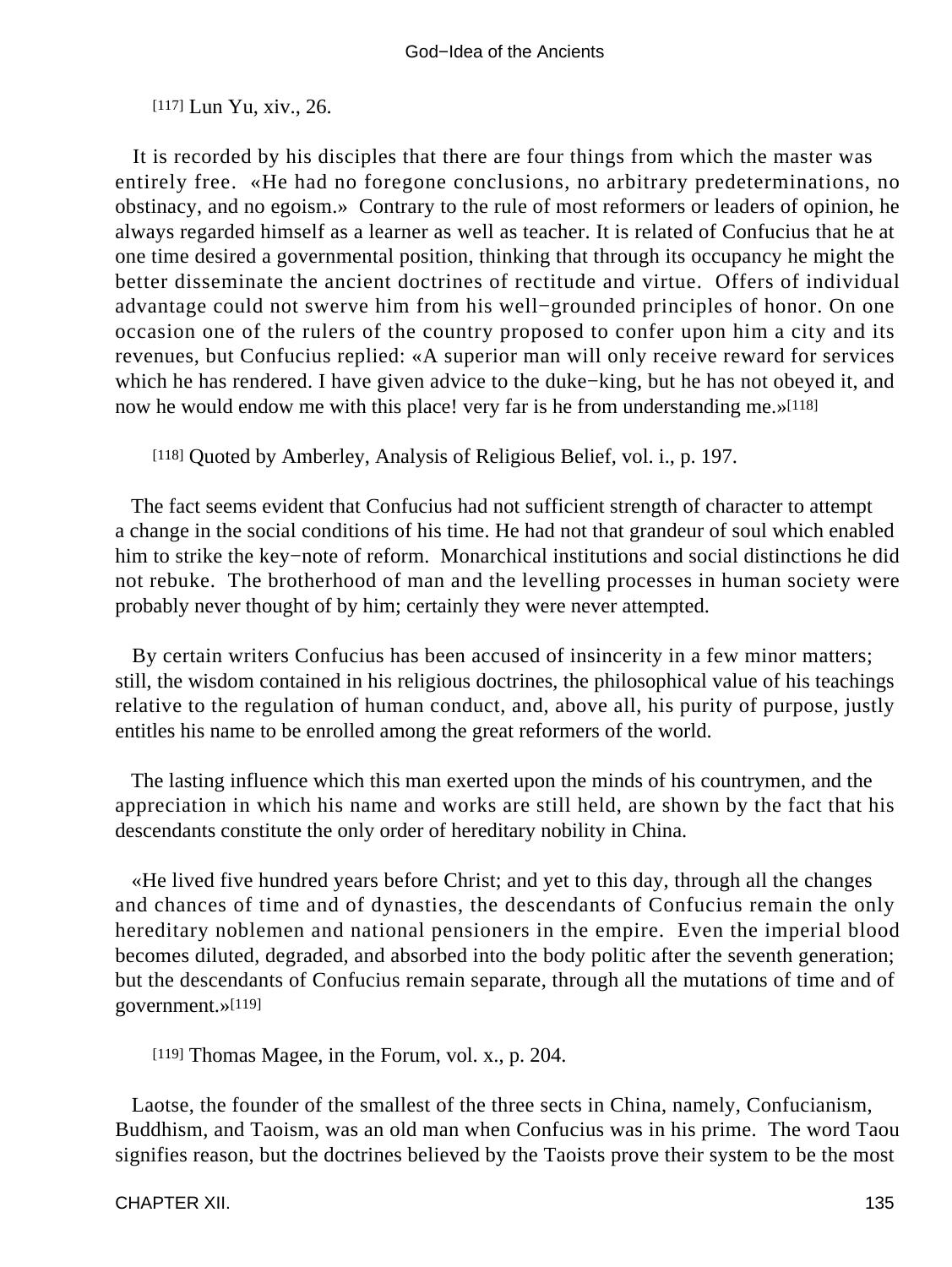irrational of all the religions of the East. In an article on The Taouist Religion, Warren Benton says:

 «The tendency in rationalism is toward the utter destruction of a belief in the existence of unseen spirits of evil. Enlightened reason dethrones devils; but Laotse created devils innumerable, and the chief concern of the Taouist sect has always been to manipulate these emissaries of evil. Modern rationalists deny the existence of devils, and relegate them to the category of myths and to personified ideas. Not so the rationalist of the Orient. He finds his greatest pleasure in contemplating the very atmosphere he breathes as filled with spirits constantly seeking his injury; and to outwit his satanic majesty is the chief end of life.»[120]

[120] Pop. Science, Jan. 1890.

 At a time when a personal devil was gradually assuming shape, it would have been singular, indeed, if there had not arisen one who, by his peculiar temperament and natural disposition, was exactly suited to the task of elaborating this doctrine in all its grim seriousness. That such an one did arise in the person of Laotse is evident from what is known regarding his history and teachings.

 The growth of religious faith had long tended in this direction. Typhon, «the wind that blasts,» «Darkness,» and the «cold of winter,» constituted the foundation of a belief in a personal Devil; and, when the time was ripe for the appearance of his satanic majesty, it required only a hypochondriac – a disordered mental organization – to formulate and project this gloomy and unwholesome doctrine.

 There is little known of the life and character of Laotse except that he labored assiduously through a long life−time for the establishment of certain principles or tenets which he believed to be essential to the well−being of humanity. In the twentieth chapter of his work are found to be some hints of his personality and of the gloomy cast of his character. He complains that while other men are joyous and gay, he alone is despondent. He is «calm like a child that does not yet smile.» He is «like a stupid fellow, so confused does he feel. Ordinary men are enlightened; he is obscure and troubled in mind. Like the sea, he is forgotten and driven about like one who has no certain resting place. All other men are of use; he alone is clownish like a peasant. He alone is unlike other men, but he honors the nursing mother.»

 Of all the various teachers which arose during the fifth, sixth, and seventh centuries B.C., none of them were able to rise to the position of moral grandeur occupied by Gotama Buddha. The efforts put forth by this great teacher seem to have been humane rather than religious. In his time, especially in India, society had become encysted beneath a crust of seemingly impenetrable conservatism, while religion, or priestcraft, riveted the chains by which the masses of the people were enslaved.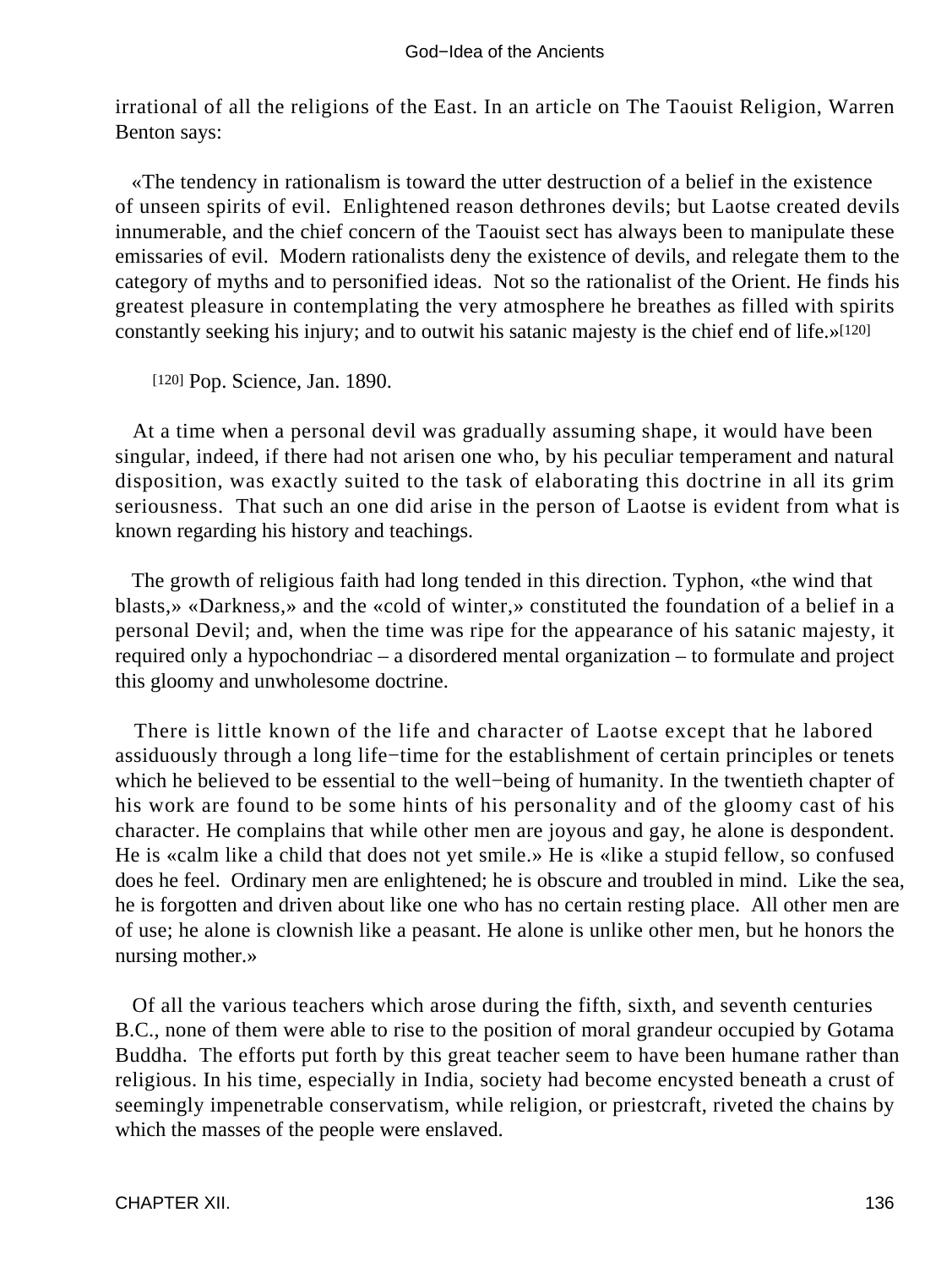The mission of Buddha was to burst asunder the bonds of the oppressed and to abolish all distinctions of caste. This was to be accomplished through the awakening of the divine life in each individual. The leading processes by which the lines of caste were weakened were in direct opposition to the established order of society. It was a blow at the old Brahminical social and religious code which had grown up under the reign of priest−craft.

 Notwithstanding the sex prejudice which had come to prevail in India, it was directly stated by Buddha that any man or woman who became his disciple, who renounced the world and by abstinence from the lower indulgences of sense proclaimed her or his adherence to the higher principles of life, «at once lost either the privilege of a high caste or the degradation of a low one.» Earthly distinctions were of no consequence. Rank depended not on the outward circumstance of birth, but on the ability of the individual to resist evil, or, upon his capacity to receive the higher truths enunciated by the new sun or savior – Buddha.

In one of the canonical books he is represented as saying:

 «Since the doctrine which I teach is completely pure, it makes no distinction between noble and common, between rich and poor. It is, for example, like water, which washes both noblemen and common people, both rich and poor, both good and bad, and purifies all without distinction. It may, to take another illustration, be compared to fire, which consumes mountains, rocks, and all great and small objects between heaven and earth. Again, my doctrine is like heaven, inasmuch as there is room within it without exception, for whomsoever it may be; for men and women, for boys and girls, for rich and poor.»[121]

[121] Viscount Amberley, Analysis of Religious Belief, vol. i., p. 216.

 There is little doubt that the religion of Buddha was an attempt to return to the almost forgotten principles of a past age of spiritual and moral greatness. According to this ancient wisdom, man is an immortal soul struggling for perfection. The growth of the real man is a natural unfolding of the divine principle within, such process of evolution being accomplished through the power of the will. As every individual must work out his own salvation, this will−force must ever be directed toward the complete mastery of the body, or the lower self. In other words, the development of the higher life depends upon the power of the individual to overcome or conquer evil. The effect of every thought, word, and deed is woven into the soul, and no one can evade the consequences of his own acts. All sin is the result of selfishness, so that only when one renounces self and begins to live for others does the soul−life begin. No one who has arrived at a state of soul−consciousness will lead a selfish or impure life. On the contrary, every impulse of the devout Buddhist goes out toward humanity and God, of whom he is a conscious part.

 Gotama Buddha was not a «savior» in the sense of bloody sacrifice for the sins of the people. On the contrary, he was an example to mankind – a man who through moral purification and a life of self− abnegation had prepared himself for this holy office.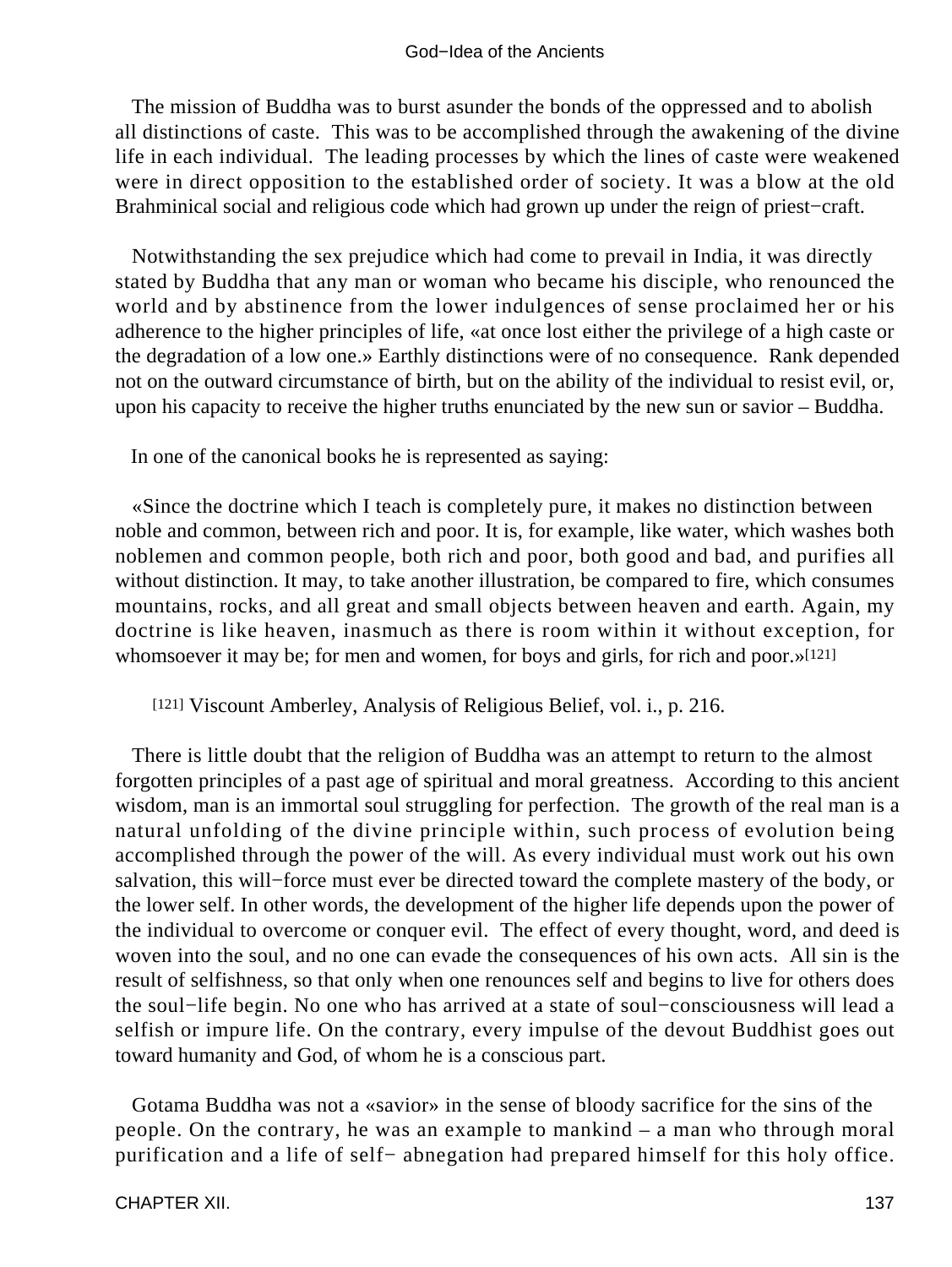Mythologically, or astrologically, he was the new sun born at the close of the cycle. He was the great Light which revealed the way to eternal repose – Nirvana. The mythical Buddha was the prototype of the mythical Christ. His mother was Mai or Mary, Queen of Heaven, or the Vernal Spring. He was a new incarnation of the Sun – the Savior of the world. In process of time his many miracles were offered as proof of his divine character. Although he taught the existence of a great and universal Power, he made no attempt to explain the unknowable. The Infinite is to be contemplated only through its manifestations. Nirvana is not annihilation, as has been erroneously taught by Christian missionaries. As explained by Buddhists themselves, it comprehends a state of absolute rest from human strife and wretchedness. It is the absorption or relapsing into the great First Principle, whence all life is derived – a state so pure that the human is lost in the divine.

 «Lamp of the law! I take my refuge in thy name and Thee! I take my refuge in thy Law of Good! I take my refuge in thy Order! Om! The dew is on the Lotus! – rise, Great Sun! And lift my leaf and mix me with the wave. Om Mani Padme Hum, the Sunrise comes! The Dewdrop slips into the shining Sea!»[122]

[122] Arnold, Light of Asia.

 From the Buddhist colleges at Nolanda went forth teachers who, inspired with enthusiasm in the cause of human justice and individual liberty, endeavored to abolish the abominations which had grown up under Brahminical rule. The masses of the people, however, were too deeply sunken in infamy, wretchedness, and ignorance to accept, or even understand, the pure doctrines of the great teacher, and, as might have been anticipated, priest− craft soon assumed its wonted arrogance, and eventually the whole paraphernalia of antiquated dogmas were tacked upon the new system.

 Through the various efforts put forth for the elevation of mankind during the six or seven hundred years which preceded the advent of Christianity, sufficient strength had been given to the moral impetus of humanity to create in many portions of the world a strong desire for a return to purer principles, and to make the appearance of a spiritual teacher like Christ possible. The effects, however, of ages of moral and intellectual degradation, in which the lowest faculties have been stimulated to the highest degree, are not wiped out in a few centuries of struggle by the few among the people who desire reform. As true reform means growth, those who have reached a higher stage of development can only point the way to others – they are powerless to effect changes for which the masses are unprepared.

 Although through a partial revival of the ideas entertained by an ancient people the attempt was made by Zoroaster, Confucius, Gotama Buddha, Pythagoras, the Stoics, and other schools of philosophy, to elevate the masses of the people, and, although the unadulterated teachings of the man called Christ were doubtless an outgrowth of this movement, yet the human mind had not, even as late as the appearance of this last−named reformer, sufficiently recovered from its thraldom to enable the masses to grasp those higher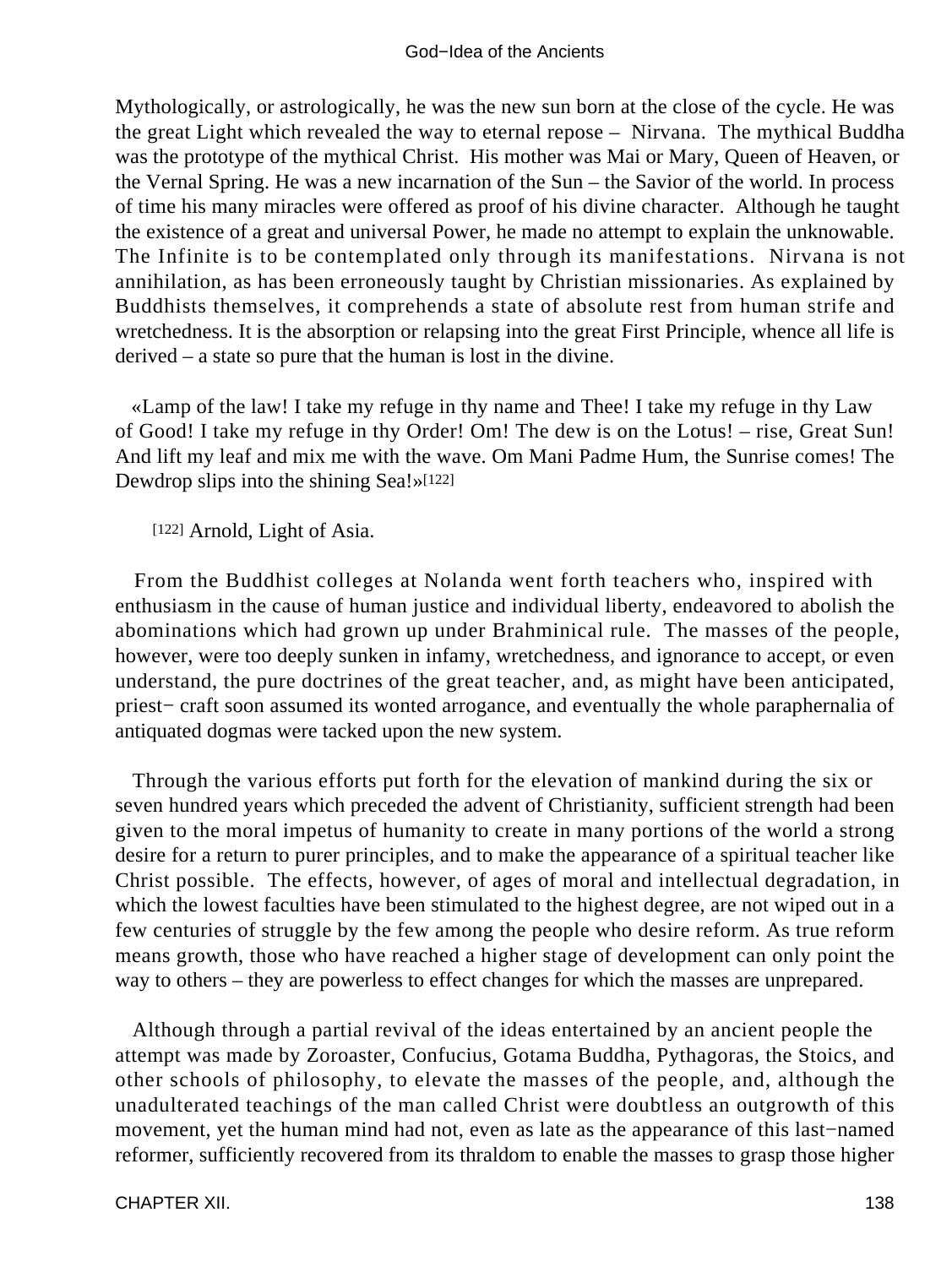truths which had been entertained by an earlier civilized people.

 While there are doubtless many points of similarity between the religious system elaborated by Gotama Buddha and that enunciated by Christ, there is little likeness between the teachings of the former and those set forth by the Romish Church, or by Paul. Seven hundred years B.C., the Persians had grasped the idea that virtue is its own reward, and that every soul is responsible for its own growth. The fundamental doctrine of the Christian Church to−day is that of a vicarious atonement – a belief which takes away man's responsibility for his own misdeeds.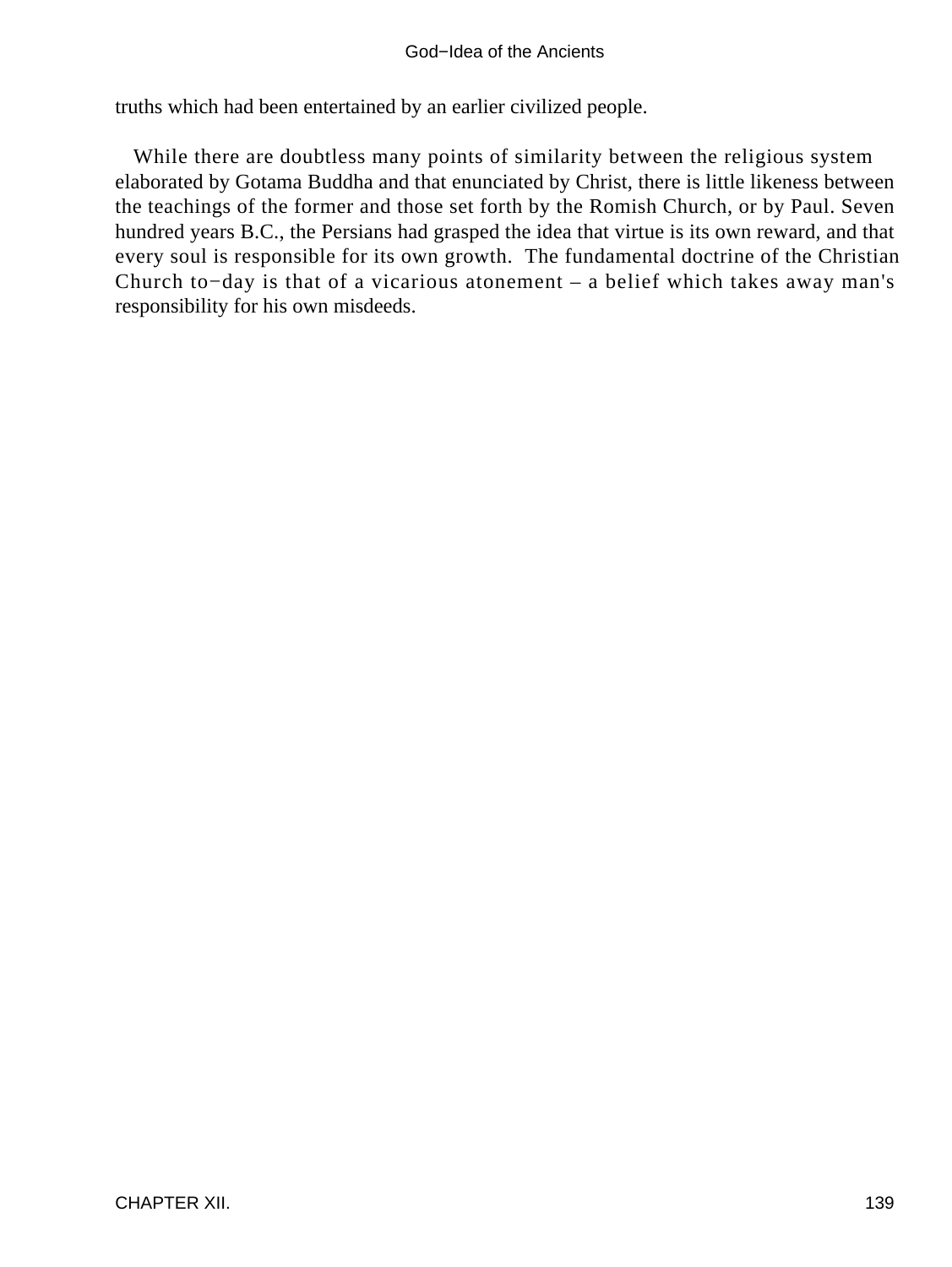## **[CHAPTER XIII.](#page-197-0)**

## *C*HRISTIANITY **A continuation of paganism.**

 By comparing the sacred writings of the Persians with the history of the events connected with the conception and birth of the mythical Christ as recorded in the New Testament, the fact is observed that the latter appears to be closely connected with the central figure of Persian mythology. It has been found that the visit of the Magi, who, following a star, were guided to the spot where the young child lay, was the fulfilment of a Persian prophecy, which is to be found in the life of Zarathustra as recorded in the Zendavesta, while the subsequent history of the same personage is seen to be almost identical with that of the Hindoo Sun−god Chrishna.

 According to the sacred books of the Persians, three sons of the great Zarathustra were to appear at three successive periods of time. These sons were to be incarnations of the sun, and the result of immaculate conceptions.

 "The first is named Oschederbami. He will appear in the last millennium of the world. He will stop the sun for ten days and ten nights, and the second part of the human race will embrace the law, of which he will bring the 22d portion.

 "The second posthumous son of Zoroaster is Oschedermah. He will appear four hundred years after Oschederbami. He will stop the sun twenty days and twenty nights, and he will bring the 23d part of the law, and the third part of the world will be converted.

 «The third is named Sosiosch. He will be born at the end of the ages. He will bring the 24th part of the law; he will stay the sun thirty days and thirty nights, and the whole earth will embrace the law of Zoroaster. After him will be the resurrection.»[123] This last named son was to be born of a pure and spotless virgin, whereupon a star would appear blazing even at noonday with undiminished lustre.

[123] Quoted by Waite, History of the Christian Religion, p. 168.

 «You, my sons,» exclaimed the seer, «will perceive its rising before any other nation. As soon, therefore, as you shall behold the star, follow it, withersoever it shall lead you; and adore that mysterious child, offering your gifts to him, with profound humility. He is the Almighty Word, which created the heavens.»[124]

[124] **Ibid.**, 169.

CHAPTER XIII. 140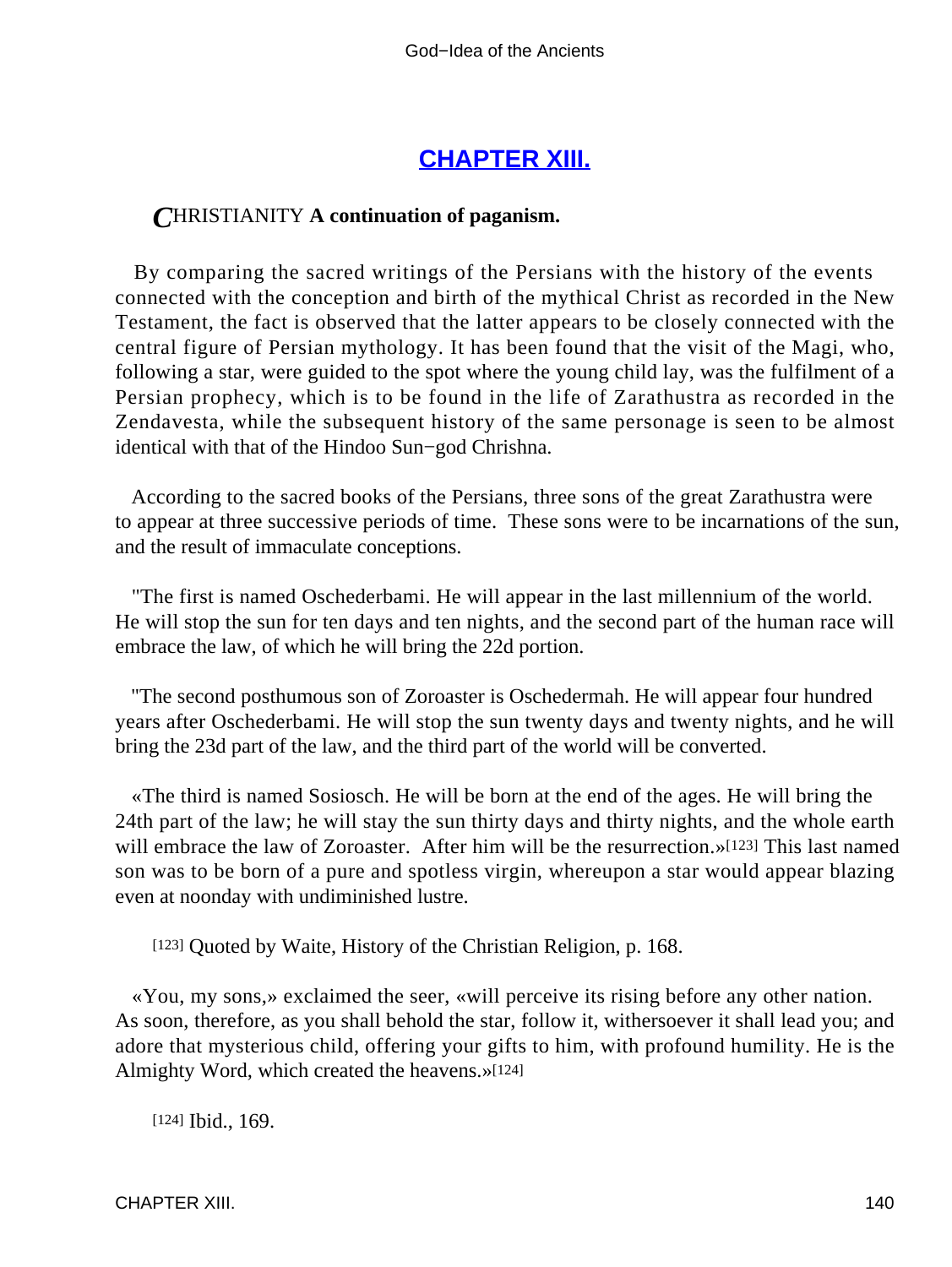Waite notices the conclusion of Faber that this prediction was long before the birth of Christ, and states that one of the reasons for such a conclusion was, that in the old Irish history a similar prophecy appears – a prophecy which was delivered by a «Druid of Bokhara.» The identity of this Irish prophecy with the one in the East ascribed to Zarathustra or Zoroaster, is so singular that Faber thinks it can be accounted for only on the hypothesis «of an ancient emigration from Persia to Ireland by the northwest passage, which carried the legend with it.»

 By those who have investigated the origin of the early gospels, it is stated that the story of the Magi and the star appeared in the Gospel of the Infancy early in the second century, and was subsequently incorporated into the preparatory chapters of Luke and Matthew. According to Waite, there was a sect of Christians called Prodiceans whose leader, Prodicus, about A.D. 120, boasted that they had the sacred books of Zoroaster. From an extant fragment of the Chronography of Africanus is the following:

 «Christ first of all became known from Persia. For nothing escapes the learned jurists of that country, who investigated all things with the utmost care. The facts, therefore, which are inscribed upon the golden plates, and laid up in the royal temples, I shall record; for it is from the temples there, and the priests connected with them, that the name of Christ has been heard of. Now, there is a temple there to Juno, surpassing the royal palace, which temple Cyrus, that prince instructed in all piety, built, and in which he dedicated, in honor of the gods, golden and silver statues, and adorned them with precious stones. . . . Now about that time [as the records on the plates testify], the king having entered the temple, with the view of getting an interpretation of certain dreams, was addressed by the priest Prupupius thus: 'I congratulate thee, master: Juno has conceived.' 'And the king, smiling, said to him: 'Has she who is dead conceived?' And he said: 'Yes, she who was dead has come to life again, and begets life.' And the king said: 'What is this? explain it to me.' And he replied: 'In truth, master, the time for these things is at hand. For during the whole night the images, both of gods and goddesses, continued beating the ground, saying to each other, Come, let us congratulate Juno. And they say to me, Prophet, come forward, congratulate Juno, for she has been embraced. And I said, How can she be embraced who no longer exists? To which they reply, She has come to life again, and is no longer called Juno, but Urama. For the mighty Sol has embraced her.' »[125]

[125] Hyppolytus, vol. ii., p. 196.

 There is a tradition which asserts that during the early part of the second century, St. Thomas went as a missionary to Parthia; that after he had visited the various countries of the Parthian Empire, tarrying for a time at Balkh, the capital of Bactria, and the ancient residence of the Magi, he went to India. Soon after the visit of Thomas to Persia and India, there appeared in Palestine and the adjacent countries a gospel of Thomas, in which were set forth various stories closely resembling the legends found in the Hindoo sacred writings. After comparing various passages of the Bhagavat Purana with those of the Infancy, and

CHAPTER XIII. 141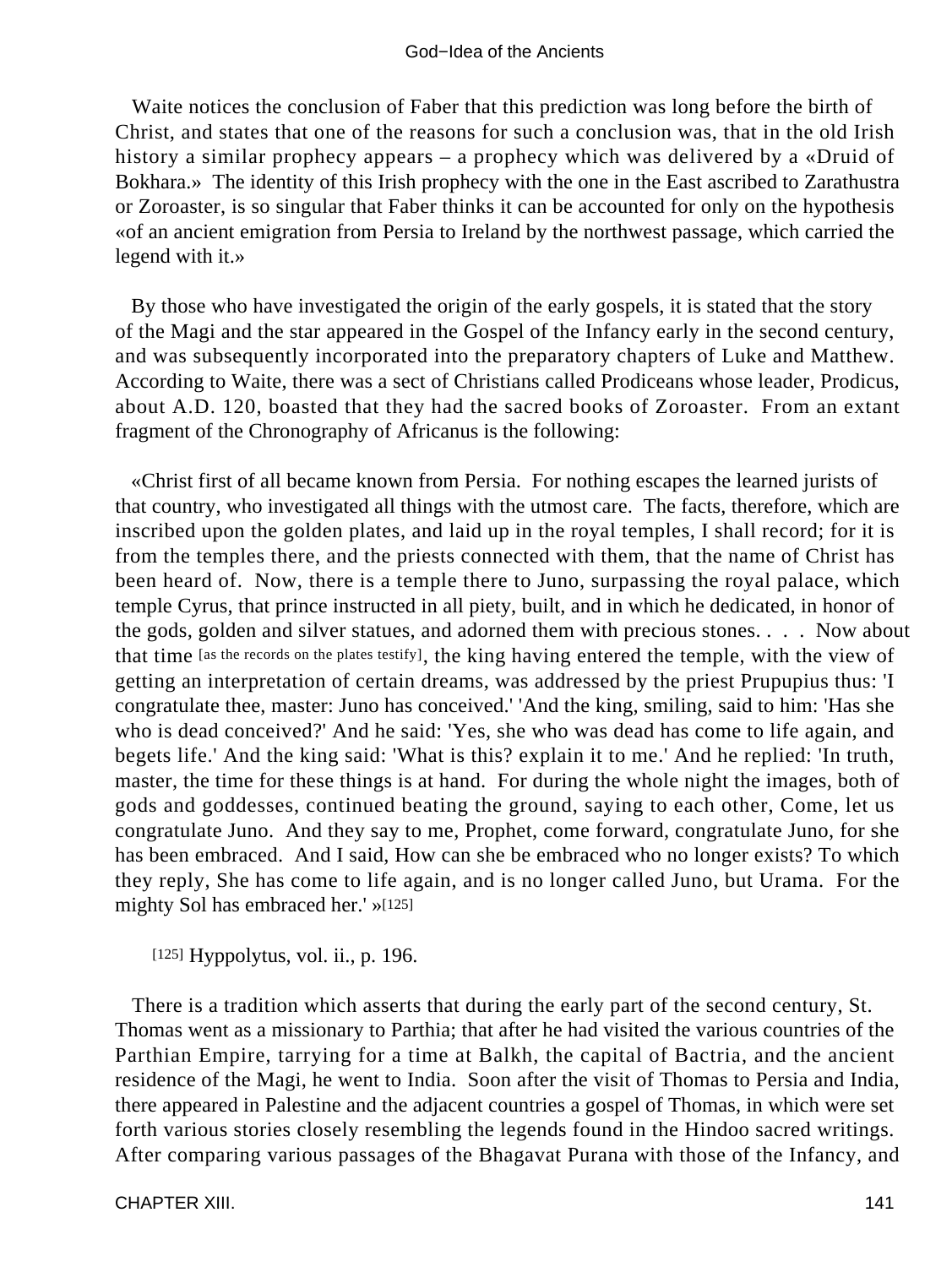after furnishing conclusive evidence that the latter must have been copied from the former, Waite says:

 «The conclusion must be, that while for some of the salient points of the Gospels of the Infancy, the authors were indebted to Zoroaster, and the legends of Persia, the outline of the story was largely filled up from the history of Crishna, as sent back to Palestine, by the Apostle Thomas, from the land of the Brahmins.»

 Concerning the story of Herod and his order to slay all the male infants, there has been discovered in a cavern at Elephanta, in India, a sculptured representation of a huge and ferocious figure, bearing a drawn sword and surrounded by slaughtered children, while mothers appear weeping for their slain. This figure is said to be of great antiquity.

 Mary, the Mother of Jesus, like Mai, the Mother of Gatama Buddha, was regarded by certain sects in the earlier ages of Christianity as an Immortal Virgin whose birth had been announced by an angel.[126] She was in fact the ancient Virgin of the Sphere – the Mother of the Gods – the Queen of Heaven.

[126] See Gospels of Mary and the Protovangelion.

 As soon as Christ was born he conversed with Mary, as did also Crishna with his mother, informing her of his divine mission.

 Crishna was cradled among shepherds, so was Christ. Cansa, fearing the loss of his kingdom, sought to destroy the life of the divine infant in the same manner as did Herod in the case of Christ. Both children are carried away by night, after which an order is issued by the ruler of the country that all the young children throughout the kingdom be slaughtered.

 When Joseph and Mary arrived in Egypt, they visited the temple of Serapis, where «all the magistrates and priests of the idols were assembled.» Upon the image being interrogated concerning the «consternation and dread which had fallen upon all our country,» it answered them as follows: «The unknown god has come hither, who is truly God; nor is there anyone besides him, who is worthy of divine worship; for he is truly the son of God.» And at the same instant this idol fell down, and at his fall all the inhabitants of Egypt, besides others, ran together.[127] A similar story is related of Crishna. This Indian god, the same as Christ, cured a leper. A woman, after having poured a box of precious ointment on the head of Crishna, was healed; so also a woman anointed the head of Jesus. Crishna when but a lad displayed remarkable mental powers and the most profound wisdom before the tutor who was sent to instruct him. Christ astonished the school−master Zaccheus with his great learning.[128]

[127] Gospel of the Infancy, ch. iv.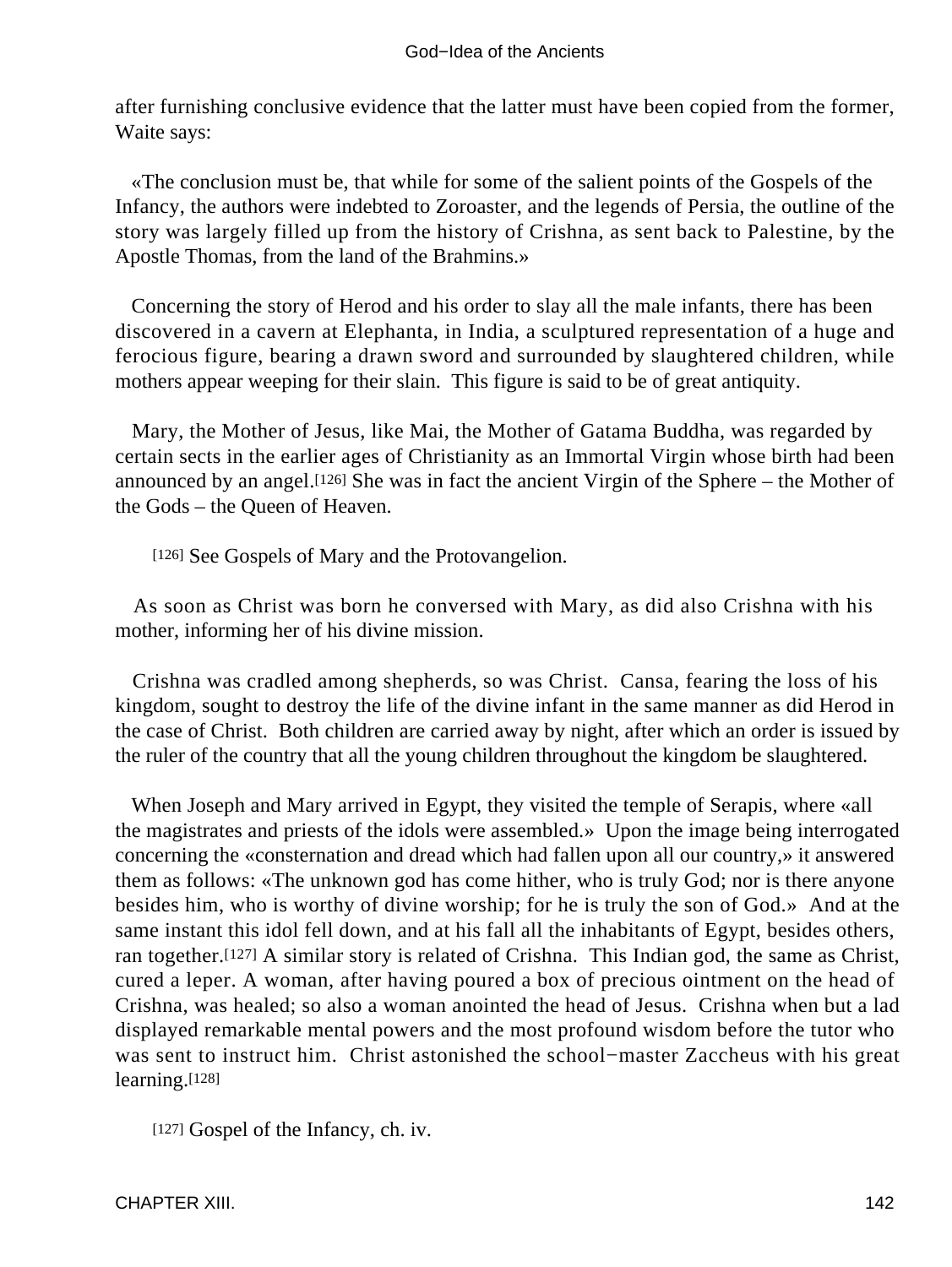[128] Gospel of the Infancy, ch. xx.

 Crishna had a terrible encounter with the serpent Calinaga; the infant Christ had also a dreadful adventure with a serpent. Now this Calinaga which Crishna encountered was a serpent goddess who was worshipped by the sect in India which was opposed to the adoration of the male principle. The early Christians, however, being ignorant of the allegorical meaning of the legend, transferred it to Christ literally.

 The mother of Crishna looked in his mouth and beheld all the nations of the earth. The same story is reported of Christ and his mother. Finally Christ, like Crishna, was crucified, and like him was buried. He descended into hell and on the third day arose and ascended into heaven.[129]

[129] It will doubtless be urged that I am quoting from the Apocryphal Gospels – that the genuine books of the New Testament are silent concerning many of these Eastern legends. We must bear in mind, however, that during the earlier ages of Christianity, these finally rejected gospels were, equally with the canonical books, considered as the word of God. The Infancy is thought to be one of the earliest gospels. Justin Martyr was acquainted with it, A.D. 150 to 160. It is referred to by Irenaeus, A.D. 190.

 In the poetical myths of the ancients the sun is yearly overpowered by cold or by the destructive agencies in Nature. Astronomically, or astrologically, it wanders in darkness and desolation during the winter months; in fact dies, and descends into hell in order that he may rise at the Easter season to gladden and make all things new again. Mythologically, this new sun becomes incarnate; enters again his mother's womb, and is born into the world in the form of a man whose mission is to renew human life. Hence we have an explanation of the Eastern Buddhas and Crishnas, all of which were born of virgins at the winter solstice.

 The new sun which at the close of each cycle was believed by the more ancient people of the globe to «issue forth from the womb of Nature to renew the world,» now that the truths underlying Nature−worship were lost, became a redeemer or mediator between earth and heaven, or between spirit and matter. It is stated that at the time of the appearance of Christ not alone the Jews, but the Persians, the Romans, the ancient Irish, and in fact all the nations of the globe, were anxiously awaiting the event of another incarnation of the solar Deity; and that maidens of all classes and conditions were in a state of eager expectation, the more pious, or at least the more ambitious among them, being in almost constant attendance at the temples and sacred shrines, whither they went to pay homage to the male emblem of generation, thereby hoping to be honored as a Mai or Mary.

On the wall of the temple at Luxor are a series of sculptures,

 «in which the miraculous annunciation, conception, birth, and adoration of Amunoph III., the son of the Virgin Queen Mautmes, is represented in a manner similar to what is

#### CHAPTER XIII. 143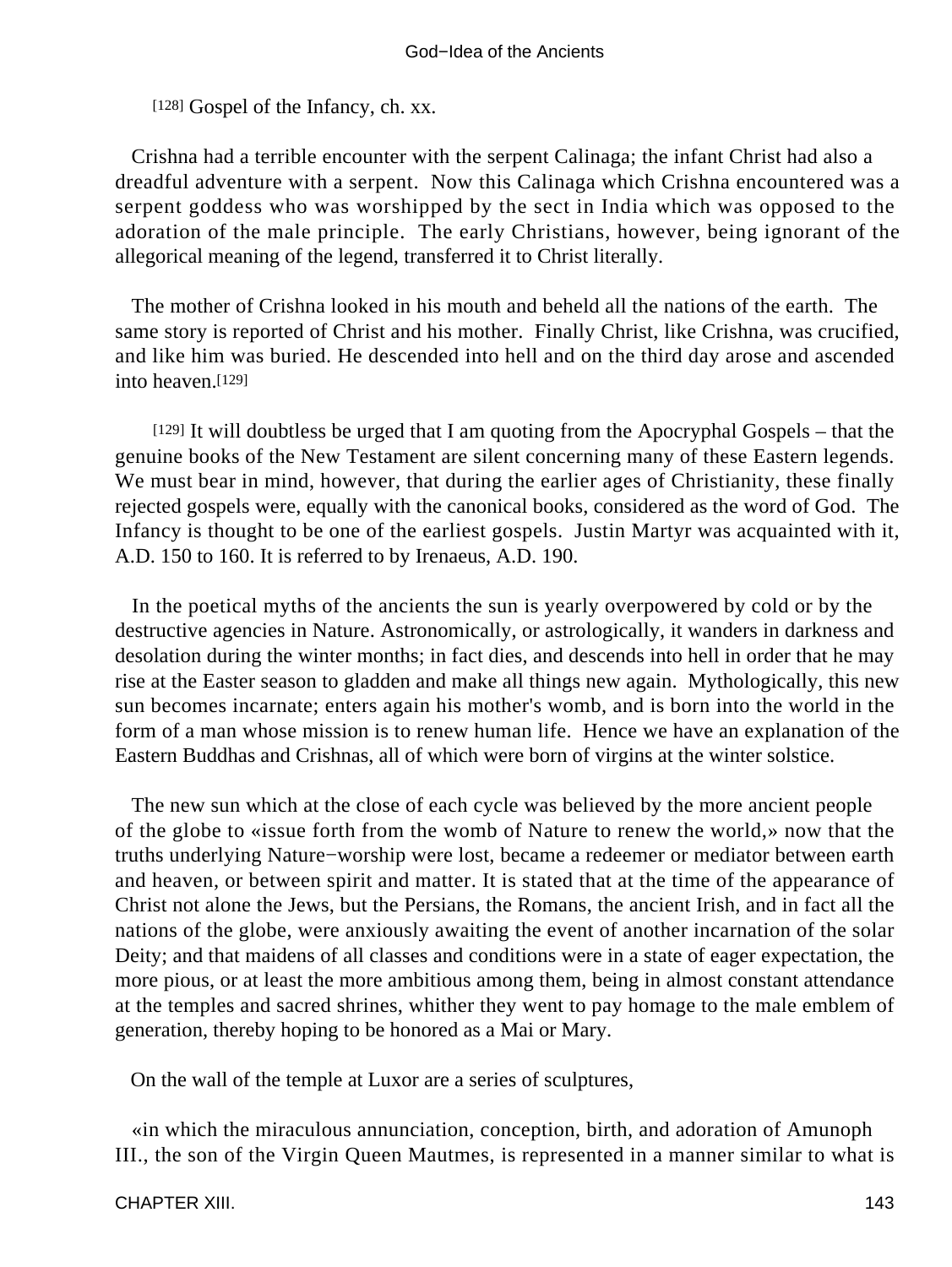described in St. Luke's Gospel (ch. 1 and 2) of Jesus Christ, the son of the Virgin Mary, and which is found also in the Gospel of St. Matthew (ch. 1) as an addition not met with in the earliest manuscripts,»[130] which fact has caused Sharpe, from whom the above is quoted, to suggest that both accounts may have been of Egyptian origin.

[130] Barlow, Symbolism, p. 127.

 The titles «lamb,» «anointed,» etc., which were applied to Christ, all appear attached to former in− carnations of the sun, the first named standing for the sun in Aries. The effigies of a crucified savior found in Ireland and Scotland in connection with the figure of a lamb, a bull, or an elephant, the latter of which is not a native of those countries, shows that they do not represent Christ, but a crucified sun−god worshipped by the inhabitants of the British Islands ages before the birth of the great Judean philosopher and teacher.

 It is plain that Crishna of India and the Persian Mithra furnished the copy for the Jesus of the Romish Church, all of whom mean one and the same thing – the second person in the Solar Trinity. By the Jews, who attempted to ignore the female principle, this God is called the «Lord of Hosts» and «God of Sabaoth,» which astronomically means God of the stars and constellations, and astrologically the creator or producer of the multitudes. Of this God, ieue, **I h s,** the author of Anacalypsis says that he was the son of the celestial virgin, which she carries in her arms; the Horus, Lux, of the Egyptians, the Lux of St. John.

 «It is from this infant that Jesus took his origin; or at least it is from the ceremonies and worship of this infant that this religion came to be corrupted into what we have of it. This infant is the seed of the woman who, according to Genesis, was to bruise the head of the serpent, which, in return, was to bruise his foot or heel, or the foot or heel of her seed as the figure of the Hindoo Crishna proves. From the traditionary stories of this god Iao, which was figured annually to be born at the winter solstice, and to be put to death and raised to life on the third day at the vernal equinox, the Roman searchers after the evangelion or gospel made out their Jesus. The total destruction of everything at Jerusalem and in Judea – buildings, records, everything – prevented them from coming to any absolute certainty respecting this person who, they were told by tradition, had come to preach the gospel of peace, to be their savior, in fulfilment of the prophecy which their sect of Israelites found in their writings, and who had been put to death by the Jews. From all these circumstances he came to have applied to him the monogram of **I h s.** . . . and to him at last all the legendary stories related of the god Iao were attributed.»[131]

[131] Godfrey Higgins, Anacalypsis, book vi., ch. iv., p. 455.

 According to Faber, Jesus was not originally called Jesus Christ, but Jescua Hammassiah – Jescua meaning Joshua, and Jesus, Savior. Ham is the Om of India, and Messiah, the anointed. Commenting on this Higgins remarks: «It will then be, The Savior Om the Anointed, precisely as Isaiah had literally foretold; or reading in the Hebrew made,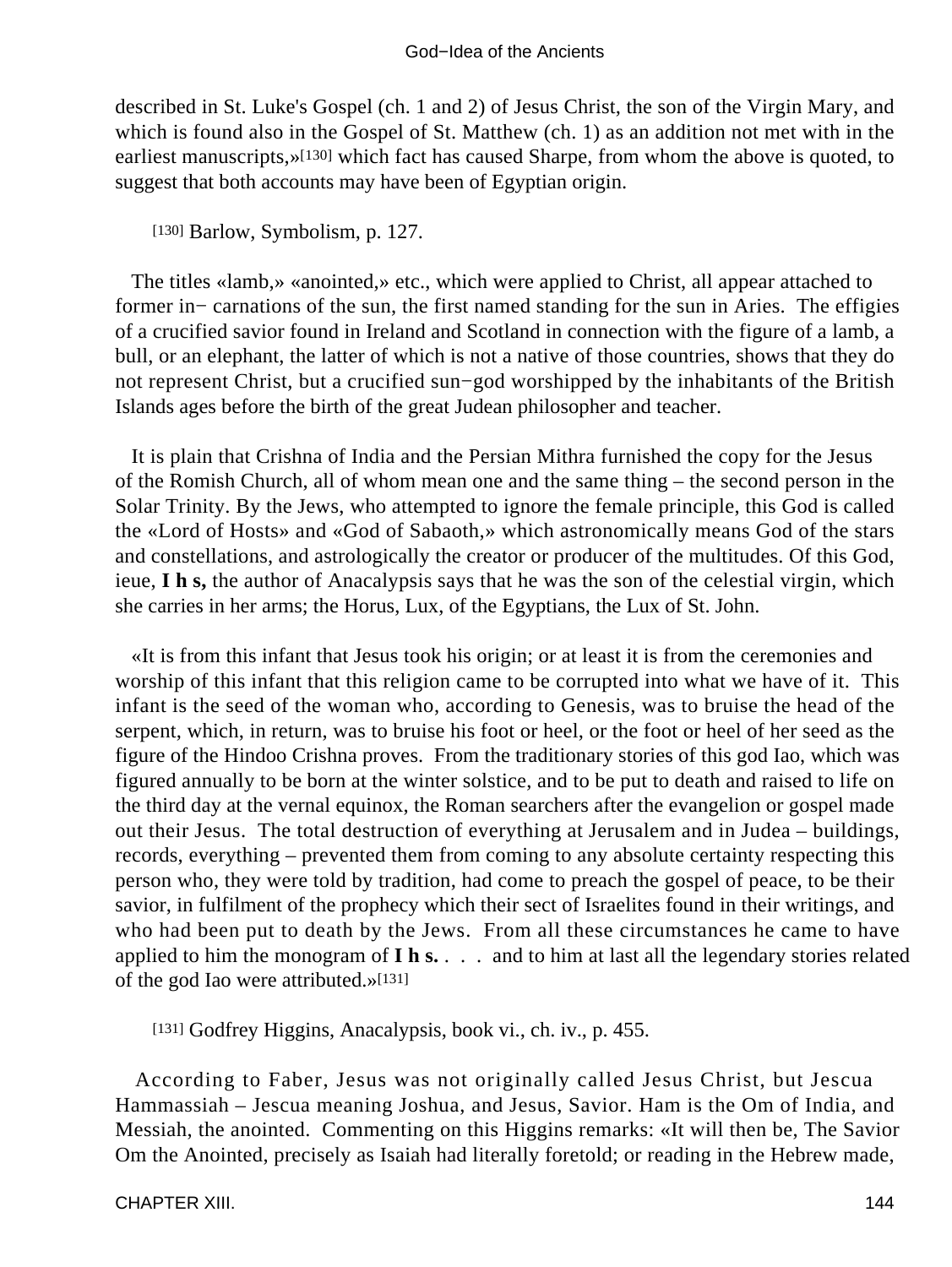The Anointed Om the Savior. This was the name of Jesus of Bethlehem.»

 We have observed the fact that at the time of the birth of Christ the entire world was expecting a Savior – a new incarnation of the sun. The end of a cycle had come and the entire earth was to undergo a process of renovation.

 In a poem by Virgil, who was a Druid, the birth of a wonderful child is celebrated, and the prophecy of a heathen Sibyl is seen to be identical with that of Isaiah.

 «The last period sung by the Sibylline prophetess is now arrived; and the grand series of ages. That Series which recurs again and again in the course of our mundane revolution begins afresh. Now the Virgin Astrea returns from heaven; and the primeval reign of Saturn recommences; now a new race descends from the celestial realms of holiness. Do thou, Lucina, smile propitious on the birth of a boy who will bring to a close the present age of iron and introduce throughout the whole world, a new age of gold. Then shall the herds no longer dread the fury of the lion, nor shall the poison of the serpent any longer be formidable. Every venomous animal and every deleterious plant shell perish together. The fields shall be yellow with corn, the grape shall hang its ruddy clusters from the bramble, and honey shall distil spontaneously from the rugged oak. The universal globe shall enjoy the blessings of peace, secure under the mild sway of its new and divine sovereign.»

 There is no lack of evidence to prove that for several centuries great numbers of Christians regarded Christ as a solar incarnation similar to those which from time to time were born in the valleys of the Nile and the Ganges. By the fathers in the church Jesus Christ was named the New Sun, and in the early days of Christianity the Egyptians struck a coin representing O. B. or the holy Basilisk, with rays of light darting from his head, on the reverse side of which was figured «Jesus Christ as the New Solar Deity.»

 The similarity if not the actual identity of the religion of Christ and that of the pagans in the second century is shown by various writers. The Emperor Hadrian writing to his friend Servianus says:

 «Those who worship Serapis are also Christians; even those who style themselves the Bishops of Christ are devoted to Serapis. . . . There is but one God for them all; him do the Christians, him do the Jews, him do all the Gentiles also worship.»

 It has been said that the head of Serapis supplied the first idea of the portrait of Christ. Before the figure of Serapis, in his temple, used to stand Isis, the Celestial Virgin, with the inscription «Immaculate is our Lady Isis.» In her hand she bore a sheaf of grain.

 As Serapis, or Pan, finally became Christ, so Isis, or the Queen of Heaven, became his mother, and to the latter were transferred all the titles, ceremonies, festivals, and seasons which from the earliest time had belonged to the great Goddess of Nature. Subsequently,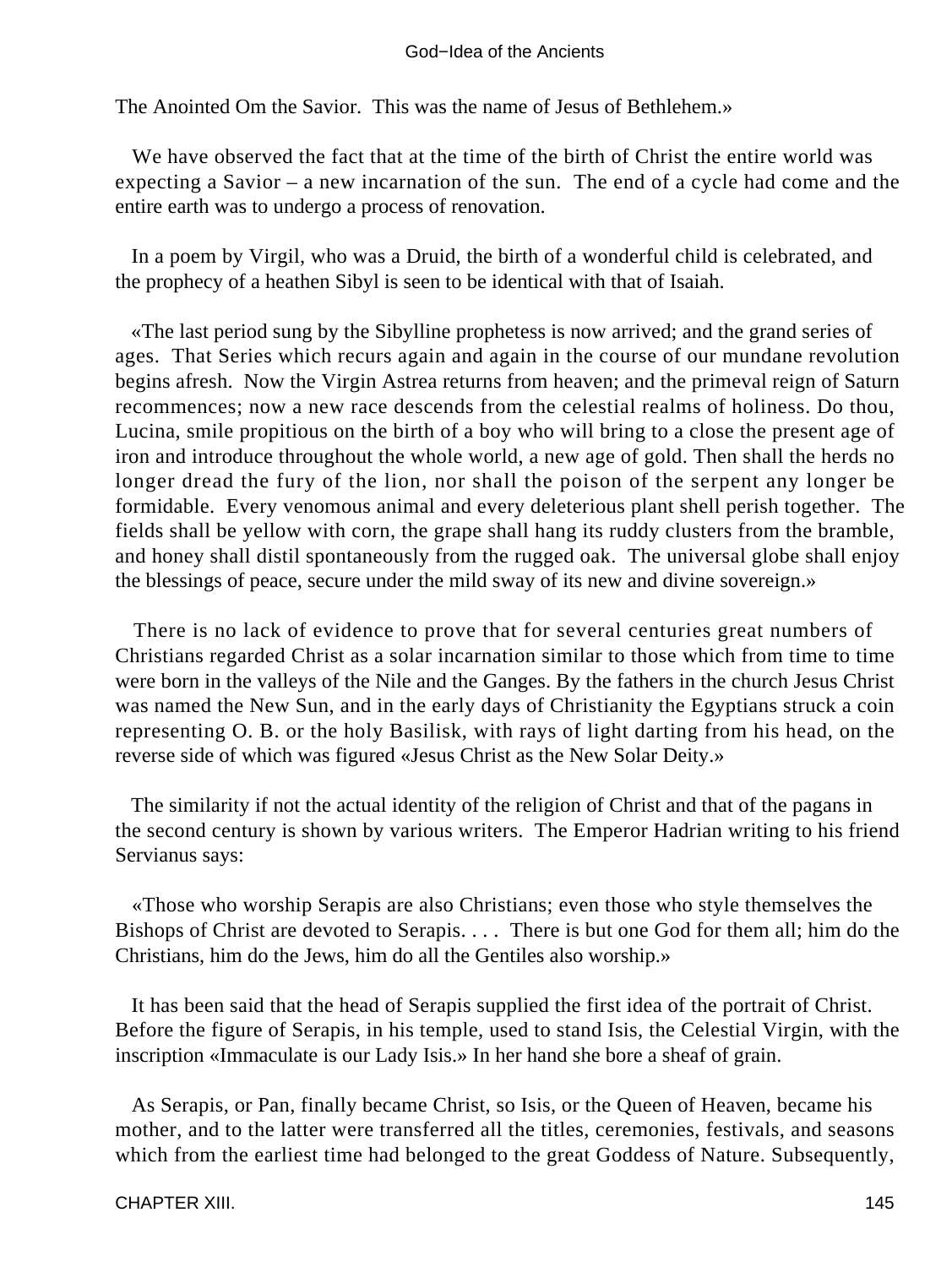probably about the close of the second century, Christianity began slowly to emerge from the worship of Mithras and Serapis, «changing the names but not the substance.»

 Upon the coinage of Constantine appears Soli Invicto Comita – «To the invincible sun my companion or guardian,» and when the Greek and Roman Christians finally separated themselves from the great body of pagan worshippers they apologized for celebrating the birthday of their Savior on the 25th of December, saying that «they could better perform their rites when the heathen were busy with theirs.» We are assured that the early Christians no less than the Maji acknowledged Mithras as the first emanation from Ormuzd, or the God of Light. He was the Savior which in an earlier age had represented returning life – that which follows the cold of winter. It was doubtless while they worshipped the Persian Mithras that many of the so−called Christians gathered their first ideas concerning the immortality of the soul and of future rewards and punishments.

 The analogy existing between the festivals, seasons, mythoses, etc., of the various incarnations of the sun which were worshipped by the early historic nations and those belonging to Christianity is too striking to be the result of chance.

 Buddha originally represented the sun in Taurus. Crishna was the sun in Aries. The laborings and sufferings of Hercules, a god who was an incarnation of the latter, portrays the history of the passage of the sun through the signs of the Zodiac.

 All the principal events of Christ's life correspond to certain solar phases; or, in other words, all ecclesiastical calendars are arranged with reference to the festivals which commemorate the important events of his life from his conception and birth to his ascension and reception in heaven. Each and every one of the solar deities has been born at midnight, on the 25th of December, at the time when the sun has reached its lowest position and begins to ascend. Macrobius, a learned Roman writer, observes that the early historic nations «believed that the sun comes forth as a babe from its cradle at the winter solstice.» Neith is made to say, «The sun is the fruit of my womb.»

 The 15th of August, assumption day, the time when Mary, the mother of Jesus, ascends to heaven is the day when the Zodiacal constellation Virgo, «the Greek Astrea, leaves the European horizon,» and the «8th of September, when Virgo emerges from the sun's rays, is held sacred as the Nativity of the Queen of Heaven.»

 Of the mid−winter festival, Bede says: «The Pagans of these isles began their year on the eighth of the Kalends of January, which is now our Christmas Day. The night before that (24th Dec. eve) was called by them the Medre−Nak, or Night of Mothers, because of the ceremonies which were performed on that night.»[132]

[132] Rivers of Life, vol. i., p. 430.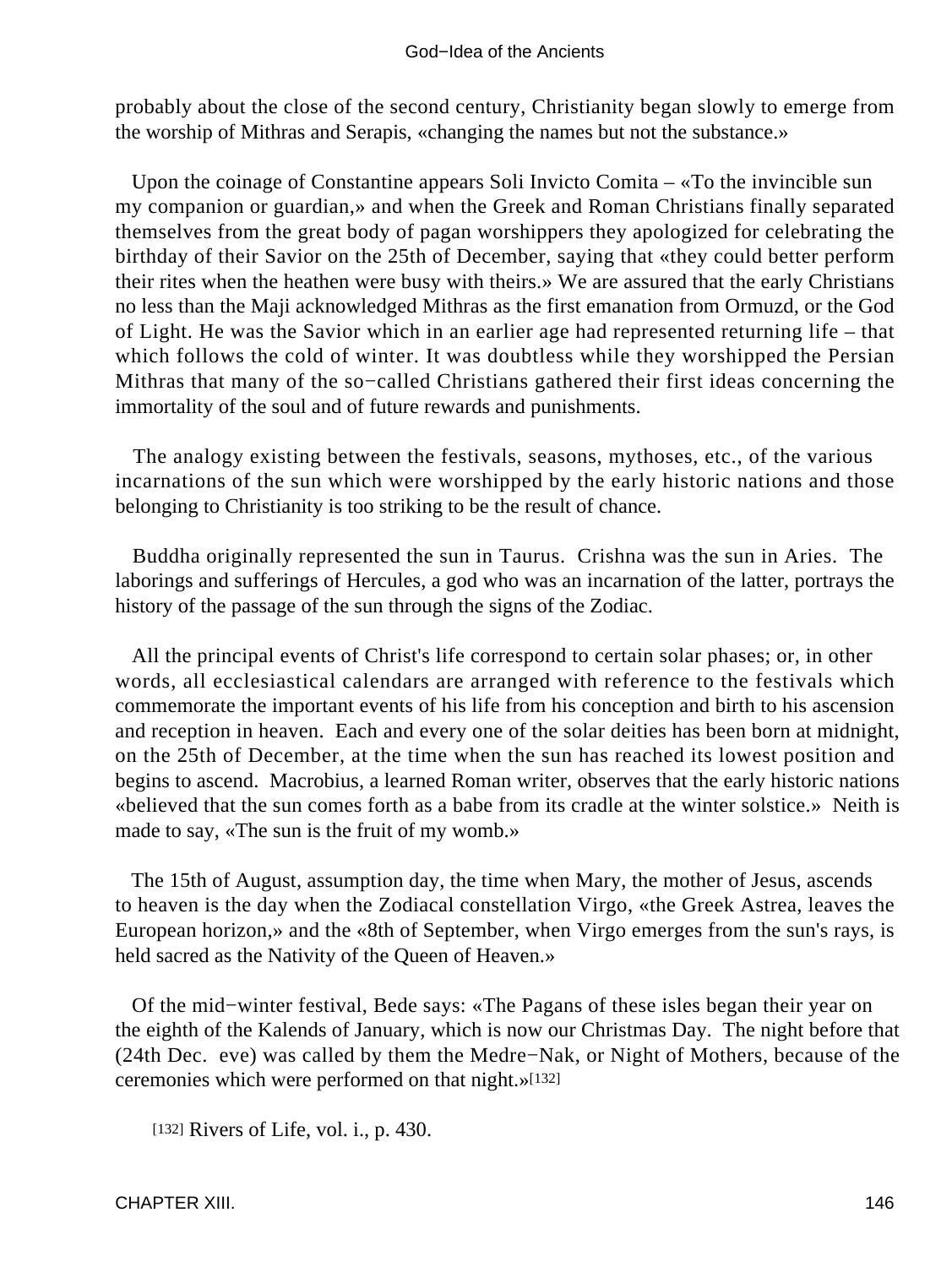Among Christians as among Pagans the Christmas season was in honor of «returning light,» the vernal equinox of «growing light» and St. John's day of «perfected light.»

 In England, among pagan Saxons, the midwinter festival lasted twelve days, during which time light, fire, the sun, huge stones and other similar manifestations of the Deity were adored. Christian and pagan alike worshipped these objects. They called Christmas «the birthday of the god who is light.» The Savior, or the New Sun, was the true light which lighteth every man who cometh into the world. According to the testimony of various writers, the festival held by Christians on Christmas eve used to resemble the Feast of Lights, celebrated in Egypt in honor of Neith. The tokens distributed among friends were cakes made of paste in the form of babies. These cakes were called yuledows. Dow means to «grow bigger,» or, «to increase.»

 The Kalends of January at Rome were sacred to Janus and Juno to whom sacrifices were offered. The Etruscans also worshipped Janus who was the god (or goddess) of the year. Although this Deity does not appear among the twelve gods it is said to be the parent of them all. It was represented as having two faces. Upon one were the letters representing 365, and upon the other were the keys of life and death. According to Bryant this Deity was called Junonius, from the goddess Juno, whose name resolves itself into Juneh, a dove. In the Hebrew this name is identical with Yoni or Yuni – the female principle. On the coins of this god (which was subsequently regarded as male) is usually figured a boat, although a dove with an olive branch is sometimes observed.[133]

[133] See Faber, Pagan Idolatry.

 Juno is thought to be the same as Jana, which came from Jah of the Hebrews. Diana was Diva Jana or «Dea Jana who is the same as Astarte or Ashtaroth of the Sidonians.»

 Regarding the transference of the mid−winter festival of the pagans to the Christian calendar, Forlong says:

 «The early Christians undoubtedly selected this Roman Saturnalia as an important period in the life of Christ, at first calling it the time of his conception, and later of his birth, this last best suiting the views and feelings of their Solo− Christian flocks. The Jews called the day of the Winter Solstice The Fast of Tebet. The previous time was one of darkness, and on the 28th began their Feast of Lights.»[134]

[134] Rivers of Life, vol. i., p. 430.

 In France the ancient name for Christmas is Noel, a term which until recently has baffled all antiquarian research. It is now thought that it is formed from Nuadh and Vile which together mean All Heal.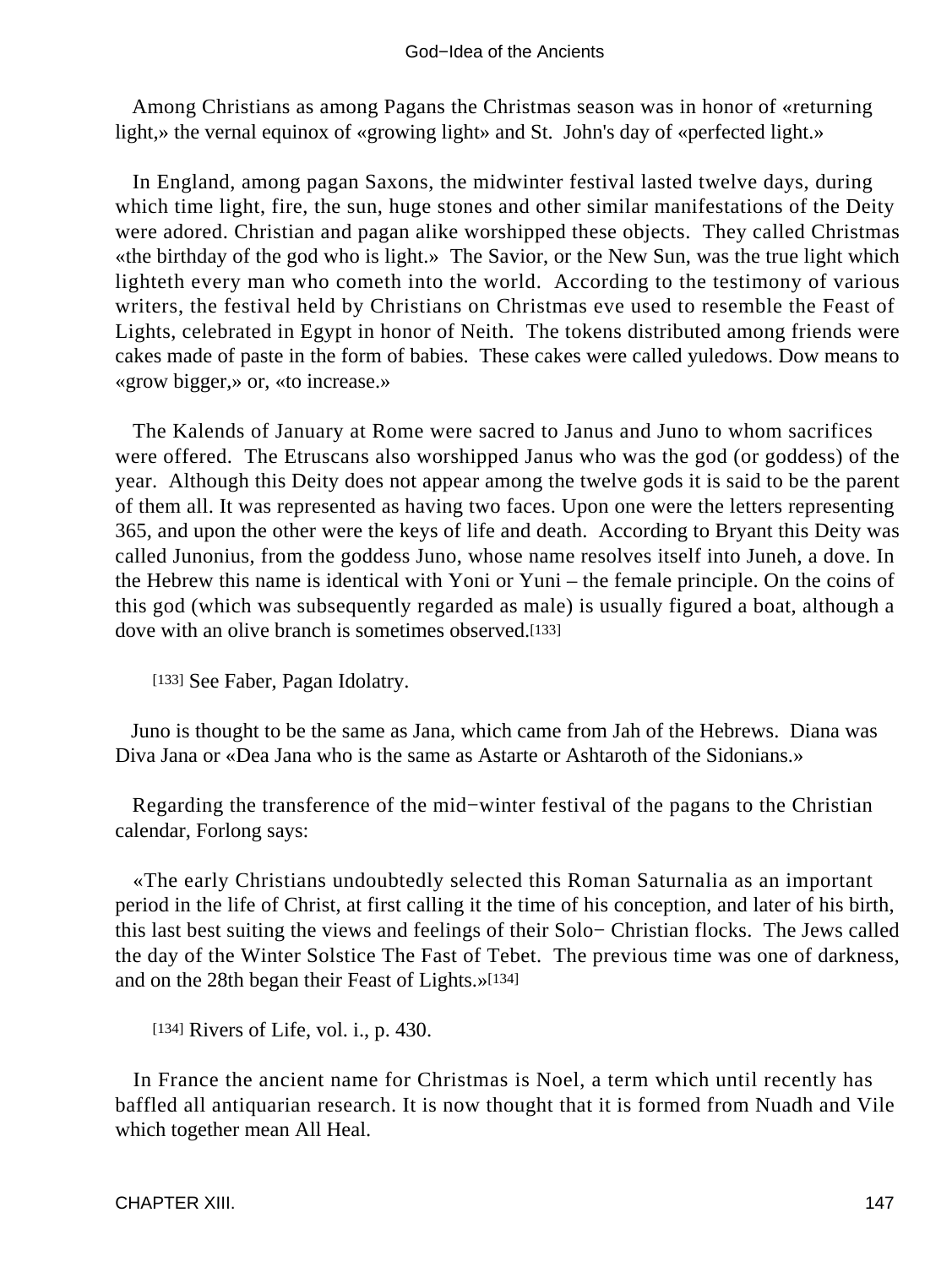Although every possible effort has been put forward to give to this date (the 25th of December) the appearance of authenticity as the birth of Christ, still, so far as I am able to find, no one accredited with any degree of trustworthiness has ever been rash enough to attempt its ratification as a matter of history.

 Tylor calls attention to the fact that in the religious symbolism of the material and spiritual sun Augustine and Gregory of Nyssa discourse on the «growing light and dwindling darkness that follow the nativity,» and cites the instance of Leo the Great who, in a sermon, rebukes the «pestiferous persuasion, that this solemn day is to be honored not for the birth of Christ, but for the rising of the New Sun.»

 On the authority of this same prelate it is found that in the fifth century, the faithful, before entering the Basilica of St. Peter, were wont to turn and salute the shining orb of day.

 The Roman winter solstice which was connected with the worship of Mithra, and which was named the «Birthday of the Unconquered Om,» was adopted by the western churches some time during the fourth century. From the west it passed to the eastern churches, where it finally became «the solemn anniversary of the birth of Christ.»

 In Ireland the ceremonies attending the mid−winter festival were formerly regarded as exceedingly important. A short time before the approach of the winter solstice, voices were heard throughout the island proclaiming: «The New Year is at hand! Gather the Mistletoe!» The mistletoe wreaths which formed the principal decorations of Venus' temple were at first proscribed by the Christian preachers, but, in process of time they not only found their way into the sanctuary, but were given a place over the altars, their final signification being «good will to men.»[135]

[135] Rivers of Life, vol. i., p. 81.

 Although the tokens of friendship which were distributed by the pagans at the season of the mid− winter festival differed somewhat from those which at the present time are exchanged among Christians at the same season of the year, still, there can be no doubt that the Christmas tree, loaded with gifts, is a remnant of that worship under which the sun was recognized as the source whence all blessings flow. Down to a late date, fire was a conspicuous element at the festival of the winter solstice. As the yule−log blazed upon the hearth, our ancestors set up huge stones and danced round them, thus worshipping the god of fertility.

 On the 20th and 21st of March the sun illumines exactly half the earth. At this time the Day has conquered the Night. Light has dethroned Darkness, a complete victory has been gained over Typhon and the new god comes forth «with healing in his wings.» On Lady's day, the 25th of March, the Virgin conceives. In Phoenicia numerous fetes were instituted to rejoice with Astarte in her conception. During the months preceding the birth of the young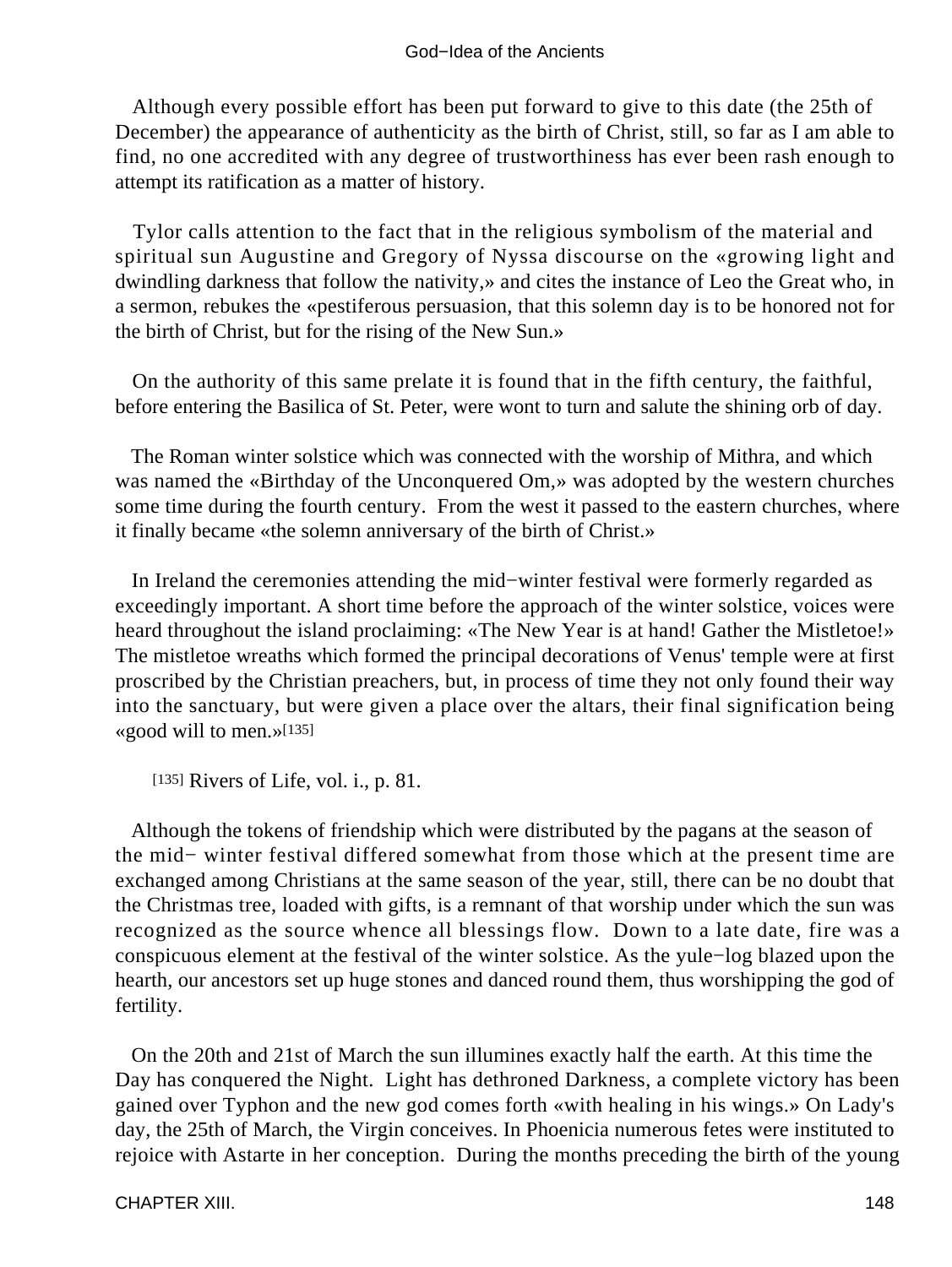sun−god the Queen of Heaven receives marked homage.

 In a former portion of this work we have observed that the festival which celebrated the return of spring was instituted by the inventors of the Neros thousands of years prior to the beginning of the Christian era, to celebrate the vernal equinox and to commemorate a return of Nature's bounties; but, after male reproductive power began to be regarded as the creator, when passion came to be considered as the moving force in the universe, and when the operations of Nature began to be typified by a dead man on a cross who was to rise again, Easter was celebrated in commemoration of a risen savior or sun−god.

 The following is an account given in Ramsay's Travels of Cyrus, concerning the vernal equinox festivals in the East. When Cyrus entered the temples he found the public clad in mourning. In a cavern lay the image of a young man (the dying savior) on a bed of flowers and odoriferous herbs Nine days were spent in fasting, prayers, and lamentations, after which the public sorrow ceased and was changed into gladness. Songs of joy succeeded weeping (for Tamuz), the whole assembly singing hymns: «Adonis is returned to life, Urania weeps no more, he has ascended to heaven, he will soon return to earth and banish hence all crimes and miseries forever.» This scene, it will be remembered, was presented 500 years prior to the birth of Christ. In Rome, throughout the months preceding the winter solstice, Hilaria or Ceres, was especially honored. Apollo and Diana rose on the 7th of the Julian April and on the 10th their religious festivals began.

 On Easter morn, during the earlier ages of the church, the observances of Christians were exactly the same as were those of the so called pagans, all together hurried out long before the break of day that they might behold the sun ascend, or «dance» as they called it, for on this morning he was to «make the earth laugh and sing.» Pagan and Christian alike greeted each other with the salutation «The Lord is risen,» and the reply was «The Lord is risen indeed.» On Easter morning the peasants of Saxony and Brandenburg still climb to the hilltops «to see the sun give his three joyful leaps.»

 In Buckland's Land and Water it is stated that on the first of May all the choristers of Magdalene College, Oxford, still meet on the summit of their tower, 150 feet high, and sing a Latin hymn as the sun rises, during which time ten bells are rung «to welcome the gracious Apollo.» Formerly, high mass was celebrated here and early mass for Sol was held in the College chapel, but, as at the time of the Reformation this service was forbidden, «it has since been performed on the top of the tower.» After the hymn is sung «boys blow loud blasts to Sol through bright new tin horns.»

 Perhaps none of the ideas which enter into present religious rites and ceremonies proclaims its eastern origin more forcibly than do those connected with the veneration of fire. The testimony of all writers upon this subject agrees that in Europe, down to a late date in the Christian era, fire was still adored, and in some mysterious manner was connected with the Creator.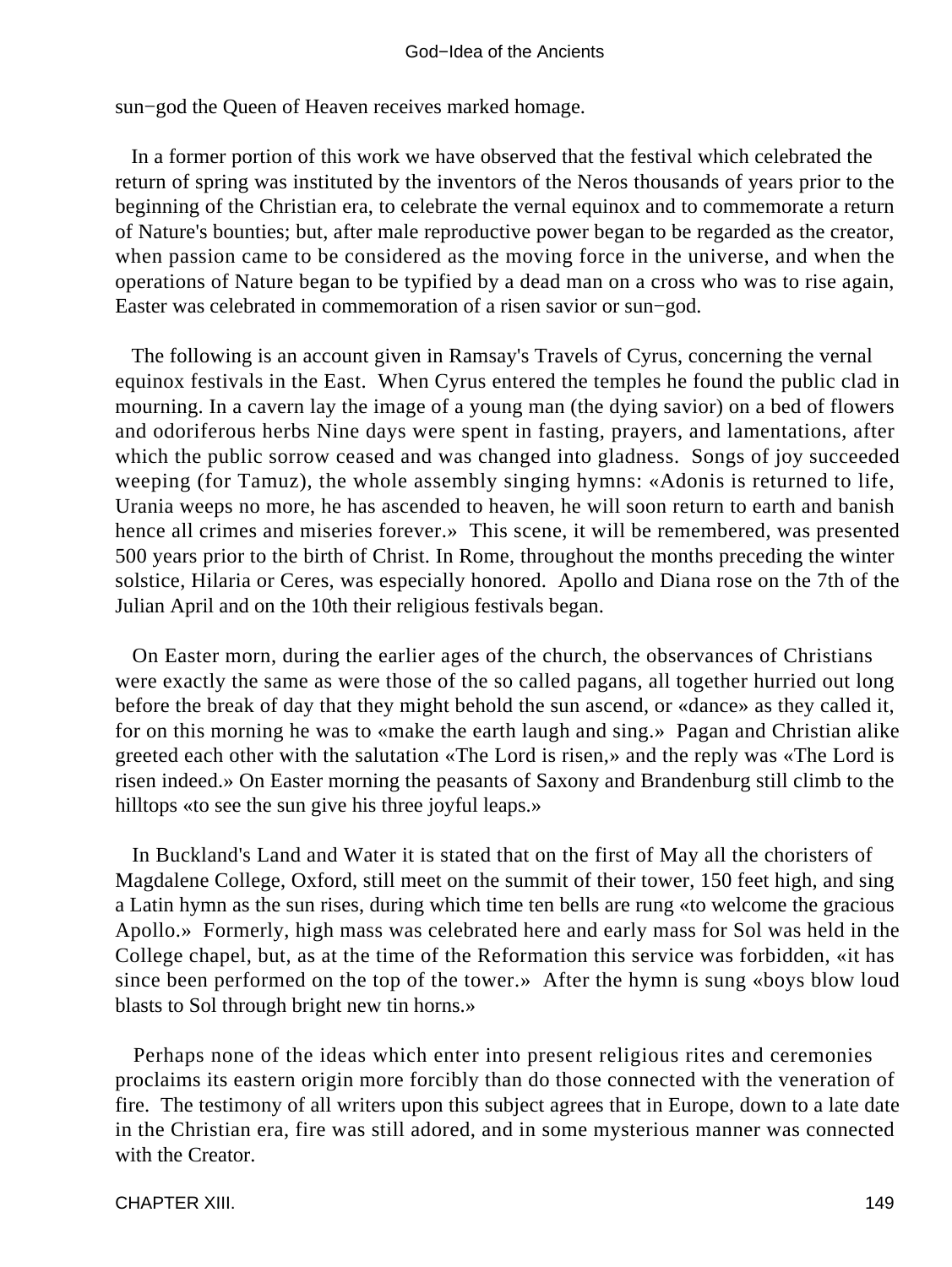Upon the subject of the continuation of sun and fire worship to modern times, it is stated that the ancient bonfires with which the North German hills used to be ablaze mile after mile are not altogether given up by local custom. In Ireland as late as the year 1829, the ancient Canaanitish and Jewish rite of passing children through fire as a cleansing or regenerating process was still in operation. It is related that at stated seasons great fires were lighted in public places, on which occasions, fathers, taking their children in their arms, would leap and run through the flames. At the same time, two large fires were kindled a short distance from each other through which the cattle were driven. It was believed that by means of this ceremony, fecundity is imparted both to man and beast. May, the month in which all Nature revives, and in which life starts anew, is the time selected for the lighting of those sacred fires. May is the month of the fires of Baal. According to Maurice in his work on the Antiquities of India, the festival and the May−pole of Great Britain are the remnants of a religious ceremony once common in Egypt, India, and Phoenicia, which nations all worshipping the same Deity, celebrated the entrance of the sun into the sign of Taurus at the vernal equinox, but which in consequence of the precession of the equinoxes is removed far in the year from its original situation. This festival is thought to be coeval with a time when the equinox actually took place at that time. It was formerly in honor of the goddess Bhavania, who, under various names, was once worshipped in every country of the globe. «She is identical with the Dea Syria of Chaldea, and the Venus Urania of Persia.»

 At the present time there is direct and indisputable evidence that sacred fires once flamed over the whole of Britain. A few days prior to Bealtine season, every flame was ordered extinguished, to be relighted on the first of May by holy fire drawn directly from the sun. Of fire−worship Toland observes:

 «On May−day the Druids made prodigious fires on these cairns, which being every one in sight of some other could not but afford a glorious show over a whole nation. These fires were in honor of Beal, or Bealan, Latinized by the Roman writers into Belanus, by which name the Gauls and their colonies understood the sun, and therefore, to this hour, the first of May is, by the aboriginal Irish, called la Bealtine, or the day of Belan's fires. May−day is likewise called la Bealtine by the Highlanders of Scotland, who are no contemptible part of the Celtic offspring. So it is with the Isle of Man: and in Armorica a priest is called Belee, or the servant of Bel, and the priesthood Belegieth.»[136]

[136] Quoted by Godfrey Higgins, Celtic Druids, ch. v., p. 181.

 Down to a comparatively recent time, in the British Isles, the youth of both sexes used to arise long before daybreak on May−day, and in large companies set out for the woods, there to gather flowers, boughs, and branches, which, on returning at night, were used to decorate their homes. This festival is said to be the most ancient of any known, and during the earlier and purer ages of human faith was celebrated in honor of returning spring. In later ages, however, after passion had become the only recognized god, May−day was celebrated with «all manner of obscenity and lewdness.»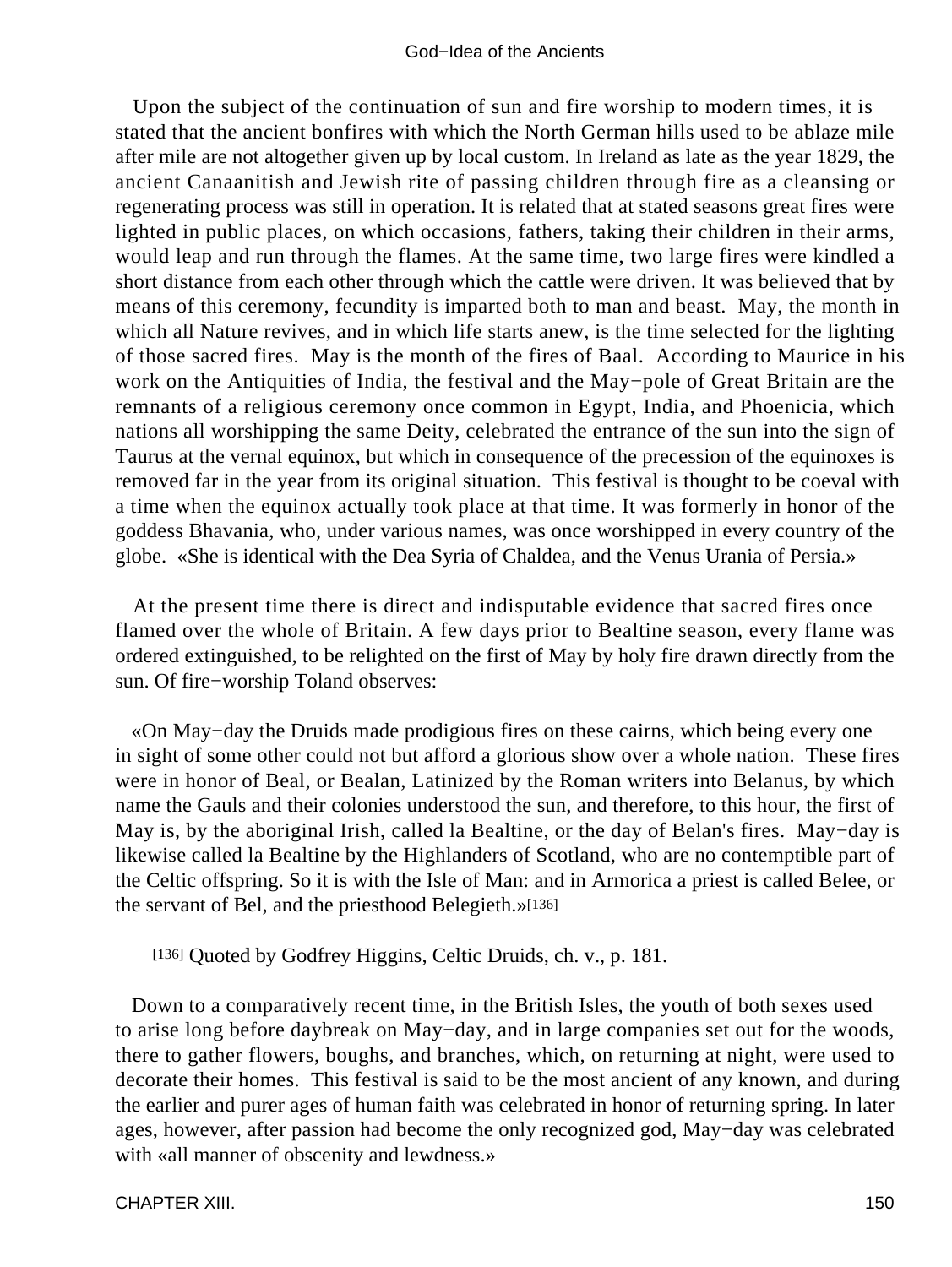Although the uneducated masses among the Gauls worshipped Apollo, Mercury, and Mars without understanding their true significance, the Druids, who are thought to be Pythagorians, invoked one great power, the animating force which pervades the universe, the essence of which they believed resides in fire.

 It is related that although after the introduction of Romish Christianity, May fires still continued to be lighted on Bealtine day, the more impressive ceremonies took place on the 23d of June, on the eve of the nativity of St. John. The early preachers, wishing to defer to the prejudices and usages of the people, «yet not so as to interfere with the celebration of Easter at the vernal equinox, retained the Bealtine ceremonial, only transferring it to the saint's day.» Of these fire festivals and their adoption by the Christian church Tylor says:

 "The solar Christmas festival has its pendant at mid−summer. The summer solstice was the great season of fire festivals throughout Europe on the heights, of dancing round and leaping through the fires, of sending blazing fire−wheels to roll down from the hills into the valleys, in sign of the sun's descending course. These ancient rites attached themselves in Christendom to St. John's Eve.

 «It seems as though the same train of symbolism which had adapted the mid−winter festival to the Nativity, may have suggested the dedication of the mid−summer festival to John the Baptist, in clear allusion to his words 'He must increase but I must decrease.' »[137]

[137] Tylor, Primitive Culture, vol. ii., p. 271.

 In a description recently given of the «moral, religious, and social disease» which broke out A.D. 1374, in the lower Rhine region, and which was denominated as the «greatest, perhaps, of all manifestations of possession,» Andrew D. White says: «The immediate origin of these manifestations seems to have been the wild revels of St. John's Day.»[138]

[138] Pop. Science, vol. xxxv., p. 3.]

 Upon this subject Toland observes that he has seen the people of Ireland running and leaping through the St. John's fire proud of passing through it unsinged. Although ignorant of the origin of this ceremony, they nevertheless regarded it as some kind of a lustration by means of which they were to be specially blessed.

 To every domestic hearth was carried the seed of Bealtine, or St. John's fire, which during the year was not permitted to go out.[139]

[139] Although the preservation of holy fire upon every hearth was clearly a religious observance, still, as in those days there were no matches, the material benefit to be derived from this precaution doubtless had a significance apart from that connected with worship.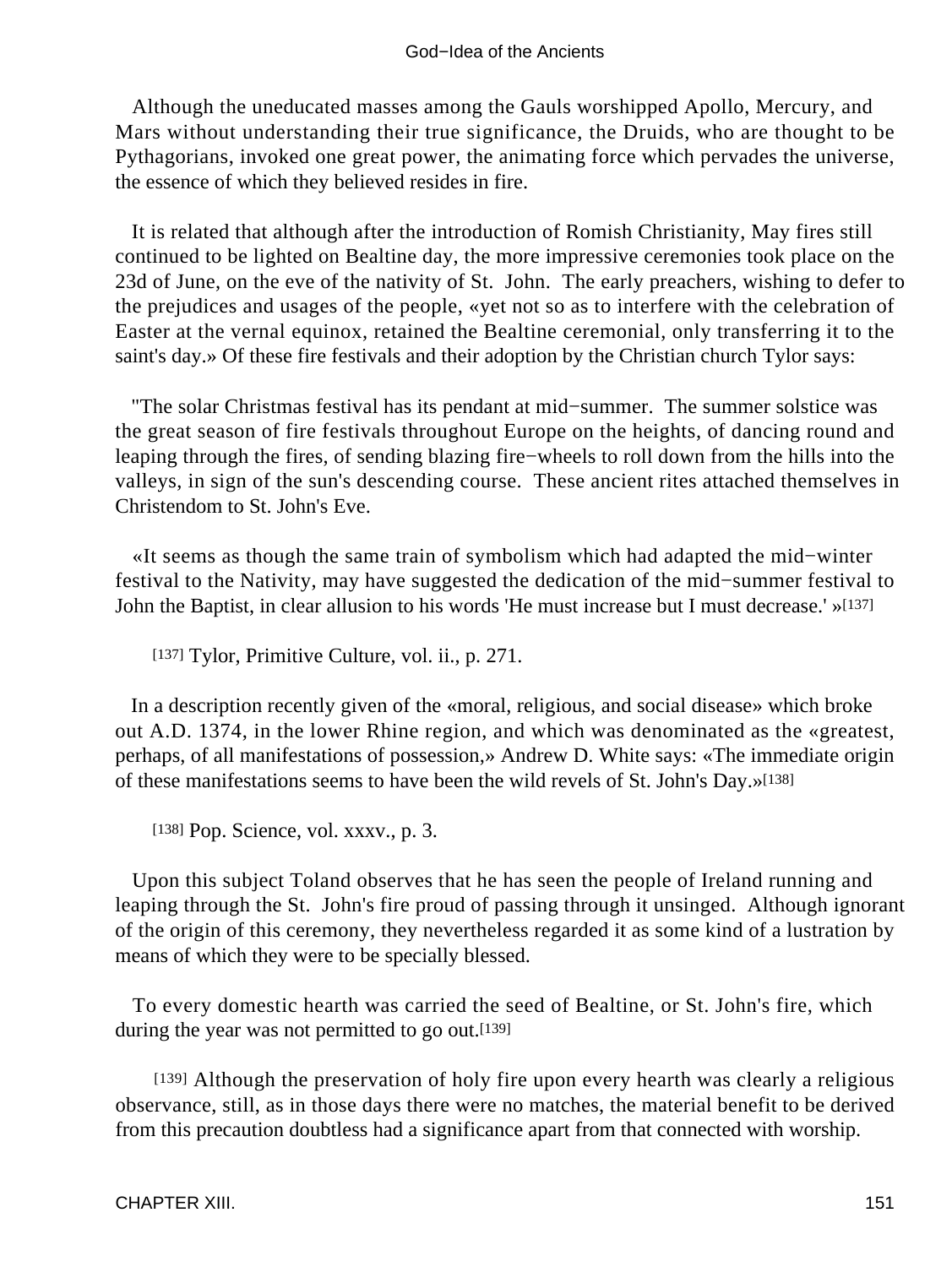According to the testimony of Tylor, the festival of John the Baptist was celebrated in Germany down to a late date. This writer quoting from a low German book of the year 1859, refers to the «nod fire» which was sawed out of wood to light the St. John's bonfire «through which the people leapt and ran and drove their cattle.»

 With regard to the worship of Fire and Light it is related that in Jerusalem, at the present time, the Easter service is performed by the bishop of the church emerging from a tomb with lighted tapers «from which all crave lights.»

 On the authority of Peter Martyr, Bishop of Alexandria in the third century, we are informed that the place in Egypt where Christ was banished, which is called Maturea, a lamp is kept constantly burning in remembrance of this event. Although the story of this banishment is doubtless borrowed from the life of the Hindoo god Crishna, the fact is evident that those who appropriated it, and used it in furbishing the mythical history of Christ, had no scruples against fire worship – a religion which we have been taught to regard as belonging exclusively to the pagans.

 In the ecclesiastical processions of the Church of Rome is frequently to be observed the figure of a dragon, in the mouth of which «holy and everlasting fire» is observed to be burning. A boy follows the procession with a lighted taper, so that in case the fire is extinguished it may be relighted. In referring to this subject the Rev. J. B. Deane says:

 «The whole ceremony may be considered as a lively representation of an ophite procession as it advanced through the sinuous paralleiths of Karnak. So that no wonder the illiterate races were deceived into thinking that there was no harm in calling themselves Christians, for all their dear old faiths are here – fire, arks, poles, and fire in an ark.»

 Almost innumerable instances are given by various writers upon this subject, showing that the sun worship of the ancients has been continued to the present time by the so called followers of Christ, in the shrines of the East, with no change even of names to distinguish it from that of the Christian faith. By those who have spent much time in investigating the Holy Land, it is related that nearly all the spots in and about Jerusalem, sacred to Greek and Romish Christians as connected with the life and death of their risen Lord, are equally sacred to the pagans as commemorating the life and death of their Savior – the New Sun. Even Gethsemane is marked by characteristics which prove that it is no less interesting to pagans, or, more properly speaking, to the pagan followers of Christ, than it is to those of the Greek and Romish churches. Here is a holy tree, and not far distant is a cave of Mithras. There is also to be seen a trinity of stones «those of Janus (Chemosh), Petros and Ion, all solar terms and connected with the sitting or sinking down to rest of the Kuros.»

 Messrs. Maundrell and Sandys, who in 1697 visited all the holy places in and around Jerusalem, state that the entire city, but especially the sites of Moriah, Zion, and suburbs were hotbeds of fire and phallic worship as usually developed still in the East.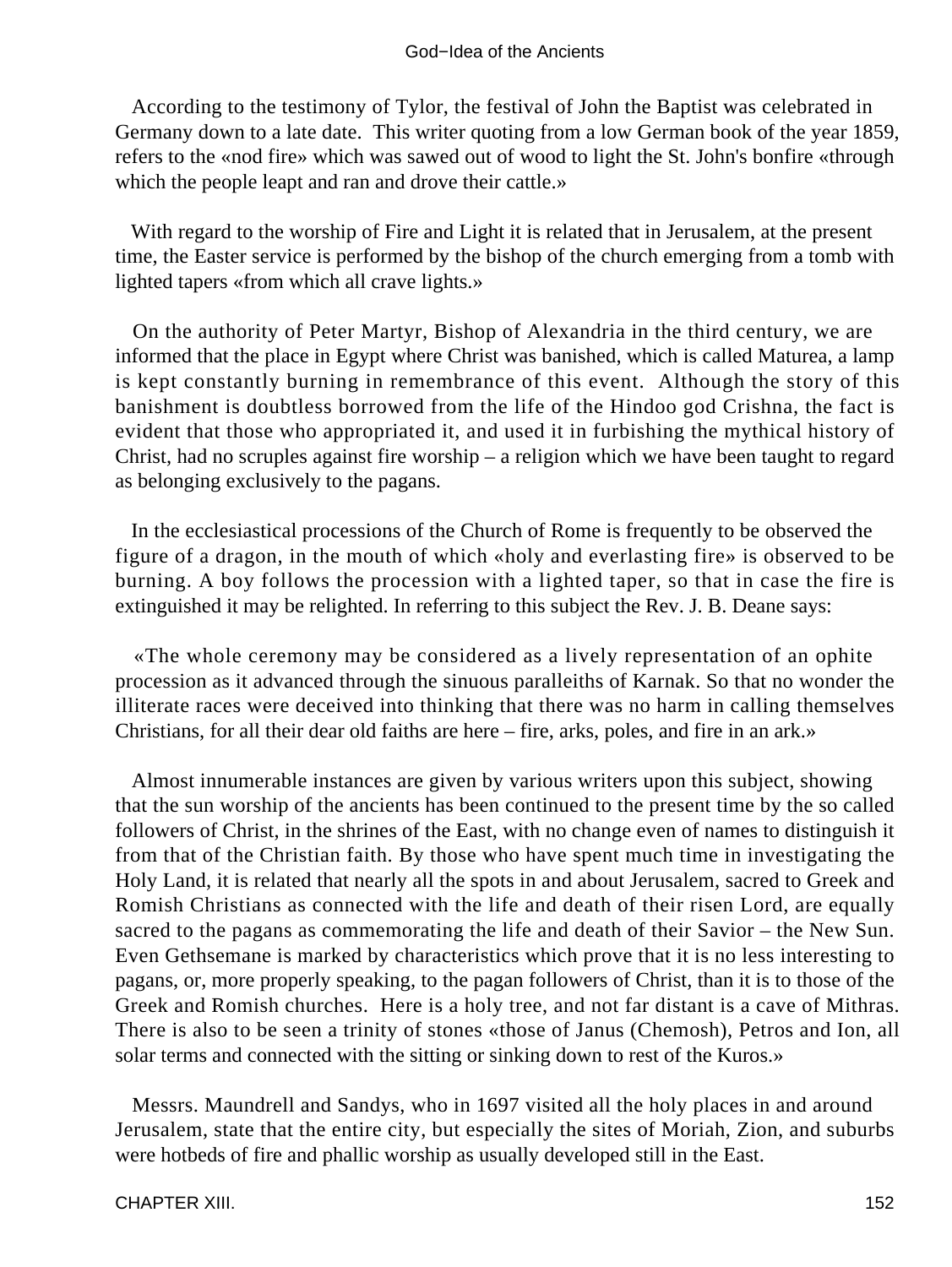The topography of ancient Delphi, on the site of which was built the village of Kastri, and at which place excavations are now being made under the direction of the American School of Archaeology, has ever been a place of peculiar interest to the mystic. Here are to be found all the natural features and objects which gladden the heart and stimulate the imagination of a solo−phallic worshipper. The holy Mt. Parnassus, the fountain of Kastali, the deep cave said to be Pythian, and the remnants of huge sepulchres hewn in the rocks all conspire to make of this spot a perfect abode for the god, or goddess, of fertility. Here, too, is a beautiful lake and near it a sacred fig−tree which has been struck by lightning, or, «touched by holy fire.» Of this sacred place Forlong writes:

 "Christianity has never neglected this so−called Pagan shrine, nor yet misunderstood it, if we may judge by the saint she has located here, for Mr. Hobhouse found in the rocky chasm dipped in the dews of Castaly, but safe in a rocky niche, a Christian shrine; and close by a hut called the church of St. John; yea verily of Ione, she who had once reigned here supreme; whilst on a green plot a few yards below the basin, in a little grove of olive trees, stood the monastery of Panhagia or Holy Virgin, so that here we still have and beside her sacred form in the cleft, men who have consecrated their manhood to the old Mother and Queen of Heaven, just as if she of Syria had never been heard of.

 Doubtless they knew little of what civilized Europe calls Christianity, for I have spent many days conversing with such men, and seen little difference between them and those similarly placed in the far East – fervid Christians though Greeks and Syrians are."

 Perhaps nothing shows the extent to which the religion of the pagans has been retained by Christianity more than does the worship of the serpent. It has been said that this reptile enters into every mythology extant. Ferguson is authority for the statement that «he is to be found in the wilderness of Sinai, the groves of Epidaurus, and in Samothracian huts.» He constitutes a prominent factor in the religious worship of India, Assyria, Palestine, and Egypt, and, notwithstanding the fact that he is not a native of Ireland, in an earlier age representations of him appear in profusion among the symbols of that country. It has been said that there is scarcely an Egyptian sculpture known in which this reptile does not figure. The serpent whenever it appears as a religious emblem always typifies desire – creative energy – which, proceeding from the sun, is manifested in man and in animals. Whether it be a veritable snake in a box, a serpent connected with the figure of a woman, or as a carved representation on monuments or stones, or as chains or wreaths on columns, bas−reliefs or friezes, the signification is the same.

 The sacred character of this reptile among the Gnostics is shown by the accounts given of their religious rites and ceremonies. By many of these sects this holy creature was kept in a box, ark, or chest, and when the eucharistic service was to be performed, he was enticed forth from his resting− place by a bit of bread. So soon as his holiness had wound himself about the offering, the sacrifice was complete and the service was concluded by «singing a hymn to Almighty God, and praying for acceptance in and through the serpent.»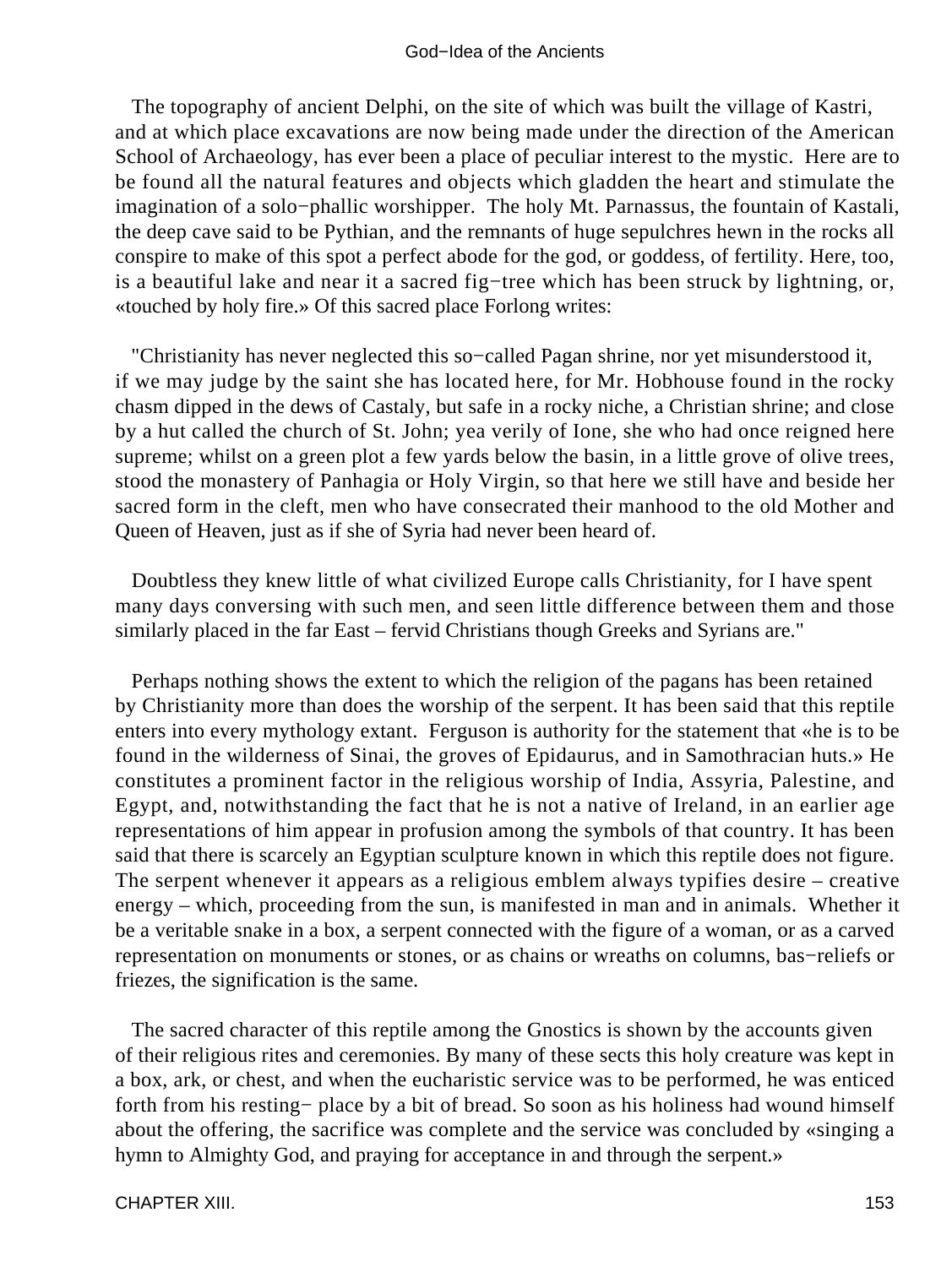In later ages when the attempt was made to abolish serpent worship from the Christian church, it was declared by the leaders in the movement that Ophiolatry had been imported from Persia – that it had been brought in by ignorant devotees who were too weak to renounce their former faith.[140]

[140] Forlong, Rivers of Life.

 The extent to which the symbols representing Serpent, Sun, Tree, and Plant worship are still retained as part and parcel of the symbolism of Christianity is shown by the following report regarding the adoption of a seal by the Presbyterian Church which appeared in the daily press only a few years ago.

 «After the assembly opened, the committee for the selection of a seal made a report recommending: That the general assembly hereby adopts as its official seal the device of a serpent suspended upon a cross, uplifted within a wilderness, in form as represented upon the official seal of the trustees of the general assembly, and displayed upon a circular field of the same proportions. In addition thereto the figure of a rising sun appearing above the margin of the wilderness, whose out−shooting beams shall occupy the centre of the field. Further, the decoration of a demi−wreath of two palm branches (in the form of the wreath upon the seal of the Westminster assembly of divines), placed around the margin of the upper hemisphere of the field; and on the lower hemisphere of the field a demi−wreath composed of a branch of oak united with an olive branch. Further, that the words of the motto, 'Christus Exaltus Salvatar,' shall be displayed in a semi−circle upon the upper part of the field, on either side of the standard of the cross, and, encompassing the whole in a bordure, the following words, in full or in proper abbreviation thereof, 'The Seal of the General Assembly of the Presbyterian Church in the United States of America.' »

 The origin of the rite of Baptism as performed at the present time in Christian churches, may be traced directly to the worship of the sun, within which were supposed to reside the reproductive powers of Nature. All nations have had ceremonies corresponding to our baptism and confirmation rites, such baptism being either by fire or water. When we remember that for ages fertility, or the power to reproduce, constituted the idea of the Deity, we are not surprised to find that the original signification of the rite of baptism had, and still has, in some of the oriental countries, special reference to the child's sexual obligations.

 In India, the religious rites performed upon the individual occur at birth or soon after; at betrothal, which takes place in childhood; at puberty; at marriage, and at death. The fact will be noticed that all sexual (spiritual) obligations and seasons fall within the domain of priestly supervision and surveillance. The child at baptism is dedicated to Vesta, or Hestia, the Queen of Hearths and Homes, a divinity who is supposed to assist him in securing the special evidence of divine favor, namely, fruitfulness of body.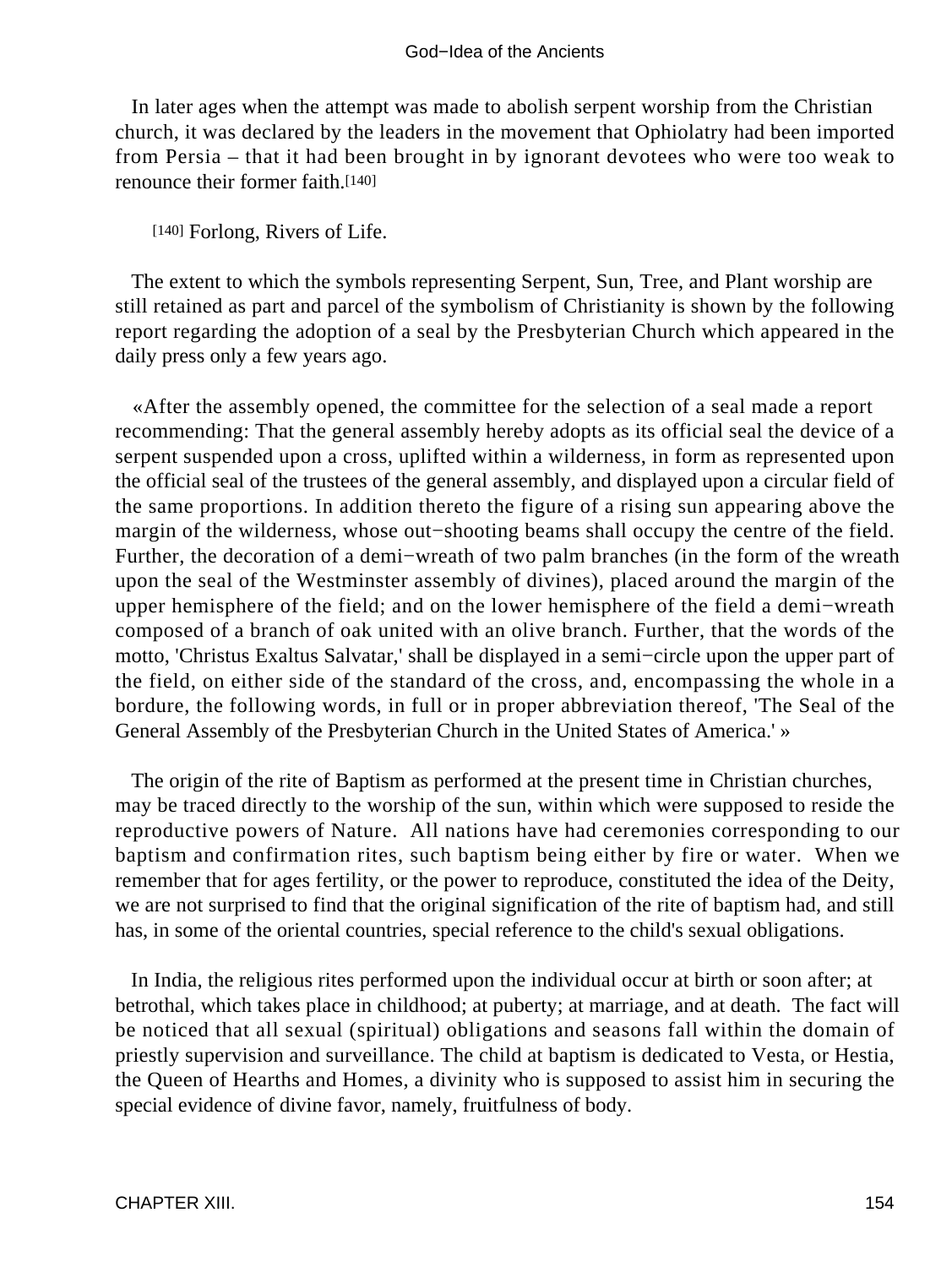Among Hindoos and Jews, excessive reproduction was the Lord's mark of favor. In India there has been a special hell provided for childless women, and with Jewesses no curse was equal to barrenness.

 Baptism, or the ceremony connected with the naming of children in Christian countries, is seen to be identical with that performed in Mexico among the Aztecs. After the lips and bosom of the infant had been sprinkled with water, the Lord was implored to «permit the holy drops to wash away the sin that was given to it before the foundation of the world, so that the child might be born anew.»

 Among the petitions which are offered to the Deity is the following: «Impart to us, out of thy great mercy, thy gifts which we are not worthy to receive through our own merit.» In their moral code appear these maxims: «Keep peace with all; bear injuries with humility; God who sees, will avenge you.» «He who looks too curiously on a woman, commits adultery with his eyes.»[141]

[141] Quoted by Prescott from Sahagun. Conquest of Mexico, book i., chap 3.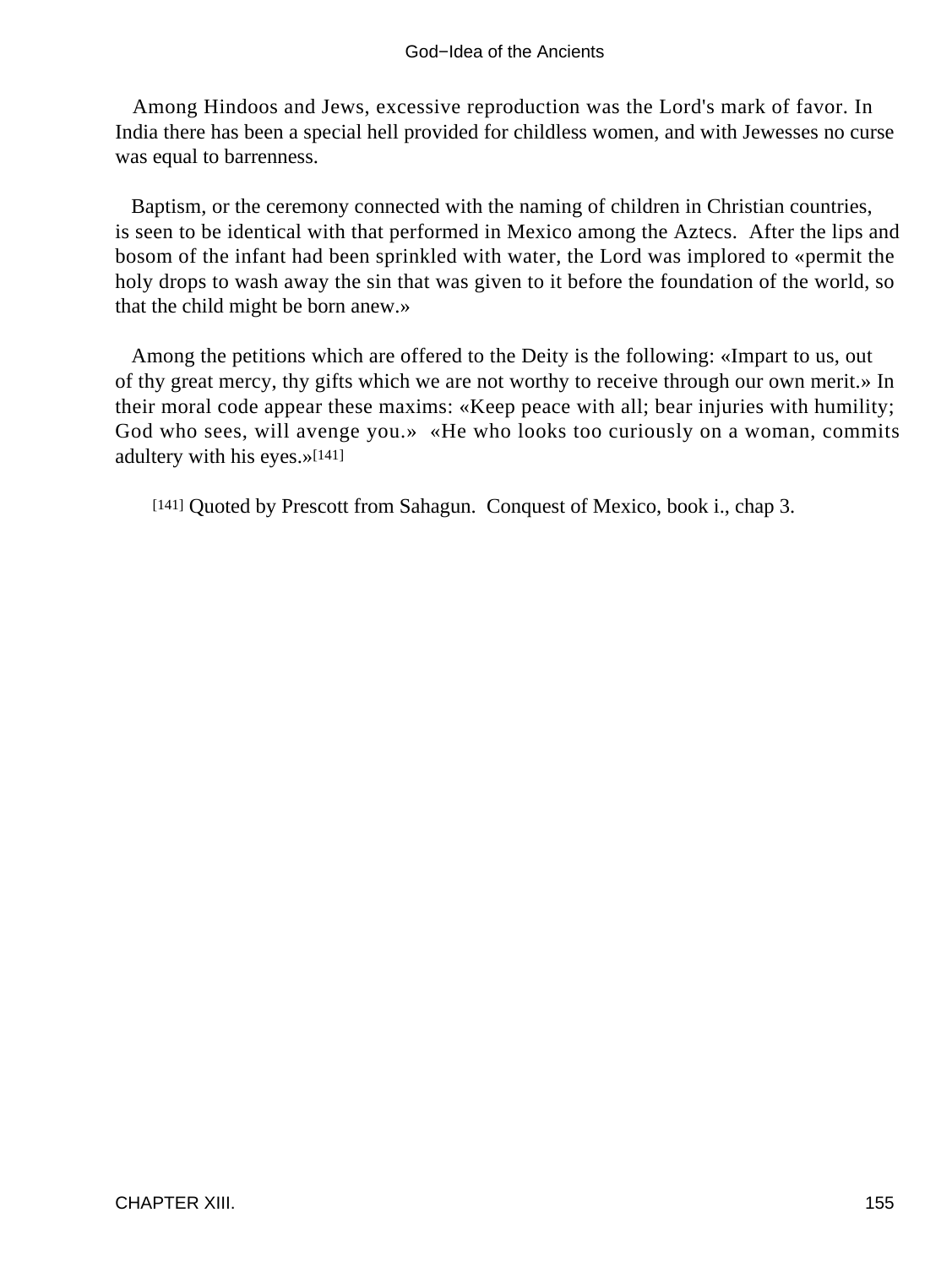# **[CHAPTER XIV.](#page-197-0)**

# *C*HRISTIANITY **A continuation of paganism** – (Continued).

 From the facts recorded in the foregoing pages, we have seen that true Christianity was but a continuation of that great movement which was begun in Persia seven or eight centuries before, and whose gathering strength had been emphasized by the humane doctrines set forth in the various schools of Greek philosophy.

 In the first century of the Christian era may be observed among various sects, notably the Gnostics, a desire to popularize the teachings of an ancient race, and to accentuate those principles which had been taught by Buddha, Pythagoras, the Stoic philosophers, the Roman jurisconsults and others. In other words the object of the new religion was to stimulate the altruistic characters which had been developed during the evolutionary processes, and to strengthen and encourage the almost forgotten principles of justice and personal liberty upon which early society was founded, but which through ages of sensuality and selfishness had been denied expression.

 When we remember the tenacity with which the human mind clings to established beliefs and forms, it is not perhaps singular that in a comparatively short time these principles were lost sight of, and that the entire system of corrupt paganism, with Christ as the New Solar Deity, was reinstated; neither is it remarkable, when we reflect upon the length of time required to bring about any appreciable change in human thought and action, that the principles which this Great Teacher enunciated are at the present time only just beginning to be understood.

 To one who carefully studies the history of Christianity by the light of recently developed truths, the fact will doubtless be discovered that the fundamental difference existing between Catholic and Protestant sects is grounded in the old feud arising out of the relative importance of the sex−principles. From the days of Zoroaster to the final establishment of Christianity by Paul, the tendency – although slight – had been toward the elevation of woman, and consequently toward a greater acknowledgment of the female element in the god−idea. Considerable impetus was given to the cause of woman's advancement through the doctrines of the various schools of philosophy in Greece, and subsequently by the efforts put forth by the Roman lawyers to establish their equality with men before the law; hence, during the first hundred years of the Christian era the «new religion» seems to have contained much of the spirit of the ancient philosophy.

 By several of the early Christian sects, the second person in the trinity was female, as was also the Holy Ghost.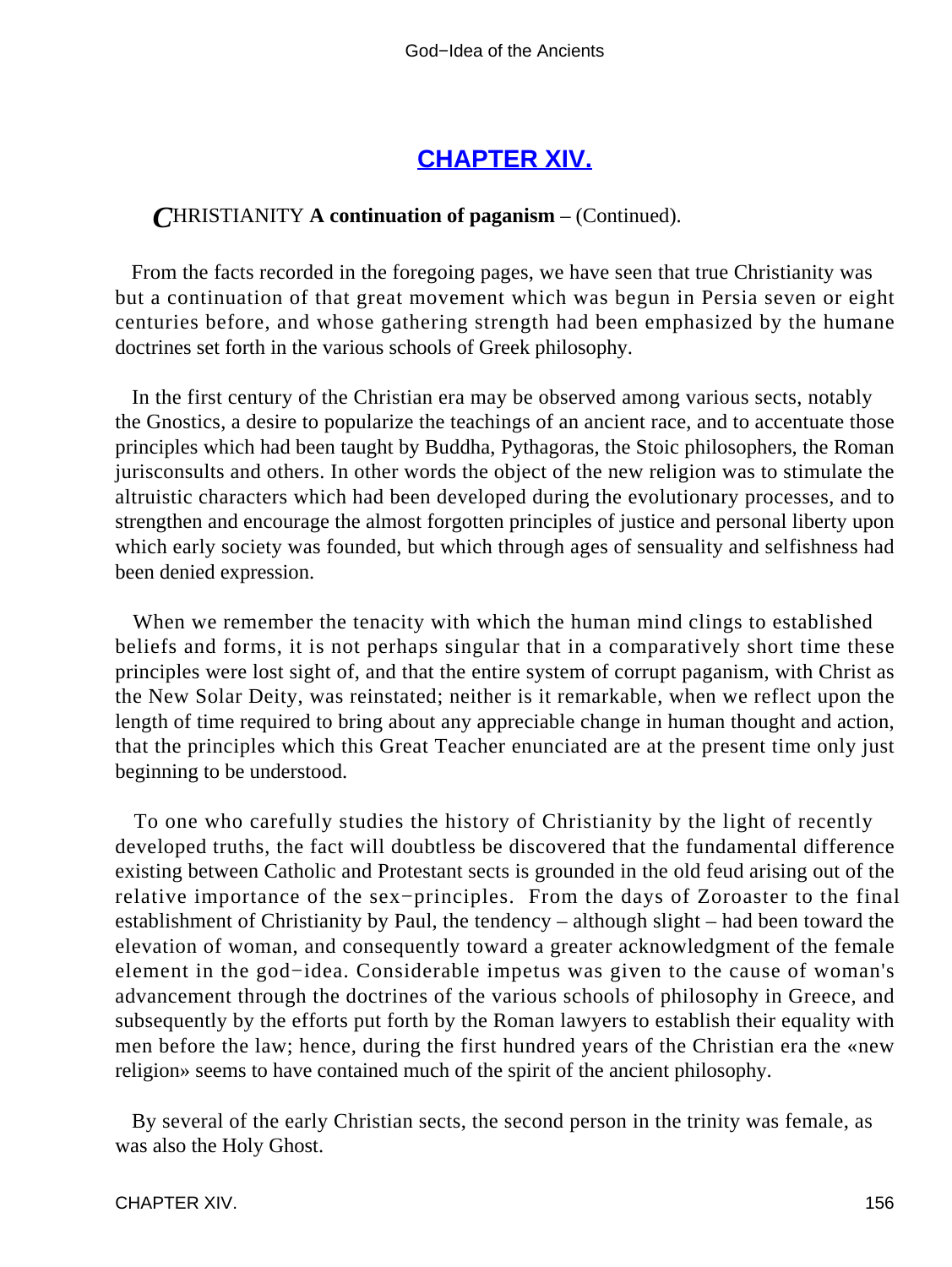In a «fragment of a gospel preserved by St. Jerome, and believed to have been from the original Aramaean Gospel of St. Matthew, with additions, the Holy Ghost (ruach), which in Hebrew is feminine, is called by the infant Savior, 'My Mother, the Holy Ghost.' »[142]

[142] Barlow, Essays on Symbolism, p. 135.

 The mission of Christ was that of a Regenerator of mankind, an office which had been symbolized by the powers of the sun. He was to restore that which was lost. He attempted to teach to the masses of the people the long neglected principles of purity and peace. He did not condemn woman. He was baptized by John (Ion or Yon) in water, the original symbol for the female element, and while in the water; the Holy Ghost in form of a dove (female) descended upon him. To those who have given attention to the symbolism of the pagan worship these facts are not without signification.

 Because of the peculiar tendency of Christ's teachings women soon became active factors in their promulgation. If there were no other evidence to show that they publicly taught the new doctrines, the injunction of St. Paul, «I suffer not a woman to teach,» would seem to imply that they were not silent.

 The doctrines of the Gnostics were particularly favorable to women. Marcellina, who belonged to this order, was the founder of a sect called Marcelliens. Of her works Waite observes: «It would scarcely be expected that the heretical writings of a woman would be preserved amid such wholesale slaughter of the obnoxious works of the opposite sex. The writings of Marcellina have perished.»<sup>[143]</sup> Not only did women teach publicly, and write, but according to Bunsen they claimed the privilege of baptizing their own sex. The reason for this is evident. Before baptism it was customary for the newly−made converts to strip and be anointed with oil. After the establishment of Paul's doctrines, however, «the bishops and presbyters did not care to be relieved from the pleasant duty of baptizing the female converts.»[144]

[143] History of the Christian Religion, p. 405.

[144] **Ibid.**, p. 23.

 Although the utmost care has been exercised to conceal the fact that women equally with men, performed the offices connected with the early church, yet by those who have paid attention to the true history of this movement, there can be no doubt about the matter. Notwithstanding the early tendencies of the «new religion» toward the recognition of women, and toward the restoration of the female principle in the Deity, the policy to be pursued by the church was soon apparent, for Paul, the real founder of the system calling itself Christian, and a man imbued with Asiatic prejudices concerning women, arrogantly declared that «man is the head of woman as Christ is the head of the Church.» Women were commanded to be under obedience. Neither was the man created for the woman, but the

CHAPTER XIV. 157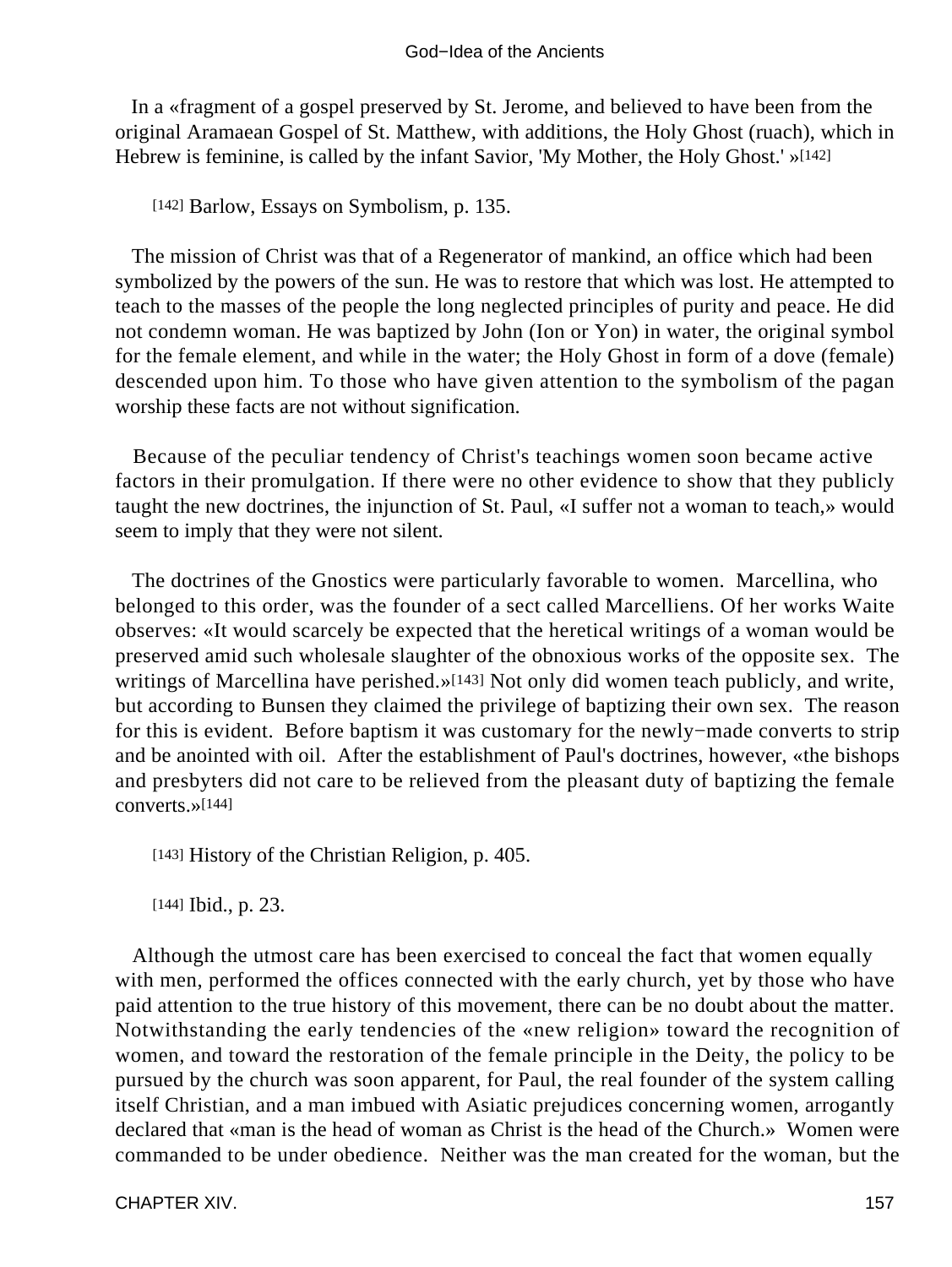woman for the man; thus was re−established and emphasized the absurd doctrine of the Lingaites, that the male is an independent entity, that he is spirit and superior to the female which is matter. After this indication of the policy to be pursued under the new regime, it would scarcely be expected that theefforts put forth by the various sects among the Gnostics toreinstate the female element either on the earth or in heavenwould be successful, and as might be anticipated from the factsalready adduced, as early as the year 325, at the council of Nice, a male trinity was formally established, and soon thereafter, the Collylidians, a sect which rigorously persisted in the adoration of the female principle, were condemned. At the council of Laodicea, A.D. 365, the 11th canon forbade the ordination of women for the ministry and the 44th canon prohibited them from entering the altar.

 The devotees of female worship, although for a time silenced, were evidently not convinced, and to force their understanding into conformity with the newly established order, the Nestorians, in the year 430 A. D., reopened the old dispute, and formally denied to Mary the title of Mother of God. Their efforts, however, were of little avail, for in the year 451, at the council of Ephesus, the third general council, the decision of the Nestorians was reversed and the Virgin Mother reinstated. Upon this subject Barlow remarks: «Well might those who made this symbolical doctrine what it now is, at length desire to do tardy justice to the female element, by promoting the mother to the place once occupied by the Egyptian Neith, and crowning her Queen of Heaven.»[145] The fact will doubtless be observed, however, that by the Romish Church the idea of the god−mother differs widely from the Queen of Heaven – the original God of the ancients. Mary the Mother of Jesus is not a Creator, but simply a mediator between her Son and His earthly devotees – a doctrine only a trifle less masculine in texture than that of an Almighty Father and his victimized son. The worship of Mary was adopted by the so−called Christians in response to a craving in the human heart for a recognition of those characters developed in mankind which may be said to contain the germ of the divine. The masculine god of the Jews was feared not loved, and his son had already been invested with his attributes. He was all powerful, hence a mediator, a mother, was necessary to intercede in behalf of fallen man, and this, too, notwithstanding the fact that woman had become the «cause of evil in the world.»

[145] Essays on Symbolism, p. 134.

 The Great Goddess of the ancients, Perceptive Wisdom, the Deity of giving, she who represented the purely altruistic characters developed in mankind, and whose worship involved a scientific knowledge of the processes of Nature, when engrafted upon the so−called Christian system, although indicating an important step toward the recognition of the genuine creative principles, was not understood. Although her effigies were brought from the East and made to do duty as representations of Mary, the Mother of Christ, a knowledge of her true significance lay hurled beneath ages of sensuality and selfishness.

 By those who have made it their business to investigate this subject, it is observed that there is scarcely an old church in Italy in which there is not to be found a remnant of a black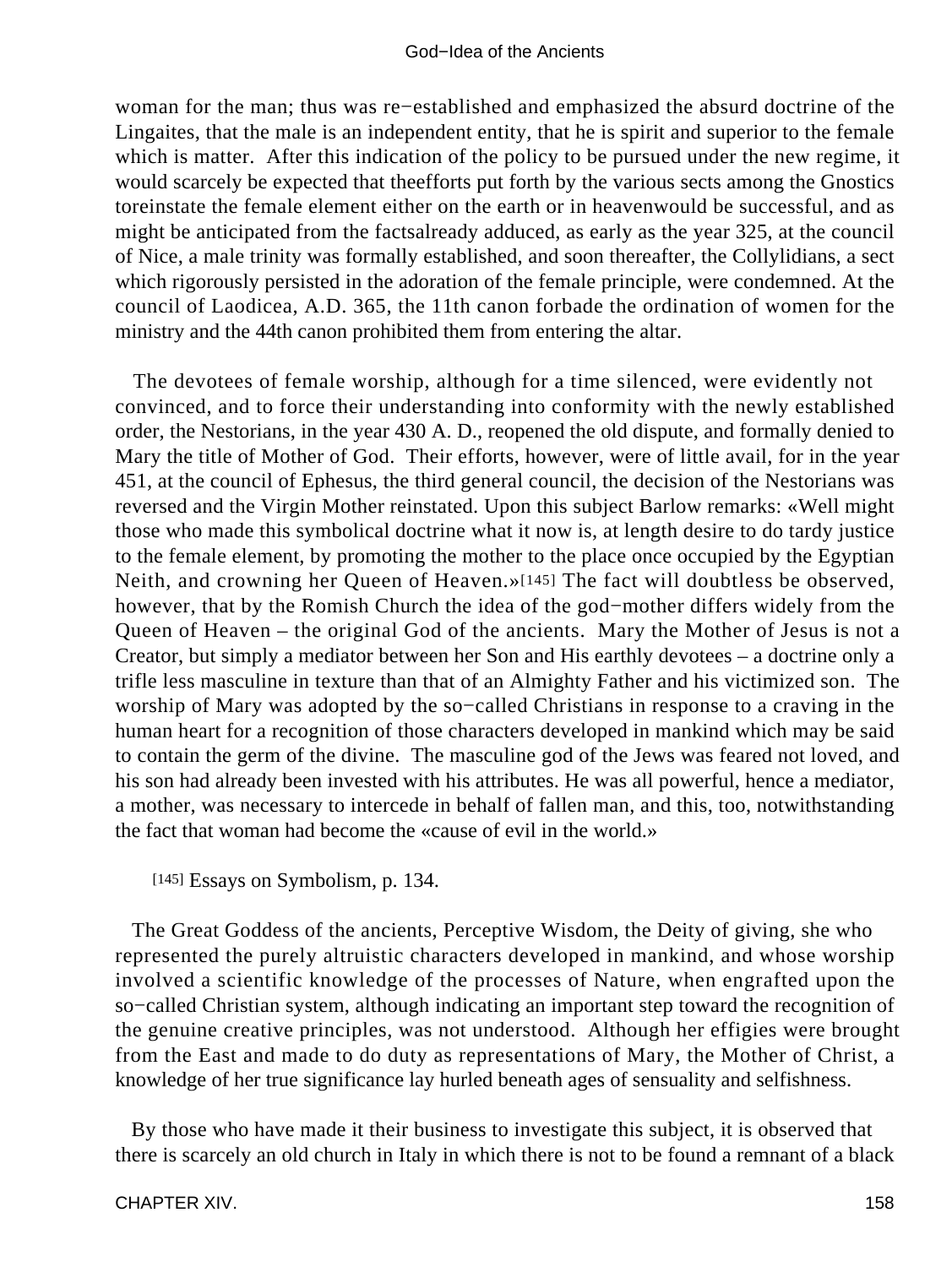virgin and child. In very many instances these black virgins have been replaced by white ones, the older figures having been retired to some secluded niche in the church where they are held especially sacred by the ignorant devotees who know absolutely nothing of their original significance. We are assured that many of these images have been painted over, ostensibly in imitation of bronze, but the whites of the eyes, the teeth, and colored lips reveal the fact that they are really not intended to represent bronze, but figures of a black virgin goddess and child whose worship has been imported into Europe from the East. I had been told that one of the oldest of these images extant was to be found in Augsburg; a thorough search, however, in all the churches and cathedrals of that city failed to reveal it, but in the museum at Munich such a figure is to be seen. It is in a state of decay, one arm of the mother and a portion of the child's figure being worn away. Upon this subject Godfrey Higgins remarks:

 «If the author had wished to invent a circumstance to corroborate the assertion that the Romish Christ of Europe is the Crishna of India, how could he have desired anything more striking than the fact of the black virgin and child being so common in the Romish countries of Europe? A black virgin and child among the white Germans, Swiss, French, and Italians!!!»[146]

[146] Anacalypsis, book iv., ch. i., p. 175.

 We have observed that during an earlier age in the history of religious worship, as the female was supposed to comprehend both the female and male elements in creation, a belief in the possible creative power of the female independently of the male was everywhere entertained, and that after the schismatic faction arose which endeavored to exalt the male, the production of a son by a woman unaided by man, was among the Yonigas to be the sign which would forever settle the question of the superior importance of the female functions in the processes of reproduction, and consequently, also, her claim to the greater importance in the deity.

 The sacred books of India show that from a former belief in one or the other of the two creative principles throughout Nature as God, the people had come to accept both female and male as necessary elements in reproduction, the latter being the more important. In course of time this change seems to have been universal and to have extended to all the countries of the globe.

 As the male could not create independently of the female, or, as spirit was dependent on matter for its manifestations, there arose a necessity for a Savior to redeem man from the evil effects arising from his relations with woman who was regarded as matter, and who in course of time became the cause of evil.

 Concerning the doctrines which prevailed in the earlier ages of Christianity relative to the ancient dual principle in creation, and regarding the offices which were performed by the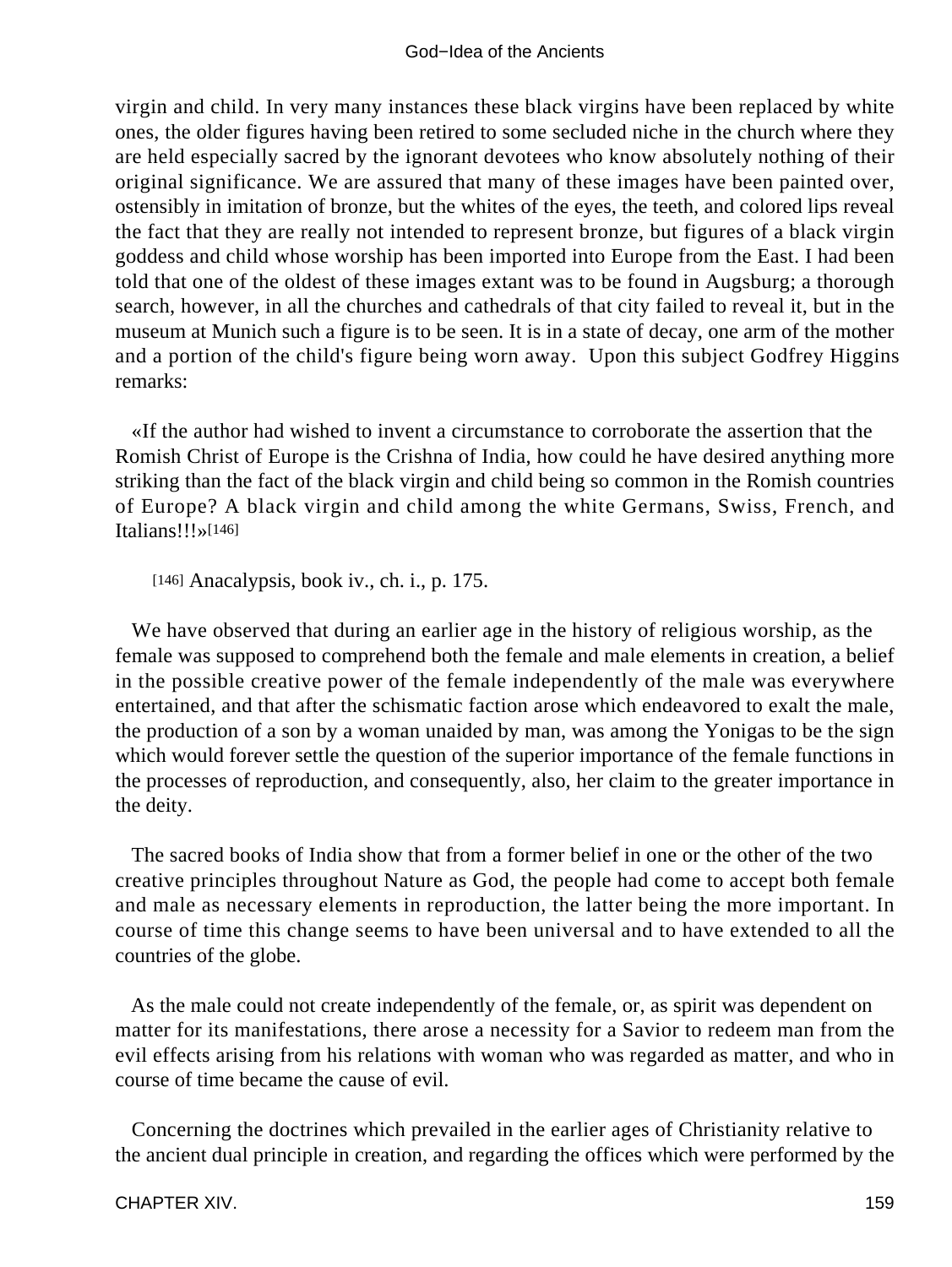two elements, male and female, in the deity, we have the following from Justinus, who is said to have been contemporary with Peter and Paul:

 «When Elohim had prepared and created the world as a result from joint pleasure, He wished to ascend up to the elevated parts of heaven, and to see that not anything of what pertained to the creation laboured under deficiency. And He took His Own angels with Him, for His nature was to mount aloft, leaving Edem below; for inasmuch as she was earth, she was not disposed to follow upward her spouse. Elohim, then, coming to the highest part of heaven above and beholding a light superior to that which He himself had created, exclaimed: 'Open me the gates, that entering in I may acknowledge the Lord.' »

 As he enters the Good One addresses him in the following manner: «Sit thou on my right hand.» Then the soaring male principle says to the Good One «permit me Lord to overturn the world which I have made, for my spirit is bound to men.» To which the Good One replies: «No evil canst thou do while thou art with me, for both thou and Edem made the world as a result of conjugal joy. Permit Edem then, to hold possession of the world as long as she wishes; but you remain with me.» While the father is drawn away from earth to Heaven, Edem, in the meantime is bringing woes innumerable upon man. Naas, who has received his evil nature from her, and who is a child of the Devil, has debauched Eve, «Henceforward vice and virtue are prevalent among men.» The Father seeing these things dispatches Baruch his third angel to Moses, and through him spake to the children of Israel, that they might be converted unto the Good One. But the third angel, Naas, by the soul of which came from Edem upon Moses, as also upon all men, observed the precepts of Baruch, and caused his own peculiar injunctions to be hearkened unto.

 Again, after these occurrences Baruch, the angel of the Good One, was sent to the prophets to warn them against the wiles of Edem, but in the same manner Nass, the Devil, enticed them away, they being allured by him to their own destruction. Again Elohim selected Hercules, an uncircumcised prophet, and sent him to quell the disturbance caused by Naas or Edem and to release the Father from their power.

 «These are the twelve conflicts of Hercules which He underwent, in order, from first to last, viz.: Lion, and Hydra, and Boar, and the others successively. For they say that these are the names of them among the Gentiles, and they have been derived, with altered denomination, from the energy of the maternal angels. When he seemed to have vanquished his antagonists, Omphale (now she is Venus) clings to him and entices away Hercules, and divests him of his power, viz.: the commands of Baruch which Elohim issued. And in place of this power Babel, or Venus, envelops him in her own peculiar robe, that is, in the power of Edem, who is the power below; and in this way the prophecy of Hercules remained unfulfilled and his work.»

 As men were still bound by the power of Edem, or the Devil, in the days of Herod the king, Baruch was again dispatched by Elohim, and coming to Nazareth delivered his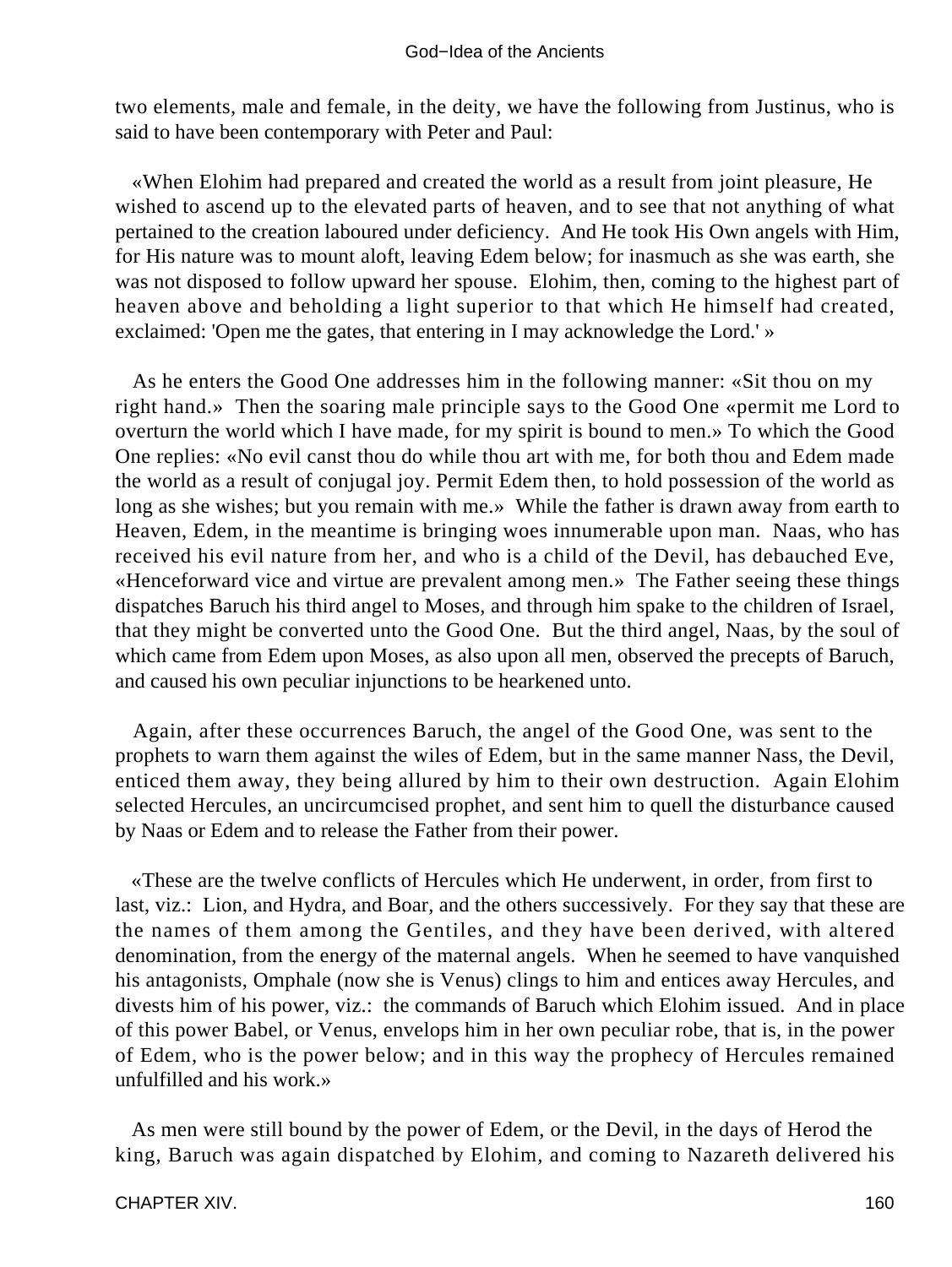message to Jesus, son of Joseph and Mary. Nass, who, as we have seen, was the evil spirit in Edem, wished to entice away Jesus also. He was not, however, disposed to listen but remained faithful to Baruch. Naas, overcome by anger at not being able to seduce him, caused him to be crucified.

 «He, leaving the body of Edem on the accursed tree, ascended to the Good One; saying to Edem, 'Woman, thou retainest thy Son,' that is, the natural and the earthly man. But Jesus himself commending his spirit into the hands of the Father, ascended to the Good One. Now the Good One is Priapus, and he it is who antecedently caused the production of everything that exists. On this account he is styled Priapus, because he previously fashioned all things according to his design. For this reason, he says, in every temple is preserved his statue, which is revered by every creature; and there are images of him in the highways carrying over his head ripened fruits, that is, the produce of the creation, of which he is the cause, having in the first instance formed, according to his design, the creation, when as yet it had no existence.»[147]

[147] Hippolytus, Refutation of All Heresies, book v., p. 188.

 Thus the fact is observed not only that in the time of Paul, phallic worship still existed, but by the writings of Justinus and others is shown the manner in which the doctrine that woman is the cause of evil in the world became formulated and adopted as part and parcel of the Christian belief.

 Staniland Wake, director of the anthropological society of London, when commenting on the obscene myths upon which the Christian religion rests, remarks:

 «The fundamental basis of Christianity is more purely phallic than that of any other religion now existing, and its emotional nature . . . shows how intimately it was related to the older faiths which had a phallic basis.»

 After stating that the myth of creation and that of the flood have their exact counterpart in India, the Rev. Mr. Faber remarks that «there is no rite or ceremony directed in the Pentateuch of which there is not an exact copy in the rites of the pagans.»

 The Christian doctrines as established by Paul, and afterwards formulated into a system by the Romish Church, were adopted by the ignorant multitude who, being incapable of understanding the higher principles involved, accepted the allegories beneath which were veiled the ancient mysteries literally, and as the highest expression of divine wisdom. Hence the comparatively recent observation that the «new religion was eventually but the gathering in of the superstitions of paganism» is a matter of little surprise to those who have carefully examined the facts connected with the growth of religious faith.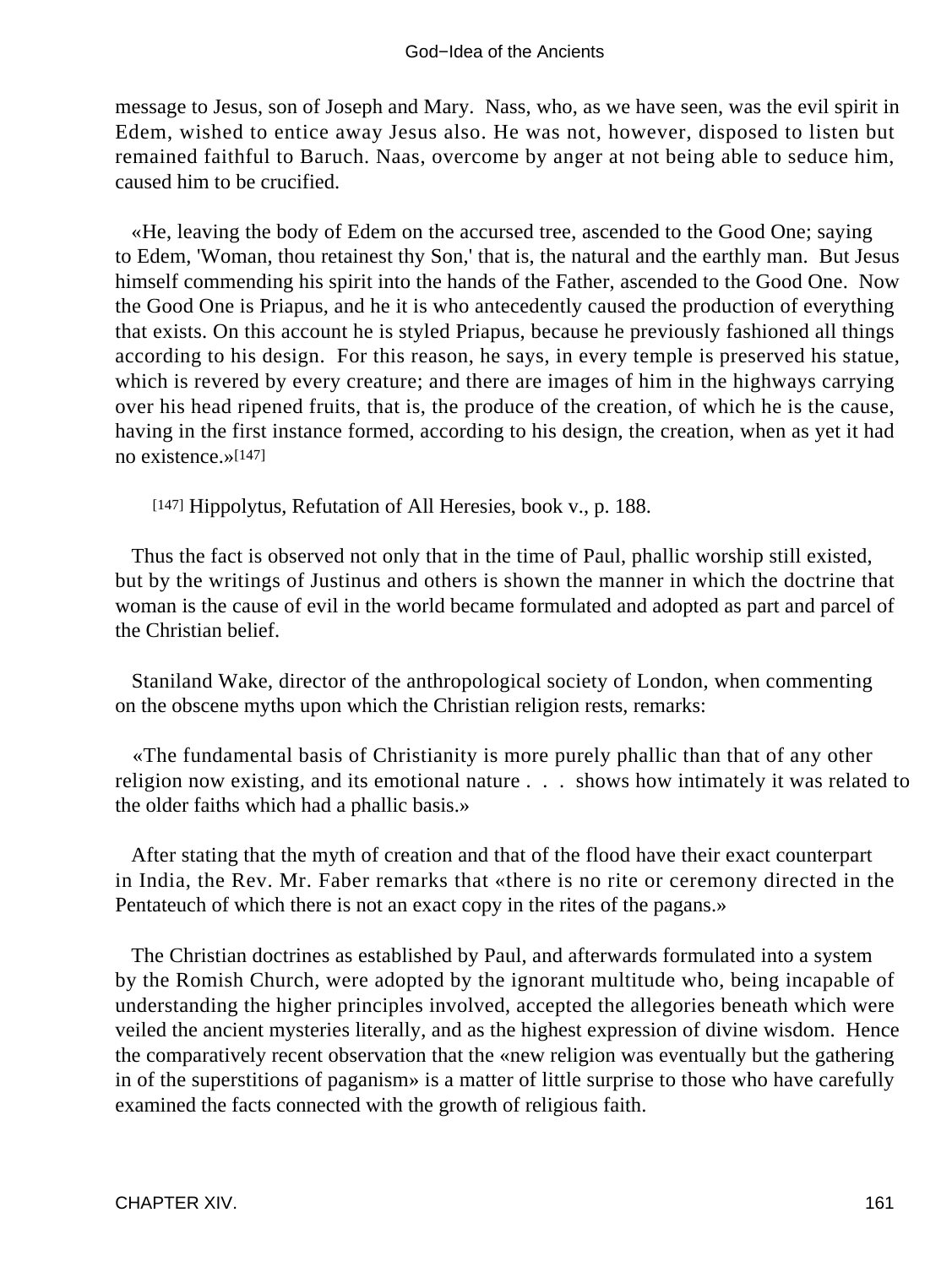Under the new regime Christ became the New Solar Deity and round him were finally ranged all the myths of Solo−phallic worship which had prevailed under the adoration of Crishna at a time when the higher truths underlying pure Nature−worship had been forgotten.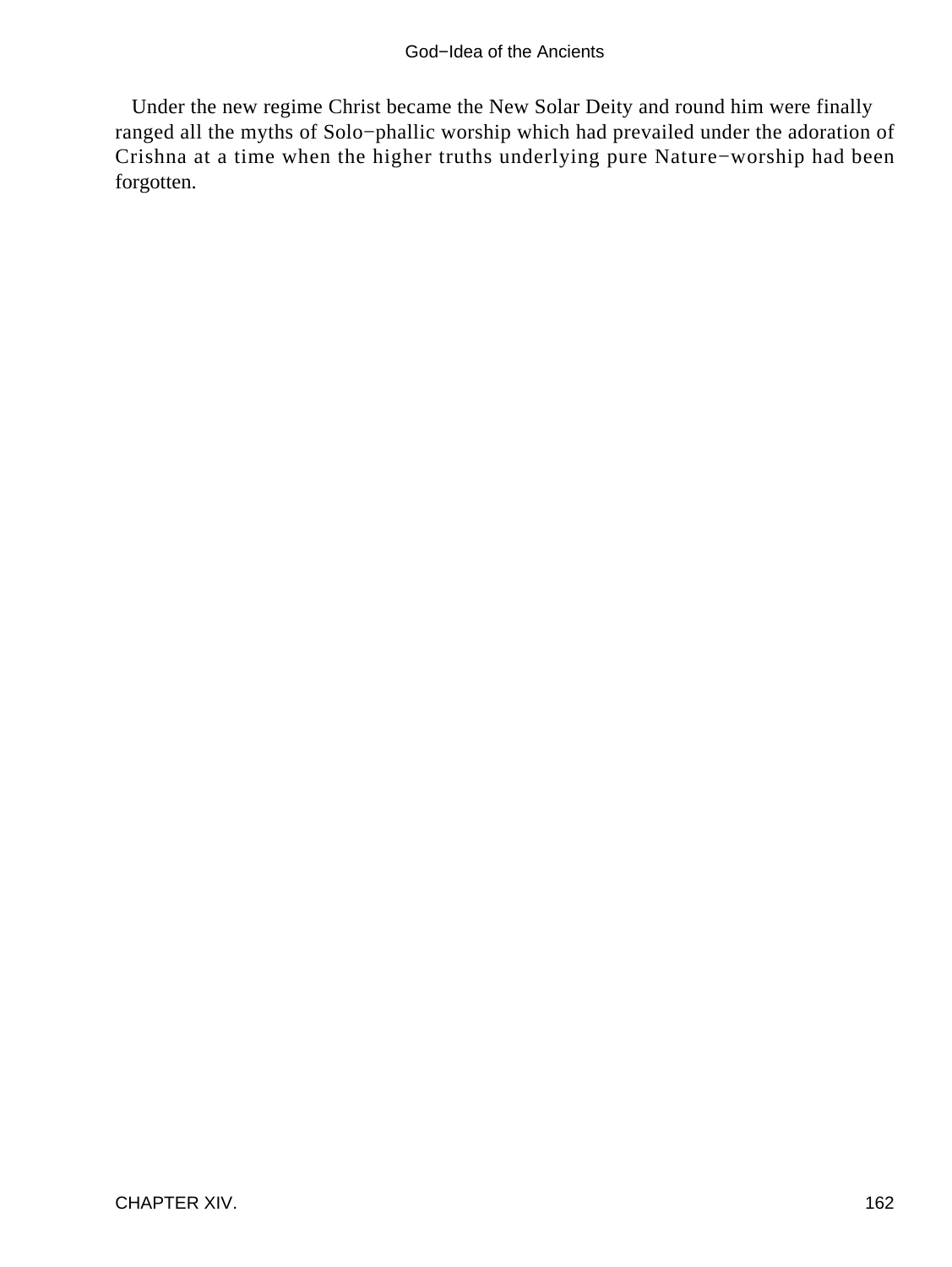# **[CHAPTER XV.](#page-197-0)**

## *C*HRISTIANITY **In ireland.**

 According to the accounts in the New Testament, the wise men of the East, meaning Persia, had foretold the coming of Christ. The fulfilment of the ancient Persian prophecy as applied to Jesus, together with the reference to the «star» which the Maji saw, and which went before them till it came and stood over where the young child lay, furnishes a striking illustration of the manner in which Eastern legends and ancient sacred writings are interwoven with the doctrines relating to Christianity.

 In the sacred books of the East it is prophesied that «after three thousand and one hundred years of the Caligula are elapsed, will appear King Saca to remove wretchedness from the world.» We have seen that at the birth of Christ the time had arrived for a new solar incarnation.

 Regarding the introduction of Christianity into Ireland it is claimed by certain writers that the Irish did not receive the «new religion» from Greek missionaries; but when at the close of the cycle, a new solar deity, an avatar of Vishnu or Crishna was announced, and when missionaries from the East proclaimed the glad tidings of a risen Savior, the Irish people gladly accepted their teachings, not, however, as a new system, but as the fulfilment to them of the prophecy of the most ancient seers of the East, and as part and parcel of the religion of their forefathers. Therefore when the devotees of the Romish faith, probably about the close of the fifth century of the Christian era, attempted to «convert» Ireland, they found a religion differing from their own only in the fact that it was not subject to Rome, and was free from the many corruptions and superstitions which through the extreme ignorance and misapprehension of its Western adherents had been engrafted upon it.

 Concerning the form of religious worship in Great Britain, and the fact that phallic worship prevailed there, Forlong writes: «The generality of our countrymen have no conception of the overruling prevalence of this faith, and the number of its lingham gods throughout our Islands.» These symbols were always in the form of an obelisk or tower, thereby indicating the worship of the male energy. Although emblems of the female element in the deity were present, they were less pronounced and of far less importance than those of the male.

 These monuments were erected on knolls, at crossroads and centers of marts or villages, and were placed on platforms which were usually raised from five to seven steps. A few years ago the shires of Gloucester, Wilts, and Somerset still claimed over two hundred of these crosses, though all of them were not at that time in a perfect state of preservation.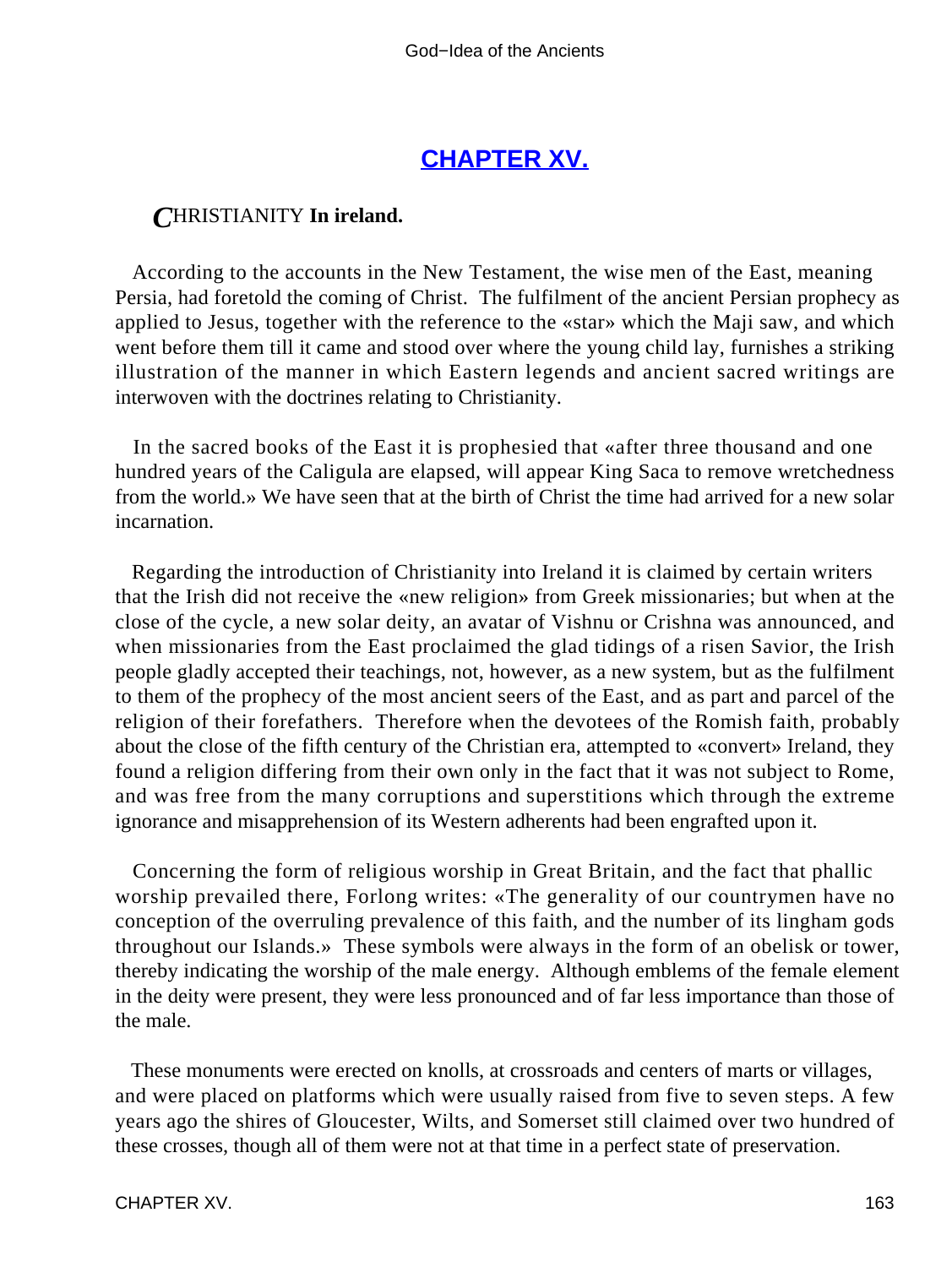It would seem that in Britain and Ireland the seed of the «new» doctrine, that which involved a recognition of the mother element in the god−idea, had fallen on more congenial soil, for within three centuries after the birth of Christ, the various original monuments typifying the male principle had all been ornamented with the symbols representing the female in the deity. The ancient religious structures of the Lingaites still continued as recognized faith shrines, changed only by the emblems of the new religion which had been engrafted upon them.

 The earliest Greek and Roman missionaries knew full well the significance of these symbols, and we are given to understand that «a few of the more spiritual of the Christian sects made war upon them and all their ephemeral substitutes, such as Maypoles, holy−trees, real crosses, etc.» It is declared also that, as «later» Christians were unacquainted with the significance of these emblems, «they adopted them as their own, employing them as the mystic signs of their own faith.»

 Although the earliest Greek and Roman missionaries understood the signification of these faith shrines, the complaints against them seem soon to have ceased, and the «fierce wars» waged over them appear to have left little trace of their ravages, except that the female emblems with which these monuments had been supplied by those who had received the new faith direct from the East, were all removed. As the male monuments and symbols were all permitted to remain undisturbed, this fact of itself would seem to indicate that the «pagan abominations» against which these pious devotees of a «spiritual religion» thundered their denunciations, included only the female emblems.

 The fact must be borne in mind that the Western Church, which was rapidly usurping the ecclesiastical authority of Britain and Ireland, had not itself at this time adopted the worship of the Virgin Mary.

 A set of iconoclastic monks whom the Christian world is pleased to designate as St. Patrick, and who probably early in the fifth century of our era amused themselves by chiseling from the Irish monuments many of the symbols of the female power, removed also the figures of serpents which had for ages appeared in connection with the emblems of woman, and by this act won the plaudits of an admiring Christian world; chiefly, however, for the skill manifested in «banishing snakes from Ireland.» In addition to this dignified amusement, we find that the same person or set of persons ordered to be burned hundreds of volumes of the choicest Irish literature, volumes which contained the annals of the ancient Irish nation, and in which, it is believed, was stored much actual information concerning the remote antiquity of the human race.

 The extent to which the worship of the male emblems of generation prevailed in the Christian Church even as late as the 16th century, proves that it was not the particular symbols connected with the worship of fertility upon which the Western Christian missionaries made war, but, on the contrary, that it was the recognition by them of that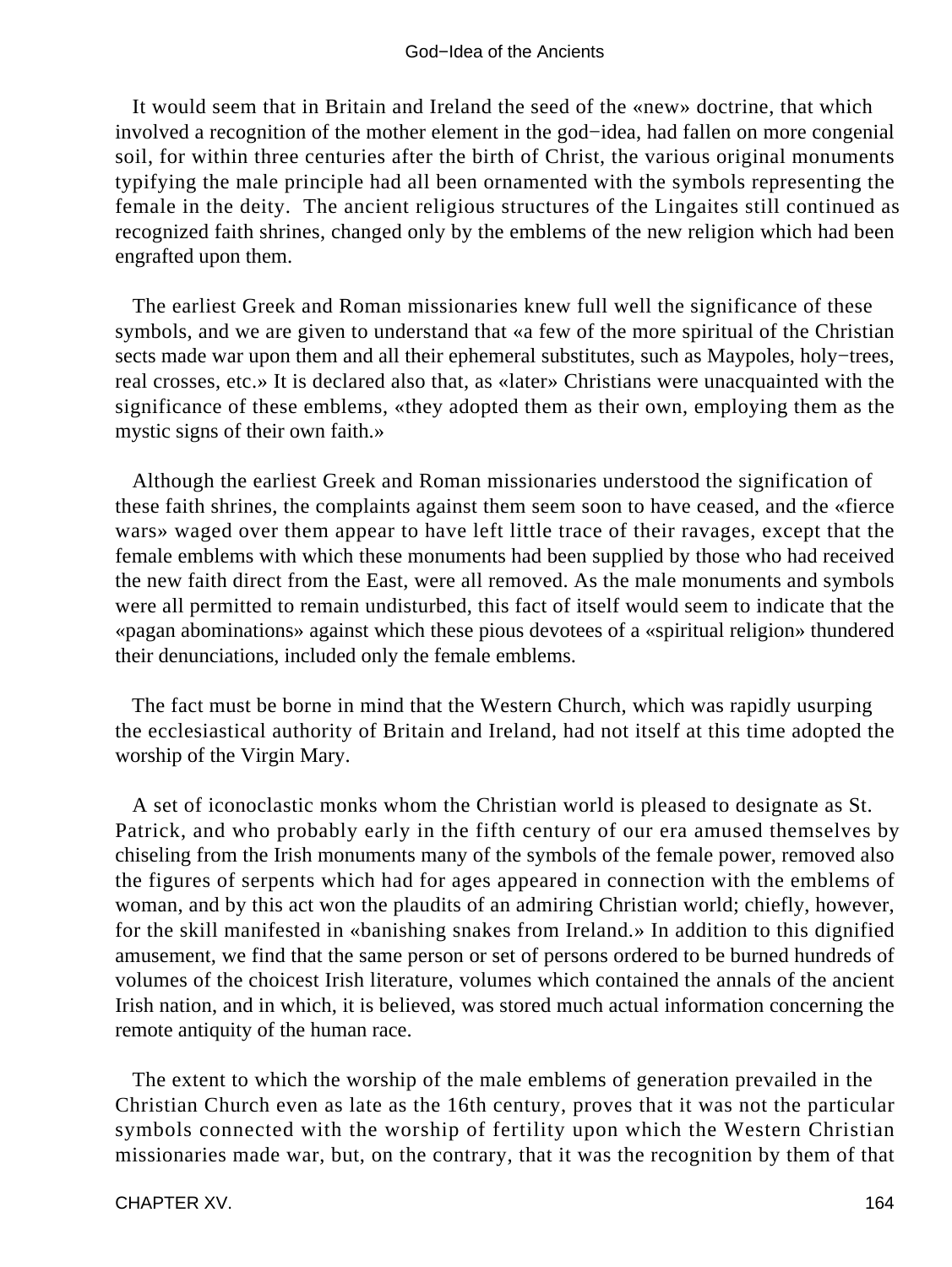detested female element against which, even before the erection of the Tower of Babel, there had been almost a constant warfare. The rites of Potin, or Photin, Bishop of Lyons, who was honored in Provence, Languedoc and the Lyonais as St. Fontin, also the rites performed in many of the Christian Churches as late as the 16th century, prove that the devotees of the Christian system were not at this time a whit behind their Pagan predecessors in their zeal for «heathen abominations.» The only difference being that the Druids, a people who still retained a faint conception of ancient Nature worship, had not become entirely divested of the purer ideas which in an earlier age of the race had constituted a creative force.

 That the war of the sexes was revived, and that for many centuries much strife was engendered over the exact importance which should be ascribed to the female element in the Deity may not be doubted.

 An ancient homily on Trinity Sunday has the following: «At the deth of a manne, three bells should be ronge as his kuyl in worship of the Trinitie, and for a woman, who was the Second Person of the Trinitie two bells should be ronge.» Upon this subject Hargrave Jennings remarks: «Here we have the source of the emblematic difficulty among the master masons who constructed the earlier cathedrals, as to the addition, and as to the precise value of the second (or feminine) tower of the Western end or Galilee of the Church.»[148]

[148] Rosicrucians, vol. i., p. 206.

 The fact that the religion of the ancient Irish, who, were phallic worshippers, was modified but not radically changed by the introduction of Christianity, is believed by at least one of the Irish historians of that country. He says:

 "The church festivals themselves, in our Christian calendar, are but the direct transfers from the Tuath−de−danaans' ritual. Their very names in Irish are identically the same as those by which they were distinguished by that early race. If, therefore, surprise has heretofore been excited at the conformity observable between our church institutions and those of the East, let it in future subside at the explicit announcement that Christianity, with us, was the revival of a religion imported amongst us many ages before by the Tuath−de−danaans from the East, and not from any chimerical inundation of Greek missionaries – a revival upon which their hearts were lovingly riveted, and which Fiech, the Bishop of Sletty, unconsciously registers in the following couplet, viz.:

«The Buddhists of Irin prophesied That new times of peace would come.» [149]

[149] The Round Towers of Ireland, p. 493.

 The conditions surrounding the ancient inhabitants of the «White Island,» or Ireland, a remnant of which people may be observed in the Highlanders of Scotland, furnish an example of the fact that a much higher standard of life had been preserved among them than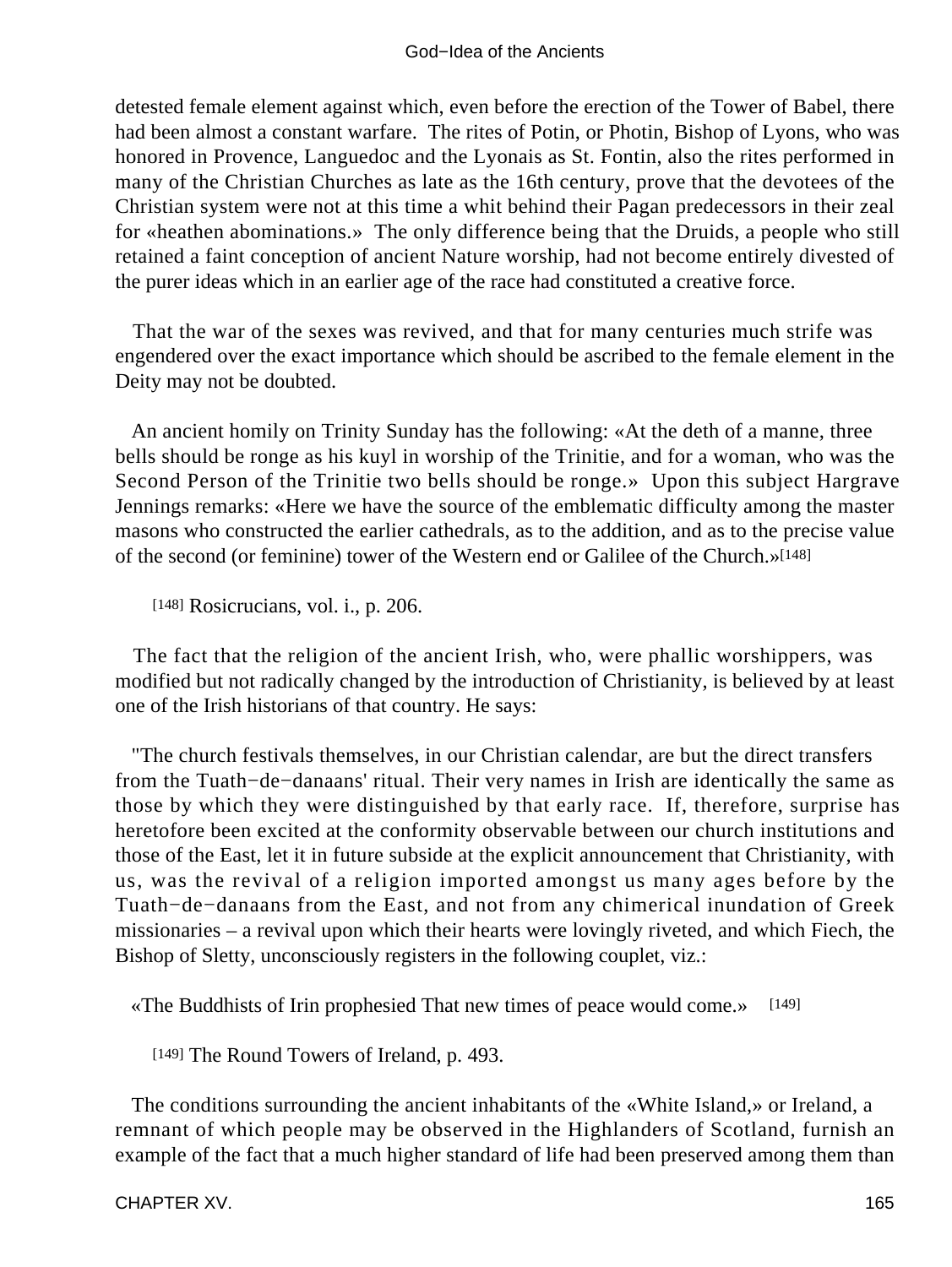is known to have prevailed either among the Jews or the Greeks. The comparatively advanced stage of progress which is now known to have existed in Ireland at the beginning of the present era, which even the bigotry and falsehood of Roman priestcraft have not been able wholly to conceal, is seen to have been a somewhat corrupted remnant of a civilization which followed closely on ancient Nature worship.[150]

[150] It is thought by certain writers that when the Tuath−de− danaans emigrated from Persia to the «White Island» they found it inhabited by the Fir−Bolgs, a colony of Celts. After conquering the island they engrafted upon it the religion, laws, learning and culture of the mother country. In a later age the Scythians, whose religion was similar to that of the Fir−Bolgs, united with them and succeeded in making themselves masters of the situation.

 Hence the intermingling of races and tongues among the ancient Irish. The Druids adopted, or appropriated, the religion and culture of the Tuath−de−danaans, who, it is claimed, were the real Hibernians. The Scythians changed the name of Irin to Scotia – the latter being retained until the 11th century. According to the annals of the ancient Irish, Scotland was formerly called Scotia Minor to distinguish it from Scotia Major, or Ireland.

 Because of their isolated position, or for some cause at present unknown, these people do not seem to have degenerated into a nation of sensualists. It is true they had departed a long distance from the early conditions of mankind under which altruism and the abstract principle of Light or Wisdom were worshipped under the form of a Virgin Mother and her child, but they never wholly rejected the female element in their god−idea, nor never, so far as known, attempted to degrade womanhood. Women were numbered among their legislators, at the same time that they officiated as educators and priestesses. In fact wherever the Druidical order prevailed women exerted a powerful influence in all departments of human activity. Among the Germans, Valleda, a Druidess, was for ages worshipped as a deity.

 It is recorded that St. Bridget planted a monastery for women at Kildare and entrusted to its inmates the keeping of the sacred fire, and that in later times the Asiatic missionaries founded there a female monkish order. After the establishment of Western Christianity, however, no woman was permitted to enter into the monasteries, and we are assured that this ridiculous affectation of purity was extended even to the grave. During the earlier ages of Christianity, in many portions of Ireland there were cemeteries for men and women distinct from each other. «It had been a breach of chastity for monks and nuns to be interred within the same enclosure. They should fly from temptations which they could not resist.»

 Although volumes have been written to prove that Christianity was carried to Britain by Paul, and although the energies of scores of Romish writers have been employed in attempting to prove that Ireland was in heathen darkness prior to its conversion by the priests of the Romish Church, yet these efforts so vigorously put forward seem only to strengthen the evidence going to show that the Christianity of the British Isles antedates that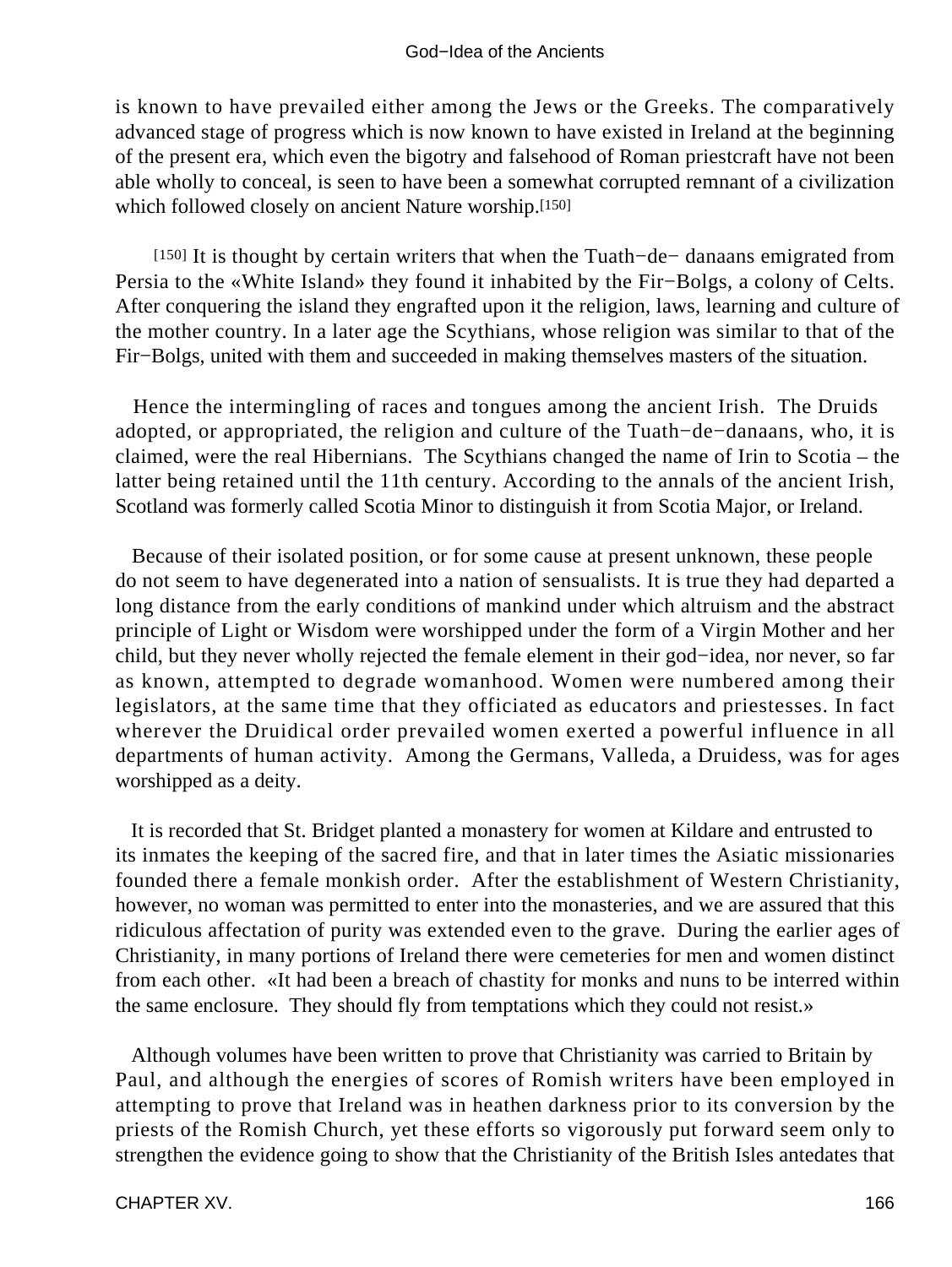of either Paul or Rome.

 According to Scripture, Claudia, the wife of the Senator Pudens of Britain, was a Christian,[151] as was also Graecina, the wife of Plautus, who was governor of Britain in the first century. The latter, it is related, was accused before the Roman senate of «practicing some foreign superstition.» Although Lingard, in his History and Antiquities of the Anglo−Saxon Church, has endeavored to annul the force of the evidence which places two Christian women from Britain in Rome during the first century of our era, he is nevertheless constrained to use the following language: «We are, indeed, told that history has preserved the names of two British females, Claudia and Pomponia Graecina, both of them Christians, and both living in the first century of our era.»[152]

[151] 2 Timothy, iv., 21.

[152] Vol. *i.*, p. 1.

 According to the Romanists, between the years 177−181 of the Christian era, a British king named Lucius sent a messenger to the authorities at Rome, with a request that he with his people be admitted into the bosom of the «Holy Catholic Church.» By those not prejudiced in favor of the Romish hierarchy, this bit of amusing «evidence» shows the anxiety manifested lest the facts concerning the religious history of the British Isles become known. Regarding this embassy of King Lucius there is an extant version which is far more in accordance with reason and with the known facts concerning this people.

 When we remember the advanced stage of civilization which existed in Ireland prior to the Christian era, and when we bear in mind the fact that, as in the case of Abarras mentioned by various Greek writers, the people of the British Isles were wont to send emissaries abroad for the sole purpose of gathering information relative to foreign laws, customs, usages, manners, and modes of instruction, we are not surprised to learn that the message to Rome sent by Lucius, instead of containing a request for admission to a foreign church, embodied an enquiry into the fundamental principles underlying Roman jurisprudence; and especially does this appear reasonable when we remember that the remodeling of the Roman code on principles of equity and justice had for several centuries employed the energies of the best minds in Rome.

 Concerning the planting of Christianity in Ireland, we have the following from Ledwich:

 «Thus Bishop Lawrence in Bede tells us Pope Gregory sent him and Austin to preach the Gospel in Britain, as if it never before had been heard, whereas the latter met seven British Bishops who nobly opposed him. In like manner Pope Adrian commissioned Henry II. to enlarge the bounds of the church, and plant the faith in Ireland, when it had already been evangelized for eight hundred years. The faith to be planted was blind submission to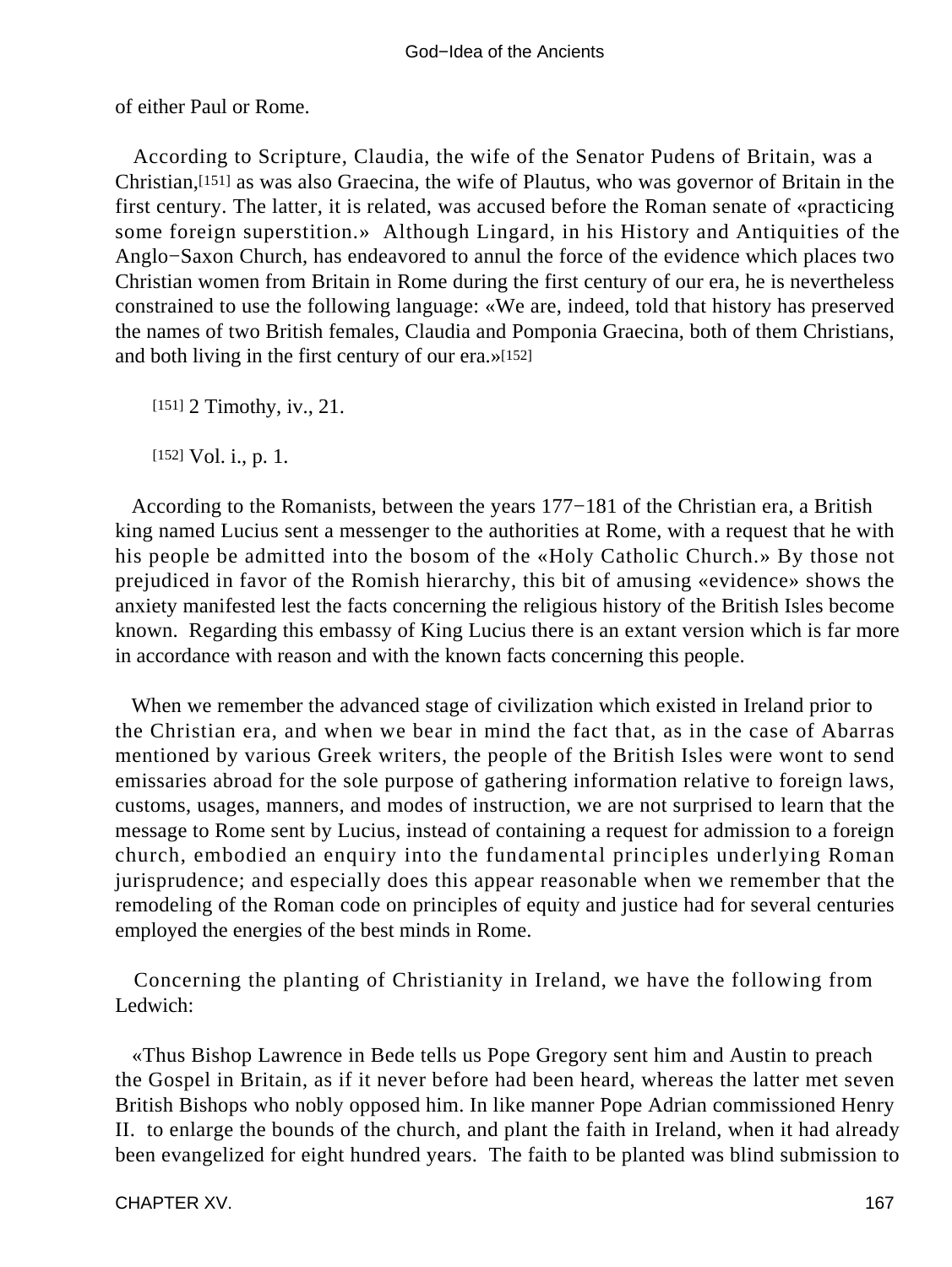Rome and the annual payment of Peter's pence.»[153]

[153] Antiquities of Ireland, p. 78.

 Of the exact time at which Romish and Greek missionaries first went to Ireland we are not informed, but there is ample evidence going to prove that a regular hierarchy had been established in that island before the beginning of the fifth century, and that this religion which had been brought in through the efforts of missionaries from the East was, by the legendary writers of the later Christian Church, ascribed to Romish monks.

 The Jealousy of the Romish priests, and the means employed by them to usurp the ecclesiastical authority of the Irish people, is shown in the history of their councils. The 5th canon of the Council of Ceale−hythe requires

 «that none of Irish extraction be permitted to usurp to himself the sacred ministry in any one's diocese, nor let it be allowed such an one to touch anything which belongs to those of the holy order. . . .; neither must he administer the eucharist to the people because we are not certain how or by whom he was ordained.»

 After quoting the above Ledwich queries thus: If St. Patrick had been a missionary of the Romish Church, would the Anglo−Saxon clergy have abjured the spiritual children of that see? In the year 670 Theodoret, Archbishop of Canterbury, decreed that they who were consecrated by Irish or British Bishops should be confirmed anew by Catholic ones.[154]

[154] Ledwich, Antiquities of Ireland, p. 81.

 It is observed that as early as the fourth century A.D. there were three hundred bishops in Ireland, and to account for so large a number, it is declared that ignorant legendary writers had recourse to the fable of St. Patrick.

 The remarkable «conversion» of the Irish to Romish Christianity, which it is said took place in the latter part of the fourth century or the beginning of the fifth, is to be explained by the fact that a number of Romish priests or monks which in later ages came to be designated as St. Patrick, claimed all the monasteries, bishops, and priests already there as a result of the remarkable power and pious zeal of this miracle−working saint. It is claimed that St. Patrick founded over three thousand monasteries, consecrated three hundred bishops, and ordained three thousand priests.

 According to Ledwich and other writers, this St. Patrick was not heard of earlier than the ninth century A.D., and the legend concerning him «was not accepted until the twelfth century, at which time his miracles are set forth with great gusto.»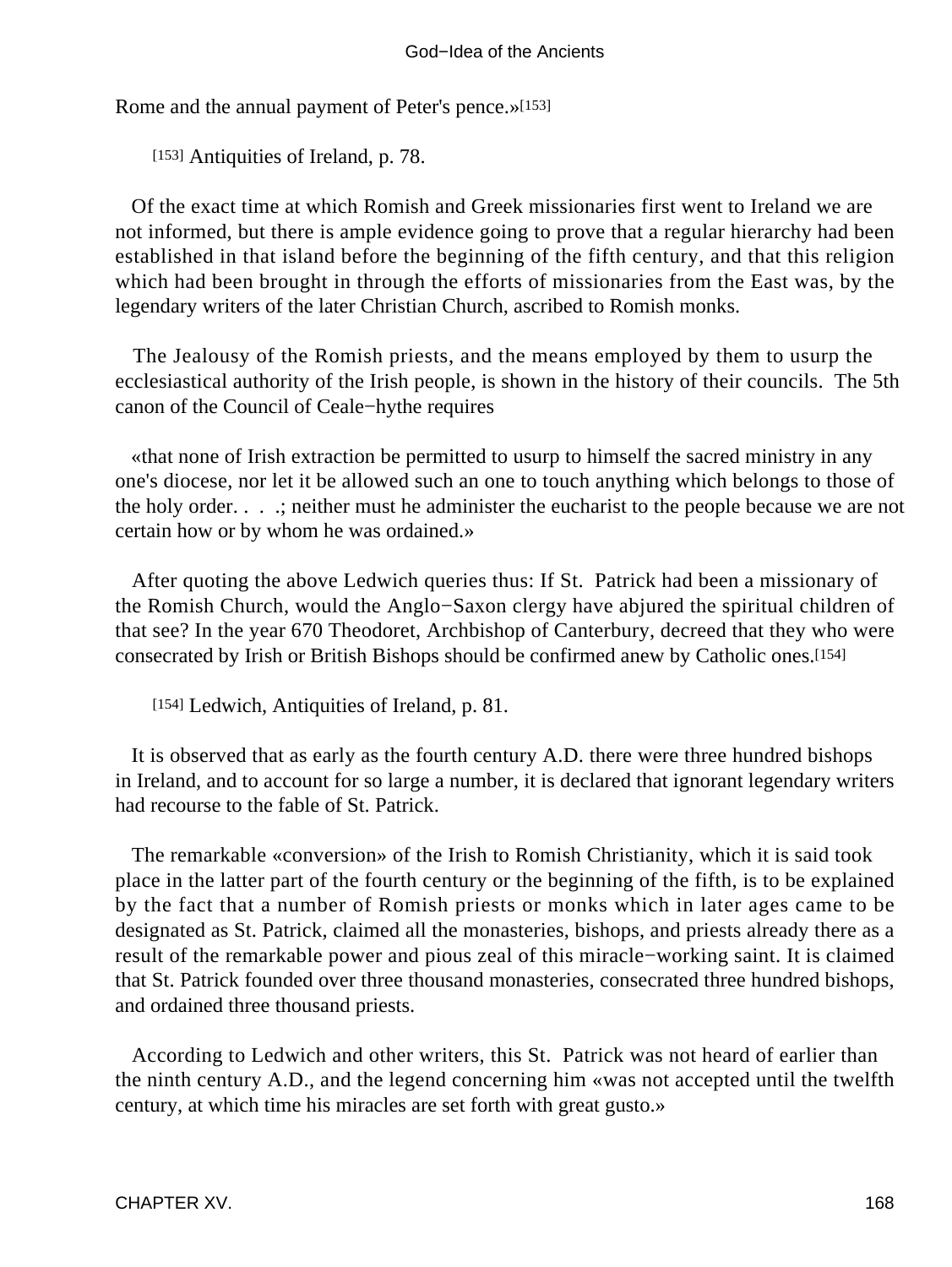Nothing, perhaps, which is recorded of this monk will go farther toward proving him a myth than the miracles ascribed to his saintship.

 While yet an infant he raised the dead, brought forth fire from ice, expelled a devil from a heifer, caused a new river to appear from the earth, and changed water into honey.

 «These were but the infant sports of this wonder−working saint. The miracles recorded in holy writ, even that of creation itself, are paralleled, and, if possible, surpassed by those of our spiritual hero.»[155]

[155] Ledwich, Antiquities of Ireland.

Concerning St. Patrick, Forlong writes:

 «Various Patricks followed from Britain and Armorika, but even the Catholic priest, J. F. Shearman, writes that he is forced to give up the idea that there ever was a real St. Patrick. Thus the name must be accepted only in its Fatherly sense, and with the fall of the man Patrick all the miraculous and sudden conversions of the kings, lords, and commons of Ireland must vanish.»[156]

[156] Rivers of Life, vol. ii., p. 417.

 The Irish Church bishoprics differed from the Romish in that they were held by hereditary succession, after the custom of ancient nations. All bishops were married.

 Prior to the introduction of the Christian system in Ireland the Sabian ceremonial had been succeeded by the Druidical, upon which had been engrafted that of the Culdees, and notwithstanding the fact that the Romish Church gradually usurped the ecclesiastical functions in Ireland, the last named people who for ages had been regarded as the depositaries of the ancient faith and the ancient system of laws, were highly respected by the people for their sanctity and learning. Many of the Greek and Roman writers who have dealt with this subject agree in ascribing to the Druids a high degree of scientific knowledge and mechanical skill. The principles of justice set forth in their judicial system, their love of learning, and the standard attained in the sciences and arts, prove the early people of Ireland to have been equal if not superior to any of the early historic nations.

 In referring to the number and magnitude of the monumental remains in Ireland, and while commenting on the mechanical skill of the Druids, the Rev. Smedley says:

 «I was present at the erection of the Luxor Obelisk in Paris, and yet I think that I would have felt greater emotion if I had witnessed the successful performance of the old Celtic engineer who placed on its three pedestals of stone the enormous rock which constitutes the Druidical altar here at Castle May.»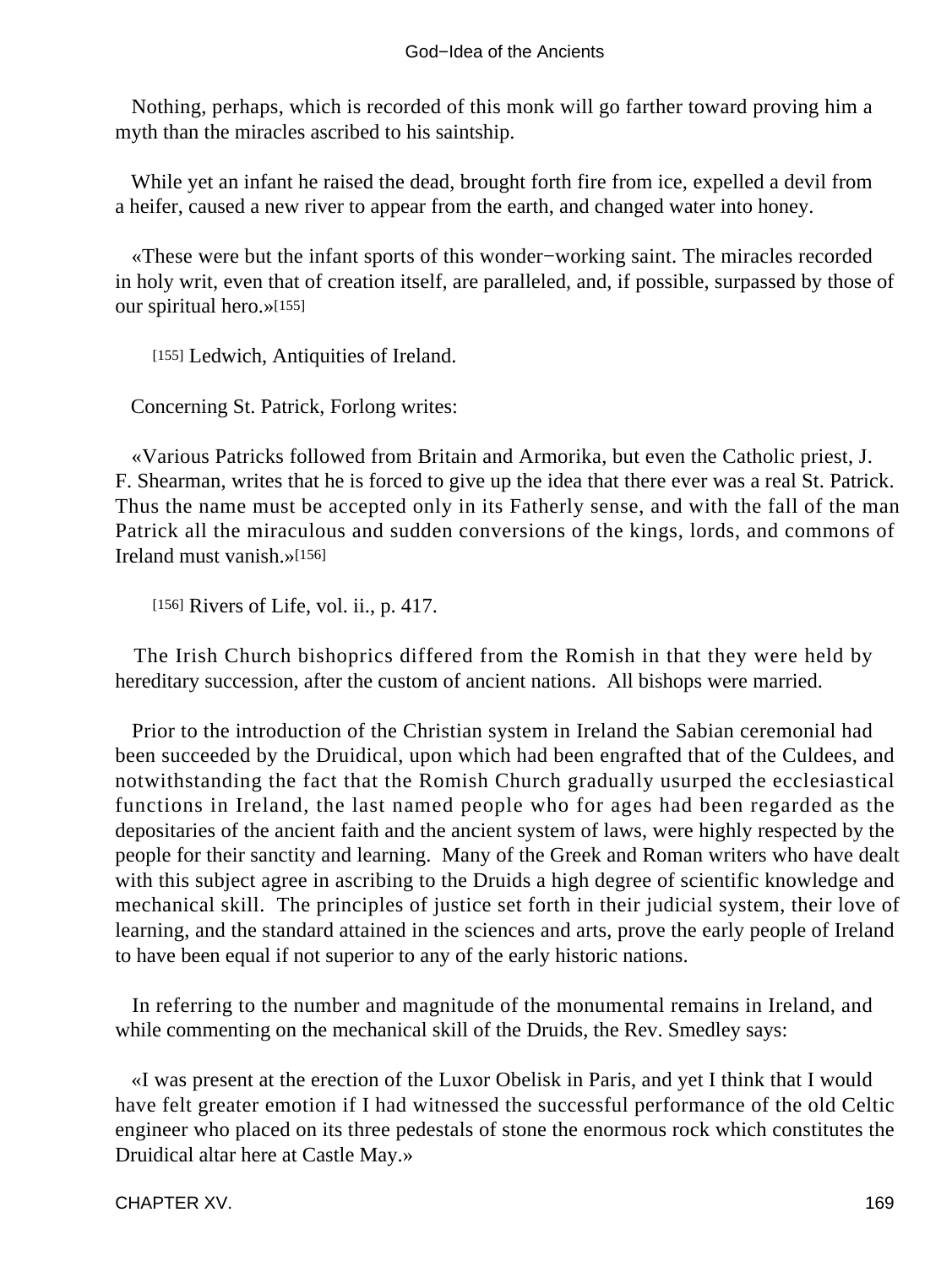It is believed that this people understood the art of mining and that they were acquainted with the use of iron. The following is an extract from one of Hamilton's letters on the Antrim coast:

 «About the year 1770 the miners, in pushing forward an adit toward the bed of coal, at an unexplored part of the Ballycastle cliff, unexpectedly broke through the rock into a narrow passage, so much contracted and choked up with various drippings and deposits on its sides and bottom, as rendered it impossible for any of the workmen to force through, that they might examine it farther. Two lads were, therefore, made to creep in with candles, for the purpose of exploring this subterranean avenue. They accordingly pressed forward for a considerable time, with much labor and difficulty, and at length entered into an extensive labyrinth branching off into numerous apartments, in the mazes and windings of which they were completely bewildered and lost. After various vain attempts to return, their lights were extinguished, their voices became hoarse, and, becoming wearied and spiritless, they sat down together, in utter despair of an escape from this miserable dungeon. In the meanwhile, the workmen in the adit became alarmed for their safety, fresh hands were incessantly employed, and, in the course of twenty−four hours, the passage was so open as to admit the most active among the miners . . . On examining this subterranean wonder, it was found to be a complete gallery, which had been driven forward many hundred yards to the bed of coal: that it branched off into numerous chambers, where miners had carried on their different works: that these chambers were dressed in a workmanlike manner: that pillars were left at proper intervals to support the roof. In short it was found to be an extensive mine, wrought by people at least as expert in the business as the present generation. Some remains of the tools, and even of the baskets used in the works, were discovered, but in such a decayed state that, on being touched, they immediately crumbled to pieces. From the remains which were found, there is reason to believe that the people who wrought these collieries anciently, were acquainted with the use of iron, some small pieces of which were found; it appeared as if some of their instruments had been thinly shod with that metal.»

 Through various means the fact has been ascertained that although in the sixth century the buildings in Ireland were mean and wholly without artistic merit or skilful design, in an earlier age they were magnificent. Of the causes which produced the decay of architecture, the extinction of the arts and sciences, and the general degradation of the people of this island the devotees of St. Paul and of the Romish Church are alike silent.

 For ages after the subjection of Ireland, in open defiance of the English, the people continued to dispense justice, and to enforce the old Brehon laws of the country.

 The lack of regard shown for English law in Ireland, even as late as the sixteenth century, is set forth by Baron Fingles, who wrote in the time of Henry **Viii.** He says:

 «It is a great abuse and reproach that the laws and statutes made in this land are not observed nor kept after the making of them eight days, while diverse Irishmen cloth abuse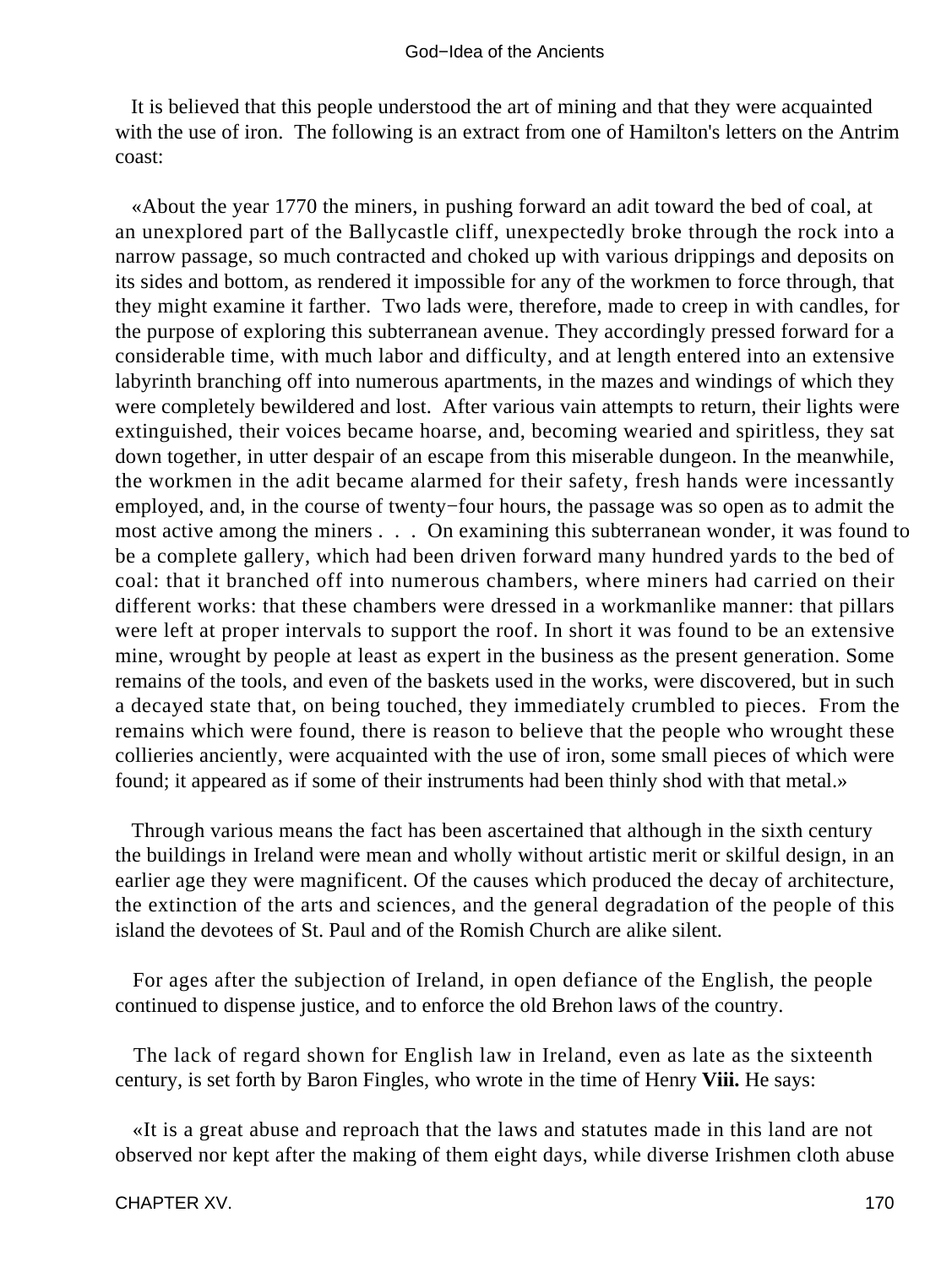and keep such laws and statutes which they make upon hills in this country, firm and stable, without breaking them for any favor or reward.»

 By a statute of Parliament enacted at Kilkenny, it was made high treason to administer or observe these old Brehon laws. The two enactments especially obnoxious to the English were Gahail Cinne, and Eiric. The former of these enactments was that which in opposition to the English law of primogeniture declared that the estate of a parent should descend in equal proportion to all members of the family. There was another law, or custom, among this people, which provided that the chief of the tribe or people should be elected by general suffrage.

 We have something more than a hint of the condition of ancient Ireland and its people in a description given by the Greeks of one of its inhabitants. Abarras, who visited Greece about six hundred years before Christ, and who was called by the Greeks a Hyperborean, was a priest of the Sun, who went abroad for the purpose of study and observation, and to renew by his presence and his gifts the old friendship which had long existed between the Celts and the Greeks. Strabo remarks concerning Abarras that he was much admired by the learned men of Greece. Himerius says of him that he came

 «not clad in skins like a Scythian, but with a bow in his hand, and a quiver on his shoulders and a plaid wrapped about his body, a gilded belt encircled his loins, and trousers reaching from his waist downward to the soles of his feet. He was easy in his address, agreeable in conversation, active in dispatch and secret in the management of great affairs; quick in judging of present occurrences, and ready to take his part in any sudden emergency; provident, withal, in guarding against futurity; diligent in quest of wisdom, fond of friendship; trusting very little to fortune; yet having the entire confidence of others, and trusted with everything for his prudence. He spoke Greek with so much fluency that you would have thought that he had been bred or brought up in the Lyceum and had conversed all his life with the Academy of Athens. He had frequent intercourse with Pythagoras whom he astonished by the variety and extent of his knowledge.»

 From the descriptions given of the native country of Abarras by the Greeks, it is evident that it could have been none other than Ireland.

 Although at this time in their history, Apollo the sun−god was the Deity worshipped in Greece and in Ireland, still both nations honored Latona his mother. The same as in the mother country (Persia, or Phoenicia), the oracles, or sybils of Ireland, had prophesied a «Savior,» and three hundred years before Greek emissaries visited that country, its people, through the preaching of Eastern missionaries, had substituted for the worship of Latona and Apollo that of the new solar incarnation – the third son of Zarathustra, whose appearance had been heralded by a star.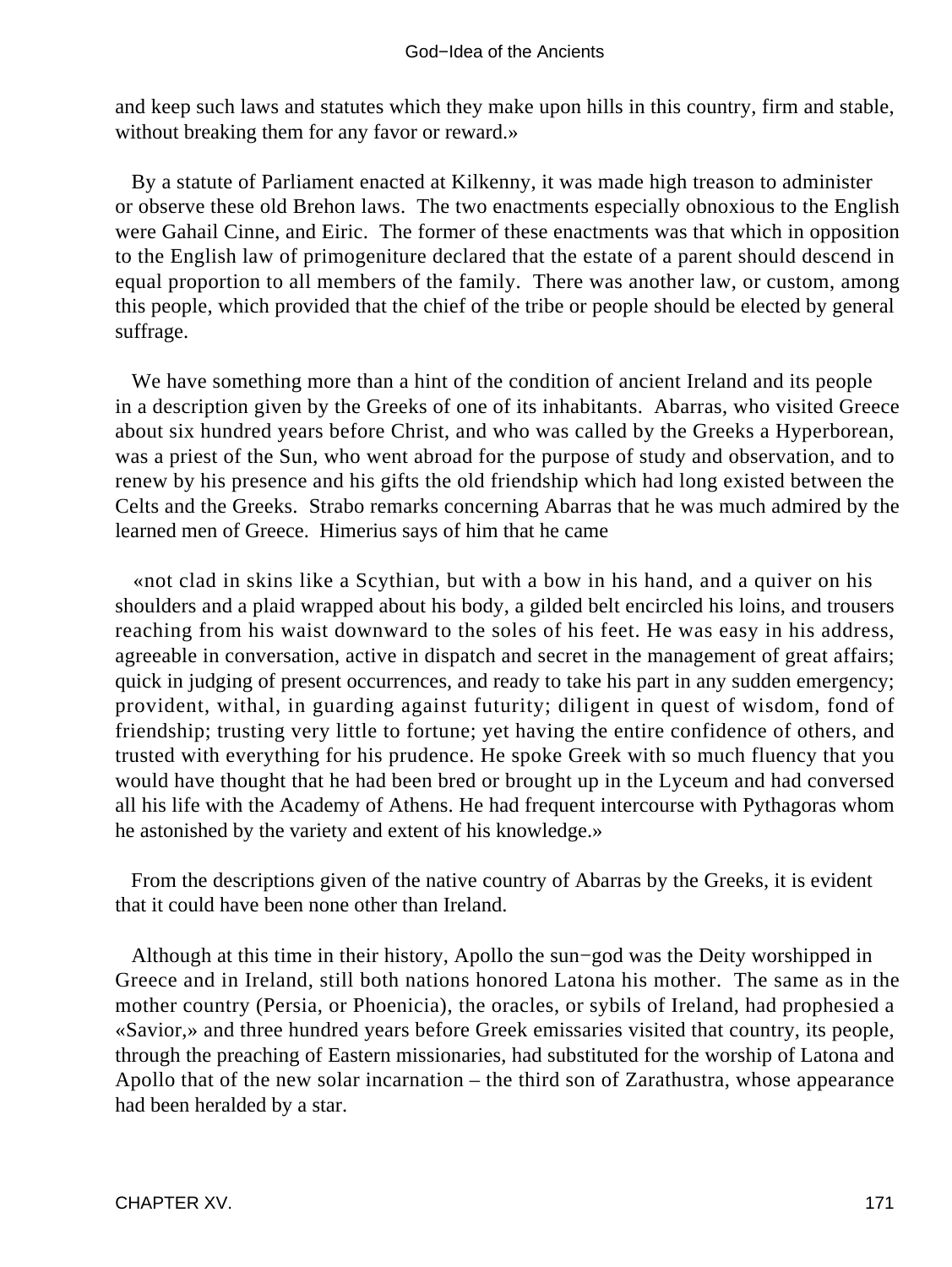The identity of the symbols used by the early people of Ireland who were sun worshippers, and those employed in that country for ages after the Romish Church had usurped the ecclesiastical authority, has been a subject for much comment. After describing the peculiar form of the early Christian Churches and the attention paid to the placing of the windows which were to admit the sun's rays, Smedley says: «It is possible, in an age of allegory and figures, this combination and variety expressed some sacred meaning with which we are unacquainted at present.»

 The similarity observed in the sacred festivals and religious seasons of the ancient inhabitants of Ireland and those of the early Christians, the extent to which large stone crosses, lighted candles, the yule log and the various other symbols belonging to fertility, or sun worship, were retained by Christianity, furnish strong evidence of the fact that the latter system is but part and parcel of the former.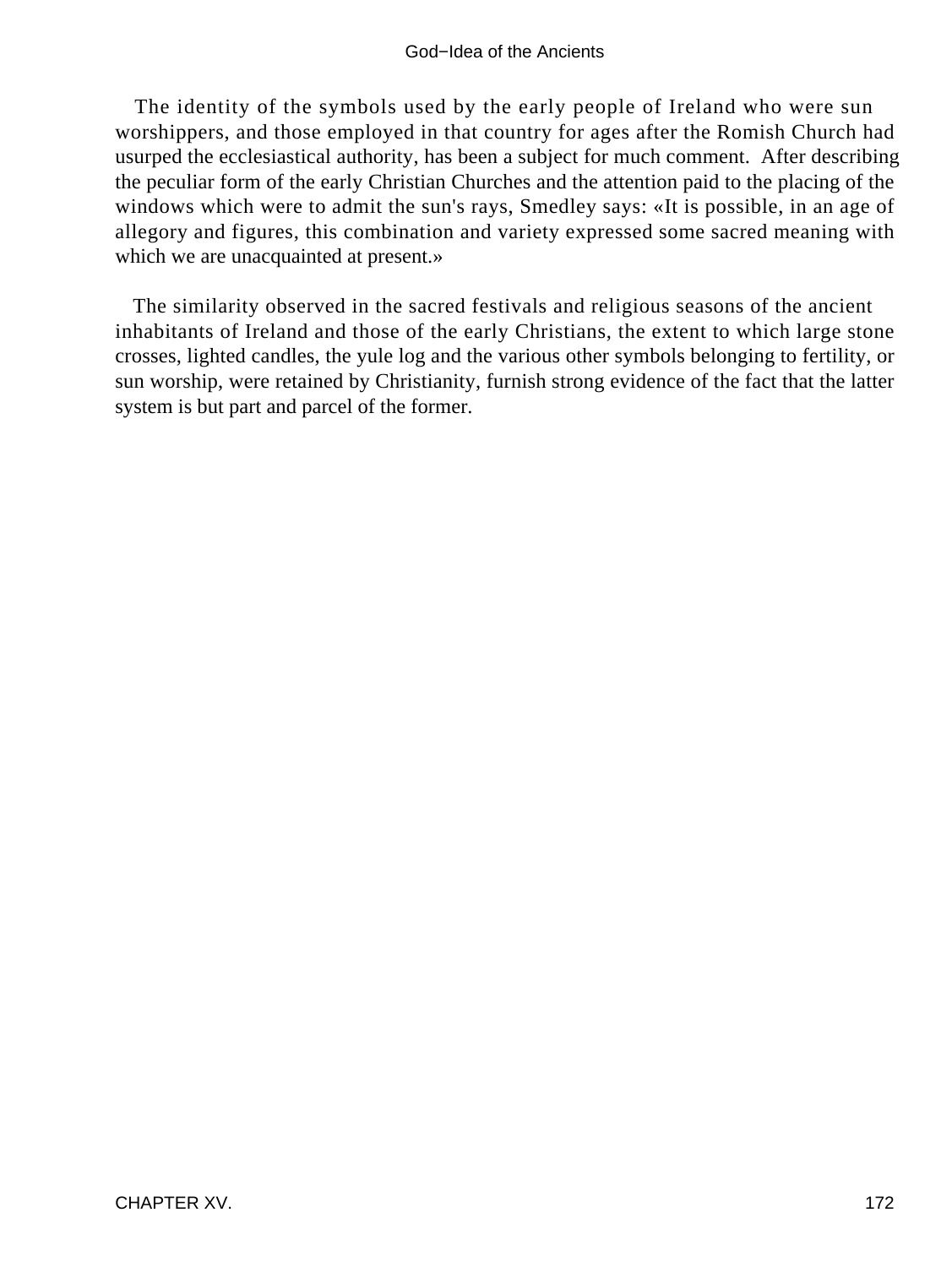# **[CHAPTER XVI.](#page-197-0)**

## *S*TONES **Or columns as the deity.**

 «Throughout all the world, the first object of idolatry seems to have been a plain unwrought stone, placed in the ground as an emblem of the generative or procreative powers of Nature.»[157]

[157] Celtic Druids, ch. vi., p. 209.

 In the language of symbolism the upright stone prefigures either a man, reproductive energy, or a god, all of which at a certain stage in the human career had come to mean one and the same thing; namely, the Creator.

 In the earlier ages of male worship, upright stones as emblems of the Deity were plain unwrought shafts, but in process of time they began to be carved into the form of a man  $-$  a man who usually represented the ruler or chief of the people, and who, as he was the source of all power and wisdom, was supposed by the ignorant masses to be an incarnation of the sun. Thus arose the spiritual power of monarchs, or the «divine right of kings.»

 Wherever obelisks, columns, pillars, attenuated spires, upright stones or crosses at the intersection of roads are found, they always appear as sacred monuments, or as symbols of the Lingham god.

 The Chaldean Tower of which there are extant traditions in Mexico and in the South Sea Islands; the Round Towers of Ireland; the remarkable group of stones known as Stonehenge, in England; the wonderful circle at Abury through which the figure of a huge serpent was passed; the monuments which throughout the nations of the East were set up at the intersection of roads in the center of market− places, and the bowing stones employed as oracles in various portions of the world, have all the same signification, and proclaim the peculiar religion of the people who worshipped them.

 Whether as among the Jews in Egypt, a pillar is set up as a «sign» and a «witness» to the Lord, or whether as with the Mohammedans these figures appear as minarets with egg shaped summits, or as among the Irish they stand forth as stately towers defying time and the elements, or as among the Christians they appear as the steeple which points towards heaven, the symbol remains, and the original significance is the same.

 The Lord of the Israelites who was wont to manifest himself to his chosen people in a «pillar of smoke by day» and a «pillar of fire by night» is said to be none other than a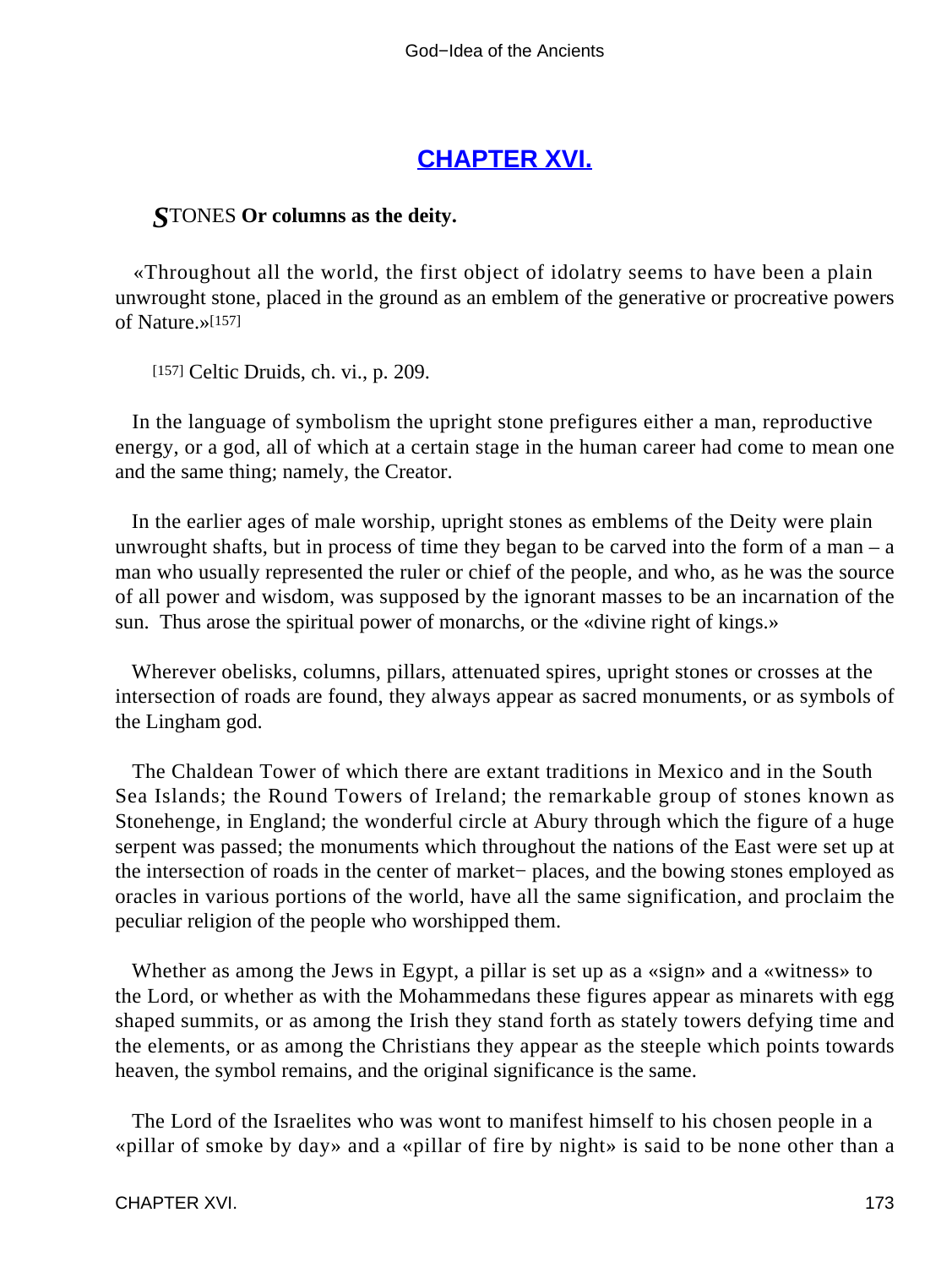reproductive emblem, as was also the «Lord» which «reposed in the ark of the covenant.» Monuments set up to symbolize the religion of the Parsees or fire−worshippers after they had succumbed to the pressure brought to bear upon them by the adorers of the male principle were each and all of them, like their great prototype the tower of Babel, typical of the universal creative power which was worshipped as male.

 Notwithstanding the fact that the male energy had come to be recognized as the principal factor in reproduction, it is observed that wherever these monuments or other symbols of fertility appear, there is always to be found in close connection with them certain emblems symbolical of the female power; thus showing that although the people by whom they were erected had become worshippers of the masculine principle, and although they had persuaded themselves that it was the more important element in the deity, they had not become so regardless of the truths of Nature as to attempt to construct a Creator independently of its most essential factor.

 Protestant Christianity, probably the most intensely masculine of all religious schemes which have claimed the attention of man, has not wittingly retained any of the detested female emblems, yet so deeply has the older symbolism taken root, that even in the architecture of the modern Protestant church with its ark−shaped nave and its window toward the rising sun, may be detected the remnants of that early worship which the devotees of this more recently developed form of religious faith so piously ignore.

 The large number of upright columns, circles of stone, cromlechs and cairns still extant in the British Isles, bears testimony to the peculiar character of the religious worship which once prevailed in them. Of these shrines perhaps none is more remarkable than that of Stonehenge, in England. Although during the numberless ages which have passed since this temple was erected many of the stones have fallen from their original places, still by the light of more recently established facts concerning religious symbolism, it has been possible, even under its present condition of decay, for scholars to unravel the hitherto mysterious significance of this remarkable structure. Stonehenge is composed of four circles of mammoth upright shafts twenty feet high, the one circle within the other, with immense stones placed across them like architraves.

 In ancient symbolism the circle was the emblem of eternity, or of the eternal female principle. Mountains were also sacred to the gods. It has been said that a ring of mountains gave rise to these circular temples. Faber assures us that a circular stone temple was called the circle of the world or the circle of the ark, that it represented at once the inclosure of the Noetic Ship; the egg from which creation was produced; the earth, and the zodiacal circle of the universe in which the sun performs its annual revolutions through the signs. Stonehenge is said to be the temple of the water god Noah, who, as we have seen, was first worshipped as half woman and half fish or serpent, but who finally came to be regarded as a man serpent (or fish) Deity.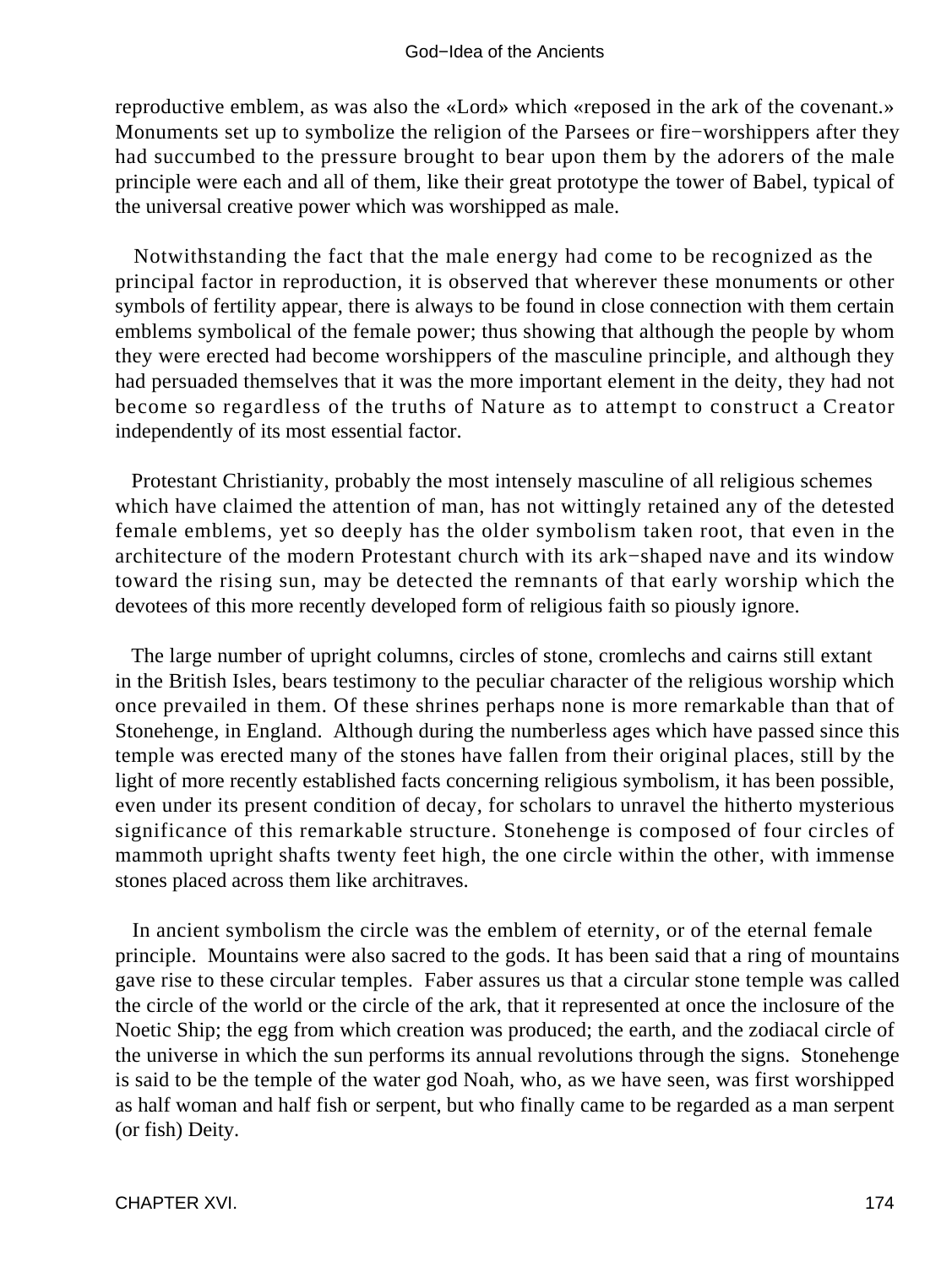On approaching Stonehenge from the Northeast, the first object which engages the attention is a rude boulder, sixteen feet high, in a leaning posture. This stone has been named the Friar's Heel, but until recently its signification has been wholly unknown.

 Regarding the upright shaft which stands sentinel over the mysterious circles of mammoth stones called Stonehenge, Forlong says that it is no Friar's Heel, but an emblem of fertility dedicated to the Friday divinity. It is represented as the «Genius of Fire,» not the genius of ordinary fire, «but of the super−sensual Divinity, celestial fire.»

 Regarding these remarkable stones to which the Lingham god is a mere introduction, Forlong says:

 «No one who has studied phallic and solar worship in the East could make any mistake as to the purport of the shrine at Stonehenge . . . yet the indelicacy of the whole subject often so shocks the ordinary reader, that, in spite of facts, he cannot grant what he thinks shows so much debasement of the religious mind; facts are facts, however, and it only remains for us to account for them. Perhaps indeed in these later times an artificial and lower phase of sensuality has taken the place of the more natural indulgence of the passions, for procreative purposes, which principally engrossed the thoughts of early worshippers.»[158]

[158] Rivers of Life, vol. ii., p. 233.

 Higgins is of the opinion that Stonehenge is the work of the same era with the caves of India, the pyramids of Egypt, and the stupendous monument at Carnac – a structure which, it is claimed, must have required for its construction an amount of labor equal to that of the pyramids.

 Undoubtedly there has never been a religious shrine which has excited more curiosity than has Abury, of which, unfortunately, nothing now remains, although in the early part of the eighteenth century enough had been preserved to prove the identity of its signification with other ancient religious monuments both in the British Isles and in the countries of the East. Perhaps there is no way by which this shrine can be better understood than by quoting the exact language of those who have written upon the subject. Especially is this true concerning the testimony of those who, after personal investigation, have given to the public the results of their research.

 In the History of Wiltshisre, published by Sir R. Colt Hoare, Bart., appears the following from Dr. Stukeley:

 "The situation of Abury is finely chosen for the purpose it was destined to, being the more elevated part of a plain, from whence there is almost an imperceptible descent every way. But as the religious work in Abury, though great in itself, is but a part of the whole (the avenues stretching above a mile from it each way), the situation of the whole design is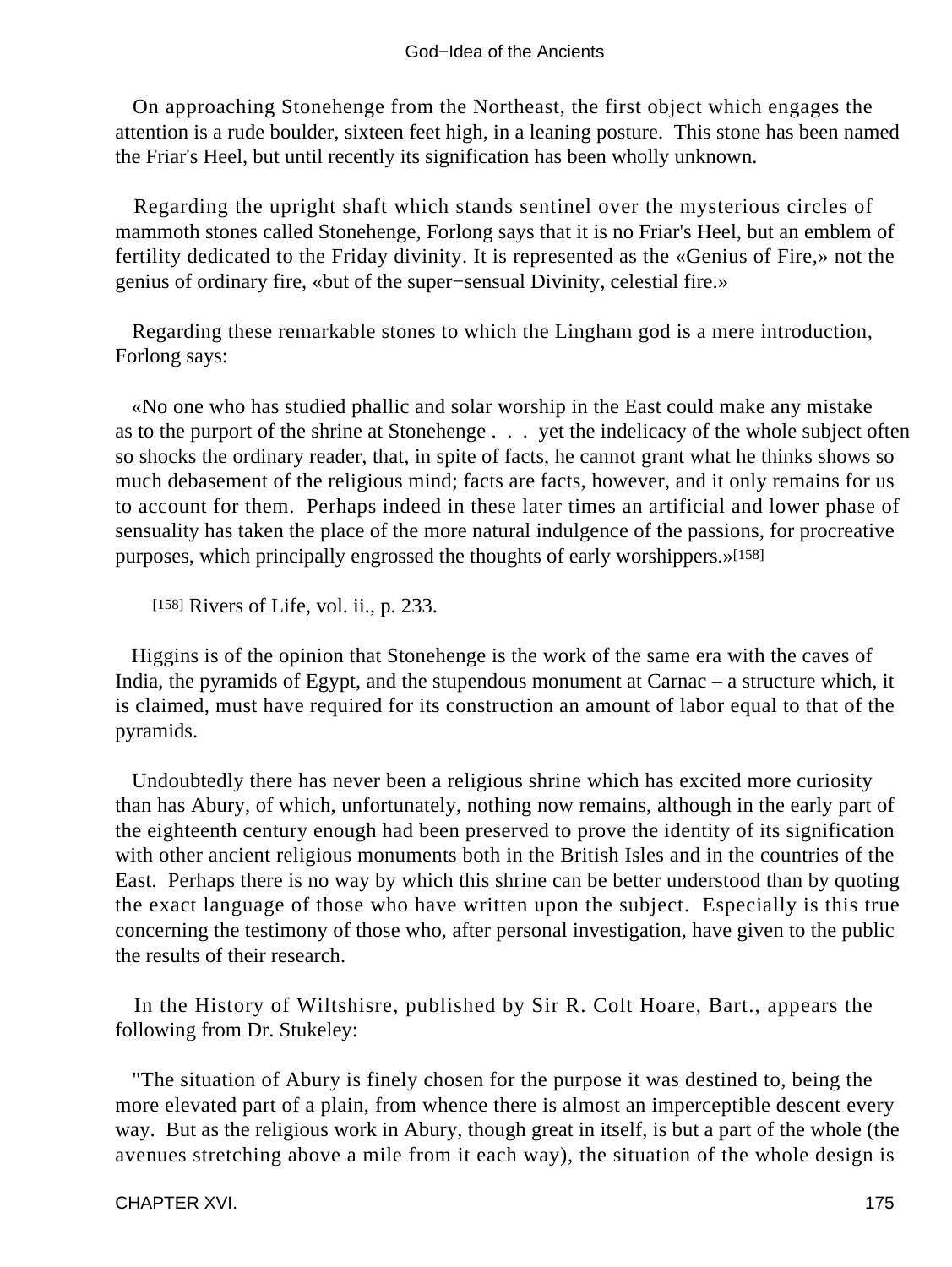projected with great judgment, in a kind of large, separate plain, four or five miles in diameter. Into this you descend on all sides from higher ground. The whole Temple of Abury may be considered as a picture, and it really is so. Therefore the founders wisely contrived that a spectator have an advantageous prospect of it as he appeared within view. When I frequented this place, which I did for some years together, to take an exact account of it, staying a fortnight at a time, I found out the entire work by degrees. The second time I was here, an avenue was a new amusement; the third year another. So that at length I discovered the mystery of it, properly speaking, which was, that the whole figure represented a snake transmitted through a circle. This is an hieroglyphic or symbol of highest note and antiquity.

 "In order to put this design in execution, the founders well studied their ground; and to make their representation more natural, they artfully carried it over a variety of elevations and depressions, which, with the curvature of the avenues, produces sufficiently the desired effect. To make it still more elegant and picture−like, the head of the snake is carried up the southern promontory of Hackpen Hill, toward the village of West Kennet; nay, the very name of the hill is derived from the circumstance. . . . Thus our antiquity divides itself into three great parts, which will be our rule in describing this work. The circle at Abury, the forepart of the snake leading toward Kennet, which I call Kennet Avenue; the hinder part of the snake leading toward Beckhampton, which I call Beckhampton Avenue; for they may be well looked on as avenues to the great temple at Abury, which part must be most eminently called the Temple.

 «The plan on which Abury was built, is that sacred hierogram of the Egyptians and other ancient nations, the circle and snake. The whole figure is the circle, snake, and wings. By this they meant to picture out, as well as they could, the nature of the Divinity.»

 The temple which represents the body of the snake is formed by a circular agger of earth having its ditch withinside. As this is contrary to the mode adopted in works of defence, it is thought to prove the religious character of Abury. In a description given of this shrine by Higgins is the following:

 «These ramparts inclose an area of 1400 feet in diameter, which on the edge nearest the ditch was set round with a row of rough, unhewn stones, and in the center was ornamented with two circular temples, composed of the same native stones.»[159]

[159] Celtic Druids. Description of plates, p. xx.

 The space of ground included within the vellum has been estimated at twenty−two acres, and the outward circumvallation was computed at 4800 feet. The number of stones that formed this outer circle was originally one hundred, of which, in the year 1722, there were eighteen standing, and twenty−seven thrown down.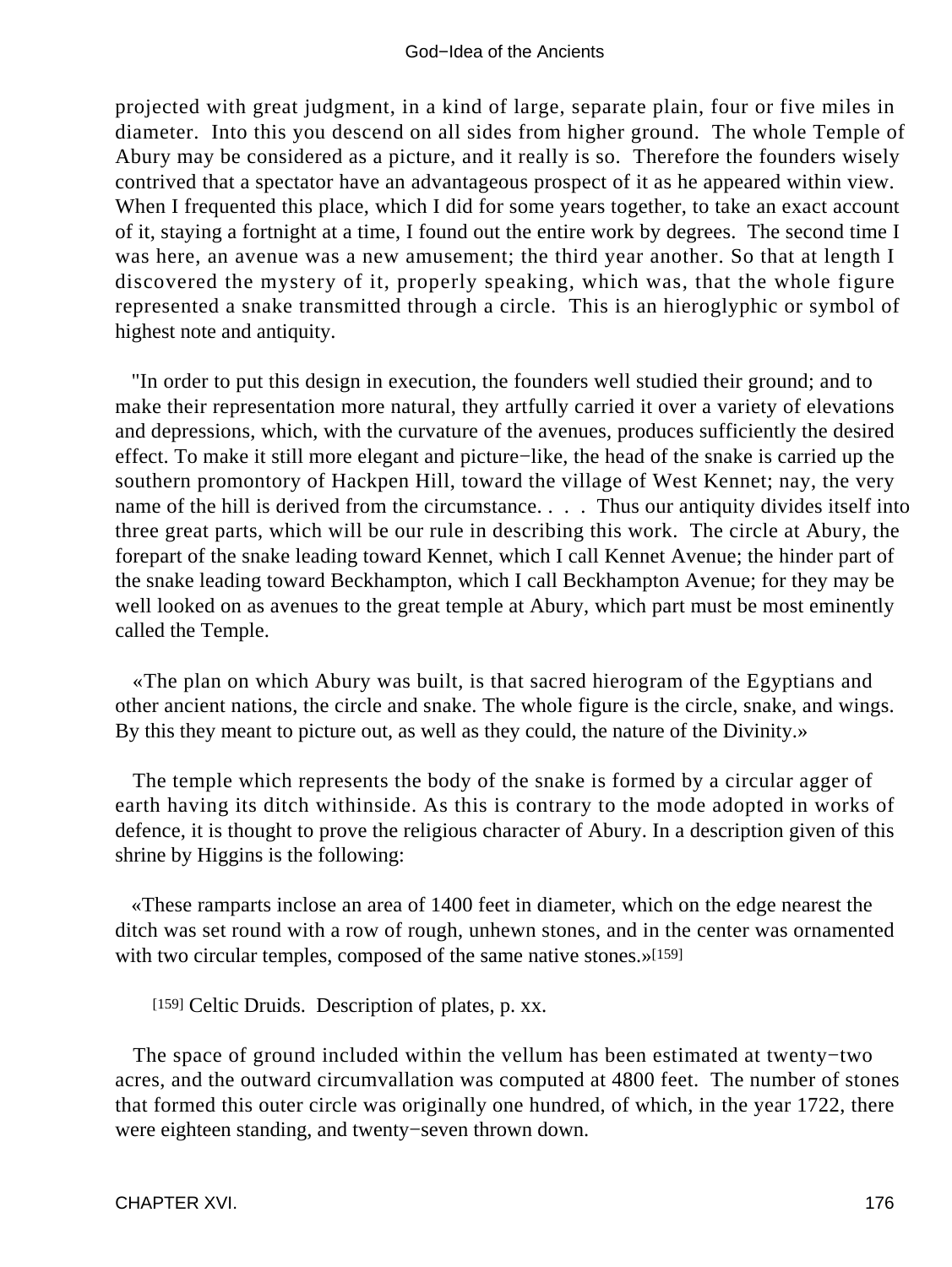In the village of Rudstone in Yorkshire there stands a huge stone, the significance of which, at the present time, is by scholars clearly understood. Its depth below the surface of the ground is said to be equal to its height above, which is twenty−four feet. It is five feet ten inches broad, and two feet thick, its weight being upwards of forty tons.[160]

[160] See Rivers of Life.

 The gigantic rocking stones found in nearly every quarter of the globe are now known to be religious monuments of remote antiquity. Not long ago I saw a description of one of these oracles in Buenos−Ayres, South America, and a few months later there appeared the following account of a similar stone found in Sullivan Co., N. Y.:

 «At first sight it would scarcely attract attention, but a closer observation reveals the remarkable position which it occupies. The total weight of the immense boulder has been variously estimated at from forty to fifty tons, and its bulk at from 500 to 700 cubic feet. It is almost perfectly round, much resembling a huge orange, and so nicely balanced on a table of stone as to be easily set in motion by a single man, providing the operator exerts his strength on the north or south sides. On either of the other sides the combined strength of forty elephants would not be sufficient to cause the least oscillation. Although it is easily rocked, we are assured that as many men as could surround it would be unable to dislodge it from the pivot on which it rests.»[161]

[161] The St. Louis (Mo.) Republican.

 The writer of the above, who was evidently ignorant of the extent to which these monuments are scattered over the earth, seemed to regard it as a singular freak of Nature with no significance other than that of a natural curiosity.

 The round towers of Ireland, over the origin of which there has in the past been so much controversy, are now pretty generally admitted to be analogous in their use and design to Stonehenge, Abury, and other extant monolithic structures.

 Many writers have endeavored to prove that these towers were belfries used in connection with Christian churches; others that they were purgatorial columns or penitential heights, similar in design to the pillar of St. Simeon Stylites. Others again have argued that they were used as beacons and others that they were intended simply as receptacles for the sacred fire known to have formerly been in use in the British Isles. Although numberless arguments have been brought forward to refute these theories, it is thought that the expensive architecture alone of the elegant and stately columns known as Round Towers contradicts all these «guesses,» and that their grandeur and almost absolute indestructibility proclaim for them a different origin from that of the lowly and miserable huts which in a later age were erected beside them for purposes of worship by the Romish Christians. The same objection is made also against the theory that these monuments were erected in

CHAPTER XVI. 2002. 2003. THE STATE STATE STATE STATE STATE STATE STATE STATE STATE STATE STATE STATE STATE STATE STATE STATE STATE STATE STATE STATE STATE STATE STATE STATE STATE STATE STATE STATE STATE STATE STATE STATE S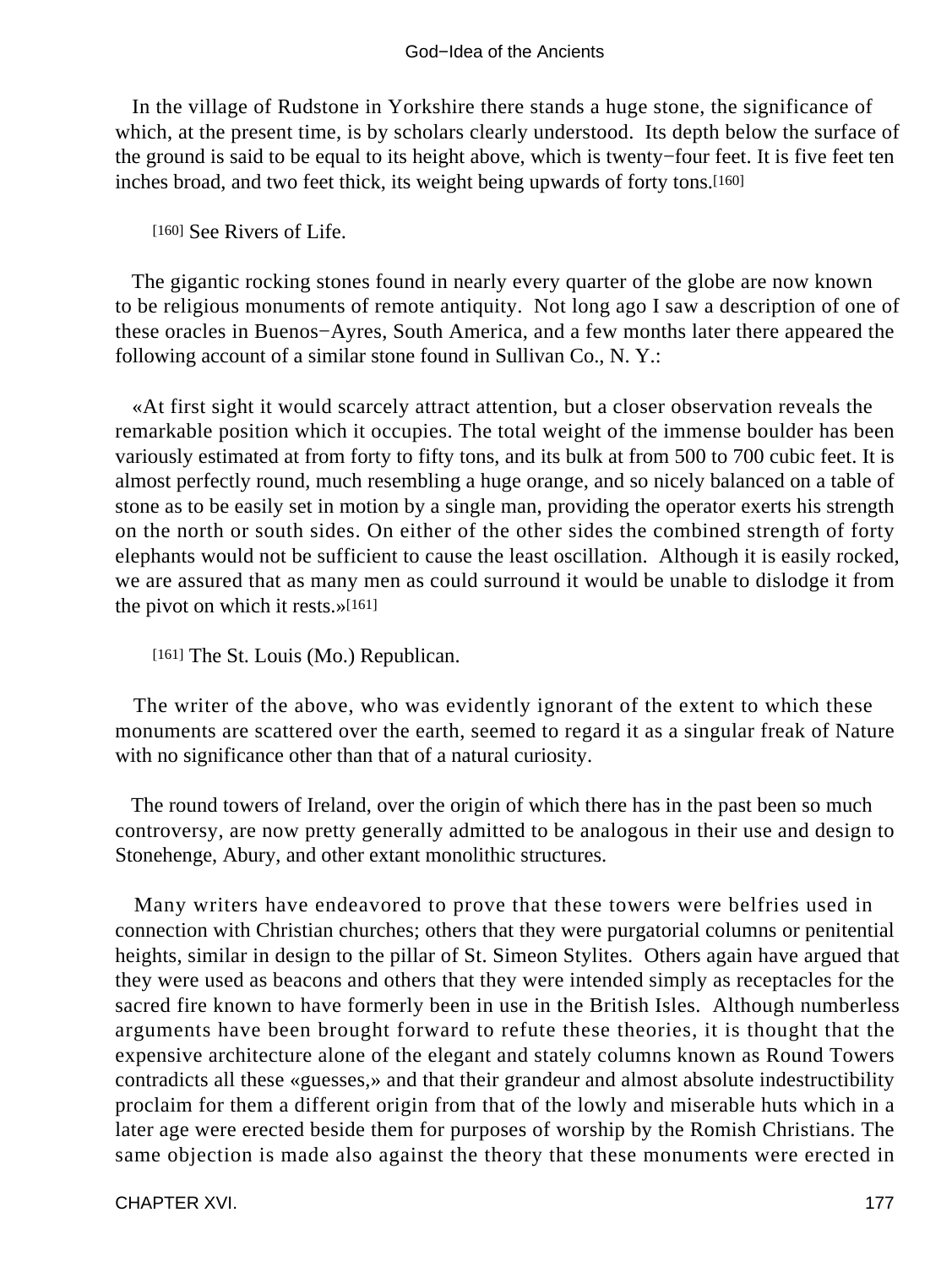memory of the several defeats of the Danes. As an answer to the argument that they were erected by the Danes to celebrate their victories, it is declared that such is the character of the hieroglyphics upon them as to make this theory worthless. Besides, throughout the country of the Danes and Ostmen, there is nowhere to be found an example of architectural splendor such as is displayed in the construction of these columns. In the north of Scotland was one of these monuments upon which were depicted war−like scenes, horses and their riders, warriors brandishing their weapons, and troops shouting for victory, while on the other side was a sumptuous cross, beneath which were two figures, the one evidently female, the other male.

 In Cordiner's Antiquities of Scotland is a description of an elaborately carved obelisk. On one side of this column appears a mammoth cross, and underneath it are figures of uncouth animals. Among these carvings are to be seen the Bulbul of Iran, the Boar of Vishnu, the elk, the fox, the lamb, and a number of dancing human figures. In fact all the configurations are not only in their nature and import essentially Eastern, but are actually the symbols of the various animal forms under which «the people of the East contemplated the properties of the Godhead.»

 Carnac, in upper Egypt, is a monolith of the same symbolic character. It is hewn from a solid block of black granite and is eighty feet high.

 Henry O'Brien, a cultured Irishman, who when in London became, in his own line of investigation, one of the chief contributors to Fraser's Magazine while at its best, in response to a call by the Royal Irish Academy for productions relating to the origin and use of the Round Towers, declared that they were erected by a colony of Tuath−de−danaans, or Lingham worshippers from Persia, who had left their native land because of the victories gained over them by their rivals – the Pish de−danaans – a sect of Yoni worshippers; in other words, the sect which recognized the female element as the superior agency in reproduction, and who, therefore, worshipped it as divine. In the devastating wars which swept over Persia and the other countries of antiquity prior to the age of the later Zoroaster, the Pish−de danaans were victorious, and, driving from the country the Tuath−de danaans, or male worshippers, succeeded in re−establishing, and for a time maintaining, the old form of worship. O'Brien claims that the Tuath−de−danaans who were expelled from Persia emigrated to Ireland, and there continued or preserved their favorite form of worship, the Round Towers having been erected by them in conformity to their peculiar religious views. This writer assures us that the old Irish tongue bears unmistakable evidence of the relation existing between these countries. In addition to the similarity of language which is found to exist between ancient Ireland or Iren, and Persia or Iran, the same writer observes that in all their customs, religious observances, and emblems, the resemblance is preserved.

 Much regret has been expressed by all the writers who have dealt with this subject that at an earlier age when Stonehenge, Abury, and various other of the ancient monumental shrines of the British Isles were in a better state of preservation, and before bigotry and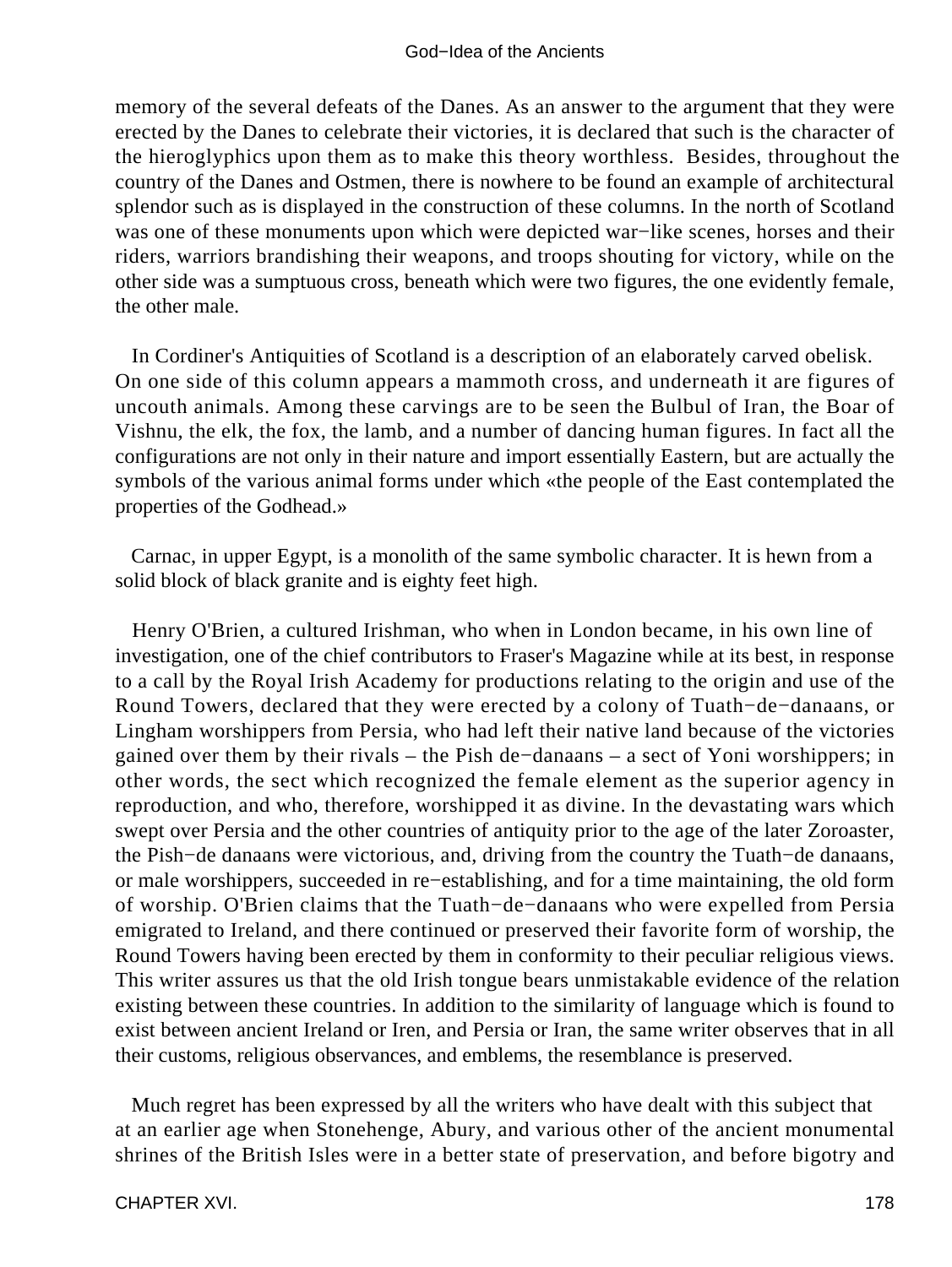religious hatred had been aroused against them, more minute observations of their character and of all the details surrounding them could not have been made; yet, notwithstanding the late date at which these investigations were begun, it is believed that a fair amount of success has crowned the efforts which have been put forth to unravel the mysteries bound up in them.

 When we remember that every detail connected with the sacred monuments of the ancients was full of significance that their religious ideas were all portrayed by means of symbols which appeared in connection with their sacred edifices – the extent to which a thorough understanding of these details would assist in revealing the mysteries involved in the universal religious conceptions may in a measure be realized.

 The identity of the symbols used to express religious ideas, and the extent to which the conceptions of a creative force have been connected in all portions of the globe, are set forth in the following from Barlow:

 «A complete history of religious symbolism should embrace all the religions of antiquity no less than the Christian, and it would require as thorough a knowledge of their tenets as of our own to explain satisfactorily its influence in regulating the practice of art.»[162]

[162] Symbolism, p. 10.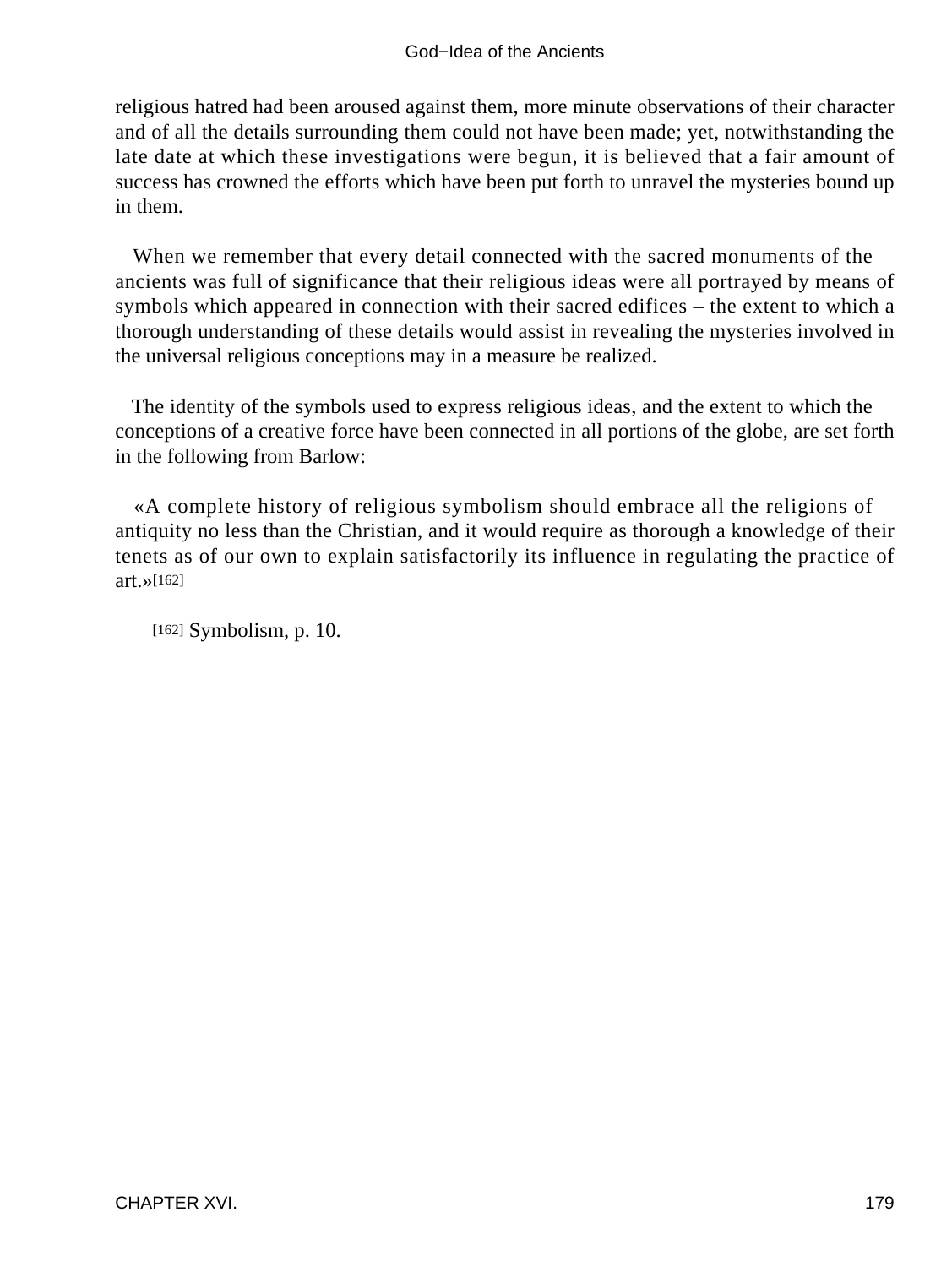## **[CHAPTER XVII.](#page-197-0)**

## <span id="page-180-0"></span>*S*ACRIFICES.

 Although the sun was formerly worshipped as the source of all good, at a certain stage in the human career it came to be regarded as the cause of all evil. When Typhon Seth comprehended the powers of Nature, as the Destroyer and Regenerator she was the author of all good; but later, after the truths underlying Nature worship were lost, Typhon, the hot wind of the desert, was feared rather than worshipped.

 In the history of an earlier age of existence, there is not to be found the slightest trace of human sacrifice to atone for the sins of the people, or to appease the wrath of an offended God. On the contrary, throughout the traditions and monumental records of the most ancient nations, sacrifices to the Deity – the God of Nature – consisted simply in the acknowledgment of earth's benefits by means of a free−will offering of the bounties which she had brought forth.

 That the sacrifice either of human beings or of animals was not offered in an earlier age of religious faith is confidently asserted and, I think, proved by various writers. Of this Higgins says: «I think a time may be perceived when it did not exist even among the Western nations.» This writer states also that it was not always practiced at Delphi. Mention is made of the fact that among the Buddhists, to whom belongs the first book of Genesis, no bloody sacrifices were ever offered.

 It was doubtless under the worship of Muth, Neith, or Minerva, the first emanation from the deity and the original Buddha, that the first book of Genesis or Wisdom was written. In this book may be observed the fact that the slaughter of animals is forbidden. It is thought that with Crishna, Hercules, and the worshippers of the sun in Aries, the sacrifice of human beings and animals began. In the second book of Genesis, which is said to be a Brahmin work, animals are first used for sacrifice, and in the third book, or the book of Generations or Re−generations of the race of man or the Adam, which was written after the pure doctrines connected with the worship of Wisdom had been corrupted, they are first allowed to be eaten as food.

 It is supposed that the practice of sacrificing human beings and animals took its rise in the western parts of the world after the sun entered Aries, and that it subsequently extended even to the followers of the Tauric worship, among whom it was carried to a frightful extent. It is also thought that the history of Cain and Abel is an allegory of the followers of Crishna to justify their sacrifice of the yajna or lamb «in opposition to the Buddhist offering of bread and wine, or water, made by Cain and practiced by Melchizedek.»[163]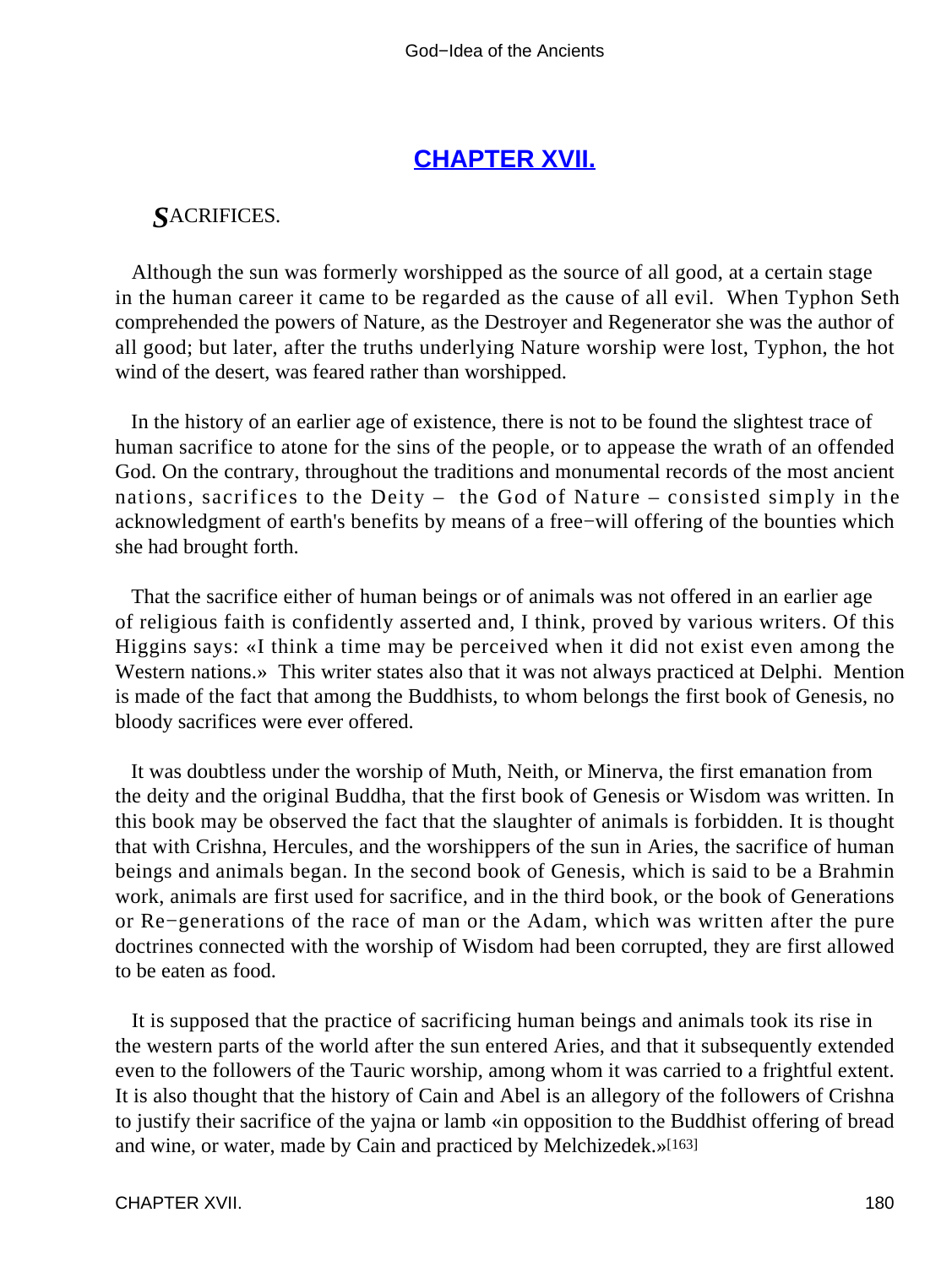[163] Anacalypsis, vol. *i.*, p. 101.

 It is now positively known that all over the world, during a certain stage of religious belief, either human beings or animals were, at stated seasons, sacrificed to the Deity. Of the universality of this practice Faber says:

 «Throughout the whole world we find a notion prevalent that the gods could be appeased only by bloody sacrifices. Now this idea is so thoroughly arbitrary, there being no obvious and necessary connection, in the way of cause and effect, between slaughtering a man or a beast, and recovering of the divine favor by the slaughterers, that its very universality involves the necessity of concluding that all nations have borrowed it from some common source.»[164]

[164] The Origin of Pagan Idolatry, vol. i., book 2, p. 465.

 Dr. Shuckford is constrained to admit that the sacrifices and ceremonies of purification practiced by Abraham and his descendants and those of surrounding peoples, were identical, with only «such trifling changes as distance of countries and length of time might be expected to produce.» The substitution of a lamb in the place of Isaac would seem to indicate a change from child−slaughter to that of animals.

 Sacrifices were offerings to the god of pro− creation. Certain representatives of the life which he had bestowed must be returned to him as a free−will gift. In many countries, the victims offered to the deity were captives taken in war; but, as prisoners of war and slaves were not permitted to join in the battles of their captors, their lives were of little value; hence, later, it is observed that the sacrificial victim must be a prince or an individual whose life was of great importance to the tribe.

 As in all hot countries the heat of the sun is the most destructive agency against which mankind have to contend, it is not perhaps singular, at a time when superstition had usurped the functions of the reasoning powers, that the sun−god should have been invested with the attributes inspired by terror, and that so far as possible, mankind should have deemed it necessary to propitiate its wrath, and, by rendering to it suitable offerings and sacrifices, they should have hoped to avert the calamities incident to its displeasure. Neither is it remarkable when we remember the peculiar circumstances surrounding the Jews, and the fact that the offerings demanded by their god was the life which he had bestowed, that the sacrifices offered to Moloch, the fire god, should have been the members of their own household – namely, their children.

 We must not forget that the reward promised this people by prophet, priest, and diviner for godliness was extreme fruitfulness of body. We have seen that to obtain this mark of godly favor, or, under pretense of serving their god, the form of worship prescribed by their priests, and adopted both in their households and in their temples was pre−eminently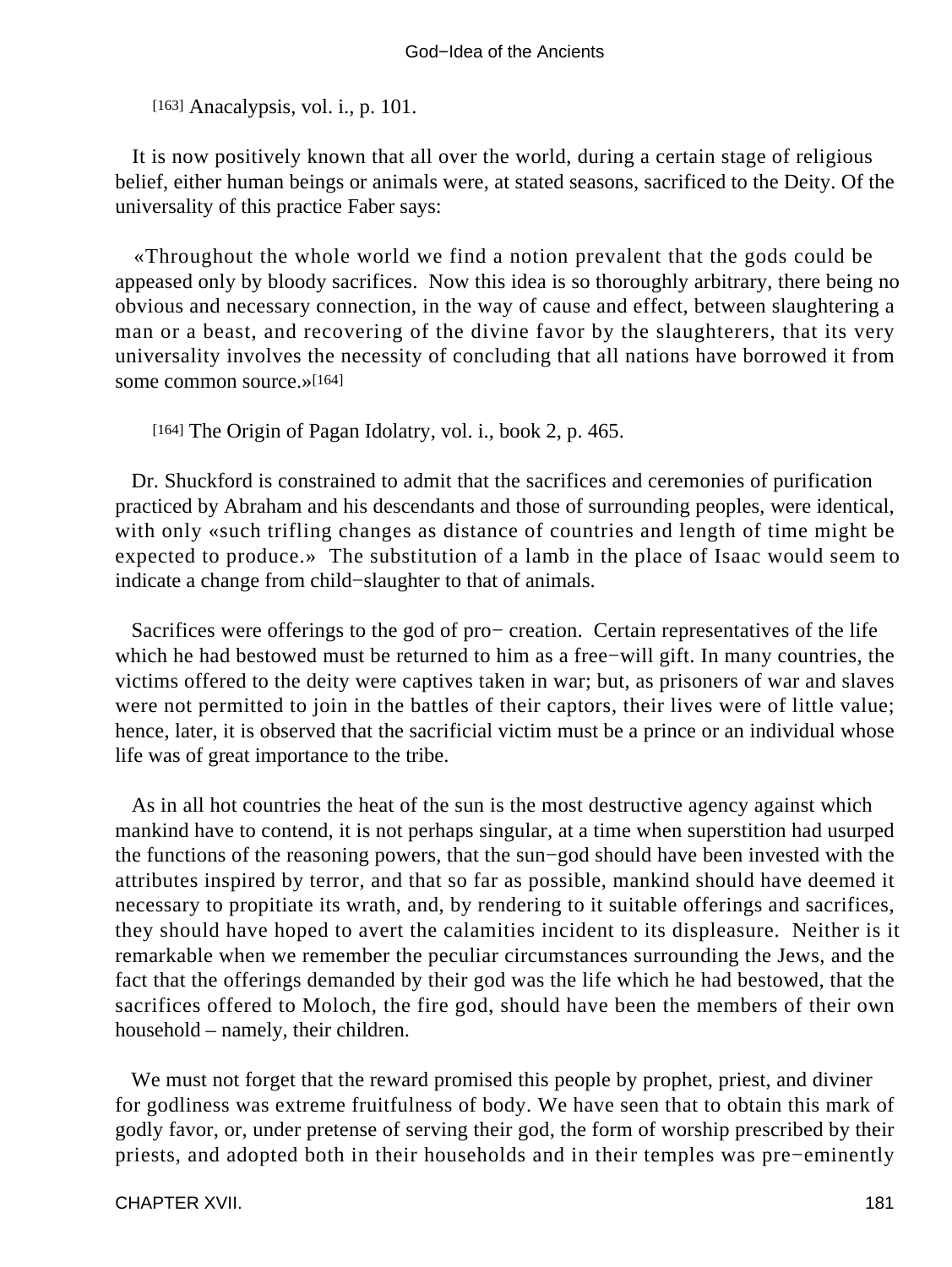sensual, and calculated to stimulate and encourage to the highest extent their lower or animal nature.

 As the size of a man's family, or his power to reproduce, was an index to his favor with the Almighty the pleasure of the «Lord» in this matter being but the reflection of his own desires, the result as might reasonably be expected was overpopulation to such an extent that the means of subsistence within the small boundary of Judea was inadequate to supply the demands of the swarming masses of «God's children» – children which had been created for his honor and glory. Surely some plan must be devised whereby these difficulties might be adjusted, and that, too, to use a modern expression, without flying in the face of Providence. As the Lord had been honored and man blessed in the mere bringing forth of offspring, what better scheme, so soon as such blessings became too numerous, than to return a certain number of them to the giver, the god of Moloch? It is true that by this process children were born only to be delivered over to the ravages of the fire− god, but by it, was not their deity both served and appeased at the same time that population was kept within the bounds of subsistence? That great numbers were thus sacrificed is only too apparent from the accounts in the Jewish scriptures – Abraham's acts and those of Jephtha being examples of the manner in which this god was propitiated.

 In Micah, vi. chap., 7th verse, occurs an interrogation which furnishes something more than a hint of the practice among the Jews of child sacrifice. «Shall I give my first born for my transgressions, the fruit of my body for the sin of my soul?»

 Although there is sufficient evidence to prove the enormous extent to which the practice of child sacrifice prevailed among the Jews, it is believed that much more proof would be found, had it not, in later times, with a view to concealing the extent of this practice, been expunged from their sacred writings. Moloch was to the Jews what Siva came to be to the Hindoos, namely, the Terrible. It is plain, however, that Siva was not formerly feared in India, but next to Vishnu was the best beloved of all their gods. Siva was originally the androgyne god who was not only the Destroyer, but the beneficent Regenerator and purifier. It was the cold of winter and the heat of the sun. It was a conception which was a direct outgrowth of Nature worship or of that religious idea which was portrayed by a mother and her child.

 The conception involved in sacrifice seems to be that of a payment for services rendered, or desired. The Amazulus, when going to battle, sacrifice to the manes of their ancestors, who, as older branches of the tree of life, appear to constitute their god−idea. This is done that their gods «may have no cause of complaint, because they have made amends to them and made them bright.» On appearing before the enemy they say: «Can it be, since we have made amends to the Amadhlozi, that they will say we have wronged them by anything?»[165]

[165] Viscount Amberley, Analysis of Religious Belief, vol. i., p. 32.

CHAPTER XVII. 182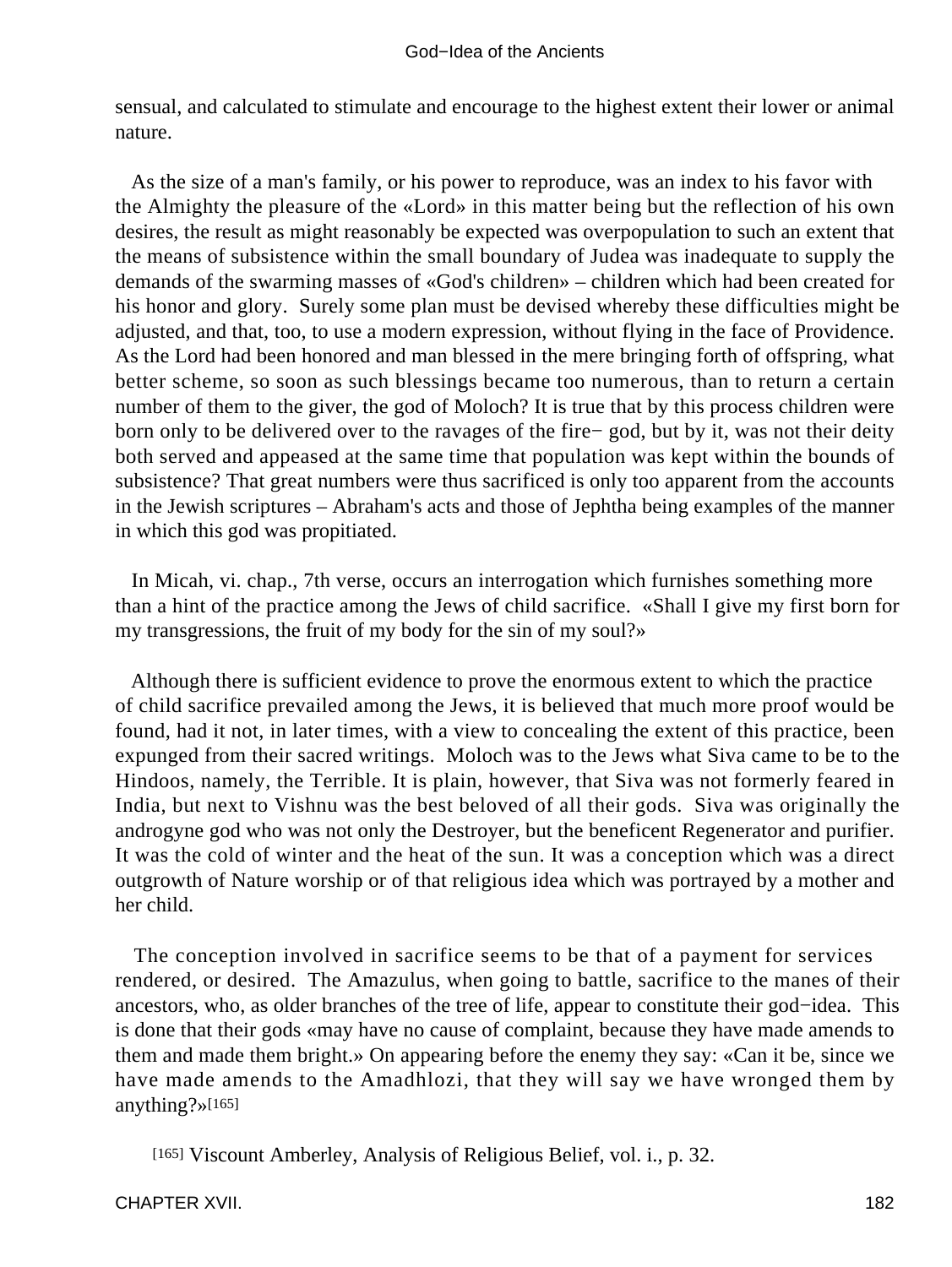At a certain stage in human history the various peoples of the globe depended upon excessive numbers for their prosperity, hence the most precious offering to the god of pro−creation was that of human victims.

 In India, when a new colony or city was founded, in order to insure its prosperity, large numbers of children were delivered over as a bribe or offering of reconciliation to the god of virility. The enormous extent to which human sacrifice has prevailed in India, in Egypt, in Mexico, among the Carthaginians, the Jews, the Druids, and even among the Greeks and Romans, is well attested.

 From the records of extant history, it would seem that human sacrifice usually accompanies a certain stage of sun−worship. Among the Aztecs in Mexico, a country in which the sun was a universal object of reverence and in which one of the prescribed duties of the boys trained in the temple was that of keeping alive the sacred fires, the immolation of victims became the most prominent feature of their public worship. We are distinctly told, however, that human sacrifice was not formerly practiced in Mexico, but that finally here as elsewhere, the idea became prevalent that by sacrificing human victims to the god of Destruction, his wrath might be appeased and the people saved from his vengeance. It is stated that human sacrifices were adopted by the Aztecs early in the fourteenth century, about two hundred years before the conquest. «Rare at first, they became more frequent with the wider extent of their empire; till, at length, almost every festival was closed with this cruel abomination.»

 Notwithstanding these atrocities, in their conceptions of a future state of existence, and especially in their disposition of the unregenerate after death, are to be observed certain traces of human feeling and refined sensibility which are difficult to reconcile with the cruelty practiced in their religious rites, and which bear a striking contrast to the physical torture, to which after death the wicked are subjected not only in Mexico, but in countries professing a high stage of civilization and culture.

 Of their religious observances, those which had doubtless been inherited from an older civilization, Prescott, quoting from Torquemada and Sahagun, says:

 «Many of their ceremonies were of a light and cheerful complexion, consisting of the national songs and dances, in which both sexes joined. Processions were made of women and children crowned with garlands and bearing offerings of fruits, the ripened maize, or the sweet incense of copal and other odoriferous gums, while the altars of the deity were stained with no blood save that of animals. These were the peaceful rites derived from their Toltec predecessors.»[166]

[166] See Conquest of Mexico, book I, chap. iii., p. 74.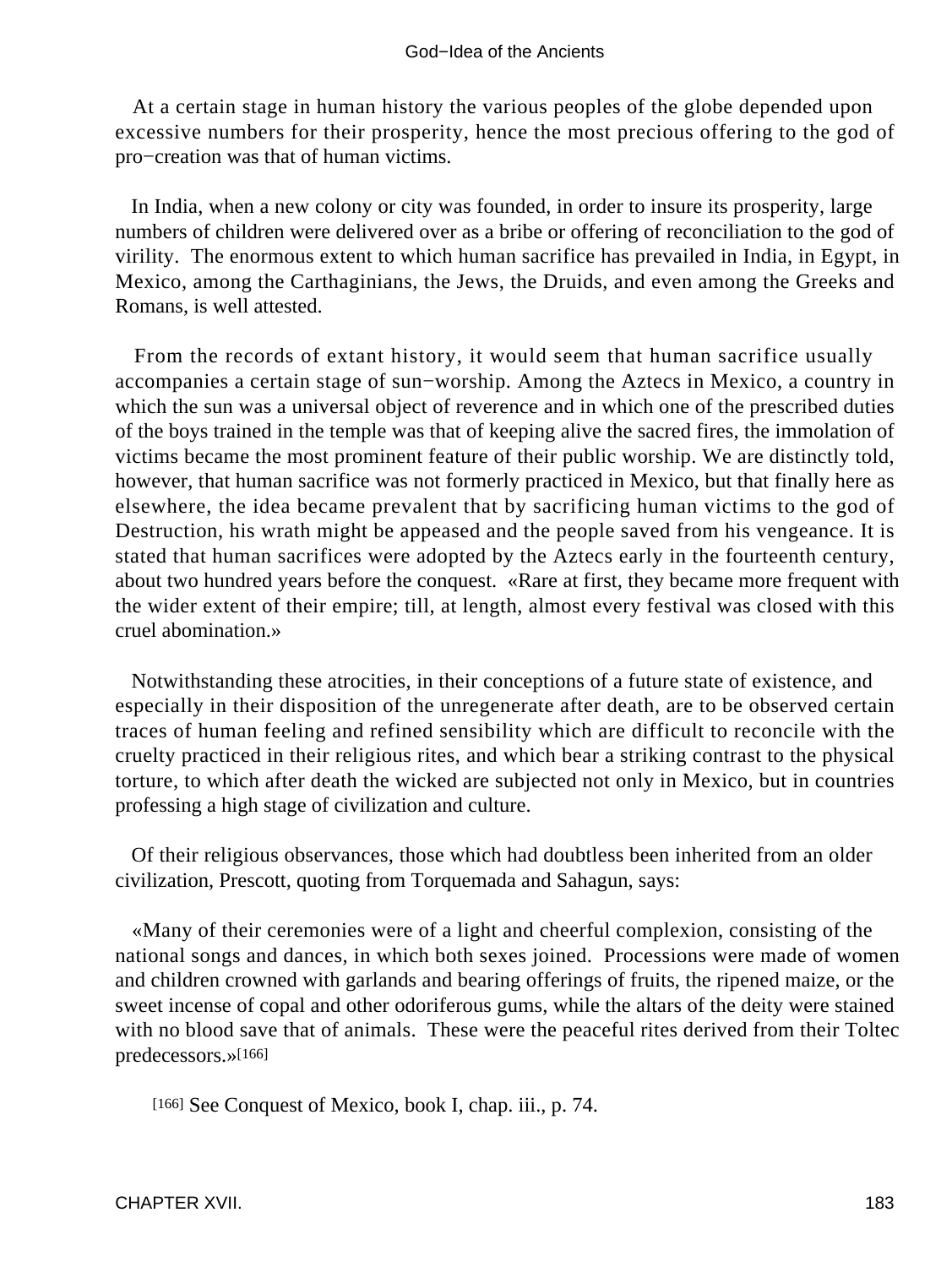Prior to the days of Montezuma, the Aztec priests had engrafted upon these simple ceremonies not only a burdensome ceremonial, and a polytheism similar to that of Eastern nations, but, as we have seen, human sacrifices and even cannibalism had become prominent features in religious worship. Throughout the entire ceremonial and religious conceptions of the Aztecs may be observed a display of the savage and brutal elements in human nature, in close connection with unmistakable evidence of a once higher stage of culture and refinement.

 In the later ages of Aztec history their most exalted deity was Huitzilopotchi, the Mexican Moses, the god of war. His temples were the most costly and magnificent among the public edifices in the country, and his image bedecked with ornaments was an universal object of adoration. At the dedication of his temple in the year 1486 more than seventy thousand captives are said to have perished.[167]

#### [167] Torquemada.

 A Deity which occupied a conspicuous place in the mythology, and which was probably an inheritance from more ancient times, was Quetzalcoatl, doubtless the same as the Eastern Goddess of Nature, or Wisdom. She was the «grain goddess,» and «received offerings of fruit and flowers at her two great festivals. She also took care of the growth of corn. She was doubtless the same as the Earth Mother of the Finns and Esths, she who »undertakes the task of bringing forth the fruits.« She is evidently the Demeter of the Greeks, the Ceres of the Romans, etc. She is also the goddess of Wisdom, for she had »instructed the nations in the use of metals, in agriculture, and in the art of government." Under this Deity the

 «Earth had teemed with fruits and flowers without the pains of culture. An ear of Indian corn was as much as a single man could carry. The cotton, as it grew, took, of its own accord, the rich dies of human art. The air was filled with intoxicating perfumes and the sweet melody of birds. In short, these were the halcyon days, which find a place in the mythic systems of so many nations throughout the world. It was the golden age of Anuhuac.»

 We are given to understand that for some cause not explained the beneficent god Quetzalcoatl was banished, that he (or she) was deposed through the influence of some deity which had become more popular, or, at least, more powerful; but that when Quetzalcoatl departed from the country «in a winged skiff made of serpent skins,» it was with a promise to return to the faithful, which promise was sacredly cherished down to the time of the Spanish invasion.

 The Mexican Mars, Huitzilopotchi, was born of a virgin. His mother, a devout person, while at her devotions in the temple saw floating before her a bright colored feather ball, which she seized and placed in her bosom. She soon became pregnant, her offspring being a god, who like Minerva appeared full armed with spear and helmet.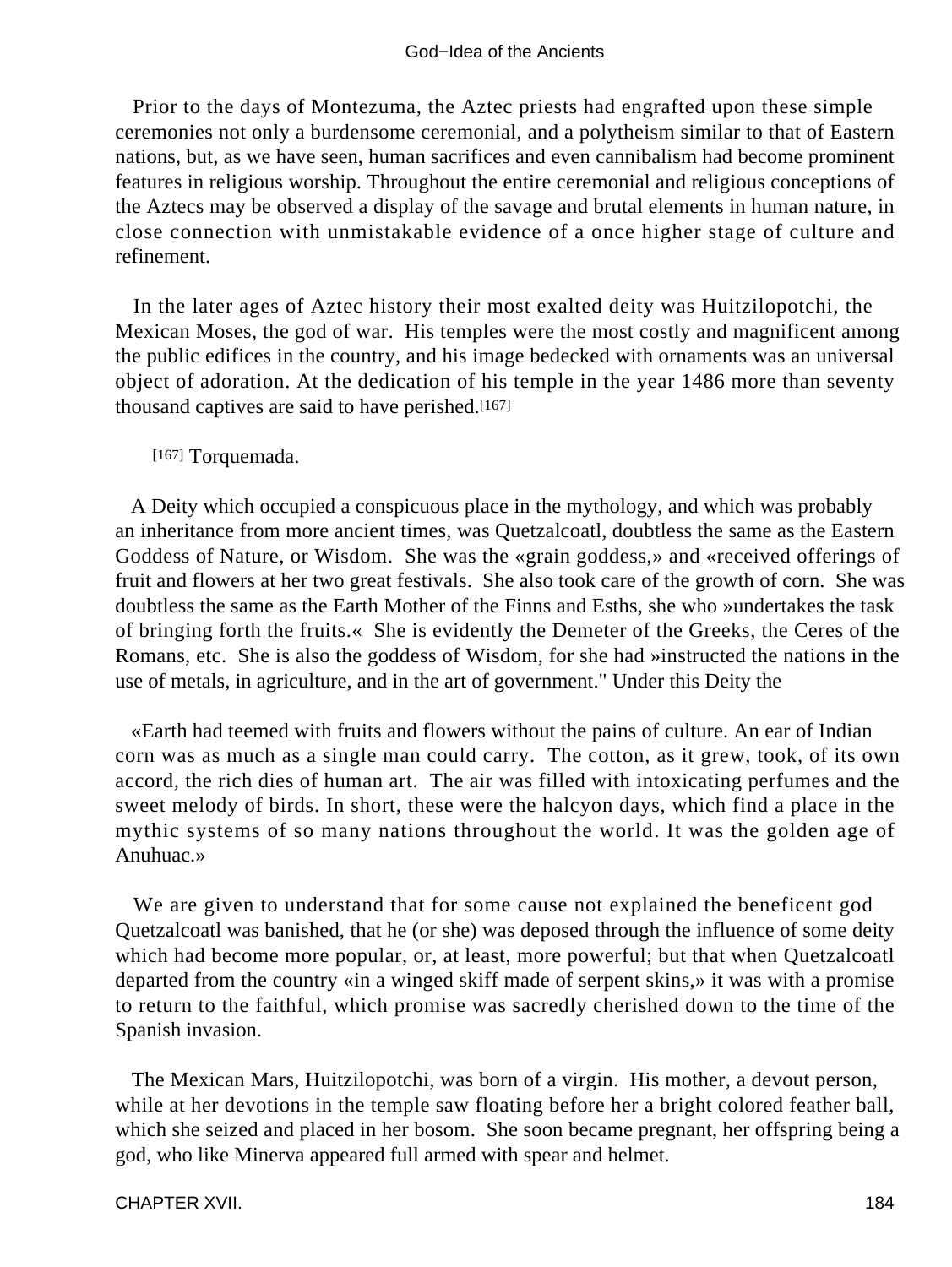Although the exact manner in which the Mexicans sacrificed to their Deity to atone for the sins of the people differs somewhat from the modus operandi employed in the Christian vicarious atonement, still the likeness existing between them is sufficient to indicate the fact of their common origin and the similar manner of their development.

 The Mexicans were wont to select a young and handsome man from their midst, whom they invested with the dignity of a god. After having surrounded him with every luxury, and when they had showered upon him every attention, crowning him with flowers and worshipping him for a year or more as a Savior, they killed him, offering him as an atonement or sacrifice, in order that the rest of the people might escape the vengeance of their great Deity, who, it was claimed, is pleased with such offerings, and who demands sacrifices of this kind at the hands of his children. Within blood was contained life, hence the offering of a bloody victim was but the returning to their god, as a free−will gift that which he had bestowed, such sacrifice being regarded as the only acceptable means of grace or reconciliation.

 That the offering of a victim to the Jewish God was deemed necessary to the fulfilment of Christian doctrine is a fact which is clearly shown by numerous passages in the New Testament. «We are sanctified through the offering of the body of Jesus Christ once for all.» «By one offering he hath perfected forever them that are sanctified.»[168] «Christ was once offered to bear the sins of many.»[169]

[168] Hebrews, x., 10, 14.

[169] **Ibid.**, ix., 28.

 That the Jewish Paschal feasts and the Eucharistic rites of Christians had their counterpart among the Mexicans is observed in the fact that shortly after the death of their god, cakes which had been prepared and blessed by the priests were offered by them to the people to be eaten as the veritable body of their sacrificed lord.

The source whence the doctrine of an atonement  $-$  a bloody sacrifice which lies at the foundation of Christian theology – has proceeded is not at the present time difficult to determine, for we shall presently see that it, like all the leading doctrines contained in this later system, and which are regarded as exclusively Christian, had its origin in the religion of past ages, a religion which although originally pure, in course of time degenerated into the grossest phallicism and even into human sacrifice and cannibalism.

 Although among the Mexicans as among the Jews, human sacrifices were offered to the Deity, no hint of gross and sensual rites practiced in the temples of the latter is recorded. Hence, as the Mexicans had not arrived at that stage of religious progress (?) at which sensuality inculcated as a sacred duty, and at which moral and physical debasement was encouraged both in public and private life, we may reasonably conclude that their faith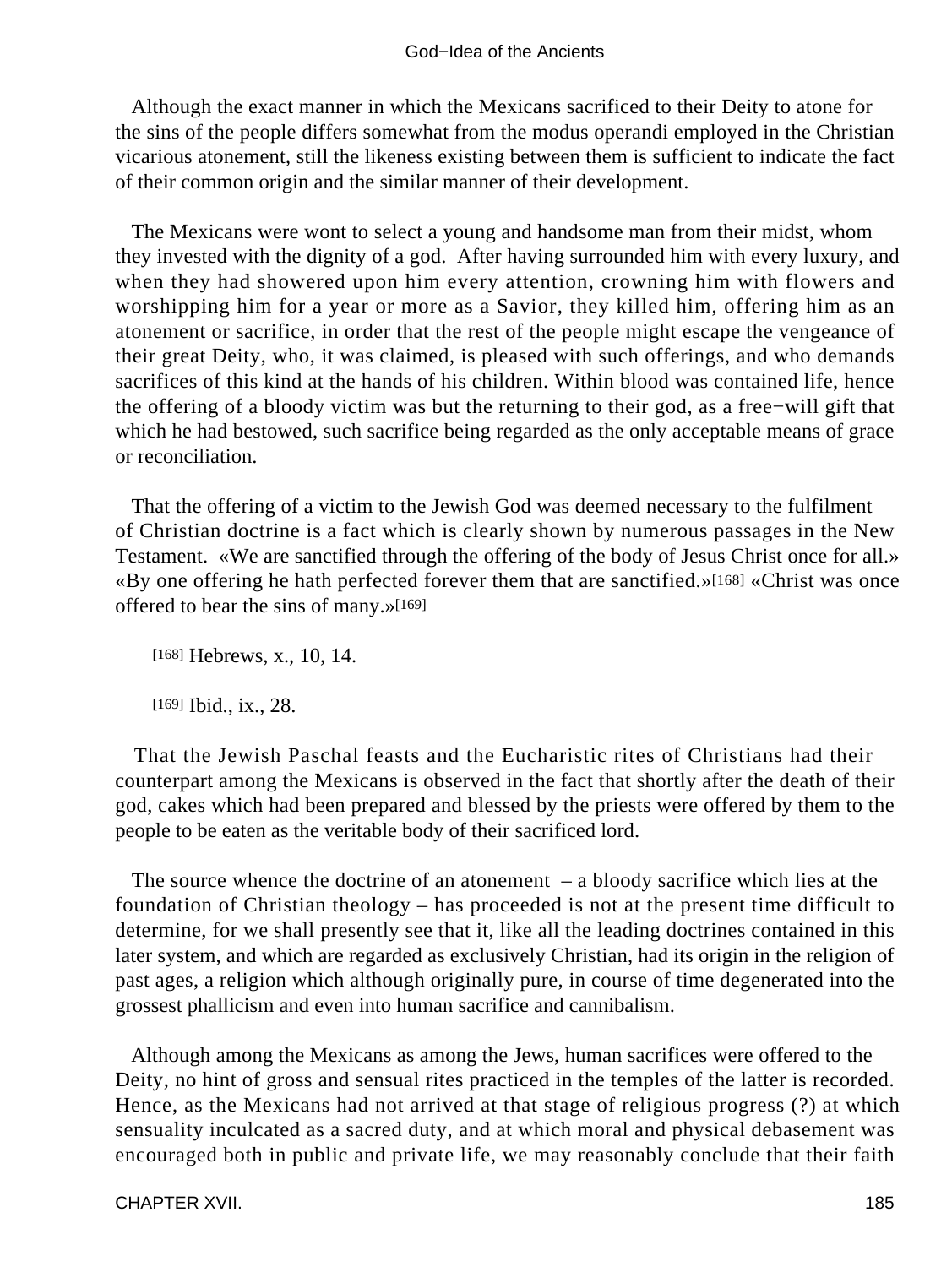#### God−Idea of the Ancients

represents a somewhat earlier stage of development than does that of either Jew or Greek. In point of morality, as judged by the most ancient standards, or by the more modern, the Mexicans compare favorably with either of these nationalities. Indeed when we compare the social, religious, and civil conditions of Mexico as we find them under Montezuma with those of the Jews under David or Solomon, or with those of the Greeks under Solon, or even with those of the Christians during the Spanish Inquisition when thousands upon thousands, not of captives taken in war, but of the noblest and best of the land, were yearly slaughtered for «the glory of God,» there is quite as much to meet the approval of an enlightened conscience under the first named system as under that of any one of the other three.

 By priests the fact has long been understood that effects may be produced through appeals to the religious or emotional nature which under other circumstances would be impossible; and as, for thousands of years, it has been the special business of this class to formulate creeds for the ignorant masses, religious belief and the ceremonies connected with «sacred» worship, during certain periods of the world's history, have assumed a grotesqueness in design unsurpassed by the most fanciful fairy tales which the imagination has ever been able to create, at the same time that they have portrayed a depth of sensual degradation capable of being reached only by that order of creation which alone has been able to develop a religion.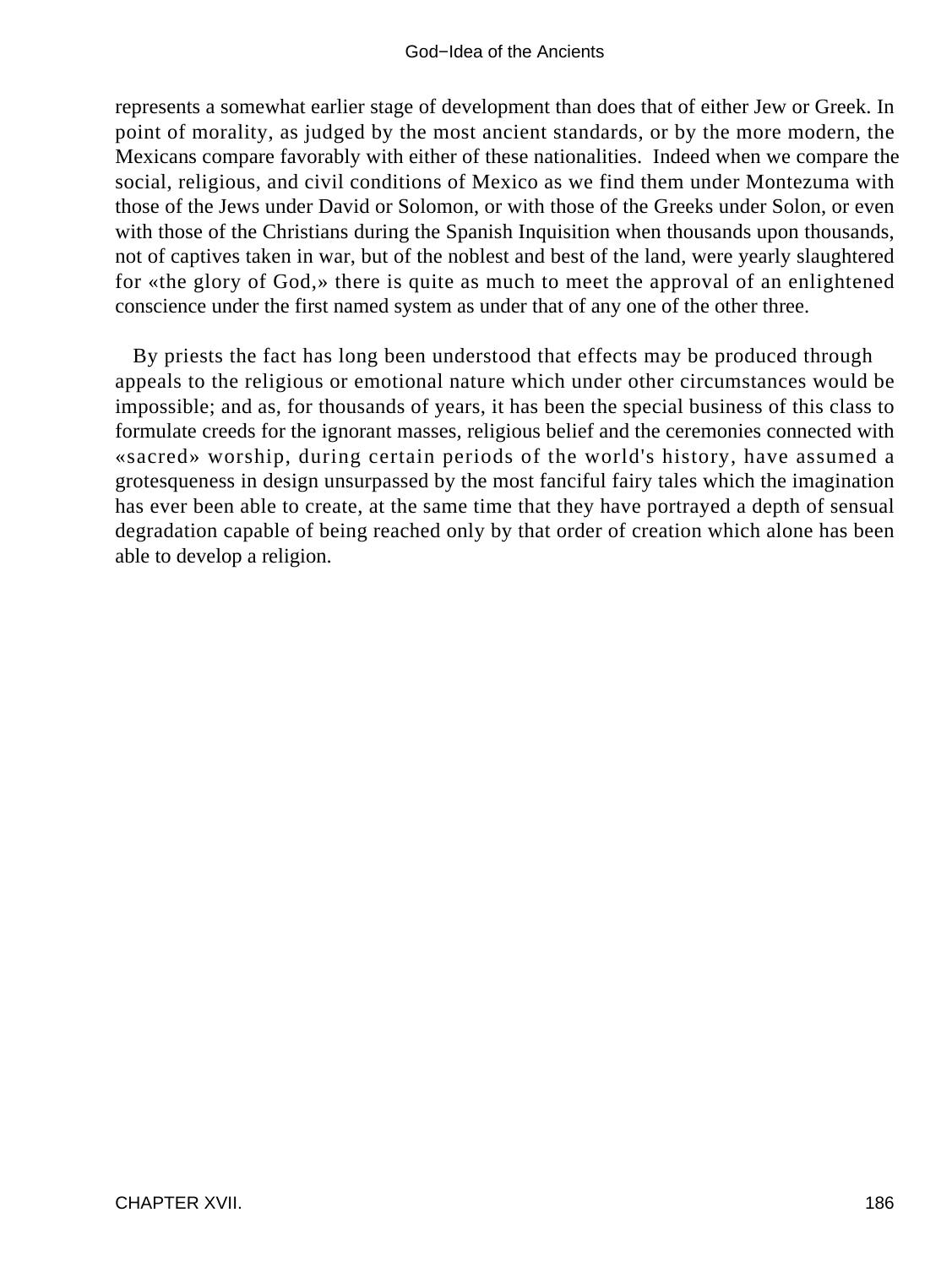# **[CHAPTER XVIII.](#page-197-0)**

#### <span id="page-187-0"></span>*T*HE **Cross and a dying savior.**

 In Egypt, the cross when unaccompanied by any other symbol signified simply creative energy both female and male, but whenever a distinctively female emblem was present it denoted the male power alone. The Ibis, which is represented with human hands and feet, bears the staff of Isis in one hand and the cross in the other. There is scarcely an obelisk or monument in Egypt upon which this figure does not appear. The symbol or monogram of Venus was a circle and a cross, that of Saturn was a cross and a ram's horn.

 Plato declared that the son of God was expressed upon the universe in the form of the letter X, and that the second power of the supreme God was figured on the universe in the shape of a cross.

 There is little doubt that the early Christians understood full well the true meaning of the cross, and that it was no new device. In later ages, however, every monument of antiquity marked with this symbol was claimed by the Church and by it believed to be of Christian origin.

 It is related that when the temple of Serapis at Alexandria was overthrown by one of the Christian Emperors, beneath its foundation was discovered the monogram of Christ. The Christians made use of this circumstance to prove the divine origin of their religion, «thereby making many converts.» The Pagans, on the contrary, were of the opinion that «it should forever silence the claim put forward by the devotees of Christianity.» It is plain, however, that the Christians had the better of the argument for «the cross being uneasy under the weight of the temple overthrew it.»

 On the coins of Decius, the great persecutor of the Christians, is to be observed the monogram of Christ which is also the monogram of Osiris and Jupiter Ammon. On a medal proved to be Phoenician appear the cross, the rosary, and the lamb. There is another form of the same monogram which signifies **Dcviii.** These devices although in use hundreds of years prior to the Christian era are all said to be monograms of Christ. At the present time they may be seen in almost every church in Italy.

 In the cave of Elephanta, in India, appears the cross in connection with the figure which represents male reproductive power. Inman relates that a cross with a rosary attached has been found in use among the religious emblems of the Japanese Buddhists and the lamas of Thibet, and that in one of the frescoes of Pompeii, published at Paris, 1840, is to be seen, vol. v., plate 28, the representation of a phallic cross in connection with two small figures of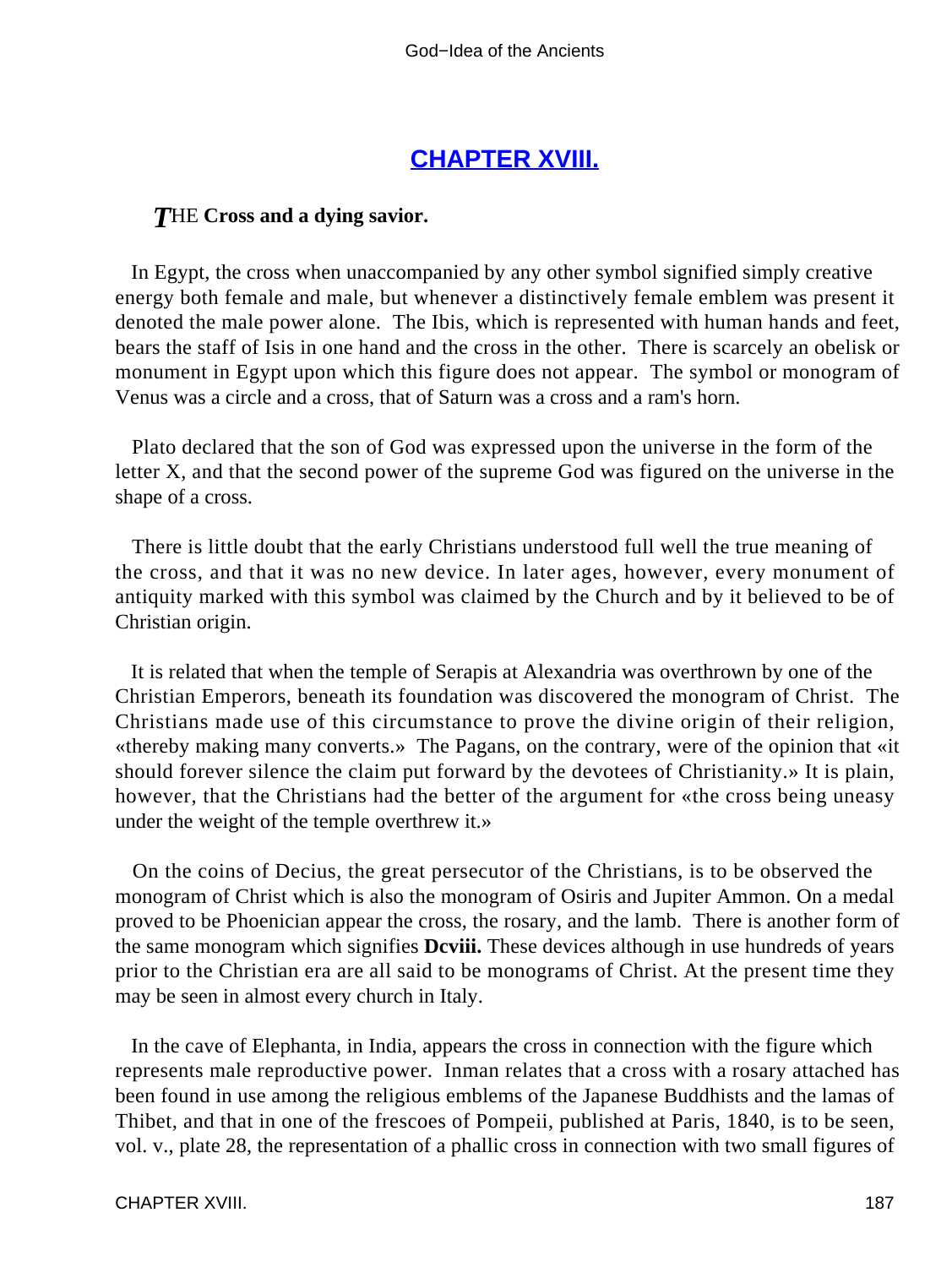#### Hermes.[170]

[170] Inman, Ancient Faiths Embodied in Ancient Names, vol. i., p. 408.

 The Rev. Mr. Maurice adds his testimony to that of other investigators to show the universality of this emblem. He says that the principal pagodas in India, viz., those of Bernares and Mathura, are built in the form of a cross.

 In the museum of the London University is a mummy upon whose breast is a cross «exactly in the shape of a cross upon Calvary.»

 The true significance of this emblem, and the reason for its adoration are not, at the present time, difficult to understand; but whence comes the symbol of a dead man on a cross, and what is its true meaning?

 Perhaps there is no problem connected with ancient symbolism, or with mythical religion, which is more difficult to solve, than is the representation of a dying Savior on a cross. It is stated by those who have investigated this subject, that although the sun, or the fructifying power within it, was adored by all the historic nations, no hint of a cross is to be found amongst the most ancient Nature worshippers. We must then look for a solution of this problem to those ages in which the higher truths of an older race were partially forgotten, and to a time when phallic worship had supplanted the adoration of Light or Wisdom. The cross doubtless came into use as a religious emblem at a time when the sexes in union began to stand for the god−idea, the lower end of the upright shaft being transfixed to the horizontal bar.

 As soon as the male energy became god, the cross gradually grew into the figure of a man with arms extended. It became the original «life giver,» it was Adam, the creator of the race. Doubtless for ages Adam represented the god−man−phallus−Tree of Life, or cross idea. He was the progenitor of the race. From this same idea sprang ancestor worship, or the deification of the past vital spark. The adoration paid to the Lares and Penates, the household gods of the Romans, on the first of May, is an example of this worship, as is also the homage paid by the Chinese to their progenitors.

 Of religious emblems R. P. Knight says that one of the most remarkable among them is a cross in the form of the letter T which was used as an emblem of creation and generation before the church adopted it as a sign of salvation. To this representation of male reproductive power «was sometimes added a human head, which gives it the appearance of a crucifix, as it has on the medal of Cyzicus.»

 Originally the figure of a dead man on a cross typified creation and destruction or the operations of the creative forces in Nature. Everything dies only to live again. Although man dies, and although the individual man becomes but a dead branch on the tree of life, still the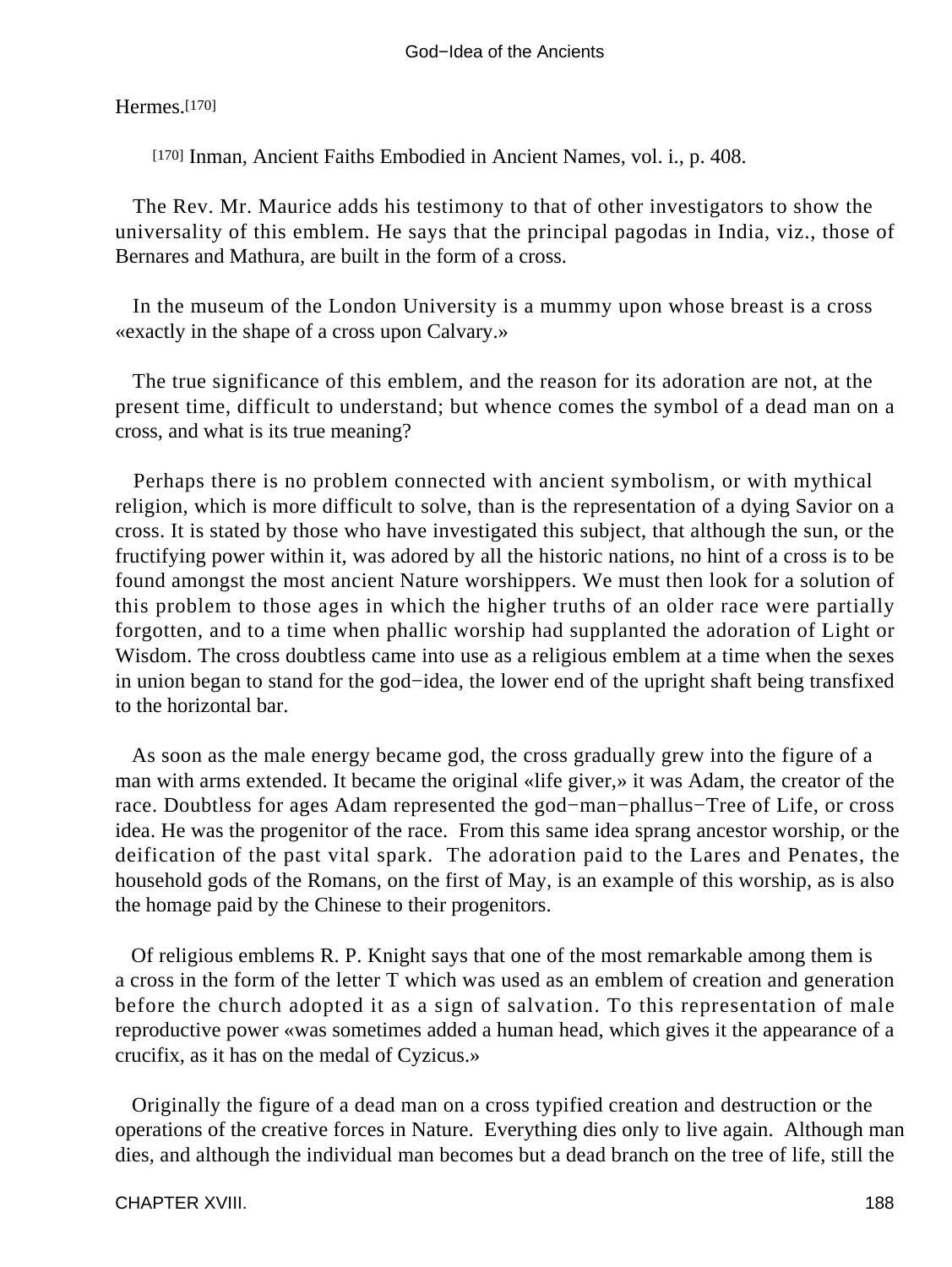tree lives. Through the cross− phallus idea, or through man's power to create, existence on the earth continues. Although the sun dies in winter, in spring it revives again to quicken and enliven Nature and make all things new.

 There is much evidence to show that a dying figure on a cross was no new conception at the advent of Christianity. Crishna, whose history as we have seen is almost identical with that of Christ, and Ballaji, from whom the thorn−crowned figures of Jesus have doubtless been copied, are illustrations of this mythical figure of a crucified savior in India.

 It seems altogether probable from the facts at hand that the Romans worshipped a cross with a dying figure of a man upon it. Minucius Felix, a Christian father, in defense of his religion, has the following passage:

 «You certainly, who worship wooden gods, are the most likely people to adore wooden crosses, as being parts with the same substance as your deities. For what else are your ensigns, flags, and standards but crosses gilt and purified? Your victorious trophies not only represent a simple cross, but a cross with a man upon it. When a pure worshipper adores the true God with hands extended, he makes the figure of a cross. Thus you see that the sign of the cross has either some foundation in Nature, or in your own religion, and therefore not to be objected against Christians.»

 Higgins says that it is proved as completely as it is possible to prove a fact of this kind that the Romans had a crucified object of adoration, and that this could be no other than an incarnation of the God Sol, represented in some way to have been crucified.

 An ancient medal found in Cyprus has upon one of its sides the figure of a crucified man with the chaplet or rosary, the same as those now in use by Romanists. From the style of workmanship it is thought that this medal must have been anterior to the Macedonian conquest.

 There is little doubt that the early fathers and the bishops in the Christian church recognized in the cross the ancient emblem of fertility, but as the idea of a spiritual life had begun to take root, it was deemed proper to conceal its real significance; hence from a symbol representing the continuity of existence on the earth the cross now prefigured eternal life or existence after death. Henceforward although man was dead in transgressions, through the cross, or through the crucified Christ, he received eternal life.

 That the original signification of this symbol was understood by early Christians is apparent from the fact that the Emperor Theodosius, between the years 378 and 395, issued a decree prohibiting the sign of the cross being sculptured or painted on the pavements of churches. Tertullian also, after declaring that the devil made the sign of the cross on the foreheads of the followers of the Persian Mithra, accused the Christians of adoring the same emblem.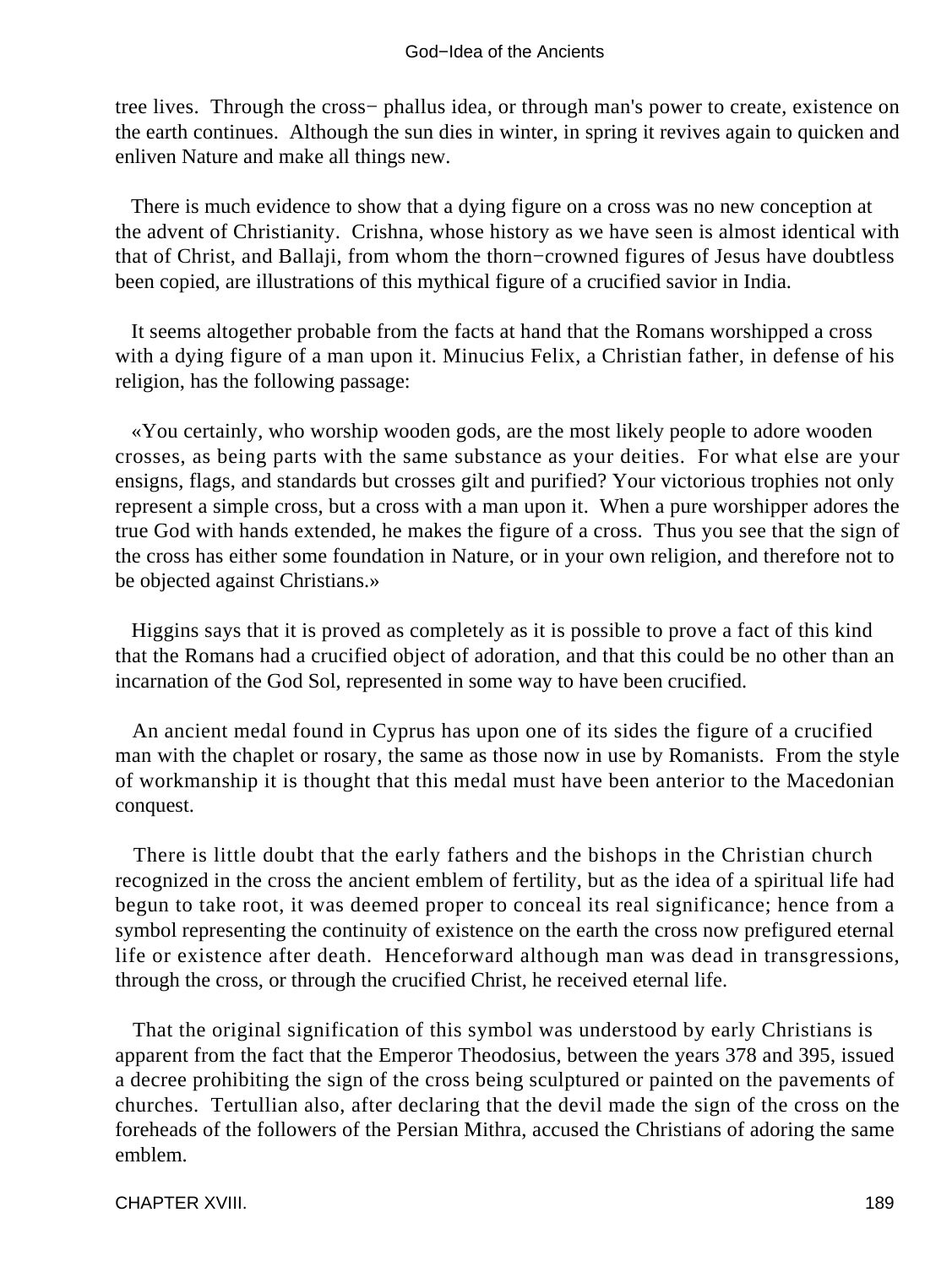In 280, A. C. Porphyry, referring to crosses, asked why theologists give passions to the gods, erect Phalli and use shameful language; to which the Christian Iamblichus in the year 336 replied: «Because Phalli and crosses are signs of productive energy, and provocative to a continuance of the world.»

 It was not until the second century, or until after the days of Justin Martyr, that the instrument upon which Jesus was executed was called a cross. But whatever may have been its form, as soon as the myths of former religious worship began to attach themselves to his history, he became the symbolical dead man on a cross, the original sacrifice to Mahadeva. He portrayed the same idea as did Crishna, Ballaji, the dying Osiris, and all the other sun−gods. He, like each of these, represented a new sun at the beginning of a new cycle. He was a risen savior, and to him were finally transferred all the festivals, seasons, symbols, and monograms of former solar deities. That the figure of a dead man on a cross was a familiar emblem throughout Asia and various portions of Europe, and that numberless crucified gods – incarnations of the sun – have been worshipped throughout the East, is a fact which it has been the aim of the initiated among the Christian clergy to conceal, but one which no one who has examined the evidence with a mind free from prejudice attempts to deny.

 In Italy, on many of the earlier pictures of Christ, may be observed the words Deo Soli, which inscription signifies either «to the only God,» or «to the God Sol.»

 Of the various so−called Christian antiquities which cover the walls of the Vatican, we are assured by those who have acquainted themselves with the signification of pagan symbolism that «they have no more reference to Christianity than they have to the Emperor of China.» The same may be said with reference to the representations on the walls of the Catacombs.

 Crishna, who was the equinoctial sun in Aries, appeared 2160 years after the first Buddha, who was the equinoctial sun in Taurus. According to Plutarch they were both modern gods when compared with the deities which gave names to the planets. Buddha, or the sun in Taurus, was worshipped in the form of a bull. Crishna, or the sun in Aries, was adored under the figure of a ram with a man's head. The true significance of these figures was the fructifying sun or reproductive energy as manifested in animal life, and this meaning to those who worshipped them was identical with the carved figures on the caves of India, the Lares and Penates of the Romans, and the stone pillars or crosses in the market−places and at the intersection of roads in Brittany.

 Eusebius says that at Elephanta they adored a Deity in the figure of a man in a sitting posture painted blue, having the head of a ram with the horns of a goat encircling a disk. The Deity thus described is said to be of astronomical origin, denoting the power of the sun in Aries.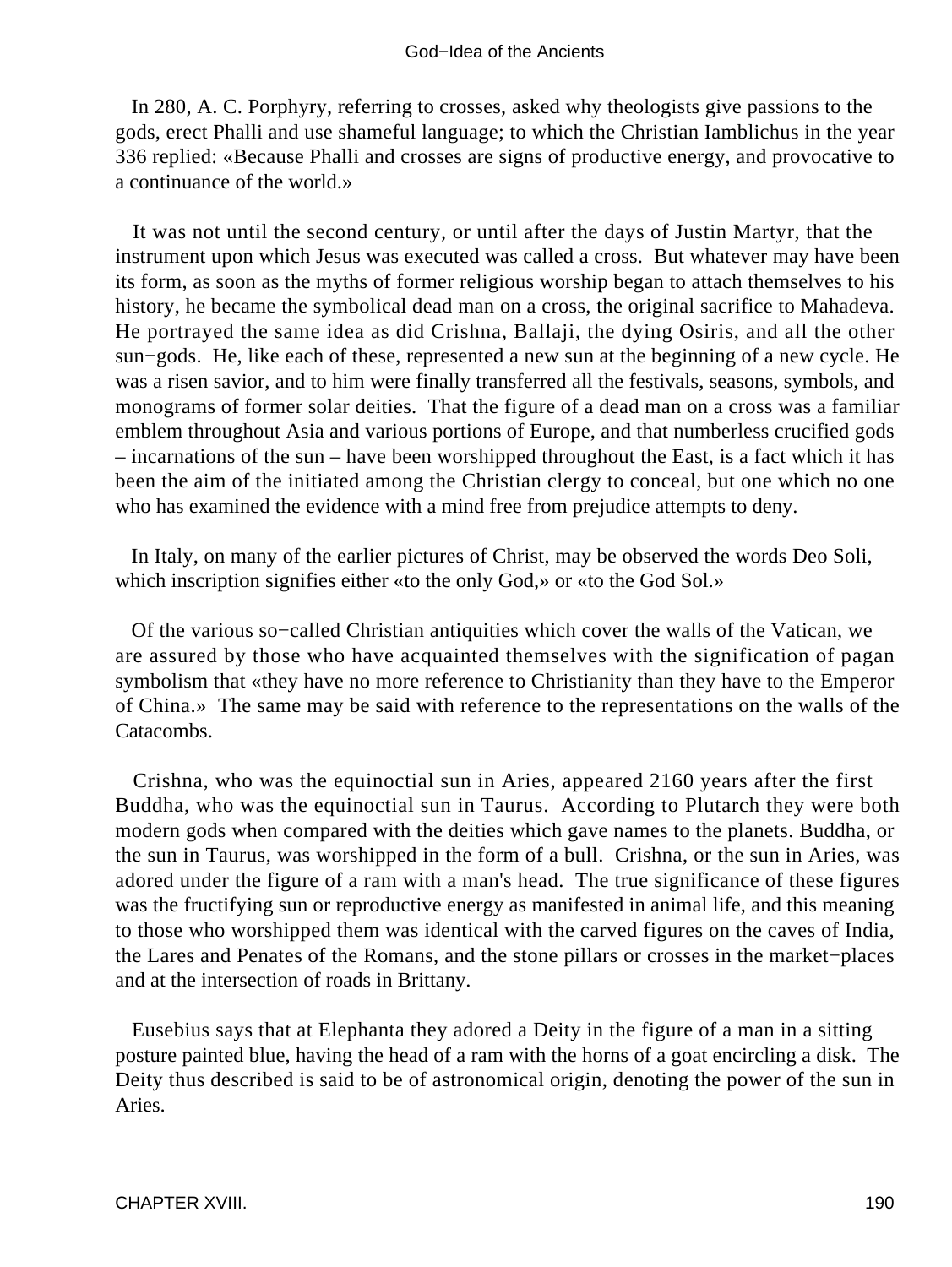#### God−Idea of the Ancients

 This figure, which was one of the representations of the sun−god Crishna, was worshipped both in India and in Egypt. In various of the manifestations of this Deity he appears in the act of killing a serpent. He was the dead man on a cross and also the sun, which although continually dying is constantly being revived again. Various incarnations of this God have appeared as crucified saviors.

 Of the avatar of Crishna known as Ballaji or Baal−Jah little is positively known. Indeed there seems to be some impenetrable mystery surrounding this figure, which makes it impossible for scholars to absolutely prove that which by means of the evidence at hand amounts almost to a certainty.

 A print by Moore of this god represents him in the shape of a Romish crucifix, but although there is a nail hole in his foot he is not transfixed to a wooden cross. Instead of a crown of thorns a Parthian coronet encircles his head. As all the avatars of Crishna are represented with coronets, this fact has caused several writers to observe that the effigies of Ballaji have furnished the copies for the thorn−crowned Jesus. Through the ignorance of the early Christians who in the second century adopted the religion of Crishna, the true significance of this coronet was not understood, hence the thorns upon the head of Christ. In referring to the effigy of a crucified savior found in Ireland the author of The Round Towers says that it was not intended for our Savior for the reason that it wore the Iranian regal crown, instead of the Jewish crown of thorns.[171]

[171] The Round Towers of Ireland, p. 298.

 Regarding this effigy, Higgins remarks that the crucified body without the cross reminds one that «some of the ancient sects of heretics held Jesus to have been crucified in the clouds.»

 Moore, who has produced several prints of Ballaji, says he is unable to account for the pierced foot of a crucified figure in India. He endeavors to prove, however, that this crucifix cannot be Hindoo «because there are duplicates of it from the same model.» As the mould is made of clay, he contends that only one cast may be made from it. This argument falls to the ground, however, so soon as it is found that duplicates, or copies of these brass idols which may not be distinguished from the originals, are seen in the museum at the India House, and also in that of the Asiatic Society.

 The admission of Moore that «great influence was brought to bear upon him to induce him not to publish the prints of Ballaji for fear of giving offense,» serves as a hint in determining the cause for the lack of information respecting this god.

 It is believed that, were the development of truth upon this subject rather than its concealment the object of Christian missionaries, the temples of Ballaji would have furnished more important information to the Christian world than would those of any other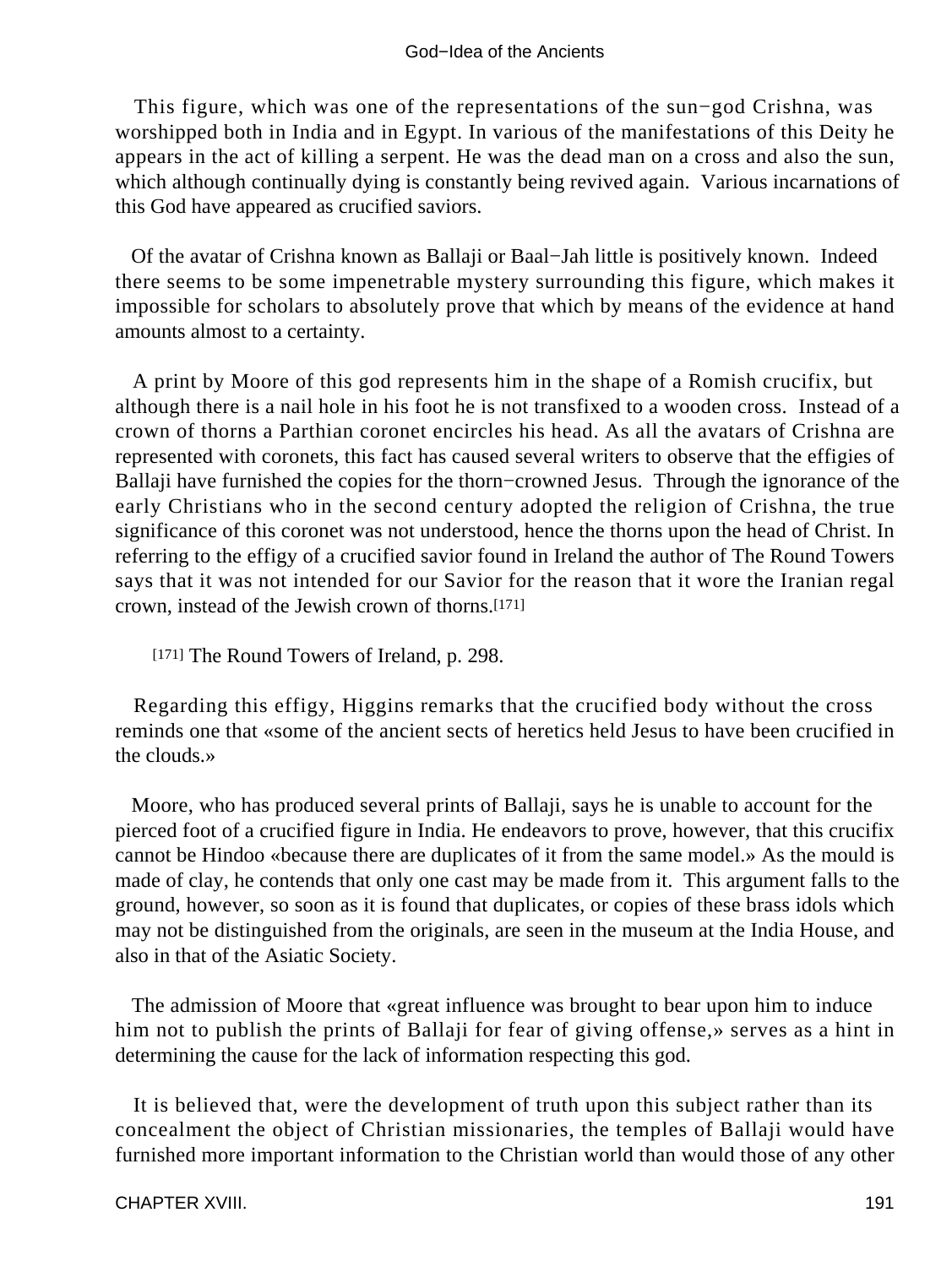of the Hindoo gods; but while numberless pilgrimages have been made to Juggernaut and other shrines devoid of interest to the student, we have heard little concerning the shrines of this deity, although at the time Moore wrote, Terputty was in the possession of the English who made a profit of L15,000 a year from the temple.

 On the Brechin Tower in Ireland are two arches one within the other in relief. At the top of the arch is a crucifix, and about midway from top to bottom on either side are two figures which, according to Romanist Christians, represent the Virgin Mary and St. John. At the bottom of the outer arch are two couchant beasts, the one an elephant and the other a bull. The figure on the cross has a Parthian coronet. The appearance of a crucifix on the towers of Britain and Ireland has in the past led many writers to ascribe to these singular structures a Christian origin. To the critical observer, however, the first question which presents itself is whence comes the elephant – an animal not found within these countries? – and again why should these beasts have been placed here as Christian emblems? The facts in the case as revealed by unprejudiced investigators are, that the towers in Ireland are not Christian monuments, and that the crucifix found on them is not that of Christ but of Ballaji, or of some one of the avatars of Crishna.

 The fact that the figure of Crishna as a crucified god was found in the ruins of a temple at Thebes in Egypt, is sufficient to prove his antiquity; still, as we have seen, he represents the god−idea at a much later date than did Buddha. Regarding the evidence furnished by the Rev. Mr. Maurice of the ten avatars of the Indian sun−god, Higgins observes:

 «The only fact worthy of notice here is, that Buddha was universally allowed to be the first of the incarnations; that Crishna was of later date; that, at the era of the birth of Christ, eight of them had appeared on the earth, and that the other two were expected to follow before the end of the Caliyug, or of the present age.»

 With reference to the fact that the Hindoo God originally represented Wisdom or the Logos, the same writer says:

 «Then here is **Divine wisdom** incarnate, of whom the Bull of the Zodiac was the emblem. **Here** he is the Protagonos, or first begotten, the God or Goddess Mhtis of the Greeks, being, perhaps, both male and female. Buddha, or the wise, if the word were not merely the name of a doctrine, seems to have been an appellation taken by several persons, or one person incarnate at several periods, and from this circumstance much confusion has arisen.»[172]

[172] Anacalypsis, book v., p. 201.

 Concerning the religion of an ancient race the following facts have been ascertained, namely: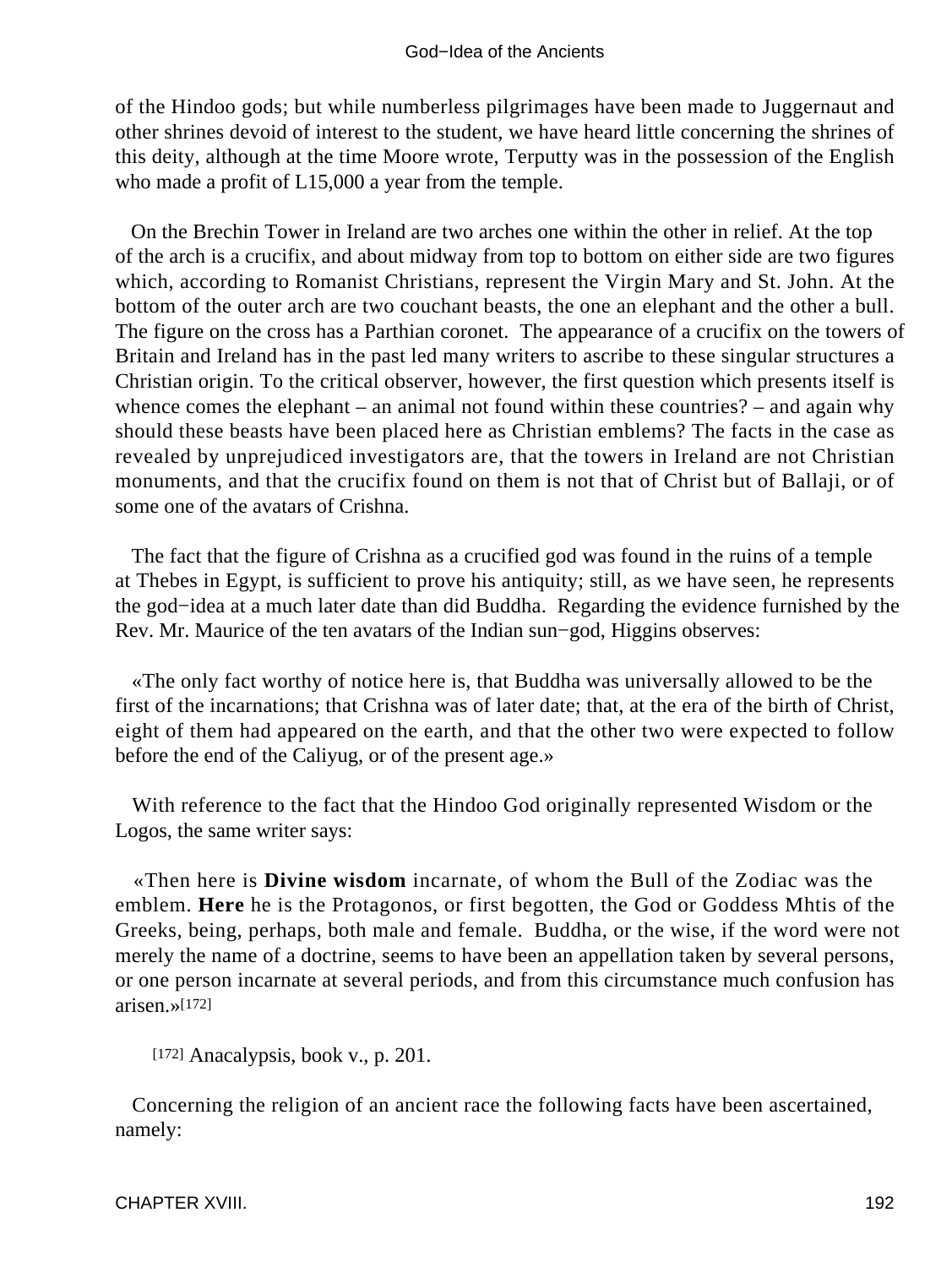The first of the Buddhas or Incarnations of the Deity was Minerva, and her mother, who was the sun, was the mother of all the Buddhas. She was Mhtis, Mubt or Mai, «the universal genius of Nature, who discriminated all things according to their various kinds of species.»

 In the earliest ages she comprehended not only matter but the moving force in the universe. She was the Deity which by a very ancient race was represented by the mother idea – Perceptive Wisdom. She was the sun and the first emanation from the sun. She was the Divine Word, the Logos, the Holy Ghost which in the time of Christ was again by various sects recognized as female. The allegory of the Greeks concerning Jupiter taking Mhtis (Wisdom) to wife and from this union with her producing Minerva from his head, is seen to be closely connected with the doctrine of Buddha (Wisdom) or of the Rasit of Genesis. According to Faber, the import of the Greek word Nous and of the Sanscrit Menu is precisely the same: each denotes mind or intelligence, and to the latter of them the Latin Mens is nearly allied. «Mens, Menu, and perhaps our English mind are fundamentally one and the same word.» All these terms in an earlier age meant Buddha, Wisdom, or Minerva.

 Later, with the worship of the sun in Aries, appeared a crucified savior. During the earlier ages of Crishnaism, the ideas typified by a dying savior were still those pertaining to the processes of Nature. Matter was still believed to be indestructible and seeming death but a preparation for renewed life, or for birth into another state of existence Subsequently this dying sun−god, which disappeared in winter only to return again to re−animate Nature, became a veritable man – a man on a cross who must be sacrificed to Mahadeva in order that humanity might be saved. Here we have the origin of the doctrine of a Vicarious Atonement. Later, under the system called Christianity, woman, who had previously become identified with the evil principle, became the Tempter. She was the cause of sin in the world and wholly responsible for the evil results arising from desire. Indeed, according to the doctrines annunciated by the Christian Church, had woman, who was an after thought of the Almighty, never been created, man would have lived forever in a state of purity and bliss, free alike from the toils, pains, and temptations of life, and from the crafts and assaults of the Devil.

 Through the over−stimulation of the animal instincts man had become wholly unable to overcome the evil in his constitution, hence the adoption of the doctrine of Original Sin and the necessity for an Atonement, or for a crucified savior, who would take upon himself the sins of poor, weak human nature. By simply believing on this crucified redeemer, man would be saved, not from sin itself, but from the penalty of sin. To bolster up the belief in original sin and the necessity for an atonement, the allegory of the fruit tree and the serpent in Genesis was taken literally.

 The more the religion of the past is studied the more plainly will the fact appear, that not only have the ceremonies, symbols, festivals, and seasons adopted by Christianity been copied from India and Persia, but also that all the leading doctrines of the so−called Christian Church originated in those countries. The belief in a Trinity, the Incarnation of the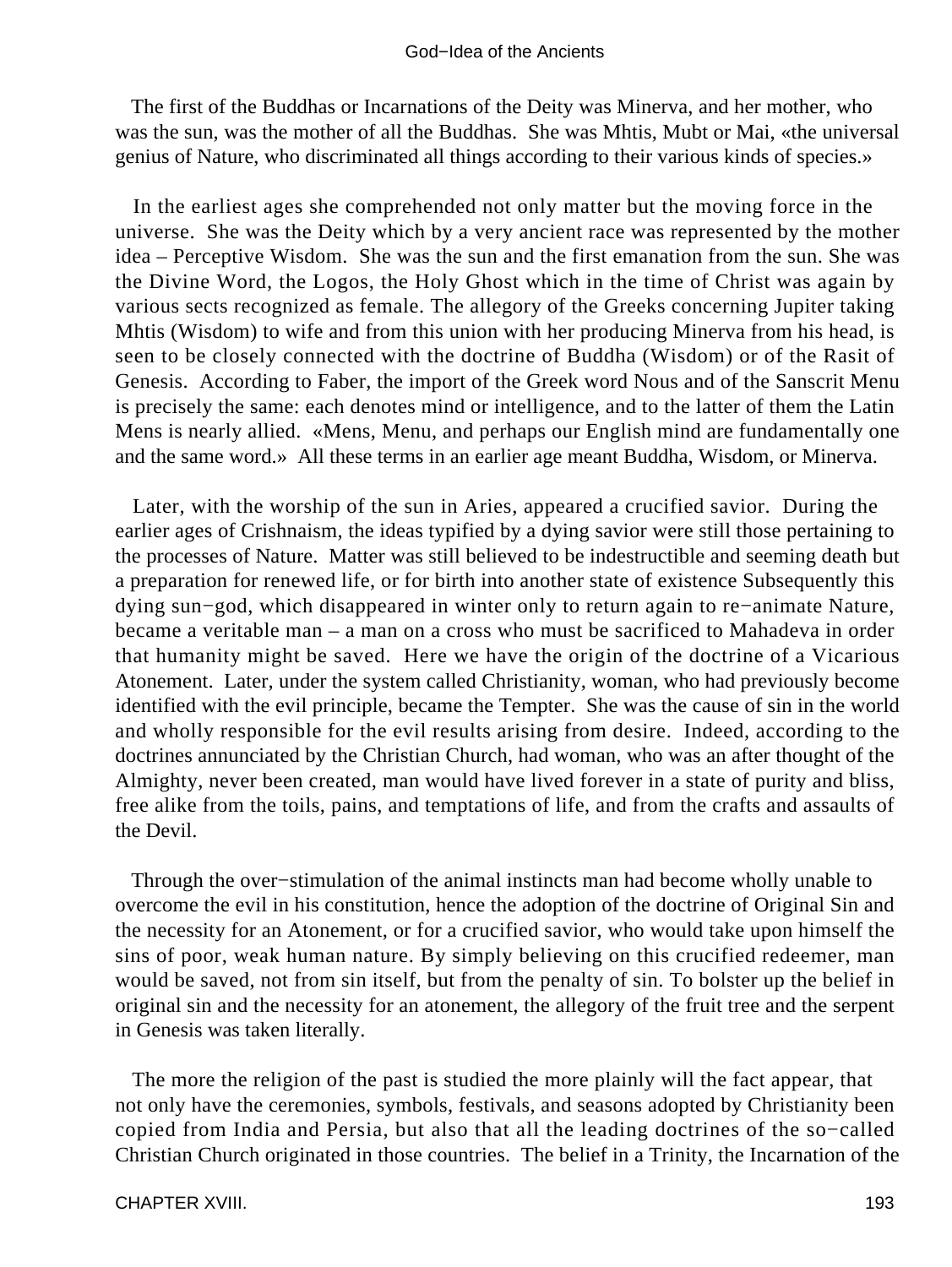Deity, a Crucified Savior, Original Sin and a Vicarious Atonement, the last three having been elaborated after the ancient natural truths underlying sun worship had been forgotten, are all to be found in the East.

 The doctrine of a Trinity is supposed to have been received directly from the Platonists, who had learned it from the Persians; while that of a Crucified Savior, and also that of the seed of the woman bruising the serpent's head, belong, as we have seen, to the religion of Crishna.

 Concerning Original Sin, which is the foundation of the doctrine of the «Atonement,» it is plain that it was not known to the earlier followers of Christ, but that it was subsequently copied from the corrupted religion of the Hindoos.

 The symbolical meaning of the serpent and the Tree of Life was doubtless understood by the earliest adherents to the Christian faith; it is not surprising, therefore, that by them there is no mention of the doctrine of Original Sin. Their theory to account for evil in the world was the same as that of an ancient and almost forgotten race. The belief that the soul of man is a spark from, or a part of the universal soul, that at the death of the body it returns to its source, and in process of time appears as the animating principle in other bodies, was believed by Pythagoras, Aspasia, Socrates, and Plato and, in fact, for thousands of years it was entertained by the best and wisest of the human race. It was a part of the early Christian doctrine and is still believed by the followers of Buddha and by the Theosophists of Europe and America.

 Doubtless the doctrines of Re−incarnation and Karma were set forth by those very ancient philosophers who were the near descendants of the inventors of the Neros and the Metonic cycle – those who believed in the indestructibility of matter, and that spirit proceeds from or is evolved through it. It was an effort on their part to solve the problem of the existence of evil, and was far more satisfactory to the reasoning mind than was the literal translation of the story of the woman, the forbidden apple, and the talking serpent in Genesis.

 Original sin of which woman is said to be the cause, and the necessity for a spiritual (male) savior to deliver man from the wretchedness which she had produced, are doctrines which took their rise in the grossest ignorance, and in an entire misconception of the natural truths which had previously been set forth by the figure of a dying sun−god. Original Sin and a Vicarious Atonement – doctrines by means of which man has attempted to evade moral responsibility and the legitimate results of evil−doing – have, by weakening his moral sense, and by shifting the responsibility of his deeds upon another, resulted in greatly lowering the standard of human conduct.

 Science teaches that the penalty for sin is inherent in it, and that virtue is its own reward; the so−called Christian doctrines assert that although a man's sins be as scarlet, they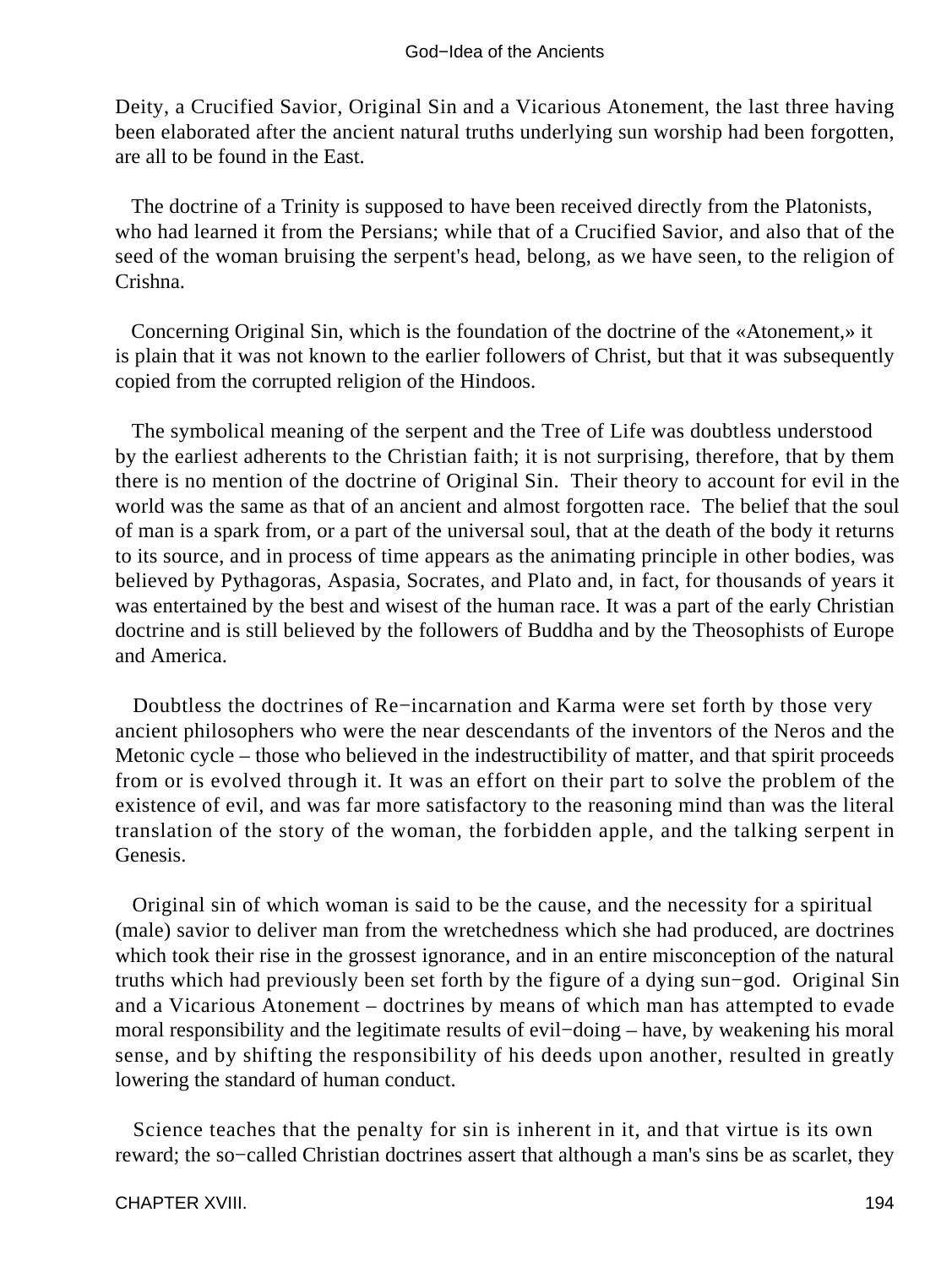may, simply through a certain belief, become white as wool. It has been claimed that a belief in original sin caused all the human sacrifices in ancient times and that it «converted the Jews into a nation of cannibals.»

 That the system which has borne the name of Christianity is an outgrowth of Sun, Serpent, and Phallic faiths is so plainly proven by the facts brought out by later research as no longer to be a matter of reasonable doubt to those who have given any considerable degree of attention to this subject. The more exalted ideas which from the time of Zoroaster to that of Jesus had been struggling for existence, and which through various means had been gradually gaining a foothold, were, by the influx of Crishnaism, soon choked out, and mythical Christianity, which was but a gathering in of the grosser forms of the prevailing Hindoo faith, mounted the throne of the Roman Empire.

 During the nineteen hundred years that have elapsed since the inauguration of this system, little has been understood concerning the real philosophy of Christ – a philosophy which is seen to be simply a recognition of those higher scientific truths enunciated by an ancient race.

 The fact is observed in these later times that the altruistic principles involved in these teachings contain the highest wisdom – that they form the basis of a true social science, and that a high stage of civilization will never be reached until these principles are recognized as the foundation of human conduct Unselfishness, purity of life, and the brotherhood of man will never be realized so long as man shifts the responsibility of his wrong−doing upon another.

 Quite recently the fact has been proved that the progressive principle originated in the female constitution; that in sympathy, a character which has its root in maternal affection, lies the key to human progress. Conscience and the moral sense are outgrowths of sympathy; therefore, that which distinguishes man from the lower orders of life originated in and has been developed through the female organization.

 When these plain scientific truths, which are so simple as scarcely to need demonstration, become popularized, doubtless our present god−idea will undergo a process of reconstruction, and the later development will probably involve conceptions more in keeping with science and human reason. Surely a scientific age will tolerate no religious conception whose principles are not founded on truth. The worship of a male god as the sole creator and sustainer of the universe is as unphilosophical as it is unreasonable and unscientific.

 As in many ways at the present time, mankind seems inclined to retrace its steps, and as upon its onward march humanity is beginning to manifest a willingness to return to truer and more primitive methods of thought and action, it is not impossible that in the not distant future, Perceptive Wisdom and the altruistic principles, together with the power to give life,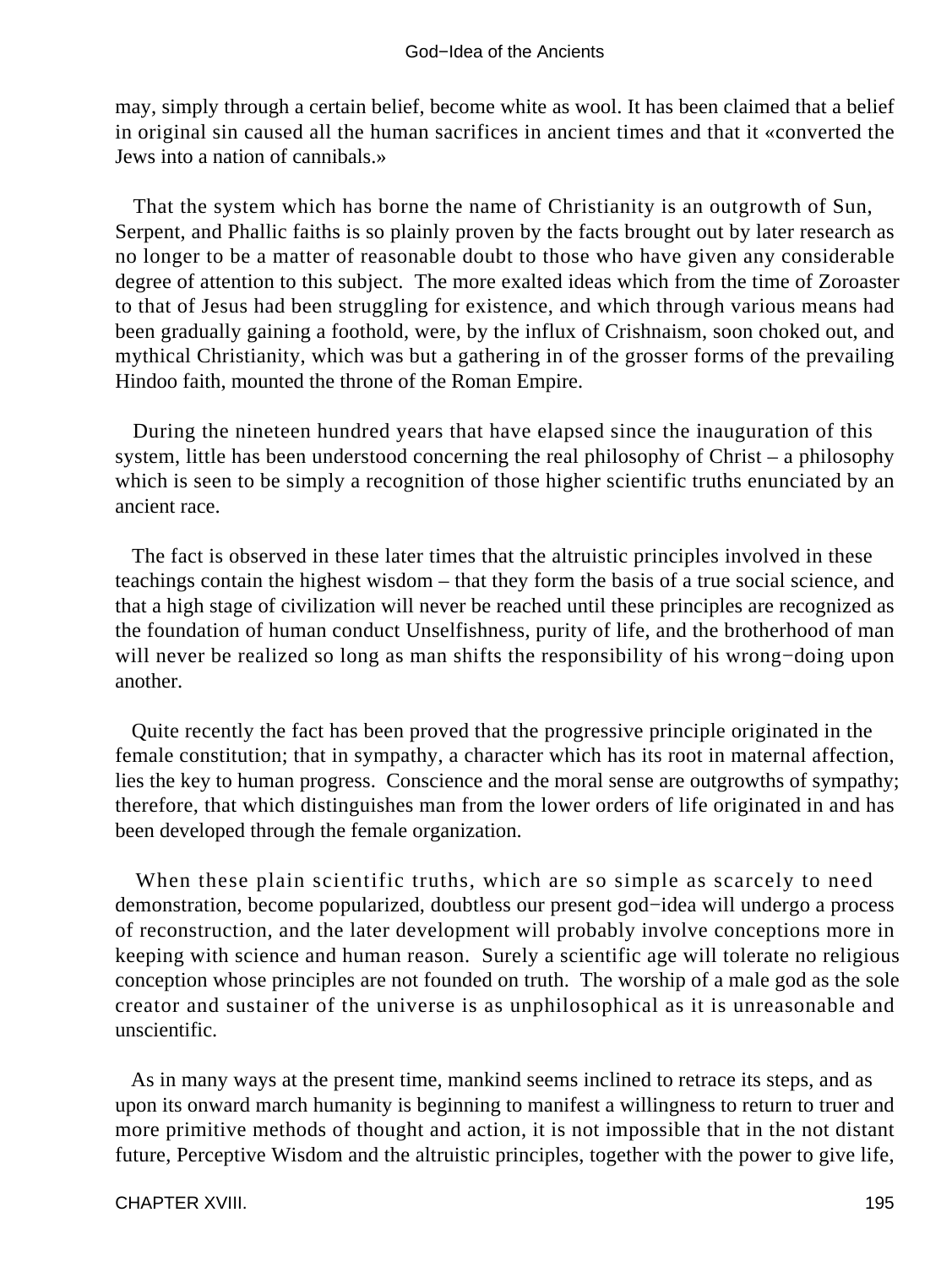may again be divinely enthroned in the place so long usurped by physical force and virile might.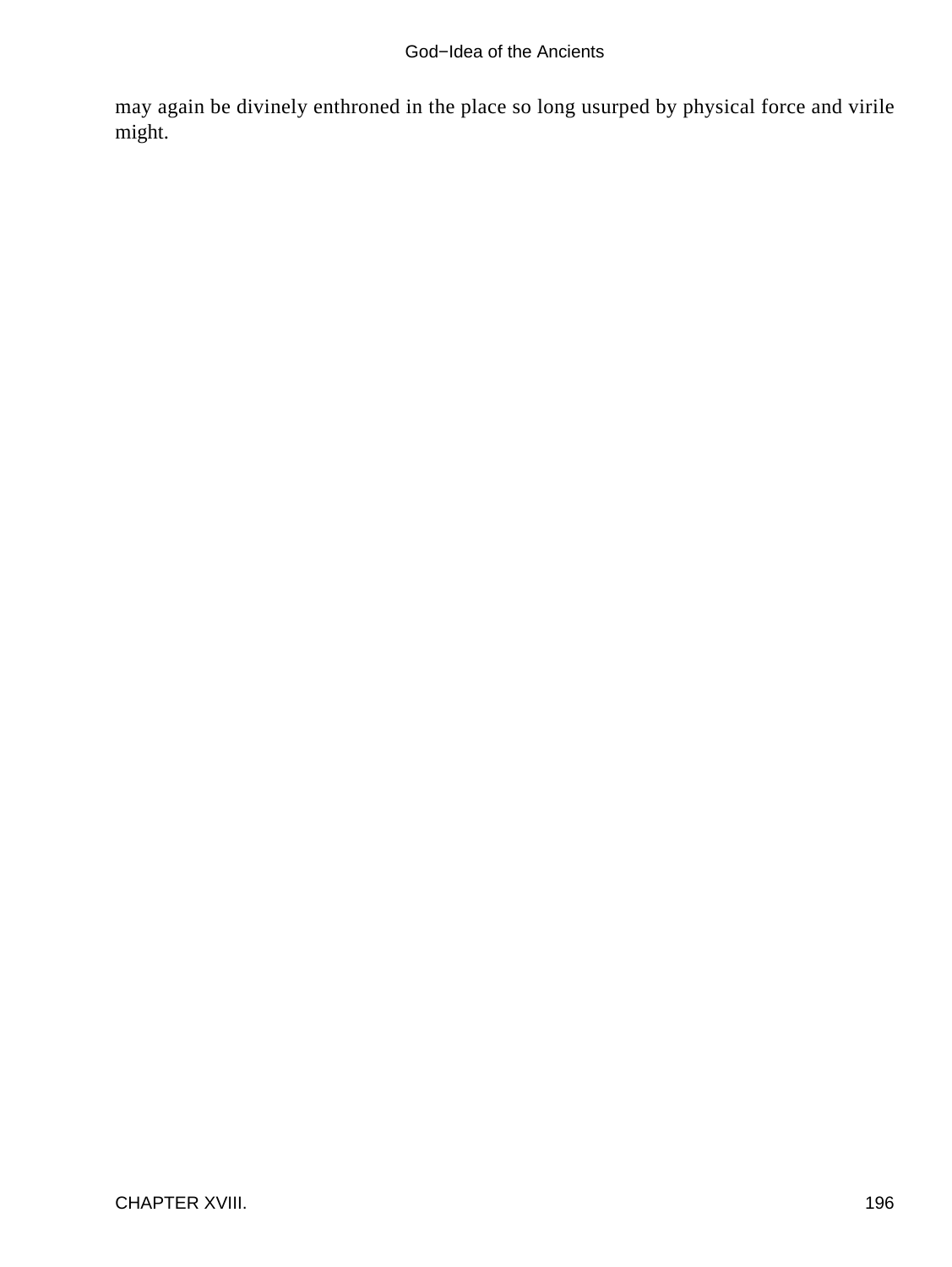God−Idea of the Ancients

# <span id="page-197-0"></span>**Table Of Content**

**[PREFACE.](#page-3-0)**

**[INTRODUCTION.](#page-5-0)**

**[CHAPTER I.](#page-9-0)**

**[CHAPTER II.](#page-14-0)**

**[CHAPTER III.](#page-25-0)**

**[CHAPTER IV.](#page-40-0)**

**[CHAPTER V.](#page-53-0)**

**[CHAPTER VI.](#page-64-0)**

**[CHAPTER VII.](#page-82-0)**

**[CHAPTER VIII.](#page-92-0)**

**[CHAPTER IX.](#page-100-0)**

**[CHAPTER X.](#page-108-0)**

**[CHAPTER XI.](#page-115-0)**

**[CHAPTER XII.](#page-128-0)**

**[CHAPTER XIII.](#page-140-0)**

**[CHAPTER XIV.](#page-156-0)**

**[CHAPTER XV.](#page-163-0)**

**[CHAPTER XVI.](#page-173-0)**

**[CHAPTER XVII.](#page-180-0)**

**[CHAPTER XVIII.](#page-187-0)**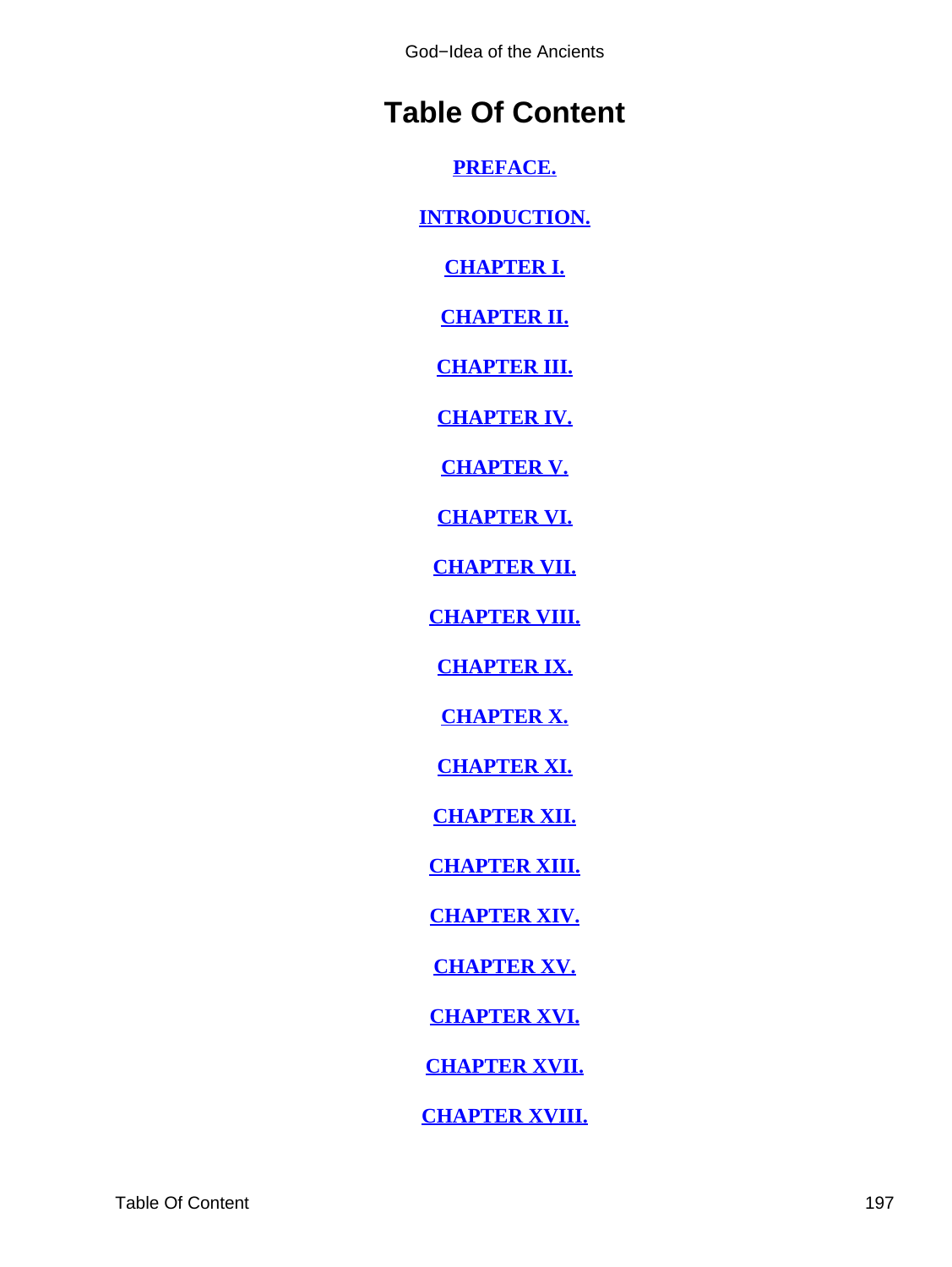# **About Phoenix Editions**

## **Why Phoenix Editions?**

With the already available tools, converting files to eBook formats is not a big task. You can use a plugin in MS Word and with just one click have a lit file. You can drag and drop html into Adobe Acrobat and create a pdf file.

If we can be happy over the possibilities given to anyone to publish and to be published, we must nevertheless look at previous experiences from the history of the computer and the internet in order to get some needed advice:

• The lack of standards threatens the persistance of data.

We are able to access data from tablets from 3.000 year B.C. but not from files created 10 years ago in a proprietary format, stored in some specific non standard media, or even in previous versions of existing products.

- If not enough care is taken, some operations like drag and drop or cut and paste can result in the production of corrupted data.
- Many ebooks come from html files. But outdated tags are still being used, and one only needs to view the source to find beginning tags without their corresponding end tags, improper nesting, and proprietary or non standard encoding. If the source code is not cleaned up, all this will make its way to the derivated ebook.
- Not every user knows how, is able to or wants to use the more advanced standard features of available ebooks formats, resulting in a work that very often doesn't make for the most pleasing reading experience.
- Centuries of history and experience in graphical and printing arts should not be lost for the sake of speed in converting to an ebook format. Much can be done in our search for excellence to adapt and improve, the end result of which is a ebook of higher quality.

But, we must be very careful in our search for quality and in our establishing criteria to meet this lofty goal. Otherwise, as we know and are aware of, a new kind of elitism, censorship or snobism can arise out of this endeavour.

Finding the proper and fair way to achieve this quality of ebook without such detrimental effects led us to implement what we at Phoenix−Library call **Phoenix Editions**.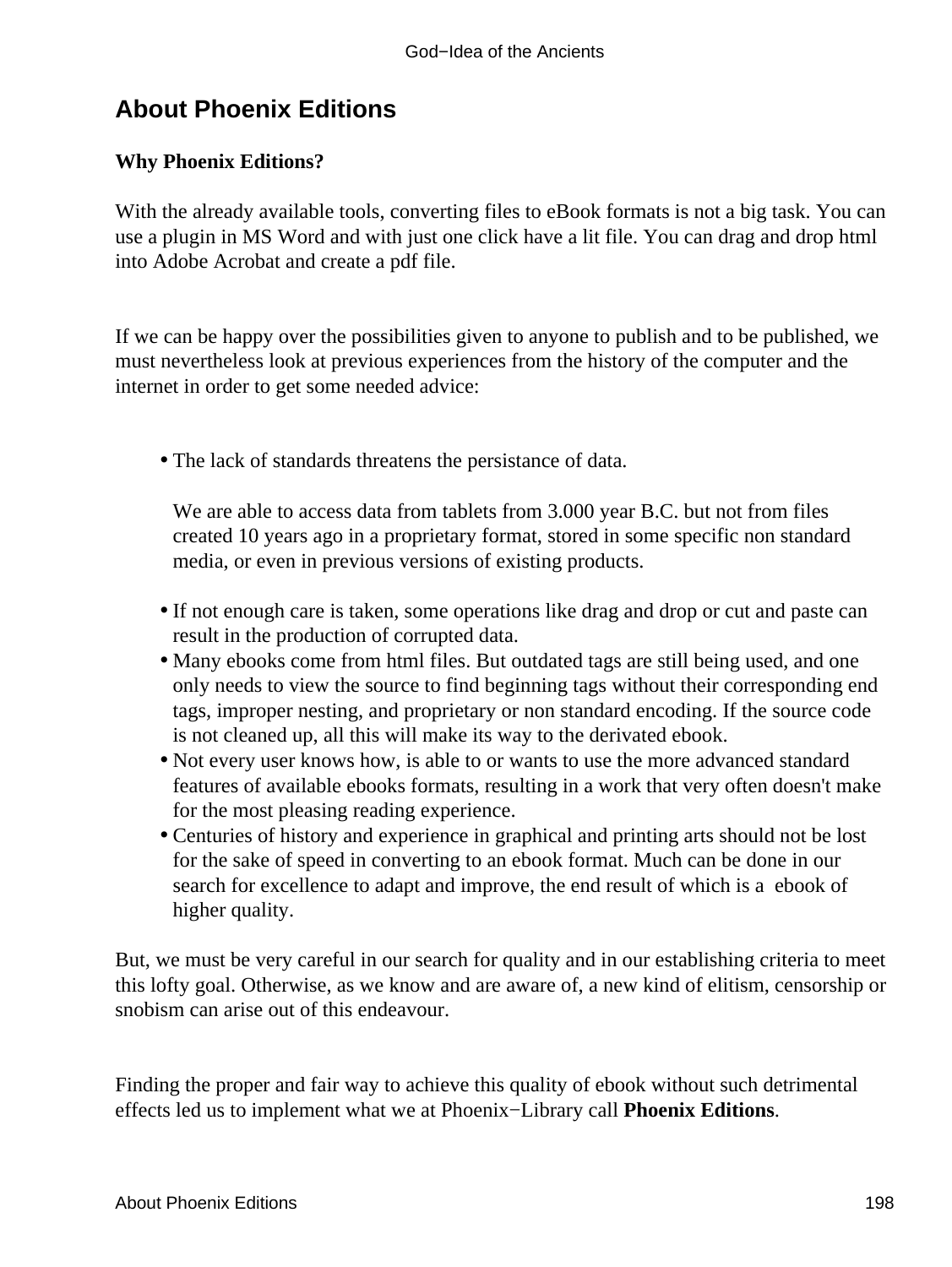# **What is a Phoenix Edition**

At Phoenix−Library we call a Phoenix Edition, an ebook with the following characteristics:

- It is converted from clean and standard xhtml/xml files
- It uses meta tags to identify content, and other data
- The available resources specific to each ebook format are used to give the reader a pleasant reading experience.

This means: objectives and normative criteria, regardless of taste, aesthetic or otherwise subjective evaluations of contents and/or presentation.

### **Phoenix Edition of a RocketEdition file:**

An ebook with a cover, a table of contents with active links, chapter breaks, a "go to" touch access at least to a TOC, oeb compliant metadata, indentation if required from a pEdition reproduction, internal links to notes.

### **Phoenix Edition of a Softbook file:**

An ebook with a cover, a table of contents with active links, chapter breaks, oeb compliant metadata, indentation if required from a pEdition reproduction, internal links to notes.

#### **Phoenix Edition of a MS−Reader file:**

An ebook with a cover, an external table of contents with active links at least to an internal TOC, chapter breaks, images, oeb compliant metadata, indentation if required from a pEditon reproduction, internal links to notes.

### **Phoenix Edition of a Mobipocket file:**

An ebook with a cover, an external table of contents with active links at least to an internal TOC, chapter breaks, oeb compliant metadata, indentation if required from a pEdition reproduction, internal links to notes.

#### **Phoenix Edition of a Acrobat file:**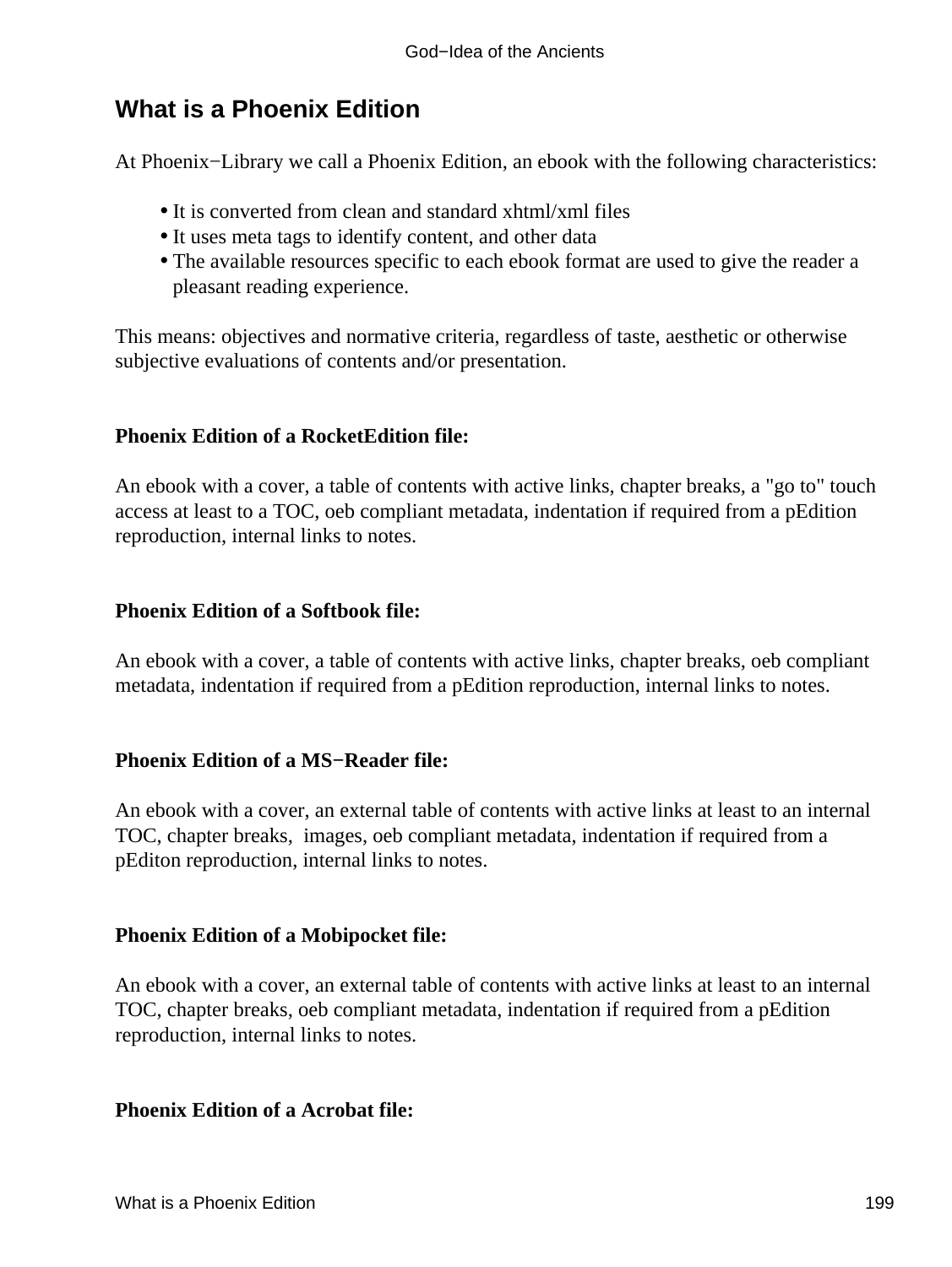An ebook with a cover, images, chapter breaks, matching page numbers, oeb compliant metadata, indentation if required from a pEdition reproduction, internal links to notes.

**Note 1:** These criteria will be discussed in the Phoenix eBook newsgroups in order to be refined and then implemented in a Phoenix Edition guideline, that will be available in the near future to all Phoenix−Library associates.

**Note 2:** In order to stimulate and reward all associate eBookProducers in their search for excellence, a percentage of all associate subscriptions will be allocated to this cause.